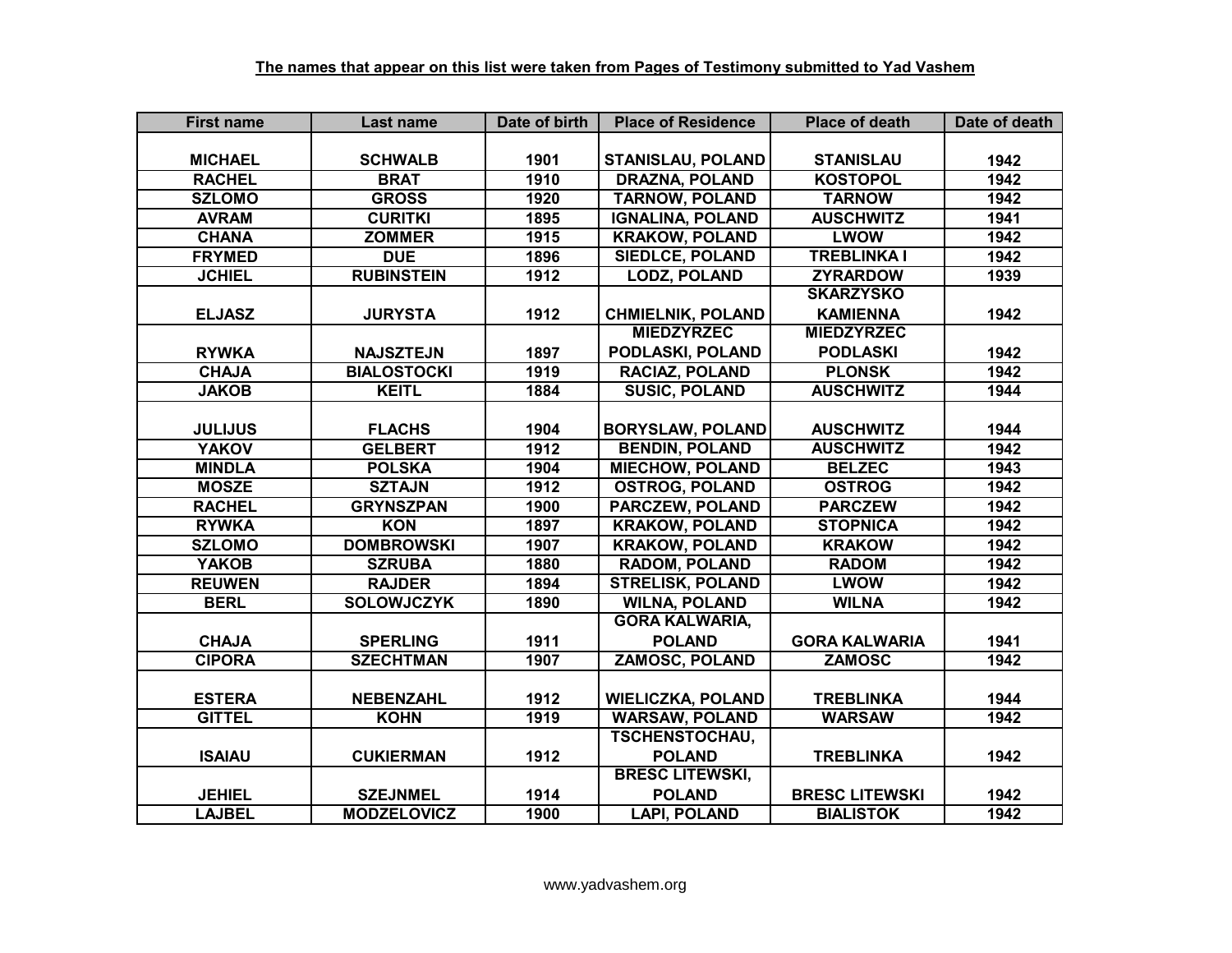| <b>First name</b> | Last name            | Date of birth | <b>Place of Residence</b> | <b>Place of death</b> | Date of death |
|-------------------|----------------------|---------------|---------------------------|-----------------------|---------------|
| <b>ELIOKUM</b>    | <b>DRUJANOW</b>      | 30/04/1899    | <b>DRUJA, POLAND</b>      | <b>DRUJA</b>          | 15/06/1942    |
| <b>MOCHE</b>      | <b>SCHIMERMAN</b>    | 1908          | <b>SKOLE, POLAND</b>      | <b>SKOLE</b>          | 1942          |
| <b>MOTEL</b>      | <b>HAPTKE</b>        | 1895          | <b>KALISZ, POLAND</b>     | <b>KALISZ</b>         | 1942          |
| <b>RACHEL</b>     | <b>MARANC</b>        | 1920          | <b>GRODNO, POLAND</b>     | <b>GRODNO</b>         | 1942          |
| <b>MOTEL</b>      | <b>STEINBERG</b>     | 1918          | <b>VENGROV, POLAND</b>    | <b>TREBLINKA</b>      | 1942          |
| <b>SZEINDL</b>    | <b>MEDWECKI</b>      | 1915          | <b>WILNO, POLAND</b>      | <b>WILNO</b>          | 1942          |
| <b>SHIMEON</b>    | <b>EPSTEIN</b>       | 1890          | <b>WILNA, POLAND</b>      | <b>WILNA</b>          | 1941          |
|                   |                      |               | <b>BERESTECZKO,</b>       |                       |               |
| <b>ETIL</b>       | <b>SAPIRA</b>        | 1920          | <b>POLAND</b>             | <b>BERESTECZKO</b>    | 1942          |
| <b>BENZION</b>    | <b>ZALZBERG</b>      | 1916          | <b>LWOW, POLAND</b>       | <b>LWOW</b>           | 1942          |
|                   |                      |               | SOSNOWIEC,                |                       |               |
| <b>CHAJA</b>      | <b>LITMANOWICZ</b>   | 1911          | <b>POLAND</b>             | <b>SOSNOWIEC</b>      | 1942          |
| <b>SZANKA</b>     | <b>HOROWITZ</b>      | 1900          | <b>WARSAW, POLAND</b>     | <b>BELZEC</b>         | 1942          |
| <b>EFROIM</b>     | <b>DIMAND</b>        | 1920          | <b>LODZ, POLAND</b>       | <b>LODZ</b>           | 1943          |
| <b>FRUME</b>      | <b>KOLACEK</b>       | 1920          | <b>KLECK, POLAND</b>      | <b>KLECK</b>          | 1942          |
| <b>HYNDA</b>      | <b>SZPAJER</b>       | 1912          | <b>LODZ, POLAND</b>       | <b>LODZ</b>           | 1942          |
| <b>JAKOW</b>      | <b>SZRAJBMAN</b>     | 1902          | <b>LAHISZYN, POLAND</b>   | <b>LAHISZYN</b>       | 1942          |
| <b>OSHER</b>      | <b>DOIEN</b>         | 1904          | <b>KOVEL, POLAND</b>      | <b>KOVEL</b>          | 1940          |
|                   |                      |               | <b>NOWE MIASTO,</b>       |                       |               |
| <b>SZEJNDEL</b>   | <b>WIATRAK</b>       | 1880          | <b>POLAND</b>             | <b>AUSCHWITZ</b>      | 1942          |
|                   |                      |               |                           |                       |               |
| <b>BARUCH</b>     | <b>KRYNICKY</b>      | 1870          | <b>JEREMICZE, POLAND</b>  | <b>JEREMICZE</b>      | 1941          |
| <b>CWI</b>        | <b>BOKSENBOJM</b>    | 1907          | <b>PORYCK, POLAND</b>     | <b>PORYCK</b>         | 1942          |
| <b>HERZCH</b>     | <b>TISCHPEROWICZ</b> | 1910          | <b>LODZ, POLAND</b>       | <b>ZAKLIKOW</b>       | 1942          |
| <b>LEJA</b>       | <b>OJCHERMAN</b>     | 1908          | <b>LOKACZE, POLAND</b>    | <b>LOKACZE</b>        | 1942          |
|                   |                      |               | <b>KRISTONOPOL,</b>       |                       |               |
| <b>DAWID</b>      | <b>STERNBERG</b>     | 1880          | <b>POLAND</b>             |                       | 1940          |
| <b>TOBA</b>       | <b>SILBERMAN</b>     | 1919          | <b>SOKOLOW, POLAND</b>    | <b>TREBLINKA</b>      | 1943          |
|                   |                      |               |                           |                       |               |
| <b>FEJGA</b>      | <b>KIRSZENZAFT</b>   | 1907          | <b>WARSZAWA, POLAND</b>   | <b>WARSZAWA</b>       | 1942          |
| <b>BEN</b>        | <b>GORDECKI</b>      | 1922          | <b>JANOV, POLAND</b>      | <b>PINSK</b>          | 1942          |
| <b>CHAJA</b>      | <b>HOCHMAN</b>       | 1922          | <b>CHELM, POLAND</b>      | <b>BELZYCE</b>        | 1942          |
|                   |                      |               |                           |                       |               |
| <b>CHULE</b>      | <b>PUTER</b>         | 1890          | <b>TOMOSOW, POLAND</b>    | <b>BELZEC</b>         | 1943          |
|                   |                      |               | <b>KRASNOBROD,</b>        |                       |               |
| <b>SZULIM</b>     | <b>GOLDSZHTEIN</b>   | 1921          | <b>POLAND</b>             | <b>BELZEC</b>         | 1943          |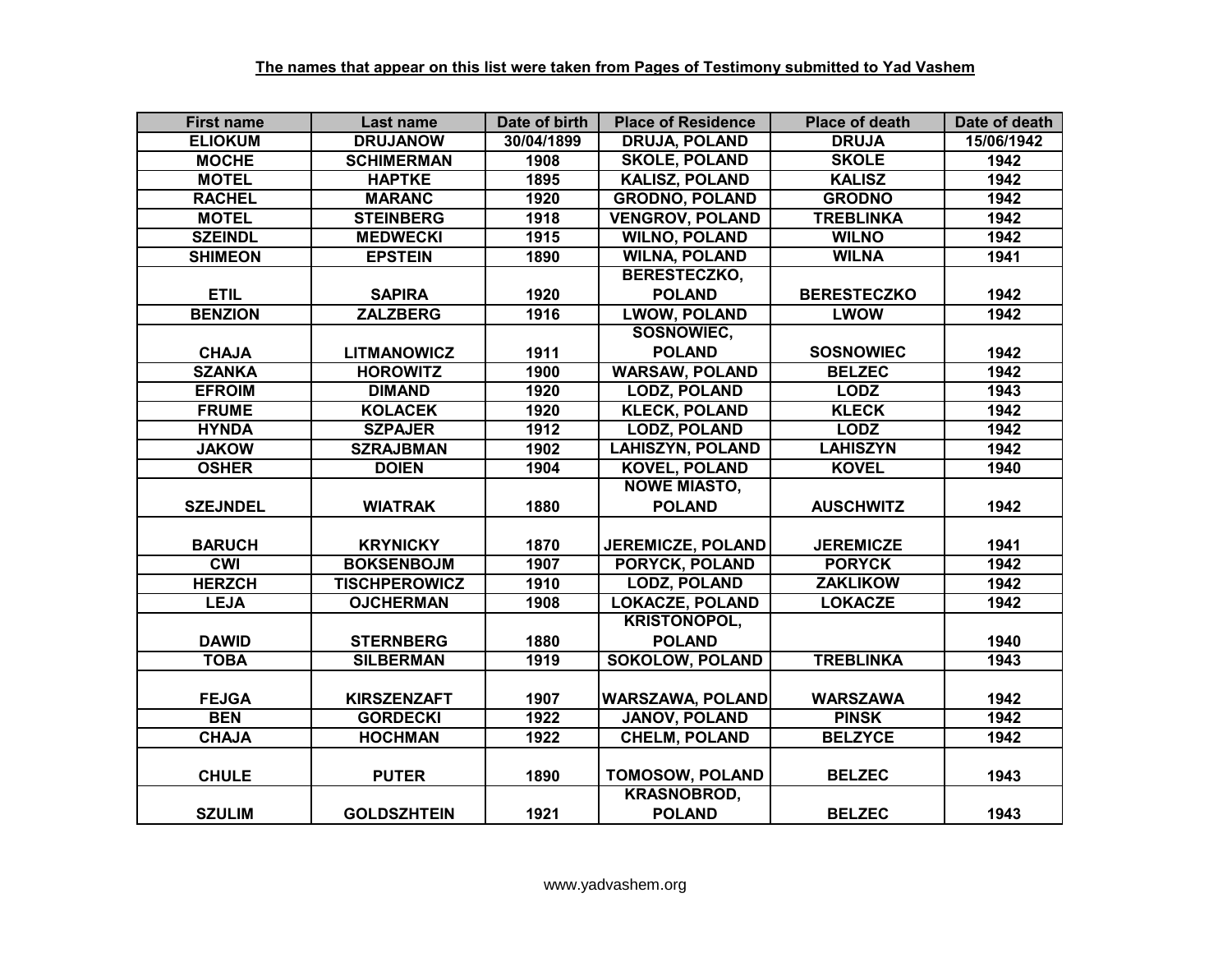| <b>First name</b> | Last name         | Date of birth | <b>Place of Residence</b> | <b>Place of death</b> | Date of death |
|-------------------|-------------------|---------------|---------------------------|-----------------------|---------------|
| <b>GITL</b>       | <b>CHAZAN</b>     | 1905          | <b>SARNY, POLAND</b>      | <b>SARNY</b>          | 1942          |
| <b>ICZY</b>       | <b>CHAZN</b>      | 1905          | <b>PORYCK, POLAND</b>     | <b>PORYCK</b>         | 1942          |
| <b>JCKO</b>       | <b>BINSZTOK</b>   | 1885          | <b>WALBRUM, POLAND</b>    | <b>MAJDANEK</b>       | 1942          |
| <b>LAIB</b>       | <b>LANDAW</b>     | 1897          | <b>OSIECINY, POLAND</b>   | <b>OSIECINY</b>       | 1942          |
| <b>ELE</b>        | <b>WEGLARSKI</b>  | 1905          | <b>POLAND</b>             | <b>WARSZAWA</b>       | 1942          |
| <b>MNESZE</b>     | <b>ZAJAC</b>      | 1911          | <b>BARANOW, POLAND</b>    | <b>TREBLINKA</b>      | 1942          |
| <b>MOTEL</b>      | <b>ROTH</b>       | 1864          | <b>KOLOMEA, POLAND</b>    | <b>AUSCHWITZ</b>      | 1939          |
|                   |                   |               | <b>MYSLOWICE,</b>         |                       |               |
| <b>RACHEL</b>     | <b>MIODOWNIK</b>  | 1890          | <b>POLAND</b>             | <b>AUSCHWITZ</b>      | 1942          |
| <b>RYWKA</b>      | <b>GOLDSZAJD</b>  | 1886          | <b>KIELCE, POLAND</b>     | <b>TREBLINKA I</b>    | 1942          |
| <b>MOSZE</b>      | <b>LEWIN</b>      | 1916          | LIDA, POLAND              | <b>LIDA</b>           | 1942          |
|                   |                   |               | <b>SZCZAKOWA,</b>         |                       |               |
| <b>ICCHAK</b>     | <b>ROTTERBAUM</b> | 1914          | <b>POLAND</b>             | <b>SZCZAKOWA</b>      | 1944          |
| <b>AHRON</b>      | <b>JERUD</b>      | 1913          | <b>DZIEDZICE, POLAND</b>  | <b>AUSCHWITZ</b>      | 1943          |
| <b>BLOUMA</b>     | <b>SOUSAK</b>     | 1895          | <b>KALISZ, POLAND</b>     | <b>TREBLINKA</b>      | 1943          |
| <b>CHAJEM</b>     | <b>WILDER</b>     | 1915          | <b>ZLOCZEW, POLAND</b>    | <b>TREBLINKA</b>      | 1942          |
| <b>ISRAEL</b>     | <b>MONDSZAJN</b>  | 1882          | PORYCK, POLAND            | <b>ZAWIDOW</b>        | 1942          |
|                   |                   |               |                           |                       |               |
| <b>JAKOB</b>      | <b>STIM</b>       | 1895          | <b>TISMIENITZ, POLAND</b> | <b>TISMIENITZ</b>     | 1942          |
| <b>GIZIA</b>      | <b>GLOCER</b>     | 1924          | <b>ROHATYN, POLAND</b>    | <b>ROHATYN</b>        | 1943          |
|                   |                   |               | <b>USCIE ZIELONE,</b>     |                       |               |
| <b>JOSEF</b>      | <b>SEIDMAN</b>    | 1880          | <b>POLAND</b>             | <b>USCIE ZIELONE</b>  | 1943          |
|                   |                   |               | RADOSZYCE,                |                       |               |
| <b>JCIE</b>       | <b>SOLARZ</b>     | 1895          | <b>POLAND</b>             | <b>RADOSZYCE</b>      | 1942          |
| <b>KAZIA</b>      | <b>MLOCZYK</b>    | 1921          | <b>LODZ, POLAND</b>       | <b>LODZ</b>           | 1942          |
| <b>JESCHAIHU</b>  | <b>JEWELEWICZ</b> | 1880          | <b>ZDZIECIOL, POLAND</b>  | <b>ZDZIECIOL</b>      | 30/04/1942    |
|                   |                   |               | <b>SOSNOWIEC,</b>         |                       |               |
| <b>MICHAL</b>     | <b>JUDZKI</b>     | 22/11/1936    | <b>POLAND</b>             | <b>AUSCHWITZ</b>      | 1944          |
| <b>MOSZE</b>      | <b>CICHY</b>      | 1903          | <b>KUTNO, POLAND</b>      | <b>CHELMNO</b>        | 1942          |
|                   |                   |               |                           |                       |               |
| <b>PESJA</b>      | <b>HORWITZ</b>    | 1900          | <b>OROCHOW, POLAND</b>    | <b>OROCHOW</b>        | 1942          |
| <b>CHESE</b>      | <b>WENICZYK</b>   | 1917          | <b>KORZCE *, POLAND</b>   | <b>KORZCE *</b>       | 1941          |
| <b>SLOMO</b>      | <b>BIEKLES</b>    | 1884          | <b>LWOW, POLAND</b>       | <b>LWOW</b>           | 1941          |
|                   |                   |               |                           |                       |               |
| <b>SZYMON</b>     | <b>BUKOWICKI</b>  | 1920          | <b>TOMASZOW, POLAND</b>   | <b>TOMASZOW</b>       | 1943          |
| <b>RACHEL</b>     | <b>ZLOTNICKY</b>  | 1882          | <b>LIPNO, POLAND</b>      | <b>WARSZAWA</b>       | 1942          |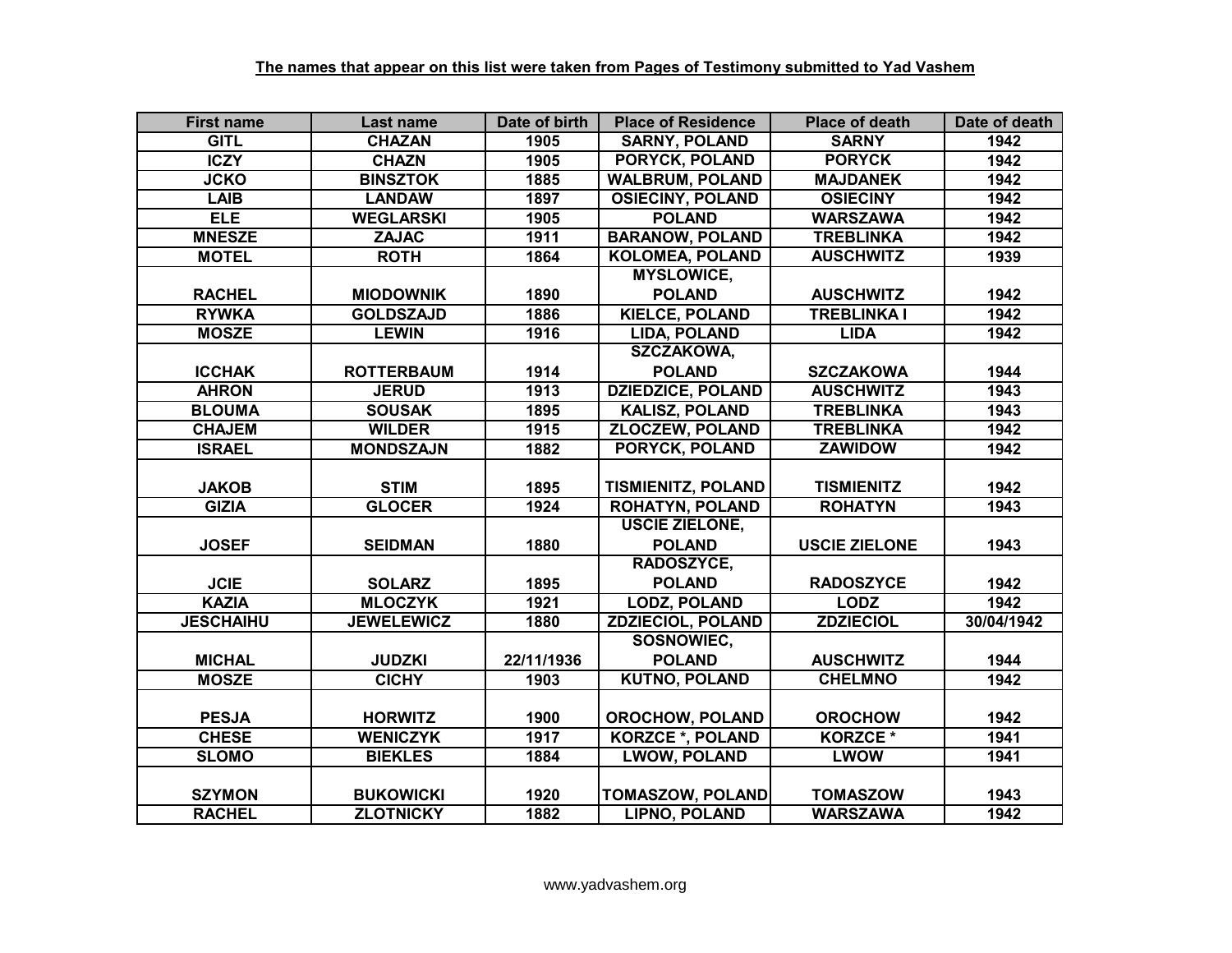| <b>First name</b> | Last name           | Date of birth | <b>Place of Residence</b> | <b>Place of death</b> | Date of death |
|-------------------|---------------------|---------------|---------------------------|-----------------------|---------------|
|                   |                     |               |                           |                       |               |
| <b>AWRAHAM</b>    | <b>MOCKIN</b>       | 1892          | <b>BIALYSTOK, POLAND</b>  | <b>BIALYSTOK</b>      | 1942          |
| <b>CHAIA</b>      | <b>GINZBURG</b>     | 1879          | <b>BRZESC, POLAND</b>     | <b>BRISK</b>          | 1943          |
| <b>SYMCHA</b>     | <b>CHOMAT</b>       | 1912          | <b>JABLONA, POLAND</b>    | <b>JABLONA</b>        | 1942          |
| <b>DAWID</b>      | <b>LAKRIC</b>       | 1902          | <b>KOPYLOW, POLAND</b>    | <b>TREBLINKA</b>      | 1942          |
| <b>FAJGLA</b>     | <b>ROSENFELD</b>    | 1910          | <b>SAMBOR, POLAND</b>     | <b>TREBLINKA</b>      | 1942          |
| <b>HASKEL</b>     | <b>DAWIDOWICZ</b>   | 1912          | <b>POLAND</b>             | <b>CZENSTOCHOWA</b>   | 1943          |
| <b>PESZA</b>      | <b>BERGAJZEN</b>    | 1900          | <b>CHELM, POLAND</b>      | <b>TREBLINKA</b>      | 1941          |
|                   |                     |               | <b>STARACHOWICE,</b>      |                       |               |
| <b>CHANA</b>      | <b>KRYSZTAL</b>     | 1898          | <b>POLAND</b>             | <b>TREBLINKA</b>      | 1942          |
|                   |                     |               | <b>WIERZBNIK</b>          |                       |               |
|                   |                     |               | STARACHOW,                |                       |               |
| <b>RYWKA</b>      | <b>HOCHMIC</b>      | 1906          | <b>POLAND</b>             | <b>TREBLINKA</b>      | 1942          |
| <b>BORUCH</b>     | <b>ZILBERSZTAIN</b> | 1881          | <b>OSTROW, POLAND</b>     | <b>WARSZAWA</b>       | 1943          |
|                   |                     |               | <b>TOMASZOW</b>           |                       |               |
|                   |                     |               | <b>MAZOWIECKIE,</b>       |                       |               |
| <b>MORDCHAJ</b>   | <b>PIOTRKOWSKI</b>  | 1876          | <b>POLAND</b>             | <b>TREBLINKA I</b>    | 1942          |
|                   |                     |               | <b>KRASNOBROD,</b>        |                       |               |
| <b>CHANA</b>      | <b>BRIGSZTAJN</b>   | 1896          | <b>POLAND</b>             | <b>KRASNOBROD</b>     | 1942          |
| <b>YZAK</b>       | <b>CYBULSKI</b>     | 1921          | <b>LOMZA, POLAND</b>      | <b>AUSCHWITZ</b>      | 1942          |
|                   |                     |               |                           |                       |               |
| <b>NACHMAN</b>    | <b>KESSEL</b>       | 1885          | ZOFJOWKA, POLAND          | <b>ZOFJOWKA</b>       | 1942          |
| <b>SZLOMO</b>     | <b>SZARF</b>        | 1887          | <b>WILNO, POLAND</b>      | <b>WILNO</b>          | 1942          |
|                   |                     |               | <b>CZENSTOCHOWA,</b>      |                       |               |
| <b>YEHIEL</b>     | <b>SZAULEWICZ</b>   | 1903          | <b>POLAND</b>             | <b>TREBLINKA</b>      | 1942          |
|                   |                     |               |                           |                       |               |
| <b>AMALJA</b>     | <b>SCHENKELBACH</b> | 1920          | <b>CZORTKOW, POLAND</b>   | <b>CZORTKOW</b>       | 1942          |
| <b>BRACHA</b>     | <b>SZMUNES</b>      | 1912          | <b>LUCK, POLAND</b>       | <b>LUCK</b>           | 1942          |
| <b>CHANA</b>      | <b>BURSZTEJN</b>    | 1914          | <b>CZERWIN, POLAND</b>    | <b>NIESWICZ</b>       | 1942          |
|                   |                     |               |                           |                       |               |
| <b>CYLKA</b>      | <b>NUSSBAUM</b>     | 1912          | <b>WARSZAWA, POLAND</b>   | <b>MAJDANEK</b>       | 1941          |
|                   |                     |               | GOROCHOW,                 |                       |               |
| <b>FAJGA</b>      | <b>SZECHTER</b>     | 1878          | <b>POLAND</b>             | <b>GOROCHOW</b>       | 1942          |
| <b>CHANA</b>      | <b>SZULBERG</b>     | 1902          | <b>LWOW, POLAND</b>       | <b>LWOW</b>           | 1942          |
| <b>ITKA</b>       | <b>GLATT</b>        | 1880          | <b>LWOW, POLAND</b>       | <b>LWOW</b>           | 1942          |
| <b>LEJA</b>       | <b>LEWINZON</b>     | 1894          | <b>LODZ, POLAND</b>       | <b>LODZ</b>           | 1942          |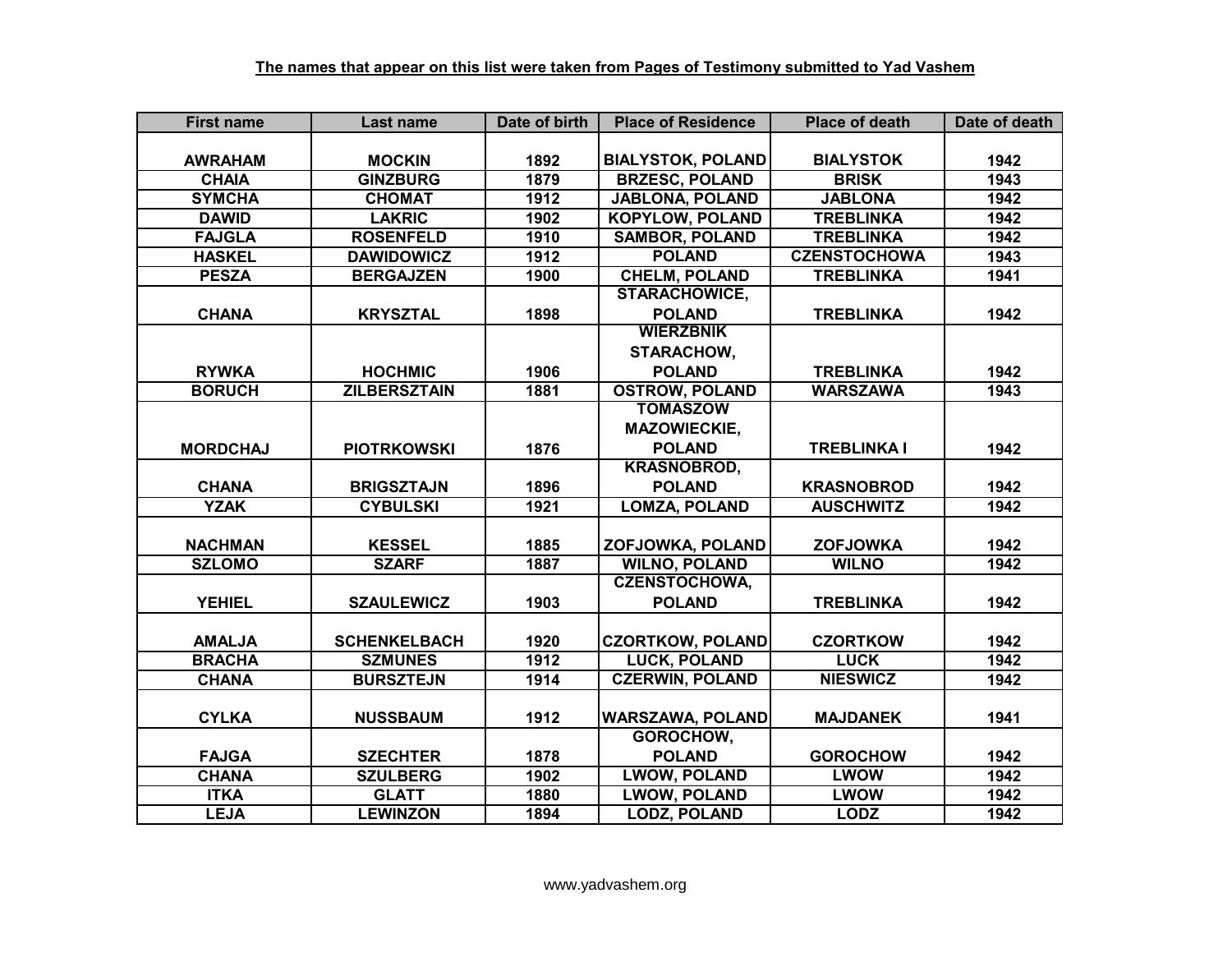| <b>First name</b> | <b>Last name</b>    | Date of birth | <b>Place of Residence</b> | <b>Place of death</b> | Date of death |
|-------------------|---------------------|---------------|---------------------------|-----------------------|---------------|
|                   |                     |               | <b>RADOSZKOWICZE,</b>     |                       |               |
| <b>LEJA</b>       | <b>KUPERSZTOCH</b>  | 1902          | <b>POLAND</b>             | <b>RADOSZKOWICZE</b>  | 1943          |
|                   |                     |               | ROZYSZCZE.                |                       |               |
| <b>MATITJAHU</b>  | <b>WAJNER</b>       | 1865          | <b>POLAND</b>             | <b>ROZYSZCZE</b>      | 27/08/1942    |
|                   |                     |               | <b>TOMASZOW</b>           |                       |               |
|                   |                     |               | <b>MAZOWIECKIE,</b>       |                       |               |
| <b>MOSZE</b>      | <b>BIRENZWEIG</b>   | 1911          | <b>POLAND</b>             | <b>TOMASZOW</b>       | 1943          |
|                   |                     |               | WOJDESLAW,                |                       |               |
| <b>RUBIN</b>      | <b>RAJZMAN</b>      | 1911          | <b>POLAND</b>             | <b>WOJDESLAW</b>      | 1943          |
| <b>YAKOB</b>      | <b>MELNICKI</b>     | 1880          | <b>SOKOLOW, POLAND</b>    | <b>TREBLINKA</b>      | 1941          |
| <b>BRAJNDL</b>    | <b>SZUSTER</b>      | 1910          | <b>WYSOCK, POLAND</b>     | <b>WYSOCK</b>         | 1942          |
| <b>DEBORA</b>     | <b>LOEW</b>         | 1909          | <b>MIELEC, POLAND</b>     | <b>SZEBNIE</b>        | 1943          |
| <b>HILLEL</b>     | <b>STAMMLER</b>     | 1875          | <b>POLAND</b>             | <b>MAJDANEK</b>       | 1942          |
| <b>JULIUSZ</b>    | <b>REICHER</b>      | 1865          | <b>WARSAW, POLAND</b>     | <b>WARSAW</b>         | 1941          |
|                   |                     |               | <b>OSTROLENKA,</b>        |                       |               |
| <b>MORDECHAI</b>  | <b>CHOMONT</b>      | 1916          | <b>POLAND</b>             | <b>SLONIM</b>         | 1941          |
| <b>YAKOB</b>      | <b>GEWIRC</b>       | 1913          | <b>WARSAW, POLAND</b>     | <b>WARSAW</b>         | 1942          |
| <b>EISIG</b>      | <b>WEIDHORN</b>     | 1900          | <b>LWOW, POLAND</b>       | <b>LWOW</b>           | 1942          |
|                   |                     |               | ZALESZCZYKI,              |                       |               |
| <b>MIRYAM</b>     | <b>GROSS</b>        | 1905          | <b>POLAND</b>             | <b>ZALESZCYKI</b>     | 14/11/1941    |
| <b>YSRAEL</b>     | <b>CEPELEWICZ</b>   | 1885          | <b>DRUJA, POLAND</b>      | <b>DRUJA</b>          | 1943          |
| <b>JAKOV</b>      | <b>KLISKI</b>       | 1915          | <b>LODZ, POLAND</b>       | <b>LODZ</b>           | 1942          |
|                   |                     |               |                           |                       |               |
| <b>JOSEF</b>      | <b>ZYLBERSZTAIN</b> | 1898          | <b>WARSZAWA, POLAND</b>   | <b>WARSZAWA</b>       | 1942          |
| <b>ELYUKIM</b>    | <b>SCHWARZ</b>      | 1895          | <b>OSWIECIM, POLAND</b>   |                       | 23/01/1942    |
| <b>MINDLA</b>     | <b>POMERANIEC</b>   | 1887          | <b>RADOM, POLAND</b>      | <b>TREBLINKA</b>      | 1942          |
| <b>MOSZE</b>      | <b>SZPAJZER</b>     | 1902          | <b>BENDIN, POLAND</b>     | <b>BUCHENWALD</b>     | 1945          |
|                   |                     |               | MIEDZYRZEC,               |                       |               |
| <b>RACHEL</b>     | <b>CIEMNY</b>       | 1920          | <b>POLAND</b>             | <b>MEZERICZ</b>       | 1942          |
| <b>RUSHKA</b>     | <b>HOCHBAUM</b>     | 1924          | <b>LUBLIN, POLAND</b>     | <b>TREBLINKA</b>      | 1942          |
| <b>DEBORA</b>     | <b>STEIGER</b>      | 1880          | <b>JEZERNA, POLAND</b>    | <b>BELZEC</b>         | 1943          |
|                   |                     |               | GLOWACZOW,                |                       |               |
| <b>WIGDOR</b>     | <b>FRYDMAN</b>      | 1910          | <b>POLAND</b>             | <b>TREBLINKA</b>      | 1942          |
|                   |                     |               | <b>ZDUNSKA WOLA,</b>      |                       |               |
| <b>ABRA</b>       | <b>SZPAJER</b>      | 1900          | <b>POLAND</b>             | <b>LODZ</b>           | 1942          |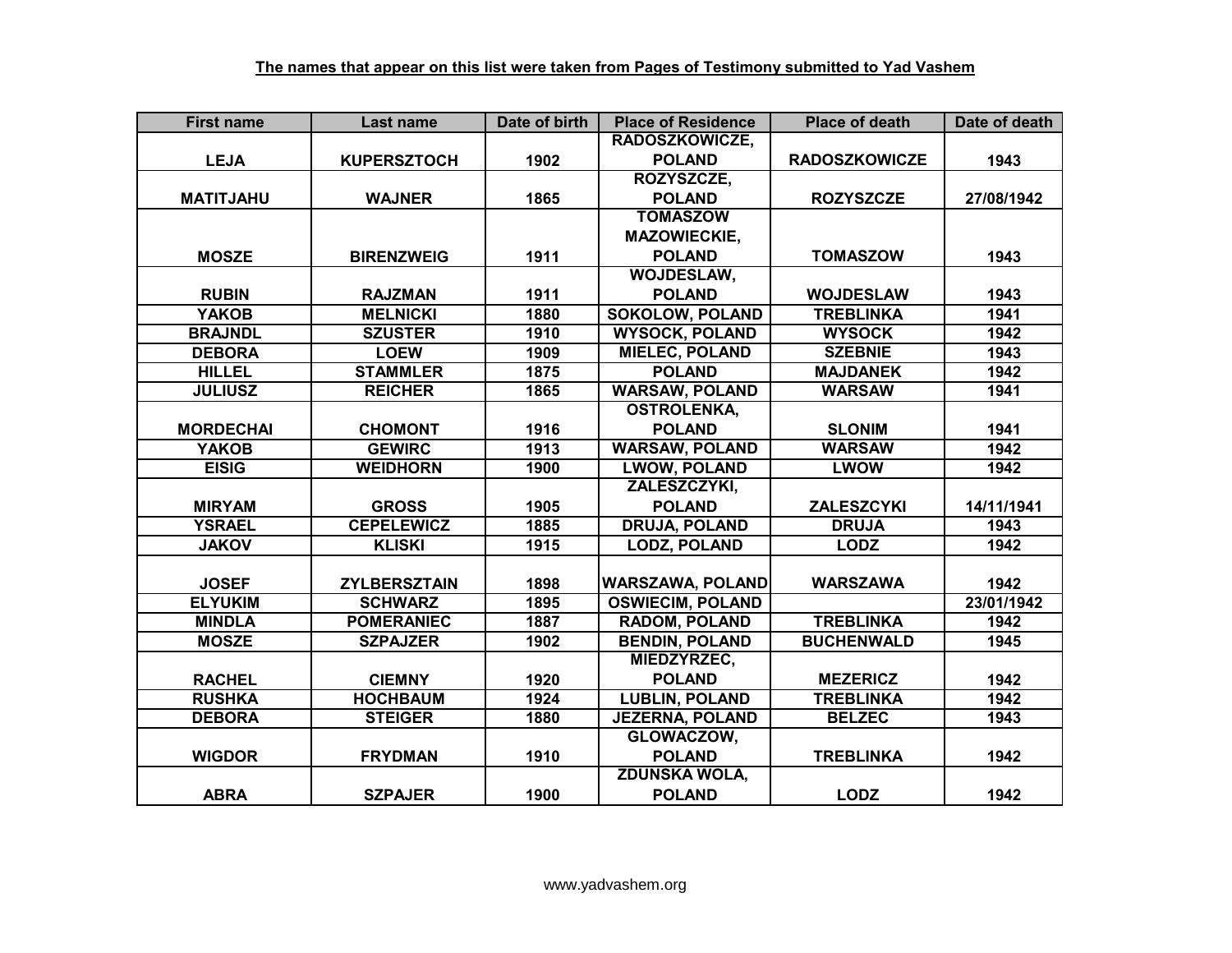| <b>First name</b> | Last name          | Date of birth     | <b>Place of Residence</b> | <b>Place of death</b> | Date of death |
|-------------------|--------------------|-------------------|---------------------------|-----------------------|---------------|
|                   |                    |                   |                           |                       |               |
| <b>BENJAMIN</b>   | <b>GLICHA</b>      | 1880              | <b>KOMOROW, POLAND</b>    | <b>KOMOROW</b>        | 1942          |
| <b>CHAJA</b>      | <b>BRAJTSZTAJN</b> | 1889              | <b>GLOWNO, POLAND</b>     | <b>TREBLINKA</b>      | 1942          |
| <b>CHAWA</b>      | <b>ZYLBERSTAJN</b> | 1873              | <b>NASIELSK, POLAND</b>   | <b>MIEDZRIZEC</b>     | 1942          |
| <b>EJDA</b>       | <b>RABINOWICZ</b>  | 1892              | <b>STOLPCE, POLAND</b>    | <b>RAKOW</b>          | 1941          |
| <b>GERSZON</b>    | <b>MARKOWICZ</b>   | 1902              | <b>MISZKOW, POLAND</b>    | <b>AUSCHWITZ</b>      | 1942          |
| <b>ICCHAK</b>     | <b>TENENBAUM</b>   | 1916              | <b>RADOM, POLAND</b>      | <b>RADOM</b>          | 1942          |
| <b>JDA</b>        | <b>JORESS</b>      | 1880              | <b>KORZEC, POLAND</b>     | <b>KORZEC</b>         | 1942          |
| <b>JUTCHA</b>     | <b>HOFFMAN</b>     | 1911              | <b>LODZ, POLAND</b>       | <b>LODZ</b>           | 1941          |
| <b>JOSEF</b>      | <b>BURAK</b>       | 1890              | <b>MIZOCZ, POLAND</b>     | <b>MIZOCZ</b>         | 13/10/1942    |
| <b>MIRJAM</b>     | <b>BOLOCKI</b>     | 1885              | <b>DYWIN, POLAND</b>      | <b>DYWIN</b>          | 1942          |
|                   |                    |                   | <b>CHOROSTKOV,</b>        |                       |               |
| <b>CHAJA</b>      | <b>SCHOR</b>       | 1916              | <b>POLAND</b>             | <b>CHOROSTKOV</b>     | 1942          |
| <b>MENDLE</b>     | <b>MARFISH</b>     | $\overline{19}25$ | POLAVI, POLAND            | <b>DEBLIN</b>         | 1943          |
|                   |                    |                   | <b>SOSNOVETS,</b>         |                       |               |
| <b>ANCEL</b>      | <b>SOLEVIC</b>     | 1898              | <b>POLAND</b>             | <b>SOSNOVETS</b>      | 1942          |
|                   |                    |                   | <b>KONSTANTINOW</b>       |                       |               |
|                   |                    |                   | <b>NAD BUGIEM,</b>        |                       |               |
| <b>JCCHAK</b>     | <b>FAJNBUCH</b>    | 1912              | <b>POLAND</b>             | <b>WARSZAWA</b>       | 1942          |
|                   |                    |                   |                           |                       |               |
| <b>TONI</b>       | <b>HELLMANN</b>    | 1894              | <b>TARNOPOL, POLAND</b>   | <b>TARNOPOL</b>       | 1941          |
| <b>ZVI</b>        | <b>STRAUCH</b>     | 1906              | <b>BRZESKO, POLAND</b>    |                       | 1942          |
| <b>GIERSZON</b>   | <b>HORNOWICZ</b>   | 1897              | <b>LODZ, POLAND</b>       | <b>AUSCHWITZ</b>      | 1942          |
|                   |                    |                   |                           |                       |               |
| <b>CHAIM</b>      | <b>FRIEDMAN</b>    | 1890              | <b>WARSZAWA, POLAND</b>   | <b>WARSZAWA</b>       | 1942          |
| <b>CHANA</b>      | <b>WAJNZYCHER</b>  | 1918              | <b>WARSAW, POLAND</b>     | <b>WARSAW</b>         | 1942          |
|                   |                    |                   |                           |                       |               |
| <b>DOW</b>        | <b>SZWARC</b>      | 1914              | <b>ZULKIEWKA, POLAND</b>  | <b>SOBIBOR</b>        | 1942          |
|                   |                    |                   |                           |                       |               |
| <b>MIRYAM</b>     | <b>SZAPIRO</b>     | 1881              | <b>BIALYSTOK, POLAND</b>  | <b>BIALYSTOK</b>      | 1943          |
|                   |                    |                   | <b>GRABOWICE,</b>         |                       |               |
| <b>REJZL</b>      | <b>AJRYNG</b>      | 1895              | <b>POLAND</b>             | <b>MAJDANEK</b>       | 1941          |
| <b>YAKOB</b>      | <b>SCHIFMAN</b>    | 1918              | <b>LUBLIN, POLAND</b>     | <b>LUBLIN</b>         | 1942          |
|                   |                    |                   |                           |                       |               |
| <b>CHAIM</b>      | <b>LIWER</b>       | 1900              | <b>WARSZAWA, POLAND</b>   | <b>WARSAW</b>         | 1942          |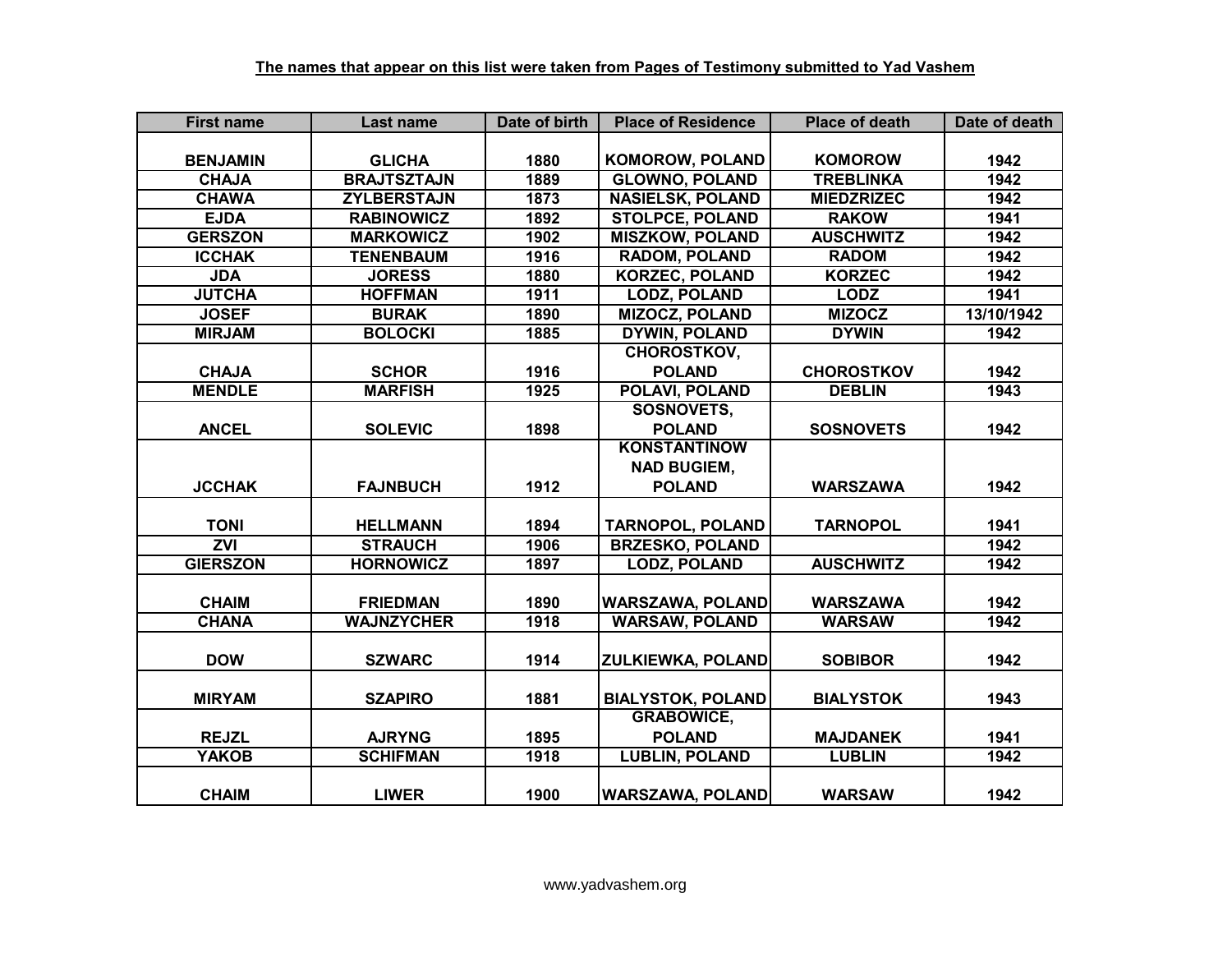| <b>First name</b> | Last name           | Date of birth | <b>Place of Residence</b> | <b>Place of death</b> | Date of death |
|-------------------|---------------------|---------------|---------------------------|-----------------------|---------------|
|                   |                     |               | KONSTANTYNOWO,            |                       |               |
| <b>EZRIEL</b>     | <b>NOWANT</b>       | 1914          | <b>POLAND</b>             | <b>WARSAW</b>         | 1942          |
|                   |                     |               |                           |                       |               |
| <b>JAKOW</b>      | <b>FREILICH</b>     | 1898          | LESZCZOW, POLAND          | <b>BELZEC</b>         | 1942          |
| <b>MIRJAM</b>     | <b>BORNSZTAIN</b>   | 1887          | <b>WARSAW, POLAND</b>     | <b>WARSAW</b>         | 1939          |
|                   |                     |               |                           |                       |               |
| <b>PERL</b>       | <b>LEICHTER</b>     | 1914          | ZIRARDOW, POLAND          | <b>TREBLINKA</b>      | 1943          |
|                   |                     |               |                           |                       |               |
| <b>MOSZE</b>      | <b>RAIZMAN</b>      | 1902          | <b>WARSZAWA, POLAND</b>   | <b>WARSZAWA</b>       | 1942          |
|                   |                     |               | <b>KLIMENTOW,</b>         |                       |               |
| <b>SLAMA</b>      | <b>WINCYGSTER</b>   | 1901          | <b>POLAND</b>             | <b>TREBLINKA</b>      | 1942          |
| <b>THILAH</b>     | <b>FRIZER</b>       | 1912          | PORYCK, POLAND            | <b>PORYCK</b>         | 1942          |
|                   |                     |               |                           |                       |               |
| <b>ZYGMUND</b>    | <b>SZERPER</b>      | 1920          | <b>WADOWICE, POLAND</b>   | <b>WADOWICE</b>       | 1942          |
|                   |                     |               |                           |                       |               |
| <b>BELLA</b>      | <b>BERKOWICZ</b>    | 1920          | <b>WISZNEWE, POLAND</b>   | <b>WISZNEWE</b>       | 1942          |
| <b>HERSEL</b>     | <b>GIEZUNTHIT</b>   | 1903          | <b>KONSKIE, POLAND</b>    | <b>TREBLINKA</b>      | 1942          |
| <b>CHAWA</b>      | <b>GOLDSZLAG</b>    | 1923          | <b>SIERPC, POLAND</b>     | <b>TREBLINKA I</b>    | 1942          |
| <b>EISIK</b>      | <b>FEGELSTEIN</b>   | 1904          | <b>GRANI, POLAND</b>      | <b>SARNI</b>          | 1942          |
| <b>GENENDEL</b>   | <b>BIALODWORSKY</b> | 1914          | <b>SOKOLY, POLAND</b>     | <b>WARSZAWA</b>       | 1942          |
|                   |                     |               |                           |                       |               |
| <b>SCHOSCHANA</b> | <b>PODBERESKI</b>   | 1892          | <b>WISZNEWE, POLAND</b>   | <b>WISZNEWE</b>       | 1942          |
| <b>LIPE</b>       | <b>RAJZ</b>         | 1897          | <b>PORYCK, POLAND</b>     | <b>PORYCK</b>         | 1942          |
|                   |                     |               | RADZIWILLOW,              |                       |               |
| <b>JUZIA</b>      | <b>MESS</b>         | 1895          | <b>POLAND</b>             | <b>RADZIWILLOW</b>    | 1942          |
| <b>LEJZER</b>     | <b>MULAR</b>        | 1879          | <b>PINSK, POLAND</b>      | <b>PINSK</b>          | 28/10/1942    |
| <b>MIRJAM</b>     | <b>FISZBAJN</b>     | 1905          | <b>WARSAW, POLAND</b>     | <b>WARSAW</b>         | 1943          |
| <b>MOSZE</b>      | <b>ROTSZTEIN</b>    | 1894          | <b>WARSAW, POLAND</b>     | <b>WARSAW</b>         | 1942          |
| <b>YOSEPH</b>     | <b>DANTSIGER</b>    | 1909          | <b>KOLKA, POLAND</b>      | <b>KOLKI</b>          | 1942          |
| <b>RYSIA</b>      | <b>CELMAJSTER</b>   | 1908          | <b>WARSZA, POLAND</b>     | <b>WARSZAWA</b>       | 1942          |
| <b>SZEINDEL</b>   | <b>SZENFELD</b>     | 1920          | <b>KOMARNO, POLAND</b>    | <b>RUDKI</b>          | 1942          |
| <b>WOLF</b>       | <b>SZENKER</b>      | 1881          | <b>KOWEL, POLAND</b>      | <b>KOWEL</b>          | 1941          |
|                   |                     |               | ZARNOWIEC,                |                       |               |
| <b>REJLA</b>      | <b>SZRAJBER</b>     | 1917          | <b>POLAND</b>             | <b>ZARNOWIEC</b>      | 1942          |
| <b>RYWKA</b>      | <b>FISZMAN</b>      | 1916          | <b>WARSAW, POLAND</b>     | <b>WARSAW</b>         | 1942          |
| <b>CHAJA</b>      | <b>DODASZEK</b>     | 1885          | <b>WAWER, POLAND</b>      | <b>WARSAW</b>         | 1942          |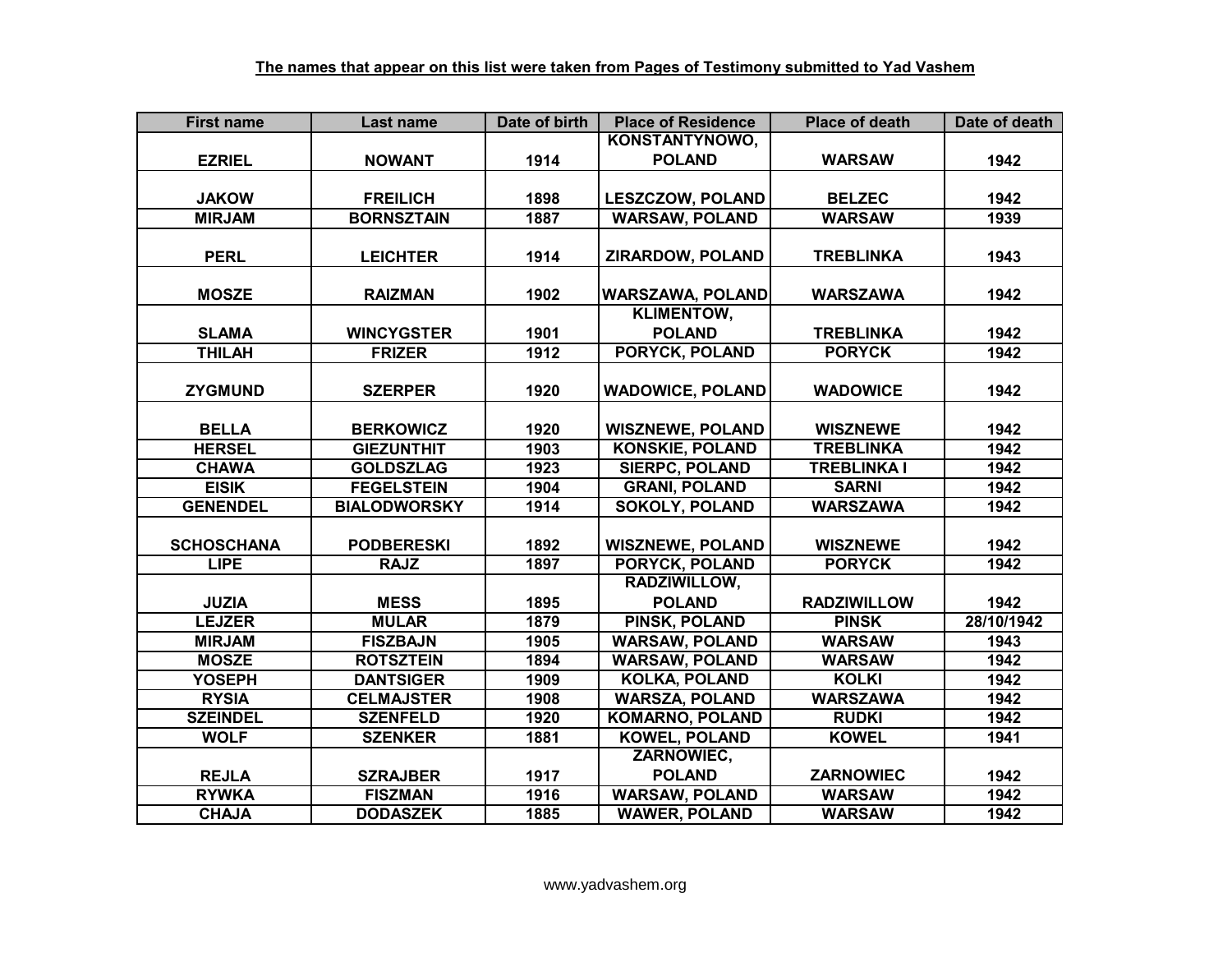| <b>First name</b> | Last name         | Date of birth | <b>Place of Residence</b> | <b>Place of death</b> | Date of death |
|-------------------|-------------------|---------------|---------------------------|-----------------------|---------------|
|                   |                   |               | <b>WISZNOWICE,</b>        |                       |               |
| <b>SZARA</b>      | <b>SZMUKLER</b>   | 1875          | <b>POLAND</b>             | <b>WISZNOWICE</b>     | 1942          |
| <b>EISIK</b>      | <b>RUBINSTEIN</b> | 1910          | <b>RADOM, POLAND</b>      | <b>WARSZAWA</b>       | 1941          |
| <b>FRYMET</b>     | <b>GROBERG</b>    | 1907          | <b>WARSAW, POLAND</b>     | <b>WARSAW</b>         | 1942          |
|                   |                   |               | <b>TOMASZOW</b>           |                       |               |
| <b>ICCHAK</b>     | <b>GOLDSZTEIN</b> | 1904          | <b>LUBELSKI, POLAND</b>   | <b>LWOW</b>           | 1942          |
| <b>ABRAHAM</b>    | <b>GEWERTZ</b>    | 1908          | <b>LUBLIN, POLAND</b>     | <b>LUBLIN</b>         | 1942          |
|                   |                   |               | <b>BARANOWICZE,</b>       |                       |               |
| <b>JOSEF</b>      | <b>SNOWSKI</b>    | 1902          | <b>POLAND</b>             | <b>BARANOWICZE</b>    | 1943          |
| <b>MORDCHAJ</b>   | <b>RUDAWSKI</b>   | 1914          | <b>BRZESC, POLAND</b>     | <b>BRZESC</b>         | 16/10/1942    |
| <b>MALCIA</b>     | <b>PECHNER</b>    | 24/03/1867    | <b>KRAKOW, POLAND</b>     | <b>KRAKOW</b>         | 1942          |
|                   |                   |               | GNIWOSZOW,                |                       |               |
| <b>MORDEHAJ</b>   | <b>ROZENWAJN</b>  | 1916          | <b>POLAND</b>             | <b>OSWIECIM</b>       | 1942          |
| <b>NOCHUM</b>     | <b>LIPOVICZ</b>   | 1912          | <b>STOPNICA, POLAND</b>   | <b>STOPNICA</b>       | 1942          |
| <b>RACL</b>       | <b>JUNGERWIRT</b> | 1922          | <b>KRAKOW, POLAND</b>     | <b>KRAKOW</b>         | 1942          |
| <b>CYWIA</b>      | <b>LEWY</b>       | 1898          | <b>ROKYTNO, POLAND</b>    | <b>ROKYTNO</b>        | 1942          |
|                   |                   |               | <b>CZECHANOW,</b>         |                       |               |
| <b>SZMUEL</b>     | <b>KAHANE</b>     | 1890          | <b>POLAND</b>             | <b>CZECHANOW</b>      | 1942          |
| <b>YHUDA</b>      | <b>FELDSZTAJN</b> | 1876          | <b>ZMIGROD, POLAND</b>    | <b>ZMIGROD</b>        | 1942          |
|                   |                   |               | <b>SOCHACZEW,</b>         |                       |               |
| <b>FROJEM</b>     | <b>ZALCMAN</b>    | 1920          | <b>POLAND</b>             | <b>SOCHACZEW</b>      | 1944          |
| <b>BLIMA</b>      | <b>SZAJAK</b>     | 1911          | <b>LODZ, POLAND</b>       | <b>SLONIM</b>         | 1944          |
| <b>CHAJA</b>      | <b>TEJTELBOJM</b> | 1910          | <b>PORYCK, POLAND</b>     | <b>KOWEL</b>          | 1942          |
| <b>CIPORA</b>     | <b>WOLOWELSKI</b> | 1908          | <b>DUBNO, POLAND</b>      | <b>DUBNO</b>          | 1942          |
|                   |                   |               |                           |                       |               |
| <b>SZULIM</b>     | <b>SZWINDLER</b>  | 1924          | <b>TOMASZOW, POLAND</b>   | <b>BELZEC</b>         | 1943          |
|                   |                   |               | ZABLUDOVE,                |                       |               |
| <b>HAIA</b>       | <b>HIDARSCHI</b>  | 1906          | <b>POLAND</b>             | <b>AUSCHWITZ</b>      | 1942          |
| <b>ISRAEL</b>     | <b>KUPERSTEIN</b> | 1905          | <b>BILGARA, POLAND</b>    | <b>BILGARA</b>        | 1942          |
| <b>LEIBISZ</b>    | <b>KOP</b>        | 1892          | <b>TUROBIN, POLAND</b>    | <b>TUROBIN</b>        | 1942          |
| <b>LEIBUS</b>     | <b>NORCH</b>      | 1912          | <b>LODZ, POLAND</b>       | <b>LODZ</b>           | 1942          |
| <b>MACHLA</b>     | <b>CZECZYK</b>    | 1915          | <b>GLINKA, POLAND</b>     | <b>STOLIN</b>         | 1942          |
|                   |                   |               | <b>SANDOMIERZ,</b>        |                       |               |
| <b>ETTA</b>       | <b>ROSENFELD</b>  | 1886          | <b>POLAND</b>             | <b>KRAKOW</b>         | 1944          |
| <b>CHAJA</b>      | <b>WARZAWSKA</b>  | 1910          | <b>LODZ, POLAND</b>       | <b>TREBLINKA</b>      | 1943          |
| <b>RACHEL</b>     | <b>LEWIN</b>      | 1912          | <b>LODZ, POLAND</b>       | <b>CHELMNO</b>        | 1941          |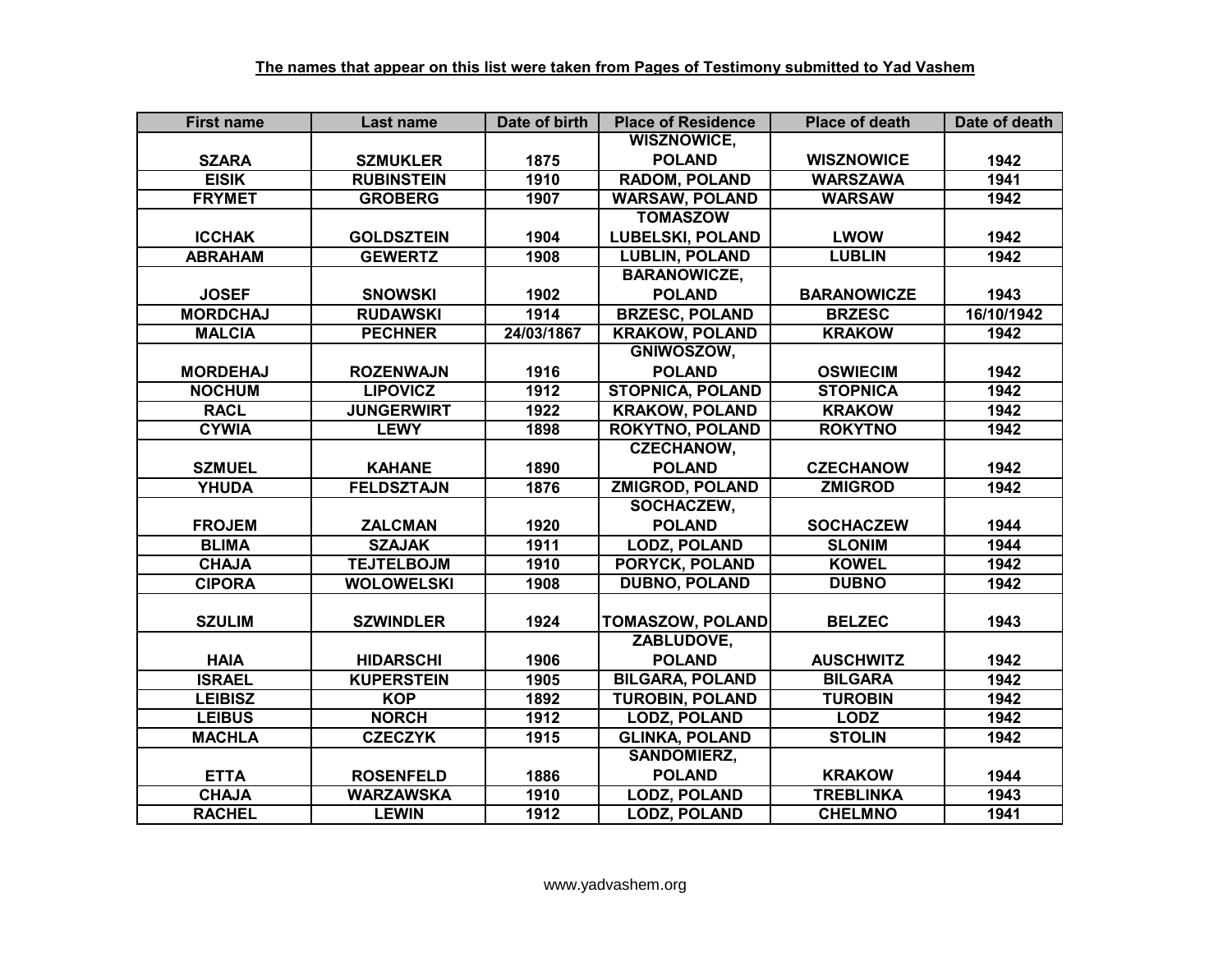| <b>First name</b> | Last name          | Date of birth | <b>Place of Residence</b> | <b>Place of death</b> | Date of death |
|-------------------|--------------------|---------------|---------------------------|-----------------------|---------------|
| <b>RYWKA</b>      | <b>JURKIEWICZ</b>  | 1892          | <b>LODZ, POLAND</b>       | <b>CHELMNO</b>        | 1942          |
| <b>SZIMA</b>      | <b>WIERBLOWNIK</b> | 1924          | <b>VILNA, POLAND</b>      | <b>VILNA</b>          | 1942          |
|                   |                    |               | <b>KRASNOBROD,</b>        |                       |               |
| <b>YAKOB</b>      | <b>BARG</b>        | 1890          | <b>POLAND</b>             | <b>LUBLIN</b>         | 1942          |
| <b>ABRAHAM</b>    | <b>SZWIMER</b>     | 1924          | <b>BENDZIN, POLAND</b>    | <b>AUSCHWITZ</b>      | 1943          |
| <b>BERL</b>       | <b>SZWARCBERG</b>  | 1912          | <b>TURZYSK, POLAND</b>    | <b>TURZYSK</b>        | 1942          |
| <b>RACHEL</b>     | <b>PARTNOJ</b>     | 1900          | <b>WILNO, POLAND</b>      | <b>WILNO</b>          | 1942          |
|                   |                    |               |                           |                       |               |
| <b>JEKUTIEL</b>   | <b>CHEIKLIN</b>    | 1905          | <b>WISZNEWE, POLAND</b>   | <b>WISZNEWE</b>       | 1942          |
| <b>SZYMON</b>     | <b>FISZ</b>        | 1898          | <b>ROZAN, POLAND</b>      | <b>BARANOWICZE</b>    | 1942          |
| <b>GITLA</b>      | <b>SZER</b>        | 1892          | <b>KALISZ, POLAND</b>     | <b>RZESZOW</b>        | 1942          |
|                   |                    |               | <b>KOROLOWKA,</b>         |                       |               |
| <b>ISAR</b>       | <b>WOLIN</b>       | 1885          | <b>POLAND</b>             | <b>KOROLOWKA</b>      | 1942          |
|                   |                    |               | <b>DABROWA</b>            |                       |               |
| <b>MASIA</b>      | <b>TENENBAUM</b>   | 1912          | <b>GORNICZA, POLAND</b>   | <b>AUSCHWITZ</b>      | 1943          |
| <b>PERIL</b>      | <b>PROBET</b>      | 1920          | <b>SAVIN, POLAND</b>      | <b>HELEM</b>          | 1942          |
|                   |                    |               | <b>NOWA MYSZ,</b>         |                       |               |
| <b>SYMA</b>       | <b>NAJMAN</b>      | 1920          | <b>POLAND</b>             | <b>AUSCHWITZ</b>      | 1942          |
|                   |                    |               | <b>CHOROSTKOV,</b>        |                       |               |
| <b>ABRAHAM</b>    | <b>STOCKMAN</b>    | 1904          | <b>POLAND</b>             | <b>BELZEC</b>         | 1942          |
| <b>CHANA</b>      | <b>BRONSZTAJN</b>  | 1882          | <b>TURZYSK, POLAND</b>    | <b>TURZYSK</b>        | 1942          |
|                   |                    |               | <b>DAWID GRODEK,</b>      |                       |               |
| <b>FEJGA</b>      | <b>PILAWE</b>      | 1899          | <b>POLAND</b>             | <b>DAWID GRODEK</b>   | 1942          |
| <b>JAKOB</b>      | <b>ROSENBLUM</b>   | 1880          | <b>LODZ, POLAND</b>       | <b>AUSCHWITZ</b>      | 1942          |
| <b>SZYJA</b>      | <b>ZIMELGISSER</b> | 1897          | <b>KORZEC, POLAND</b>     | <b>KORZEC</b>         | 1942          |
| <b>RACHELA</b>    | <b>TENENBAUM</b>   | 1924          | <b>LODZ, POLAND</b>       | <b>AUSCHWITZ</b>      | 1944          |
| <b>BLIMA</b>      | <b>SCHERFHERTZ</b> | 1865          | <b>LODZ, POLAND</b>       | <b>LODZ</b>           | 1942          |
|                   |                    |               | <b>SKIERNIEWICE,</b>      |                       |               |
| <b>ICHAK</b>      | <b>WEB</b>         | 1906          | <b>POLAND</b>             | <b>WARSZAWA</b>       | 1942          |
| <b>DAWID</b>      | <b>ROTSZTEIN</b>   | 1920          | <b>POLAND</b>             | <b>PRUSZKOW</b>       | 1942          |
| <b>JAKOW</b>      | <b>SZERBOJM</b>    | 1895          | <b>KOWEL, POLAND</b>      | <b>KOWEL</b>          | 1942          |
| <b>HERS</b>       | <b>KOPEL</b>       | 1914          | <b>LODZ, POLAND</b>       | <b>LODZ</b>           | 1942          |
| <b>JAKOB</b>      | <b>CENTNER</b>     | 1901          | <b>ZACHLIN, POLAND</b>    | <b>ZACHLIN</b>        | 1942          |
| <b>JOSEF</b>      | <b>PELC</b>        | 1905          | <b>ZAMOSC, POLAND</b>     | <b>ZAMOSC</b>         | 1943          |
|                   |                    |               |                           |                       |               |
| <b>SZAJA</b>      | <b>PACHTER</b>     | 1928          | <b>WARSZAWA, POLAND</b>   | <b>TREBLINKA</b>      | 18/01/1943    |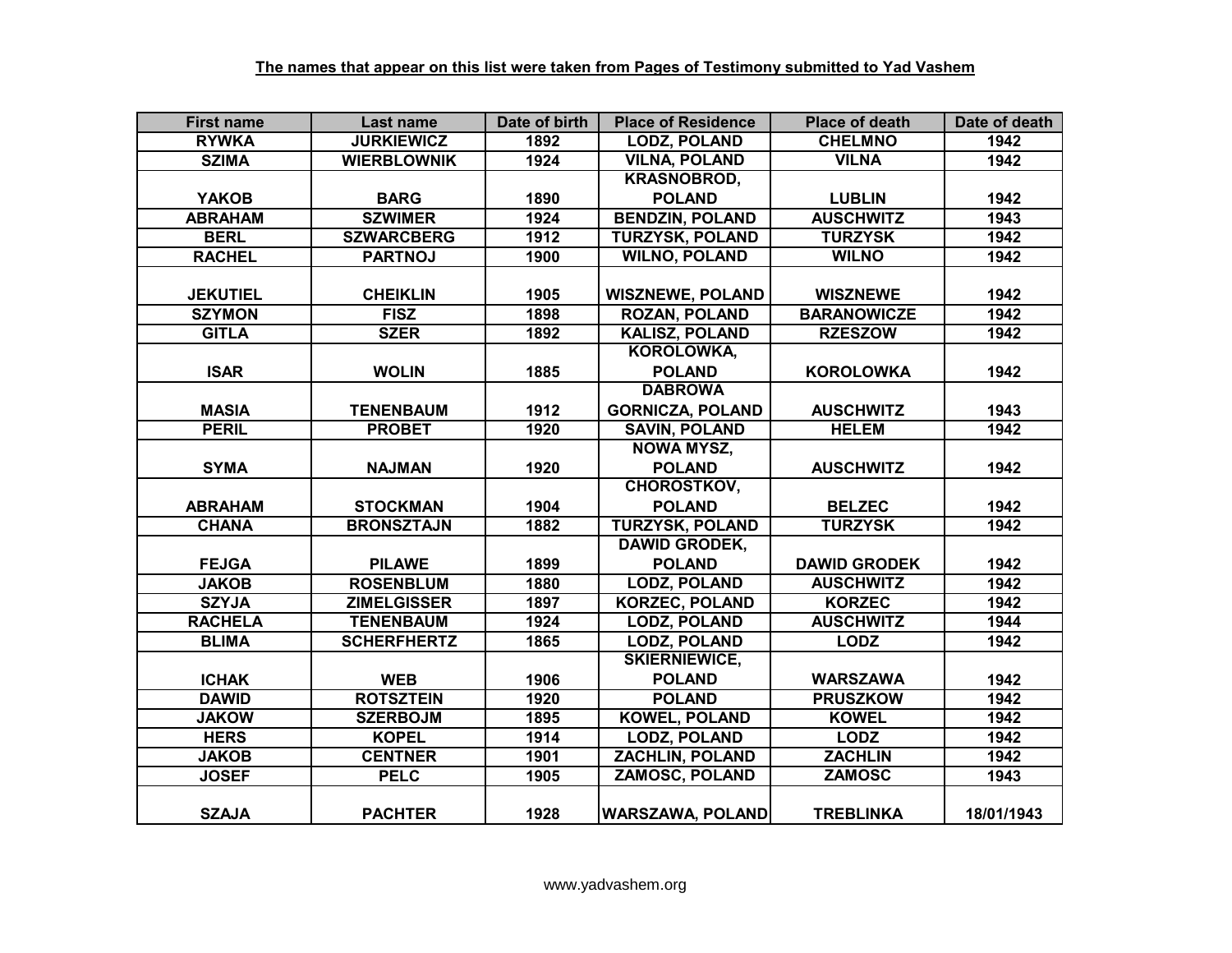| <b>First name</b> | Last name         | Date of birth | <b>Place of Residence</b> | <b>Place of death</b> | Date of death |
|-------------------|-------------------|---------------|---------------------------|-----------------------|---------------|
| <b>MICHAEL</b>    | <b>KOCH</b>       | 1910          | <b>STRYJ, POLAND</b>      | <b>STRYJ</b>          | 1943          |
| <b>MOSZE</b>      | <b>CYTRYNBAUM</b> | 1893          | <b>KRASZNIK, POLAND</b>   | <b>AUSCHWITZ</b>      | 1944          |
| <b>MORDECHAI</b>  | <b>MESZURES</b>   | 1890          | <b>LUCK, POLAND</b>       | <b>TORCZYN</b>        | 1942          |
|                   |                   |               | <b>CZUCZEWICZE,</b>       |                       |               |
| <b>RIVKE</b>      | <b>TKACZ</b>      | 1922          | <b>POLAND</b>             | <b>CZUCZEWICZE</b>    | 1942          |
| <b>SIPORA</b>     | <b>LATTA</b>      | 1910          | <b>SLUPCA, POLAND</b>     | <b>IZBICA</b>         | 1942          |
| <b>SZYMON</b>     | <b>RAB</b>        | 1885          | <b>RUDKI, POLAND</b>      | <b>RUDKI</b>          | 1942          |
| <b>ZDZISLAW</b>   | <b>FISZER</b>     | 1910          | <b>LODZ, POLAND</b>       | <b>AUSCHWITZ</b>      | 1944          |
| <b>BARUCH</b>     | <b>MUNIC</b>      | 1914          | <b>BRASLAW, POLAND</b>    | <b>WARSZAWA</b>       | 1941          |
| <b>CHAIM</b>      | <b>HENNENBERG</b> | 1888          | <b>OSWIECIM, POLAND</b>   | <b>AUSCHWITZ</b>      | 1943          |
|                   |                   |               | <b>WOLKOWYSK,</b>         |                       |               |
| <b>CHANA</b>      | <b>ZOLOTNICKI</b> | 1900          | <b>POLAND</b>             | <b>TREBLINKA</b>      | 1943          |
| <b>DUDIA</b>      | <b>NAGIEL</b>     | 1890          | <b>OTYNYA, POLAND</b>     | <b>OTYNYA</b>         | 1941          |
|                   |                   |               | <b>STARY SAMBOR,</b>      |                       |               |
| <b>FREDA</b>      | <b>GARTNER</b>    | 1885          | <b>POLAND</b>             | <b>BELZEC</b>         | 1943          |
| <b>HIRSCHL</b>    | <b>ZWERLING</b>   | 1918          | <b>LWOW, POLAND</b>       | <b>JANOWSKA</b>       | 1942          |
|                   |                   |               |                           |                       |               |
| <b>JAKOB</b>      | <b>VIHODEK</b>    | 1906          | <b>WARSZAWA, POLAND</b>   | <b>WARSZAWA</b>       | 1942          |
| <b>JOSEF</b>      | <b>WAJNBERG</b>   | 1894          | <b>LODZ, POLAND</b>       | <b>LODZ</b>           | 1943          |
| <b>YOCHEWED</b>   | <b>MUKASEJ</b>    | 1925          | <b>SLONIM, POLAND</b>     | <b>WOLCZE</b>         | 30/09/1942    |
| <b>RAZA</b>       | <b>SPOKOJNY</b>   | 1910          | <b>WILNO, POLAND</b>      | <b>PONARY</b>         | 09/12/1941    |
| <b>RIVE</b>       | <b>STOCKI</b>     | 1892          | <b>SKIDL, POLAND</b>      | <b>SKIDL</b>          | 1942          |
|                   |                   |               | <b>ZDUNSKA WOLA,</b>      |                       |               |
| <b>CYREL</b>      | <b>WIDAWSKI</b>   | 1907          | <b>POLAND</b>             | <b>TREBLINKA</b>      | 1942          |
| <b>REIZL</b>      | <b>CEMACH</b>     | 1918          | POHOST, POLAND            | <b>GLUBOK</b>         | 1942          |
| <b>SHIMHON</b>    | <b>VINSTOOK</b>   | 1902          | <b>KIELCE, POLAND</b>     | <b>AUSCHWITZ</b>      | 1941          |
|                   |                   |               |                           |                       |               |
| <b>PESZA</b>      | <b>NOJMAN</b>     | 1895          | <b>WARSCHAU, POLAND</b>   | <b>WARSCHAU</b>       | 1941          |
|                   |                   |               | <b>SKIERNIEWICE,</b>      |                       |               |
| <b>YIECHAK</b>    | <b>MAYERHOLC</b>  | 1909          | <b>POLAND</b>             | <b>TREBLINKA</b>      | 1942          |
|                   |                   |               | <b>OSTROLENKA,</b>        |                       |               |
| <b>ANCZL</b>      | <b>SITASZ</b>     | 1920          | <b>POLAND</b>             | <b>MAJDANEK</b>       | 1941          |
|                   |                   |               |                           |                       |               |
| <b>BRAJNDL</b>    | <b>NAJMAN</b>     | 1892          | <b>WLODAWA, POLAND</b>    | <b>WLODAWA</b>        | 1942          |
| <b>CHANA</b>      | <b>KUTNOWSKI</b>  | 1884          | <b>ZYCHLIN, POLAND</b>    | <b>CHELMNO</b>        | 1942          |
| <b>MUNIO</b>      | <b>ROSENBAUM</b>  | 1912          | <b>POLAND</b>             | <b>BUCZACZ</b>        | 1942          |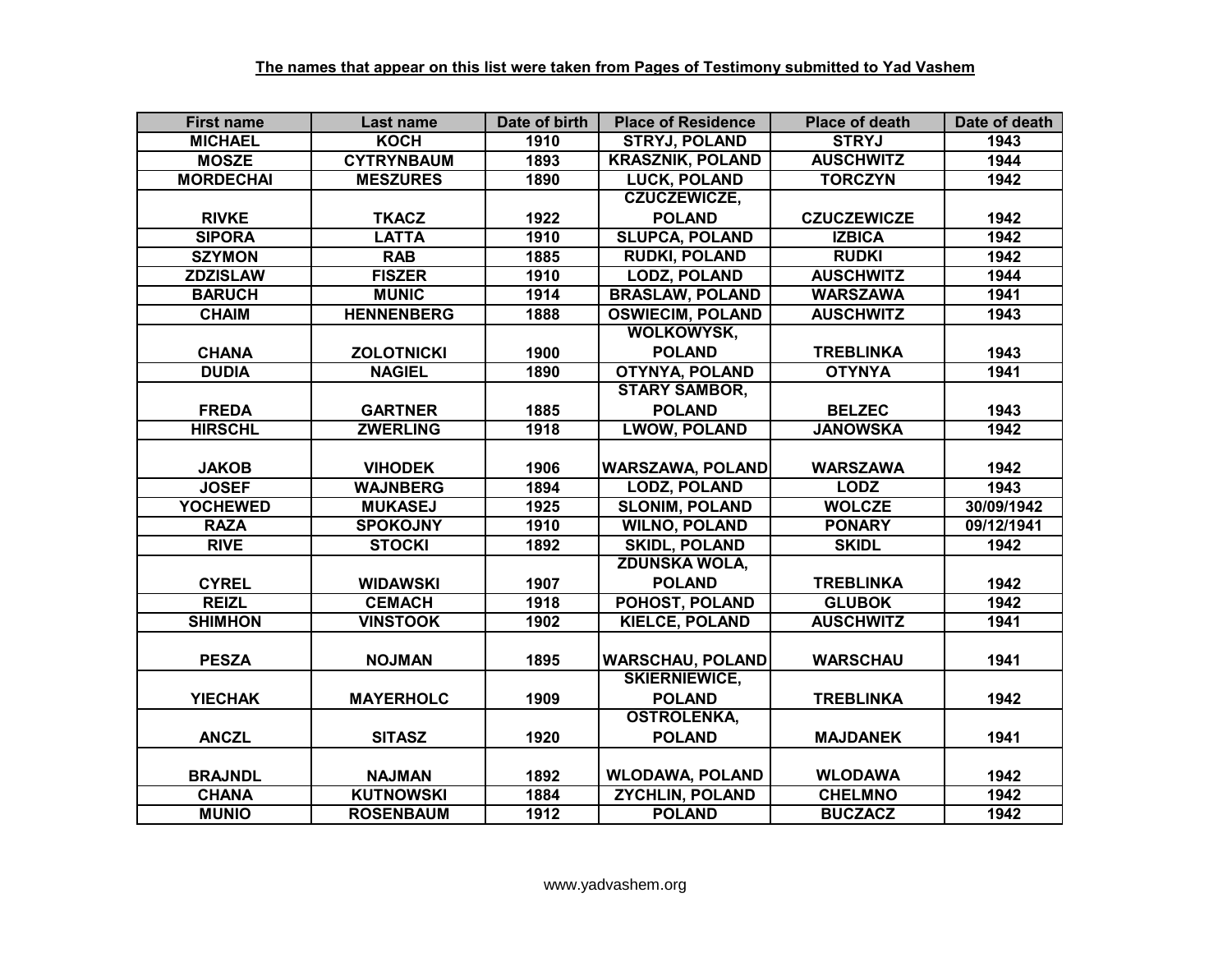| <b>First name</b> | Last name            | Date of birth | <b>Place of Residence</b> | <b>Place of death</b> | Date of death |
|-------------------|----------------------|---------------|---------------------------|-----------------------|---------------|
| <b>SOLA</b>       | <b>CHARAP</b>        | 1895          | <b>LWOW, POLAND</b>       | <b>LWOW</b>           | 1942          |
| <b>AKIBA</b>      | <b>SZARFSZTAJN</b>   | 1918          | <b>WARSAW, POLAND</b>     | <b>WARSAW</b>         | 1942          |
| <b>CHAWA</b>      | <b>GIMAJNER</b>      | 1919          | <b>WARSAW, POLAND</b>     | <b>TREBLINKA</b>      | 1942          |
| <b>HENIA</b>      | <b>KAWA</b>          | 1885          | <b>SIEDLCE, POLAND</b>    | <b>SIEDLCE</b>        | 1942          |
| <b>JUDKA</b>      | <b>GOTTLIEB</b>      | 17/05/1901    | <b>RADOM, POLAND</b>      | <b>TREBLINKA</b>      | 1942          |
| <b>BRACHA</b>     | <b>KOTLOVSKA</b>     | 1916          | <b>WARSAW, POLAND</b>     | <b>WARSAW</b>         | 1941          |
| <b>MORDCHAIE</b>  | <b>BOUSLIK</b>       | 1910          | <b>KOLKA, POLAND</b>      | <b>KOLKA</b>          | 1942          |
|                   |                      |               |                           | <b>WARSZAWA</b>       |               |
| <b>CHANA</b>      | <b>BLONDOVSKA</b>    | 1895          | <b>WARSZAWA, POLAND</b>   | <b>CENTRAL</b>        | 1942          |
| <b>RAINA</b>      | <b>BUCOWNICZ</b>     | 1897          | <b>WILNO, POLAND</b>      | <b>WILNO</b>          | 1942          |
|                   |                      |               | <b>LACHOWICE,</b>         |                       |               |
| <b>SERENA</b>     | <b>BURSTEIN</b>      | 1897          | <b>POLAND</b>             | <b>VILNA</b>          | 1941          |
|                   |                      |               |                           |                       |               |
|                   |                      |               | <b>DAMBROVA</b>           |                       |               |
| <b>SZYFRA</b>     | <b>FRAJDMAN</b>      | 1892          | <b>GORNITSHA, POLAND</b>  | <b>AUSCHWITZ</b>      | 1942          |
| <b>RACHEL</b>     | <b>ZUGER</b>         | 1897          | <b>LUCK, POLAND</b>       | <b>LUCK</b>           | 1942          |
| <b>BAJLA</b>      | <b>BORNSTEIN</b>     | 1907          | <b>SLUPCA, POLAND</b>     | <b>HELMNO</b>         | 1942          |
|                   |                      |               | <b>RAWA RUSKA,</b>        |                       |               |
| <b>CHAIA</b>      | <b>WEBER</b>         | 1902          | <b>POLAND</b>             | <b>BELZEC</b>         | 1942          |
|                   |                      |               | <b>ZDUNSKA VOLA,</b>      |                       |               |
| <b>CHANA</b>      | <b>SZWAJCER</b>      | 1924          | <b>POLAND</b>             | <b>AUSCHWITZ</b>      | 1944          |
|                   |                      |               |                           |                       |               |
| <b>DOBRYSZ</b>    | <b>RABINOWICZ</b>    | 1889          | <b>WARSZAWA, POLAND</b>   | <b>WARSZAWA</b>       | 1941          |
|                   |                      |               |                           |                       |               |
| <b>CHANA</b>      | <b>HAMMER</b>        | 1908          | <b>TYSZOWCE, POLAND</b>   | <b>TOMASZOW</b>       | 1944          |
| <b>HIRSZ</b>      | <b>KRZEPICKI</b>     | 1912          | <b>SIERADZ, POLAND</b>    | <b>AUSCHWITZ</b>      | 1943          |
| <b>JAKOB</b>      | <b>SZNAJMAN</b>      | 1912          | <b>RACIAZ, POLAND</b>     | <b>PLONSK</b>         | 1942          |
|                   |                      |               | <b>STARSAMBOR,</b>        |                       |               |
| <b>JOSEF</b>      | <b>SZMIDT</b>        | 1876          | <b>POLAND</b>             | <b>SAMBOR</b>         | 1942          |
|                   |                      |               | MIEDZYRZEC,               |                       |               |
| <b>ZLATE</b>      | <b>WAJSMAN</b>       | 1897          | <b>POLAND</b>             | <b>TREBLINKA</b>      | 25/08/1942    |
| <b>MALKE</b>      | <b>SZNAJDER</b>      | 1889          | <b>LANOWCE, POLAND</b>    | <b>LANOWCE</b>        | 1942          |
| <b>FAJWEL</b>     | <b>LEWINSKI</b>      | 1915          | <b>WARSAW, POLAND</b>     | <b>AUSCHWITZ</b>      | 1942          |
|                   |                      |               |                           |                       |               |
| <b>PESJA</b>      | <b>MORDCHELEWICZ</b> | 1894          | <b>AUGUSTOW, POLAND</b>   | <b>BIALYSTOK</b>      | 1942          |
| <b>ROCHEL</b>     | <b>KREIS</b>         | 1914          | <b>SAWIN, POLAND</b>      | <b>DASHEV</b>         | 1942          |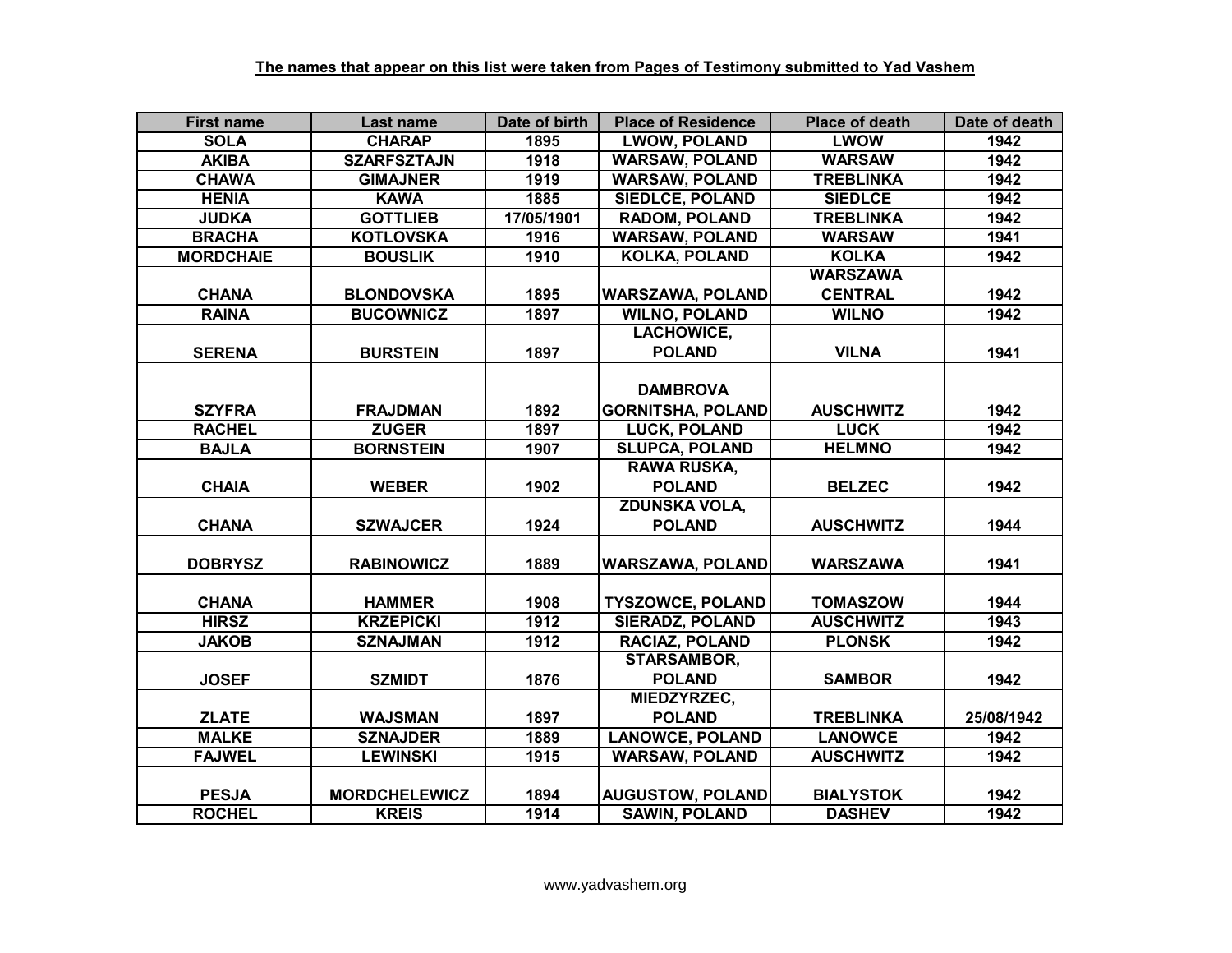| <b>First name</b> | Last name           | Date of birth     | <b>Place of Residence</b> | <b>Place of death</b> | Date of death |
|-------------------|---------------------|-------------------|---------------------------|-----------------------|---------------|
| <b>SOSZE</b>      | <b>LEW</b>          | 1912              | <b>BRZESC, POLAND</b>     | <b>BRZESC</b>         | 1942          |
| <b>ELKE</b>       | <b>WAJSBRON</b>     | 1920              | <b>ROCHATIN, POLAND</b>   | <b>MAJDANEK</b>       | 1942          |
|                   |                     |                   | <b>LIBRANTOWA,</b>        |                       |               |
| <b>FEIGHI</b>     | <b>SENDEL</b>       | 1906              | <b>POLAND</b>             | <b>AUSCHWITZ</b>      | 1942          |
|                   |                     |                   |                           |                       |               |
| <b>BARUCH</b>     | <b>ROSENSTRAUS</b>  | 1916              | KOLOMYJA, POLAND          | <b>LUBLIN</b>         | 1943          |
| <b>HENIO</b>      | <b>WAJSMAN</b>      | 1933              | <b>KLOBUCK, POLAND</b>    | <b>KLOBUCK</b>        | 1942          |
|                   |                     |                   |                           |                       |               |
| <b>CHANA</b>      | <b>SZPILMAN</b>     | 1907              | <b>ZOFIOWKA, POLAND</b>   | <b>ZOFIOWKA</b>       | 1942          |
|                   |                     |                   | <b>DOBROPOLE,</b>         |                       |               |
| <b>DAWID</b>      | <b>WITES</b>        | 1915              | <b>POLAND</b>             | <b>BORKI</b>          | 1942          |
| <b>FEJGA</b>      | <b>SZMYTKO</b>      | $\overline{1900}$ | <b>ZAMBROW, POLAND</b>    | <b>AUSCHWITZ</b>      | 1942          |
| <b>JHUDITH</b>    | <b>MUCIU</b>        | 1913              | <b>USTRUG, POLAND</b>     | <b>USTRUG</b>         | 1942          |
| <b>ITY</b>        | <b>LIEBFELD</b>     | 1922              | <b>RADOM, POLAND</b>      | <b>TREBLINKA</b>      | 1944          |
| <b>JETY</b>       | <b>GYMPLER</b>      | 1910              | <b>LWOW, POLAND</b>       | <b>LWOW</b>           | 1943          |
| <b>BATYA</b>      | <b>MAJEWSKI</b>     | 1910              | <b>BYLICE, POLAND</b>     | <b>ZETL</b>           | 1941          |
| <b>MATYS</b>      | <b>WEICHMAN</b>     | 1915              | <b>DEMBLIN, POLAND</b>    | <b>TREBLINKA</b>      | אוקטובר-42    |
| <b>MOJSZE</b>     | <b>KIDISZ</b>       | 1890              | <b>LUKOW, POLAND</b>      | <b>LUKOW</b>          | 1941          |
| <b>MOISZE</b>     | <b>BUCHWEIC</b>     | 1887              | <b>LODZ, POLAND</b>       | <b>AUSCHWITZ</b>      | 1943          |
| <b>RACHEL</b>     | <b>GARBINER</b>     | 1917              | <b>ZLOCZOW, POLAND</b>    | <b>MAJDANEK</b>       | 1942          |
| <b>RYWKA</b>      | <b>FYHRER</b>       | 1875              | <b>KROSNO, POLAND</b>     | <b>AUSCHWITZ</b>      | 1943          |
|                   |                     |                   | <b>HRUBIESZOW,</b>        |                       |               |
| <b>PERL</b>       | <b>FINKELSZTEIN</b> | 1888              | <b>POLAND</b>             | <b>TREBLINKA I</b>    | 1942          |
|                   |                     |                   |                           |                       |               |
| <b>WOLF</b>       | <b>FISZMAN</b>      | 1890              | <b>RADOMSKO, POLAND</b>   | <b>AUSCHWITZ</b>      | 1942          |
|                   |                     |                   | <b>BARANOWICZE,</b>       |                       |               |
| <b>ABRAHAM</b>    | <b>GORFINKEL</b>    | 1890              | <b>POLAND</b>             | <b>BARANOWICZE</b>    | 1941          |
| <b>BEJRISCH</b>   | <b>FEDERBUSCH</b>   | 1888              | <b>NAROL, POLAND</b>      | <b>BELZEC</b>         | 1943          |
| <b>MOSZE</b>      | <b>ROJTER</b>       | 1906              | <b>SOKAL, POLAND</b>      | <b>SOKAL</b>          | 1943          |
| <b>CHAIA</b>      | <b>FEINTUCH</b>     | 1886              | <b>BUCZACZ, POLAND</b>    | <b>BUCZACZ</b>        | 1942          |
| <b>LANE</b>       | <b>SCHACHTER</b>    | 1888              | <b>BRODY, POLAND</b>      | <b>BRODY</b>          | 1942          |
|                   |                     |                   |                           |                       |               |
| <b>WOLF</b>       | <b>ROTENBERG</b>    | 1890              | <b>BORISLAW, POLAND</b>   | <b>BORISLAW</b>       | 1942          |
|                   |                     |                   | <b>WOLKOWYSK,</b>         |                       |               |
| <b>ICCHAK</b>     | <b>SZUSTER</b>      | 1896              | <b>POLAND</b>             | <b>BIALYSTOK</b>      | 1941          |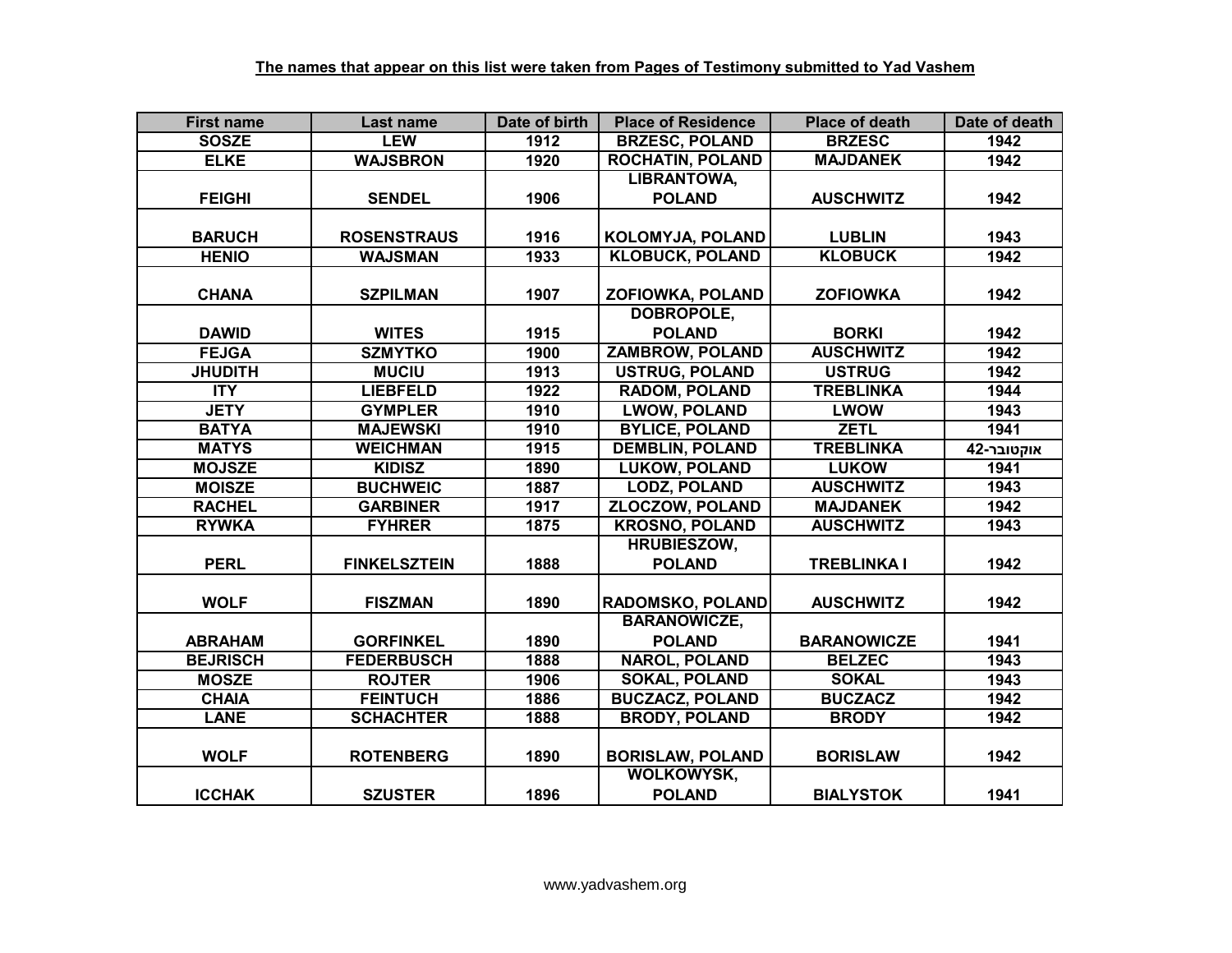| <b>First name</b> | Last name           | Date of birth | <b>Place of Residence</b> | <b>Place of death</b> | Date of death |
|-------------------|---------------------|---------------|---------------------------|-----------------------|---------------|
|                   |                     |               | <b>LIPICA GORNA,</b>      |                       |               |
| <b>ABRAHAM</b>    | <b>STEINWURZEL</b>  | 1914          | <b>POLAND</b>             | <b>ROHATIN</b>        | 1942          |
| <b>SZEJNDL</b>    | <b>SZRENCEL</b>     | 1898          | <b>DUBNO, POLAND</b>      | <b>DUBNO</b>          | 1943          |
| <b>CHANA</b>      | <b>BERU</b>         | 1916          | <b>VERBA, POLAND</b>      | <b>VERBA</b>          | 1945          |
|                   |                     |               | <b>CZESTOCHOW,</b>        |                       |               |
| <b>MICHEL</b>     | <b>SZAPICKI</b>     | 1879          | <b>POLAND</b>             | <b>TREBLINKA</b>      | 1942          |
| <b>MOSZE</b>      | <b>NUMEN</b>        | 1894          | <b>GORLICE, POLAND</b>    | <b>GORLICE</b>        | 1942          |
| <b>PINCHAS</b>    | <b>VELICZKER</b>    | 1905          | <b>CHELM, POLAND</b>      | <b>KSZEMJENICZ</b>    | 1942          |
| <b>ROSALIA</b>    | <b>WEINFELD</b>     | 1918          | <b>KRAKOW, POLAND</b>     | <b>BELZEC</b>         | 1942          |
| <b>SYMA</b>       | <b>ROSENZWEIG</b>   | 1901          | <b>RADOM, POLAND</b>      | <b>TREBLINKA</b>      | 1942          |
|                   |                     |               | PRZEMYSLANY,              |                       |               |
| <b>TONI</b>       | <b>WINTER</b>       | 1902          | <b>POLAND</b>             | <b>PRZEMYSLANY</b>    | 1942          |
| <b>ABRAHAM</b>    | <b>CHALEF</b>       | 1902          | <b>GRODNO, POLAND</b>     | <b>AUSCHWITZ</b>      | 1943          |
| <b>BERL</b>       | <b>POMERCZYK</b>    | 1906          | <b>KARELIC, POLAND</b>    | <b>KARELIC</b>        | 1941          |
| <b>CHAJA</b>      | <b>GAJER</b>        | 1884          | <b>PULAV, POLAND</b>      | <b>PULAV</b>          | 1941          |
|                   |                     |               |                           |                       |               |
| <b>IGNAC</b>      | <b>SZPINAK</b>      | 1905          | <b>WARSZAWA, POLAND</b>   | <b>WARSZAWA</b>       | 1942          |
| <b>DYNA</b>       | <b>SZNEJDER</b>     | 1905          | <b>LYSIEC, POLAND</b>     | <b>KLECK</b>          | 1942          |
|                   |                     |               | <b>WLOSZCZOWA,</b>        |                       |               |
| <b>GDALA</b>      | <b>BLASS</b>        | 1909          | <b>POLAND</b>             | <b>ZAMOSC</b>         | 1939          |
| <b>MORDCHEL</b>   | <b>RIKLES</b>       | 1864          | <b>VILNIUS, POLAND</b>    | <b>PONARY</b>         | 1941          |
| <b>REJZYL</b>     | <b>ROZYSKER</b>     | 1915          | <b>LOKACZE, POLAND</b>    | <b>LOKACZE</b>        | 1942          |
|                   |                     |               |                           |                       |               |
| <b>TOWA</b>       | <b>KIRSCHENBAUM</b> | 1909          | <b>LIUBACHEV, POLAND</b>  | <b>BELZEC</b>         | 1941          |
| <b>BERKA</b>      | <b>KLAS</b>         | 1913          | <b>SARNA, POLAND</b>      | <b>SARNA</b>          | 1943          |
|                   |                     |               |                           |                       |               |
| <b>CYPORA</b>     | <b>WAJSMAN</b>      | 1909          | <b>TARNOPOL, POLAND</b>   | <b>TARNOPOL</b>       | 1942          |
|                   |                     |               |                           |                       |               |
| <b>HENIA</b>      | <b>WEISBERG</b>     | 1913          | PROBUZNA, POLAND          | <b>PROBUZNA</b>       | 1942          |
| <b>JOSEF</b>      | <b>RINGERMACHER</b> | 1884          | <b>RADOM, POLAND</b>      | <b>RADOM</b>          | 1942          |
|                   |                     |               | <b>PIASKI LUTERSKIE,</b>  |                       |               |
| <b>MENI</b>       | <b>BLAUSTEIN</b>    | 1889          | <b>POLAND</b>             | <b>BELZEC</b>         | 1942          |
| <b>SZMUL</b>      | <b>LUSZYNSKI</b>    | 1916          | <b>ILOW, POLAND</b>       | <b>DUBKI</b>          | 1943          |
|                   |                     |               |                           |                       |               |
| <b>CWI</b>        | <b>JAGODZINSKI</b>  | 1894          | <b>WARSZAWA, POLAND</b>   | <b>TREBLINKA</b>      | 1942          |
| <b>JUDA</b>       | <b>WIZNER</b>       | 1889          | <b>STRYJ, POLAND</b>      | <b>STRYJ</b>          | 1942          |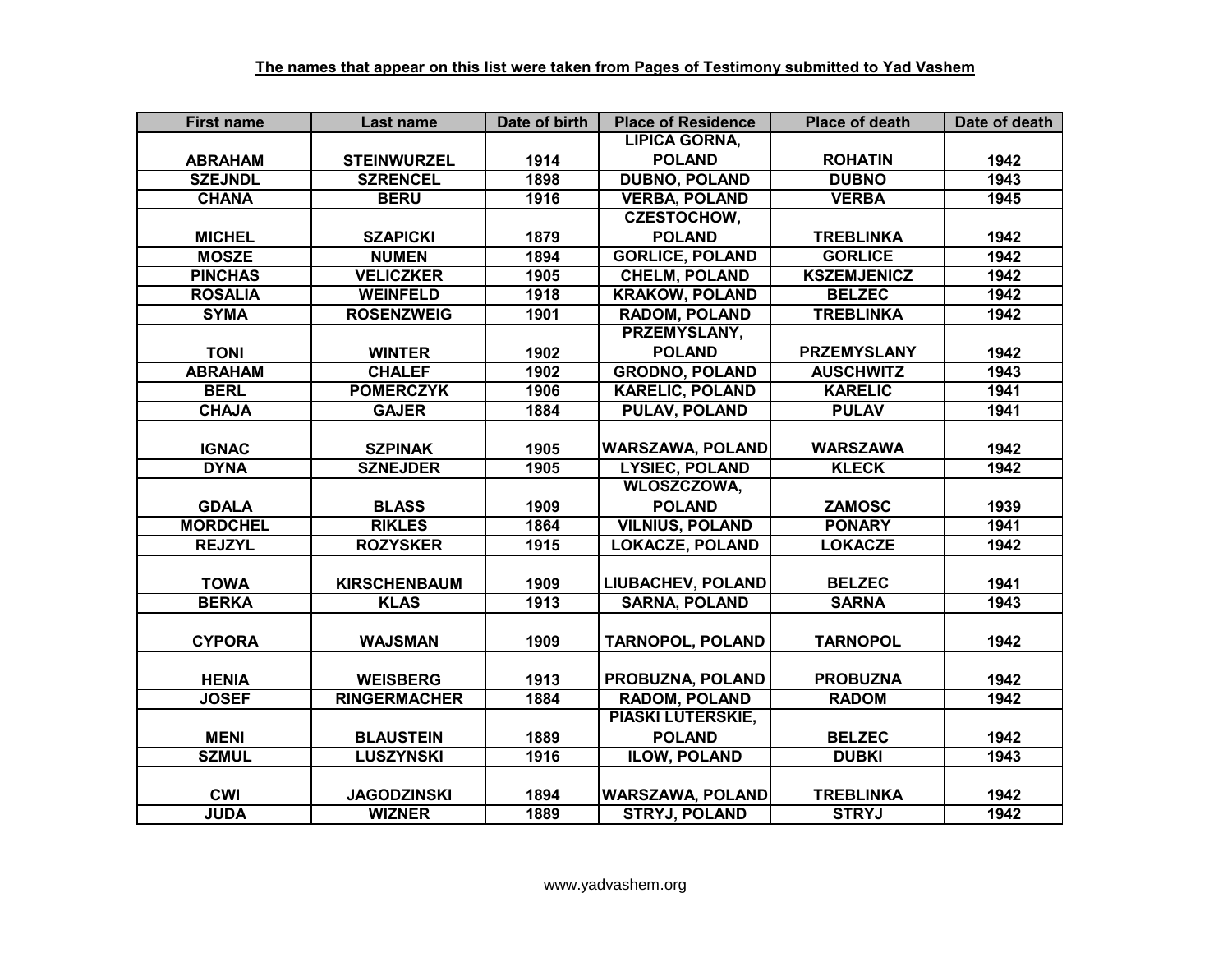| <b>First name</b> | Last name            | Date of birth | <b>Place of Residence</b>              | <b>Place of death</b> | Date of death |
|-------------------|----------------------|---------------|----------------------------------------|-----------------------|---------------|
| <b>RYWKA</b>      | <b>KURCER</b>        | 1916          | <b>STRYJ, POLAND</b>                   | <b>AUSCHWITZ</b>      | 1942          |
| <b>CHAJA</b>      | <b>SONNENREICH</b>   | 1926          | <b>PRZEMYSL, POLAND</b>                | <b>BELZEC</b>         | 1942          |
| <b>CIPORA</b>     | <b>CWAJG</b>         | 1915          | <b>ZAKLIKOW, POLAND</b>                | <b>ZAKLIKOW</b>       | 1942          |
| <b>ETKA</b>       | <b>SILBERSTEIN</b>   | 1907          | <b>BIELSKO, POLAND</b>                 | <b>AUSCHWITZ</b>      | 1943          |
| <b>HANIA</b>      | <b>GROSSBART</b>     | 1911          | <b>ZABNO, POLAND</b>                   | <b>TARNOW</b>         | 1942          |
| <b>ISRAEL</b>     | <b>WANDNER</b>       | 1899          | DOBROMIL, POLAND                       | <b>DOBROMIL</b>       | 1942          |
| <b>JOCHEWED</b>   | <b>FINKIELSZTEIN</b> | 1921          | <b>TOMASZOW, POLAND</b>                | <b>TREBLINKA</b>      | 1942          |
| <b>LEJBEL</b>     | <b>PONIATYCKI</b>    | 1902          | <b>PINSK, POLAND</b>                   | <b>PINSK</b>          | 1942          |
| <b>BLIMA</b>      | <b>SZTERN</b>        | 1896          | PIOTRKOW, POLAND<br><b>TARNOBRZEG,</b> | <b>PIOTRKOW</b>       | 1942          |
| <b>MOLKE</b>      | <b>SHYFMAN</b>       | 1885          | <b>POLAND</b>                          | <b>TARNOBRZEG</b>     | 1942          |
| <b>MUSZA</b>      | <b>RABEC</b>         | 1907          | <b>ZDZIECIOL, POLAND</b>               | <b>ZDZIECIOL</b>      | 1942          |
| <b>RACHEL</b>     | <b>SZMAJDLER</b>     | 1895          | <b>OSWIECIM, POLAND</b>                | <b>OSWIECIM</b>       | 1942          |
| <b>RYWKA</b>      | <b>WEISBORT</b>      | 1882          | <b>CHMIELNIK, POLAND</b>               | <b>AUSCHWITZ</b>      | 1943          |
| <b>SZLOMO</b>     | <b>RAPOPORT</b>      | 1882          | <b>LODZ, POLAND</b>                    | <b>LODZ</b>           | 1942          |
| <b>YAKOB</b>      | <b>ZYLBERMYNC</b>    | 1899          | <b>WARSZA, POLAND</b>                  | <b>WARSZA</b>         | 1942          |
| <b>AJZYK</b>      | <b>SOKOLOWSKI</b>    | 1881          | <b>ROZANA, POLAND</b>                  | <b>TREBLINKA</b>      | 1942          |
| <b>BORUCH</b>     | <b>ROZENSZAJN</b>    | 1910          | <b>LODZ, POLAND</b>                    | <b>AUSCHWITZ</b>      | 1944          |
| <b>CHANA</b>      | <b>GORNA</b>         | 1882          | <b>SIERPC, POLAND</b>                  | <b>TREBLINKA</b>      | 1942          |
| <b>CYRLA</b>      | <b>SARNA</b>         | 1915          | <b>POLAND</b>                          | <b>OSWIECIM</b>       | 1943          |
| <b>FAIWISZ</b>    | <b>KOHN</b>          | 1922          | <b>LODZ, POLAND</b>                    | <b>LODZ</b>           | 1943          |
| <b>HEJNECH</b>    | <b>PARZECZEWSKI</b>  | 1885          | <b>OZORKOW, POLAND</b>                 | <b>CHELMNO</b>        | 1941          |
| <b>ZISIE</b>      | <b>FISZZON</b>       | 1884          | <b>WARSAW, POLAND</b>                  | <b>WARSAW</b>         | 1942          |
| <b>JERACHMIEL</b> | <b>LITMANOWICZ</b>   | 1905          | <b>LODZ, POLAND</b>                    | <b>WARSZAWA</b>       | 1943          |
| <b>YOACHIM</b>    | <b>LOEWI</b>         | 17/07/1885    | <b>KRAKOW, POLAND</b>                  | <b>BOCHNIA</b>        | 1943          |
| <b>IECHAK</b>     | <b>CYPER</b>         | 1920          | <b>USZCZYKI, POLAND</b>                | <b>ZASLAV</b>         | 1942          |
| <b>MOISZE</b>     | <b>MILLER</b>        | 1925          | <b>WISLICA, POLAND</b>                 | <b>TREBLINKA</b>      | 1942          |
| <b>MOTEL</b>      | <b>RAPOPORT</b>      | 1910          | <b>WLODIMIERZ,</b><br><b>POLAND</b>    | <b>WLODIMIERZ</b>     | 1942          |
| <b>CHANA</b>      | <b>WEKSLER</b>       | 1920          | <b>KRASNOBROD,</b><br><b>POLAND</b>    | <b>STRYJ</b>          | 1943          |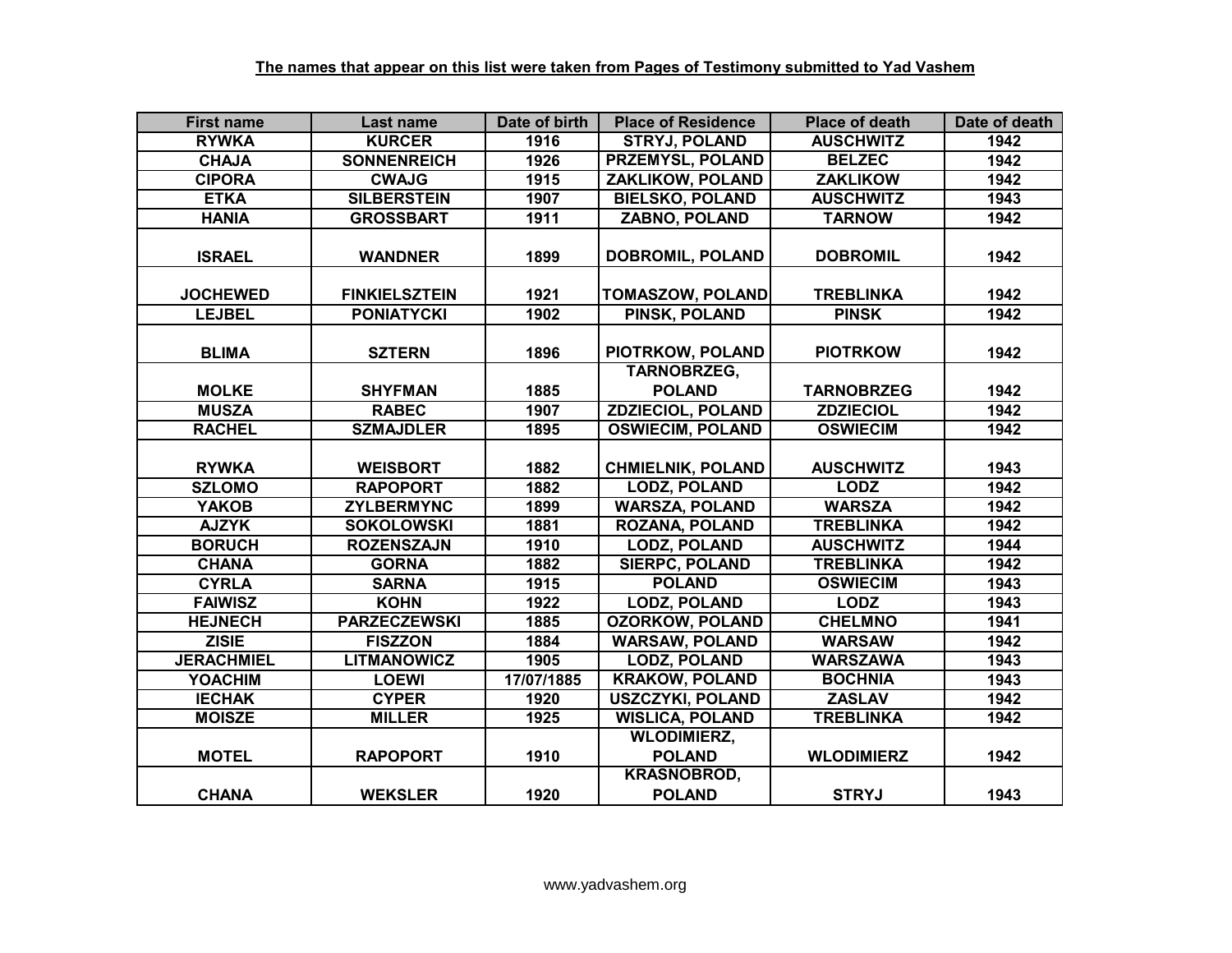| <b>First name</b> | Last name          | Date of birth | <b>Place of Residence</b> | <b>Place of death</b> | Date of death |
|-------------------|--------------------|---------------|---------------------------|-----------------------|---------------|
|                   |                    |               | <b>NOWY SACZ.</b>         |                       |               |
| <b>RUCHEL</b>     | <b>KLIEGER</b>     | 1890          | <b>POLAND</b>             | <b>BELZEC</b>         | 1942          |
| <b>SZAJE</b>      | <b>WASSER</b>      | 1898          | <b>POLAND</b>             |                       | 1943          |
| <b>WOLF</b>       | <b>BLAJWAJS</b>    | 1887          | <b>LODZ, POLAND</b>       | <b>CZESTOCHOWA</b>    | 1941          |
| <b>MENDL</b>      | <b>MORYC</b>       | 1897          | <b>LODZ, POLAND</b>       | <b>SOSNOWIEC</b>      | 1942          |
| <b>RACHEL</b>     | <b>SVI</b>         | 1923          | <b>GRODNO, POLAND</b>     | <b>GRODNO</b>         | 1942          |
| <b>TOLCA</b>      | <b>BLAUSTEIN</b>   | 1888          | <b>ZBARAZ, POLAND</b>     | <b>BELZEC</b>         | 1942          |
|                   |                    |               |                           |                       |               |
| <b>BRAJNA</b>     | <b>GORWIC</b>      | 1904          | <b>KORELICZE, POLAND</b>  | <b>NOVOGRODEK</b>     | 1942          |
| <b>MOSA</b>       | <b>PALZ</b>        | 1880          | <b>LUBLIN, POLAND</b>     | <b>WARSZAWA</b>       | 1942          |
| <b>RIWKA</b>      | <b>SZWARC</b>      | 1924          | <b>SANOK, POLAND</b>      | <b>AUSCHWITZ</b>      | 1942          |
| <b>WOLF</b>       | <b>FRYD</b>        | 1925          | <b>SOLOTVIN, POLAND</b>   | <b>AUSCHWITZ</b>      | 1944          |
| <b>BERL</b>       | <b>ZOBERMAN</b>    | 1897          | <b>RADZYN, POLAND</b>     | <b>MAJDANEK</b>       | 1943          |
| <b>DAWID</b>      | <b>CHAJKIN</b>     | 1905          | <b>LODZ, POLAND</b>       | <b>WARSZAWA</b>       | 1942          |
|                   |                    |               |                           |                       |               |
| <b>HERSZ</b>      | <b>DANOWICZ</b>    | 1925          | <b>WARSZAWA, POLAND</b>   |                       | 1943          |
|                   |                    |               | <b>KOSOW LACKI,</b>       |                       |               |
| <b>JOSPA</b>      | <b>GRYNBERG</b>    | 1914          | <b>POLAND</b>             | <b>TREBLINKA</b>      | 1944          |
| <b>MIRJAM</b>     | <b>SEIDENWURM</b>  | 1874          | <b>ZLOCZEW, POLAND</b>    | <b>ZLOCZEW</b>        | 1940          |
|                   |                    |               | <b>BARANOWICZE,</b>       |                       |               |
| <b>TAJBEL</b>     | <b>JATOM</b>       | 1892          | <b>POLAND</b>             | <b>BARANOWICZE</b>    | 1942          |
| <b>DAWID</b>      | <b>LEMPERT</b>     | 1899          | <b>LWOW, POLAND</b>       | <b>LWOW</b>           | 1941          |
| <b>LEE</b>        | <b>PATASZNIK</b>   | 1892          | <b>WILNA, POLAND</b>      | <b>WILNA</b>          | 1942          |
| <b>SZEBA</b>      | <b>ZAYTELBACH</b>  | 1915          | <b>LWOW, POLAND</b>       | <b>LWOW</b>           | 1942          |
|                   |                    |               | SOSNOVITZA,               |                       |               |
| <b>ELIEZAR</b>    | <b>SZLEZYNGER</b>  | 1902          | <b>POLAND</b>             | <b>LUCK</b>           | 1941          |
|                   |                    |               | <b>ZDUNSKA VOLA,</b>      |                       |               |
| <b>GERSZON</b>    | <b>GERSZON</b>     | 1879          | <b>POLAND</b>             | <b>ZDUNSKA VOLA</b>   | 1942          |
| <b>IECHAK</b>     | <b>MANUSIEWICZ</b> | 1885          | <b>DUBNO, POLAND</b>      | <b>DUBNO</b>          | 1942          |
| <b>JEHESZUKE</b>  | <b>FEJRZECER</b>   | 1902          | <b>OTTYNIA, POLAND</b>    | <b>OTTYNIA</b>        | 1941          |
| <b>LAYZER</b>     | <b>WASKOBOJNIK</b> | 1906          | <b>ROWNA, POLAND</b>      | <b>ROWNA</b>          | 1943          |
| <b>MACHLA</b>     | <b>REUTER</b>      | 1920          | <b>ZGORANI, POLAND</b>    | <b>OPALIN</b>         | 1942          |
|                   |                    |               | <b>CZESTOCHOWA,</b>       |                       |               |
| <b>MOJRZESZ</b>   | <b>BORKOWSKI</b>   | 1918          | <b>POLAND</b>             | <b>CZESTOCHOWA</b>    | 1943          |
| <b>CHAJA</b>      | <b>SZWARCMAN</b>   | 1907          | <b>LUNINIEC, POLAND</b>   | <b>LUNINIEC</b>       | 1942          |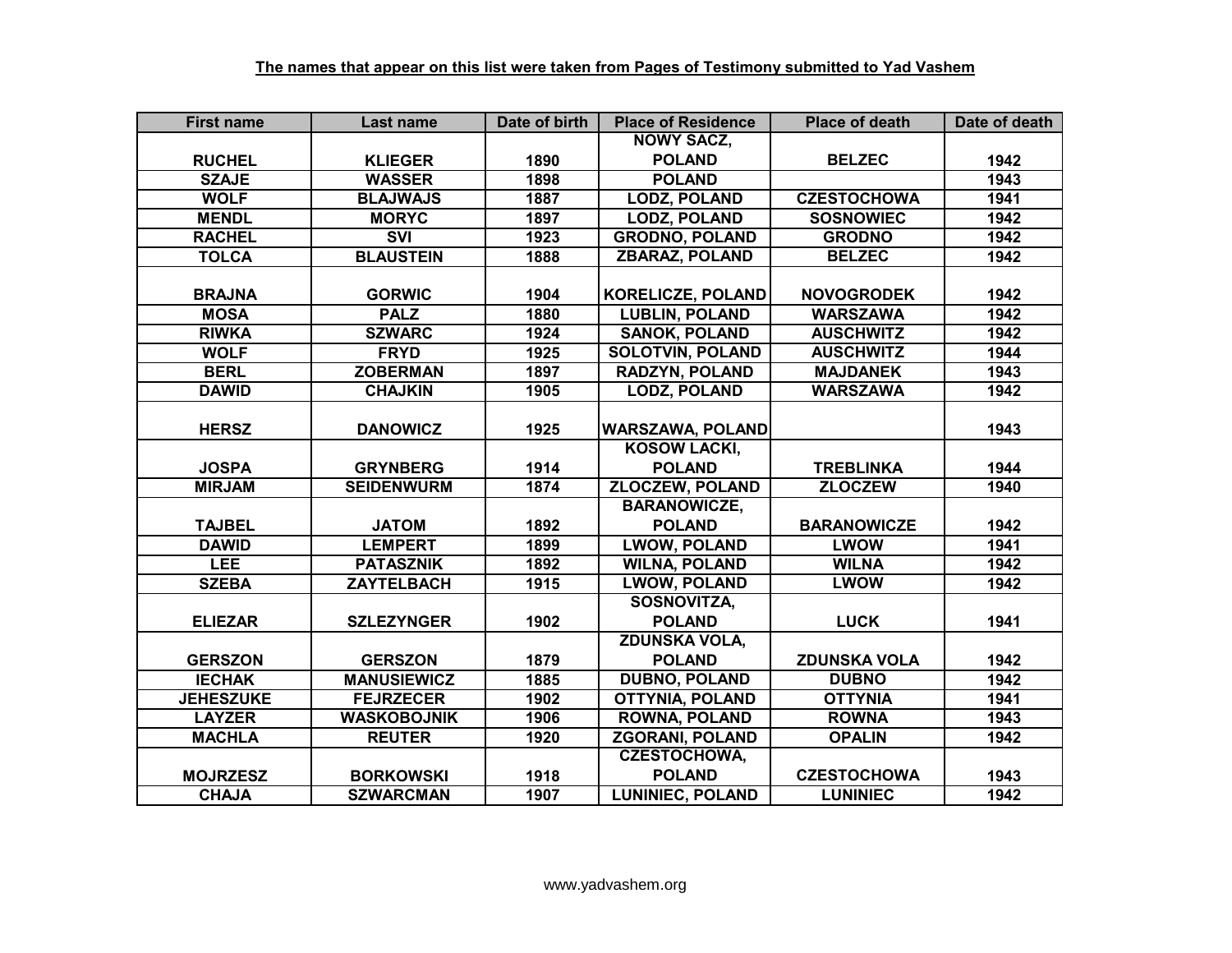| <b>First name</b> | Last name           | Date of birth | <b>Place of Residence</b> | <b>Place of death</b> | Date of death |
|-------------------|---------------------|---------------|---------------------------|-----------------------|---------------|
|                   |                     |               | <b>STANISLAWOW,</b>       |                       |               |
| <b>RACHEL</b>     | <b>KNOLL</b>        | 1888          | <b>POLAND</b>             | <b>STANISLAWOW</b>    | 1942          |
| <b>RYWA</b>       | <b>ZYLBERSHTEIN</b> | 1916          | <b>LWOW, POLAND</b>       | <b>MAJDANEK</b>       | 1942          |
| <b>SZEJNE</b>     | <b>BLUMENKRANZ</b>  | 1909          | <b>CZERNAN, POLAND</b>    | <b>DIWIN</b>          | 1942          |
| <b>WOLF</b>       | <b>SIERADZKI</b>    | 1900          | <b>LUTUTOW, POLAND</b>    | <b>TREBLINKA</b>      | 1942          |
| <b>ABRAHAM</b>    | <b>WACHTELBERG</b>  | 1889          | <b>PRZEMYSL, POLAND</b>   | <b>PRZEMYSL</b>       | 1942          |
| <b>BEREK</b>      | <b>CZALCZYNSKI</b>  | 15/01/1901    | <b>WARSAW, POLAND</b>     | <b>WARSAW</b>         | 1942          |
|                   |                     |               | <b>KRASNOBROD,</b>        |                       |               |
| <b>CHAJA</b>      | <b>SZELGAL</b>      | 1942          | <b>POLAND</b>             | <b>KRASNOBROD</b>     | 1942          |
| <b>CIPE</b>       | <b>FRYDMAN</b>      | 1923          | <b>LUBLIN, POLAND</b>     | <b>MAJDANEK</b>       | 1942          |
| <b>ETKA</b>       | <b>SARNA</b>        | 1875          | <b>SOKOLOW, POLAND</b>    | <b>MEZRICZ</b>        | 1942          |
| <b>GUSTA</b>      | <b>WURMBRAND</b>    | 1896          | <b>SZPAKOW, POLAND</b>    | <b>TRANSNISTRIA</b>   | 1942          |
| <b>ISRAEL</b>     | <b>FELSMAN</b>      | 1880          | <b>LUKOW, POLAND</b>      | <b>TREBLINKA</b>      | 1942          |
| <b>JEHUDA</b>     | <b>ZYDWERC</b>      | 1885          | <b>JASLISKA, POLAND</b>   | <b>JASLISKA</b>       | 1942          |
| <b>BARUCH</b>     | <b>NOWAK</b>        | 1925          | <b>LODZ, POLAND</b>       | <b>AUSCHWITZ</b>      | 1944          |
| <b>ASIER</b>      | <b>GRAJCER</b>      | 10/04/1891    | <b>LODZ, POLAND</b>       | <b>LODZ</b>           | 23/01/1943    |
| <b>ZRYL</b>       | <b>KOWALSKI</b>     | 1904          | <b>BENDIN, POLAND</b>     | <b>SILESIA REGION</b> | 1944          |
| <b>ITKA</b>       | <b>WILENSKA</b>     | 1919          | <b>WYSZKOW, POLAND</b>    | <b>WENGROW</b>        | 1942          |
| <b>PYNCHAS</b>    | <b>MARDER</b>       | 1880          | PORYCK, POLAND            | <b>PORYCK</b>         | 1942          |
| <b>RUCHL</b>      | <b>DOLOGOV</b>      | 1911          | <b>WOLOZNO, POLAND</b>    | <b>WOLOZNO</b>        | 1941          |
| <b>DAWID</b>      | <b>SZYMANOWICZ</b>  | 1904          | <b>LODZ, POLAND</b>       | <b>AUSCHWITZ</b>      | 1942          |
|                   |                     |               |                           |                       |               |
| <b>TOBA</b>       | <b>WAISMAN</b>      | 1912          | <b>STANISLAU, POLAND</b>  | <b>STANISLAU</b>      | 1942          |
| <b>ZUZANNA</b>    | <b>BAZSECHES</b>    | 1886          | <b>POLAND</b>             | <b>BELZEC</b>         | 1942          |
| <b>BEILA</b>      | <b>WYZENFELD</b>    | 1890          | <b>KRAKOW, POLAND</b>     | <b>KRAKOW</b>         | 1942          |
| <b>MICHLE</b>     | <b>SZPAK</b>        | 1867          | <b>WILNA, POLAND</b>      | <b>PONARY</b>         | 1941          |
| <b>RACHELA</b>    | <b>SZUCHT</b>       | 1886          | <b>WARSAW, POLAND</b>     | <b>WARSAW</b>         | 1944          |
|                   |                     |               |                           |                       |               |
| <b>WELWEL</b>     | <b>MARMEL</b>       | 1906          | <b>WARSZAWA, POLAND</b>   | <b>WARSZAWA</b>       | 1942          |
|                   |                     |               | <b>WOLA MICHOWA,</b>      |                       |               |
| <b>CADUK</b>      | <b>SZNAJDER</b>     | 1900          | <b>POLAND</b>             | <b>WOLA MICHOWA</b>   | 1942          |
|                   |                     |               | <b>SOKOLOW</b>            |                       |               |
| <b>ERCHEL</b>     | <b>SUKIENIK</b>     | 1905          | PODLASKI, POLAND          | <b>TREBLINKA</b>      | 1942          |
| <b>JAKOB</b>      | <b>GLANZ</b>        | 1915          | <b>KRASHNIK, POLAND</b>   | <b>MAUTHAUSEN</b>     | 1944          |
|                   |                     |               |                           |                       |               |
| <b>CHAJA</b>      | <b>DUCHIN</b>       | 1895          | <b>DOLHINOW, POLAND</b>   | <b>DOLHINOW</b>       | 1942          |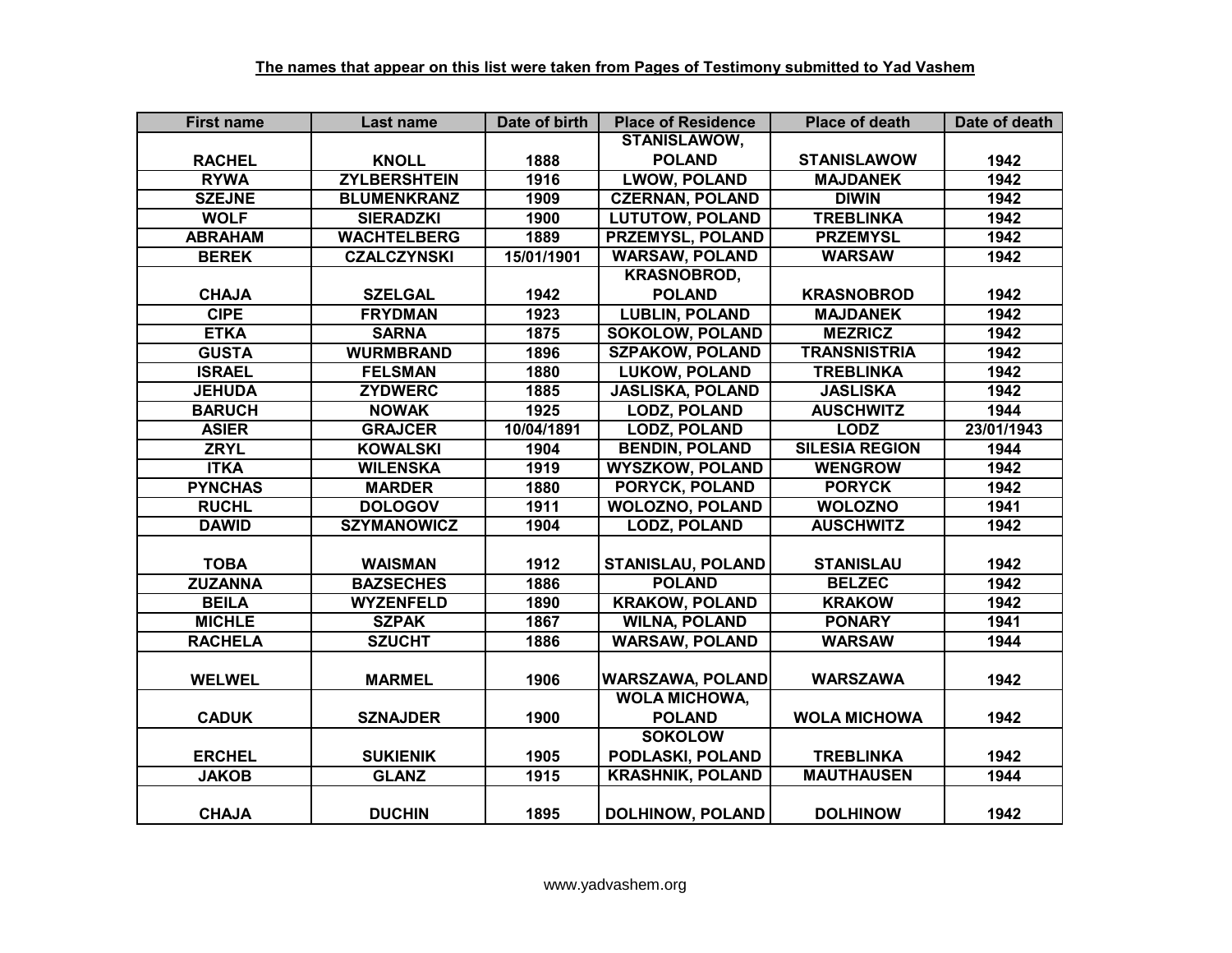| <b>First name</b> | <b>Last name</b>   | Date of birth     | <b>Place of Residence</b> | <b>Place of death</b>    | Date of death |
|-------------------|--------------------|-------------------|---------------------------|--------------------------|---------------|
| <b>RESKA</b>      | <b>STURM</b>       | 1929              | <b>TARNOW, POLAND</b>     | <b>TARNOW</b>            | 1942          |
| <b>MASA</b>       | <b>WELTMAN</b>     | 1916              | <b>ZGIERZ, POLAND</b>     | <b>SYCEWICZE</b>         | 1943          |
|                   |                    |                   |                           |                          |               |
| <b>MOSZE</b>      | <b>KOHN</b>        | 1880              | <b>MOGILNICA, POLAND</b>  | <b>MOGILNICA</b>         | 1942          |
|                   |                    |                   | <b>RAJOWIEC</b>           |                          |               |
| <b>PINCHES</b>    | <b>WILDER</b>      | 1885              | <b>LUBELSKI, POLAND</b>   | <b>RAJOWIEC LUBELSKI</b> | 1941          |
| <b>RUWEN</b>      | <b>CEHNER</b>      | 1888              | <b>LOPATYN, POLAND</b>    | <b>BRODY</b>             | 1942          |
| <b>SZAUL</b>      | <b>DRESZER</b>     | 1922              | <b>KOMARNO, POLAND</b>    | <b>BELZEC</b>            | 1942          |
| <b>ESTERA</b>     | <b>SZTEJN</b>      | 1903              | <b>WARSAW, POLAND</b>     | <b>WARSAW</b>            | 1942          |
| <b>ABRAHAM</b>    | <b>MERMELSTEIN</b> | 1886              | <b>LODZ, POLAND</b>       | <b>LODZ</b>              | 1942          |
| <b>BEN ZION</b>   | <b>SZAPIRA</b>     | 1911              | <b>CHELM, POLAND</b>      | <b>MAJDANEK</b>          | 1942          |
| <b>CHAJA</b>      | <b>RABINOWICZ</b>  | 1915              | <b>LODZ, POLAND</b>       | <b>LODZ</b>              | 1942          |
| <b>REBEKA</b>     | <b>SZTARKMAN</b>   | 1896              | <b>LODZ, POLAND</b>       | <b>AUSCHWITZ</b>         | 1944          |
| <b>JOSEF</b>      | <b>GRUNBERG</b>    | 1905              | <b>AMSTOW, POLAND</b>     | <b>TREBLINKA</b>         | 1943          |
| <b>GUSTA</b>      | <b>ROZENTAHL</b>   | 1908              | <b>LWOW, POLAND</b>       | <b>BELZEC</b>            | 1942          |
| <b>ISRAEL</b>     | <b>FISMAN</b>      | 1895              | <b>LUBLIN, POLAND</b>     | <b>MAJDANEK</b>          | 1939          |
| <b>JEHUDIT</b>    | <b>LIPOVICZ</b>    | 1913              | <b>STOPNICA, POLAND</b>   | <b>STOPNICA</b>          | 1942          |
|                   |                    |                   | PRZEWORSK,                |                          |               |
| <b>LAJBIS</b>     | <b>SHTOJSER</b>    | 1890              | <b>POLAND</b>             | <b>TREBLINKA</b>         | 1942          |
|                   |                    |                   | <b>BARANOVICHI,</b>       |                          |               |
| <b>SZOSZANA</b>   | <b>KANTOROWITZ</b> | 1919              | <b>POLAND</b>             | <b>BARANOVICHI</b>       | 1942          |
|                   |                    |                   | MIEDZYRZEC,               |                          |               |
| <b>MOJSZE</b>     | <b>LEWI</b>        | 1926              | <b>POLAND</b>             | <b>MEZERICZ</b>          | 1942          |
| <b>MYNI</b>       | <b>BRONFAJN</b>    | 1926              | <b>DOBNO, POLAND</b>      | <b>DOBNO</b>             | 1942          |
| <b>RACHEL</b>     | <b>SILAG</b>       | 1928              | <b>LODZ, POLAND</b>       | <b>AUSCHWITZ</b>         | 1943          |
|                   |                    |                   | <b>WLODZIMIERZ,</b>       |                          |               |
| <b>LAYA</b>       | <b>MORGENSTERN</b> | 1890              | <b>POLAND</b>             | <b>WLODZIMIERZ</b>       | דצמבר-43      |
| <b>PERL</b>       | <b>POMERANZ</b>    | $\overline{19}18$ | <b>STRYJ, POLAND</b>      | <b>STRYJ</b>             | 1943          |
|                   |                    |                   | <b>CIESZANOW,</b>         |                          |               |
| <b>WOLF</b>       | <b>WEISBERG</b>    | 1878              | <b>POLAND</b>             | <b>CIESZANOW</b>         | 1943          |
|                   |                    |                   | ROZWADOW,                 |                          |               |
| <b>REUWEN</b>     | <b>TIRKELTOB</b>   | 1904              | <b>POLAND</b>             | <b>ROZWADOW</b>          | 1942          |
|                   |                    |                   |                           |                          |               |
| <b>BEREK</b>      | <b>BERKOWICZ</b>   | 1890              | <b>SOSNOWIC, POLAND</b>   | <b>AUSCHWITZ</b>         | 1943          |
| <b>CHAJA</b>      | <b>LASMAN</b>      | 1898              | <b>LODZ, POLAND</b>       | <b>AUSCHWITZ</b>         | 1944          |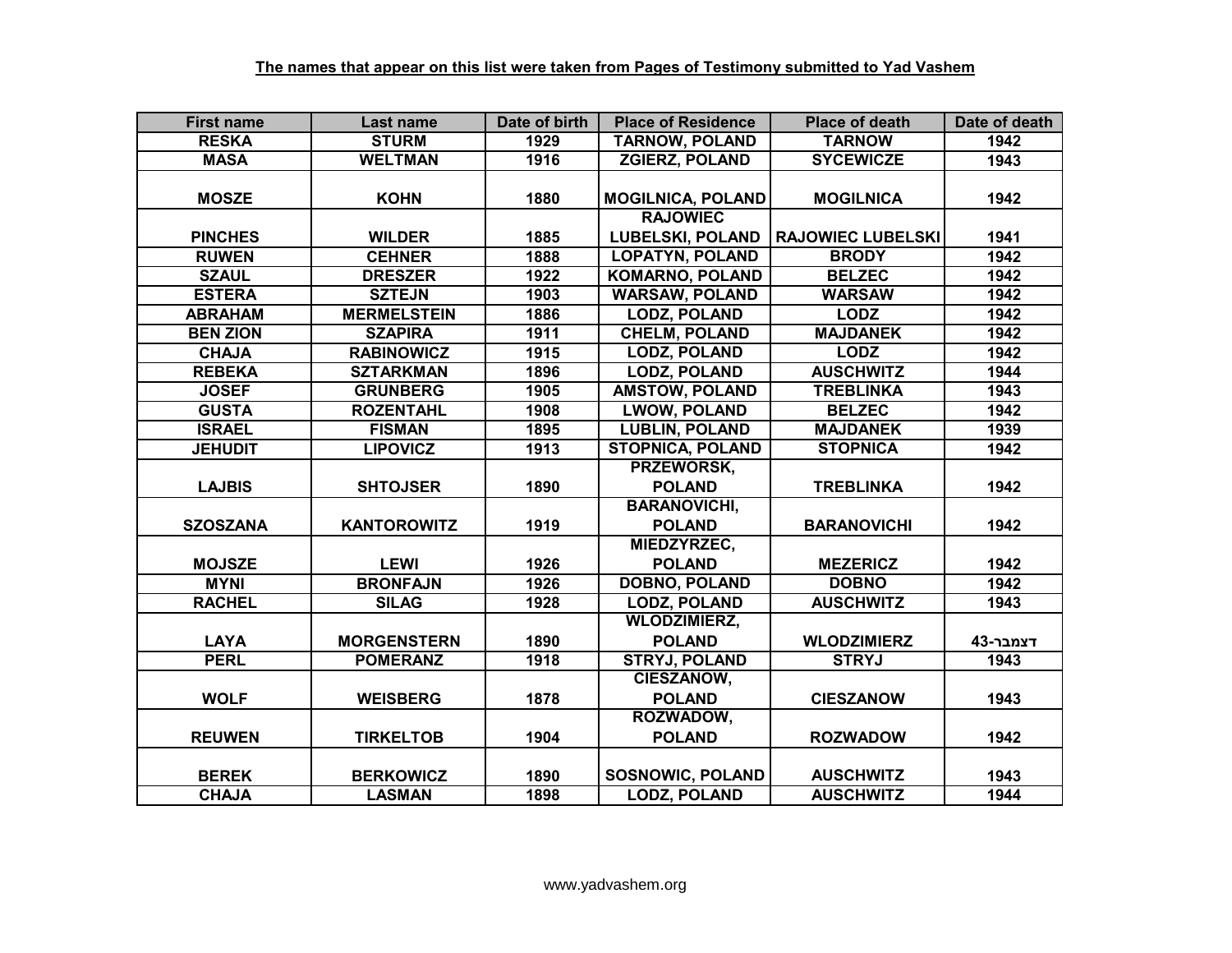| <b>First name</b> | Last name            | Date of birth | <b>Place of Residence</b> | <b>Place of death</b> | Date of death |
|-------------------|----------------------|---------------|---------------------------|-----------------------|---------------|
|                   |                      |               | <b>HRUBIESZOW,</b>        |                       |               |
| <b>CHINKA</b>     | <b>RAB</b>           | 1918          | <b>POLAND</b>             | <b>HRUBIESZOW</b>     | 1943          |
|                   |                      |               | <b>CZESTOCHOWA,</b>       |                       |               |
| <b>SZPRINCA</b>   | <b>FAJERMAN</b>      | 1923          | <b>POLAND</b>             | <b>TREBLINKA</b>      | 1942          |
|                   |                      |               |                           |                       |               |
| <b>GAWRIEL</b>    | <b>FELDGRES</b>      | 1875          | <b>WARSZAWA, POLAND</b>   | <b>WARSZAWA</b>       | 1942          |
| <b>HIRSZ</b>      | <b>ELENBERG</b>      | 1910          | <b>LUKOW, POLAND</b>      | <b>LUKOW</b>          | 1943          |
|                   |                      |               | WORONOWO,                 |                       |               |
| <b>JAKOW</b>      | <b>GORODZENCZYK</b>  | 1902          | <b>POLAND</b>             | <b>TREBLINKA</b>      | 1942          |
| <b>LIUBE</b>      | <b>TERN</b>          | 1922          | <b>OLIK, POLAND</b>       | <b>OLIK</b>           | 1941          |
|                   |                      |               | <b>BELCHATOW,</b>         |                       |               |
| <b>SZLOMO</b>     | <b>HERSZLIKOWICZ</b> | 1908          | <b>POLAND</b>             | <b>CHELMNO</b>        | 14/08/1942    |
| <b>MECHL</b>      | <b>SZMUKLER</b>      | 1920          | <b>USCILUG, POLAND</b>    | <b>USCILUG</b>        | 1941          |
| <b>CHAIM</b>      | <b>ZAJAC</b>         | 1890          | <b>WISOKIE, POLAND</b>    | <b>TREBLINKA</b>      | 1942          |
|                   |                      |               | <b>CZESTOCHOWA,</b>       |                       |               |
| <b>OLEK</b>       | <b>SHUMACHER</b>     | 1892          | <b>POLAND</b>             | <b>TREBLINKA</b>      | 1942          |
| <b>REFAEL</b>     | <b>HOCHBERG</b>      | 1906          | <b>PORYCK, POLAND</b>     | <b>PORYCK</b>         | 1942          |
|                   |                      |               |                           |                       |               |
| <b>DAWID</b>      | <b>DOBROSZKLANKA</b> | 1867          | <b>WARSZAWA, POLAND</b>   | <b>WARSZAWA</b>       | 1942          |
| <b>SZMUEL</b>     | <b>NAGAR</b>         | 1912          | <b>DYNOW, POLAND</b>      | <b>PSZASNISZ</b>      | 1942          |
|                   |                      |               | <b>SKERNIEWICE,</b>       |                       |               |
| <b>YECHIEL</b>    | <b>WEINACHT</b>      | 1900          | <b>POLAND</b>             | <b>TREBLINKA</b>      | 1942          |
| <b>AKIBA</b>      | <b>SZAJNTUCH</b>     | 1897          | <b>SARNA, POLAND</b>      | <b>SARNA</b>          | 1942          |
| <b>SZALOM</b>     | <b>WEJCMAN</b>       | 1918          | <b>PORYCK, POLAND</b>     | <b>PORYCK</b>         | 1942          |
|                   |                      |               | MIEDZYRZECZ,              |                       |               |
| <b>FISZEL</b>     | <b>WINKOWSKI</b>     | 1905          | <b>POLAND</b>             | <b>MIEDZYRZECZ</b>    | 1942          |
|                   |                      |               | PODWOLOCZYSKA,            |                       |               |
| <b>DAWID</b>      | <b>BABAT</b>         | 1905          | <b>POLAND</b>             | <b>PODWOLOCZYSKA</b>  | 1942          |
|                   |                      |               |                           |                       |               |
| <b>JAKOW</b>      | <b>CUKIER</b>        | 1914          | <b>WARSZAWA, POLAND</b>   | <b>WARSAW</b>         | 1942          |
| <b>HENIA</b>      | <b>MEERSON</b>       | 1902          | <b>GRODEK, POLAND</b>     | <b>CRASNA</b>         | 1943          |
|                   |                      |               | DOMACZEWO,                |                       |               |
| <b>JOSIF</b>      | <b>NEUMAN</b>        | 1904          | <b>POLAND</b>             | <b>DOMACZEWO</b>      | 1943          |
| <b>CYPA</b>       | <b>FAJNZYLBER</b>    | 1899          | <b>OTWOCK, POLAND</b>     | <b>TREBLINKA</b>      | 1942          |
| <b>BECALEL</b>    | <b>KAC</b>           | 1907          | <b>SZUMSK, POLAND</b>     | <b>SZUMSK</b>         | 1942          |
| <b>MOISHE</b>     | <b>NOVOFASTOVSKI</b> | 1878          | <b>DUNAIV, POLAND</b>     | <b>DUNAIV</b>         | אוקטובר-42    |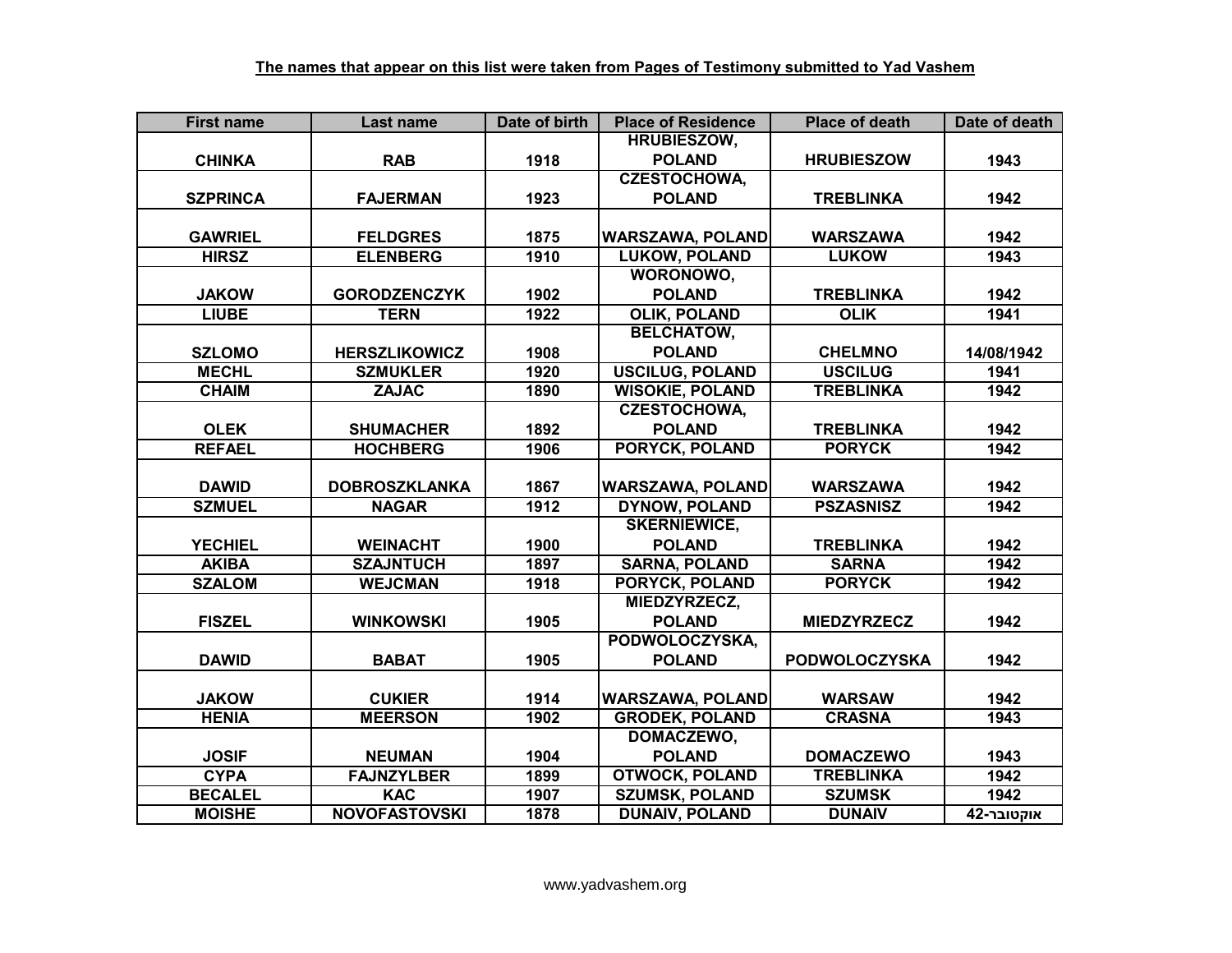| <b>First name</b> | Last name           | Date of birth | <b>Place of Residence</b> | <b>Place of death</b> | Date of death |
|-------------------|---------------------|---------------|---------------------------|-----------------------|---------------|
|                   |                     |               | SIEMIANOWICE,             |                       |               |
| <b>BRACHIA</b>    | <b>MAITLIS</b>      | 1886          | <b>POLAND</b>             | <b>BENDZIN</b>        | אוקטובר-42    |
| <b>NACHUM</b>     | <b>SCHLUMPER</b>    | 1902          | <b>LWOW, POLAND</b>       | <b>BELZEC</b>         | 1942          |
|                   |                     |               | <b>JGNATOWKA,</b>         |                       |               |
| <b>RACHEL</b>     | <b>SZUSTER</b>      | 1921          | <b>POLAND</b>             | <b>ZOFIJOWKA</b>      | 1942          |
| <b>SALKA</b>      | <b>SZULDMAN</b>     | 1895          | <b>LODZ, POLAND</b>       | <b>LODZ</b>           | 1942          |
| <b>SZLOMO</b>     | <b>ZIEDENFELD</b>   | 1898          | <b>LESKO, POLAND</b>      | <b>ZASLAWA</b>        | 1943          |
| <b>MYRIAM</b>     | <b>SZMUL</b>        | 1908          | <b>LODZ, POLAND</b>       | <b>LODZ</b>           | 1942          |
| <b>ISRAEL</b>     | <b>SHLEZYNGER</b>   | 1907          | <b>OSWIECIM, POLAND</b>   | <b>OSWIECIM</b>       | 1942          |
| <b>SABEK</b>      | <b>EHRLICH</b>      | 1909          | <b>KRAKOW, POLAND</b>     | <b>LWOW</b>           | 1942          |
|                   |                     |               |                           |                       |               |
| <b>CHAJIM</b>     | <b>STULSAFT</b>     | 1915          | PIOTRKOW, POLAND          | <b>PIOTRKOW</b>       | 1941          |
| <b>CYLKA</b>      | <b>SIERADZKA</b>    | 1879          | <b>LUTUTOV, POLAND</b>    | <b>LUTUTOV</b>        | 1942          |
| <b>MENUCHA</b>    | <b>KRUK</b>         | 1880          | <b>ROWNO, POLAND</b>      | <b>ROWNO</b>          | נובמבר-41     |
| <b>NOCHUM</b>     | <b>CHOROSZUCHA</b>  | 1905          | <b>TYKOTSIN, POLAND</b>   | <b>BIALISTOK</b>      | 1942          |
| <b>SLOMO</b>      | <b>SZAC</b>         | 1914          | <b>DUBNO, POLAND</b>      | <b>DUBNO</b>          | 1942          |
|                   |                     |               |                           |                       |               |
| <b>ABRAHAM</b>    | <b>DANCIGER</b>     | 1897          | <b>WLODAWA, POLAND</b>    | <b>WLODAWA</b>        | 1942          |
|                   |                     |               |                           |                       |               |
| <b>CHAJA</b>      | <b>ROTT</b>         | 1919          | <b>WARSZAWA, POLAND</b>   | <b>TREBLINKA</b>      | 1942          |
|                   |                     |               | <b>OSTROWIEC.</b>         |                       |               |
| <b>FAIGA</b>      | <b>WIGDOROWICZ</b>  | 1908          | <b>POLAND</b>             | <b>TREBLINKA</b>      | 1942          |
| <b>JACOB</b>      | <b>TEL</b>          | 1881          | <b>LWOW, POLAND</b>       | <b>LWOW</b>           | 1943          |
| <b>PESSA</b>      | <b>WELTSMAN</b>     | 1915          | <b>STUTSIN, POLAND</b>    | <b>AUSCHWITZ</b>      | 1944          |
|                   |                     |               | DROHOBYCZ,                |                       |               |
| <b>RABEKA</b>     | <b>LOEWENBERG</b>   | 1882          | <b>POLAND</b>             | <b>DROHOBYCZ</b>      | 1942          |
| <b>BASIA</b>      | <b>FRISCHWASSER</b> | 1885          | <b>ZBARAZ, POLAND</b>     | <b>LWOW</b>           | 1943          |
| <b>HENIA</b>      | <b>WESTREICH</b>    | 1910          | <b>ZABNO, POLAND</b>      | <b>KRAKOW</b>         | 1941          |
| <b>ZISZA</b>      | <b>WAJKES</b>       | 1893          | <b>KOVEL, POLAND</b>      | <b>KOVEL</b>          | 1942          |
|                   |                     |               | KOZANGRODEK,              |                       |               |
| <b>GISZA</b>      | <b>LATUCHA</b>      | 1908          | <b>POLAND</b>             | <b>KOZANGRODEK</b>    | 1942          |
| <b>CHAIM</b>      | <b>REDMAN</b>       | 1908          | <b>POLAND</b>             | <b>SERNE</b>          | 1942          |
|                   |                     |               |                           |                       |               |
| <b>CHAVA</b>      | <b>BAUMOEHL</b>     | 1900          | <b>ZELECHOW, POLAND</b>   | <b>ZELECHOW</b>       | 1942          |
|                   |                     |               | <b>RUBIESZOW,</b>         |                       |               |
| <b>ELE</b>        | <b>PAPIER</b>       | 1899          | <b>POLAND</b>             | <b>MAJDANEK</b>       | 1942          |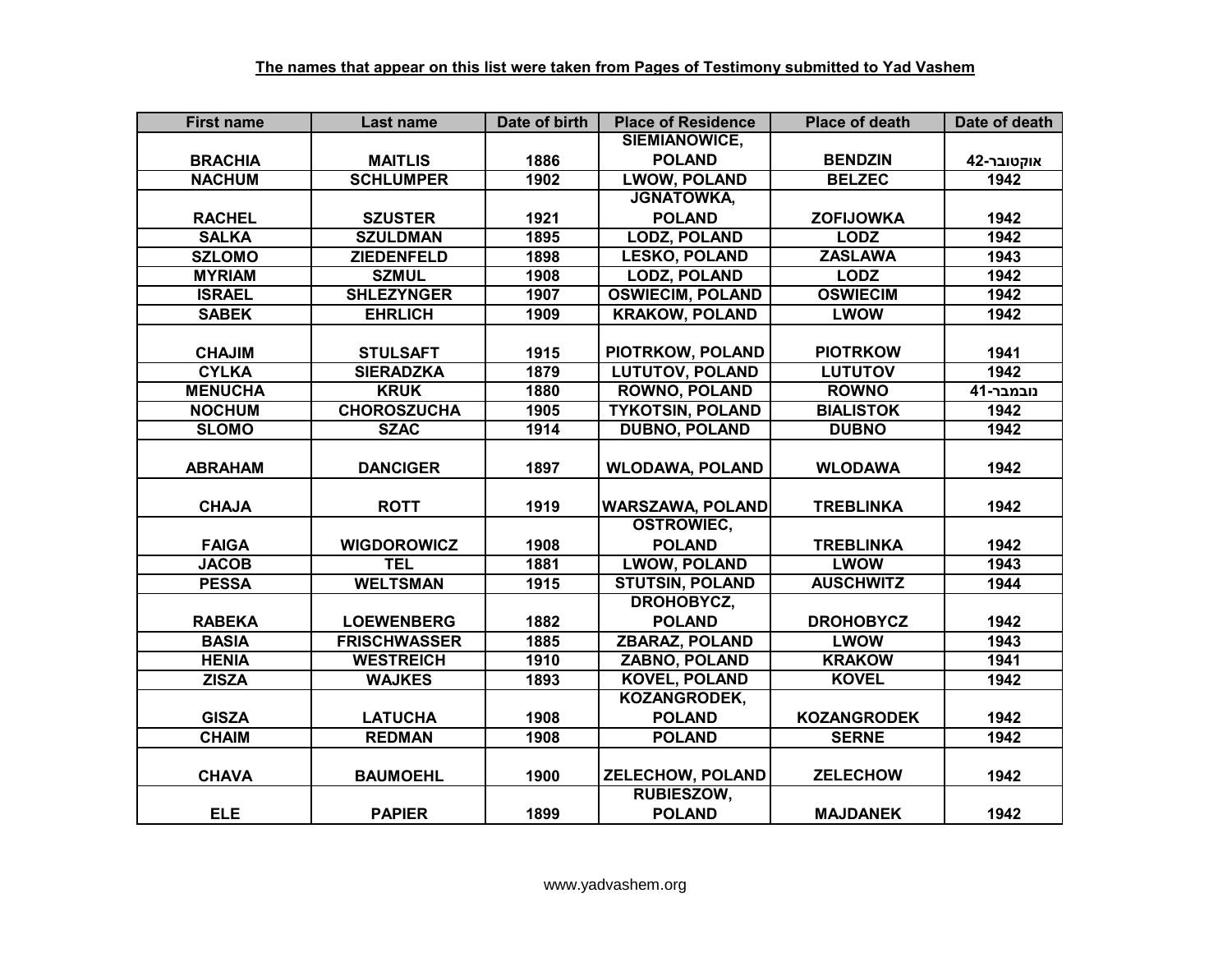| <b>First name</b> | Last name           | Date of birth | <b>Place of Residence</b> | <b>Place of death</b> | Date of death |
|-------------------|---------------------|---------------|---------------------------|-----------------------|---------------|
| <b>GERSZON</b>    | <b>GLUS</b>         | 1880          | <b>TRISK, POLAND</b>      | <b>TRISK</b>          | 1942          |
|                   |                     |               | <b>CZESTOCHOWA,</b>       |                       |               |
| <b>IDES</b>       | <b>LACHMAN</b>      | 1880          | <b>POLAND</b>             | <b>TREBLINKA</b>      | 1942          |
| <b>JECHESKIEL</b> | <b>JUNGERWIRT</b>   | 1900          | <b>OSWIECIM, POLAND</b>   | <b>OSWIECIM</b>       | 1942          |
| <b>KATIA</b>      | <b>PALEJEW</b>      | 1918          | <b>BRZESC, POLAND</b>     | <b>TREBLINKA</b>      | 1942          |
|                   |                     |               | <b>NOWOSIELCE,</b>        |                       |               |
| <b>BRACHA</b>     | <b>STROSBERG</b>    | 1905          | <b>POLAND</b>             | <b>TRANSNISTRIA</b>   | 1942          |
|                   |                     |               |                           |                       |               |
| <b>MINDL</b>      | <b>SZTERN</b>       | 1883          | <b>SOSNOWCE, POLAND</b>   | <b>AUSCHWITZ</b>      | 1942          |
| <b>PINCHAS</b>    | <b>SCHER</b>        | 1924          | <b>KONSK, POLAND</b>      | <b>TREBLINKA</b>      | 1942          |
| <b>ROZALJA</b>    | <b>WULFSON</b>      | 1903          | <b>KOWEL, POLAND</b>      | <b>KOWEL</b>          | 1942          |
| <b>SYMCHA</b>     | <b>WINTER</b>       | 1915          | <b>BEDZIN, POLAND</b>     | <b>BEDZIN</b>         | 1942          |
| <b>USZER</b>      | <b>SZMAJVSKI</b>    | 1898          | POLONKA, POLAND           | <b>POLONKA</b>        | 1942          |
| <b>ABRAHAM</b>    | <b>FYNKELSZTAJN</b> | 1912          | POWAZKI, POLAND           | <b>MAJDANEK</b>       | 1943          |
|                   |                     |               |                           |                       |               |
| <b>BENJAMIN</b>   | <b>LEW</b>          | 1909          | <b>DROHICZYN, POLAND</b>  | <b>DROHICZYN</b>      | 1943          |
| <b>CHAJA</b>      | <b>LIFKA</b>        | 1923          | <b>DOBRZYN, POLAND</b>    | <b>DOBRZYN</b>        | 1942          |
|                   |                     |               | <b>HRUBIESZOW,</b>        |                       |               |
| <b>CHAZKEL</b>    | <b>DRUT</b>         | 1907          | <b>POLAND</b>             | <b>SVERDLOVSK</b>     | 1941          |
| <b>ELJAHU</b>     | <b>SAAD</b>         | 1885          | <b>LODZ, POLAND</b>       | <b>LODZ</b>           | 1943          |
|                   |                     |               |                           |                       |               |
| <b>GHITIL</b>     | <b>SCHULSLEPER</b>  | 1920          | <b>WARSZAWA, POLAND</b>   | <b>WARSZAWA</b>       | 1942          |
| <b>JOSEF</b>      | <b>KOP</b>          | 1912          | <b>TUROBIN, POLAND</b>    | <b>TUROBIN</b>        | 1942          |
| <b>PINKES</b>     | <b>HAMIELEWSKY</b>  | 1902          | <b>BENDJIN, POLAND</b>    | <b>AUSCHWITZ</b>      | 1942          |
| <b>CHANA</b>      | <b>SPIEGIEL</b>     | 1912          | <b>REJOWIEC, POLAND</b>   | <b>REJOWIEC</b>       | 1942          |
| <b>GITLA</b>      | <b>TWERSKI</b>      | 16/03/1894    | <b>KIELCE, POLAND</b>     | <b>TREBLINKA</b>      | 24/08/1942    |
|                   |                     |               |                           |                       |               |
| <b>MICHAL</b>     | <b>HOLCMAN</b>      | 1922          | <b>KOSTOPOL, POLAND</b>   | <b>KOSTOPOL</b>       | 1942          |
|                   |                     |               | <b>SKERNIEWICE,</b>       |                       |               |
| <b>MIRJAM</b>     | <b>CUDKOWICZ</b>    | 1914          | <b>POLAND</b>             | <b>TREBLINKA</b>      | 1943          |
| <b>PERL</b>       | <b>DRUCKER</b>      | 1923          | <b>RZESOW, POLAND</b>     | <b>PRZEMYSL</b>       | 1942          |
| <b>REIZL</b>      | <b>ZELCER</b>       | 1922          | PILICA, POLAND            | <b>PILICA</b>         | 1942          |
| <b>SIE</b>        | <b>SZAJKIEWITZ</b>  | 1918          | <b>LUBLIN, POLAND</b>     | <b>MAJDANEK</b>       | 1939          |
| <b>SZYMON</b>     | <b>POMERANC</b>     | 1923          | <b>LODZ, POLAND</b>       | <b>LODZ</b>           | 1942          |
|                   |                     |               |                           |                       |               |
| <b>MOSZE</b>      | <b>ROSSJAN</b>      | 1900          | <b>WARSZAWA, POLAND</b>   | <b>WARSZAWA</b>       | 1943          |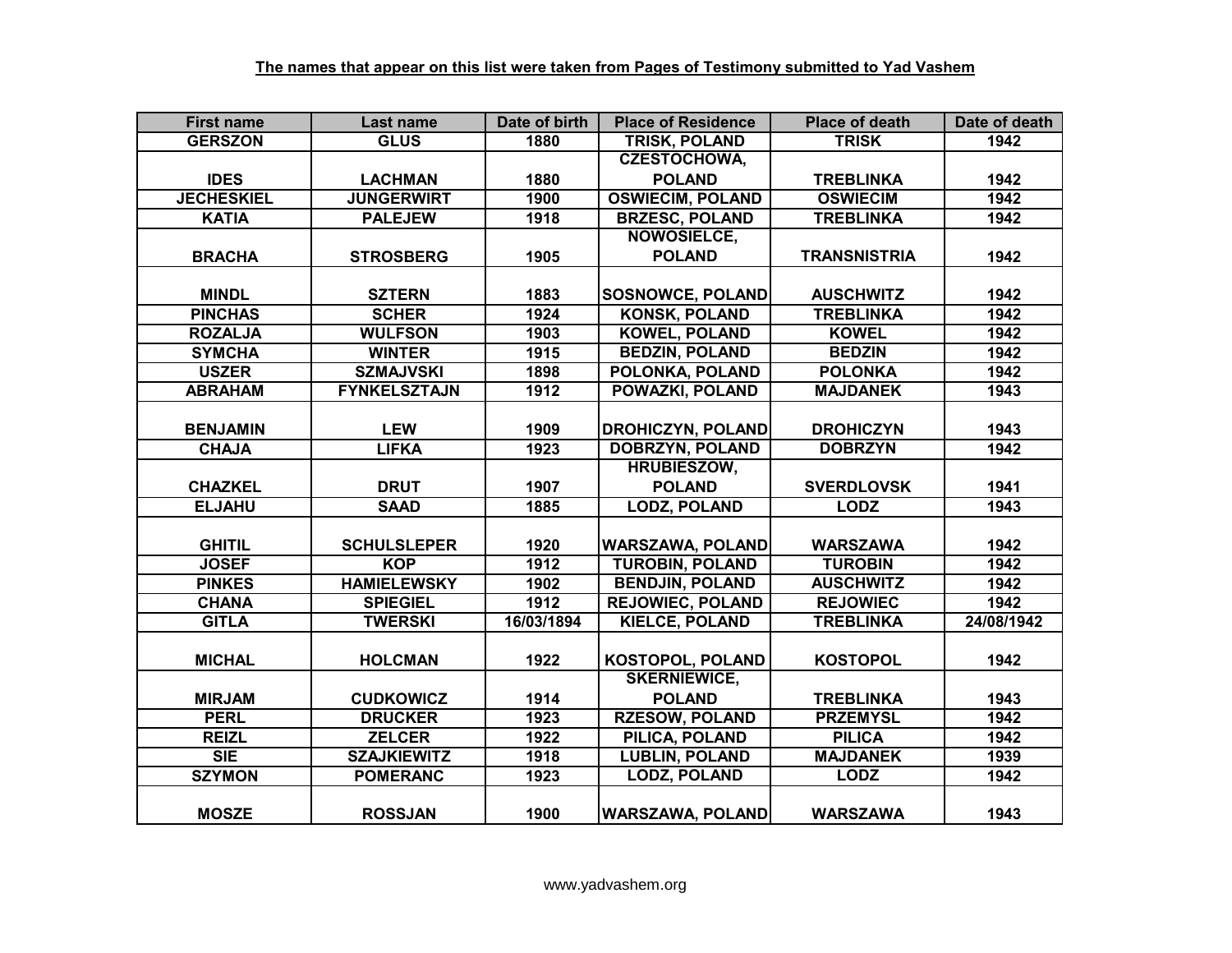| <b>First name</b> | Last name          | Date of birth | <b>Place of Residence</b> | <b>Place of death</b>   | Date of death |
|-------------------|--------------------|---------------|---------------------------|-------------------------|---------------|
| <b>SCHMUEL</b>    | <b>MILSCHTEIN</b>  | 1920          | <b>RADOM, POLAND</b>      | <b>RADOM</b>            | 1942          |
| <b>ABRAHAM</b>    | <b>MARKOVICZ</b>   | 1897          | <b>LOVICH, POLAND</b>     | <b>AUSCHWITZ</b>        | 1942          |
|                   |                    |               | <b>CZESTOCHOW,</b>        |                         |               |
| <b>CHANA</b>      | <b>SZAJA</b>       | 1902          | <b>POLAND</b>             | <b>TREBLINKA</b>        | 1942          |
|                   |                    |               | <b>RUBIESZOW,</b>         |                         |               |
| <b>GNENDEL</b>    | <b>PAPIER</b>      | 1870          | <b>POLAND</b>             | <b>MAJDANEK</b>         | 1942          |
|                   |                    |               | <b>WLADYSLAWOW,</b>       |                         |               |
| <b>JOSEF</b>      | <b>NOWARSKI</b>    | 1922          | <b>POLAND</b>             | <b>AUSCHWITZ</b>        | 1942          |
| <b>YOZEF</b>      | <b>LOEFFLER</b>    | 1907          | PRZEMYSL, POLAND          | <b>PRZEMYSL</b>         | 1943          |
| <b>JAKOB</b>      | <b>SPRITZER</b>    | 1889          | <b>LWOW, POLAND</b>       | <b>JANOWSKA</b>         | 1943          |
| <b>ASZER</b>      | <b>CHAJIT</b>      | 1916          | <b>TUCZYN, POLAND</b>     | <b>TUCZYN</b>           | 1942          |
| <b>SIMCHA</b>     | <b>KOPLOWICZ</b>   | 1910          | <b>POLAND</b>             | <b>LODZ</b>             | 23/06/1942    |
|                   |                    |               | <b>HORODENKA,</b>         |                         |               |
| <b>SCHAUL</b>     | <b>KOCH</b>        | 1866          | <b>POLAND</b>             | <b>HORODENKA</b>        | 01/04/1941    |
| <b>MOSZE</b>      | <b>KRUTOWILOW</b>  | 1900          | <b>BRODY, POLAND</b>      | <b>BRODY</b>            | 1942          |
|                   |                    |               |                           |                         |               |
| <b>CHUNE</b>      | <b>GARBER</b>      | 19/03/1881    | <b>BORYSLAW, POLAND</b>   | <b>BORYSLAW</b>         | נובמבר-42     |
| <b>ROJZA</b>      | <b>CUKERMAN</b>    | 1920          | <b>KOLOMEA, POLAND</b>    | <b>KOLOMEA</b>          | 1943          |
| <b>TOUBCI</b>     | <b>ZASZKIEWICZ</b> | 1914          | PORYCK, POLAND            | <b>PORYCK</b>           | 1942          |
|                   |                    |               | <b>KRASNOBROD,</b>        |                         |               |
| <b>ABISZ</b>      | <b>DICHTERMAN</b>  | 1902          | <b>POLAND</b>             | <b>KRASNOBROD</b>       | 1942          |
|                   |                    |               |                           |                         |               |
| <b>BERL</b>       | <b>SZULMAN</b>     | 1905          | <b>WLODAWA, POLAND</b>    | <b>SOBIBO</b>           | 1942          |
| <b>CHAJA</b>      | <b>MEILECH</b>     | 1899          | <b>RADZIMIN, POLAND</b>   | <b>RADZIMIN</b>         | 1944          |
| <b>CHAYA</b>      | <b>GRUBSZTEIN</b>  | 1920          | <b>KONSKIE, POLAND</b>    | <b>SZYDLOWIEC</b>       | 1941          |
|                   |                    |               | <b>DABROWA</b>            |                         |               |
| <b>ELIMELECH</b>  | <b>LENCZNER</b>    | 1905          | <b>GORNICZA, POLAND</b>   | <b>DABROWA GORNICZA</b> | 1942          |
| <b>GINENDA</b>    | <b>WOLGROCH</b>    | 1905          | <b>WARSAW, POLAND</b>     | <b>WARSZA</b>           | 1941          |
| <b>ICCHAK</b>     | <b>ZOLOTNICKI</b>  | 1890          | <b>DRECZYN, POLAND</b>    | <b>DRECZYN</b>          | 1942          |
|                   |                    |               | <b>BELCHATOW,</b>         |                         |               |
| <b>CIRL</b>       | <b>HERCKOWICZ</b>  | 1900          | <b>POLAND</b>             | <b>PYETRKOV</b>         | 1942          |
| <b>ABRAHAM</b>    | <b>PINCZUK</b>     | 1870          | <b>GALINA, POLAND</b>     | <b>ROKITNO</b>          | 1942          |
|                   |                    |               | <b>BIALA PODLASKA,</b>    |                         |               |
| <b>MIRJAM</b>     | <b>WAXMAN</b>      | 1920          | <b>POLAND</b>             | <b>ILYINTSY</b>         | 1942          |
| <b>CHAJA</b>      | <b>SZEMJAWICZ</b>  | 1902          | <b>WILNO, POLAND</b>      | <b>PONARY</b>           | 1943          |
| <b>CHANA</b>      | <b>WACHS</b>       | 1887          | <b>KRAKOW, POLAND</b>     | <b>BAIA SPRIE</b>       | 1943          |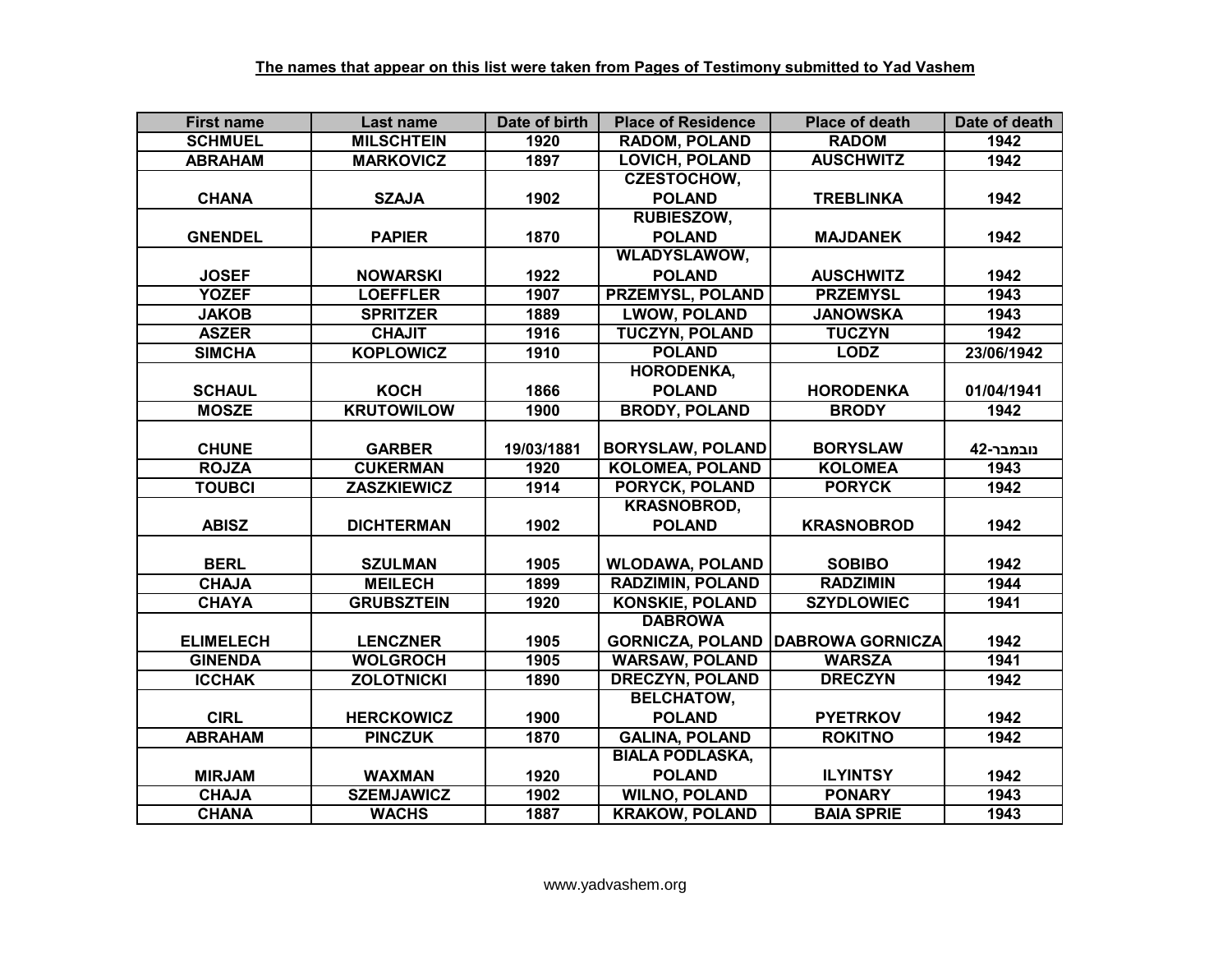| <b>First name</b> | Last name           | Date of birth | <b>Place of Residence</b> | <b>Place of death</b>     | Date of death |
|-------------------|---------------------|---------------|---------------------------|---------------------------|---------------|
|                   |                     |               |                           |                           |               |
| <b>ROZIA</b>      | <b>FRYSZMAN</b>     | 1896          | PABIANICE, POLAND         | <b>LODZ</b>               | 1942          |
|                   |                     |               |                           |                           |               |
| <b>DAWID</b>      | <b>TYMJANSKI</b>    | 1907          | <b>WARSZAWA, POLAND</b>   | <b>PONITOW</b>            | 1943          |
| <b>TOVIA</b>      | <b>JAKUBOWICZ</b>   | 1872          | <b>LODZ, POLAND</b>       | <b>LODZ</b>               | 1944          |
| <b>ZYGMUND</b>    | <b>BRAW</b>         | 1905          | <b>GDYNIA, POLAND</b>     | <b>AUSCHWITZ</b>          | 1942          |
|                   |                     |               | <b>MAGNUSZEW,</b>         |                           |               |
| <b>BAYLA</b>      | <b>SHWARCBERG</b>   | 1920          | <b>POLAND</b>             | <b>AUSCHWITZ</b>          | 1942          |
| <b>HENJA</b>      | <b>SZAFRAN</b>      | 1916          | <b>BRAJNSK, POLAND</b>    | <b>AUSCHWITZ</b>          | 1942          |
|                   |                     |               | <b>KRASNOBROD,</b>        |                           |               |
| <b>CHANA</b>      | <b>WASERMAN</b>     | 1894          | <b>POLAND</b>             | <b>WARSHAWA</b>           | 1941          |
| <b>DAWID</b>      | <b>WEISBERG</b>     | 1924          | <b>LODZ, POLAND</b>       | <b>AUSCHWITZ</b>          | 1942          |
|                   |                     |               |                           |                           |               |
| <b>TRAJNA</b>     | <b>SREBROLOW</b>    | 1904          | <b>BIALISTOK, POLAND</b>  | <b>TREBLINKA</b>          | 1942          |
| <b>HERSCH</b>     | <b>RESSLER</b>      | 1935          | <b>DUKLA, POLAND</b>      | <b>FRYSZTAK</b>           | 1942          |
| <b>JACOB</b>      | <b>WISZNICER</b>    | 1899          | <b>KRAKOW, POLAND</b>     | <b>OSWIECIM</b>           | 1943          |
|                   |                     |               | STANISLOWOW,              |                           |               |
| <b>JOEL</b>       | <b>WILDERMAN</b>    | 1895          | <b>POLAND</b>             | <b>MAJDANEK</b>           | 1943          |
| <b>CHAWA</b>      | <b>EISENBERG</b>    | 1897          | <b>LODZ, POLAND</b>       | <b>LODZ</b>               | 29/05/1943    |
|                   |                     |               |                           |                           |               |
| <b>MALA</b>       | <b>TROK</b>         | 1882          | <b>PULTUSK, POLAND</b>    | <b>SIBERIA GEO REGION</b> | 1941          |
| <b>MERIEM</b>     | <b>SZELONCZYK</b>   | 1920          | <b>RUZAN, POLAND</b>      | <b>WARSZAWA</b>           | 1941          |
|                   |                     |               | <b>CZESTOCHOW,</b>        |                           |               |
| <b>NACHA</b>      | <b>SALAMONOVICZ</b> | 1909          | <b>POLAND</b>             | <b>BELZEC</b>             | 1942          |
| <b>RACHEL</b>     | <b>RAJCHNUDL</b>    | 1892          | <b>LUBLIN, POLAND</b>     | <b>LUBLIN</b>             | 1942          |
| <b>RYWKA</b>      | <b>GOLDWASER</b>    | 1908          | <b>LODZ, POLAND</b>       | <b>TREMBLINKA</b>         | 1942          |
|                   |                     |               | DROHOBYCZ,                |                           |               |
| <b>MOJSCHE</b>    | <b>LOWENBERG</b>    | 1919          | <b>POLAND</b>             | <b>DROHOBYCZ</b>          | 1942          |
| <b>BEILA</b>      | <b>CUKIERMAN</b>    | 1914          | <b>PRZYTYK, POLAND</b>    | <b>SIDLOWIEC</b>          | 1943          |
|                   |                     |               | <b>CZESTOCHOWA,</b>       |                           |               |
| <b>JOACHIM</b>    | <b>LENCZNER</b>     | 1893          | <b>POLAND</b>             | <b>TREBLINKA</b>          | 1942          |
| <b>RYWKA</b>      | <b>STERNGOLD</b>    | 1904          | <b>WARSAW, POLAND</b>     | <b>WARSAW</b>             | 1943          |
| <b>CHAJA</b>      | <b>WEISMARDER</b>   | 1924          | <b>LUBLIN, POLAND</b>     | <b>LUBLIN</b>             | 1942          |
|                   |                     |               |                           |                           |               |
| <b>SZLOMEK</b>    | <b>RECHTMAN</b>     | 1912          | <b>WARSZAWA, POLAND</b>   | <b>TREBLINKAI</b>         | 1942          |
| <b>ROSA</b>       | <b>ROSENBLATT</b>   | 1895          | <b>BURSZTYN, POLAND</b>   | <b>BURSZTYN</b>           | 1942          |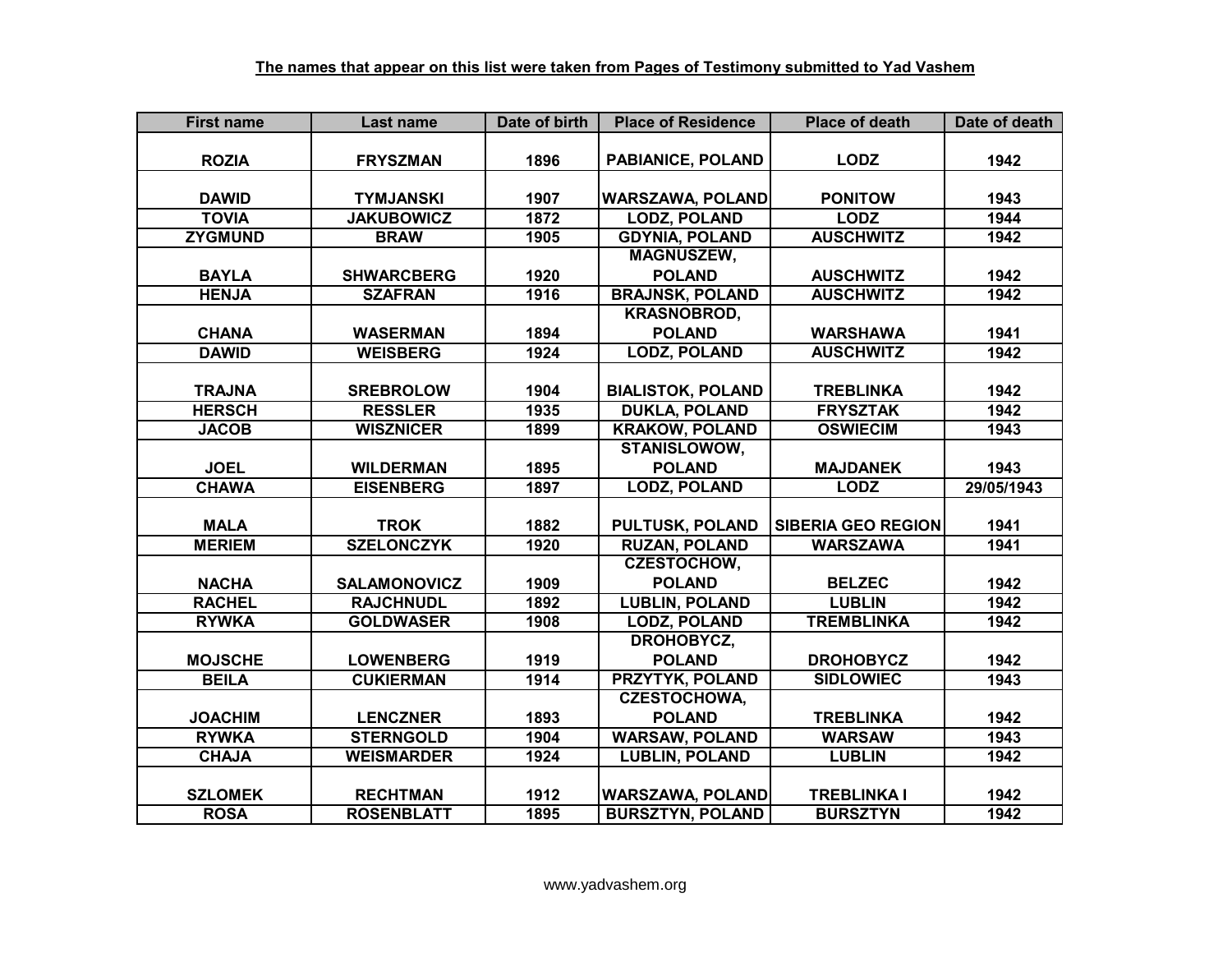| <b>First name</b> | Last name          | Date of birth | <b>Place of Residence</b> | <b>Place of death</b> | Date of death |
|-------------------|--------------------|---------------|---------------------------|-----------------------|---------------|
|                   |                    |               |                           |                       |               |
| <b>JSHAK</b>      | <b>JUDELEJB</b>    | 1880          | <b>ZELACHOW, POLAND</b>   | <b>WARSZAWA</b>       | 1941          |
| <b>JOSEF</b>      | <b>SLECHTER</b>    | 1907          | <b>RODZIN, POLAND</b>     | <b>WARSZAWA</b>       | 1942          |
|                   |                    |               |                           |                       |               |
| <b>JEHUDA</b>     | <b>SCHLIM</b>      | 1865          | <b>ZELECHOW, POLAND</b>   | <b>ZELECHOW</b>       | 1942          |
| <b>LAZER</b>      | <b>CIEPLY</b>      | 1928          | <b>LODZ, POLAND</b>       | <b>AUSCHWITZ</b>      | 1944          |
| <b>HERSZ</b>      | <b>CZERNOWICZ</b>  | 1922          | <b>LOSZYCE, POLAND</b>    | <b>TREBLINKA</b>      | 1942          |
| <b>MNASZE</b>     | <b>APTEL</b>       | 1875          | <b>LEZAJSK, POLAND</b>    |                       | 1942          |
|                   |                    |               |                           |                       |               |
| <b>MOSZE</b>      | <b>WINAWER</b>     | 1882          | <b>WARSZAWA, POLAND</b>   | <b>TREBLINKA</b>      | 1941          |
| <b>RACHEL</b>     | <b>MARDER</b>      | 1892          | <b>LANCUT, POLAND</b>     | <b>PELKINIE</b>       | 1942          |
|                   |                    |               | <b>KARTUZ BEREZE,</b>     |                       |               |
| <b>ZYSKE</b>      | <b>GERSZGORN</b>   | 1909          | <b>POLAND</b>             | <b>BRZESC</b>         | 1942          |
| <b>SZLOMA</b>     | <b>SZPRYCER</b>    | 1920          | <b>LWOW, POLAND</b>       | <b>LWOW</b>           | 1943          |
|                   |                    |               | <b>BARANOWICZE,</b>       |                       |               |
| <b>ETEL</b>       | <b>SZENICKA</b>    | 1916          | <b>POLAND</b>             | <b>BARANOWICZE</b>    | 1942          |
| <b>ABRAHAM</b>    | <b>STAWKOWSKI</b>  | 1915          | <b>WARSAW, POLAND</b>     | <b>WARSAW</b>         | 1942          |
| <b>BERL</b>       | <b>KURC</b>        | 1925          | <b>TUCHIN, POLAND</b>     | <b>TUCHIN</b>         | 1942          |
|                   |                    |               |                           |                       |               |
| <b>MOJSZE</b>     | <b>CHAIT</b>       | 1890          | <b>SOSNOWCE, POLAND</b>   | <b>SOSNOWCE</b>       | 1943          |
|                   |                    |               |                           |                       |               |
| <b>RACHELA</b>    | <b>WETLAUFER</b>   | 1900          | <b>WARSZAWA, POLAND</b>   | <b>WARSZAWA</b>       | 1942          |
|                   |                    |               | <b>LACHOWICE,</b>         |                       |               |
| <b>SZYJA</b>      | <b>MATOSZEWICZ</b> | 1903          | <b>POLAND</b>             | <b>LACHOWICE</b>      | 1943          |
|                   |                    |               | GRODZISKO,                |                       |               |
| <b>BEIRAH</b>     | <b>WIEN</b>        | 1929          | <b>POLAND</b>             | <b>GRODZISKO</b>      | 1941          |
| <b>CHENE</b>      | <b>BLESBLEK</b>    | 1912          | <b>RZESZOW, POLAND</b>    | <b>AUSCHWITZ</b>      | 1942          |
|                   |                    |               |                           |                       |               |
| <b>HAIM</b>       | <b>DOVIDOVICI</b>  | 1914          | SIDLOVTZA, POLAND         | <b>MAJDANEK</b>       | 1942          |
|                   |                    |               |                           |                       |               |
| <b>JOEL</b>       | <b>BERNSTEIN</b>   | 1927          | <b>WARSZAWA, POLAND</b>   | <b>TREBLINKA</b>      | 1944          |
|                   |                    |               | <b>KRASNOSIELC,</b>       |                       |               |
| <b>MAIR</b>       | <b>SZKOP</b>       | 1890          | <b>POLAND</b>             | <b>STOLIN</b>         | 1942          |
|                   |                    |               | RAFALOWKA,                |                       |               |
| <b>SZEJNDEL</b>   | <b>CHYZI</b>       | 1915          | <b>POLAND</b>             | <b>RAFALOWKA</b>      | 1942          |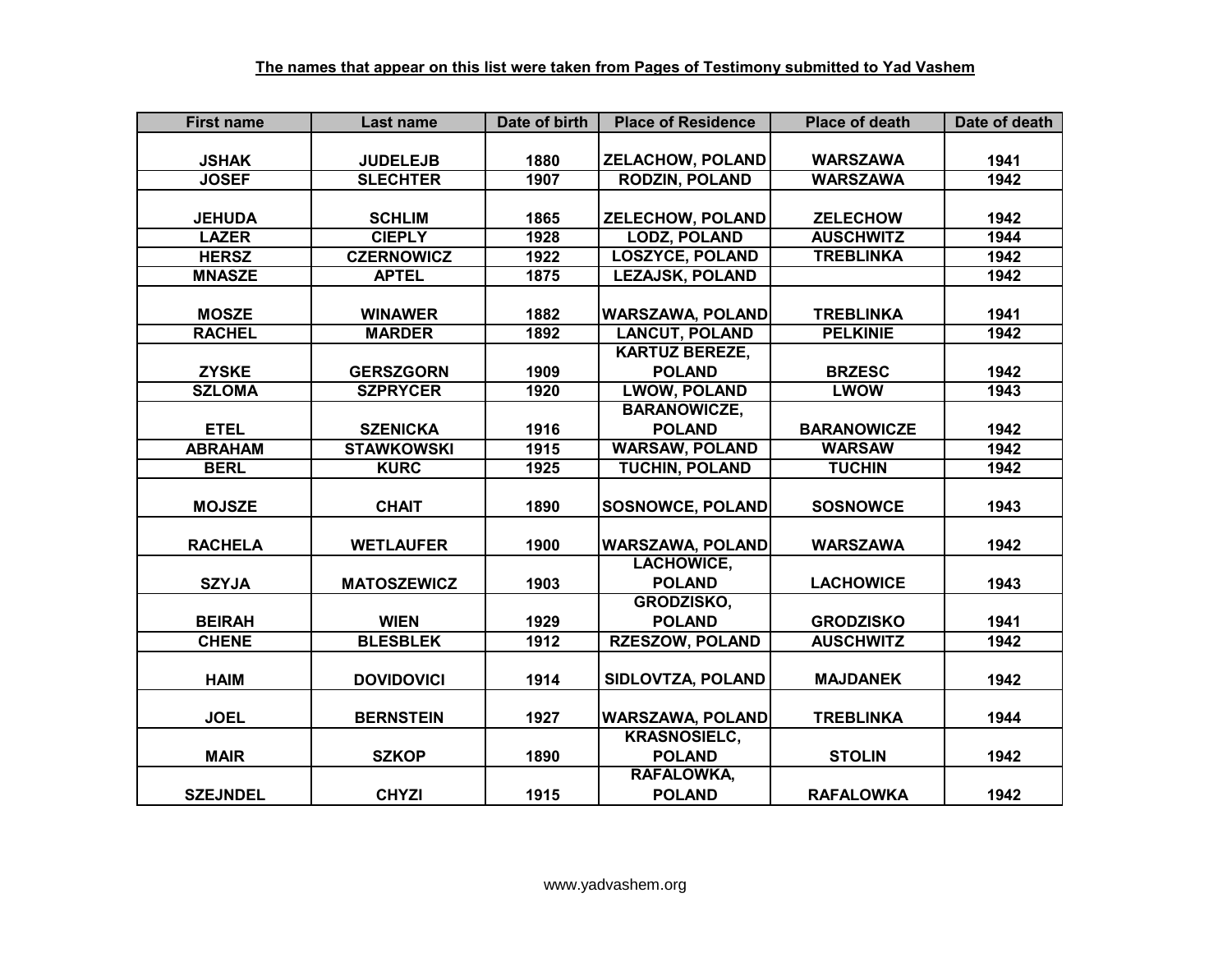| <b>First name</b> | Last name            | Date of birth | <b>Place of Residence</b> | <b>Place of death</b> | Date of death |
|-------------------|----------------------|---------------|---------------------------|-----------------------|---------------|
|                   |                      |               | <b>KRZEMIENIEC,</b>       |                       |               |
| <b>CHAWA</b>      | <b>BANKER</b>        | 1910          | <b>POLAND</b>             | <b>KRZEMIENIEC</b>    | 1942          |
|                   |                      |               |                           |                       |               |
| <b>JOSEF</b>      | <b>GORZYCZAJNSKI</b> | 1912          | <b>TOMASZOW, POLAND</b>   | <b>RAWA RUSKA</b>     | 1943          |
|                   |                      |               |                           |                       |               |
| <b>PINCHAS</b>    | <b>DIATLOWICKI</b>   | 1906          | <b>WITKOWCE, POLAND</b>   | <b>WITKOWCE</b>       | 1942          |
| <b>YSRAEL</b>     | <b>HELCMAN</b>       | 1882          | <b>RADOM, POLAND</b>      | <b>AUSCHWITZ</b>      | 1942          |
|                   |                      |               | ROZWADOW,                 |                       |               |
| <b>AWRAHAM</b>    | <b>NEUMAN</b>        | 1886          | <b>POLAND</b>             | <b>AUSCHWITZ</b>      | 1943          |
| <b>CHAIM</b>      | <b>CHAZANCZUK</b>    | 1921          | <b>ROKITNO, POLAND</b>    | <b>ROKITNO</b>        | 1942          |
| <b>CHANA</b>      | <b>ZLOCZOVER</b>     | 1920          | <b>LWOW, POLAND</b>       | <b>BELZEC</b>         | 1942          |
| <b>DWORA</b>      | <b>GOLDMINC</b>      | 1885          | <b>ZELOW, POLAND</b>      | <b>CHELM</b>          | 1942          |
|                   |                      |               |                           |                       |               |
| <b>FRYDA</b>      | <b>SZERANIEC</b>     | 1888          | <b>BIALISTOK, POLAND</b>  | <b>BIALISTOK</b>      | 1942          |
| <b>HIRSZ</b>      | <b>CHINICZ</b>       | 1900          | <b>LACHWA, POLAND</b>     | <b>LACHWA</b>         | 1942          |
| <b>ABRAHAM</b>    | <b>FRUCHTMAN</b>     | 1897          | <b>OSTROW, POLAND</b>     | <b>SOBIBOR</b>        | 1942          |
| <b>JOSEF</b>      | <b>SZTIGLIC</b>      | 1911          | <b>CHELM, POLAND</b>      | <b>CHELM</b>          | 1942          |
|                   |                      |               | DZIALOSZYCE,              |                       |               |
| <b>SCHRAGE</b>    | <b>PLATKIEWICZ</b>   | 1933          | <b>POLAND</b>             | <b>SZYSZCZYCE</b>     | 16/02/1943    |
|                   |                      |               | <b>NOWY SACZ,</b>         |                       |               |
| <b>RUBIN</b>      | <b>GRIEBEL</b>       | 1885          | <b>POLAND</b>             | <b>JANOWSKA</b>       | נובמבר-43     |
| <b>MOSE</b>       | <b>FEGLIS</b>        | 1895          | <b>LUBOML, POLAND</b>     | <b>ROWNE</b>          | 1942          |
|                   |                      |               | PRZEWORSK,                |                       |               |
| <b>PERL</b>       | <b>RAIVER</b>        | 1880          | <b>POLAND</b>             | <b>JAROSLAW</b>       | 1942          |
| <b>REIZL</b>      | <b>SZWARZ</b>        | 1890          | <b>JOZEFOW, POLAND</b>    | <b>YOZEFOV</b>        | 1942          |
| <b>SLOMO</b>      | <b>CZYNCZ</b>        | 1870          | <b>OTWOCK, POLAND</b>     | <b>OTWOCK</b>         | 1942          |
| <b>SZYMON</b>     | <b>KIRSZTEIN</b>     | 1875          | <b>LODZ, POLAND</b>       | <b>LODZ</b>           | 1942          |
|                   |                      |               | <b>SZYDLOWIEC,</b>        |                       |               |
| <b>ZLOTE</b>      | <b>BORENSTEIN</b>    | 1922          | <b>POLAND</b>             | <b>SZYDLOWCE</b>      | 1942          |
| <b>BASIA</b>      | <b>FINKIELMAN</b>    | 1888          | <b>MAKOW, POLAND</b>      | <b>AUSCHWITZ</b>      | 1942          |
| <b>CHAIM</b>      | <b>LOKIEC</b>        | 1920          | <b>DEBORT, POLAND</b>     | <b>HANNOVER</b>       | 1944          |
| <b>CHANNA</b>     | <b>ZBORSZEWSKI</b>   | 1885          | PORYCK, POLAND            | <b>PORYCK</b>         | 1942          |
| <b>SZMUEL</b>     | <b>SZLAPOBERSKI</b>  | 1908          | <b>KODEN, POLAND</b>      | <b>KOWNO</b>          | 1942          |
| <b>FRADIL</b>     | <b>MINCNER</b>       | 1875          | <b>BILGORAJ, POLAND</b>   | <b>BILGORAJ</b>       | 1941          |
| <b>TRUDE</b>      | <b>KADINSKY</b>      | 1911          | <b>WARSAW, POLAND</b>     | <b>BIALYSTOK</b>      | 1940          |
| <b>HERCL</b>      | <b>PALAC</b>         | 1897          | <b>DELATYN, POLAND</b>    | <b>MAJDANEK</b>       | 1942          |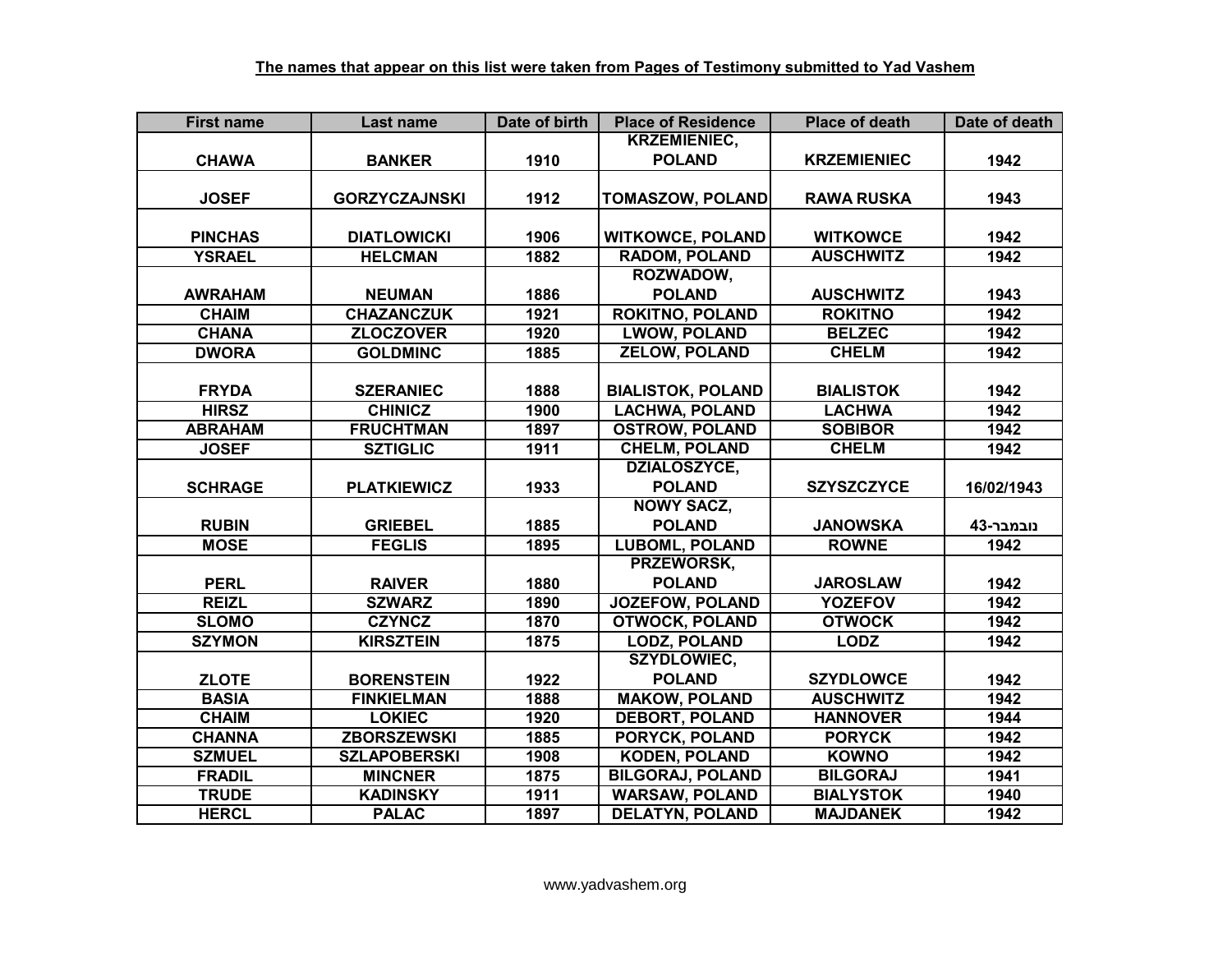| <b>First name</b> | Last name          | Date of birth | <b>Place of Residence</b> | <b>Place of death</b> | Date of death |
|-------------------|--------------------|---------------|---------------------------|-----------------------|---------------|
| <b>JOSEF</b>      | <b>LICHT</b>       | 1882          | <b>JASLO, POLAND</b>      | <b>JASLO</b>          | 1942          |
| <b>MORDECHAI</b>  | <b>GOLDSTOFF</b>   | 1848          | <b>KRAKOW, POLAND</b>     | <b>KRAKOW</b>         | 28/09/1939    |
|                   |                    |               |                           |                       |               |
| <b>BRACHA</b>     | <b>WISINSKI</b>    | 1910          | <b>WARSZAWA, POLAND</b>   | <b>WARSAW</b>         | 1943          |
| <b>MORDCHAJ</b>   | <b>FLAMER</b>      | 1920          | <b>KOSOW, POLAND</b>      | <b>KOSOW</b>          | 1941          |
|                   |                    |               | <b>WLODZIMIERZ,</b>       |                       |               |
| <b>NAHUM</b>      | <b>WEISBERG</b>    | 1897          | <b>POLAND</b>             | <b>WLODZIMIERZ</b>    | 1942          |
| <b>RACHELA</b>    | <b>RAKOWER</b>     | 1866          | <b>KRAKOW, POLAND</b>     | <b>KRAKOW</b>         | 1941          |
|                   |                    |               | <b>ZDUNSKA WOLA,</b>      |                       |               |
| <b>MASZA</b>      | <b>SZPAJER</b>     | 1892          | <b>POLAND</b>             | <b>LODZ</b>           | 1942          |
|                   |                    |               |                           |                       |               |
| <b>RACHEL</b>     | <b>GAWZE</b>       | 1915          | <b>BIALYSTOK, POLAND</b>  | <b>BIALYSTOK</b>      | 1942          |
| <b>SZYFRA</b>     | <b>KARNER</b>      | 1875          | <b>OSTROG, POLAND</b>     | <b>OSTROG</b>         | 1942          |
| <b>BERL</b>       | <b>SZTYL</b>       | 1904          | <b>OSTROV, POLAND</b>     | <b>OSTROV</b>         | 1942          |
|                   |                    |               | <b>TOMASZOW</b>           |                       |               |
| <b>DUCIA</b>      | <b>ZAJDL</b>       | 1888          | <b>LUBELSKI, POLAND</b>   | <b>BELZEC</b>         | 1941          |
| <b>ISRAEL</b>     | <b>RINGEWIRTZ</b>  | 1901          | <b>NASIELSK, POLAND</b>   |                       | 1942          |
|                   |                    |               | <b>NOWY SWERSHEN,</b>     |                       |               |
| <b>BERKO</b>      | <b>SZACHNOWICZ</b> | 1900          | <b>POLAND</b>             | <b>NOWY SWERSHEN</b>  | 29/01/1943    |
|                   |                    |               |                           |                       |               |
| <b>JAKOW</b>      | <b>LUBRANICKI</b>  | 1904          | <b>PABIANICE, POLAND</b>  | <b>RADOGOSZCZ</b>     | 1942          |
| <b>HENCZY</b>     | <b>HONYK</b>       | 1878          | <b>PORYCK, POLAND</b>     | <b>PORYCK</b>         | 1942          |
| <b>JOSEPH</b>     | <b>KORLAND</b>     | 1907          | <b>KOLKA, POLAND</b>      | <b>KOLKA</b>          | 1942          |
| <b>JONA</b>       | <b>SZNEE</b>       | 1925          | <b>LWOW, POLAND</b>       | <b>LWOW</b>           | 1944          |
|                   |                    |               |                           |                       |               |
| <b>LUNEK</b>      | <b>WEIGNER</b>     | 1908          | <b>DROHOBIEZ, POLAND</b>  | <b>DROHOBIEZ</b>      | 1942          |
| <b>MEILECH</b>    | <b>SATEL</b>       | 1925          | <b>PRYCK, POLAND</b>      | <b>PRYCK</b>          | 1943          |
| <b>CHAIM</b>      | <b>ZAJONC</b>      | 1922          | <b>GOMBIN, POLAND</b>     | <b>GOMBIN</b>         | 1942          |
| <b>PASLA</b>      | <b>SALZBERG</b>    | 1902          | <b>VADOVITZ, POLAND</b>   | <b>AUSCHWITZ</b>      | 1942          |
| <b>REIZEL</b>     | <b>JAGID</b>       | 1876          | <b>NARAIV, POLAND</b>     | <b>NARAIV</b>         | 1943          |
|                   |                    |               |                           |                       |               |
| <b>SIANKA</b>     | <b>NEUFELD</b>     | 1910          | <b>CHRZANOW, POLAND</b>   | <b>AUSCHWITZ</b>      | 1943          |
| <b>MOSZE</b>      | <b>SZTUB</b>       | 1910          | <b>TARNOW, POLAND</b>     | <b>TARNOW</b>         | 1942          |
| <b>IGNACY</b>     | <b>KRIEGER</b>     | 1904          | <b>KRAKOW, POLAND</b>     | <b>AUSCHWITZ</b>      | 1944          |
|                   | <b>MANNE</b>       |               |                           |                       |               |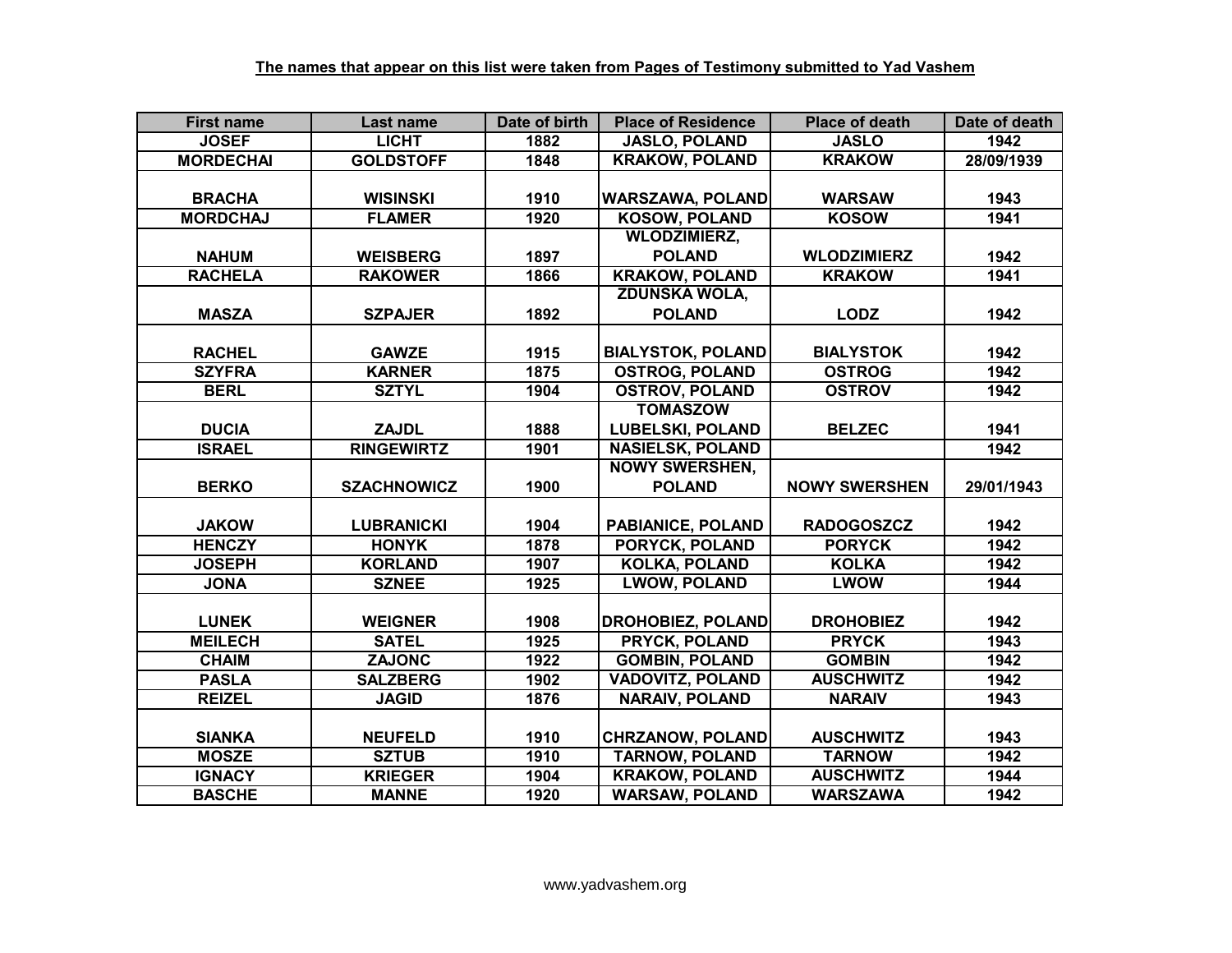| <b>First name</b> | Last name          | Date of birth | <b>Place of Residence</b> | <b>Place of death</b> | Date of death |
|-------------------|--------------------|---------------|---------------------------|-----------------------|---------------|
|                   |                    |               | NOWOGRODEK,               |                       |               |
| <b>CHAIM</b>      | <b>MOWSZOWIC</b>   | 1895          | <b>POLAND</b>             | <b>NOWOGRODEK</b>     | 1943          |
| <b>CHANOCH</b>    | <b>STASZEWSKI</b>  | 1895          | <b>LODZ, POLAND</b>       | <b>RADOMSK</b>        | 1942          |
| <b>DWOIRA</b>     | <b>SZWARCBLAT</b>  | 1935          | <b>STEPAN, POLAND</b>     | <b>STEPAN</b>         | 1942          |
| <b>RYWA</b>       | <b>KIRSZ</b>       | 1903          | <b>LODZ, POLAND</b>       | <b>AUSCHWITZ</b>      | 1944          |
|                   |                    |               |                           |                       |               |
| <b>KUNIA</b>      | <b>SZILUPSKI</b>   | 1902          | <b>WISZNEWE, POLAND</b>   | <b>WISZNEWE</b>       | 1942          |
| <b>JAKOW</b>      | <b>KRAWCZYK</b>    | 1910          | <b>LODZ, POLAND</b>       | <b>AUSCHWITZ</b>      | 1944          |
| <b>JOSZUA</b>     | <b>HALBERSZTAM</b> | 1890          | <b>BOCHNIA, POLAND</b>    | <b>AUSCHWITZ</b>      | 1942          |
|                   |                    |               |                           |                       |               |
| <b>CHAIM</b>      | <b>ZAIDE</b>       | 1888          | PABIANICE, POLAND         | <b>CHELMNO</b>        | 17/05/1942    |
| <b>MARJA</b>      | <b>HOROWITZ</b>    | 24/08/1909    | <b>POLAND</b>             | <b>WARSZAWA</b>       | 1943          |
| <b>MOSE</b>       | <b>MYGDAL</b>      | 1890          | <b>LODZ, POLAND</b>       | <b>LODZ</b>           | 1943          |
| <b>CHANA</b>      | <b>SZMUKLER</b>    | 1878          | <b>BEREZNE, POLAND</b>    | <b>BEREZNE</b>        | 09/12/1943    |
|                   |                    |               |                           |                       |               |
| <b>REIZL</b>      | <b>DIMENSTEIN</b>  | 1909          | <b>DOLHINOW, POLAND</b>   | <b>DOLHINOW</b>       | 1942          |
| <b>SHAYA</b>      | <b>RAIZER</b>      | 1905          | <b>KOZOVA, POLAND</b>     | <b>KOZOVA</b>         | 1941          |
|                   |                    |               |                           |                       |               |
| <b>SZULEM</b>     | <b>SZWARCBERG</b>  | 1905          | <b>BORYSLAW, POLAND</b>   | <b>AUSCHWITZ</b>      | 1942          |
|                   |                    |               | <b>TARNOGROD,</b>         |                       |               |
| <b>RACHEL</b>     | <b>WEINTRAUB</b>   | 1906          | <b>POLAND</b>             | <b>TARNOGROD</b>      | 1942          |
| <b>ARYE</b>       | <b>SWIRC</b>       | 1891          | <b>POLAND</b>             | <b>CHELMKO</b>        | 1942          |
| <b>BRACHA</b>     | <b>SZNEJDER</b>    | 1896          | <b>CHELM, POLAND</b>      | <b>CHELM</b>          | 1943          |
| <b>CHANA</b>      | <b>GOLDFISCHER</b> | 1907          | <b>STRYJ, POLAND</b>      | <b>BELZEC</b>         | 1942          |
| <b>ISRAEL</b>     | <b>SZAPIRO</b>     | 1924          | <b>SIEDLCE, POLAND</b>    | <b>SIEDLCE</b>        | 1942          |
| <b>EZRYEL</b>     | <b>LIPSZYC</b>     | 1887          | <b>MLAWA, POLAND</b>      | <b>MAJDANEK</b>       | 1942          |
|                   |                    |               | <b>STANISLAWOW,</b>       |                       |               |
| <b>HAIM</b>       | <b>SPILER</b>      | 1892          | <b>POLAND</b>             | <b>STANISLAWOW</b>    | 1942          |
| <b>ZEEW</b>       | <b>ZYLBERWASER</b> | 1918          | <b>WILNO, POLAND</b>      | <b>WILNO</b>          | 1942          |
|                   |                    |               | ALEKSANDROV,              |                       |               |
| <b>JECHIEL</b>    | <b>ROZENKRANC</b>  | 1890          | <b>POLAND</b>             | <b>WARSZAWA</b>       | 1942          |
| <b>LAJBEL</b>     | <b>MAKOWSKI</b>    | 1910          | POLTISK, POLAND           | <b>AUSCHWITZ</b>      | 1942          |
| <b>BERYS</b>      | <b>MINC</b>        | 1880          | <b>LWOW, POLAND</b>       | <b>LWOW</b>           | 1942          |
|                   |                    |               |                           |                       |               |
| <b>MIRJAM</b>     | <b>BUCHNER</b>     | 1917          | <b>KALWARIA, POLAND</b>   | <b>AUSCHWITZ</b>      | 1943          |
| <b>HENACK</b>     | <b>GULKOWITZ</b>   | 1883          | <b>MIR, POLAND</b>        | <b>MIR</b>            | אוקטובר-41    |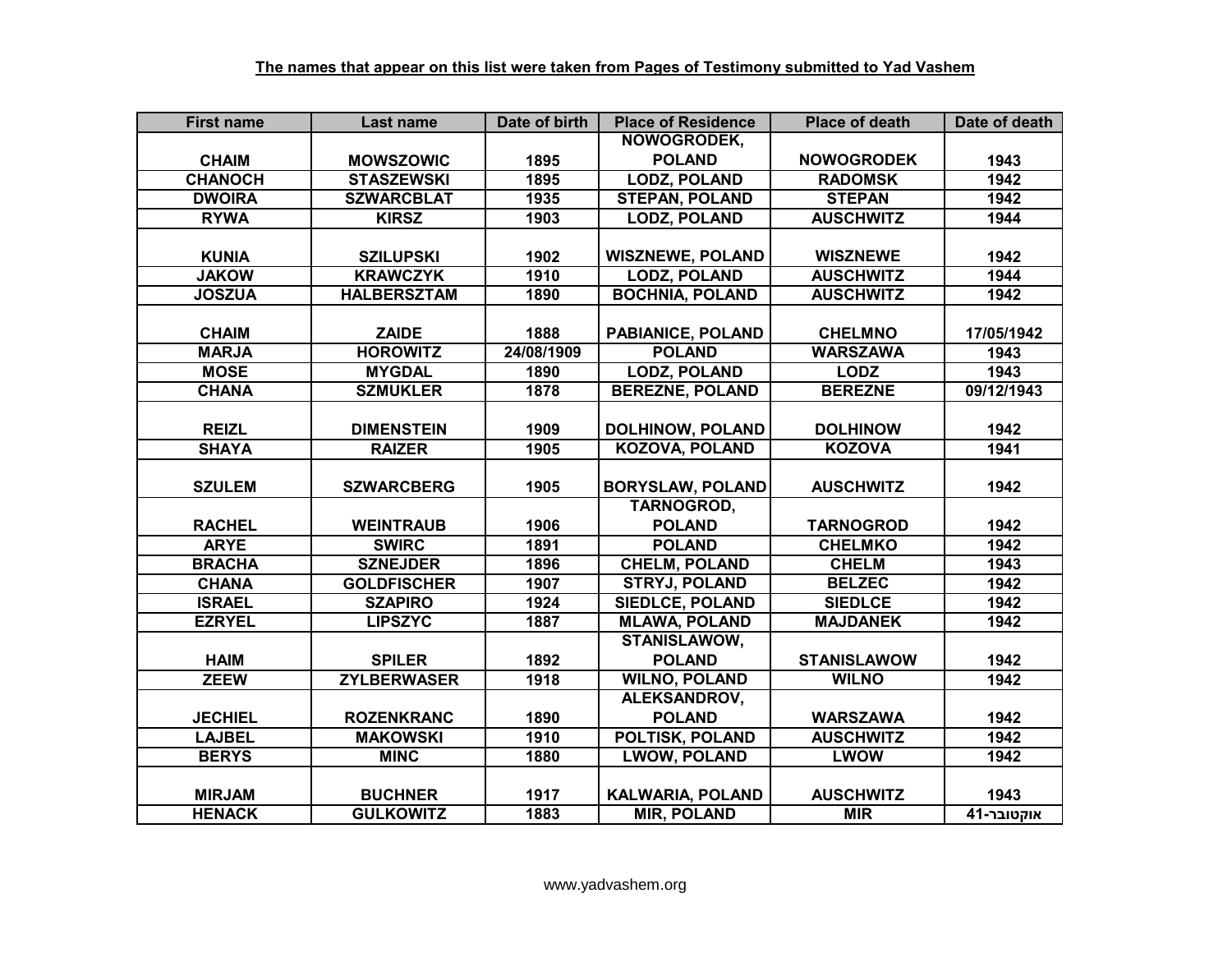| <b>First name</b> | Last name           | Date of birth | <b>Place of Residence</b> | <b>Place of death</b> | Date of death |
|-------------------|---------------------|---------------|---------------------------|-----------------------|---------------|
|                   |                     |               | MIEDZYRZEC,               |                       |               |
| <b>PINCHAS</b>    | <b>GURMANTL</b>     | 1913          | <b>POLAND</b>             | <b>MIEDZYRZEC</b>     | 1942          |
| <b>RYWKA</b>      | <b>KOPER</b>        | 1888          | <b>WARSAW, POLAND</b>     | <b>TREBLINKA</b>      | 1942          |
|                   |                     |               |                           |                       |               |
| <b>DWORA</b>      | <b>KAHANE</b>       | 1878          | JAWOROW, POLAND           | <b>JAWOROW</b>        | 1943          |
|                   |                     |               | <b>TROCHENBROD,</b>       |                       |               |
| <b>USZER</b>      | <b>POTASS</b>       | 1919          | <b>POLAND</b>             | <b>TROCHENBROD</b>    | 1942          |
| <b>FELA</b>       | <b>PULWERMACHER</b> | 1909          | <b>TUREK, POLAND</b>      | <b>AUSCHWITZ</b>      | 1942          |
| <b>BENJAMIN</b>   | <b>HALLER</b>       | 1876          | <b>TARNOW, POLAND</b>     | <b>TARNOW</b>         | 1941          |
|                   |                     |               | RADOSZKOWICZE,            |                       |               |
| <b>HERSZ</b>      | <b>CZERTOK</b>      | 1917          | <b>POLAND</b>             | <b>RADOSZKOWICZE</b>  | 1943          |
|                   |                     |               |                           |                       |               |
| <b>CHAIM</b>      | <b>SCHNEIDER</b>    | 1878          | <b>KATOWICE, POLAND</b>   | <b>JASLO</b>          | 1942          |
| <b>SZPRINCE</b>   | <b>PUPKO</b>        | 1884          | <b>WILNO, POLAND</b>      | <b>WILNO</b>          | 1942          |
| <b>GEDALE</b>     | <b>MARKOWITZ</b>    | 1914          | <b>LODZ, POLAND</b>       | <b>LODZ</b>           | 1942          |
| <b>ICCHAK</b>     | <b>SZEJER</b>       | 1894          | <b>PLONSK, POLAND</b>     | <b>AUSCHWITZ</b>      | 1941          |
| <b>JANKEL</b>     | <b>SCHUSTER</b>     | 1924          | <b>SERNIK, POLAND</b>     | <b>SERNIK</b>         | 1942          |
| <b>JUDA</b>       | <b>WEBSCHNEIDER</b> | 1917          | <b>WARSAW, POLAND</b>     | <b>WARSAW</b>         | 1942          |
| <b>FRANIA</b>     | <b>GRODNITZKY</b>   | 1913          | <b>OSWIECIM, POLAND</b>   | <b>CHELMNO</b>        | 25/04/1942    |
| <b>MIETEK</b>     | <b>ROZENCWEIG</b>   | 1902          | <b>LODZ, POLAND</b>       | <b>MUNICH</b>         | 1944          |
| <b>MICHAEL</b>    | <b>FERSZT</b>       | 1888          | <b>LODZ, POLAND</b>       | <b>TREBLINKA</b>      | 1942          |
|                   |                     |               | MIEDZYRZECZ,              |                       |               |
| <b>FRYDA</b>      | <b>LICHTENBERG</b>  | 1918          | <b>POLAND</b>             | <b>MIEDZYRZECZ</b>    | 1942          |
| <b>MOSZE</b>      | <b>SZWEL</b>        | 1892          | <b>KRAKOW, POLAND</b>     | <b>BELZEC</b>         | 1942          |
| <b>SRUEL</b>      | <b>WELTMAN</b>      | 1917          | <b>POLAND</b>             | <b>CHMIELNIK</b>      | 1941          |
| <b>TONI</b>       | <b>JUNGER</b>       | 1864          | <b>KENTY, POLAND</b>      | <b>AUSCHWITZ</b>      | 1942          |
| <b>JENTE</b>      | <b>MIRMELSTEIN</b>  | 1914          | <b>MIZOCZ, POLAND</b>     | <b>MIZOCZ</b>         | 13/10/1942    |
| <b>MOTYL</b>      | <b>EPEL</b>         | 1922          | <b>LOKACZE, POLAND</b>    | <b>KRZEMIENIEC</b>    | 1942          |
|                   |                     |               | RAFALOWKA,                |                       |               |
| <b>SCHEINDEL</b>  | <b>DICHTER</b>      | 1907          | <b>POLAND</b>             | <b>RAFALOWKA</b>      | 1942          |
| <b>ZALMEN</b>     | <b>BRANDSZTETER</b> | 1881          | <b>WARSAW, POLAND</b>     | <b>WARSZAWA</b>       | 1943          |
| <b>CHAIM</b>      | <b>SALOMONOVICZ</b> | 1919          | <b>LODZH, POLAND</b>      | <b>LODZ</b>           | 1944          |
| <b>ELJASZ</b>     | <b>SZWAJCER</b>     | 1925          | <b>LODZ, POLAND</b>       | <b>AUSCHWITZ</b>      | 1944          |
| <b>ISRAEL</b>     | <b>LEWIN</b>        | 1880          | <b>LUBCZA, POLAND</b>     | <b>TRABY</b>          | 1942          |
| <b>LEJZER</b>     | <b>SZNEJDER</b>     | 1898          | <b>GRODNO, POLAND</b>     | <b>TREBLINKA</b>      | 1943          |
| <b>NACHUM</b>     | <b>SCHLOMOWITZ</b>  | 1885          | <b>WILNO, POLAND</b>      | <b>WILNO</b>          | 1941          |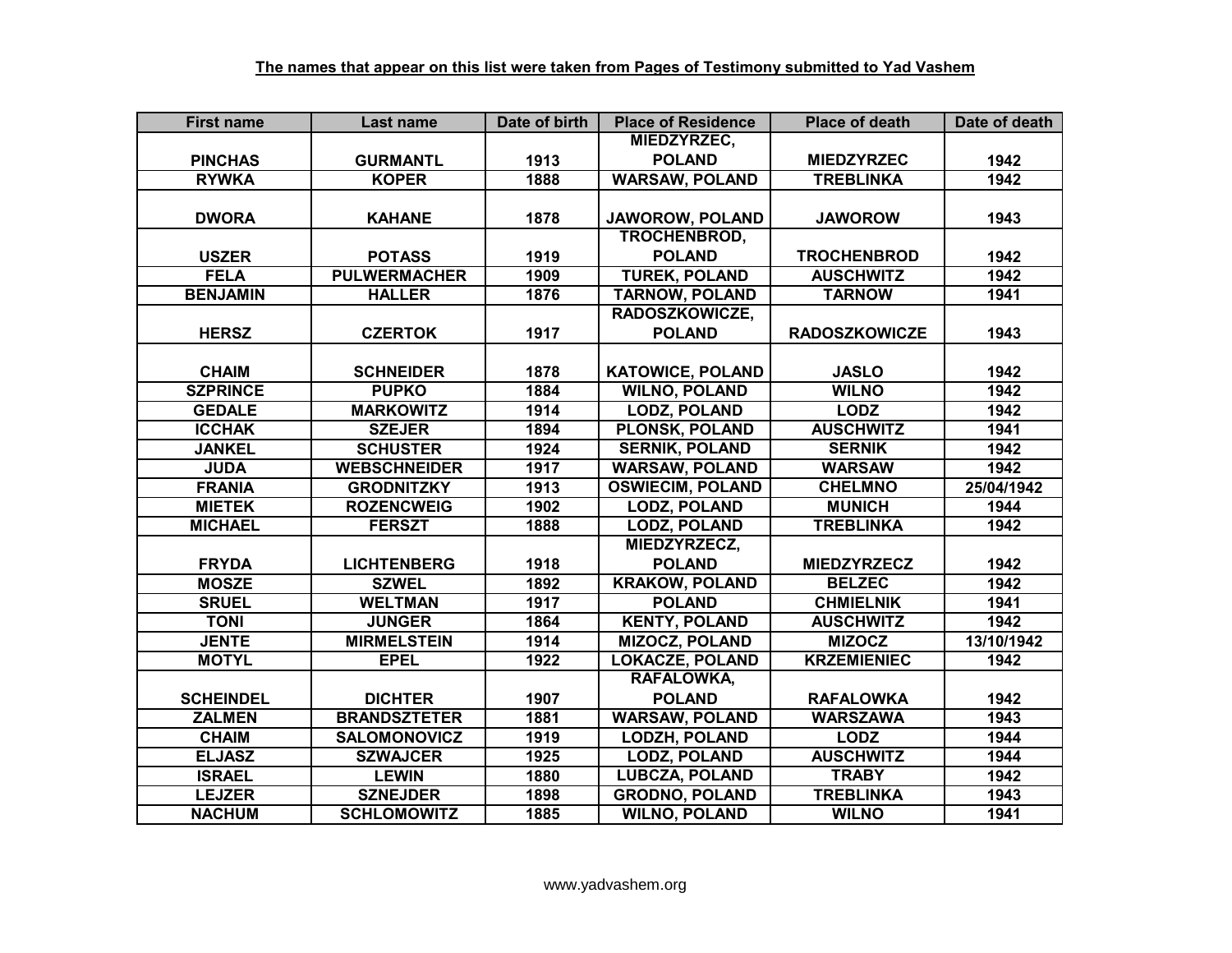| <b>First name</b> | Last name          | Date of birth | <b>Place of Residence</b> | <b>Place of death</b>  | Date of death |
|-------------------|--------------------|---------------|---------------------------|------------------------|---------------|
| <b>ABRAHAM</b>    | <b>SCHULZ</b>      | 1900          | <b>SOKOLOW, POLAND</b>    | <b>SOKOLOW</b>         | 1942          |
|                   |                    |               |                           |                        |               |
| <b>FRIMA</b>      | <b>GOLDSTEIN</b>   | 1912          | ZAMSHANY, POLAND          | <b>ZAMSHANY</b>        | 1942          |
|                   |                    |               | <b>JANOW LUBELSKI,</b>    |                        |               |
| <b>MOSZE</b>      | ZAJDENBAND         | 1855          | <b>POLAND</b>             | <b>JANOW LUBELSKI</b>  | 1939          |
| <b>CHANA</b>      | <b>YAKUBOWICZ</b>  | 1900          | <b>ROZPRZA, POLAND</b>    | <b>TREBLINKA I</b>     | 1943          |
|                   |                    |               |                           |                        |               |
| <b>RYWKA</b>      | <b>CYBULA</b>      | 1911          | <b>WARSZAWA, POLAND</b>   | <b>WARSZAWA</b>        | 1943          |
| <b>SZEPSL</b>     | <b>ZUCHAWICKI</b>  | 1907          | <b>MIR, POLAND</b>        | <b>MIR</b>             | 1941          |
| <b>YAKOW</b>      | <b>FEFFER</b>      | 1910          | <b>LODZ, POLAND</b>       | <b>AUSCHWITZ</b>       | 1941          |
| <b>AJZYK</b>      | <b>GLOZMAN</b>     | 1919          | PINSK, POLAND             | <b>PINSK</b>           | 1942          |
| <b>BRAJNA</b>     | <b>LEWIN</b>       | 1915          | <b>SIEDLCE, POLAND</b>    | <b>SIEDLCE</b>         | 1943          |
| <b>CHANA</b>      | <b>HOCHSPIEGEL</b> | 1900          | <b>LODZ, POLAND</b>       | <b>AUSCHWITZ</b>       | 1942          |
| <b>CZIPA</b>      | <b>SZEREPE</b>     | 1870          | <b>WILNA, POLAND</b>      | <b>WILNA</b>           | 1943          |
| <b>JAKOB</b>      | <b>WISNA</b>       | 1880          | <b>OTWOCK, POLAND</b>     | <b>OTWOCK</b>          | 1941          |
|                   |                    |               | SZCZEKOCIN,               |                        |               |
| <b>HAVA</b>       | <b>RIHBERGER</b>   | 1907          | <b>POLAND</b>             | <b>AUSCHWITZ</b>       | 1943          |
|                   |                    |               |                           |                        |               |
| <b>ISRAEL</b>     | <b>ROWNER</b>      | 1890          | <b>WLODAWA, POLAND</b>    | <b>WLODAWA</b>         | 1942          |
| <b>JERZY</b>      | <b>KOENIGSTEIN</b> | 01/10/1900    | <b>WARSAW, POLAND</b>     | <b>MAUTHAUSEN</b>      | 1940          |
|                   |                    |               |                           |                        |               |
| <b>LEJA</b>       | <b>CWI</b>         | 1918          | <b>WARSZAWA, POLAND</b>   | <b>WARSZAWA</b>        | 1942          |
|                   |                    |               | <b>MALE SEDLISHCHE,</b>   |                        |               |
| <b>MAIR</b>       | <b>CHAJT</b>       | 1920          | <b>POLAND</b>             | <b>MALE SEDLISHCHE</b> | 1942          |
| <b>MOJSZE</b>     | <b>WEINBERG</b>    | 1886          | <b>LODZ, POLAND</b>       | <b>WARSZAWA</b>        | 1942          |
| <b>LEJA</b>       | <b>MAJ</b>         | 1874          | <b>WLOMIN, POLAND</b>     | <b>WLOMIN</b>          | אוקטובר-42    |
| <b>RACHEL</b>     | <b>SZTAJER</b>     | 1886          | <b>LODZ, POLAND</b>       | <b>LODZ</b>            | 1942          |
| <b>SARAH</b>      | <b>GOOTMAN</b>     | 1909          | <b>KOLKA, POLAND</b>      | <b>KOLKA</b>           | 1942          |
| <b>SZLOMO</b>     | <b>WEIDMAN</b>     | 1923          | <b>WILNA, POLAND</b>      | <b>WILNA</b>           | 1943          |
| <b>YDL</b>        | <b>PERYCER</b>     | 1890          | <b>DABROWA, POLAND</b>    | <b>AUSCHWITZ</b>       | 1942          |
| <b>ALEXANDER</b>  | <b>BORENSTEIN</b>  | 1904          | <b>WARSAW, POLAND</b>     |                        | 1942          |
| <b>HAJA</b>       | <b>SCOTILS</b>     | 1912          | <b>BENDZIN, POLAND</b>    | <b>AUSCHWITZ</b>       | 1943          |
| <b>MOSZE</b>      | <b>SZRAJBER</b>    | 1915          | <b>SZYNIAWA, POLAND</b>   | <b>BELZEC</b>          | 1942          |
|                   |                    |               |                           |                        |               |
| <b>CHAIM</b>      | <b>FAJGENBOJM</b>  | 1904          | <b>WLODAWA, POLAND</b>    | <b>WLODAWA</b>         | 1942          |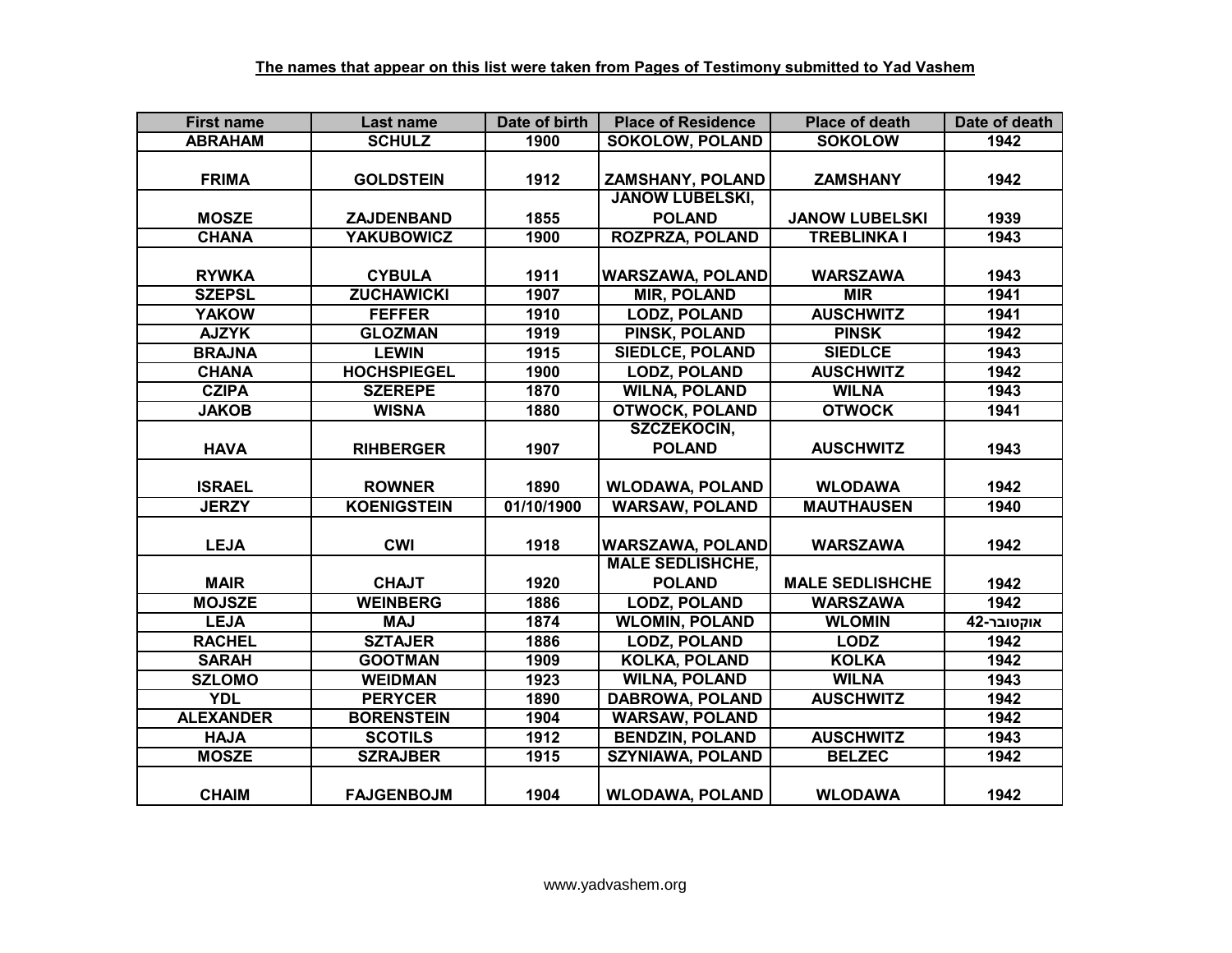| <b>First name</b> | Last name           | Date of birth | <b>Place of Residence</b> | <b>Place of death</b> | Date of death |
|-------------------|---------------------|---------------|---------------------------|-----------------------|---------------|
|                   |                     |               | JEDRZEJOW,                |                       |               |
| <b>LEIBISH</b>    | <b>BERKOWICZ</b>    | 1870          | <b>POLAND</b>             | <b>JEDRZEJOW</b>      | 1940          |
| <b>GYTL</b>       | <b>TEJTELBOJM</b>   | 1875          | <b>PORYCK, POLAND</b>     | <b>PORYCK</b>         | 1942          |
| <b>ISRAEL</b>     | <b>GOLDARBITER</b>  | 1906          | <b>OSTROG, POLAND</b>     | <b>OSTROG</b>         | 1942          |
| <b>LAJBL</b>      | <b>WIDERMAN</b>     | 1924          | <b>RACIAZ, POLAND</b>     | <b>RACIAZ</b>         | 1942          |
| <b>JZAK</b>       | <b>SZLAPOSZNIK</b>  | 1900          | <b>MOTILA, POLAND</b>     | <b>MOTILA</b>         | 1942          |
| <b>JOSEF</b>      | <b>SZTEPER</b>      | 1904          | <b>MIZOCZ, POLAND</b>     | <b>MIZOCZ</b>         | 13/10/1942    |
|                   |                     |               | MIEDZYRZEC,               |                       |               |
| <b>MIRJAM</b>     | <b>ROZENCWAJG</b>   | 1882          | <b>POLAND</b>             | <b>MAJDANEK</b>       | 1942          |
| <b>MORJEM</b>     | <b>CYNGEL</b>       | 1912          | <b>LECZNA, POLAND</b>     | <b>MAJDANEK</b>       | 1943          |
| <b>RYWKA</b>      | <b>FRIEDMACHER</b>  | 1910          | <b>LUBLIN, POLAND</b>     | <b>LUBLIN</b>         | 1941          |
| <b>ZEIWL</b>      | <b>TUSZYNSKI</b>    | 1894          | <b>LODZ, POLAND</b>       | <b>BUDZYN</b>         | 1943          |
| <b>CHAJA</b>      | <b>ZELONKA</b>      | 1900          | RACIAZ, POLAND            | <b>WARSZAWA</b>       | 1942          |
|                   |                     |               | DOMACZOW,                 |                       |               |
| <b>NACHUM</b>     | <b>SZUCHMACHER</b>  | 1900          | <b>POLAND</b>             | <b>MAJDANEK</b>       | 1941          |
|                   |                     |               |                           |                       |               |
| <b>SECHJA</b>     | <b>RAPOPORT</b>     | 1911          | <b>JABLONNA, POLAND</b>   | <b>TREBLINKA</b>      | 1941          |
|                   |                     |               |                           |                       |               |
| <b>ZIPORA</b>     | <b>GUZINSKY</b>     | 1897          | <b>LUBARTOW, POLAND</b>   | <b>LUBARTOW</b>       | 1943          |
|                   |                     |               | <b>BARANOVICH,</b>        |                       |               |
| <b>CHAJA</b>      | <b>CHAIMOVIC</b>    | 1906          | <b>POLAND</b>             | <b>BARANOVICH</b>     | 1940          |
|                   |                     |               |                           |                       |               |
| <b>ETA</b>        | <b>ZAIDENCAIG</b>   | 1900          | <b>WARSZAWA, POLAND</b>   | <b>WARSZAWA</b>       | 1943          |
|                   |                     |               |                           |                       |               |
| <b>ISRAEL</b>     | <b>ZYLBERSZAC</b>   | 1882          | <b>WOIDISLAW, POLAND</b>  | <b>WOIDISLAW</b>      | 1942          |
| <b>LIPE</b>       | <b>SZTEJER</b>      | 1921          | <b>LODZ, POLAND</b>       | <b>AUSCHWITZ</b>      | 1941          |
|                   |                     |               |                           |                       |               |
| <b>PALA</b>       | <b>GERSZONOWICZ</b> | 1917          | <b>WARSZAWA, POLAND</b>   | <b>WARSZAWA</b>       | 1942          |
| <b>ALEXANDER</b>  | <b>WAJSBLUM</b>     | 1938          | <b>LODZ, POLAND</b>       | <b>CHELMNO</b>        | 1942          |
| <b>GITL</b>       | <b>SETZER</b>       | 1899          | <b>JOZEFOW, POLAND</b>    | <b>JOZEFOW</b>        | 1942          |
|                   |                     |               |                           |                       |               |
| <b>ROZIA</b>      | <b>STROSBERG</b>    | 1845          | <b>WARSZAWA, POLAND</b>   | <b>WARSZAWA</b>       | 1942          |
| <b>DAWID</b>      | <b>WERNER</b>       | 1905          | <b>KLEWAN, POLAND</b>     | <b>KLEWAN</b>         | 1942          |
|                   |                     |               |                           |                       |               |
| <b>USZER</b>      | <b>USZEROWICZ</b>   | 1890          | PIOTRKOW, POLAND          | <b>TREBLINKA</b>      | 1942          |
| <b>ABRAHAM</b>    | <b>HOFSTADTER</b>   | 1891          | <b>RZESZOW, POLAND</b>    | <b>LWOW</b>           | 1942          |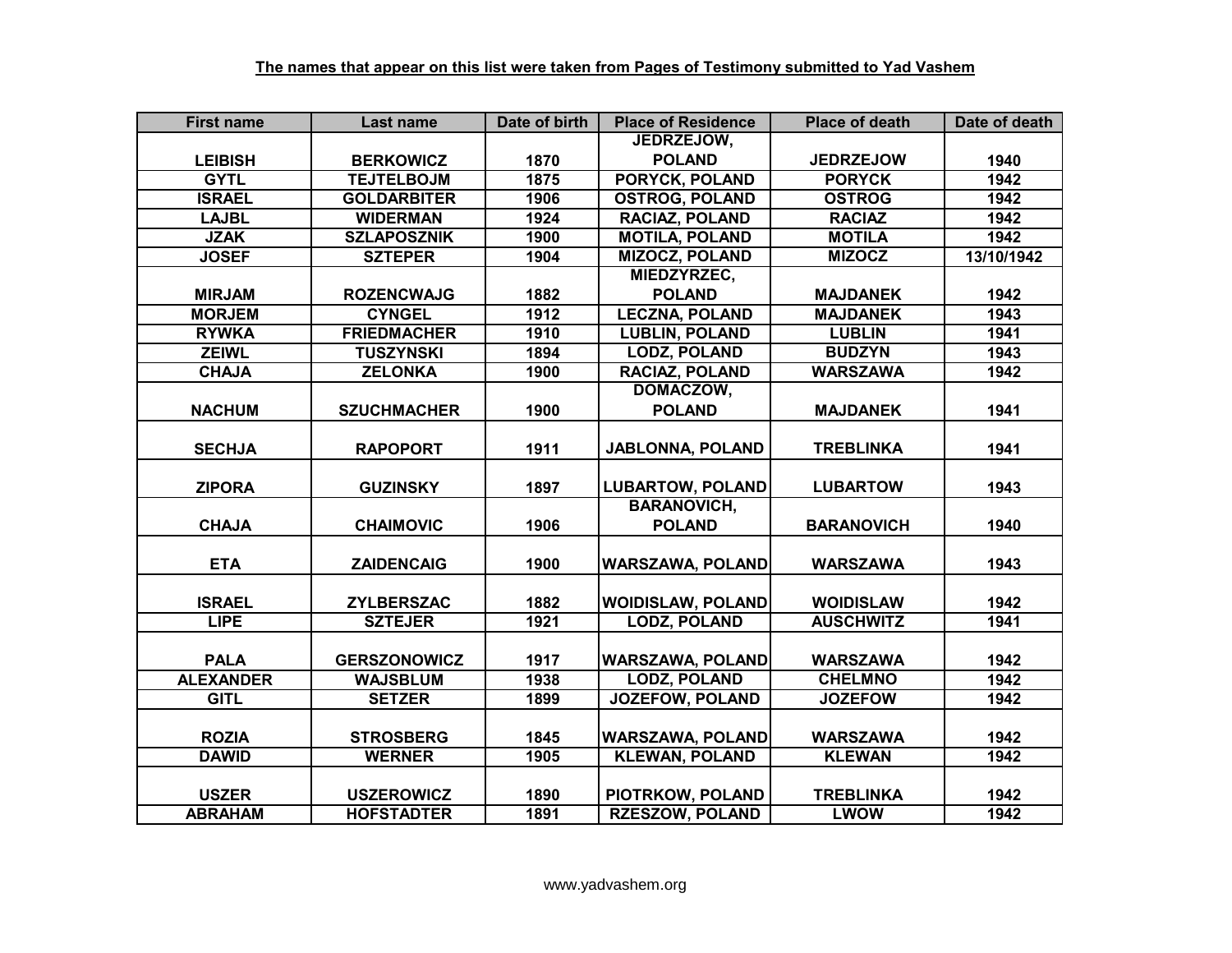| <b>First name</b> | Last name           | Date of birth | <b>Place of Residence</b> | <b>Place of death</b> | Date of death |
|-------------------|---------------------|---------------|---------------------------|-----------------------|---------------|
|                   |                     |               |                           |                       |               |
| <b>BERIS</b>      | <b>DICHTERMAN</b>   | 1900          | <b>LASZCZOW, POLAND</b>   | <b>CHRUBIESZOW</b>    | 1943          |
| <b>CHAJA</b>      | <b>SZAPIRA</b>      | 1892          | <b>KOZINIC, POLAND</b>    | <b>KOZINIC</b>        | 1942          |
|                   |                     |               |                           |                       |               |
| <b>CWI</b>        | <b>BERNSZTEIN</b>   | 1890          | ZABLOTOW, POLAND          | <b>ZABLOTOW</b>       | 1942          |
| <b>ETLA</b>       | <b>NAPADOW</b>      | 1883          | <b>WARSAW, POLAND</b>     | <b>WARSAW</b>         | 1942          |
| <b>HAIA</b>       | <b>FAIVLOVITS</b>   | 1894          | <b>POLAND</b>             | <b>CHELEM</b>         | 1942          |
| <b>JOSEF</b>      | <b>PRAWDA</b>       | 1883          | <b>OSTROW, POLAND</b>     | <b>OSTROW</b>         | 1939          |
| <b>JEHUDA</b>     | <b>GOTSMAN</b>      | 1905          | <b>SLUPCA, POLAND</b>     | <b>IZBICA</b>         | 1942          |
|                   |                     |               | RADZIWILLOW,              |                       |               |
| <b>LAIBL</b>      | <b>PAWE</b>         | 1899          | <b>POLAND</b>             | <b>RADZIWILLOW</b>    | 1942          |
|                   |                     |               | <b>SKARZYSKO</b>          |                       |               |
| <b>CIMALE</b>     | <b>PUTERMAN</b>     | 1933          | <b>KAMIENNA, POLAND</b>   | <b>TREBLINKA</b>      | 1942          |
|                   |                     |               |                           |                       |               |
| <b>ZYGUS</b>      | <b>BACKENROTH</b>   | 11/11/1927    | <b>SCHODNICA, POLAND</b>  | <b>BRONICA</b>        | 06/08/1943    |
|                   |                     |               |                           |                       |               |
| <b>MOSZE</b>      | <b>WEISS</b>        | 1910          | <b>TOCHELKA, POLAND</b>   | <b>TOCHELKA</b>       | 1941          |
| <b>RACHEL</b>     | <b>GROSSFELD</b>    | 1886          | <b>KRAKOW, POLAND</b>     | <b>KRAKOW</b>         | 1943          |
| <b>RYWKA</b>      | <b>GERSZONOWICZ</b> | 1903          | <b>LODZ, POLAND</b>       | <b>AUSCHWITZ</b>      | 1944          |
| <b>SZEPSL</b>     | <b>DYBNER</b>       | 1895          | <b>SROCK, POLAND</b>      | <b>TREBLINKA</b>      | 1942          |
| <b>YAKOB</b>      | <b>SZPORER</b>      | 1912          | <b>CHELM, POLAND</b>      | <b>CHELM</b>          | 1943          |
| <b>ABRAHAM</b>    | <b>ZELICHOWSKI</b>  | 1905          | <b>LOSZICE, POLAND</b>    | <b>LOSZICE</b>        | 1942          |
|                   |                     |               | <b>PRZEWORSK.</b>         |                       |               |
| <b>BERL</b>       | <b>TAUMIM</b>       | 1883          | <b>POLAND</b>             | <b>PRZEWORSK</b>      | 1942          |
| <b>CHAJA</b>      | <b>SZTERNLICHT</b>  | 1862          | <b>LODZ, POLAND</b>       | <b>SANDOMIERZ</b>     | 1942          |
| <b>ISRAEL</b>     | <b>GOTLIEB</b>      | 1913          | <b>LODZ, POLAND</b>       | <b>OSWIECIM</b>       | 1942          |
| <b>NECHAMA</b>    | <b>CVIKLIER</b>     | 1917          | <b>GRODNO, POLAND</b>     | <b>GRODNO</b>         | 1943          |
|                   |                     |               | <b>LUTOMIERSK,</b>        |                       |               |
| <b>CHAJA</b>      | <b>KARTOWSKI</b>    | 1894          | <b>POLAND</b>             | <b>CHELMEK</b>        | 1942          |
| <b>MORDECHAI</b>  | <b>BRONSTEIN</b>    | 1889          | <b>SIEDLCE, POLAND</b>    | <b>TREBLINKA</b>      | 22/08/1942    |
| <b>JCHAK</b>      | <b>NAJDORF</b>      | 1910          | <b>PRAGA, POLAND</b>      | <b>TREBLINKA</b>      | 1943          |
|                   |                     |               | LASKARZEW,                |                       |               |
| <b>KAILAH</b>     | <b>MIKOWSKI</b>     | 1896          | <b>POLAND</b>             | <b>MAJDANEK</b>       | 1942          |
| <b>SZLAMA</b>     | <b>LACHETA</b>      | 16/10/1923    | <b>KIELCE, POLAND</b>     | <b>TREBLINKA</b>      | 22/08/1942    |
| <b>METEK</b>      | <b>WEINBLUM</b>     | 1914          | <b>LODZ, POLAND</b>       | <b>WARSCHAU</b>       | 1942          |
| <b>GENIA</b>      | <b>STEINER</b>      | 1923          | <b>KRAKOW, POLAND</b>     | <b>BELZEC</b>         | אוקטובר-42    |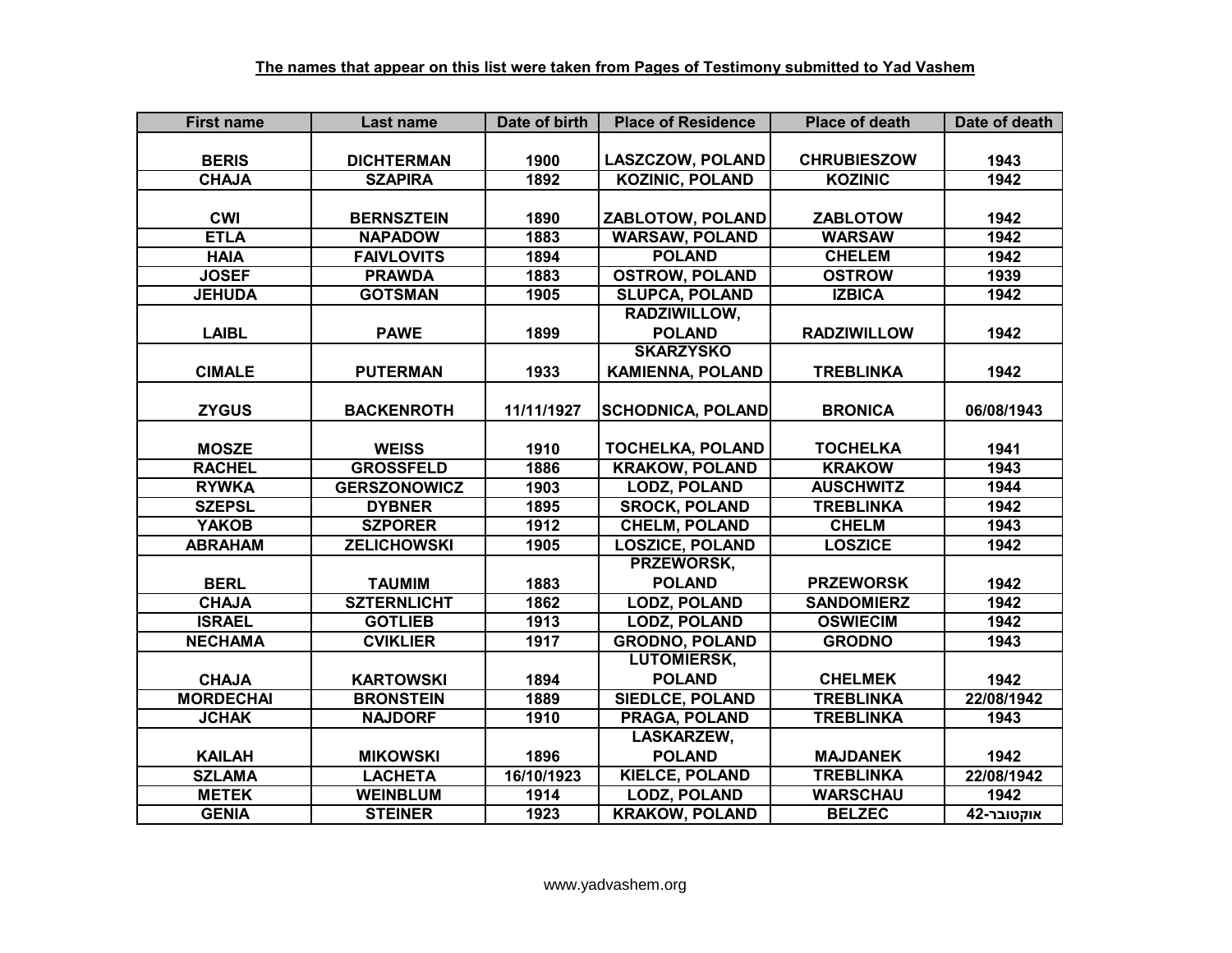| <b>First name</b> | Last name            | Date of birth | <b>Place of Residence</b> | <b>Place of death</b> | Date of death |
|-------------------|----------------------|---------------|---------------------------|-----------------------|---------------|
|                   |                      |               |                           |                       |               |
|                   |                      |               | <b>WLODZIMIERZ</b>        | <b>WLODZIMIERZ</b>    |               |
| <b>PINCHAS</b>    | <b>FRIDLANDER</b>    | 1913          | <b>WOLYNSKI, POLAND</b>   | <b>WOLYNSKI</b>       | 1943          |
| <b>FAJGA</b>      | <b>MONDRZAK</b>      | 1894          | <b>MLAWA, POLAND</b>      | <b>AUSCHWITZ</b>      | דצמבר-42      |
| <b>SAJNDEL</b>    | <b>NUDELSZTECHER</b> | 1902          | <b>KOWAL, POLAND</b>      | <b>KOWAL</b>          | 1942          |
| $\overline{ZVI}$  | <b>FAIN</b>          | 1907          | <b>LODZ, POLAND</b>       | <b>LODZ</b>           | 1942          |
|                   |                      |               | <b>MIEDZYRZEC</b>         | <b>MIEDZYRZEC</b>     |               |
| <b>CHANA</b>      | <b>FISZFANGER</b>    | 1910          | PODLASKI, POLAND          | <b>PODLASKI</b>       | 1942          |
| <b>GENI</b>       | <b>FIENIKSZ</b>      | 1925          | <b>LODZ, POLAND</b>       | <b>LODZ</b>           | 1944          |
| <b>JOCHEWET</b>   | <b>MIEDZYRZECKI</b>  | 1908          | <b>LODZ, POLAND</b>       | <b>AUSCHWITZ</b>      | 1944          |
| <b>SZALOM</b>     | <b>SZIMONOWICZ</b>   | 1902          | <b>KARELIC, POLAND</b>    | <b>NOWOGRODEK</b>     | 1942          |
|                   |                      |               | <b>WLODZIMIERZ,</b>       |                       |               |
| <b>EIDL</b>       | <b>KIPERWASER</b>    | 1900          | <b>POLAND</b>             | <b>WLODZIMIERZ</b>    | 1942          |
| <b>WOLF</b>       | <b>CYTRYN</b>        | 1903          | <b>LODZ, POLAND</b>       | <b>DACHAU</b>         | 1944          |
|                   |                      |               | <b>ZDUNSKA WOLA,</b>      |                       |               |
| <b>ICCHAK</b>     | <b>JOCHIMOWICZ</b>   | 1910          | <b>POLAND</b>             | <b>AUSCHWITZ</b>      | 1943          |
| <b>JCCHAK</b>     | <b>GERSZT</b>        | 1880          | <b>LODZ, POLAND</b>       | <b>AUSCHWITZ</b>      | 1944          |
| <b>KIWA</b>       | <b>ROSENBERG</b>     | 1897          | PRZYTYK, POLAND           | <b>AUSCHWITZ</b>      | 1943          |
| <b>SZMUEL</b>     | <b>ZYLBERSZTAJN</b>  | 1922          | <b>NASZELSK, POLAND</b>   | <b>MIEDZRIZEC</b>     | 1942          |
| <b>MIRJAM</b>     | <b>LACHER</b>        | 1926          | <b>BRZEZNA, POLAND</b>    | <b>BRZEZNA</b>        | 1944          |
| <b>MOSZE</b>      | <b>SZLAJCHER</b>     | 1922          | <b>LWOW, POLAND</b>       | <b>BELZEC</b>         | 1942          |
| <b>RACA</b>       | <b>GELKOPF</b>       | 1910          | <b>ZGIERZ, POLAND</b>     | <b>LODZ</b>           | 1942          |
| <b>RYWA</b>       | <b>PAPIERNO</b>      | 1888          | <b>RADUN, POLAND</b>      | <b>RADUN</b>          | 1942          |
| <b>AHRON</b>      | <b>CYMERMAN</b>      | 1880          | <b>GOLOMIN, POLAND</b>    | <b>LWOW</b>           | 1943          |
|                   |                      |               |                           |                       |               |
| <b>YAKOB</b>      | <b>SZPEKMAN</b>      | 1910          | <b>WARSZAWA, POLAND</b>   | <b>TREBLINKA</b>      | 1942          |
| <b>ABRAHAM</b>    | <b>WEINER</b>        | 1905          | <b>DUBNO, POLAND</b>      | <b>AUSCHWITZ</b>      | 1942          |
| <b>BERL</b>       | <b>RAJCHENTAL</b>    | 1912          | <b>LIZANSK, POLAND</b>    | <b>LIZANSK</b>        | 1942          |
| <b>CHAJA</b>      | <b>SZWARCBERG</b>    | 1904          | <b>ZAMOSC, POLAND</b>     | <b>BELZEC</b>         | 1942          |
| <b>CIREL</b>      | <b>SZLEFKOWICZ</b>   | 1898          | <b>LODZ, POLAND</b>       | <b>MAJDANEK</b>       | 1944          |
| <b>CHAJE</b>      | <b>PFEFFERKORN</b>   | 1897          | <b>ZLOCZOW, POLAND</b>    | <b>ZLOCZOW</b>        | 1942          |
| <b>HAJA</b>       | <b>KAC</b>           | 1901          | <b>LWOW, POLAND</b>       | <b>PIASKI</b>         | 1943          |
|                   |                      |               |                           |                       |               |
| <b>ISRAEL</b>     | <b>ROCHFELD</b>      | 1870          | <b>WARSZAWA, POLAND</b>   | <b>WARSZAWA</b>       | 1939          |
| <b>JERACHMIEL</b> | <b>CHABA</b>         | 1911          | <b>WARSAW, POLAND</b>     | <b>MAJDANEK</b>       | 1942          |
| <b>BASIA</b>      | <b>JANINSKI</b>      | 1921          | <b>WILNA, POLAND</b>      | <b>WILNA</b>          | 1942          |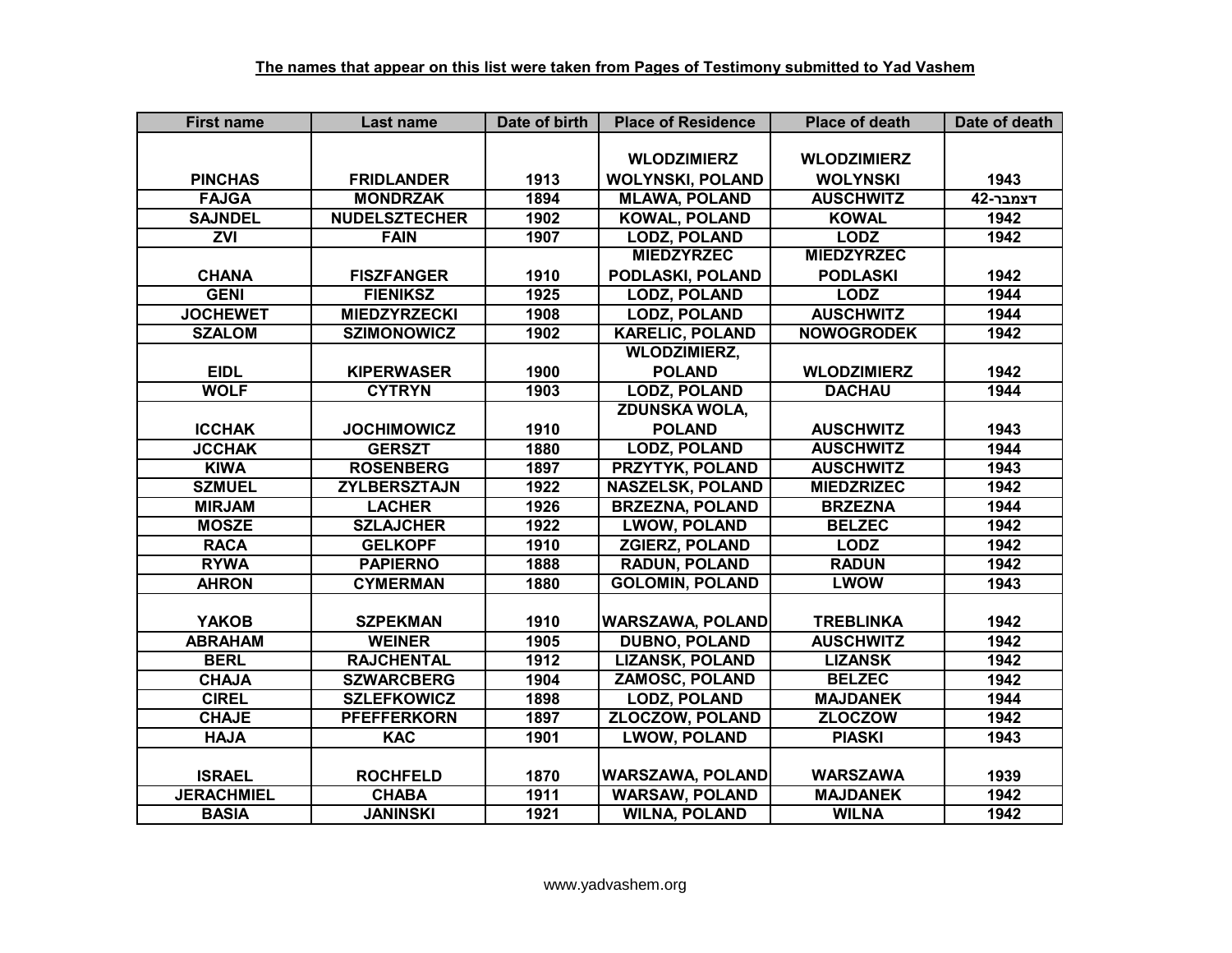| <b>First name</b> | Last name            | Date of birth | <b>Place of Residence</b> | <b>Place of death</b>  | Date of death |
|-------------------|----------------------|---------------|---------------------------|------------------------|---------------|
| <b>BILA</b>       | <b>CEGL</b>          | 1897          | <b>MAKOW, POLAND</b>      | <b>MAKOW</b>           | 1942          |
| <b>MIRYAM</b>     | <b>HOLCMAN</b>       | 1906          | <b>PINSK, POLAND</b>      | <b>PINSK</b>           | 1942          |
| <b>CHAJA</b>      | <b>TEITELBOJM</b>    | 1909          | <b>PORYCK, POLAND</b>     | <b>PORYCK</b>          | 1942          |
| <b>RABEKA</b>     | <b>WALD</b>          | 1924          | <b>WORKA, POLAND</b>      | <b>WARSZAWA</b>        | 1943          |
| <b>RUTH</b>       | <b>LESCHGOLD</b>     | 1922          | <b>WARSAW, POLAND</b>     | <b>WARSAW</b>          | 1942          |
| <b>SZAJA</b>      | <b>WEISFELER</b>     | 1916          | <b>KRZEPICE, POLAND</b>   | <b>AUSCHWITZ</b>       | 1942          |
| <b>ESTERA</b>     | <b>BOJMAN</b>        | 1915          | <b>LENIN, POLAND</b>      | <b>LENIN</b>           | 1942          |
| <b>ZVY</b>        | <b>GOLONZINER</b>    | 1887          | <b>MAKOW, POLAND</b>      | <b>MAKOW</b>           | 1942          |
| <b>BASZA</b>      | <b>ROZENCWEIG</b>    | 1924          | <b>LODZ, POLAND</b>       | <b>LODZ</b>            | 1942          |
| <b>SELDA</b>      | <b>LEWINSON</b>      | 1885          | <b>WILNO, POLAND</b>      | <b>WILNO</b>           | 1942          |
|                   |                      |               | PODBRODZIE,               |                        |               |
| <b>CHANAN</b>     | <b>SZNAJDEROWICZ</b> | 1897          | <b>POLAND</b>             | <b>PODBRODZIE</b>      | 1942          |
| <b>DVEIRA</b>     | <b>MICHELSON</b>     | 1916          | <b>VILNA, POLAND</b>      | <b>VILNA</b>           | 1944          |
|                   |                      |               |                           |                        |               |
| <b>FISL</b>       | <b>STREIT</b>        | 1919          | <b>STANISLAV, POLAND</b>  | <b>STANISLAV</b>       | 1942          |
| <b>JOCHA</b>      | <b>DRACH</b>         | 1894          | <b>SARNA, POLAND</b>      | <b>SARNA</b>           | 1944          |
| <b>JAKOB</b>      | <b>DIZENOJS</b>      | 1905          | <b>LODZ, POLAND</b>       | <b>AUSCHWITZ</b>       | 1942          |
|                   |                      |               | ZIARKOWICE,               |                        |               |
| <b>JOSEF</b>      | <b>JAKUBOWICZ</b>    | 1857          | <b>POLAND</b>             | <b>WOLBROM</b>         | 1943          |
| <b>GECEL</b>      | <b>ZACHARJASZ</b>    | 1890          | <b>LODZ, POLAND</b>       | <b>LODZ</b>            | 21/06/1941    |
|                   |                      |               |                           |                        |               |
| <b>MALCZA</b>     | <b>MELER</b>         | 1916          | <b>TARNOPOL, POLAND</b>   | <b>TARNOPOL</b>        | 1942          |
| <b>MOJZESZ</b>    | <b>RAWICKI</b>       | 1910          | <b>SWISLOCZ, POLAND</b>   | <b>ZYROWICE</b>        | 1941          |
| <b>RASZKA</b>     | <b>NIWCZYNSKA</b>    | 1892          | <b>SIEDLCE, POLAND</b>    | <b>TREBLINKA II</b>    | 09/11/1943    |
| <b>ADOLPH</b>     | <b>RITTER</b>        | 1898          | <b>CRACOW, POLAND</b>     | <b>CRACOW</b>          | 1942          |
| <b>JAKOW</b>      | <b>RAJNMAN</b>       | 1879          | <b>LUBLIN, POLAND</b>     | <b>LUBLIN</b>          | 1942          |
| <b>PESI</b>       | <b>STEINER</b>       | 1892          | <b>KOSOW, POLAND</b>      | <b>KOSOW</b>           | 1942          |
|                   |                      |               | <b>CZESTOCHOWA,</b>       |                        |               |
| <b>YEHOSZUA</b>   | <b>STRAUS</b>        | 1900          | <b>POLAND</b>             | <b>WILNO</b>           | 1941          |
| <b>RIWKA</b>      | <b>SZWARC</b>        | 1892          | <b>WARSAW, POLAND</b>     | <b>WARSAW</b>          | 1943          |
| <b>PINCHAS</b>    | <b>WYNIKUR</b>       | 1897          | <b>ROWNO, POLAND</b>      | <b>ROWNO</b>           | 1942          |
| <b>JANKEL</b>     | <b>PACHTER</b>       | 1858          | <b>LODZ, POLAND</b>       | <b>LODZ</b>            | 1941          |
| <b>ISRAEL</b>     | <b>SZLISEL</b>       | 1885          | <b>NISKO, POLAND</b>      | <b>NISKO</b>           | 1942          |
|                   |                      |               | <b>RAWA</b>               |                        |               |
|                   |                      |               | <b>MAZOWIECKA,</b>        |                        |               |
| <b>FAJGA</b>      | <b>MILSZTEJN</b>     | 1906          | <b>POLAND</b>             | <b>RAWA MAZOWIECKA</b> | 1942          |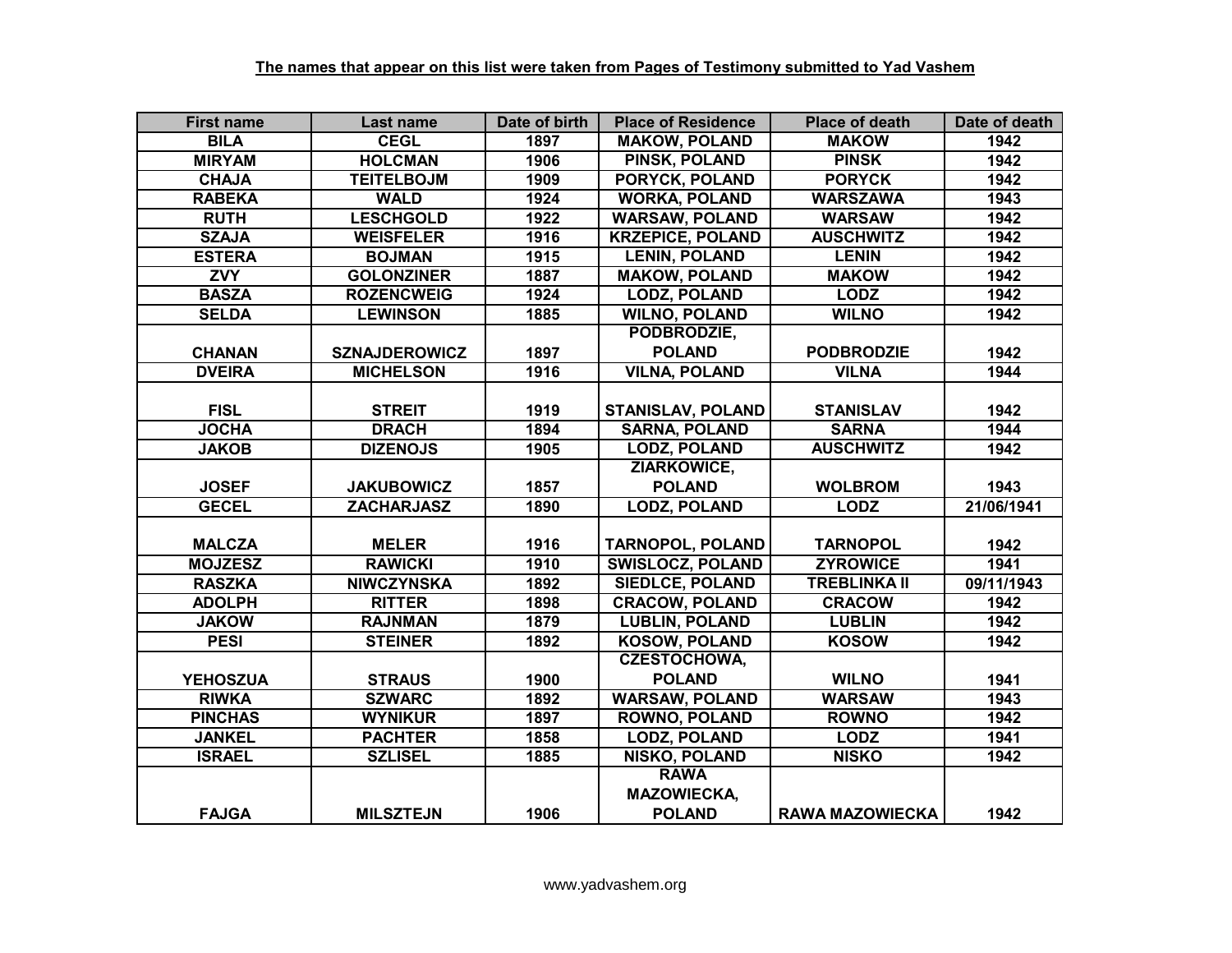| <b>First name</b> | Last name          | Date of birth | <b>Place of Residence</b> | <b>Place of death</b> | Date of death |
|-------------------|--------------------|---------------|---------------------------|-----------------------|---------------|
| <b>HAWA</b>       | <b>MENCZIK</b>     | 1908          | <b>WARSAW, POLAND</b>     | <b>WARSAW</b>         | 1942          |
| <b>ISRAEL</b>     | <b>WOLER</b>       | 1898          | PINCZOW, POLAND           | <b>JEDRZEJOW</b>      | 1941          |
|                   |                    |               | <b>GWOZDZIEC.</b>         |                       |               |
| <b>JETI</b>       | <b>RUDIK</b>       | 1923          | <b>POLAND</b>             | <b>GWOZDZIEC</b>      | 1942          |
| <b>LEJA</b>       | <b>RYSMAN</b>      | 1923          | <b>LUZKI, POLAND</b>      | <b>LUZKI</b>          | 1942          |
| <b>MAJTA</b>      | <b>LOJZMAN</b>     | 1890          | <b>SUWALKI, POLAND</b>    | <b>BARANOWICZE</b>    | 1943          |
|                   |                    |               |                           |                       |               |
| <b>UZYEL</b>      | <b>SZULC</b>       | 1918          | WARSZAWA, POLAND          | <b>WARSZAWA</b>       | 1943          |
| <b>NCHAMA</b>     | <b>NAISHTETER</b>  | 1918          | <b>WILNA, POLAND</b>      | <b>WILNA</b>          | 1942          |
| <b>CHASIA</b>     | <b>BASZKIN</b>     | 1887          | <b>STOLIN, POLAND</b>     | <b>STOLIN</b>         | 1942          |
| <b>RYWKA</b>      | <b>ZIEG</b>        | 1900          | <b>ZYCHLIN, POLAND</b>    | <b>ZYCHLIN</b>        | 1942          |
| <b>SZLOMO</b>     | <b>STERENBACH</b>  | 1901          | <b>STRI, POLAND</b>       | <b>STRI</b>           | 1943          |
|                   |                    |               | PRZEWORSK,                |                       |               |
| <b>MIRJAM</b>     | <b>SZPIGLER</b>    | 1878          | <b>POLAND</b>             | <b>PRZEWORSK</b>      | 1942          |
|                   |                    |               | <b>OSTROLEKA,</b>         |                       |               |
| <b>RACHEL</b>     | <b>SITASZ</b>      | 1922          | <b>POLAND</b>             | <b>MAJDANEK</b>       | 1941          |
|                   |                    |               | <b>BOLESLAWIEC,</b>       |                       |               |
| <b>SZMUEL</b>     | <b>MAJER</b>       | 1896          | <b>POLAND</b>             | <b>BOLESLAWIEC</b>    | 1942          |
| <b>BARUCH</b>     | <b>BLUMENKRANC</b> | 1900          | <b>WEGROW, POLAND</b>     | <b>WEGROW</b>         | 1943          |
| <b>CHAWA</b>      | <b>BURSZTEJN</b>   | 1890          | <b>IWANICZE, POLAND</b>   | <b>IWANICZE</b>       | 1942          |
|                   |                    |               |                           |                       |               |
| <b>GITLA</b>      | <b>BURSZTYN</b>    | 1893          | <b>WARSZAWA, POLAND</b>   | <b>WARSZAWA</b>       | 1943          |
|                   |                    |               |                           |                       |               |
| <b>JERACHMIEL</b> | <b>SHUMACHER</b>   | 1870          | PRZASNYSZ, POLAND         | <b>PRZASNYSZ</b>      | 1942          |
|                   |                    |               | <b>SKARNEVITE,</b>        |                       |               |
| <b>JAKOW</b>      | <b>LIPSZYC</b>     | 1900          | <b>POLAND</b>             | <b>SKARNEVITE</b>     | 1942          |
|                   |                    |               | <b>CZESTOCHOWA,</b>       |                       |               |
| <b>SHEJNDL</b>    | <b>LIFSZYC</b>     | 1921          | <b>POLAND</b>             | <b>CZESTOCHOWA</b>    | 1942          |
|                   |                    |               |                           |                       |               |
| <b>CHANA</b>      | <b>BODENSZTAJN</b> | 1912          | <b>TARNOPOL, POLAND</b>   | <b>TREBLINKA</b>      | 1942          |
| <b>JCHIEL</b>     | <b>SZWARCBERG</b>  | 1910          | <b>LODZ, POLAND</b>       | <b>LODZ</b>           | 1942          |
| <b>MIRJAM</b>     | <b>FOGIL</b>       | 1903          | <b>BENDZIN, POLAND</b>    | <b>AUSCHWITZ</b>      | 1943          |
| <b>PESACH</b>     | <b>MARGALIT</b>    | 1907          | <b>LODZ, POLAND</b>       | <b>WARSAW</b>         | 1943          |
| <b>RIWKA</b>      | <b>RJEPKA</b>      | 1920          | <b>ROZAN, POLAND</b>      |                       | 1944          |
| <b>SVI</b>        | <b>GOONER</b>      | 1902          | <b>KOLKA, POLAND</b>      | <b>KOLKA</b>          | 1942          |
| <b>WALWISZ</b>    | <b>FROMER</b>      | 1905          | <b>KONSKI, POLAND</b>     | <b>TREBLINKA</b>      | 1945          |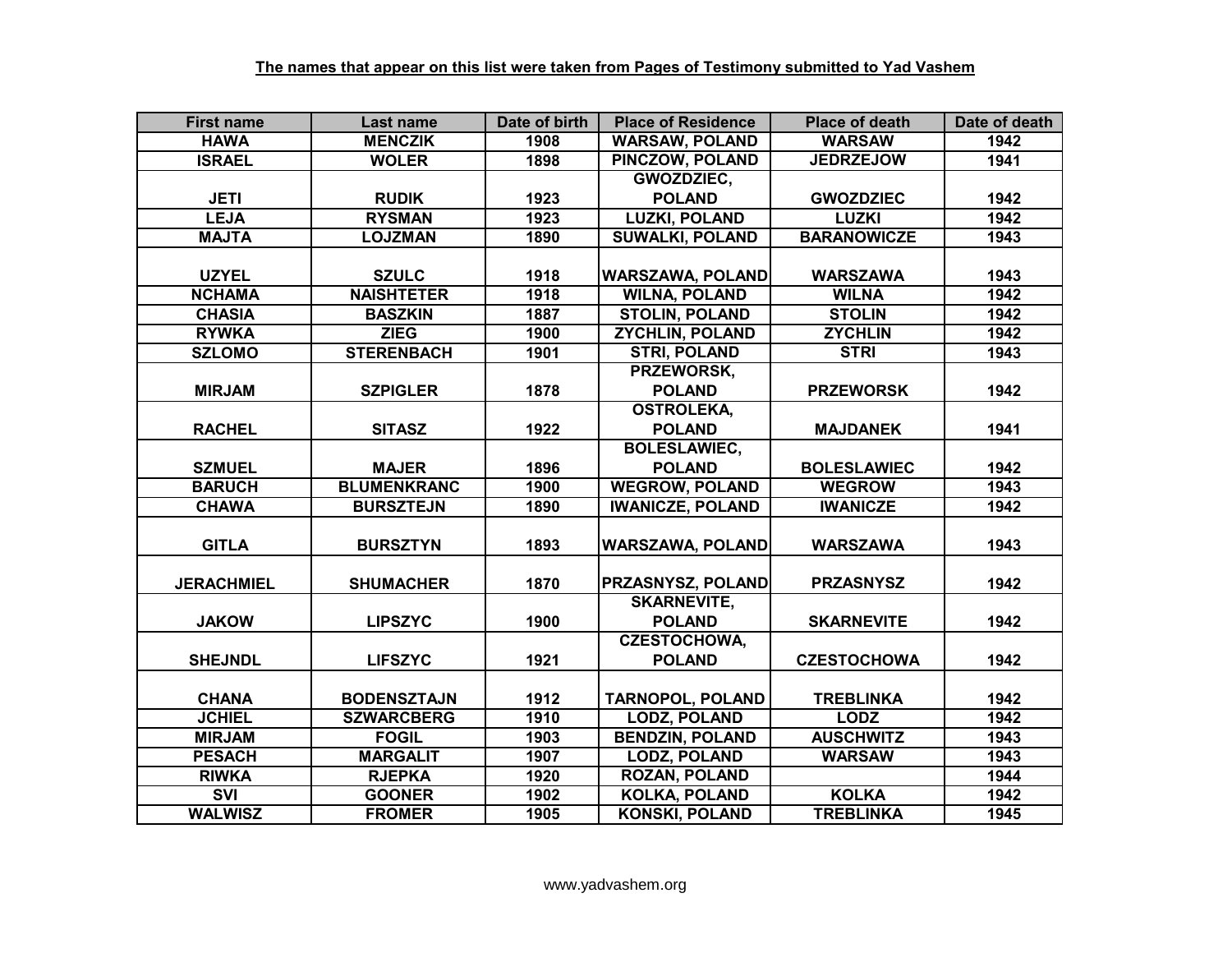| <b>First name</b> | Last name           | Date of birth | <b>Place of Residence</b> | <b>Place of death</b>   | Date of death |
|-------------------|---------------------|---------------|---------------------------|-------------------------|---------------|
| <b>ABRAHAM</b>    | <b>HOLLANDER</b>    | 1907          | <b>PUSTKOW, POLAND</b>    | <b>LWOW</b>             | 1942          |
| <b>BERISZ</b>     | <b>LASMAN</b>       | 1883          | <b>LODZ, POLAND</b>       | <b>AUSCHWITZ</b>        | 1944          |
| <b>CHAJA</b>      | <b>LOEBEL</b>       | 1907          | <b>LWOW, POLAND</b>       | <b>LWOW</b>             | 1942          |
| <b>SZEJE</b>      | <b>WINOGRAD</b>     | 1923          | <b>POLAND</b>             | <b>MAJDANEK</b>         | 1941          |
| <b>ELISZEWAH</b>  | <b>LEWIN</b>        | 1910          | <b>WARSAW, POLAND</b>     | <b>WARSAW</b>           | 1943          |
| <b>GENIE</b>      | <b>SZKLO</b>        | 1923          | <b>LODZ, POLAND</b>       | <b>AUSCHA</b>           | 1942          |
| <b>ICCHAK</b>     | <b>ZELICHOWSKI</b>  | 1901          | <b>DEMBLIN, POLAND</b>    | <b>DORA</b>             | 1942          |
| <b>JAKUB</b>      | <b>WINER</b>        | 1907          | <b>LODZ, POLAND</b>       | <b>OPOCZNO</b>          | 1942          |
|                   |                     |               | SOSNOWIEC,                |                         |               |
| <b>JUDKA</b>      | <b>SZAFIRSZTAJN</b> | 1889          | <b>POLAND</b>             | <b>AUSCHWITZ</b>        | 1943          |
| <b>HERZKE</b>     | <b>SILBERBERG</b>   | 1882          | <b>KALISZ, POLAND</b>     | <b>SOBIBOR</b>          | 24/10/1942    |
| <b>MINDLA</b>     | <b>VERDERBER</b>    | 1892          | <b>POLAND</b>             | <b>KRAKOW</b>           | 1942          |
| <b>MOSZE</b>      | <b>POTASZ</b>       | 1912          | <b>TRZEBINIA, POLAND</b>  | <b>AUSCHWITZ</b>        | 1942          |
| <b>RACHEL</b>     | <b>BASZKIER</b>     | 1880          | <b>PULTUSK, POLAND</b>    | <b>WARSAW</b>           | 1943          |
|                   |                     |               |                           |                         |               |
|                   |                     |               | <b>MINSK MAZOWIECKI,</b>  |                         |               |
| <b>RUCHEL</b>     | <b>FRYDMAN</b>      | 1885          | <b>POLAND</b>             | <b>AUSCHWITZ</b>        | 1942          |
| <b>SZAJE</b>      | <b>CHAZN</b>        | 1885          | <b>PORYCK, POLAND</b>     | <b>PORYCK</b>           | 1942          |
| <b>WOLF</b>       | <b>CIESLA</b>       | 1903          | <b>WOLBRUM, POLAND</b>    | <b>AUSCHWITZ</b>        | 1944          |
| <b>REISEL</b>     | <b>SPEICHER</b>     | 1903          | <b>KOSOW, POLAND</b>      | <b>KOSOW</b>            | 1941          |
| <b>BENCION</b>    | <b>WEISS</b>        | 1921          | <b>FELSZTYN, POLAND</b>   | <b>SAMBOR</b>           | 1942          |
|                   |                     |               | <b>IGNATOWKA,</b>         |                         |               |
| <b>SZIENDIL</b>   | <b>GORINSZTIEN</b>  | 1902          | <b>POLAND</b>             | <b>ZOFJOWKA</b>         | 1942          |
|                   |                     |               | ZALESZCZYKI,              |                         |               |
| <b>FRIEDA</b>     | <b>KUTTNER</b>      | 1890          | <b>POLAND</b>             | <b>ZALESZCZYKI</b>      | 1941          |
| <b>EIGI</b>       | <b>PETRYNIK</b>     | 1911          | <b>BORYNIA, POLAND</b>    | <b>BORYNIA</b>          | 1940          |
| <b>GARSZON</b>    | <b>WAINTRAUB</b>    | 1913          | <b>LODZ, POLAND</b>       | <b>LODZ</b>             | 1942          |
| <b>YOZEF</b>      | <b>CZYZYK</b>       | 1886          | <b>WARSAW, POLAND</b>     | <b>WARSAW</b>           | 1942          |
| <b>JAKOB</b>      | <b>RUBINAK</b>      | 1912          | <b>LODZ, POLAND</b>       | <b>LODZ</b>             | 1942          |
|                   |                     |               |                           |                         |               |
| <b>JOSEF</b>      | <b>LIKWORNIK</b>    | 1907          | NADVORNA, POLAND          | <b>STANISLAV</b>        | 1941          |
|                   |                     |               | <b>BREST LITOVSK,</b>     |                         |               |
| <b>RACHEL</b>     | <b>TOBIASZ</b>      | 1922          | <b>POLAND</b>             | <b>BRONNA GORA AREA</b> | 15/10/1942    |
| <b>MAIR</b>       | <b>LEBELMAIR</b>    | 1900          | <b>POLAND</b>             | <b>TREBLINKA</b>        | 1942          |
| <b>PESIL</b>      | <b>BRUDNI</b>       | 1890          | <b>SMARGON, POLAND</b>    | <b>PONARY</b>           | 1942          |
| <b>SZLOMO</b>     | <b>WISZNIOWSKI</b>  | 1910          | <b>OSTROG, POLAND</b>     | <b>OSTROG</b>           | 1942          |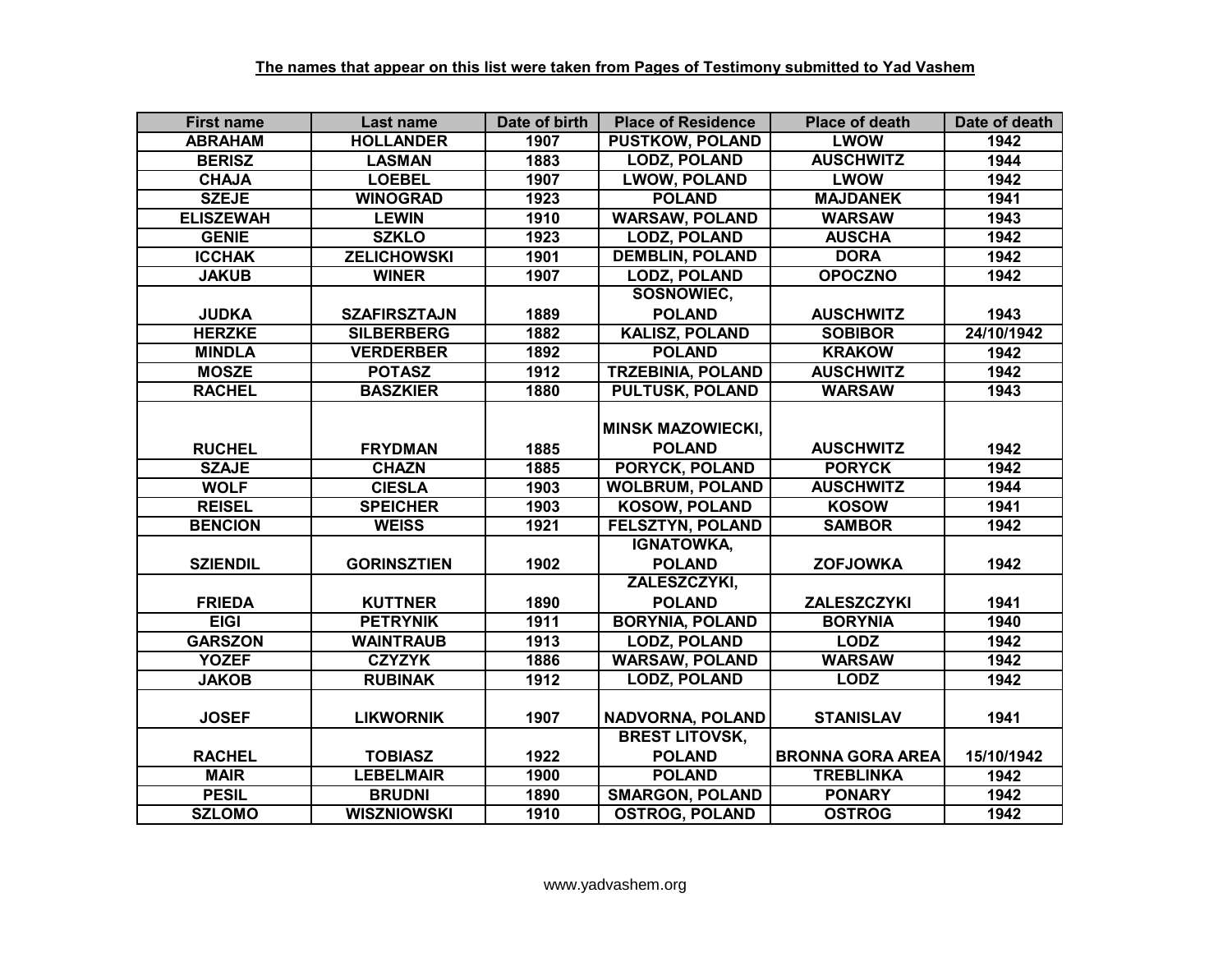| <b>First name</b> | Last name            | Date of birth     | <b>Place of Residence</b> | <b>Place of death</b> | Date of death |
|-------------------|----------------------|-------------------|---------------------------|-----------------------|---------------|
| <b>BEJLA</b>      | <b>WESELOWSKI</b>    | 1910              | <b>TARNOW, POLAND</b>     | <b>AUSCHWITZ</b>      | 1942          |
| <b>DAWID</b>      | <b>GROSS</b>         | 10/1890           | <b>LWOW, POLAND</b>       | <b>LWOW</b>           | 1942          |
|                   |                      |                   | <b>ZDUNSKA VOLA,</b>      |                       |               |
| <b>ICCHAK</b>     | <b>WYSOCKI</b>       | 1912              | <b>POLAND</b>             | <b>CHELMNO</b>        | 1942          |
|                   |                      |                   | <b>NOWY SACZ,</b>         |                       |               |
| <b>LILI</b>       | <b>PETERFREUND</b>   | 1924              | <b>POLAND</b>             | <b>NOWY SACZ</b>      | 1942          |
|                   |                      |                   |                           |                       |               |
| <b>GICIA</b>      | <b>FLEICHER</b>      | 1930              | <b>STANISLAU, POLAND</b>  | <b>STANISLAU</b>      | 1942          |
| <b>CHAIM</b>      | <b>DERECZYNSKI</b>   | 1890              | <b>SLONIM, POLAND</b>     | <b>SLONIM</b>         | 1941          |
| <b>ICCHAK</b>     | <b>WAJNBERG</b>      | 1916              | <b>WARSZA, POLAND</b>     | <b>WARSZAWA</b>       | 1942          |
| <b>DWORA</b>      | <b>HEGMAN</b>        | 1906              | <b>ROZPRZA, POLAND</b>    | <b>PIOTRKOW</b>       | 1943          |
|                   |                      |                   | <b>MIEDZYRZEC</b>         | <b>MIEDZYRZEC</b>     |               |
| <b>FRYDA</b>      | <b>JAWERBAUM</b>     | 1897              | PODLASKI, POLAND          | <b>PODLASKI</b>       | 1943          |
|                   |                      |                   | SZCZEBRZESZYN,            |                       |               |
| <b>ICCHAK</b>     | <b>LOZER</b>         | 1889              | <b>POLAND</b>             | <b>SZCZEBRZESZYN</b>  | 1943          |
|                   |                      |                   | <b>SOSNOWICE.</b>         |                       |               |
| <b>ABRAHAM</b>    | <b>ROSENBERG</b>     | 1892              | <b>POLAND</b>             | <b>GALICIA</b>        | 1942          |
|                   |                      |                   | <b>STANISLAWOW,</b>       |                       |               |
| <b>JOZEF</b>      | <b>KASWINER</b>      | 1891              | <b>POLAND</b>             | <b>STANISLAWOW</b>    | 1942          |
| <b>CWI</b>        | <b>STEIN</b>         | 1900              | <b>MIZOCZ, POLAND</b>     | <b>MIZOCZ</b>         | 13/10/1942    |
| <b>MIECZYSLAW</b> | <b>SZPINADEL</b>     | 1902              | <b>WARSAW, POLAND</b>     | <b>BERGEN BELSEN</b>  | 1945          |
|                   |                      |                   | <b>OSTROLENKA,</b>        |                       |               |
| <b>MICHAEL</b>    | <b>MIEDZOWICZ</b>    | 1908              | <b>POLAND</b>             | <b>SLONIM</b>         | 1942          |
| <b>FRYDA</b>      | <b>ZYLBERSTEIN</b>   | $18\overline{75}$ | <b>ROWNO, POLAND</b>      | <b>ROWNO</b>          | 1942          |
| <b>RUCHAMA</b>    | <b>MODZILEVICZ</b>   | 1916              | <b>RUDKA, POLAND</b>      | <b>RUDKA</b>          | 1942          |
| <b>SZAJNDEL</b>   | <b>RABINOWICZ</b>    | 1882              | <b>SIEDLCE, POLAND</b>    | <b>SIEDLCE</b>        | 1942          |
|                   |                      |                   |                           |                       |               |
| <b>WOLF</b>       | <b>CYMERMAN</b>      | 1852              | <b>JAWOROW, POLAND</b>    | <b>LWOW</b>           | 1942          |
| <b>ABRAHAM</b>    | <b>GERSZONOWICZ</b>  | 1877              | <b>LODZ, POLAND</b>       | <b>LODZ</b>           | 1942          |
| <b>PESJA</b>      | <b>WAJNTROJB</b>     | 1885              | <b>LODZ, POLAND</b>       | <b>LODZ</b>           | 1942          |
| <b>JAKOW</b>      | <b>JEROCHOMOVICZ</b> | 1915              | <b>SZCZUCIN, POLAND</b>   | <b>SZCZUCIN</b>       | 1942          |
| <b>CHUMA</b>      | <b>WAJSGRAS</b>      | 1893              | <b>LODZ, POLAND</b>       | <b>LODZ</b>           | 1942          |
| <b>ESTERA</b>     | <b>MARSZELMAN</b>    | 1899              | <b>SARNY, POLAND</b>      | <b>SARNY</b>          | 1942          |
| <b>GITLA</b>      | <b>GELLER</b>        | 1910              | <b>KRAKOW, POLAND</b>     | <b>BELZEC</b>         | 1942          |
|                   |                      |                   | PROSZOWICE,               |                       |               |
| <b>JOSEF</b>      | <b>MILLNER</b>       | 1890              | <b>POLAND</b>             | <b>AUSCHWITZ</b>      | 1942          |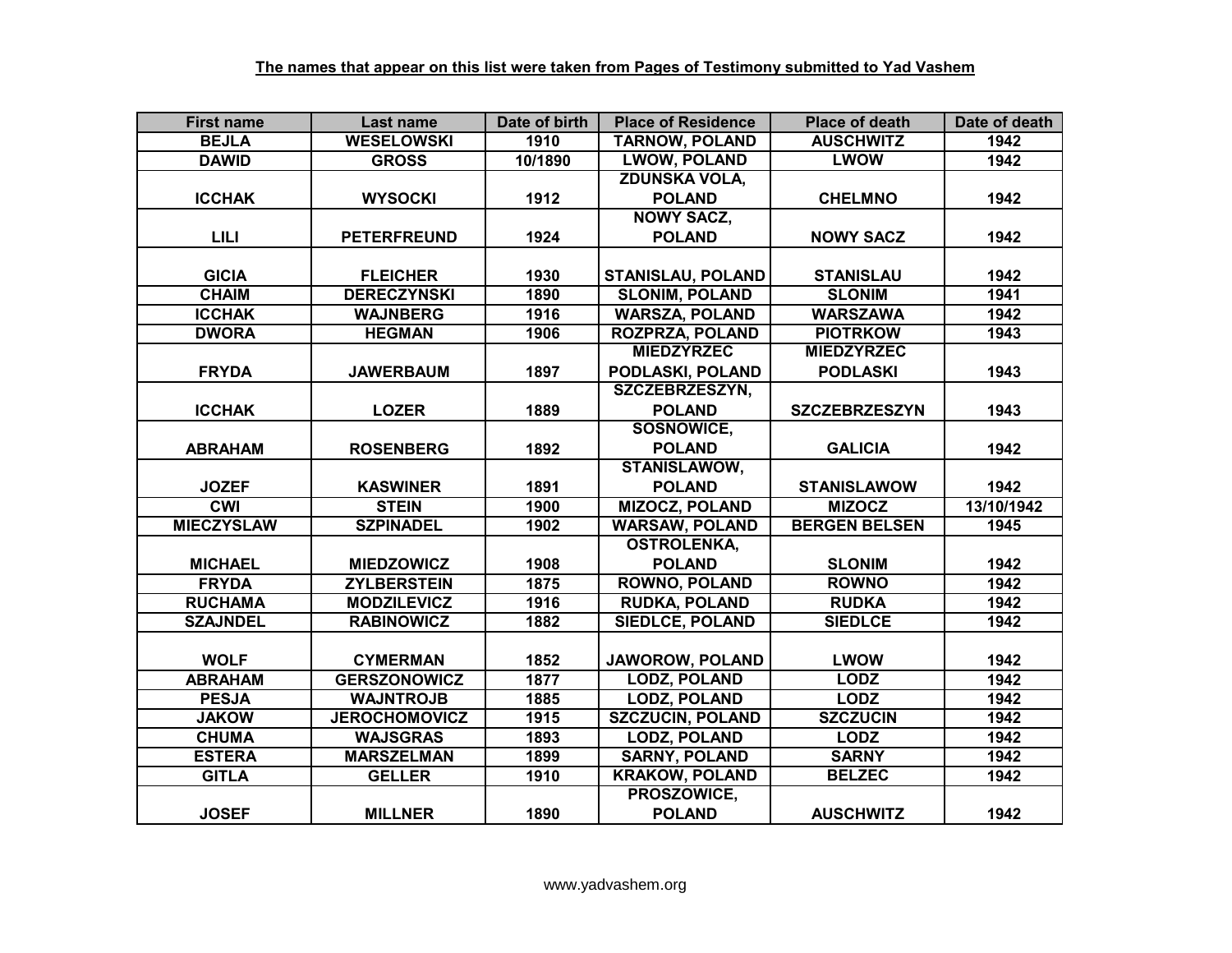| <b>First name</b> | <b>Last name</b>     | Date of birth | <b>Place of Residence</b> | <b>Place of death</b> | Date of death |
|-------------------|----------------------|---------------|---------------------------|-----------------------|---------------|
| <b>LAJB</b>       | <b>WAJSBLUM</b>      | 1917          | <b>OPATOW, POLAND</b>     | <b>OPATOW</b>         | 1942          |
| <b>JULANDA</b>    | <b>SANDER</b>        | 1912          | <b>KOZICE, POLAND</b>     | <b>AUSCHWITZ</b>      | 1944          |
| <b>SZLOMO</b>     | <b>NASZEWZKI</b>     | 1868          | <b>MILOSNA, POLAND</b>    | <b>MILOSNA</b>        | 1941          |
|                   |                      |               | <b>BOHORODCZANY,</b>      |                       |               |
| <b>MICHAEL</b>    | <b>SPIGEL</b>        | 1890          | <b>POLAND</b>             | <b>STANISLAWOW</b>    | 1942          |
|                   |                      |               | <b>TREMBOWLA,</b>         |                       |               |
| <b>HERSCH</b>     | <b>MAIMAN</b>        | 1917          | <b>POLAND</b>             | <b>KAMIONKA</b>       | דצמבר-43      |
| <b>MORDECHAI</b>  | <b>SZERACKI</b>      | 1891          | <b>KALISZ, POLAND</b>     | <b>KALISZ</b>         | 1942          |
| <b>REZI</b>       | <b>STEINBERG</b>     | 1890          | <b>OBERTIN, POLAND</b>    | <b>KOLOMEA</b>        | 1942          |
| <b>SHIMEON</b>    | <b>BONDAR</b>        | 1916          | PINSK, POLAND             | <b>PINSK</b>          | 1942          |
|                   |                      |               |                           |                       |               |
| <b>SZYFRA</b>     | <b>SZUSZYCKI</b>     | 1925          | <b>BIALYSTOK, POLAND</b>  | <b>TREBLINKA</b>      | 1943          |
|                   |                      |               |                           |                       |               |
| <b>FAJGE</b>      | <b>ZYGIELBAUM</b>    | 1897          | <b>TOMASZOW, POLAND</b>   | <b>AUSCHWITZ</b>      | 1942          |
| <b>AWRAHAM</b>    | <b>ROJM</b>          | 1898          | <b>ROWNE, POLAND</b>      | <b>ROWNE</b>          | 1942          |
| <b>BUMEK</b>      | <b>WILNER</b>        | 1911          | <b>LEMBERG, POLAND</b>    | <b>LEMBERG</b>        | 1943          |
| <b>STANISLAW</b>  | <b>FINKIELSZTEIN</b> | 1890          | <b>LODZ, POLAND</b>       | <b>WARSZAWA</b>       | 1942          |
|                   |                      |               | KOPYCZYNCE,               |                       |               |
| <b>CZARNA</b>     | <b>ROTHMANN</b>      | 1895          | <b>POLAND</b>             | <b>BELZEC</b>         | 1942          |
|                   |                      |               |                           |                       |               |
| <b>FAJGE</b>      | <b>RAJCH</b>         | 1913          | JAWORZNO, POLAND          | <b>AUSCHWITZ</b>      | 1943          |
| <b>YCCHAK</b>     | <b>CYTRYN</b>        | 1908          | <b>LODZ, POLAND</b>       | <b>LODZ</b>           | 1942          |
| <b>ISRAEL</b>     | <b>STOLIAR</b>       | 1908          | <b>TUCZYN, POLAND</b>     | <b>TUCZYN</b>         | 1942          |
| <b>JENTA</b>      | <b>LIPKOWICZ</b>     | 1899          | <b>WILNO, POLAND</b>      | <b>WILNO</b>          | 1943          |
| <b>LAJBIS</b>     | <b>ZYLBERSTEIN</b>   | 1922          | <b>JARCZOW, POLAND</b>    | <b>BELZEC</b>         | 1942          |
| <b>RACHELA</b>    | <b>GRUENBLAT</b>     | 1912          | <b>MEZERICZ, POLAND</b>   | <b>MAJDANEK</b>       | 1942          |
| <b>CHIEL</b>      | <b>BRONIEWSKI</b>    | 1918          | <b>RADOM, POLAND</b>      | <b>POLTAWA</b>        | 1941          |
|                   |                      |               |                           |                       |               |
| <b>MOTL</b>       | <b>WAJSBERG</b>      | 1915          | JAROSLAW, POLAND          | <b>WRZUCHOWIC</b>     | 1942          |
| <b>CHANE</b>      | <b>BRAZ</b>          | 1902          | <b>WILNO, POLAND</b>      | <b>WILNO</b>          | 1942          |
| <b>RYWKA</b>      | <b>SZPRING</b>       | 1891          | <b>LODZ, POLAND</b>       | <b>OSHVITSIN</b>      | 1944          |
|                   |                      |               | JENDZIEJOW,               |                       |               |
| <b>DWORA</b>      | <b>GROSSWASER</b>    | 1918          | <b>POLAND</b>             | <b>AUSCHWITZ</b>      | 1942          |
| <b>AWRAHAM</b>    | <b>ZYLBER</b>        | 1885          | PORYCK, POLAND            | <b>PORYCK</b>         | 1942          |
| <b>RHUWEN</b>     | <b>GREJNYC</b>       | 1895          | PORYCK, POLAND            | <b>PORYCK</b>         | 1942          |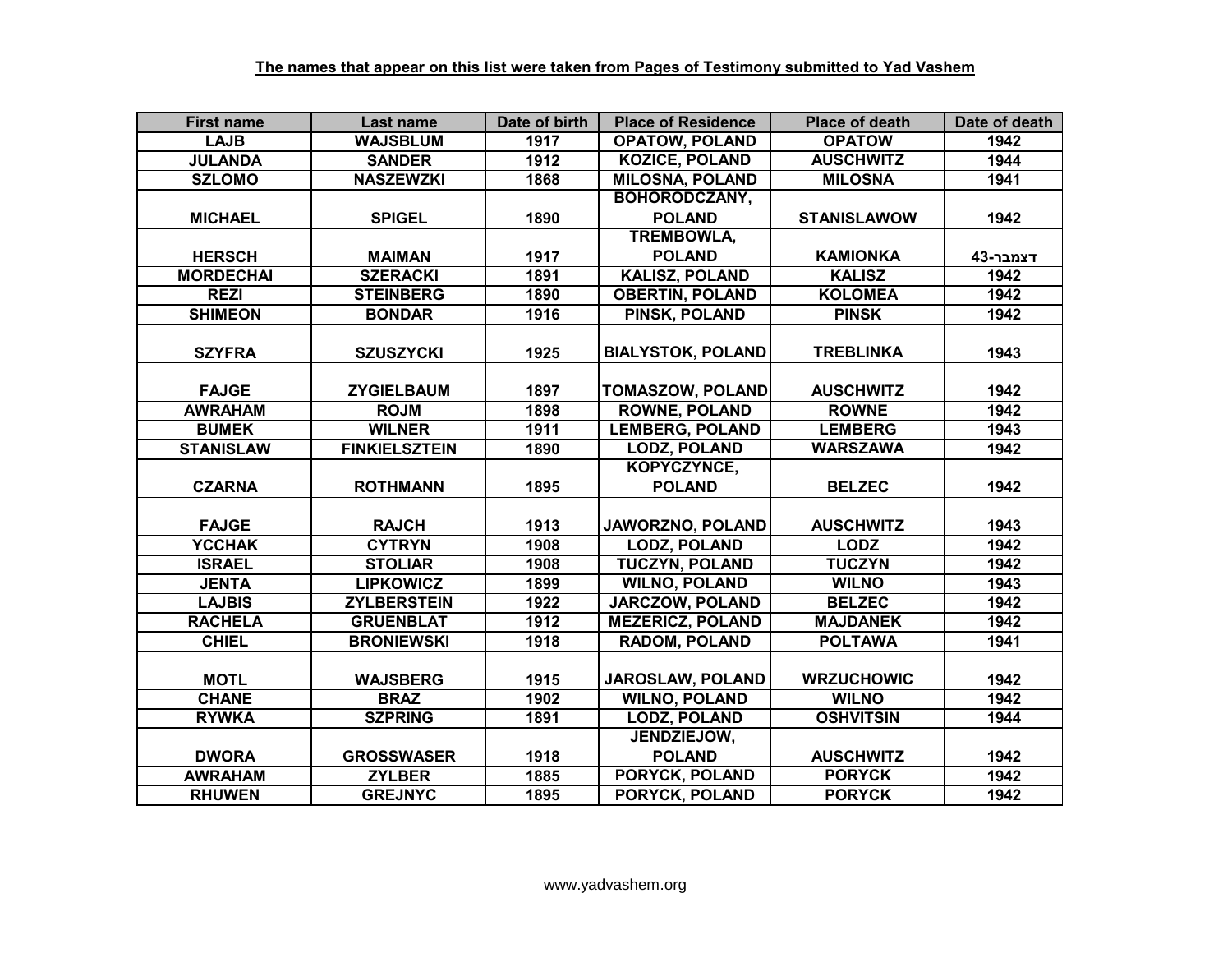| <b>First name</b> | Last name           | Date of birth | <b>Place of Residence</b> | <b>Place of death</b> | Date of death |
|-------------------|---------------------|---------------|---------------------------|-----------------------|---------------|
|                   |                     |               | <b>KOSOW LACKI,</b>       |                       |               |
| <b>BERL</b>       | <b>PALOWA</b>       | 1920          | <b>POLAND</b>             | <b>TREBLINKA</b>      | 1942          |
| <b>CHAJA</b>      | <b>VALP</b>         | 1906          | <b>GORLICE, POLAND</b>    | <b>GORLICE</b>        | 1941          |
| CVI               | <b>LEWENSTAT</b>    | 1921          | <b>KONSK, POLAND</b>      | <b>KONSK</b>          | 1943          |
|                   |                     |               |                           |                       |               |
| <b>ETEL</b>       | <b>SAPIRA</b>       | 1923          | <b>WARSZAWA, POLAND</b>   | <b>WARSZAWA</b>       | 1942          |
| <b>GUDESSA</b>    | <b>FAIFER</b>       | 1888          | <b>BZHEZINI, POLAND</b>   | <b>BZHEZINI</b>       | 1941          |
| <b>ISAJA</b>      | <b>DOBROSHLANKA</b> | 1905          | <b>LADYCZYN, POLAND</b>   | <b>MAJDANEK</b>       | 1941          |
|                   |                     |               |                           |                       |               |
| <b>JEHUDA</b>     | <b>SZPUNBERG</b>    | 1911          | <b>TARNOPOL, POLAND</b>   | <b>TARNOPOL</b>       | 1941          |
| <b>DAWID</b>      | <b>SZOCHET</b>      | 1914          | ZAKLIKOW, POLAND          | <b>BELZEC</b>         | 1942          |
| <b>LAZER</b>      | <b>LYPSZYC</b>      | 1877          | <b>SZABSZYN, POLAND</b>   | <b>MAJDANEK</b>       | 1942          |
| <b>MIRL</b>       | <b>BAJNGELSDOF</b>  | 1917          | <b>PULTUSK, POLAND</b>    | <b>PULTUSK</b>        | 1942          |
| <b>MOSZE</b>      | <b>WEITZMAN</b>     | 1887          | <b>BEDZIN, POLAND</b>     | <b>AUSCHWITZ</b>      | 1940          |
| <b>WOLF</b>       | <b>REICH</b>        | 1879          | PILZNO, POLAND            | <b>BELZEC</b>         | 21/07/1942    |
|                   |                     |               | <b>PIOTRKOW</b>           |                       |               |
|                   |                     |               | TRYBUNALSKI,              |                       |               |
| <b>ICYK</b>       | <b>BRILL</b>        | 1883          | <b>POLAND</b>             | <b>TREBLINKA</b>      | 42-ספטמבר     |
| <b>RYWKA</b>      | <b>PINKUSIEWICZ</b> | 1884          | <b>LODZ, POLAND</b>       | <b>LODZ</b>           | 1943          |
| <b>YECHEZKEL</b>  | <b>YAKUBOWICZ</b>   | 1880          | <b>BEDZIN, POLAND</b>     | <b>BEDZIN</b>         | 1942          |
| <b>CESIA</b>      | <b>RABINOWICZ</b>   | 1898          | <b>POLAND</b>             | <b>LWOW</b>           | 1941          |
|                   |                     |               | <b>ALEKSANDROW</b>        |                       |               |
| <b>DWORA</b>      | <b>POMERANC</b>     | 1924          | <b>LODZKI, POLAND</b>     | <b>LODZ</b>           | 1943          |
|                   |                     |               | <b>REMBERTOW,</b>         |                       |               |
| <b>ICHAJAU</b>    | <b>RUDNICKI</b>     | 1885          | <b>POLAND</b>             | <b>REMBERTOW</b>      | 1942          |
| <b>LEIA</b>       | <b>PARISEVSKI</b>   | 1924          | <b>WARSAW, POLAND</b>     | <b>WARSAW</b>         | 1943          |
|                   |                     |               | <b>CZESTOCHOWA,</b>       |                       |               |
| <b>MOSZE</b>      | <b>HOCHMAN</b>      | 1910          | <b>POLAND</b>             | <b>TERNOPOL</b>       | 1942          |
| <b>ZEW</b>        | <b>ROSENFELD</b>    | 1887          | <b>SAMBOR, POLAND</b>     | <b>TREBLINKA</b>      | 1942          |
| <b>FAJGE</b>      | <b>SZUSTER</b>      | 1916          | <b>KISILIN, POLAND</b>    | <b>KISILIN</b>        | 1942          |
| <b>CHAIM</b>      | <b>NASZBAN</b>      | 1912          | <b>OSOWA, POLAND</b>      | <b>OSOWA</b>          | 1941          |
| <b>BRAJDL</b>     | <b>SZPILFOGEL</b>   | 1914          | <b>OSTROG, POLAND</b>     | <b>OSTROG</b>         | 1942          |
| <b>MORDECHAY</b>  | <b>DONNER</b>       | 1909          | <b>OSWIECIM, POLAND</b>   | <b>OSWIECIM</b>       | 1943          |
| <b>NUTE</b>       | <b>SZAMIR</b>       | 1922          | <b>ZMIGROD, POLAND</b>    | <b>ZMIGROD</b>        | 1942          |
|                   |                     |               | <b>BERESTECZKO,</b>       |                       |               |
| <b>REJZEL</b>     | <b>WELWELER</b>     | 1913          | <b>POLAND</b>             | <b>BERESTECZKO</b>    | 1942          |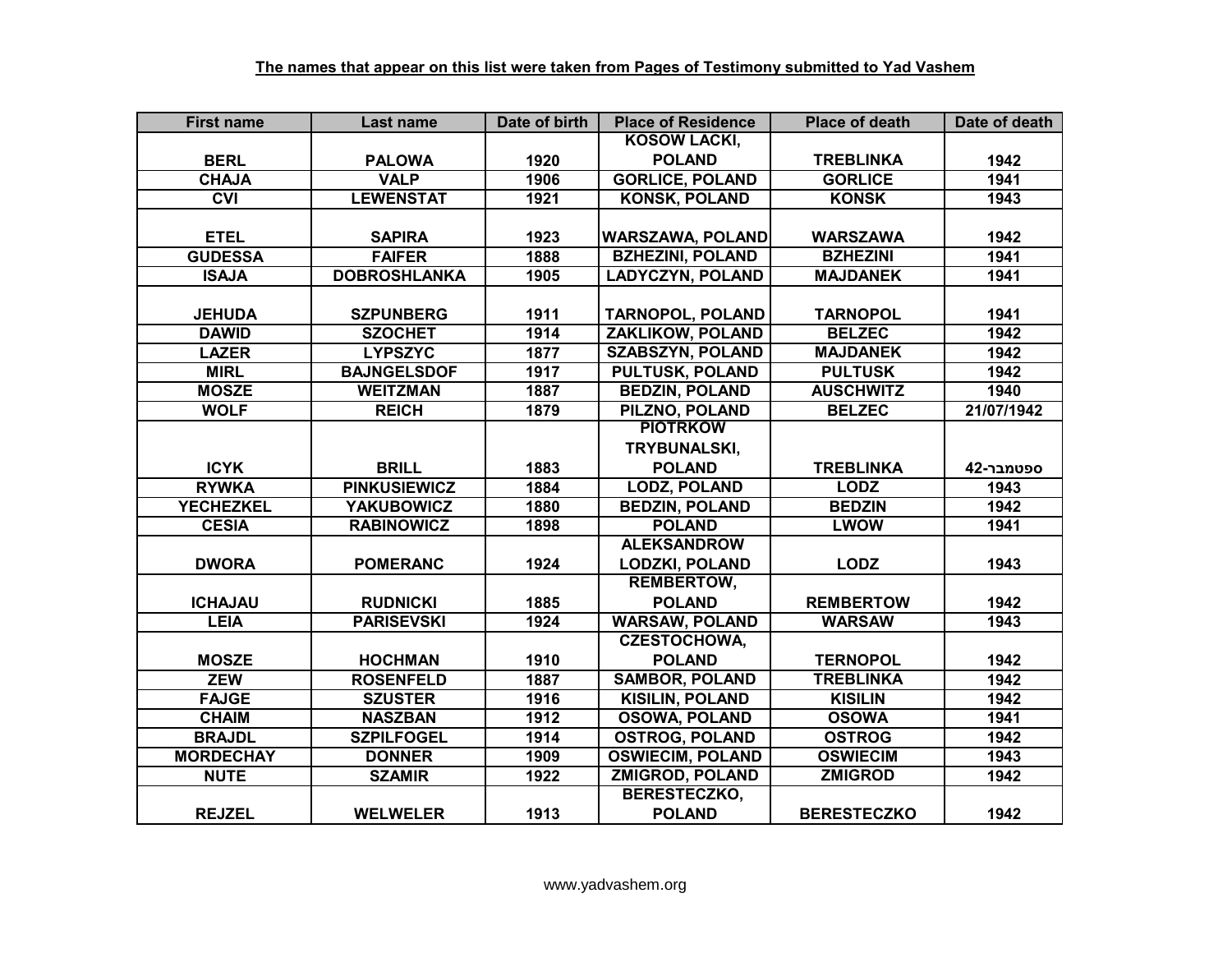| <b>First name</b> | Last name            | Date of birth | <b>Place of Residence</b> | <b>Place of death</b>  | Date of death |
|-------------------|----------------------|---------------|---------------------------|------------------------|---------------|
| <b>SLAMO</b>      | <b>GURWICZ</b>       | 1800          | <b>OSZMIANA, POLAND</b>   | <b>OSZMIANA</b>        | 1941          |
|                   |                      |               | <b>KRZEMIENIEC,</b>       |                        |               |
| <b>TEWEL</b>      | <b>GINZBURG</b>      | 1928          | <b>POLAND</b>             | <b>KRZEMIENIEC</b>     | 1943          |
|                   |                      |               |                           |                        |               |
|                   |                      |               | <b>BEREZA KARTUSKA,</b>   |                        |               |
| <b>ZUSEL</b>      | <b>PITKOWSKY</b>     | 1883          | <b>POLAND</b>             | <b>BEREZA KARTUSKA</b> | 1943          |
| <b>BASZE</b>      | <b>DILAR</b>         | 1914          | <b>RZESZOW, POLAND</b>    | <b>RZESZOW</b>         | 1942          |
| <b>HENJE</b>      | <b>FINKELSTEIN</b>   | 1908          | <b>KUROW, POLAND</b>      | <b>KUROW</b>           | 1943          |
|                   |                      |               | <b>BIALA PODLASKA,</b>    |                        |               |
| <b>CHANE</b>      | <b>KOHN</b>          | 1912          | <b>POLAND</b>             | <b>BIALA PODLASKA</b>  | 1942          |
| <b>DOW</b>        | <b>CEHNER</b>        | 1915          | <b>LOPATYN, POLAND</b>    | <b>BRODA</b>           | 1942          |
| <b>FRANDL</b>     | <b>MOSZKOWIC</b>     | 1899          | <b>WARSAW, POLAND</b>     | <b>WARSZAWA</b>        | 1942          |
| <b>HERSZ</b>      | <b>SZWARCBERG</b>    | 1918          | <b>LODZ, POLAND</b>       | <b>LODZ</b>            | 1943          |
|                   |                      |               |                           |                        |               |
| <b>JAKOB</b>      | <b>STULMAN</b>       | 1906          | <b>WARSZAWA, POLAND</b>   | <b>WARSZAWA</b>        | 1942          |
| <b>JOSEF</b>      | <b>MANZDORF</b>      | 1877          | <b>PACANOW, POLAND</b>    | <b>PACANOW</b>         | 1942          |
|                   |                      |               |                           |                        |               |
| <b>SZLOMA</b>     | <b>CHSUNSKI</b>      | 1891          | PIOTRKOW, POLAND          | <b>LODZ</b>            | 20/08/1941    |
| <b>MENASZE</b>    | <b>ELFANT</b>        | 1906          | <b>LWOW, POLAND</b>       | <b>LWOW</b>            | 1944          |
| <b>MOSZE</b>      | <b>CUKER</b>         | 1900          | <b>WARSZA, POLAND</b>     | <b>MAJDANEK</b>        | 1942          |
| <b>PERLA</b>      | <b>FUERSTENBERG</b>  | 1885          | <b>RADOM, POLAND</b>      | <b>RADOM</b>           | 1942          |
| <b>RIWKA</b>      | <b>BALSER</b>        | 1884          | <b>JASIENICA, POLAND</b>  | <b>JASIENICA</b>       | 1942          |
| <b>SLOTA</b>      | <b>VERSHAVSKA</b>    | 1930          | <b>LODZ, POLAND</b>       |                        | 1944          |
| <b>ELIJA</b>      | <b>WASYLISKI</b>     | 1882          | <b>WILNA, POLAND</b>      | <b>PANAR</b>           | 1941          |
|                   |                      |               | <b>KRASNISTOV,</b>        |                        |               |
| <b>MORDECHAJ</b>  | <b>WEISWASSER</b>    | 1889          | <b>POLAND</b>             | <b>SABIBO</b>          | 1943          |
|                   |                      |               |                           |                        |               |
| <b>BERL</b>       | <b>CHEFEC</b>        | 1897          | <b>DOLHINOW, POLAND</b>   | <b>DOLHINOW</b>        | 1942          |
|                   |                      |               | ROZWADOW,                 |                        |               |
| <b>JOSEF</b>      | <b>SZPIELMAN</b>     | 1884          | <b>POLAND</b>             | <b>ROZWADOW</b>        | 1942          |
| <b>CHANA</b>      | <b>SZAPSZELEWICZ</b> | 1902          | <b>DRECZYN, POLAND</b>    | <b>DRECZYN</b>         | 1942          |
| <b>DAWID</b>      | <b>SZWARC</b>        | 1909          | <b>BURSZTYN, POLAND</b>   | <b>MAJDANEK</b>        | 1942          |
| <b>JAKOW</b>      | <b>ROTSZTAJN</b>     | 1905          | <b>PULTUSK, POLAND</b>    | <b>WENGROWA</b>        | 1942          |
| <b>HENIA</b>      | <b>EFNER</b>         | 1905          | <b>LODZ, POLAND</b>       | <b>LODZ</b>            | 1943          |
| ITE               | <b>RUBINSZTEIN</b>   | 1886          | <b>MEZRICZ, POLAND</b>    | <b>MEZRICZ</b>         | 1942          |
| <b>JOCHEWED</b>   | <b>FRYDMAN</b>       | 1895          | <b>SIEDLCE, POLAND</b>    | <b>SIEDLCE</b>         | 1942          |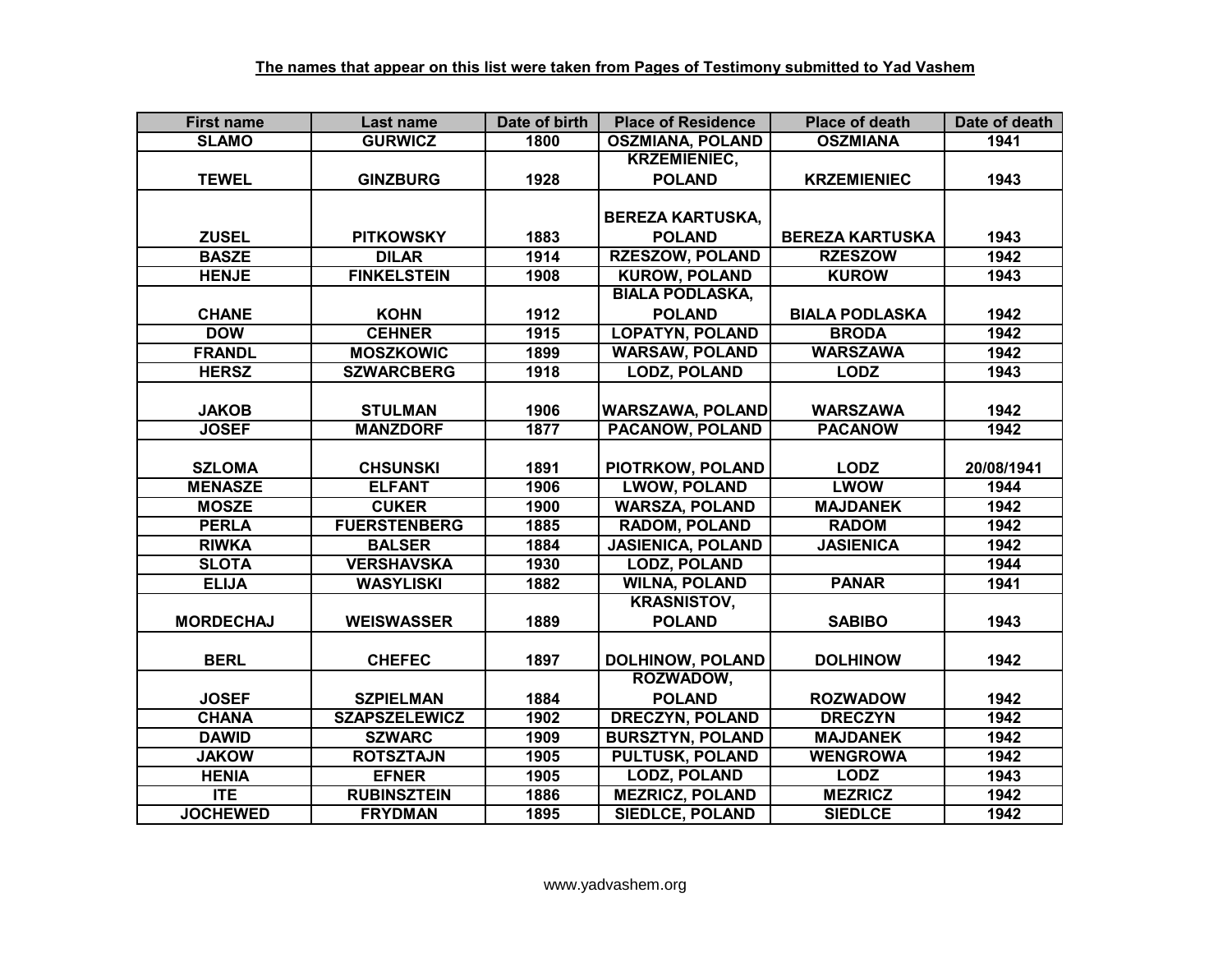| <b>First name</b> | Last name         | Date of birth    | <b>Place of Residence</b> | <b>Place of death</b> | Date of death |
|-------------------|-------------------|------------------|---------------------------|-----------------------|---------------|
|                   |                   |                  | <b>MARKISZOW,</b>         |                       |               |
| <b>MORDCHAJ</b>   | <b>PELC</b>       | 1920             | <b>POLAND</b>             | <b>LUBLIN</b>         | 1942          |
| <b>ROZIA</b>      | <b>STERNBERG</b>  | 1875             | <b>STRYJ, POLAND</b>      | <b>STRYJ</b>          | 1943          |
| <b>YOSEK</b>      | <b>SZEK</b>       | 1910             | <b>SOKOLOW, POLAND</b>    | <b>MAJDANEK</b>       | 1942          |
| <b>CHAJA</b>      | <b>LICHOLT</b>    | 1916             | <b>LODZ, POLAND</b>       | <b>LODZ</b>           | 1944          |
| <b>FEJGE</b>      | <b>MICNER</b>     | 1906             | <b>BILGORAJ, POLAND</b>   | <b>MAJDANEK</b>       | 1942          |
| <b>JECHIEL</b>    | <b>SPEISMAN</b>   | 1907             | <b>TARCZYN, POLAND</b>    | <b>TREBLINKA</b>      | 1942          |
|                   |                   |                  |                           |                       |               |
| <b>PESSA</b>      | <b>BERKOWICZ</b>  | 1908             | <b>RADOMSKO, POLAND</b>   | <b>TREBLINKA</b>      | 1942          |
|                   |                   |                  | <b>STRZEMIESYCE,</b>      |                       |               |
| <b>YITZHAK</b>    | <b>MUROWKA</b>    | 1903             | <b>POLAND</b>             | <b>AUSCHWITZ</b>      | 1943          |
|                   |                   |                  |                           |                       |               |
| <b>RIWKA</b>      | <b>SZMAJDLER</b>  | 1892             | <b>AUSCHWITZ, POLAND</b>  | <b>BOCHNIA</b>        | 1942          |
| <b>BRENDLE</b>    | <b>KLEISZER</b>   | 1880             | <b>WARSAW, POLAND</b>     | <b>TREBLINKA</b>      | 1942          |
|                   |                   |                  | <b>WYSOKI LITOVSK,</b>    |                       |               |
| <b>CHANA</b>      | <b>RAJF</b>       | 1882             | <b>POLAND</b>             | <b>WYSOKI LITOVSK</b> | 1941          |
| <b>DAWID</b>      | <b>ZIEMBA</b>     | 1908             | <b>OPOCZNO, POLAND</b>    | <b>WARSAW</b>         | 1943          |
| <b>FISZEL</b>     | <b>SZTARK</b>     | 1885             | <b>LWOW, POLAND</b>       | <b>LWOW</b>           | 1943          |
| <b>JITA</b>       | <b>LEUCHTER</b>   | 1901             | <b>KRASZNIK, POLAND</b>   | <b>KRASZNIK</b>       | 1942          |
|                   |                   |                  | <b>WOJSLAWICE,</b>        |                       |               |
| <b>JAKOB</b>      | <b>HIPSZMAN</b>   | 1907             | <b>POLAND</b>             | <b>WOJSLAWICE</b>     | 1942          |
|                   |                   |                  |                           |                       |               |
| <b>JOSEF</b>      | <b>KUPFER</b>     | 1924             | ZAKLICZYN, POLAND         | <b>ZAKLICZYN</b>      | 1942          |
| <b>RACHEL</b>     | <b>GANCBERG</b>   | 1900             | <b>MIZOCZ, POLAND</b>     | <b>MIZOCZ</b>         | 13/10/1942    |
| <b>SZYMON</b>     | <b>SZTERN</b>     | 1905             | <b>PULTUSK, POLAND</b>    | <b>TREBLINKA</b>      | 1942          |
| <b>MOSZE</b>      | <b>CUKIERMAN</b>  | 1911             | <b>RADOM, POLAND</b>      | <b>RADOM</b>          | 1942          |
| <b>PERL</b>       | <b>SZLAMOVICZ</b> | $\frac{1}{1902}$ | <b>LODZ, POLAND</b>       | <b>LODZ</b>           | 1942          |
| <b>RISZL</b>      | <b>STEINER</b>    | 1898             | <b>KRAKOW, POLAND</b>     | <b>ROZWADOW</b>       | 1941          |
|                   |                   |                  | PROBEZHINA *,             |                       |               |
| <b>SMUEIL</b>     | <b>WEINGAST</b>   | 1912             | <b>POLAND</b>             | <b>BELZEC</b>         | 1942          |
|                   |                   |                  |                           |                       |               |
| <b>SZYMON</b>     | <b>RAJSKIND</b>   | 1890             | <b>ZELECHOW, POLAND</b>   | <b>ZELECHOW</b>       | 1942          |
| <b>BASZA</b>      | <b>GELKOPF</b>    | 1890             | <b>LODZ, POLAND</b>       | <b>TREBLINKA</b>      | 1943          |
| <b>BECALEL</b>    | <b>ZENIRER</b>    | 1920             | <b>KRAKOW, POLAND</b>     | <b>TREBLINKA</b>      | 1942          |
| <b>CHAIM</b>      | <b>SZPIGEL</b>    | 1892             | <b>DUBIENKA, POLAND</b>   | <b>SOBIBO</b>         | 1942          |
| <b>CHAWA</b>      | <b>BECK</b>       | 1884             | <b>DEBICA, POLAND</b>     | <b>DEBICA</b>         | 1942          |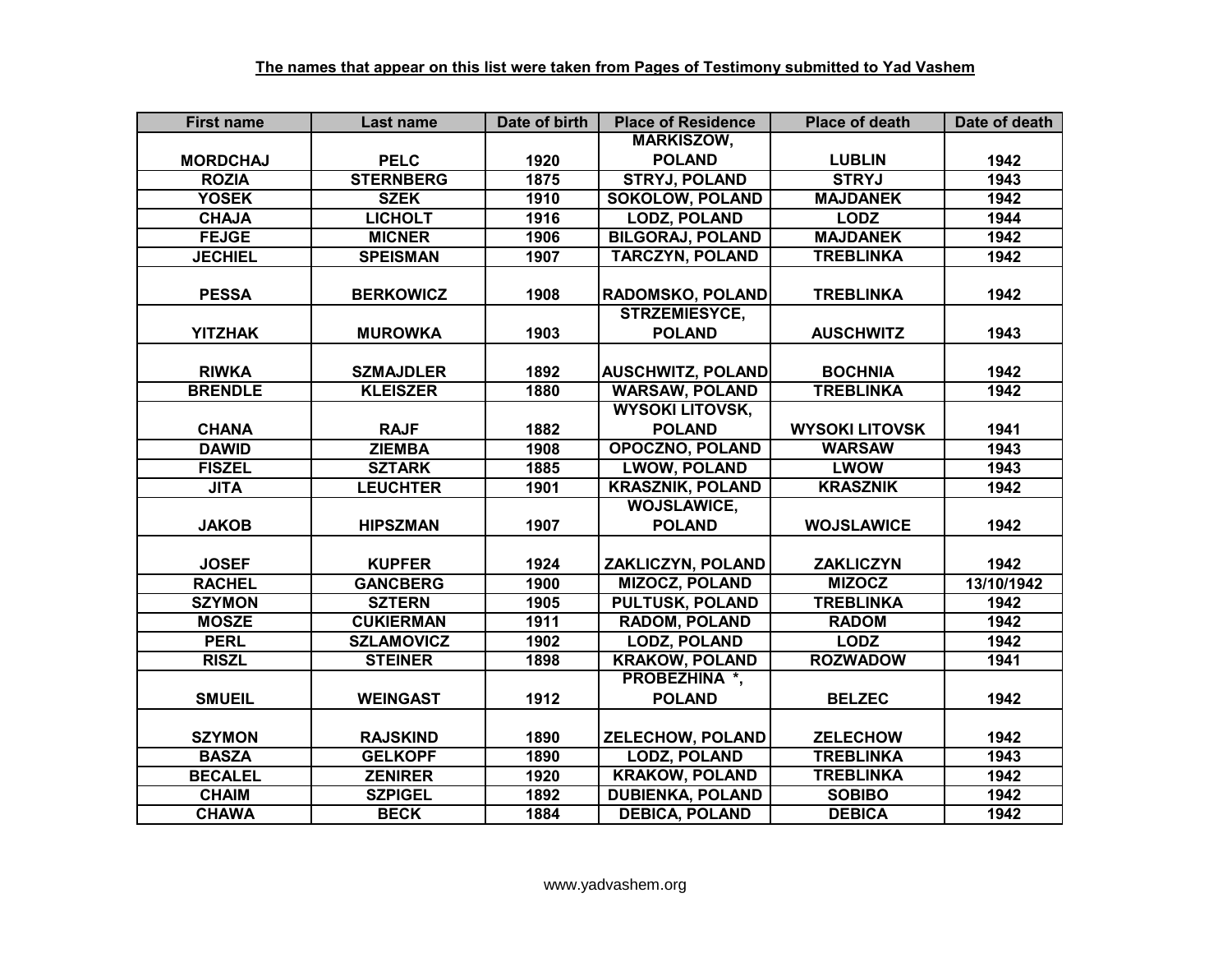| <b>First name</b> | Last name           | Date of birth | <b>Place of Residence</b> | <b>Place of death</b> | Date of death |
|-------------------|---------------------|---------------|---------------------------|-----------------------|---------------|
|                   |                     |               | <b>SZYDLOWCE,</b>         |                       |               |
| <b>SZMUL</b>      | <b>RABINOWICZ</b>   | 1887          | <b>POLAND</b>             | <b>SZYDLOWCE</b>      | 1942          |
| <b>WIGDOR</b>     | <b>WELTMAN</b>      | 1882          | <b>KONSKIE, POLAND</b>    | <b>TREBLINKA</b>      | 1943          |
|                   |                     |               | <b>RUBIESZOW,</b>         |                       |               |
| <b>HERSZ</b>      | <b>WARTMAN</b>      | 1908          | <b>POLAND</b>             | <b>RUBIESZOW</b>      | 1941          |
|                   |                     |               | <b>STANISLAWOW,</b>       |                       |               |
| <b>ABRAHAM</b>    | <b>FRUCHTERMAN</b>  | 1862          | <b>POLAND</b>             | <b>STANISLAWOW</b>    | 1941          |
|                   |                     |               | <b>STARACHOWICE,</b>      |                       |               |
| <b>JOSEF</b>      | <b>LICHTENSTEIN</b> | 1878          | <b>POLAND</b>             | <b>STARACHOWICE</b>   | 1942          |
| <b>MICHAEL</b>    | <b>MILGALTER</b>    | 1922          | <b>MIZOCZ, POLAND</b>     | <b>MIZOCZ</b>         | 13/10/1942    |
| <b>MASZA</b>      | <b>KAGANOWITZ</b>   | 1910          | EJSZYSZKI, POLAND         | <b>EJSZYSZKI</b>      | 1941          |
| <b>CHAIM</b>      | <b>WEINBERG</b>     | 1920          | <b>LODZ, POLAND</b>       | <b>AUSCHWITZ</b>      | 1944          |
| <b>NCHAMA</b>     | <b>ELOWICZ</b>      | 1870          | <b>LODZ, POLAND</b>       | <b>LODZ</b>           | 1942          |
| <b>RACHEL</b>     | <b>SZWARC</b>       | 1893          | <b>JOZEFOW, POLAND</b>    | <b>JOZEFOW</b>        | 1943          |
| <b>NACHEMYA</b>   | <b>GUTTMAN</b>      | 1910          | <b>BENDIN, POLAND</b>     | <b>AUSCHWITZ</b>      | 1942          |
| <b>SZLOMO</b>     | <b>KRUZANSKI</b>    | 1900          | <b>WILNA, POLAND</b>      | <b>WILNA</b>          | 1942          |
| <b>YAKOW</b>      | <b>SARWER</b>       | 1910          | <b>OSTROG, POLAND</b>     | <b>ROWNO</b>          | 1941          |
| <b>ABRAHM</b>     | <b>SZUCHMAN</b>     | 1873          | PINSK, POLAND             | <b>PINSK</b>          | 1942          |
| <b>GYTL</b>       | <b>KIRSZTEIN</b>    | 1880          | <b>LODZ, POLAND</b>       | <b>LODZ</b>           | 1942          |
| <b>CHAJA</b>      | <b>SZLECHTER</b>    | 1913          | <b>CHELEM, POLAND</b>     | <b>CHELEM</b>         | 1942          |
| <b>CIRL</b>       | <b>HOCHMAN</b>      | 1883          | <b>LODZ, POLAND</b>       | <b>AUSCHWITZ</b>      | 1942          |
| <b>JAKOB</b>      | <b>PINKESOWICZ</b>  | 1900          | <b>KIELCE, POLAND</b>     | <b>CZESTOCHOWA</b>    | 1939          |
| <b>GISE</b>       | <b>SZAC</b>         | 1908          | <b>LUCK, POLAND</b>       | <b>ROZYSZCZE</b>      | 1943          |
| <b>ICCHAK</b>     | <b>SZAFRAN</b>      | 1890          | <b>LUBLIN, POLAND</b>     | <b>MAJDANEK</b>       | 1942          |
| <b>JAKOW</b>      | <b>TEJTELBOJM</b>   | 1878          | <b>PORYCK, POLAND</b>     | <b>PORYCK</b>         | 1942          |
|                   |                     |               |                           |                       |               |
| <b>YEHIEL</b>     | <b>GORA</b>         | 1872          | <b>GOBROWA, POLAND</b>    | <b>GOBROWA</b>        | 1942          |
| <b>ICCHAK</b>     | <b>WEISFOGEL</b>    | 1905          | <b>TARLOW, POLAND</b>     | <b>TREBLINKA</b>      | 1942          |
|                   |                     |               | <b>CZESTOCHOWA,</b>       |                       |               |
| <b>MOSZE</b>      | <b>RAJNHERC</b>     | 1897          | <b>POLAND</b>             | <b>BUCHENWALD</b>     | 1945          |
| <b>MORYC</b>      | <b>NICHTHAUSER</b>  | 1894          | <b>BIELSKO, POLAND</b>    | <b>DEMBICA</b>        | 1942          |
| <b>MORDECHAI</b>  | <b>PILOVSCHI</b>    | 1920          | PINSK, POLAND             | <b>PINSK</b>          | 1941          |
|                   |                     |               |                           |                       |               |
| <b>HENJE</b>      | <b>LEINVANT</b>     | 1893          | PROBUZNA, POLAND          | <b>KOPYCZYNCE</b>     | 1943          |
| <b>ESTERA</b>     | <b>LEWI</b>         | 1892          | <b>OZORKOW, POLAND</b>    | <b>LODZ</b>           | 1943          |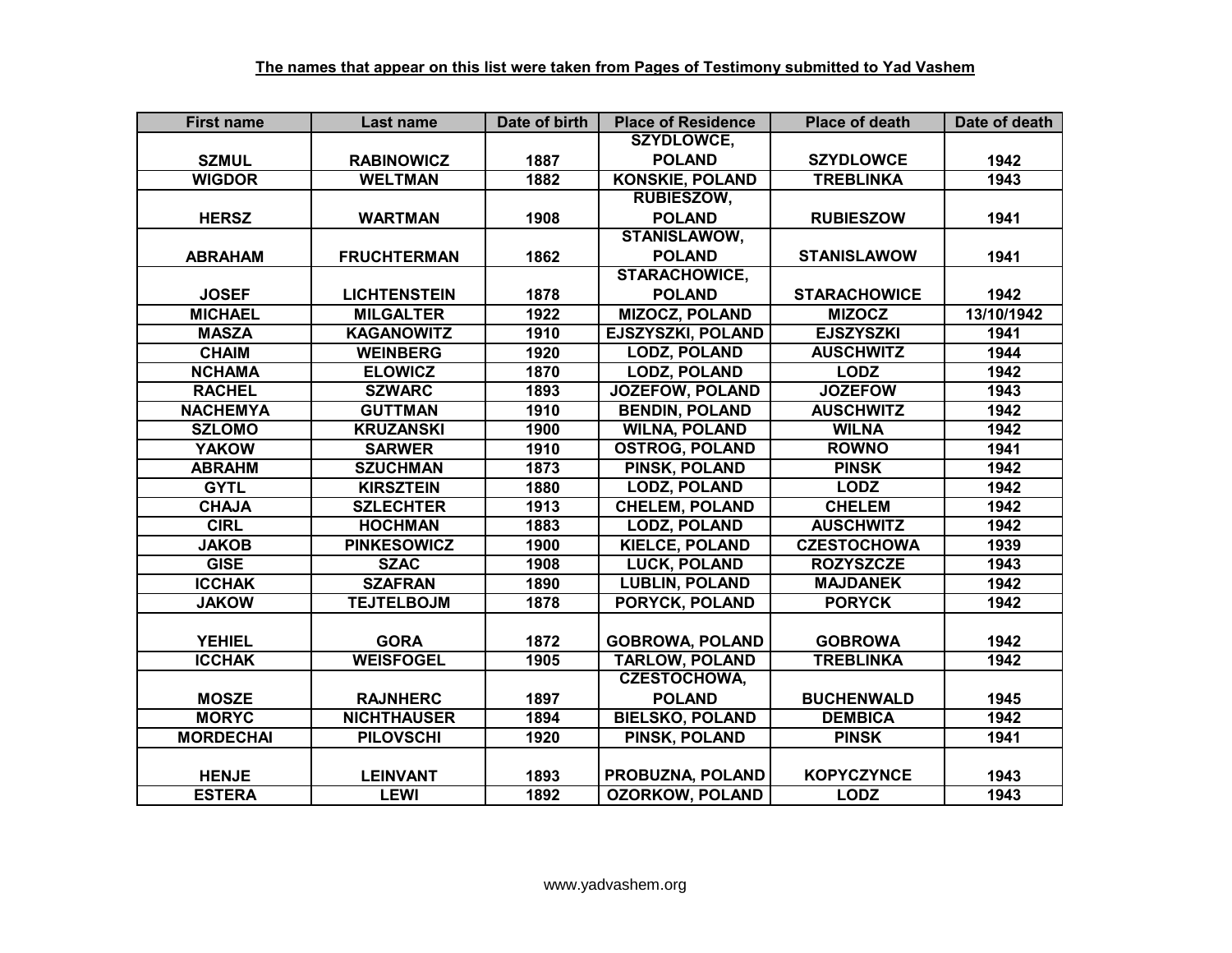| <b>First name</b> | Last name          | Date of birth | <b>Place of Residence</b> | <b>Place of death</b>   | Date of death |
|-------------------|--------------------|---------------|---------------------------|-------------------------|---------------|
|                   |                    |               | GNIEWOSZOW,               |                         |               |
| <b>ABISZ</b>      | <b>GIRSZ</b>       | 1904          | <b>POLAND</b>             | <b>GNIEWOSZOW</b>       | 1941          |
| <b>BELLA</b>      | <b>GRUEN</b>       | 1923          | <b>PRZEMYSL, POLAND</b>   | <b>BELZEC</b>           | 1942          |
| <b>CHAJA</b>      | <b>CHISDA</b>      | 1908          | <b>LOMZA, POLAND</b>      | <b>STAWISKI</b>         | 1942          |
| <b>CHAWA</b>      | <b>LIBRACH</b>     | 1912          | <b>GRABOW, POLAND</b>     | <b>CHELMNO</b>          | 1941          |
|                   |                    |               |                           |                         |               |
| <b>EIDIL</b>      | <b>WEINTRAUB</b>   | 1895          | <b>BEREZNICA, POLAND</b>  | <b>SARNY</b>            | 1942          |
|                   |                    |               | <b>RAWA RUSKA,</b>        |                         |               |
| <b>GENIA</b>      | <b>BODENSTEIN</b>  | 1930          | <b>POLAND</b>             | <b>RAWA RUSKA</b>       | 1942          |
| <b>SCHMUEL</b>    | <b>HOROVIC</b>     | 1918          | <b>LEMBERG, POLAND</b>    | <b>LEMBERG</b>          | 1943          |
| <b>LIFSZA</b>     | <b>SZUSTER</b>     | 1913          | <b>KOLKI, POLAND</b>      | <b>KOLKI</b>            | 1942          |
| <b>AWRAHAM</b>    | <b>ZYLBER</b>      | 1880          | PORYCK, POLAND            | <b>PORYCK</b>           | 1942          |
| <b>CHANA</b>      | <b>MILGALTER</b>   | 1874          | <b>MIZOCZ, POLAND</b>     | <b>MIZOCZ</b>           | 13/10/1942    |
|                   |                    |               |                           |                         |               |
| <b>MICHAL</b>     | <b>ZELICHOWSKA</b> | 1892          | <b>WARSZAWA, POLAND</b>   | <b>WARSZAWA</b>         | 1943          |
| <b>MENDL</b>      | <b>SZWIMER</b>     | 1913          | <b>BENDYN, POLAND</b>     | <b>MAJDANEK</b>         | 1941          |
| <b>POLA</b>       | <b>CHAJKIN</b>     | 1880          | <b>KOBRYN, POLAND</b>     | <b>KOBRYN</b>           | 1942          |
| <b>SZEJE</b>      | <b>GRYNBOJM</b>    | 1881          | <b>BOBOVA, POLAND</b>     | <b>BOBOVA</b>           | 1941          |
| <b>AKIWA</b>      | <b>YUCHT</b>       | 1878          | <b>PORYCK, POLAND</b>     | <b>PORYCK</b>           | 1942          |
| <b>CHANA</b>      | <b>SCHWARZWALD</b> | 1880          | <b>KAMINKA, POLAND</b>    | <b>WARSZAWA</b>         | 1944          |
| <b>FRIDZIA</b>    | <b>EKSTEIN</b>     | 1898          | <b>MORSZYN, POLAND</b>    | <b>MORSZYN</b>          | 1942          |
| <b>JCCHAK</b>     | <b>JAGODA</b>      | 1910          | <b>WARSAW, POLAND</b>     | <b>WARSAW</b>           | 1942          |
|                   |                    |               | <b>NOWY DWOR</b>          |                         |               |
|                   |                    |               | <b>MAZOWIECKI,</b>        |                         |               |
| <b>CHAJA</b>      | <b>SZUL</b>        | 1915          | <b>POLAND</b>             | <b>BARANOWICZE</b>      | 1942          |
| <b>ROSHA</b>      | <b>SHAFRANSKY</b>  | 1885          | <b>TOPOROW, POLAND</b>    | <b>ZLOCZOW</b>          | 1943          |
| <b>CHAIM</b>      | <b>FINKIEL</b>     | 1904          | <b>LODZ, POLAND</b>       | <b>CHELMNO</b>          | 1942          |
|                   |                    |               |                           |                         |               |
| <b>ISREL</b>      | <b>WAJCER</b>      | 1882          | <b>WARSZAWA, POLAND</b>   | <b>TREMBLINKA</b>       | 1943          |
|                   |                    |               |                           |                         |               |
|                   |                    |               | <b>MINSK MAZOWIECKI,</b>  |                         |               |
| <b>ISHAIU</b>     | <b>LEWIN</b>       | 1904          | <b>POLAND</b>             | <b>MINSK MAZOWIECKI</b> | 1941          |
| <b>LAYZER</b>     | <b>SELCER</b>      | 1882          | <b>LODZ, POLAND</b>       | <b>AUSCHWITZ</b>        | 1942          |
|                   |                    |               | <b>OSTROLENKA,</b>        |                         |               |
| <b>LAJB</b>       | <b>FRIEDMAN</b>    | 1918          | <b>POLAND</b>             | <b>BARANOWICZ</b>       | 1942          |
| <b>EWA</b>        | <b>ROSENBERG</b>   | 1900          | <b>KRAKOW, POLAND</b>     | <b>KRAKOW</b>           | 1942          |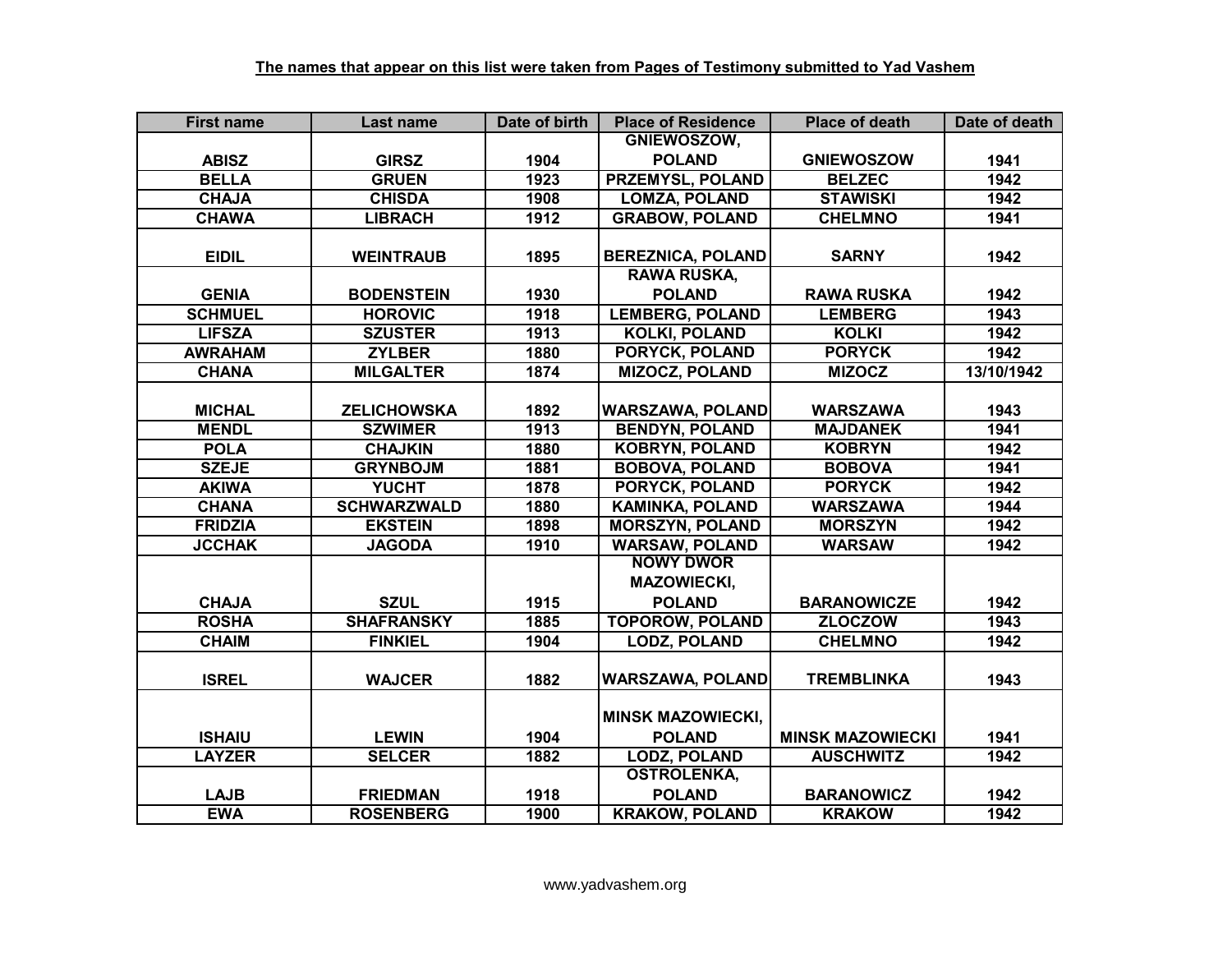| <b>First name</b> | Last name         | Date of birth | <b>Place of Residence</b> | <b>Place of death</b> | Date of death |
|-------------------|-------------------|---------------|---------------------------|-----------------------|---------------|
|                   |                   |               | <b>CHOROSKOW,</b>         |                       |               |
| <b>MOJSZE</b>     | <b>WINTER</b>     | 1860          | <b>POLAND</b>             | <b>CHOROSKOW</b>      | 1941          |
|                   |                   |               |                           |                       |               |
| <b>NACHUM</b>     | <b>BISZKOWICZ</b> | 1887          | <b>WARSZAWA, POLAND</b>   | <b>TREBLINKA</b>      | 1943          |
|                   |                   |               | POCZAJOW NOWY,            |                       |               |
| <b>RACHELA</b>    | <b>ROJTBURT</b>   | 1913          | <b>POLAND</b>             | POCZAJOW NOWY         | 1942          |
|                   |                   |               | <b>STANISLAWOW,</b>       |                       |               |
| <b>SARAH</b>      | <b>LAW</b>        | 1900          | <b>POLAND</b>             | <b>STANISLAWOW</b>    | 1943          |
|                   |                   |               |                           |                       |               |
| <b>PERLA</b>      | <b>WIGOTSKI</b>   | 1870          | PABIANICE, POLAND         | <b>PABIANICE</b>      | 1942          |
| <b>YCKO</b>       | <b>ROWEK</b>      | 1880          | <b>SIEDLCE, POLAND</b>    | <b>TREBLINKA</b>      | 1942          |
| <b>AJDL</b>       | <b>MONCHYD</b>    | 1902          | <b>LODZ, POLAND</b>       | <b>MAJDANEK</b>       | 1942          |
|                   |                   |               |                           |                       |               |
| <b>BOUNIA</b>     | <b>KAHAN</b>      | 1888          | <b>STANISLAW, POLAND</b>  | <b>STANISLAW</b>      | 1943          |
| <b>CHAJIM</b>     | <b>REISS</b>      | 1894          | <b>LEZAJSK, POLAND</b>    | <b>SOKOL</b>          | 1942          |
| <b>CYLA</b>       | <b>WRZECIAN</b>   | 1900          | <b>WILNO, POLAND</b>      | <b>WILNO</b>          | 1941          |
| <b>EWA</b>        | <b>GURWIC</b>     | 1922          | <b>ROWNE, POLAND</b>      | <b>ROWNE</b>          | 1941          |
| <b>HANCZA</b>     | <b>TURKIENICZ</b> | 1907          | <b>STOLIN, POLAND</b>     | <b>STOLIN</b>         | 1942          |
| <b>ISRAEL</b>     | <b>SZILONCZYK</b> | 1875          | <b>RIZAN, POLAND</b>      | <b>WISZKOW</b>        | 1942          |
|                   |                   |               |                           |                       |               |
| <b>JESZYJAHU</b>  | <b>LASMAN</b>     | 1880          | <b>WOLBROM, POLAND</b>    | <b>AUSCHWITZ</b>      | 1942          |
| <b>LEJBISZ</b>    | <b>SZENICKI</b>   | 1904          | <b>BELZYC, POLAND</b>     | <b>BELZYC</b>         | 1944          |
| <b>MAJER</b>      | <b>KAZC</b>       | 1922          | <b>MEZRICZ, POLAND</b>    | <b>MEZRICZ</b>        | 1943          |
| <b>CHAIA</b>      | <b>GRINBLATT</b>  | 1901          | <b>BELZYCE, POLAND</b>    | <b>BELZYCE</b>        | דצמבר-42      |
|                   |                   |               |                           |                       |               |
| <b>MOJSZE</b>     | <b>MONCASZ</b>    | 1901          | <b>WARSZAWA, POLAND</b>   | <b>WARSZAWA</b>       | 1942          |
|                   |                   |               | <b>SOLOTWINA,</b>         |                       |               |
| <b>RACHEL</b>     | <b>SHLOMOWICZ</b> | 1913          | <b>POLAND</b>             | <b>AUSCHWITZ</b>      | 1944          |
|                   |                   |               | <b>BARANOWICZE,</b>       |                       |               |
| <b>RYWKA</b>      | <b>SZMULOWICZ</b> | 1910          | <b>POLAND</b>             | <b>BARANOWICZ</b>     | 1942          |
|                   |                   |               | <b>BRZESKO NOWE,</b>      |                       |               |
| <b>DWOSZA</b>     | <b>HOROWICZ</b>   | 1903          | <b>POLAND</b>             | <b>KRAKOW</b>         | 1942          |
| <b>YAKOB</b>      | <b>SZYFERMAN</b>  | 1899          | <b>RACHOW, POLAND</b>     | <b>MAJDANEK</b>       | 1941          |
|                   |                   |               | <b>SANDOMIERZ,</b>        |                       |               |
| <b>ABRAHM</b>     | <b>SZYFER</b>     | 1900          | <b>POLAND</b>             | <b>SANDOMIERZ</b>     | 1942          |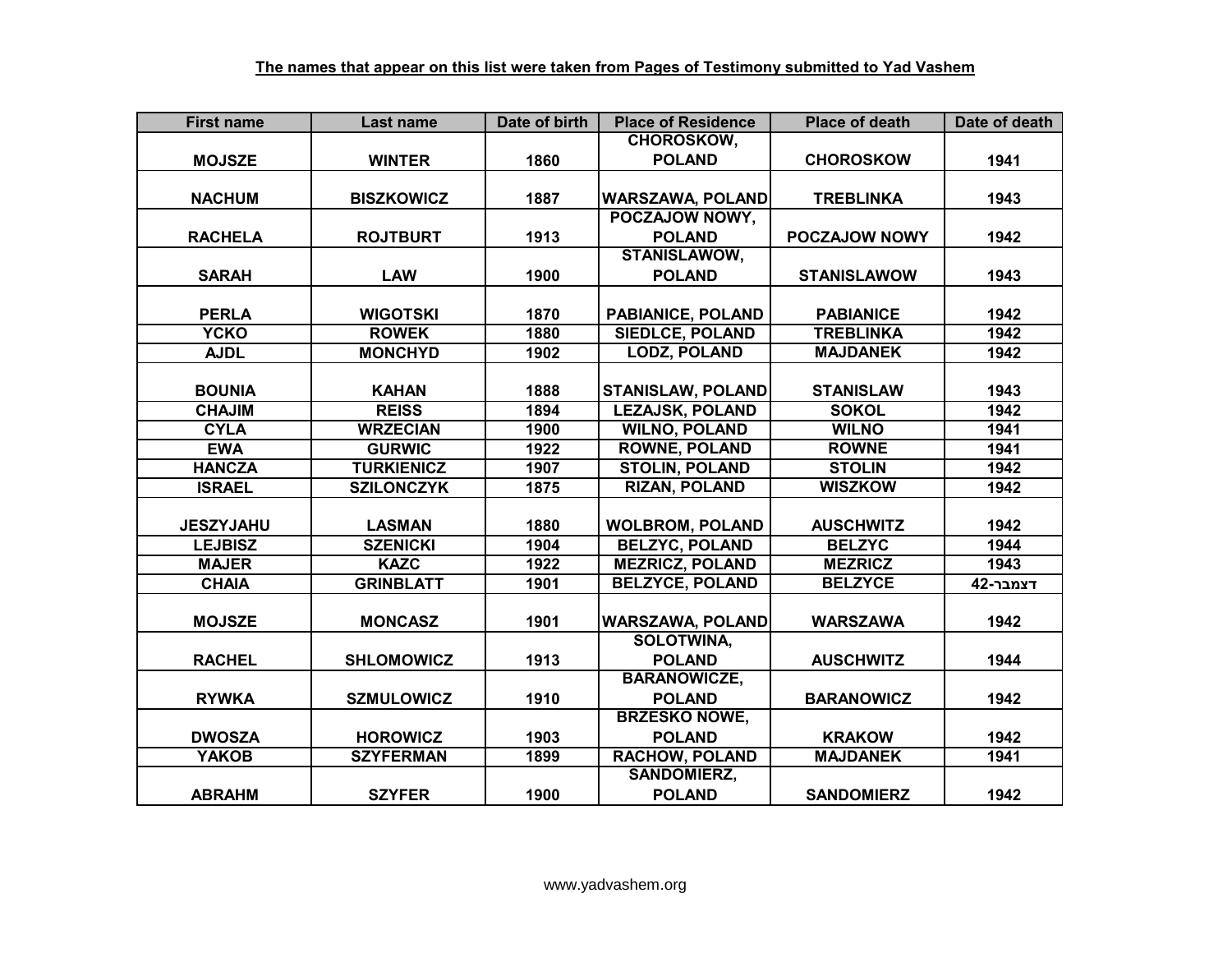| <b>First name</b> | Last name           | Date of birth | <b>Place of Residence</b> | <b>Place of death</b> | Date of death |
|-------------------|---------------------|---------------|---------------------------|-----------------------|---------------|
|                   |                     |               |                           |                       |               |
| <b>RYWKA</b>      | <b>HOCHBERG</b>     | 1916          | <b>WARSZAWA, POLAND</b>   | <b>TREBLINKA</b>      | 1942          |
| <b>CHAJA</b>      | <b>KURZ</b>         | 1854          | <b>BEITCH, POLAND</b>     | <b>BELZEC</b>         | 1942          |
| <b>CHAYA</b>      | <b>PINKUSIEWICZ</b> | 1938          | <b>KIELCE, POLAND</b>     | <b>TREBLINKA</b>      | 1942          |
|                   |                     |               | <b>SZYDLOWIEC,</b>        |                       |               |
| <b>ELJAHU</b>     | <b>DYMANT</b>       | 1884          | <b>POLAND</b>             | <b>SZYDLOWIEC</b>     | 1942          |
| <b>GITL</b>       | <b>MOSES</b>        | 1922          | <b>KRAKOW, POLAND</b>     | <b>BELZEC</b>         | 1942          |
| <b>NEHAMA</b>     | <b>KUPINSKI</b>     | 1921          | <b>GRODNO, POLAND</b>     | <b>GRODNO</b>         | 1941          |
|                   |                     |               |                           |                       |               |
|                   |                     |               | <b>BEREZA KARTUSKA,</b>   |                       |               |
| <b>SZAJNA</b>     | <b>PITKOWSKY</b>    | 1914          | <b>POLAND</b>             | <b>BRONNA GORA</b>    | 1943          |
|                   |                     |               |                           |                       |               |
| <b>AWRAHAM</b>    | <b>RAJCHMAN</b>     | 1908          | <b>KOLOMYJA, POLAND</b>   | <b>KOLOMEY</b>        | 1942          |
| <b>NOCHIM</b>     | <b>GULKOWITZ</b>    | 1929          | <b>MIR, POLAND</b>        | <b>MIR</b>            | אוקטובר-41    |
| <b>PERIL</b>      | <b>LANDESSMAN</b>   | 1916          | <b>SKALAT, POLAND</b>     | <b>SKALAT</b>         | 1942          |
|                   |                     |               | <b>DRYSVYATY,</b>         |                       |               |
| <b>SYMA</b>       | <b>MUNIC</b>        | 1912          | <b>POLAND</b>             | <b>BRESLAU</b>        | 1942          |
| <b>ABRAHAM</b>    | <b>STOBIECKI</b>    | 1919          | <b>LASK, POLAND</b>       | <b>CHELMNO</b>        | 1942          |
| <b>CHANA</b>      | <b>BURSZTEJN</b>    | 1909          | <b>LODZ, POLAND</b>       | <b>AUSCHWITZ</b>      | 1943          |
| <b>FEJGA</b>      | <b>LUKSUNBERG</b>   | 1901          | <b>TARNOW, POLAND</b>     | <b>AUSCHWITZ</b>      | 1941          |
|                   |                     |               | SOSNOWIEC,                |                       |               |
| <b>JAKOB</b>      | <b>ROZMARYN</b>     | 1883          | <b>POLAND</b>             | <b>AUSCHWITZ</b>      | 1943          |
| <b>SZMUL</b>      | <b>MATMIT</b>       | 1914          | <b>HORODLO, POLAND</b>    | <b>HORODLO</b>        | 1943          |
|                   |                     |               | PTASZKOWA,                |                       |               |
| <b>RACHELA</b>    | <b>NEUGROESCHEL</b> | 1925          | <b>POLAND</b>             | <b>NOVESONC</b>       | 1944          |
| <b>BERKO</b>      | <b>LANDSMAN</b>     | 1902          | <b>KOWEL, POLAND</b>      | <b>KOWEL</b>          | 1942          |
| <b>ICA</b>        | <b>GOLOBRODO</b>    | 1890          | <b>PULTUSK, POLAND</b>    | <b>LOMZE</b>          | 1942          |
| <b>CHANA</b>      | <b>KURCER</b>       | 1878          | <b>LWOW, POLAND</b>       | <b>BELZEC</b>         | 1942          |
| <b>ISRAEL</b>     | <b>ZALC</b>         | 1882          | <b>KRAKOW, POLAND</b>     | <b>KRAKOW</b>         | 1944          |
| <b>FANY</b>       | <b>STATTER</b>      | 1870          | <b>KRAKOW, POLAND</b>     | <b>KRAKOW</b>         | 1943          |
| <b>HENRYKA</b>    | <b>STILLER</b>      | 18/12/1894    | <b>KRAKOW, POLAND</b>     | <b>LWOW</b>           | 1942          |
| <b>JAKOB</b>      | <b>DEBINSKI</b>     | 1886          | <b>LODZ, POLAND</b>       | <b>LODZ</b>           | 1942          |
|                   |                     |               |                           |                       |               |
| <b>JOSEF</b>      | <b>MIDIKOWSKI</b>   | 1917          | <b>WISZNEWE, POLAND</b>   | <b>WISZNEWE</b>       | 1942          |
| <b>SZEINA</b>     | <b>ROZENBOM</b>     | 1909          | <b>MIZOCZ, POLAND</b>     | <b>MIZOCZ</b>         | 13/10/1942    |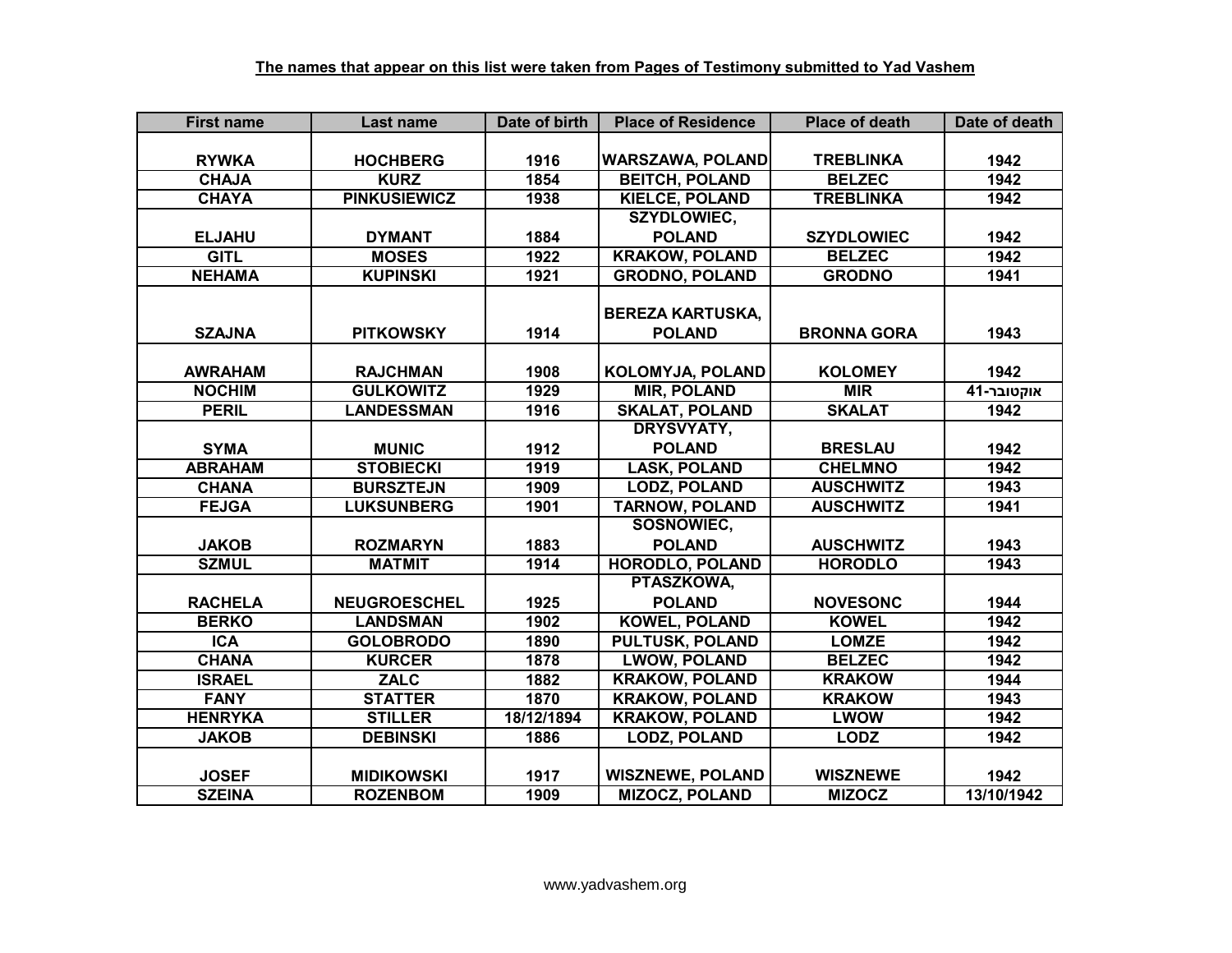| <b>First name</b> | <b>Last name</b>     | Date of birth | <b>Place of Residence</b> | <b>Place of death</b> | Date of death |
|-------------------|----------------------|---------------|---------------------------|-----------------------|---------------|
|                   |                      |               | <b>TOMASZOW</b>           |                       |               |
|                   |                      |               | <b>MAZOWIECKIE,</b>       |                       |               |
| <b>ROJZA</b>      | <b>WELTMAN</b>       | 1888          | <b>POLAND</b>             | <b>TREBLINKA</b>      | אוקטובר-42    |
| <b>MINDELE</b>    | <b>SZUSTER</b>       | 1921          | <b>KISILIN, POLAND</b>    | <b>KISILIN</b>        | 1942          |
|                   |                      |               | <b>STANISLAWOW,</b>       |                       |               |
| <b>PEPKA</b>      | <b>FLEICHER</b>      | 1933          | <b>POLAND</b>             | <b>STANISLAWOW</b>    | 1942          |
|                   |                      |               |                           |                       |               |
| <b>REIZKA</b>     | <b>STAROSIECKA</b>   | 1898          | <b>BIALYSTOK, POLAND</b>  | <b>LOCHOW</b>         | 1942          |
| <b>SHYMON</b>     | <b>CZWIERCEWSKI</b>  | 1901          | <b>LODZ, POLAND</b>       | <b>LODZ</b>           | 1940          |
| <b>SZPRINCE</b>   | <b>SKALECKI</b>      | 1894          | <b>KORZEC, POLAND</b>     | <b>KORZEC</b>         | 1943          |
|                   |                      |               |                           |                       |               |
| <b>YZAK</b>       | <b>BRUH</b>          | 1892          | <b>WIELICZKA, POLAND</b>  | <b>BELZEC</b>         | 1942          |
|                   |                      |               |                           |                       |               |
| <b>BAINYSZ</b>    | <b>WITORZ</b>        | 1926          | PIOTRKOW, POLAND          | <b>LUBLIN</b>         | 1942          |
| <b>CHAIM</b>      | <b>CUKER</b>         | 1926          | <b>WARSAW, POLAND</b>     | <b>WARSAW</b>         | 1942          |
| <b>CHANA</b>      | <b>WAJNSZTEIN</b>    | 1905          | <b>DRUJA, POLAND</b>      | <b>AUSCHWITZ</b>      | 1942          |
| <b>DOCI</b>       | <b>SZTRACHMAN</b>    | 1918          | <b>LUCK, POLAND</b>       | <b>LUCK</b>           | 1942          |
| <b>FRAJDA</b>     | <b>SHOLMAN</b>       | 1928          | <b>ZAMOSC, POLAND</b>     | <b>ZAMOSC</b>         | 1940          |
| <b>HERSZ</b>      | <b>SZTRANG</b>       | 1914          | <b>LWOW, POLAND</b>       | <b>LWOW</b>           | 1942          |
|                   |                      |               | ALEKSANDROW,              |                       |               |
| <b>JAKOB</b>      | <b>RABINOWICZ</b>    | 1902          | <b>POLAND</b>             | <b>AUSCHWITZ</b>      | 1942          |
| <b>JOSEF</b>      | <b>RUBINSZTAJN</b>   | 1895          | <b>WARSZA, POLAND</b>     | <b>WARSZA</b>         | 1943          |
| <b>HERSZ</b>      | <b>STERN</b>         | 1888          | <b>LODZ, POLAND</b>       | <b>LITZMANNSTADT</b>  | 30/4/1942     |
|                   |                      |               | <b>OSTROW</b>             |                       |               |
|                   |                      |               | <b>MAZOWIECKA,</b>        |                       |               |
| <b>RAJSEL</b>     | <b>GONSIER</b>       | 1895          | <b>POLAND</b>             | <b>SLONIM</b>         | 1942          |
| <b>CILA</b>       | <b>ZALCMAN</b>       | 1911          | <b>LODZ, POLAND</b>       | <b>TREBLINKA I</b>    | 1942          |
| <b>NUSA</b>       | <b>LENGER</b>        | 1918          | <b>SAMBER, POLAND</b>     | <b>SAMBER</b>         | 1943          |
| <b>RAJZLA</b>     | <b>BODKIER</b>       | 1883          | <b>VARSOVIE, POLAND</b>   | <b>TREBLINKA</b>      | 1941          |
|                   |                      |               |                           |                       |               |
| <b>NACHMAN</b>    | <b>SZWIRC</b>        | 1904          | <b>BODZANOV, POLAND</b>   | <b>TREBLINKA</b>      | 1941          |
| <b>SZMEREL</b>    | <b>LOWICZ</b>        | 1902          | <b>GRODNO, POLAND</b>     | <b>GRODNO</b>         | 1942          |
|                   |                      |               |                           |                       |               |
| <b>YCCHAK</b>     | <b>TUNKIELSZTAJN</b> | 1900          | <b>BRZEZNICA, POLAND</b>  | <b>SARNY</b>          | 1942          |
| <b>AKIWA</b>      | <b>ZAJDMAN</b>       | 1923          | <b>WARSZA, POLAND</b>     | <b>WARSZA</b>         | 1943          |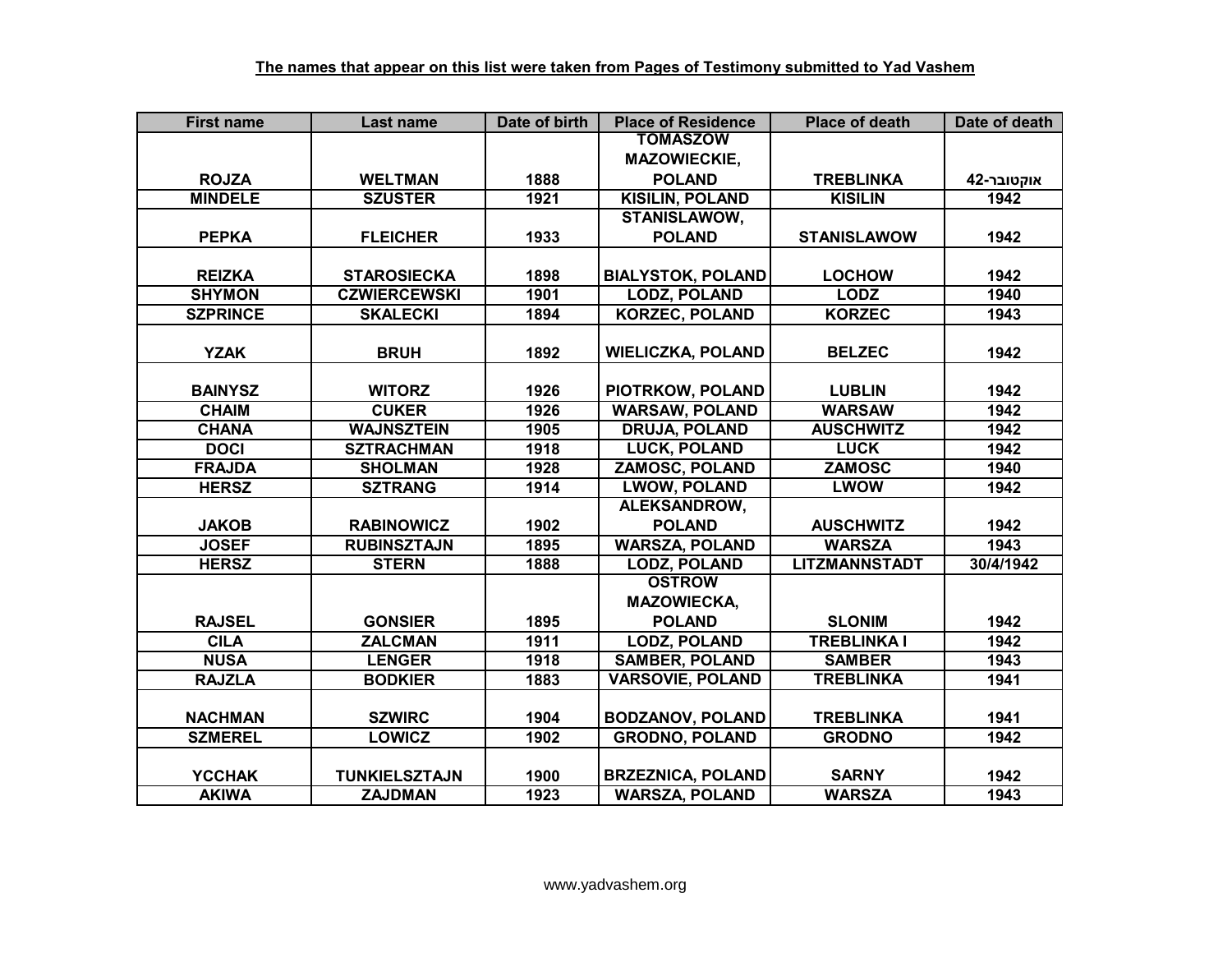| <b>First name</b> | Last name           | Date of birth | <b>Place of Residence</b> | <b>Place of death</b> | Date of death |
|-------------------|---------------------|---------------|---------------------------|-----------------------|---------------|
|                   |                     |               | <b>OSTROLEKA,</b>         |                       |               |
| <b>BRAJNA</b>     | <b>NEUMAN</b>       | 1907          | <b>POLAND</b>             | <b>ROWNE</b>          | 1942          |
| <b>MOTEL</b>      | <b>RUBINSTEIN</b>   | 1904          | <b>WISKOW, POLAND</b>     | <b>WISKOW</b>         | 1939          |
|                   |                     |               |                           |                       |               |
| <b>SLOMO</b>      | <b>GILERNTER</b>    | 1910          | <b>TOMASZOW, POLAND</b>   | <b>BELZEC</b>         | 1943          |
| <b>AHRON</b>      | <b>BOKSENBOJM</b>   | 1895          | <b>PORYCK, POLAND</b>     | <b>PORYCK</b>         | 1942          |
|                   |                     |               |                           |                       |               |
| <b>CHASIA</b>     | <b>SILBERMINZ</b>   | 1925          | <b>WOLBROM, POLAND</b>    | <b>AUSCHWITZ</b>      | 1942          |
|                   |                     |               |                           |                       |               |
| <b>HANY</b>       | <b>WEINBERG</b>     | 1890          | <b>PABIANICE, POLAND</b>  | <b>AUSCHWITZ</b>      | 1942          |
| <b>JOZEF</b>      | <b>TYGER</b>        | 1907          | <b>LWOW, POLAND</b>       | <b>LWOW</b>           | 1942          |
| <b>BCALEL</b>     | <b>DUDASZEK</b>     | 1887          | <b>WARSAW, POLAND</b>     | <b>FALENICA</b>       | 1942          |
| <b>MAJER</b>      | <b>BUBER</b>        | 1900          | <b>LWOW, POLAND</b>       | <b>JAWOROW</b>        | 1942          |
|                   |                     |               |                           |                       |               |
| <b>CHAIM</b>      | <b>PUTER</b>        | 1881          | <b>TOMASOW, POLAND</b>    | <b>BELZEC</b>         | 1941          |
|                   |                     |               |                           |                       |               |
| <b>NECHAMA</b>    | <b>ROSENBLUM</b>    | 1880          | JAWORZNO, POLAND          | <b>AUSCHWITZ</b>      | 1943          |
| <b>RAIZA</b>      | <b>STERN</b>        | 1912          | <b>MUSZYNA, POLAND</b>    | <b>AUSCHWITZ</b>      | 1943          |
|                   |                     |               |                           |                       |               |
| <b>SEYFRA</b>     | <b>FLEISCHER</b>    | 1890          | SEDZISZOW, POLAND         | <b>BELZEC</b>         | 1942          |
|                   |                     |               | SZELISZCZE,               |                       |               |
| <b>PESZE</b>      | <b>SONENSZEJN</b>   | 1908          | <b>POLAND</b>             | <b>SZELISZCZE</b>     | 1941          |
| <b>YSRAEL</b>     | <b>PUTRUSZKA</b>    | 1916          | <b>OLIKA, POLAND</b>      | <b>OLIKA</b>          | 1942          |
| <b>AWRAHAM</b>    | <b>KELNER</b>       | 1887          | <b>PORYCK, POLAND</b>     | <b>PORYCK</b>         | 1942          |
| <b>CEJTL</b>      | <b>WACHENHAUZER</b> | 1911          | <b>KUROW, POLAND</b>      | <b>KONSKA WOLA</b>    | 1942          |
| <b>CHANA</b>      | <b>SZENKMAN</b>     | 1919          | <b>LUZKI, POLAND</b>      | <b>LUZKI</b>          | 1942          |
| <b>CHAJA</b>      | <b>PILOWSKI</b>     | 1903          | <b>WILNO, POLAND</b>      | <b>WILNO</b>          | 1942          |
| <b>FRANIA</b>     | <b>GLATTER</b>      | 1885          | <b>POLAND</b>             | <b>AUSCHWITZ</b>      | 1943          |
| <b>HERSZ</b>      | <b>NASZELSKI</b>    | 1863          | <b>KOLO, POLAND</b>       | <b>KOLO</b>           | 1941          |
| <b>JAKOB</b>      | <b>MENKER</b>       | 1910          | <b>LWOW, POLAND</b>       | <b>LWOW</b>           | 1942          |
|                   |                     |               | ALEKSANDRIA,              |                       |               |
| <b>JOSEF</b>      | <b>SAPIR</b>        | 1914          | <b>POLAND</b>             | <b>ALEKSANDRIA</b>    | 1942          |
| <b>PESCHA</b>     | <b>GAFANOWICZ</b>   | 1890          | <b>ZDZIECIOL, POLAND</b>  | <b>ZDZIECIOL</b>      | 30/04/1942    |
| <b>ESTERA</b>     | <b>BOKSENBAUM</b>   | 1903          | <b>POLAND</b>             | <b>AUSCHWITZ</b>      | 1944          |
| <b>MOSSE</b>      | <b>HOCHGELERTER</b> | 1916          | <b>LUBLIN, POLAND</b>     | <b>LUBLIN</b>         | 1942          |
| <b>PESACH</b>     | <b>HARCZYK</b>      | 1884          | <b>POLAND</b>             | <b>CHELMNO</b>        | 1943          |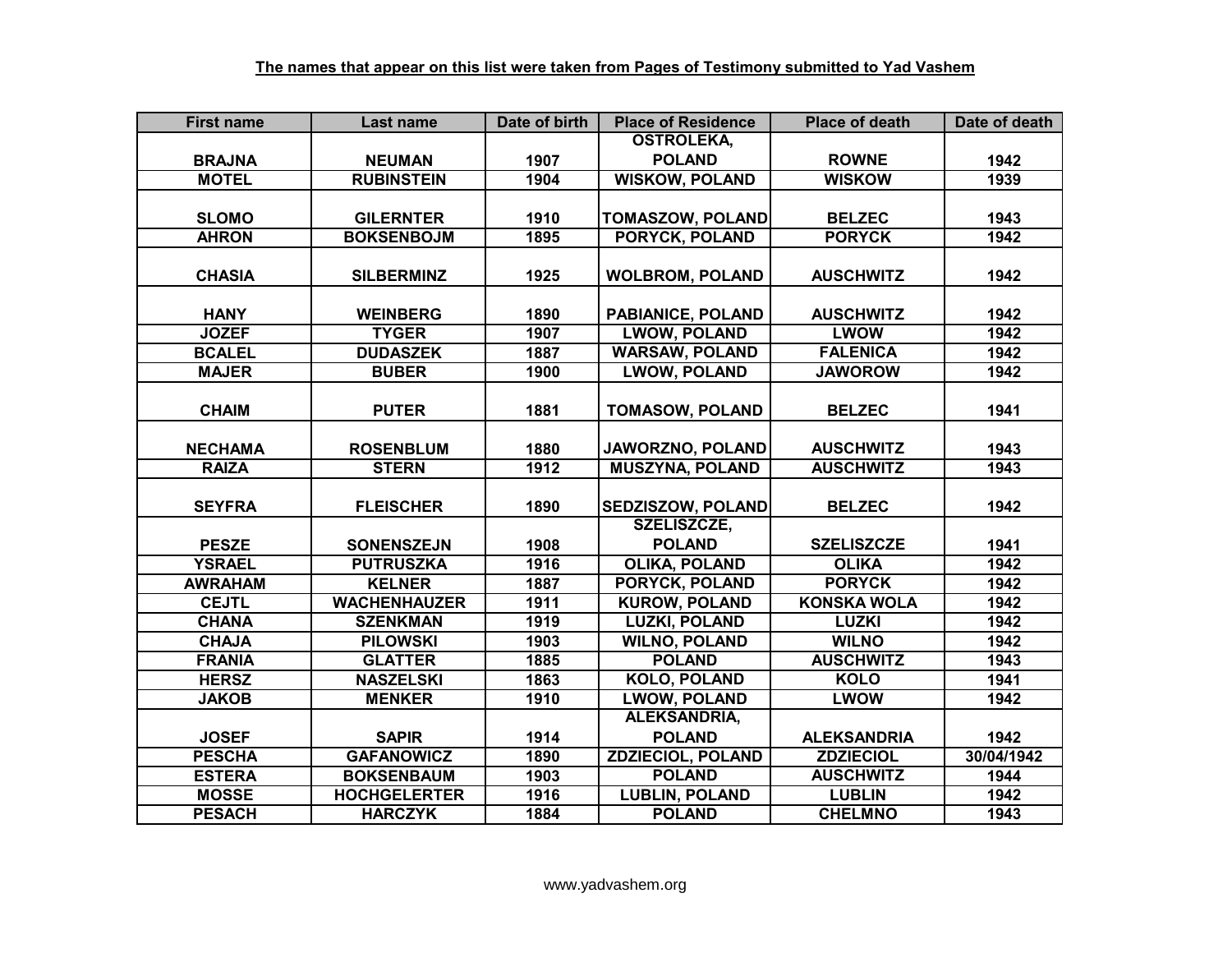| <b>First name</b> | Last name          | Date of birth | <b>Place of Residence</b> | <b>Place of death</b>  | Date of death |
|-------------------|--------------------|---------------|---------------------------|------------------------|---------------|
|                   |                    |               |                           |                        |               |
| <b>RIWKA</b>      | <b>FEINSTEIN</b>   | 1875          | <b>WARSZAWA, POLAND</b>   | <b>WARSZAWA</b>        | 1942          |
|                   |                    |               |                           |                        |               |
| <b>DAWID</b>      | <b>MAREK</b>       | 1883          | <b>WADOWICE, POLAND</b>   | <b>WADOWICE</b>        | 1942          |
| <b>ELIJAHU</b>    | <b>KUNJIN</b>      | 1880          | <b>WILNA, POLAND</b>      |                        | 1943          |
| <b>YZAK</b>       | <b>SZWADRON</b>    | 1906          | <b>LEMBERG, POLAND</b>    | <b>LEMBERG</b>         | 1943          |
|                   |                    |               | <b>CHENSTCHOV,</b>        |                        |               |
| <b>GENIA</b>      | <b>RENGSCHOVIC</b> | 1906          | <b>POLAND</b>             | <b>TREBLINKA</b>       | 1942          |
|                   |                    |               |                           |                        |               |
| <b>CAWA</b>       | <b>WIZEL</b>       | 1906          | <b>WARSZAWA, POLAND</b>   | <b>WARSZAWA</b>        | 1941          |
| <b>CHANA</b>      | <b>ROTSZTAJN</b>   | 1910          | <b>LODZ, POLAND</b>       | <b>MAJDANEK</b>        | 1944          |
|                   |                    |               | <b>CZESTOCHOW,</b>        |                        |               |
| <b>DAWID</b>      | <b>LEWKOWICZ</b>   | 1905          | <b>POLAND</b>             | <b>TREBLINKA</b>       | 1942          |
|                   |                    |               | <b>KAMIN KASHIRSKI,</b>   |                        |               |
| <b>JAKOW</b>      | <b>LEJZERUK</b>    | 1909          | <b>POLAND</b>             | <b>KAMIN KASHIRSKI</b> | 1942          |
|                   |                    |               |                           |                        |               |
| <b>HANNAH</b>     | <b>ROSENBERG</b>   | 1924          | <b>OSTROWEK, POLAND</b>   | <b>TREBLINKA</b>       | 1939          |
| <b>ISRAEL</b>     | <b>ROTSZTAJN</b>   | 1875          | <b>TARNOPOL, POLAND</b>   | <b>TARNOPOL</b>        | 1942          |
|                   |                    |               |                           |                        |               |
| <b>AIDA</b>       | <b>SMARLER</b>     | 1902          | NADVORNA, POLAND          | <b>NADVORNA</b>        | 1944          |
|                   |                    |               |                           | <b>BOGUSZE</b>         |               |
| <b>LEIBA</b>      | <b>SHYYEVSKI</b>   | 25/11/1873    | <b>WIZAJNY, POLAND</b>    | <b>SAMMELLAGER</b>     | 1942          |
|                   |                    |               | <b>MOSTY WIELKIE,</b>     |                        |               |
| <b>ISRAEL</b>     | <b>ROTFLEISZ</b>   | 1884          | <b>POLAND</b>             | <b>MOSTY WIELKIE</b>   | 1943          |
| <b>MEILECH</b>    | <b>SAFIER</b>      | 1885          | <b>KRAKOW, POLAND</b>     | <b>BELZEC</b>          | 1942          |
|                   |                    |               | <b>CZESTOCHOWA,</b>       |                        |               |
| <b>ITA</b>        | <b>SHUMACHER</b>   | 1894          | <b>POLAND</b>             | <b>TREBLINKA</b>       | אוקטובר-42    |
|                   |                    |               |                           |                        |               |
| <b>RACHEL</b>     | <b>CUKERMAN</b>    | 1907          | KOSTOPOL, POLAND          | <b>HORODEC</b>         | 1942          |
|                   |                    |               | MIEDZYRZEC,               |                        |               |
| <b>MOTEL</b>      | <b>FISZFANGIER</b> | 1887          | <b>POLAND</b>             | <b>MIEDZYRZEC</b>      | 1942          |
| <b>SZAJA</b>      | <b>MANTEL</b>      | 1912          | <b>MIKOLAIV, POLAND</b>   | <b>LWOW</b>            | 1941          |
| <b>TSHARNA</b>    | <b>HOCHBERG</b>    | 1912          | <b>RATNE, POLAND</b>      | <b>BELZEC</b>          | 1942          |
|                   |                    |               | <b>MALE SEDLISHCHE,</b>   |                        |               |
| <b>ZVI</b>        | <b>CHAIT</b>       | 1905          | <b>POLAND</b>             | <b>MALE SEDLISHCHE</b> | 1942          |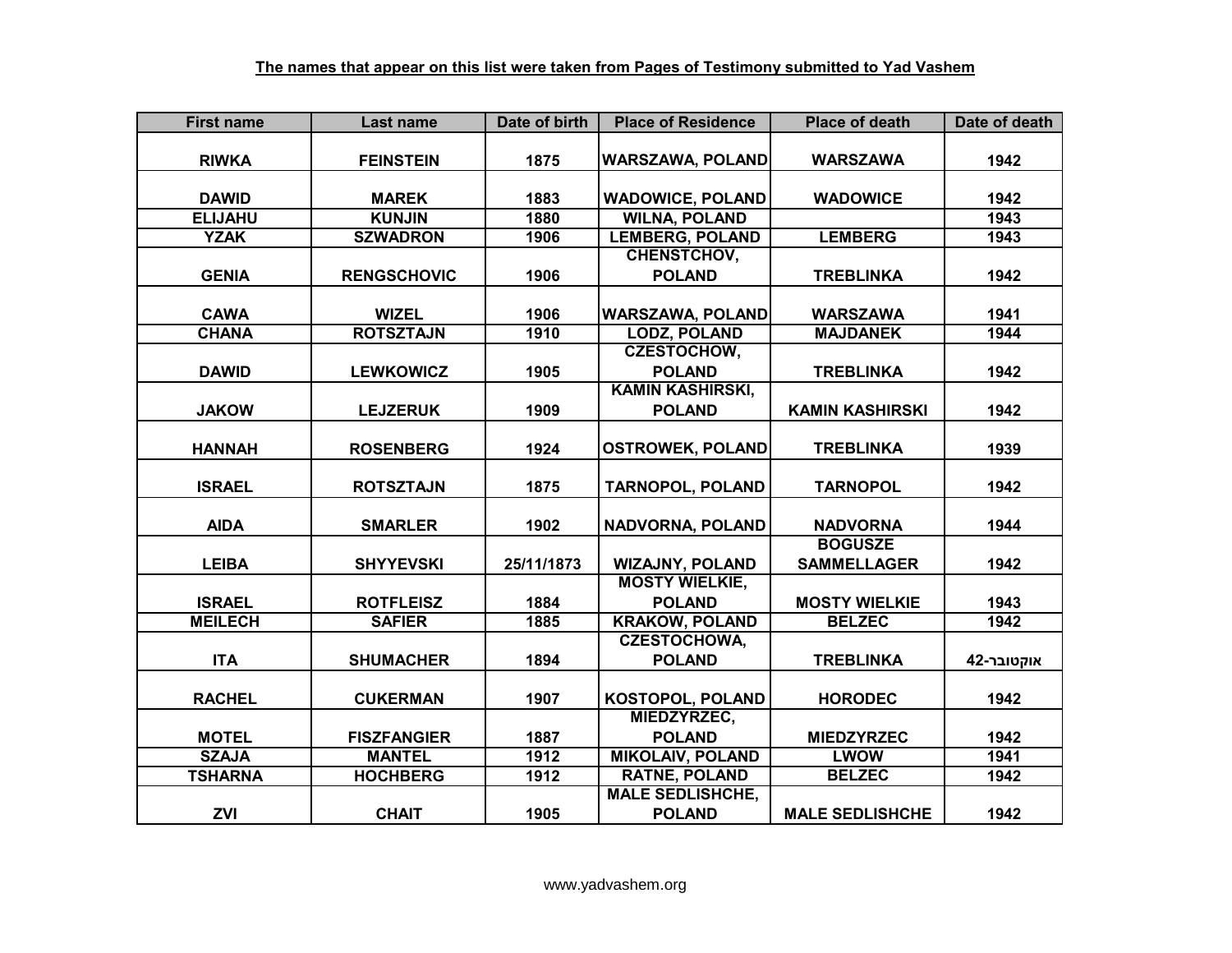| <b>First name</b> | Last name          | Date of birth | <b>Place of Residence</b> | <b>Place of death</b> | Date of death |
|-------------------|--------------------|---------------|---------------------------|-----------------------|---------------|
| <b>MOSES</b>      | <b>TRIEF</b>       | 1917          | <b>STRUSOW, POLAND</b>    | <b>TREMBOWLA</b>      | 1943          |
| <b>BRACHA</b>     | <b>SZTAJNKOLER</b> | 1920          | <b>GIST, POLAND</b>       | <b>GIST</b>           | 1942          |
| <b>JUDITH</b>     | <b>TAWIANSKI</b>   | 1922          | <b>LOMZA, POLAND</b>      | <b>LOMZA</b>          | 1942          |
|                   |                    |               | GNIWOSZOW,                |                       |               |
| <b>SZOEL</b>      | <b>WALDMAN</b>     | 1896          | <b>POLAND</b>             | <b>GNIWOSZOW</b>      | 1942          |
| <b>GECEL</b>      | <b>HERSZKORN</b>   | 1915          | <b>OZORKOW, POLAND</b>    | <b>POSEN</b>          | 1942          |
| <b>YTA</b>        | <b>KOWALSKI</b>    | 1884          | <b>GRODNO, POLAND</b>     | <b>TREBLINKA</b>      | 1942          |
| <b>SMUEL</b>      | <b>SZTILFUS</b>    | 1893          | <b>JOSEFOW, POLAND</b>    | <b>JOSEFOW</b>        | 1942          |
| <b>BARUCH</b>     | <b>SZWADRON</b>    | 1906          | <b>BUSK, POLAND</b>       | <b>BUSK</b>           | 24/05/1943    |
| <b>RYWKA</b>      | <b>YUDKOWICZ</b>   | 1906          | <b>LUNINIEC, POLAND</b>   | <b>LUNINIEC</b>       | 1942          |
| <b>MICHAL</b>     | <b>MARGULIES</b>   | 1865          | <b>WARSAW, POLAND</b>     | <b>WARSAW</b>         | 1941          |
| <b>FRAJDL</b>     | <b>REICHERT</b>    | 1862          | <b>LODZ, POLAND</b>       | <b>LODZ</b>           | 05/12/1940    |
| <b>PESYL</b>      | <b>FIGOWICZ</b>    | 1895          | <b>LOSZYCE, POLAND</b>    | <b>BELZEC</b>         | 1942          |
| <b>RIWKA</b>      | <b>WAYNRIB</b>     | 1892          | <b>BEDZIN, POLAND</b>     | <b>AUSCHWITZ</b>      | 1944          |
| <b>SMUEL</b>      | <b>WEIDHORN</b>    | 1878          | <b>LWOW, POLAND</b>       | <b>LWOW</b>           | 1942          |
|                   |                    |               |                           |                       |               |
| <b>TOVIA</b>      | <b>REJNERC</b>     | 1890          | <b>SOSNOWCE, POLAND</b>   | <b>AUSCHWITZ</b>      | 1942          |
| <b>BATJA</b>      | <b>RAWED</b>       | 1883          | <b>LODZ, POLAND</b>       | <b>LODZ</b>           | 1941          |
|                   |                    |               |                           |                       |               |
| <b>BELLA</b>      | <b>CYCOWICZ</b>    | 1923          | <b>BIALYSTOK, POLAND</b>  | <b>TREBLINKA</b>      | 1943          |
|                   |                    |               |                           |                       |               |
| <b>HERSCH</b>     | <b>BERNHOLZ</b>    | 1900          | POCZAJOW, POLAND          | <b>POCZAJOW</b>       | 1942          |
| <b>CHASIA</b>     | <b>BERENSTEIN</b>  | 1930          | <b>PINSK, POLAND</b>      | <b>PINSK</b>          | 1944          |
| <b>DWORA</b>      | <b>YAKUBOWICZ</b>  | 1912          | <b>LODZ, POLAND</b>       | <b>AUSCHWITZ</b>      | 1944          |
| <b>MORDCHE</b>    | <b>SZTEJNBERG</b>  | 1902          | <b>BRZESC, POLAND</b>     | <b>KOWEL</b>          | 1943          |
| <b>REFAEL</b>     | <b>WERBER</b>      | 1900          | <b>PORYCK, POLAND</b>     | <b>PORYCK</b>         | 1942          |
|                   |                    |               | <b>DZIALOSZYCE,</b>       |                       |               |
| <b>TOBA</b>       | <b>NIEMOWA</b>     | 1895          | <b>POLAND</b>             | <b>OSWIECIM</b>       | 1942          |
| <b>BENJAMIN</b>   | <b>SZTULMAN</b>    | 1913          | <b>WARSAW, POLAND</b>     | <b>WARSAW</b>         | 1941          |
| <b>CMI</b>        | <b>SZPIGEL</b>     | 1907          | <b>KRAKOW, POLAND</b>     | <b>KRAKOW</b>         | 1942          |
| <b>HENIA</b>      | <b>TKACZ</b>       | 1908          | <b>GRODNO, POLAND</b>     | <b>GRODNO</b>         | 1942          |
|                   |                    |               | <b>NOWY SACZ,</b>         |                       |               |
| <b>JOSEF</b>      | <b>HOLCER</b>      | 1920          | <b>POLAND</b>             | <b>NOWY SACZ</b>      | 1942          |
|                   |                    |               | <b>TOMASZOW</b>           |                       |               |
| <b>MEJLICH</b>    | <b>WASERMAN</b>    | 1909          | <b>LUBELSKI, POLAND</b>   | <b>BELZEC</b>         | 1942          |
| <b>SZMUEL</b>     | <b>CHABANSKI</b>   | 1920          | <b>LECZYCA, POLAND</b>    | <b>CHELMNO</b>        | 1943          |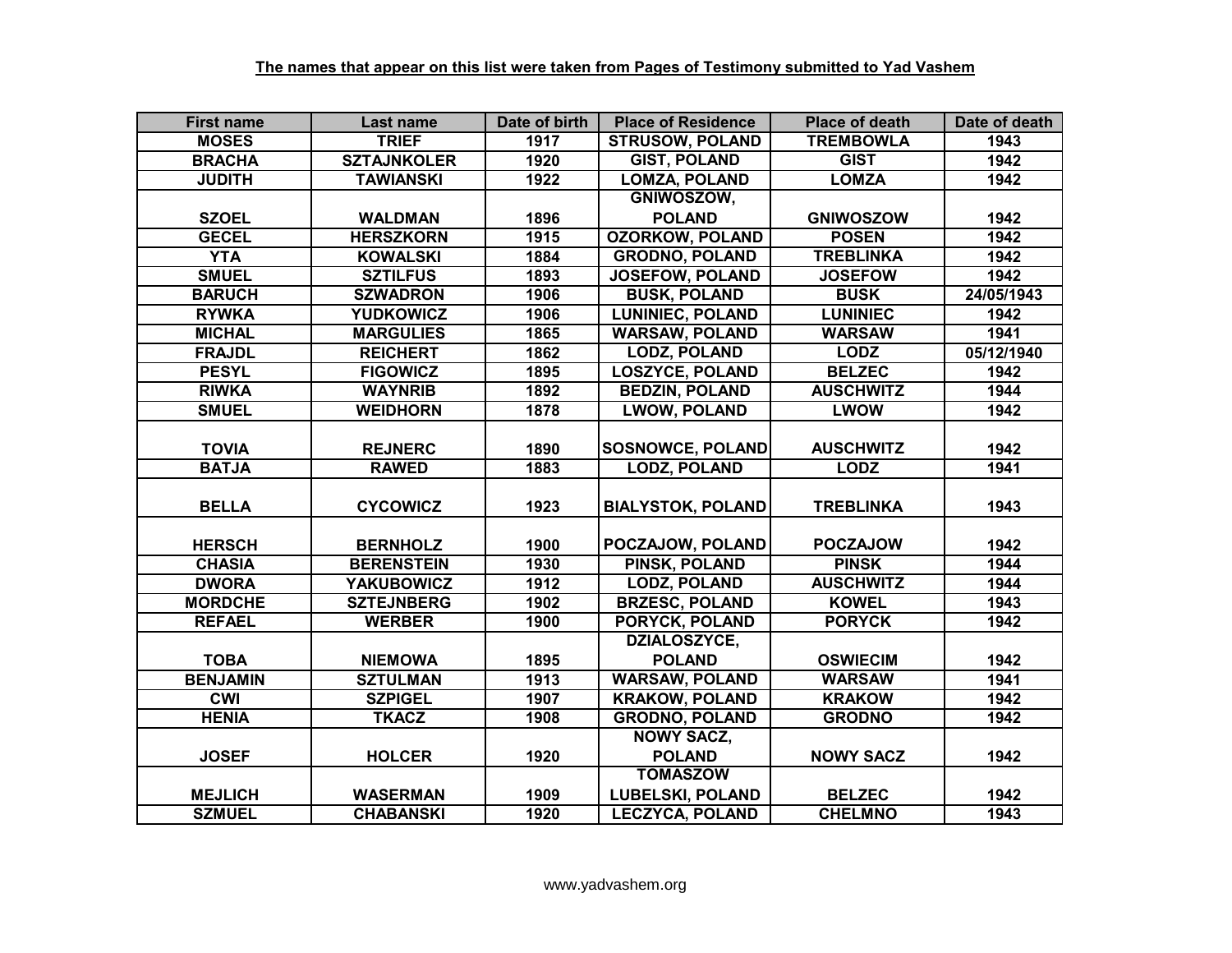| <b>First name</b> | Last name            | Date of birth | <b>Place of Residence</b> | <b>Place of death</b> | Date of death |
|-------------------|----------------------|---------------|---------------------------|-----------------------|---------------|
|                   |                      |               |                           |                       |               |
| <b>CILA</b>       | <b>BELLER</b>        | 1910          | <b>YAZLOVETS, POLAND</b>  | <b>YAZLOVETS</b>      | 1942          |
| <b>JOSKI</b>      | <b>WAKSMAN</b>       | 1910          | <b>STOPNICA, POLAND</b>   | <b>AUSCHWITZ</b>      | 1944          |
| <b>RIWKA</b>      | <b>IAKOBOWICZ</b>    | 1897          | <b>LODZ, POLAND</b>       | <b>TREBLINKA</b>      | 1942          |
| <b>BNIAMIN</b>    | <b>ZUER</b>          | 1915          | <b>PORYCK, POLAND</b>     | <b>PORYCK</b>         | 1942          |
| <b>CHAJM</b>      | <b>ROZBACH</b>       | 1918          | <b>ZYWIEC, POLAND</b>     | <b>BELZEC</b>         | 1942          |
| <b>DAWID</b>      | <b>BALICKI</b>       | 1905          | <b>KIELCE, POLAND</b>     | <b>KIELCE</b>         | 1943          |
| <b>FANY</b>       | <b>GOTTESMAN</b>     | 1902          | <b>PRAGA, POLAND</b>      | <b>AUSCHWITZ</b>      | 1942          |
| <b>HERMANN</b>    | <b>LUSZCZANOWSKI</b> | 1895          | <b>KRAKOW, POLAND</b>     | <b>MAUTHAUSEN</b>     | 1945          |
| <b>JAKOB</b>      | <b>ERLICH</b>        | 1926          | <b>STASZOW, POLAND</b>    | <b>TREBLINKA</b>      | 1942          |
| <b>JOSEF</b>      | <b>CHMLNICKI</b>     | 1922          | <b>OPOCZNO, POLAND</b>    | <b>OPOCZNO</b>        | 1942          |
|                   |                      |               |                           |                       |               |
| <b>BEJLA</b>      | <b>MAJZLISZ</b>      | 1908          | SWINIUCHY, POLAND         | <b>SWINIUCHY</b>      | 1942          |
|                   |                      |               |                           |                       |               |
| <b>MARJA</b>      | <b>GOLDSZLAGER</b>   | 1904          | <b>BYSTRITSA, POLAND</b>  | <b>AUSCHWITZ</b>      | 1944          |
|                   |                      |               | <b>PIOTRKOW</b>           |                       |               |
|                   |                      |               | TRYBUNALSKI,              |                       |               |
| <b>CHAJA</b>      | <b>LEWKOWICZ</b>     | 1920          | <b>POLAND</b>             | <b>TREBLINKA</b>      | נובמבר-42     |
|                   |                      |               | <b>DOMBROWA</b>           |                       |               |
| <b>NETKA</b>      | <b>PUTERSZNYT</b>    | 1900          | <b>GORNICZA, POLAND</b>   | <b>AUSCHWITZ</b>      | 1943          |
| <b>RACHELA</b>    | <b>PUCMAN</b>        | 1885          | <b>LODZ, POLAND</b>       | <b>LODZ</b>           | 1942          |
| <b>SCHIMON</b>    |                      | 1895          | <b>WISZNEWE, POLAND</b>   | <b>WISZNEWE</b>       | 1942          |
|                   | <b>RABINOWICZ</b>    |               | <b>STRZEMIESYCE,</b>      |                       |               |
| <b>SZMUEL</b>     | <b>FRIEDMAN</b>      | 1880          | <b>POLAND</b>             | <b>STRZEMIESYCE</b>   | 1942          |
|                   |                      |               |                           |                       |               |
| <b>YOSEK</b>      | <b>BLUMSZTEJN</b>    | 1929          | <b>RADOMSKO, POLAND</b>   | <b>TREBLINKA</b>      | 1944          |
| <b>ASZER</b>      | <b>HOLCMAN</b>       | 1918          | <b>OZORKOW, POLAND</b>    | <b>CHELMNO</b>        | 1944          |
| <b>CESIA</b>      | <b>HASSMAN</b>       | 1924          | <b>LODZ, POLAND</b>       | <b>LODZ</b>           | 1943          |
| <b>CHANA</b>      | <b>MIDLASZ</b>       | 1907          | <b>LODZ, POLAND</b>       | <b>AUSCHWITZ</b>      | 1942          |
| <b>DAWID</b>      | <b>MORGENSTERN</b>   | 1909          | <b>JAWOZNA, POLAND</b>    | <b>JAWOZNA</b>        | 1944          |
| <b>FEJGA</b>      | <b>LIFSZYC</b>       | 1893          | PROZANY, POLAND           | <b>AUSCHWITZ</b>      | 1943          |
|                   |                      |               | TARNOBRZEG,               |                       |               |
| <b>YECHIEL</b>    | <b>WAJSBLUM</b>      | 1888          | <b>POLAND</b>             | <b>TREMBLINKA</b>     | 1942          |
| <b>IZAAK</b>      | <b>SCHULTZ</b>       | 28/11/1924    | <b>LOMZA, POLAND</b>      | <b>SHAULYAI</b>       | 1941          |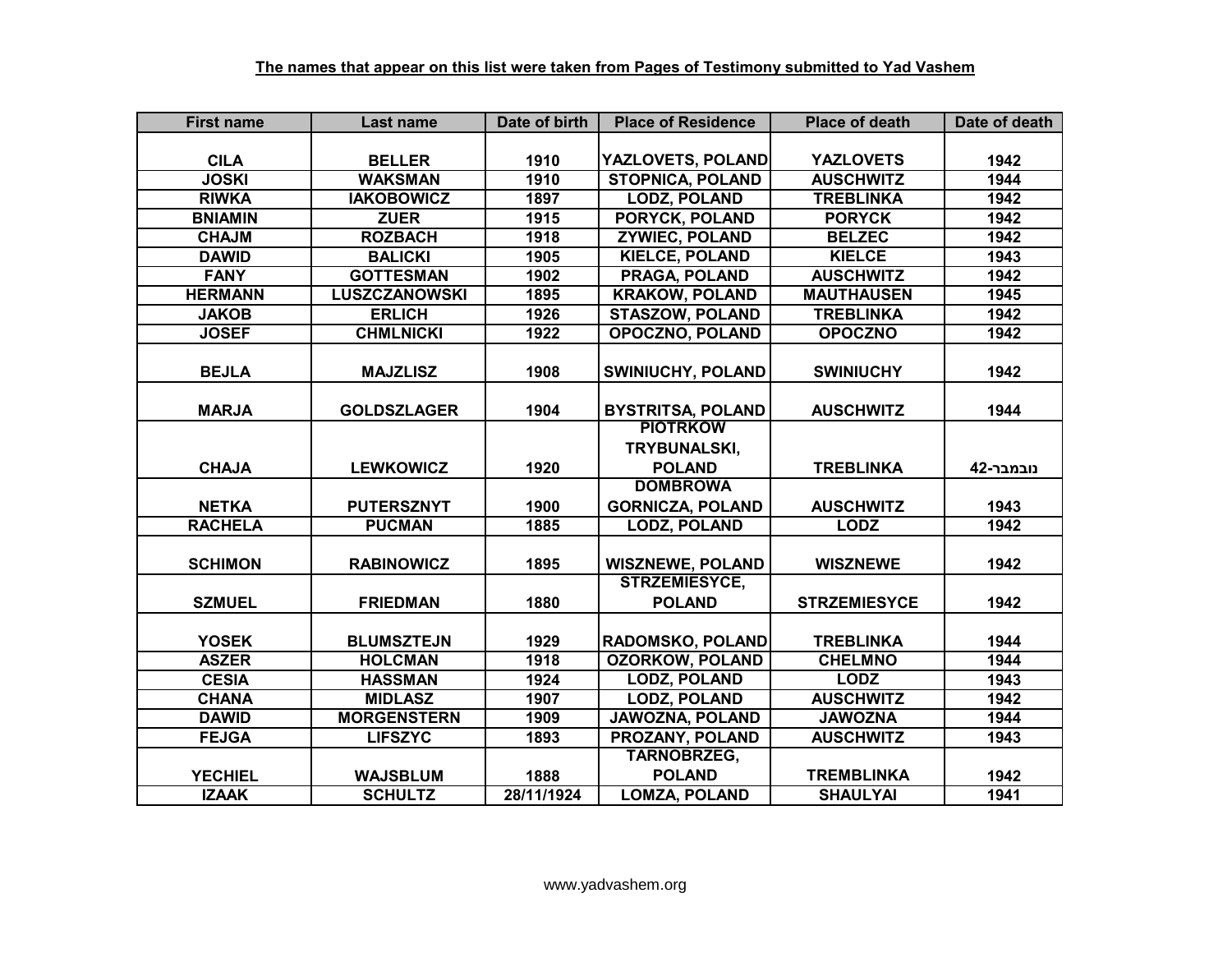| <b>First name</b> | Last name          | Date of birth | <b>Place of Residence</b> | <b>Place of death</b> | Date of death |
|-------------------|--------------------|---------------|---------------------------|-----------------------|---------------|
|                   |                    |               |                           |                       |               |
| <b>YAKOW</b>      | <b>WASERMAN</b>    | 1917          | <b>WLODAWA, POLAND</b>    | <b>WLODAWA</b>        | 1942          |
| <b>ICCHAK</b>     | <b>GORMAN</b>      | 1906          | <b>WARSAW, POLAND</b>     | <b>WARSAW</b>         | 1942          |
| <b>MAJER</b>      | <b>ULINOWER</b>    | 1921          | <b>LODZ, POLAND</b>       | <b>EBENSEE</b>        | 1945          |
|                   |                    |               | <b>OSTROWIEC,</b>         |                       |               |
| <b>BRACHA</b>     | <b>ROZEN</b>       | 1937          | <b>POLAND</b>             | <b>TREBLINKA</b>      | 10/12/1942    |
|                   |                    |               |                           |                       |               |
| <b>CHAJIM</b>     | <b>DIAMAND</b>     | 1894          | <b>TYSZOWCE, POLAND</b>   | <b>MAJDANEK</b>       | 1942          |
| <b>RACHEL</b>     | <b>JUZEFOWICZ</b>  | 1919          | <b>LODZ, POLAND</b>       | <b>LODZ</b>           | 1943          |
| <b>RYWKA</b>      | <b>GALEWSKI</b>    | 1895          | PLOCK, POLAND             | <b>AUSCHWITZ</b>      | 1942          |
|                   |                    |               |                           |                       |               |
| <b>SZIFRA</b>     | <b>MILSZTAJN</b>   | 1892          | <b>WARSZAWA, POLAND</b>   | <b>WARSZAWA</b>       | 1942          |
|                   |                    |               | <b>OSTROLEKA,</b>         |                       |               |
| <b>MENACHEM</b>   | <b>FRYDMAN</b>     | 1882          | <b>POLAND</b>             | <b>SLONIM</b>         | 1943          |
|                   |                    |               | <b>CZECHANOWIEC,</b>      |                       |               |
| <b>RACHEL</b>     | <b>POMERANIEC</b>  | 1909          | <b>POLAND</b>             | <b>AUSCHWITZ</b>      | 1942          |
| <b>TERCER</b>     | <b>WOZNICK</b>     | 1897          | <b>BENDIN, POLAND</b>     | <b>MAJDANEK</b>       | 1942          |
| <b>BOSIA</b>      | <b>ZALCMAN</b>     | 1892          | <b>SARNA, POLAND</b>      | <b>SARNA</b>          | 1942          |
| <b>DYNA</b>       | <b>JUDOWICZ</b>    | 1918          | <b>PINSK, POLAND</b>      | <b>PINSK</b>          | 1942          |
|                   |                    |               | <b>ZDUNSKA WOLA,</b>      |                       |               |
| <b>ITA</b>        | <b>ROTENBERG</b>   | 1887          | <b>POLAND</b>             | <b>ZDUNSKA WOLA</b>   | 1942          |
| <b>ISRAEL</b>     | <b>DYMNIK</b>      | 1931          | <b>KIELCE, POLAND</b>     | <b>TREBLINKA</b>      | 22/08/1942    |
|                   |                    |               | KOLBUSZOWA,               |                       |               |
| <b>JOSEF</b>      | <b>WAJZENFELD</b>  | 1900          | <b>POLAND</b>             | <b>KOLBUSZOWA</b>     | 1942          |
|                   |                    |               | <b>BARANOWICZ,</b>        |                       |               |
| <b>JEHOSZUA</b>   | <b>DOBKOWSKI</b>   | 1900          | <b>POLAND</b>             | <b>BARANOWICZE</b>    | 1942          |
| <b>SMUEL</b>      | <b>SINDELOS</b>    | 1918          | <b>MIZOCZ, POLAND</b>     | <b>MIZOCZ</b>         | 13/10/1942    |
| <b>MAYER</b>      | <b>KLAJMAN</b>     | 1884          | <b>BENDZIN, POLAND</b>    | <b>AUSCHWITZ</b>      | 08/10/1943    |
|                   |                    |               |                           |                       |               |
| <b>MORDCHAI</b>   | <b>BLUMENKRANZ</b> | 1908          | PROBUZNA, POLAND          | <b>KOPYCZNICA</b>     | 1943          |
| <b>NECHAMA</b>    | <b>CUKER</b>       | 1897          | <b>LODZ, POLAND</b>       | <b>LODZ</b>           | 1942          |
|                   |                    |               |                           |                       |               |
| <b>CHASKIEL</b>   | <b>GOLDFRAID</b>   | 1904          | PIOTRKOW, POLAND          | <b>TREBLINKA</b>      | 1942          |
| <b>SARAH</b>      | <b>CHEJFEC</b>     | 1915          | <b>POLAND</b>             | <b>LVOV</b>           | 1943          |
| <b>SZMUEL</b>     | <b>CALER</b>       | 1902          | PORYCK, POLAND            | <b>PORYCK</b>         | 1942          |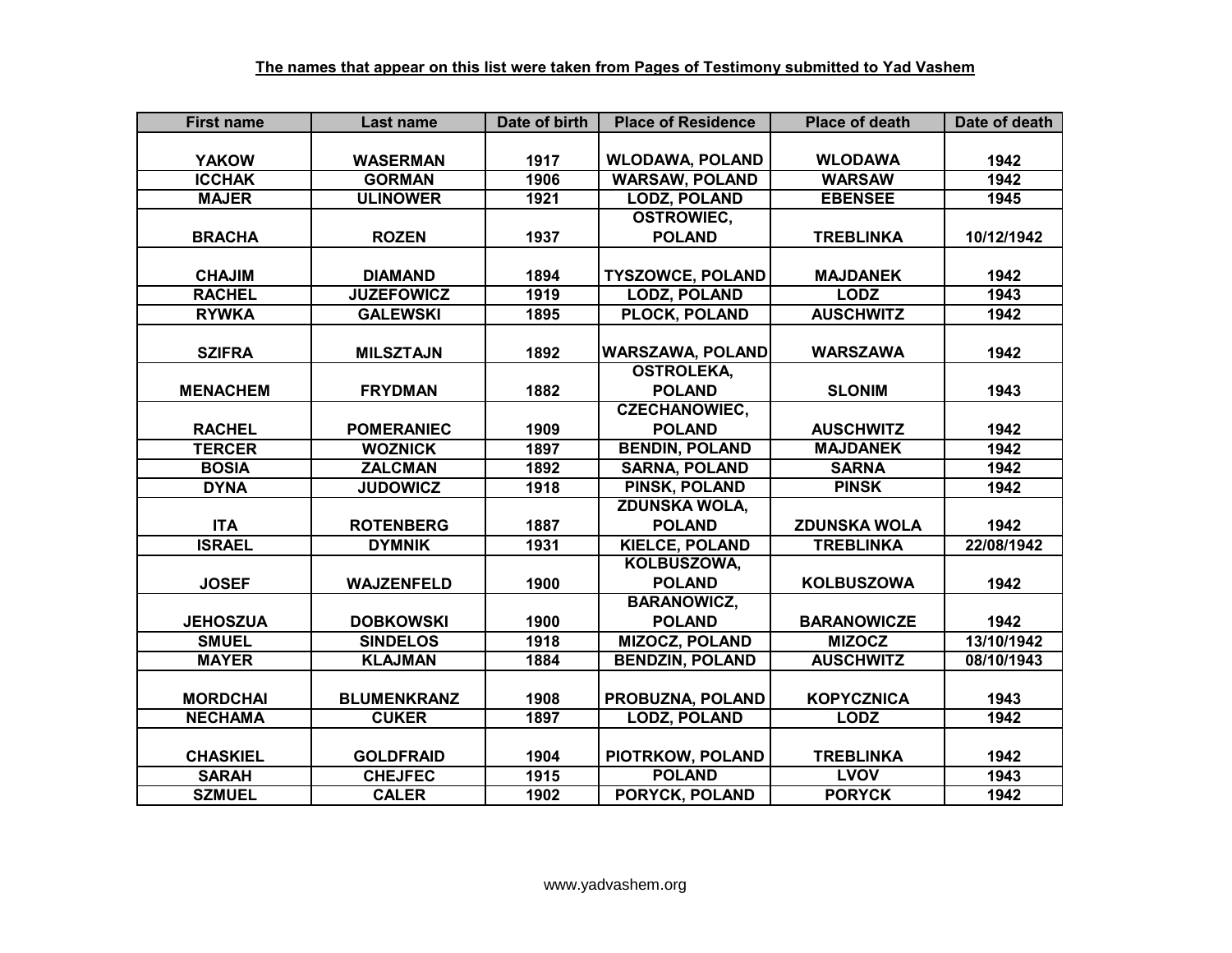| <b>First name</b> | Last name           | Date of birth | <b>Place of Residence</b> | <b>Place of death</b>    | Date of death |
|-------------------|---------------------|---------------|---------------------------|--------------------------|---------------|
|                   |                     |               |                           |                          |               |
| <b>YETI</b>       | <b>SZTERNBERG</b>   | 1924          | ZABLOTOW, POLAND          | <b>ZABLOTOW</b>          | 1942          |
|                   |                     |               |                           |                          |               |
| <b>PEREC</b>      | <b>SOCHOCZEWSKI</b> | 1892          | <b>WARSZAWA, POLAND</b>   | <b>WARSZAWA</b>          | 1942          |
| <b>JAKOB</b>      | <b>ROBOJENSKI</b>   | 1905          | <b>WARSAW, POLAND</b>     | <b>WARSAW</b>            | 1943          |
|                   |                     |               |                           |                          |               |
| <b>CHANA</b>      | <b>MARKUZA</b>      | 1894          | <b>BIALYSTOK, POLAND</b>  | <b>BIALYSTOK</b>         | 1942          |
| <b>DAWID</b>      | <b>PARENCZYK</b>    | 1906          | <b>IWIENIEC, POLAND</b>   | <b>IWIENIEC</b>          | 1942          |
| <b>FEJGA</b>      | <b>NAJGEBORN</b>    | 1909          | <b>LUBOMIL, POLAND</b>    | <b>LUBOMIL</b>           | 1942          |
|                   |                     |               |                           |                          |               |
|                   |                     |               | <b>WLADIMIR</b>           |                          |               |
| <b>HENJA</b>      | <b>RAISS</b>        | 1875          | <b>WOLYNSKI, POLAND</b>   | <b>WLADIMIR WOLYNSKI</b> | 1942          |
| <b>SIFRA</b>      | <b>GHILBART</b>     | 1921          | <b>JEBITZA, POLAND</b>    | <b>TREBLINKA</b>         | 1942          |
| <b>RACHEL</b>     | <b>SZNAJDMAN</b>    | 1915          | <b>LACHWA, POLAND</b>     | <b>LACHWA</b>            | 23/09/1943    |
|                   |                     |               |                           |                          |               |
| <b>LYBL</b>       | <b>GELCER</b>       | 1911          | <b>WOLBROM, POLAND</b>    | <b>MAJDANEK</b>          | 1942          |
| <b>RACHEL</b>     | <b>KANCYPER</b>     | 1915          | <b>KOBRYN, POLAND</b>     | <b>KOBRYN</b>            | 10/12/1943    |
| <b>MICHEL</b>     | <b>MORGENSTERN</b>  | 1902          | <b>LUBLIN, POLAND</b>     | <b>MAJDANEK</b>          | 1942          |
| <b>MORDCHAJ</b>   | <b>BITTERMAN</b>    | 1900          | <b>KRYLOW, POLAND</b>     | <b>WLODZIMIERZ</b>       | 1944          |
|                   |                     |               |                           |                          |               |
| <b>RACHL</b>      | <b>STERN</b>        | 1922          | <b>BORISLOW, POLAND</b>   | <b>BORISLOW</b>          | 1942          |
| <b>NACHMAN</b>    | <b>TIKONSKIER</b>   | 1900          | <b>CHORZELE, POLAND</b>   | <b>CHORZELE</b>          | 1942          |
|                   |                     |               |                           |                          |               |
| <b>SZMUEL</b>     | <b>DIZA</b>         | 1897          | <b>GOBROWA, POLAND</b>    | <b>GOBROWA</b>           | 1942          |
| <b>YECHEZKIEL</b> | <b>HOLENDER</b>     | 1895          | <b>JASLO, POLAND</b>      | <b>AUSCHWITZ</b>         | 1942          |
| <b>AMANUELA</b>   | <b>LIBAN</b>        | 1902          | <b>KRAKOW, POLAND</b>     | <b>LEMBERG</b>           | 1942          |
| <b>RYWKA</b>      | <b>SKIBALSKI</b>    | 1910          | <b>GRODNO, POLAND</b>     | <b>AUSCHWITZ</b>         | 1941          |
| <b>CHAJA</b>      | <b>TURKIELTOB</b>   | 1897          | <b>DOLINA, POLAND</b>     | <b>STRI</b>              | 1942          |
| <b>CILA</b>       | <b>SZWAM</b>        | 1921          | <b>DANILCZE, POLAND</b>   | <b>MAJDANEK</b>          | 1942          |
| <b>ESTHER</b>     | <b>NAJDAK</b>       | 1917          | <b>LODZ, POLAND</b>       | <b>TREBLINKA</b>         | 1942          |
| <b>JEHUDA</b>     | <b>FLAXMAN</b>      | 1917          | <b>CHELM, POLAND</b>      | <b>CHELM</b>             | 1942          |
| <b>IDES</b>       | <b>GABOWICZ</b>     | 1924          | <b>SKIDEL, POLAND</b>     | <b>AUSCHWITZ</b>         | 1941          |
|                   |                     |               | <b>BELCHATOW,</b>         |                          |               |
| <b>JCCHAK</b>     | <b>STOBIECKI</b>    | 1888          | <b>POLAND</b>             | <b>TREBLINKA</b>         | 1942          |
| <b>BAILA</b>      | <b>DACHNER</b>      | 1914          | <b>WOJNICZ, POLAND</b>    | <b>TARNOW</b>            | 1942          |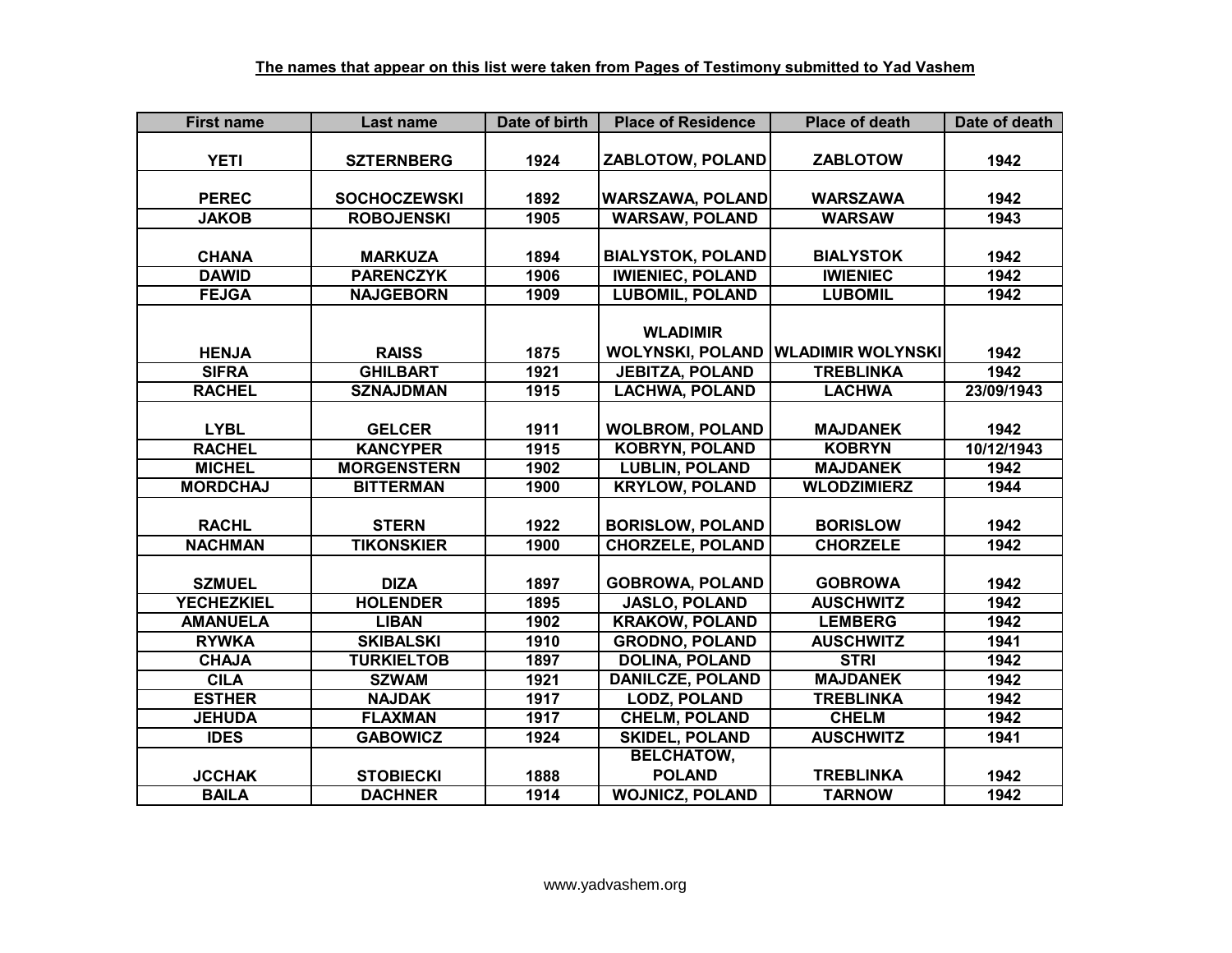| <b>First name</b> | Last name           | Date of birth | <b>Place of Residence</b> | <b>Place of death</b> | Date of death |
|-------------------|---------------------|---------------|---------------------------|-----------------------|---------------|
|                   |                     |               | <b>HANCEWICZE,</b>        |                       |               |
| <b>CZERNA</b>     | <b>PACYKOLSKI</b>   | 1879          | <b>POLAND</b>             | <b>HANCEWICZE</b>     | 13/08/1941    |
|                   |                     |               |                           |                       |               |
| <b>MIETEK</b>     | <b>TUCHVERGER</b>   | 1909          | <b>WARSZAWA, POLAND</b>   | <b>WARSZAWA</b>       | 1942          |
| <b>CHAJA</b>      | <b>MALEWICZ</b>     | 1905          | <b>GRODNO, POLAND</b>     | <b>GRODNO</b>         | 1942          |
| <b>PERLA</b>      | <b>SZAMES</b>       | 1895          | <b>DUBNO, POLAND</b>      | <b>DUBNO</b>          | 1942          |
| <b>REVKA</b>      | <b>WEB</b>          | 1892          | <b>BZEZIN, POLAND</b>     | <b>WARSZAWA</b>       | 1942          |
| <b>SIAJNDEL</b>   | <b>MONIC</b>        | 1872          | <b>KALISZ, POLAND</b>     | <b>KOSOW LACKI</b>    | 1942          |
| <b>SEMUEL</b>     | <b>ZEDIFKOVICZ</b>  | 1880          | <b>KOLNO, POLAND</b>      | <b>AUSCHWITZ</b>      | 1942          |
|                   |                     |               |                           |                       |               |
| <b>ESTHER</b>     | <b>CYCOWICZ</b>     | 1894          | <b>BIALYSTOK, POLAND</b>  | <b>TREBLINKA</b>      | 1943          |
| <b>BARUCH</b>     | <b>TENENBAUM</b>    | 1905          | <b>MALARITA, POLAND</b>   | <b>MALARITA</b>       | 1942          |
| <b>HENRYK</b>     | <b>MOOR</b>         | 1876          | <b>KRAKOW, POLAND</b>     | <b>BUDAPEST</b>       | 1944          |
| <b>CHANE</b>      | <b>WECHTEL</b>      | 1910          | <b>KOSOW, POLAND</b>      | <b>MAJDANEK</b>       | 1942          |
| <b>JACHEL</b>     | <b>KAC</b>          | 1887          | <b>VILNA, POLAND</b>      | <b>VILNA</b>          | 1942          |
|                   |                     |               | <b>GRODEK</b>             |                       |               |
|                   |                     |               | JAGIELLONSKI,             |                       |               |
| <b>CHANA</b>      | <b>HARZSTARK</b>    | 1894          | <b>POLAND</b>             | <b>GRODEK</b>         | 1942          |
| <b>YOCHEVED</b>   | <b>MERMELSZTAJN</b> | 1876          | <b>WARSAW, POLAND</b>     | <b>WARSAW</b>         | 1942          |
| <b>JAKOB</b>      | <b>LUVICZ</b>       | 1900          | <b>GRODNO, POLAND</b>     | <b>GRODNO</b>         | 1942          |
| <b>JOSEF</b>      | <b>SILBERSTEIN</b>  | 1881          | <b>KOLBIEL, POLAND</b>    | <b>TREBLINKA</b>      | 1942          |
| <b>SCHMUEL</b>    | <b>FEIWOSZINSKI</b> | 1925          | <b>ZDZIECIOL, POLAND</b>  | <b>ZDZIECIOL</b>      | 30/04/1942    |
| <b>MEJER</b>      | <b>PARNAS</b>       | 1900          | <b>LANOWCE, POLAND</b>    | <b>LANOWCE</b>        | 1942          |
| <b>MOSCHE</b>     | <b>JUNGERMAN</b>    | 1929          | <b>RADZIN, POLAND</b>     | <b>MAJDANEK</b>       | 1943          |
|                   |                     |               |                           |                       |               |
| <b>PEREC</b>      | <b>SZMIRMAN</b>     | 1916          | <b>LUBARTOV, POLAND</b>   | <b>PARCZEW</b>        | 1942          |
|                   |                     |               | <b>BARANOWICZE,</b>       |                       |               |
| <b>MORDCHAJ</b>   | <b>DUBOWSKI</b>     | 1906          | <b>POLAND</b>             | <b>BARANOWICZE</b>    | 1942          |
| <b>HENDYL</b>     | <b>WYGNANSKI</b>    | 1910          | <b>LODZ, POLAND</b>       | <b>AUSCHWITZ</b>      | 1942          |
|                   |                     |               |                           |                       |               |
| <b>PINCHAS</b>    | <b>SZTERENBERG</b>  | 1907          | <b>CZORTKOW, POLAND</b>   | <b>CZORTKOW</b>       | 1942          |
|                   |                     |               |                           |                       |               |
| <b>YUDEL</b>      | <b>GOLDSZLAGER</b>  | 1894          | <b>WARSZAWA, POLAND</b>   | <b>WARSZAWA</b>       | 1942          |
| <b>BAJLA</b>      | <b>KOHN</b>         | 1913          | <b>LIPNO, POLAND</b>      | <b>WARSAW</b>         | 1943          |
| <b>BEREK</b>      | <b>ZYLBERBERG</b>   | 1916          | <b>LODZ, POLAND</b>       | <b>LODZ</b>           | 1941          |
| <b>NACHUM</b>     | <b>TRUMPETER</b>    | 1889          | <b>LANCUT, POLAND</b>     | <b>LANCUT</b>         | 1942          |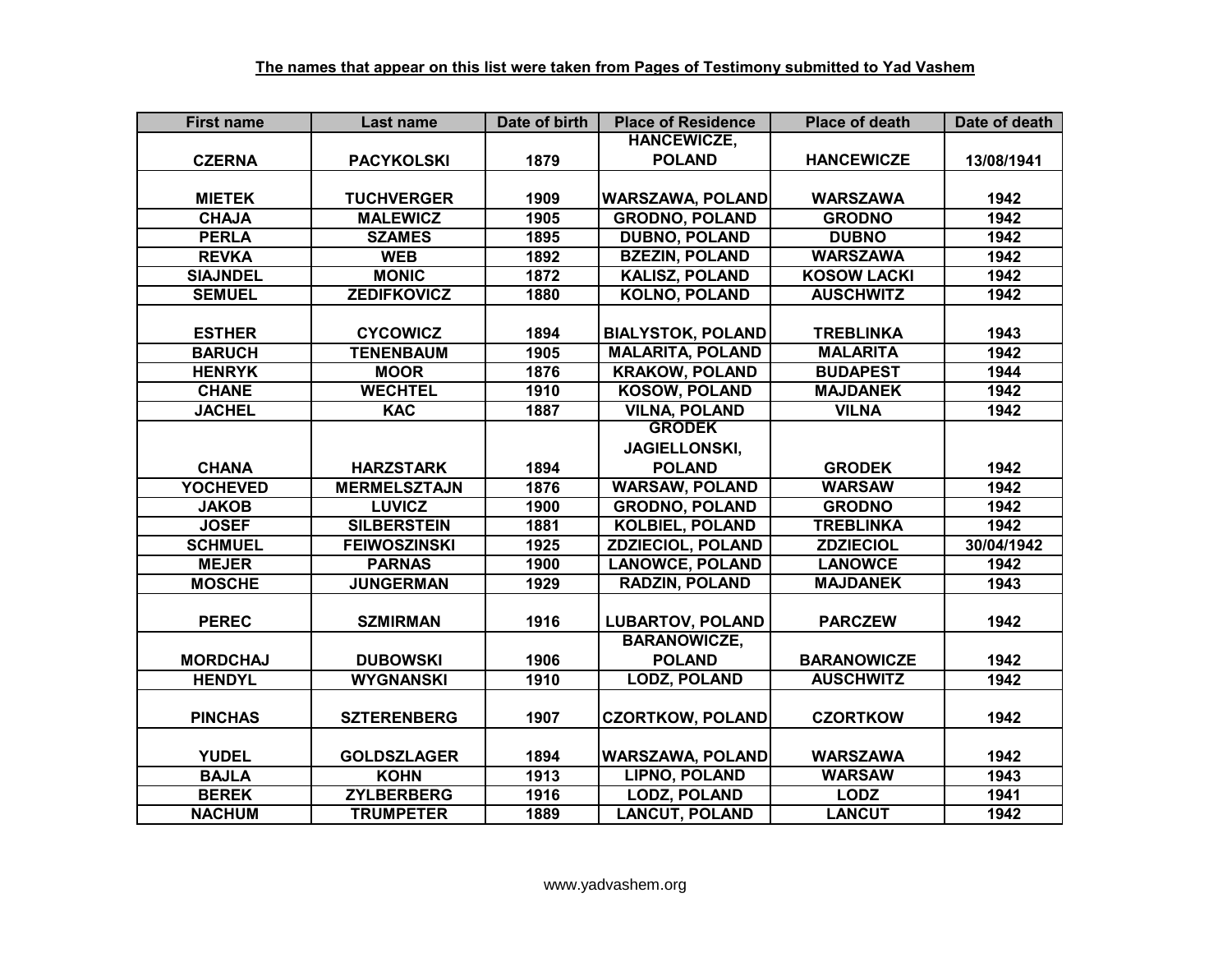| <b>First name</b> | Last name            | Date of birth | <b>Place of Residence</b> | <b>Place of death</b> | Date of death |
|-------------------|----------------------|---------------|---------------------------|-----------------------|---------------|
| <b>SEINDEL</b>    | <b>PERLIUC</b>       | 1906          | <b>DUBNO, POLAND</b>      |                       | 1943          |
| <b>ZIPE</b>       | <b>FLICHTMANN</b>    | 1920          | <b>SIEDLCE, POLAND</b>    | <b>MAJDANEK</b>       | 1942          |
| <b>CHAJA</b>      | <b>CYPRYS</b>        | 1872          | <b>SIERPC, POLAND</b>     | <b>WARSZA</b>         | 1942          |
|                   |                      |               |                           |                       |               |
| <b>ETA</b>        | <b>CYGELMAN</b>      | 1915          | <b>WARSZAWA, POLAND</b>   | <b>TREBLINKA</b>      | 1942          |
| <b>ISRAEL</b>     | <b>ZYSMAN</b>        | 1918          | <b>ZGIERZ, POLAND</b>     | <b>ZGIERZ</b>         | 1942          |
| <b>LIPE</b>       | <b>WEISSFISCH</b>    | 1911          | <b>RIKI, POLAND</b>       | <b>MAJDANEK</b>       | 1941          |
| <b>PEPI</b>       | <b>RISZ</b>          | 1897          | <b>STRELSK, POLAND</b>    | <b>LWOW</b>           | 1942          |
| <b>AVROHOM</b>    | <b>CEMACH</b>        | 1928          | <b>GLUBOKE, POLAND</b>    | <b>GLEBOKIE</b>       | 1942          |
| <b>HAIA</b>       | <b>REHTAND</b>       | 1908          | <b>WARSCHAU, POLAND</b>   | <b>WARSCHAU</b>       | 1942          |
| <b>SZAJNDLA</b>   | <b>GOLDSTEIN</b>     | 1917          | <b>WARSZAWA, POLAND</b>   | <b>MAJDANEK</b>       | 1942          |
| <b>ESTHER</b>     | <b>BEER</b>          | 1892          | <b>LANCUT, POLAND</b>     | <b>RZESZOW</b>        | 1942          |
| <b>ABRAHAM</b>    | <b>KURCBARD</b>      | 1900          | <b>KLOBUCK, POLAND</b>    | <b>TREBLINKA</b>      | 1942          |
| <b>BEREK</b>      | <b>BRYZMAN</b>       | 1908          | ZAMBROW, POLAND           | <b>ZAMBROW</b>        | 1941          |
| <b>CHAJA</b>      | <b>SZKOLNIK</b>      | 1887          | <b>DUBNO, POLAND</b>      | <b>DUBNO</b>          | 1942          |
| <b>CVY</b>        | <b>BORYC</b>         | 1900          | ZOLOCHEV, POLAND          | <b>MAJDANEK</b>       | 1942          |
| <b>FABJAN</b>     | <b>JABLONSKI</b>     | 1898          | <b>WARSZAWA, POLAND</b>   | <b>WARSZAWA</b>       | 1943          |
| <b>HANNA</b>      | <b>SZPIRA</b>        | 1910          | <b>LUBLIN, POLAND</b>     | <b>LUBLIN</b>         | 1942          |
|                   |                      |               | <b>OSTROWIEC,</b>         |                       |               |
| <b>ISRAEL</b>     | <b>RUBINSZTAJN</b>   | 1923          | <b>POLAND</b>             | <b>MAJDANEK</b>       | 1942          |
| <b>LEIBIS</b>     | <b>JASNO</b>         | 1870          | <b>PINCZOW, POLAND</b>    | <b>TREBLINKA</b>      | 1942          |
| <b>LEIBUSCH</b>   | <b>LEIZEROVIC</b>    | 1908          | <b>KONSKI, POLAND</b>     | <b>KONSKI</b>         | 1943          |
| <b>FELICJA</b>    | <b>MORDCHELEWICZ</b> | 20/04/1938    | <b>CRACOW, POLAND</b>     | <b>AUSCHWITZ</b>      | 20/03/1943    |
| <b>MOCHE</b>      | <b>SHTERENBERG</b>   | 1897          | <b>MIZRICZ, POLAND</b>    | <b>MIZRICZ</b>        | 1942          |
|                   |                      |               | <b>KOROLOWKA,</b>         |                       |               |
| <b>MOTI</b>       | <b>BRETSZNEJDER</b>  | 1870          | <b>POLAND</b>             | <b>KOROLOWKA</b>      | 1942          |
| <b>RACHEL</b>     | <b>KREICER</b>       | 1923          | <b>LODZ, POLAND</b>       | <b>LODZ</b>           | 1942          |
| <b>RYWKA</b>      | <b>MOSZENBERG</b>    | 1894          | <b>BEDZIN, POLAND</b>     | <b>AUSCHWITZ</b>      | 1942          |
| <b>SZLOMA</b>     | <b>CYGEL</b>         | 1902          | <b>LEZANSK, POLAND</b>    | <b>LEZANSK</b>        | 1943          |
| <b>YAKOB</b>      | <b>ZILBERNUGEL</b>   | 1895          | <b>SOKOLOW, POLAND</b>    | <b>SOKOLOW</b>        | 1942          |
| <b>AIZIK</b>      | <b>BROSLAWSKI</b>    | 1889          | <b>LECICA, POLAND</b>     | <b>GRABOW</b>         | 1942          |
| <b>BLIMA</b>      | <b>GLEZERMAN</b>     | 1912          | <b>OTVOCK, POLAND</b>     | <b>TREBLINKA</b>      | 1943          |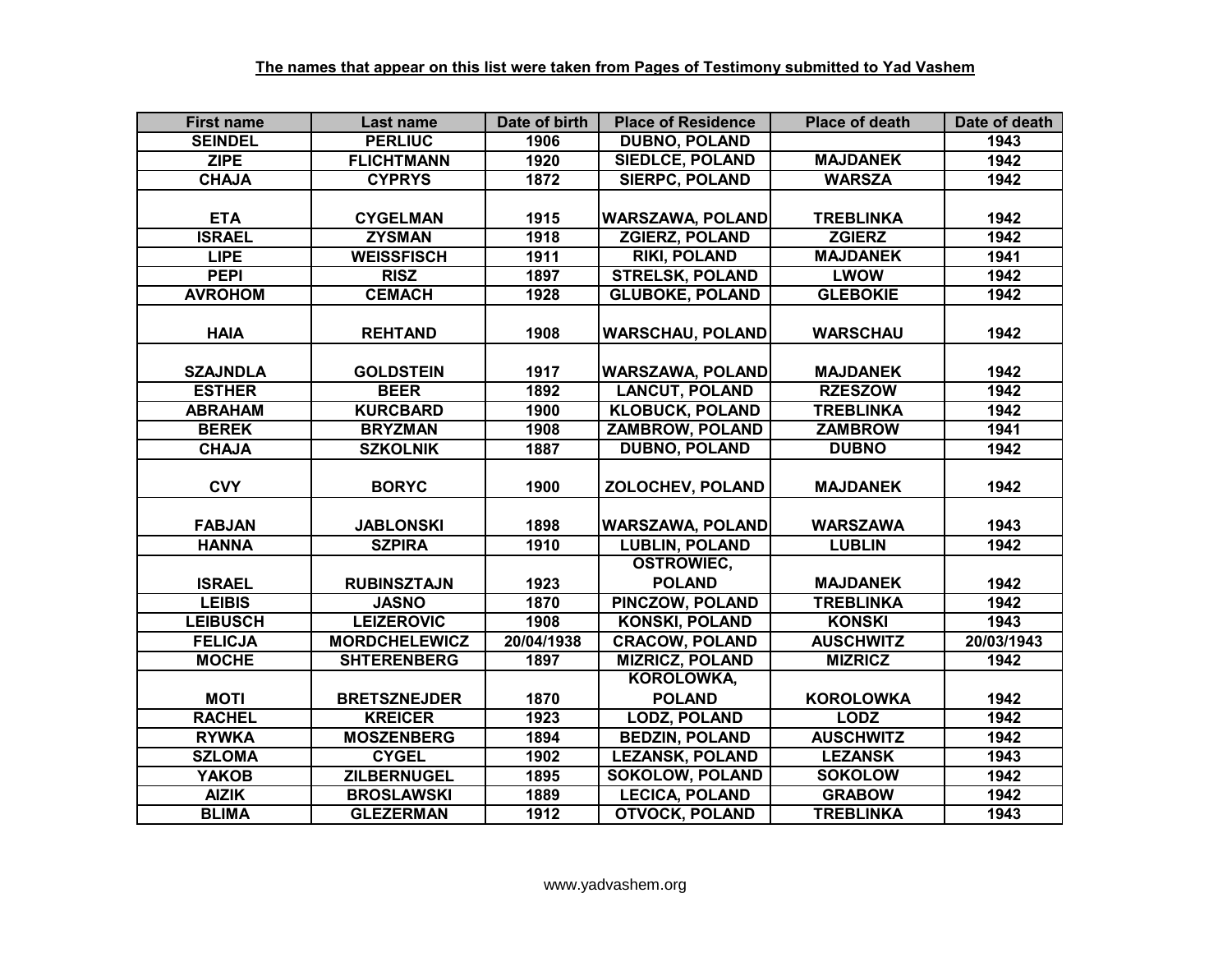| <b>First name</b> | Last name          | Date of birth | <b>Place of Residence</b> | <b>Place of death</b> | Date of death |
|-------------------|--------------------|---------------|---------------------------|-----------------------|---------------|
|                   |                    |               |                           |                       |               |
| <b>CHAJE</b>      | <b>ROTHMAN</b>     | 1923          | <b>TARNOPOL, POLAND</b>   | <b>TARNOPOL</b>       | 1942          |
| <b>CWI</b>        | <b>WEIS</b>        | 1870          | <b>TARNOW, POLAND</b>     | <b>MAJDANEK</b>       | 1942          |
| <b>JAKOB</b>      | <b>SZER</b>        | 1880          | <b>ZAMOSC, POLAND</b>     | <b>ZAMOSC</b>         | 1943          |
| <b>PEISAJ</b>     | <b>POLAKIEWICZ</b> | 1928          | <b>LAZOW, POLAND</b>      | <b>LAZOW</b>          | 1943          |
| <b>CHAJE</b>      | <b>JAKUBSOHN</b>   | 1909          | <b>WILNO, POLAND</b>      | <b>WILNO</b>          | 1944          |
| <b>CHAIM</b>      | <b>WAND</b>        | 1887          | <b>OSZMIANA, POLAND</b>   | <b>OSZMIANA</b>       | 26/07/1941    |
| <b>LAIBIS</b>     | <b>CAUDERER</b>    | 1900          | <b>BUCAC, POLAND</b>      | <b>BUCAC</b>          | 1943          |
|                   |                    |               |                           |                       |               |
| <b>SZAJA</b>      | <b>KWATER</b>      | 1890          | <b>BIALYSTOK, POLAND</b>  | <b>BIALYSTOK</b>      | 1941          |
| <b>MINDA</b>      | <b>MOSZENBERG</b>  | 1900          | <b>POLAND</b>             | <b>LODZ</b>           | 1942          |
| <b>HANIA</b>      | <b>HOLZMAN</b>     | 1931          | <b>SAMBOR, POLAND</b>     | <b>SAMBOR</b>         | אוקטובר-42    |
| <b>PINCHAS</b>    | <b>LANDAW</b>      | 1893          | <b>LODZ, POLAND</b>       | <b>LODZ</b>           | 1942          |
| <b>ROZIA</b>      | <b>SZELTER</b>     | 1906          | <b>LODZ, POLAND</b>       | <b>LODZ</b>           | 1942          |
|                   |                    |               | SZCZEBRZESZYN,            |                       |               |
| <b>MOSZE</b>      | <b>GELERENTER</b>  | 1905          | <b>POLAND</b>             | <b>SZCZEBRZESZYN</b>  | 1941          |
| <b>SANAJ</b>      | <b>GROSSBAUM</b>   | 1917          | <b>CHODEL, POLAND</b>     | <b>CHODEL</b>         | 1941          |
|                   |                    |               | <b>KAMIANKA</b>           |                       |               |
|                   |                    |               | STRUMILOWA,               |                       |               |
| <b>ABRAHAM</b>    | <b>BARASCH</b>     | 1919          | <b>POLAND</b>             |                       | 1941          |
| <b>CHANA</b>      | <b>KUPERSZMID</b>  | 1917          | <b>LOMAZY, POLAND</b>     | <b>LOMAZY</b>         | 1942          |
| <b>GERSZON</b>    | <b>SZNAL</b>       | 1915          | <b>MIELEC, POLAND</b>     | <b>STASZOW</b>        | 1942          |
|                   |                    |               | PRZEMYSLANY,              |                       |               |
| <b>JOSEF</b>      | <b>BARDACH</b>     | 1886          | <b>POLAND</b>             | <b>PRZEMYSLANY</b>    | 1941          |
|                   |                    |               | SOSNOWIEC,                |                       |               |
| <b>SZPRINCA</b>   | <b>POSNER</b>      | 1899          | <b>POLAND</b>             | <b>AUSCHWITZ</b>      | 1942          |
| <b>GENIA</b>      | <b>ZAIANZ</b>      | 1922          | <b>LODZ, POLAND</b>       | <b>WARSAW</b>         | 1944          |
| <b>YSZUA</b>      | <b>MEISELS</b>     | 1906          | <b>CHOLIV, POLAND</b>     | <b>CHOLIV</b>         | 1942          |
| <b>JANKIEL</b>    | <b>BORENSZTEIN</b> | 1883          | <b>WARSAW, POLAND</b>     | <b>WARSAW</b>         | 1942          |
| <b>KELJE</b>      | <b>SCHMERL</b>     | 1917          | <b>BIELSK, POLAND</b>     | <b>OSWIECIM</b>       | 1943          |
|                   |                    |               |                           |                       |               |
| <b>ABRAHAM</b>    | <b>CUKERMAN</b>    | 1882          | <b>WLODAWA, POLAND</b>    | <b>WLODAWA</b>        | 1942          |
| <b>MEILECH</b>    | <b>SZTRAL</b>      | 1905          | <b>RZESZOW, POLAND</b>    | <b>RZESZOW</b>        | 1943          |
| <b>MOSZE</b>      | <b>WEIZER</b>      | 1882          | <b>ROWNE, POLAND</b>      | <b>ROWNE</b>          | 1941          |
| <b>RACHEL</b>     | <b>FISHBAIN</b>    | 1912          | <b>KUROW, POLAND</b>      | <b>SOBIBOR</b>        | 1942          |
| <b>RYWKA</b>      | <b>BLUWSZTEIN</b>  | 1912          | PORYCK, POLAND            | <b>PORYCK</b>         | 1942          |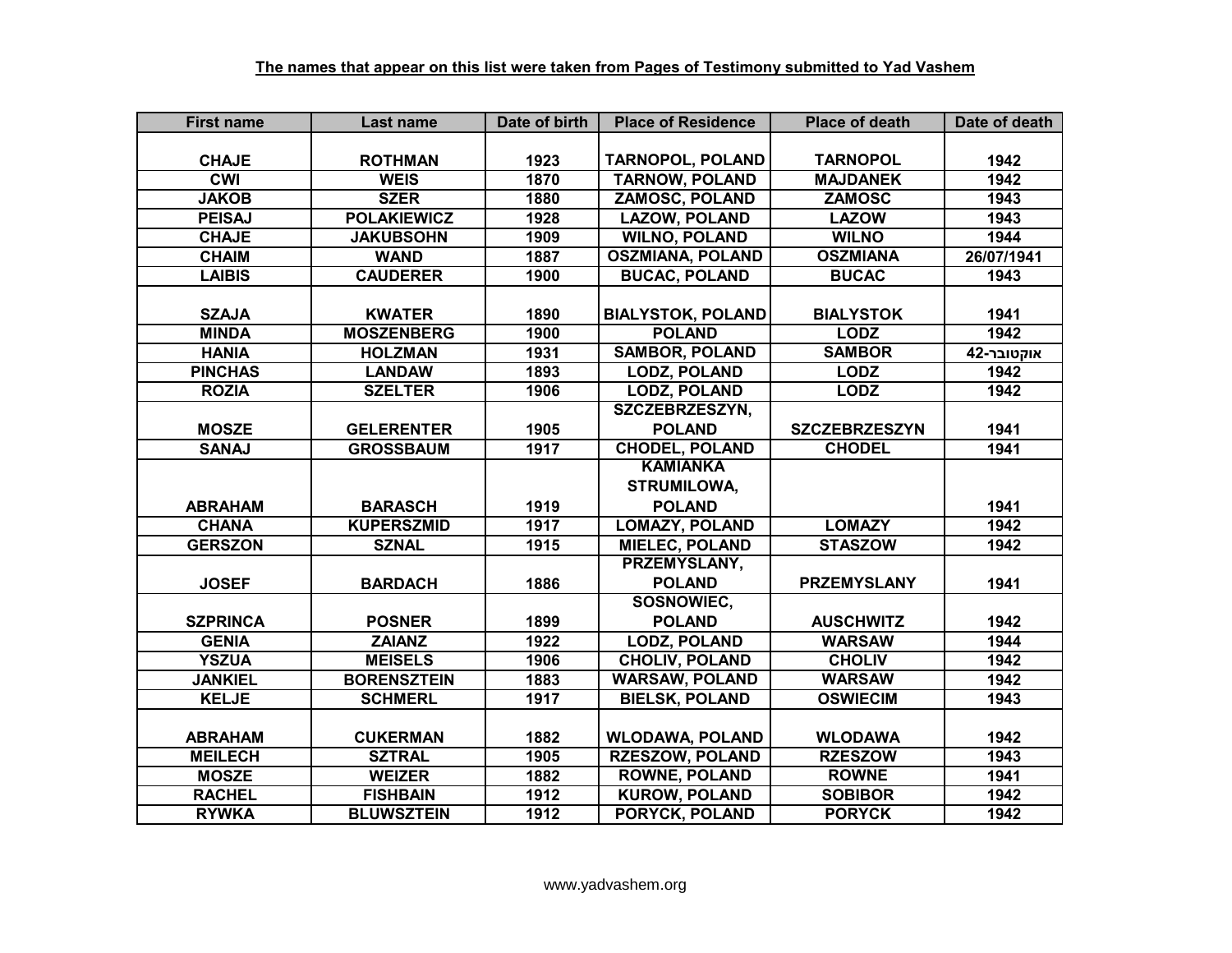| <b>First name</b> | Last name            | Date of birth | <b>Place of Residence</b> | <b>Place of death</b> | Date of death |
|-------------------|----------------------|---------------|---------------------------|-----------------------|---------------|
| <b>SZEWA</b>      | <b>GEWERC</b>        | 1921          | <b>LUBLIN, POLAND</b>     | <b>MAJDANEK</b>       | 1942          |
| <b>AWRAHAM</b>    | <b>TWERSKI</b>       | 1910          | <b>KOWEL, POLAND</b>      | <b>KOWEL</b>          | 1942          |
| <b>AIZYK</b>      | <b>BURSZTEIN</b>     | 1914          | <b>SOKOLY, POLAND</b>     | <b>TREBLINKA</b>      | 1942          |
| <b>BILA</b>       | <b>ZAJDERMAN</b>     | 1918          | <b>LODZ, POLAND</b>       | <b>LODZ</b>           | 1942          |
| <b>CHAJA</b>      | <b>ZALCMAN</b>       | 1912          | <b>RADOM, POLAND</b>      | <b>TREBLINKA</b>      | 1941          |
|                   |                      |               | DROHOBYCZ,                |                       |               |
| <b>CYLA</b>       | <b>HALLEMAN</b>      | 1905          | <b>POLAND</b>             | <b>DROHOBYCZ</b>      | 1943          |
| <b>ETIL</b>       | <b>ZEUGMAN</b>       | 1898          | <b>LWOW, POLAND</b>       | <b>LWOW</b>           | 1943          |
| <b>CHANA</b>      | <b>SZENKMAN</b>      | 1905          | <b>DISNA, POLAND</b>      | <b>DISNA</b>          | 1943          |
|                   |                      |               |                           |                       |               |
| <b>ISRAEL</b>     | <b>SZTAJNBERG</b>    | 1923          | <b>WARSCHAU, POLAND</b>   | <b>WARSCHAU</b>       | 1942          |
| <b>JHIEL</b>      | <b>MILLER</b>        | 1916          | <b>WILNO, POLAND</b>      | <b>WILNO</b>          | 1942          |
|                   |                      |               | <b>CHRUBIESZOW,</b>       |                       |               |
| <b>LEJB</b>       | <b>NEC</b>           | 1892          | <b>POLAND</b>             | <b>CHRUBIESZOW</b>    | 1942          |
| <b>BLIMA</b>      | <b>ZELENIC</b>       | 1914          | <b>SIEDLCE, POLAND</b>    | <b>OSWIECIM</b>       | 1943          |
|                   |                      |               | <b>TOMASZOW</b>           |                       |               |
|                   |                      |               | <b>MAZOWIECKIE,</b>       |                       |               |
| <b>CHAIM</b>      | <b>MARKOWICZ</b>     | 1878          | <b>POLAND</b>             | <b>TREBLINKA</b>      | 1942          |
| <b>MOTI</b>       | <b>MILLER</b>        | 1905          | <b>STRI, POLAND</b>       | <b>STRI</b>           | 1941          |
| <b>CHANAN</b>     | <b>TARBUCZYN</b>     | 1921          | <b>WILNA, POLAND</b>      | <b>PONARI</b>         | 1941          |
| <b>RYWKA</b>      | <b>BLUMSZTEJN</b>    | 1915          | <b>OSTROW, POLAND</b>     | <b>TREBLINKA</b>      | 1942          |
| <b>SZEINDEL</b>   | <b>FLASTERSZTAJN</b> | 1900          | <b>WARSAW, POLAND</b>     | <b>WARSAW</b>         | 1942          |
| <b>WOLF</b>       | <b>GOLDSTEIN</b>     | 1875          | <b>TARNOW, POLAND</b>     | <b>TARNOW</b>         | 1942          |
|                   |                      |               |                           |                       |               |
|                   |                      |               | <b>MINSK MAZOWIECKI,</b>  |                       |               |
| <b>FISCHEL</b>    | <b>FISCHBAJN</b>     | 1884          | <b>POLAND</b>             | <b>MAJDANEK</b>       | 1943          |
| <b>BEJRYSZ</b>    | <b>CZESNER</b>       | 1891          | <b>CHELEM, POLAND</b>     | <b>CHELEM</b>         | 1941          |
| <b>CHAIM</b>      | <b>SZERANIEC</b>     | 1905          | <b>POLAND</b>             | <b>WARSAW</b>         | 1942          |
| <b>SZALOM</b>     | <b>SZLAJFER</b>      | 1902          | <b>SWIERZE, POLAND</b>    | <b>SOBIBOR</b>        | 1942          |
|                   |                      |               |                           |                       |               |
| <b>DWORA</b>      | <b>ROZMARYN</b>      | 1918          | <b>CIECHANOV, POLAND</b>  | <b>AUSCHWITZ</b>      | 1942          |
| <b>FRIEDA</b>     | <b>LEWUW</b>         | 1888          | <b>LEMBERG, POLAND</b>    | <b>LEMBERG</b>        | 1942          |
| <b>HERSZEL</b>    | <b>PIEKOCKI</b>      | 1922          | <b>BRANSK, POLAND</b>     | <b>TREBLINKA</b>      | 1942          |
|                   |                      |               |                           |                       |               |
| <b>JUDA</b>       | <b>ROSSMANN</b>      | 1905          | PODHAJCE, POLAND          | <b>PODHAJCE</b>       | 1940          |
| <b>JOSEF</b>      | <b>PICKMAN</b>       | 1907          | <b>WYSOCK, POLAND</b>     | <b>BELZEC</b>         | 1943          |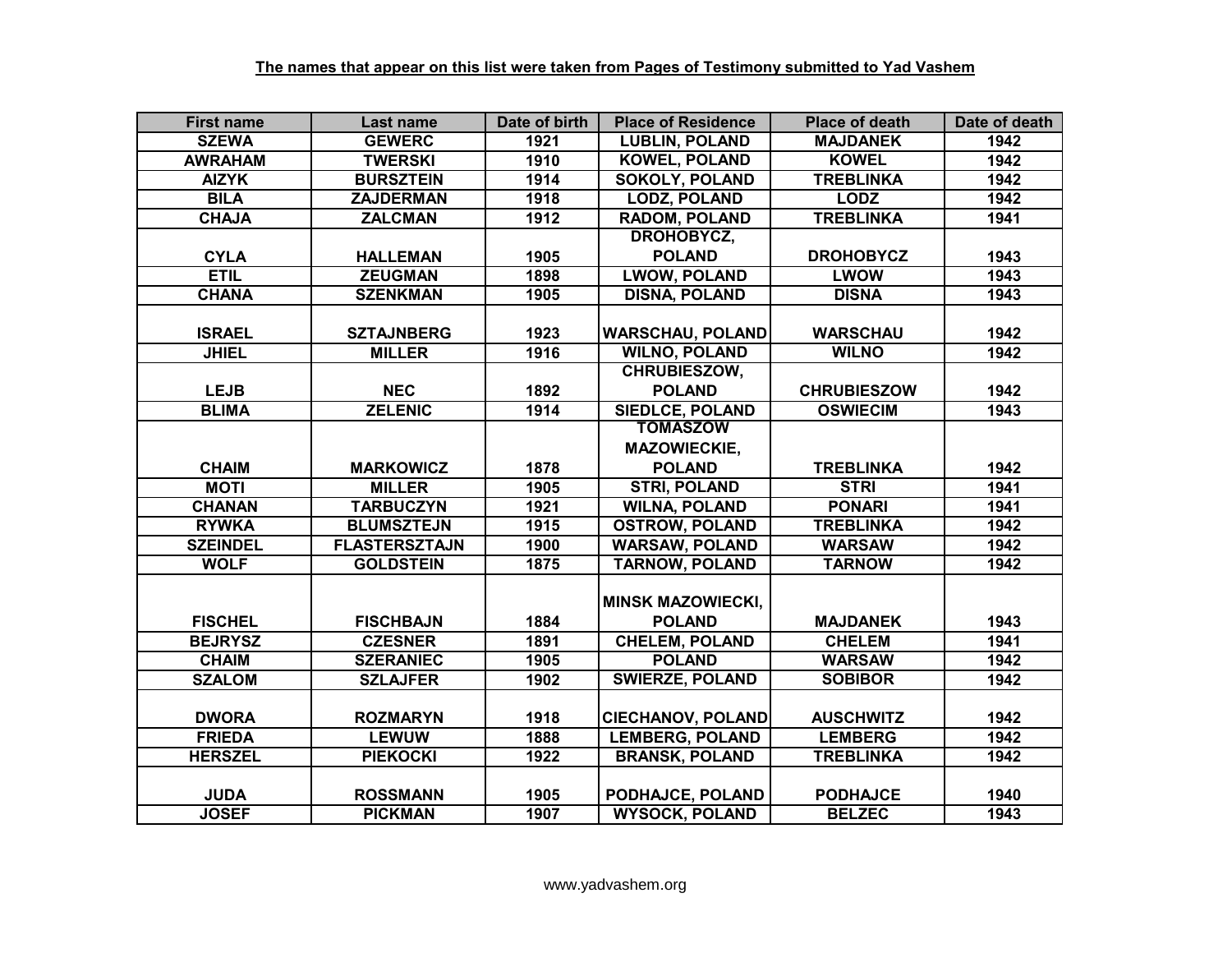| <b>First name</b> | Last name           | Date of birth | <b>Place of Residence</b> | <b>Place of death</b>  | Date of death |
|-------------------|---------------------|---------------|---------------------------|------------------------|---------------|
|                   |                     |               | <b>NOWY DWOR,</b>         |                        |               |
| <b>RACHEL</b>     | <b>SZYDLO</b>       | 1924          | <b>POLAND</b>             | <b>AUSCHWITZ</b>       | 14/12/1942    |
|                   |                     |               |                           |                        |               |
| <b>MASZA</b>      | <b>CIMMERMAN</b>    | 1895          | <b>KURZENIEC, POLAND</b>  | <b>WILEJKA</b>         | 1942          |
| <b>MORDECHAJ</b>  | <b>BRYLANT</b>      | 1875          | <b>ROWNE, POLAND</b>      | <b>ROWNE</b>           | 1942          |
| <b>NATHAN</b>     | <b>FISCH</b>        | 1900          | <b>LWOW, POLAND</b>       | <b>LWOW</b>            | 1944          |
| <b>MICHAL</b>     | <b>KOENIG</b>       | 1904          | <b>LODZ, POLAND</b>       | <b>LODZ</b>            | 1939          |
| <b>ASTAR</b>      | <b>BORSTAIN</b>     | 1925          | <b>OKUNIEW, POLAND</b>    | <b>OKUNIEW</b>         | 1939          |
|                   |                     |               |                           |                        |               |
| <b>JECHEZKEL</b>  | <b>PUTER</b>        | 1900          | <b>TOMASZOW, POLAND</b>   | <b>TOMASZOW</b>        | 1942          |
| <b>RACHEL</b>     | <b>SZWARC</b>       | 1917          | <b>OLYKA, POLAND</b>      | <b>OLYKA</b>           | 1942          |
|                   |                     |               |                           |                        |               |
| <b>ASYK</b>       | <b>NEUMAN</b>       | 1909          | <b>TARNOPOL, POLAND</b>   | <b>TARNOPOL</b>        | 1942          |
| <b>SALOMON</b>    | <b>TENENBAUM</b>    | 1901          | <b>LWOW, POLAND</b>       | <b>LWOW</b>            | 1942          |
|                   |                     |               | STANISLAWOW,              |                        |               |
| <b>RACHEL</b>     | <b>SZAJNER</b>      | 1912          | <b>POLAND</b>             | <b>STANISLAWOW</b>     | 1942          |
| <b>JESIO</b>      | <b>WILF</b>         | 1921          | <b>SKOLE, POLAND</b>      | <b>STRI</b>            | 1943          |
| <b>JAKOW</b>      | <b>NEMETH</b>       | 1889          | <b>JEZUPOL, POLAND</b>    | <b>JEZUPOL</b>         | 1942          |
| <b>HENIA</b>      | <b>SILBERSCHATZ</b> | 1922          | <b>LODZ, POLAND</b>       | <b>WARSAW</b>          | 1943          |
| <b>ITZCHAK</b>    | <b>KLIEGER</b>      | 1928          | <b>OSWIECIM, POLAND</b>   | <b>AUSCHWITZ</b>       | 1943          |
| <b>JOCHEWED</b>   | <b>HONYK</b>        | 1902          | <b>PORYCK, POLAND</b>     | <b>PORYCK</b>          | 1942          |
| <b>LEJBUSZ</b>    | <b>DIAMENT</b>      | 1907          | <b>LAZY, POLAND</b>       | <b>GERMANY</b>         | 1943          |
|                   |                     |               |                           |                        |               |
| <b>MAJER</b>      | <b>VIMMER</b>       | 1879          | <b>WIELICZKA, POLAND</b>  | <b>TREMBLINKA</b>      | 1942          |
|                   |                     |               | <b>NOWO SWIECIANY,</b>    |                        |               |
| <b>MORDCHAY</b>   | <b>GURWICZ</b>      | 1898          | <b>POLAND</b>             | <b>NOWO SWIECIANY</b>  | 1941          |
| <b>YCIE</b>       | <b>LEWIN</b>        | 1884          | <b>RZESZOW, POLAND</b>    | <b>RZESZOW</b>         | 1942          |
|                   |                     |               | DOBROSZYN,                |                        |               |
| <b>RAHEL</b>      | <b>DIRR</b>         | 1906          | <b>POLAND</b>             | <b>LWOW</b>            | 1942          |
|                   |                     |               | <b>WLOCLAWEK,</b>         |                        |               |
| <b>CYREL</b>      | <b>FRANKOWSKA</b>   | 1921          | <b>POLAND</b>             | <b>WLOCLAWEK</b>       | 1942          |
|                   |                     |               |                           |                        |               |
| <b>SZLOMO</b>     | <b>WITENBERG</b>    | 1909          | <b>RADOMSKO, POLAND</b>   | <b>BEREZA KARTUSKA</b> | 1941          |
|                   |                     |               | <b>DOMBROVE GUR,</b>      |                        |               |
| <b>YEKEL</b>      | <b>ZILBERSZTEIN</b> | 1923          | <b>POLAND</b>             | <b>AUSCHWITZ</b>       | 1942          |
| <b>MNACHEM</b>    | <b>NOWOGRODZKI</b>  | 1875          | <b>SEROCK, POLAND</b>     | <b>SEROCK</b>          | 1942          |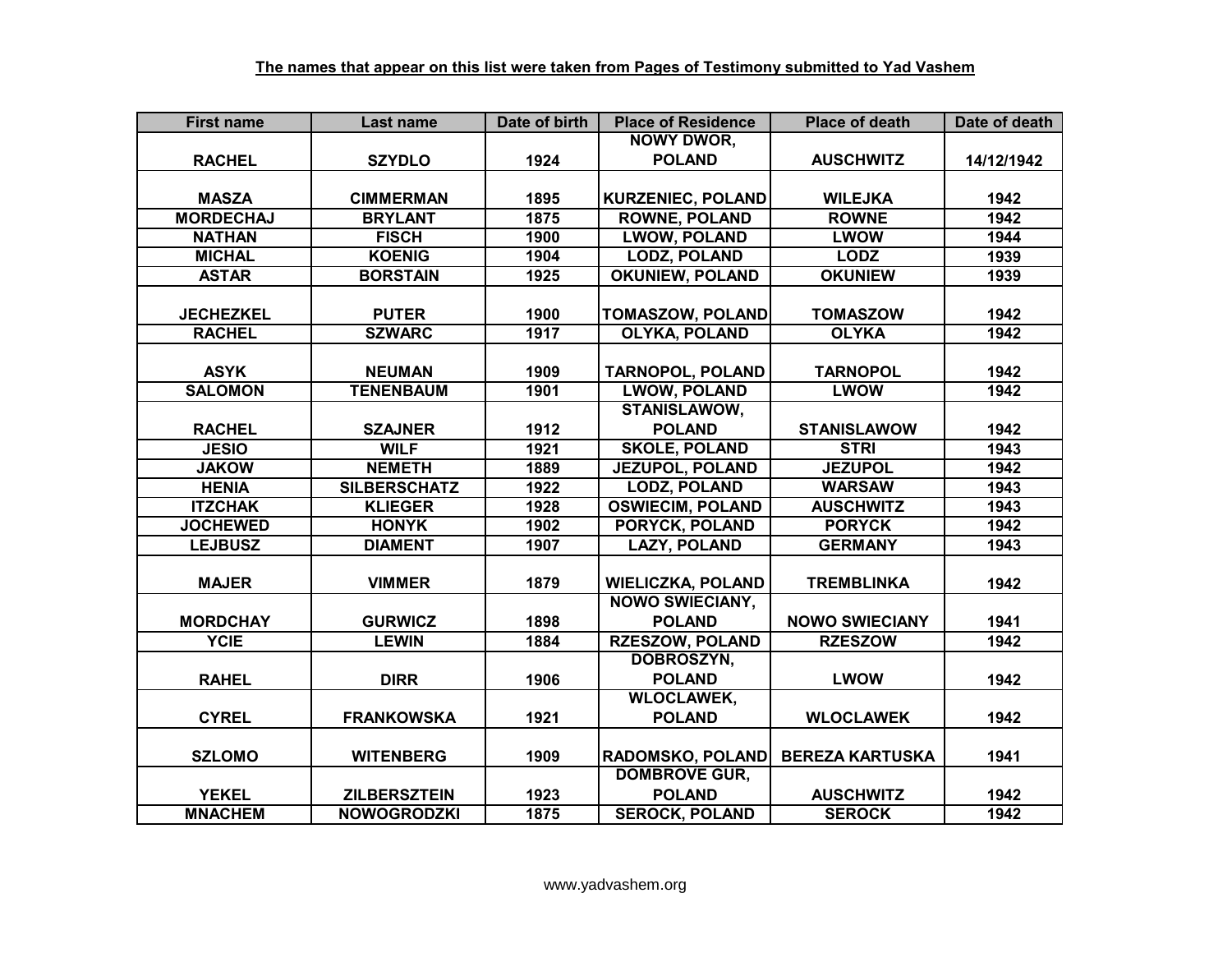| <b>First name</b> | Last name            | Date of birth | <b>Place of Residence</b> | <b>Place of death</b> | Date of death |
|-------------------|----------------------|---------------|---------------------------|-----------------------|---------------|
|                   |                      |               |                           |                       |               |
| <b>RACHEL</b>     | <b>SOLAZ</b>         | 1910          | <b>CHMIELNIK, POLAND</b>  | <b>CHMIELNIK</b>      | 1942          |
| <b>SZMUL</b>      | <b>GREJNIC</b>       | 1865          | <b>PORYCK, POLAND</b>     | <b>PORYCK</b>         | 1942          |
| <b>BARUCH</b>     | <b>ZALCMAN</b>       | 1895          | <b>ZAMOSC, POLAND</b>     | <b>ROVNA</b>          | 1942          |
|                   |                      |               | JEDRZEJOW,                |                       |               |
| <b>CHAWA</b>      | <b>SZPERLING</b>     | 1918          | <b>POLAND</b>             | <b>JEDRZEJOW</b>      | 1943          |
| <b>GUSTA</b>      | <b>BERNSOHN</b>      | 1910          | <b>POLAND</b>             | <b>TARNOPOL</b>       | 1943          |
| <b>JERECHMIEL</b> | <b>STOLAR</b>        | 1924          | <b>KLECK, POLAND</b>      | <b>KLECK</b>          | 1942          |
|                   |                      |               |                           |                       |               |
| <b>JOSEF</b>      | <b>ROZENZWEIG</b>    | 1904          | <b>RADOMSKO, POLAND</b>   | <b>AUSCHWITZ</b>      | 1942          |
|                   |                      |               |                           |                       |               |
| <b>SLOMO</b>      | <b>KWIAT</b>         | 1915          | <b>NOVY DVOR, POLAND</b>  | <b>WARSAW</b>         | 1942          |
|                   |                      |               | <b>BARANOWICZ,</b>        |                       |               |
| <b>CHANA</b>      | <b>KANTROWICZ</b>    | 1891          | <b>POLAND</b>             | <b>BARANOWICZ</b>     | 1942          |
| <b>JEHOSZUA</b>   | <b>SZUSZAN</b>       | 1900          | <b>ZDZIECIOL, POLAND</b>  | <b>ZDZIECIOL</b>      | 1943          |
| <b>MORDCHAJ</b>   | <b>SZPUNER</b>       | 1903          | <b>WARSAW, POLAND</b>     | <b>WARSAW</b>         | 1942          |
| <b>REISL</b>      | <b>WARSAWSKI</b>     | 1882          | <b>LUCK, POLAND</b>       | <b>KRZEMIENIEC</b>    | 1941          |
|                   |                      |               | <b>CZESTOCHOWA,</b>       |                       |               |
| <b>SHUSHANA</b>   | <b>WELGERIN</b>      | 1892          | <b>POLAND</b>             | <b>WARSZAWA</b>       | 1942          |
| <b>SZYMON</b>     | <b>SPITZ</b>         | 1922          | <b>GORLICE, POLAND</b>    | <b>BUCHENWALD</b>     | 1942          |
| <b>ZOFIA</b>      | <b>GONICK</b>        | 1915          | PORYCK, POLAND            | <b>PORYCK</b>         | 1942          |
| <b>BEILA</b>      | <b>MARGULIS</b>      | 1898          | <b>BIECZ, POLAND</b>      | <b>AUSCHWITZ</b>      | 1942          |
| <b>CHAJA</b>      | <b>BURAK</b>         | 1914          | <b>LOMZA, POLAND</b>      | <b>LOMZA</b>          | 1942          |
| <b>CHAWA</b>      | <b>JOFFE</b>         | 1908          | <b>GLUBOK, POLAND</b>     | <b>GLUBOK</b>         | 1942          |
| <b>SZMUL</b>      | <b>PINS</b>          | 1886          | <b>LODZ, POLAND</b>       | <b>LODZ</b>           | 1943          |
| <b>FRYDA</b>      | <b>RUTMAN</b>        | 1919          | <b>RADOM, POLAND</b>      | <b>TREBLINKA</b>      | 1942          |
| <b>HIRSZ</b>      | <b>MILSZTEJN</b>     | 1916          | <b>LODZ, POLAND</b>       | <b>ZDOLBUNOW</b>      | 1942          |
| <b>JAKOW</b>      | <b>CZYZEWSKI</b>     | 1892          | <b>LODZ, POLAND</b>       | <b>LODZ</b>           | 1942          |
|                   |                      |               | <b>CZENSTOCHOWA,</b>      |                       |               |
| <b>JOSEF</b>      | <b>WEINSTOCK</b>     | 1887          | <b>POLAND</b>             | <b>CZENSTOCHOWA</b>   | 1942          |
|                   |                      |               | <b>OSTROWIEC,</b>         |                       |               |
| <b>BAJLA</b>      | <b>CUKIERFAJN</b>    | 1884          | <b>POLAND</b>             | <b>OSTROWIEC</b>      | 28/04/1942    |
|                   |                      |               | KOZANGRODEK,              |                       |               |
| <b>MENASZE</b>    | <b>LATUCHA</b>       | 1906          | <b>POLAND</b>             | <b>KOZANGRODEK</b>    | 1942          |
|                   |                      |               |                           |                       |               |
| <b>MOSZE</b>      | <b>FINKIELSZTAJN</b> | 1922          | <b>TOMASZOW, POLAND</b>   | <b>TREBLINKA</b>      | 1942          |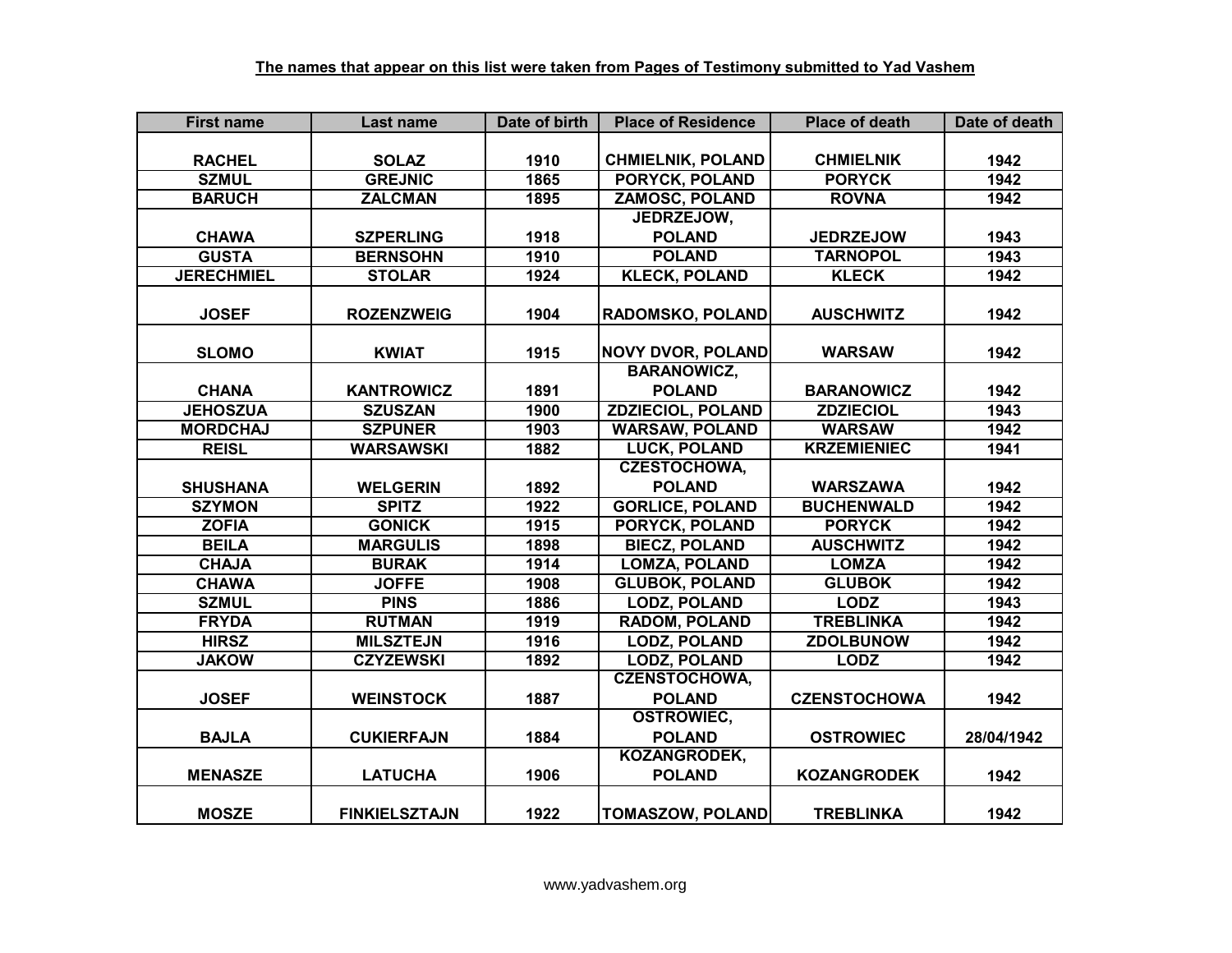| <b>First name</b> | Last name             | Date of birth | <b>Place of Residence</b> | <b>Place of death</b>  | Date of death |
|-------------------|-----------------------|---------------|---------------------------|------------------------|---------------|
|                   |                       |               |                           |                        |               |
| <b>PESCHKE</b>    | <b>SCHWARZ</b>        | 1910          | <b>WISZNEWE, POLAND</b>   | <b>WISZNEWE</b>        | 1942          |
| <b>ROSA</b>       | <b>GLEVICKI</b>       | 1902          | <b>LODZ, POLAND</b>       | <b>LODZ</b>            | 1942          |
| <b>SPRINZA</b>    | <b>SOSEWITZ</b>       | 1905          | <b>STASZOW, POLAND</b>    | <b>SANDOMIERZ</b>      | 1944          |
| <b>TOBA</b>       | <b>SZULMAJSTER</b>    | 1888          | <b>WARSAW, POLAND</b>     | <b>TREBLINKA</b>       | 1941          |
| <b>ZYGMUNT</b>    | <b>KRONSILBER</b>     | 1908          | <b>KUTNO, POLAND</b>      | <b>MAJDANEK</b>        | 1943          |
| <b>RUCHLA</b>     | <b>BITTER</b>         | 1879          | <b>GROJEC, POLAND</b>     | <b>WARSAW</b>          | 1941          |
|                   |                       |               |                           |                        |               |
| <b>CHAIM</b>      | <b>RAJZ</b>           | 1897          | <b>KOSTOPOL, POLAND</b>   | <b>KOSTOPOL</b>        | 1942          |
| <b>SZLOMO</b>     | <b>TURKENICZ</b>      | 1910          | <b>STOLIN, POLAND</b>     | <b>STOLIN</b>          | 1942          |
|                   |                       |               |                           |                        |               |
|                   |                       |               | <b>BRZEST LITOWSKA,</b>   |                        |               |
| <b>GENIA</b>      | <b>PTAKOWSKI</b>      | 1896          | <b>POLAND</b>             | <b>BRZEST LITOWSKA</b> | 1941          |
| <b>FRANZISKA</b>  | <b>BORNSTEIN</b>      | 1920          | <b>KRAKOW, POLAND</b>     | <b>AUSCHWITZ</b>       | 1944          |
| <b>HERSZEL</b>    | <b>RAJS</b>           | 1916          | <b>MLYNOW, POLAND</b>     | <b>MLYNOW</b>          | 1942          |
|                   |                       |               | <b>HOROCHOLINA,</b>       |                        |               |
| <b>AARON</b>      | <b>SILBER</b>         | 1889          | <b>POLAND</b>             | <b>BUCZACZ</b>         | 1945          |
| <b>JOSEF</b>      | <b>CELNIKER</b>       | 1905          | <b>LODZ, POLAND</b>       | <b>AUSCHWITZ</b>       | 1944          |
| <b>LIEBELE</b>    | <b>BRONDWEIN</b>      | 1889          | <b>ZAMOSC, POLAND</b>     |                        | 1943          |
| <b>MASA</b>       | <b>REHTAND</b>        | 1922          | <b>WARSAW, POLAND</b>     | <b>WARSAW</b>          | 1942          |
|                   |                       |               | <b>CZERNOLICA,</b>        |                        |               |
| <b>MAJER</b>      | <b>SCHNEID</b>        | 1885          | <b>POLAND</b>             | <b>BELZEC</b>          | 1942          |
| <b>PINCHAS</b>    | <b>FAJNTUCH</b>       | 1900          | <b>KOWEL, POLAND</b>      | <b>KOWEL</b>           | 1942          |
|                   |                       |               | SIEMIATYCZE,              |                        |               |
| <b>SZMUEL</b>     | <b>KEYLES</b>         | 1917          | <b>POLAND</b>             | <b>TREBLINKA</b>       | 1942          |
| <b>BENJAMIN</b>   | <b>BEJLIS</b>         | 1900          | <b>ROZAN, POLAND</b>      | <b>BARANOWICZE</b>     | 1942          |
| <b>MAJA</b>       | <b>TENENBAUM</b>      | 1910          | <b>LODZ, POLAND</b>       | <b>MAJDANEK</b>        | 1941          |
|                   |                       |               |                           |                        |               |
| <b>NOACH</b>      | <b>ZYLBERSZTEJN</b>   | 1916          | <b>BIALYSTOK, POLAND</b>  | <b>MAJDANEK</b>        | 1941          |
|                   |                       |               |                           |                        |               |
| <b>SLOMO</b>      | <b>STERN</b>          | 1880          | PODHAJCE, POLAND          | <b>PODHEICE</b>        | 1942          |
|                   |                       |               | <b>BARANOWICZE,</b>       |                        |               |
| <b>ABRAHAM</b>    | <b>CZENSTOCHOWSKI</b> | 1897          | <b>POLAND</b>             | <b>BARANOWICZE</b>     | 1942          |
| <b>CHAJA</b>      | <b>ROZNBERG</b>       | 1921          | <b>JOZEFOW, POLAND</b>    | <b>WARSAW</b>          | 1943          |
| <b>FAIGA</b>      | <b>WASSERSHTRUM</b>   | 1920          | <b>LUKOW, POLAND</b>      | <b>TREBLINKA</b>       | 1942          |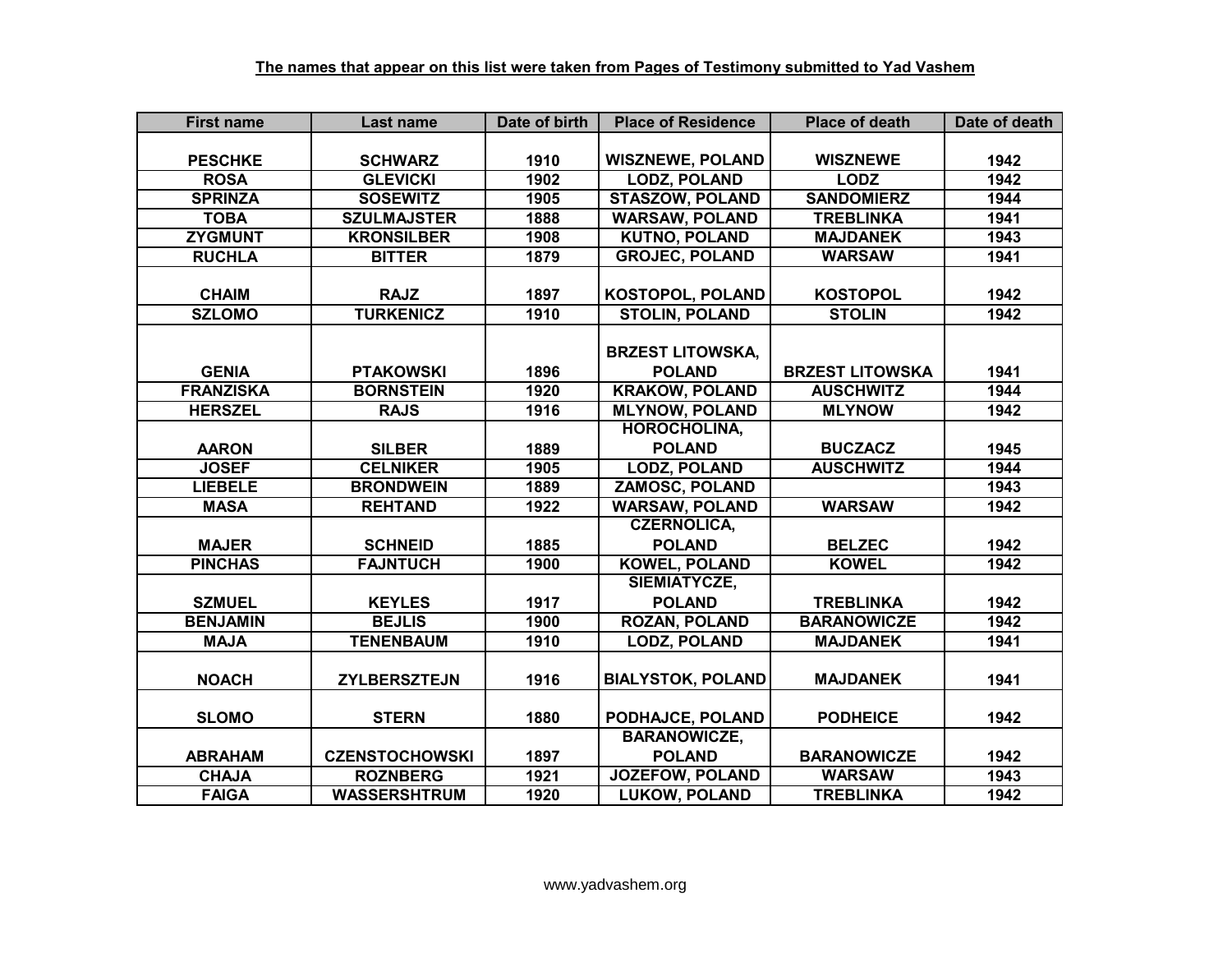| <b>First name</b> | Last name          | Date of birth | <b>Place of Residence</b> | <b>Place of death</b> | Date of death |
|-------------------|--------------------|---------------|---------------------------|-----------------------|---------------|
|                   |                    |               |                           |                       |               |
| <b>JACOB</b>      | <b>SAPIRSZTEJN</b> | 1882          | <b>TRZCIANNE, POLAND</b>  | <b>MAJDANEK</b>       | 1942          |
| <b>PERLA</b>      | <b>SZTEJNBERG</b>  | 1906          | <b>KODEN, POLAND</b>      | <b>MIEDZYRZEC</b>     | 1942          |
| <b>POLA</b>       | <b>WOLOSKER</b>    | 1909          | <b>PRZEMYSL, POLAND</b>   | <b>PRZEMYSL</b>       | 1942          |
|                   |                    |               | ZDOLBUNOW,                |                       |               |
| <b>BASIA</b>      | <b>DUFAIN</b>      | 1882          | <b>POLAND</b>             | <b>ZDOLBUNOW</b>      | 1943          |
| <b>HENIA</b>      | <b>SZTEJN</b>      | 1912          | <b>RYGLICE, POLAND</b>    | <b>BELZYC</b>         | 1942          |
|                   |                    |               | ZDOLBUNOV,                |                       |               |
| <b>ZENIA</b>      | <b>MILMEJSTER</b>  | 1900          | <b>POLAND</b>             | <b>ZDOLBUNOV</b>      | 1942          |
| <b>GERSZON</b>    | <b>LIBERTOW</b>    | 1920          | <b>TUCZYN, POLAND</b>     | <b>TUCZYN</b>         | 1942          |
| <b>CHAIM</b>      | <b>KOBERT</b>      | 1922          | <b>BORSCOW, POLAND</b>    | <b>TARNOPOL</b>       | 1942          |
| <b>CHANNA</b>     | <b>BLUWSZTEJN</b>  | 1878          | PORYCK, POLAND            | <b>PORYCK</b>         | 1942          |
| <b>DWORA</b>      | <b>ZYLBERBERG</b>  | 1921          | <b>NADZIN, POLAND</b>     | <b>TREBLINKA</b>      | 1942          |
|                   |                    |               | <b>SKIERNIEWICE,</b>      |                       |               |
| <b>GECL</b>       | <b>HERSZKORN</b>   | 1890          | <b>POLAND</b>             | <b>SKIERNIEWICE</b>   | 1942          |
| <b>ICCHAK</b>     | <b>WYGODZKI</b>    | 1875          | <b>BEDZIN, POLAND</b>     | <b>AUSCHWITZ</b>      | 1943          |
| <b>JCCHAK</b>     | <b>NESER</b>       | 1906          | <b>UHRYNOW, POLAND</b>    | <b>SOKAL</b>          | 1942          |
| <b>JUDITA</b>     | <b>EJZENFELD</b>   | 1876          | <b>LOMZA, POLAND</b>      | <b>LOMZA</b>          | 1941          |
| <b>RUZIA</b>      | <b>ZYLBERSTEIN</b> | 1886          | <b>KALISZ, POLAND</b>     | <b>LUBLIN</b>         | 1941          |
|                   |                    |               |                           |                       |               |
| <b>MICHAL</b>     | <b>ROSENSTEIN</b>  | 1898          | <b>WARSCHAU, POLAND</b>   | <b>WARSCHAU</b>       | 1942          |
| <b>MOSZE</b>      | <b>KREUT</b>       | 1924          | <b>LUBOMIL, POLAND</b>    | <b>LUBOMIL</b>        | 1942          |
| <b>PESSEL</b>     | <b>DAVIDOWITZ</b>  | 1902          | <b>KIELCE, POLAND</b>     | <b>TREBLINKA I</b>    | 1942          |
| <b>ROJZA</b>      | <b>GRUNBERG</b>    | 1913          | <b>ZUROMIN, POLAND</b>    | <b>TREBLINKA</b>      | 1942          |
|                   |                    |               | SOSNOWIEC,                |                       |               |
| <b>STEFA</b>      | <b>HOCHMAN</b>     | 1905          | <b>POLAND</b>             | <b>AUSCHWITZ</b>      | 1942          |
|                   |                    |               | <b>KRASNOBROD,</b>        |                       |               |
| <b>TOWA</b>       | <b>DICHTERMAN</b>  | 1887          | <b>POLAND</b>             | <b>KRASNOBROD</b>     | 1942          |
|                   |                    |               | SOSNOWIEC,                |                       |               |
| <b>ZYSSEL</b>     | <b>WEICBERG</b>    | 1884          | <b>POLAND</b>             | <b>AUSCHWITZ</b>      | 1943          |
| <b>BELLA</b>      | <b>HERZBERG</b>    | 1919          | <b>BRODY, POLAND</b>      | <b>BRODY</b>          | 1942          |
| <b>CHAJA</b>      | <b>FLOMENBOIM</b>  | 1896          | <b>BELZYCE, POLAND</b>    | <b>BELZYCE</b>        | 1942          |
| <b>CHAWA</b>      | <b>PORTNOJ</b>     | 1913          | <b>STOLIN, POLAND</b>     | <b>WYSOCK</b>         | 1941          |
| <b>ELIAS</b>      | <b>LIBRACH</b>     | 1870          | <b>LODZ, POLAND</b>       | <b>LODZ</b>           | 1944          |
| <b>GENIA</b>      | <b>HORWITZ</b>     | 1904          | <b>LWOW, POLAND</b>       | <b>LWOW</b>           | 1942          |
| <b>JOSEF</b>      | <b>DEUTSCHER</b>   | 1882          | <b>WITKOW, POLAND</b>     | <b>LWOW</b>           | 1942          |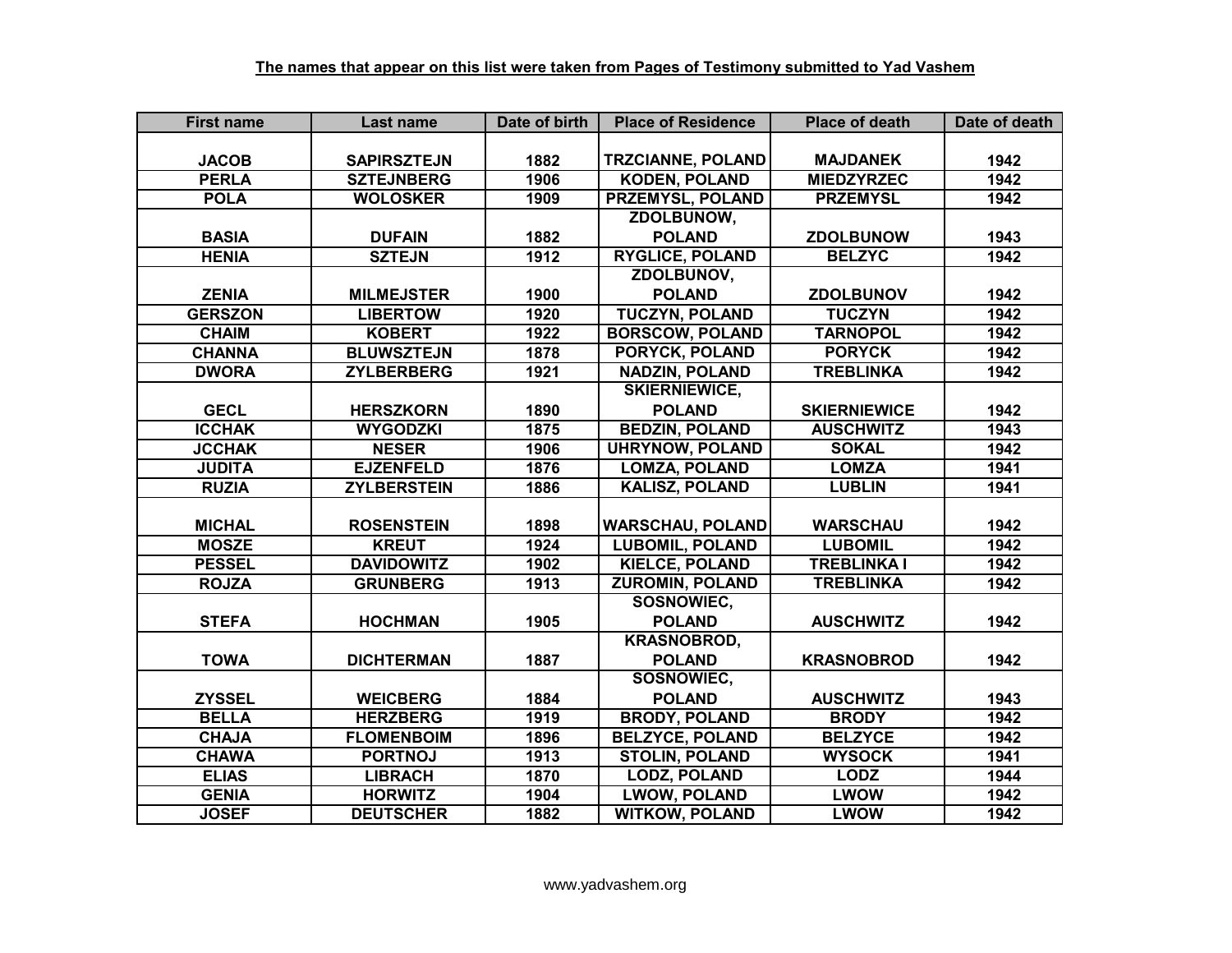| <b>First name</b> | Last name             | Date of birth | <b>Place of Residence</b> | <b>Place of death</b> | Date of death |
|-------------------|-----------------------|---------------|---------------------------|-----------------------|---------------|
|                   |                       |               | <b>ZDUNSKA VOLA,</b>      |                       |               |
| <b>PINHAS</b>     | <b>GRANSS</b>         | 1880          | <b>POLAND</b>             | <b>ZDUNSKA VOLA</b>   | 1940          |
| <b>CHANA</b>      | <b>SCHUCHHAENDLER</b> | 1912          | <b>CHODEL, POLAND</b>     | <b>CHODEL</b>         | 1942          |
| <b>DWORA</b>      | <b>MUSZKIN</b>        | 1917          | <b>KLECK, POLAND</b>      | <b>KLECK</b>          | 1941          |
| <b>MENUCHA</b>    | <b>YANOWSKI</b>       | 1907          | <b>KOBYLNIK, POLAND</b>   | <b>KOBYLNIK</b>       | 1942          |
| <b>MINDL</b>      | <b>SZERMAN</b>        | 1900          | <b>PINSK, POLAND</b>      | <b>PINSK</b>          | 1942          |
|                   |                       |               | MIEDZYRZECZ,              |                       |               |
| <b>PAJWEL</b>     | <b>BORCHOWSKI</b>     | 1901          | <b>POLAND</b>             | <b>MIEDZYRZECZ</b>    | 1942          |
|                   |                       |               | <b>DOMBROWICA,</b>        |                       |               |
| <b>RAYA</b>       | <b>FISZMAN</b>        | 1908          | <b>POLAND</b>             | <b>SARNY</b>          | 1942          |
| <b>SHAME</b>      | <b>HOCHMAN</b>        | 1880          | <b>ROZISCE, POLAND</b>    | <b>ROZISCE</b>        | 1942          |
| <b>SZYFRA</b>     | <b>GINCBURG</b>       | 1892          | <b>LODZ, POLAND</b>       | <b>LODZ</b>           | 1943          |
| <b>MOSZE</b>      | <b>ROMANOW</b>        | 1891          | <b>MLAWA, POLAND</b>      | <b>MLAWA</b>          | 1942          |
|                   |                       |               |                           |                       |               |
| <b>SCHMUEL</b>    | <b>HURWITZ</b>        | 1924          | <b>WISZNEWE, POLAND</b>   | <b>WISZNEWE</b>       | 1942          |
| <b>ABRAHAM</b>    | <b>MEISELS</b>        | 1923          | <b>SAMBOR, POLAND</b>     | <b>SAMBOR</b>         | 1943          |
|                   |                       |               | <b>WISZNOWICE,</b>        |                       |               |
| <b>CHANA</b>      | <b>SPIEGELMAN</b>     | 1904          | <b>POLAND</b>             | <b>WISZNOWICE</b>     | 1942          |
|                   |                       |               |                           |                       |               |
| <b>GITTEL</b>     | <b>GOURFEIN</b>       | 1910          | <b>WARSZAWA, POLAND</b>   | <b>NESHVIZ</b>        | 1941          |
|                   |                       |               | SOSNOWIEC,                |                       |               |
| <b>JOSEF</b>      | <b>PIJORA</b>         | 1904          | <b>POLAND</b>             | <b>TREBLINKA</b>      | 1943          |
| <b>YISASCHAR</b>  | <b>HOLZ</b>           | 1881          | KALISZ, POLAND            | <b>KALISZ</b>         | 1942          |
|                   |                       |               | SZEBRZESZYN,              |                       |               |
| <b>JAKOB</b>      | <b>KLAINER</b>        | 1923          | <b>POLAND</b>             | <b>SZEBRZESZYN</b>    | 1943          |
| <b>ARJA</b>       | <b>CWIBEL</b>         | 1902          | <b>LANCUT, POLAND</b>     | <b>WISNICE</b>        | 1943          |
| <b>MYRJAM</b>     | <b>KRYGSMAN</b>       | 1906          | <b>KOSOW, POLAND</b>      | <b>KOSOW</b>          | 26/10/1941    |
| <b>MENASZE</b>    | <b>WILDER</b>         | 1920          | <b>BRZESKO, POLAND</b>    | <b>BELZEC</b>         | 1942          |
|                   |                       |               |                           |                       |               |
| <b>MOSZE</b>      | <b>FRENKIEL</b>       | 1897          | <b>TOMASZOW, POLAND</b>   | <b>TREBLINKA</b>      | 1942          |
|                   |                       |               |                           |                       |               |
| <b>MORDECHAJ</b>  | <b>HERZOG</b>         | 1882          | PROBUZNA, POLAND          | <b>BELZEC</b>         | 1942          |
| <b>RIWKA</b>      | <b>MUNZ</b>           | 1919          | <b>ZGIERZ, POLAND</b>     | <b>LODZ</b>           | 1942          |
| <b>SMUEL</b>      | <b>TUCHSER</b>        | 1906          | JADOW, POLAND             | <b>TREBLINKA</b>      | 1943          |
| <b>TOBA</b>       | <b>BORENSZTAIN</b>    | 1905          | PLOCK, POLAND             | <b>PLOCK</b>          | 1943          |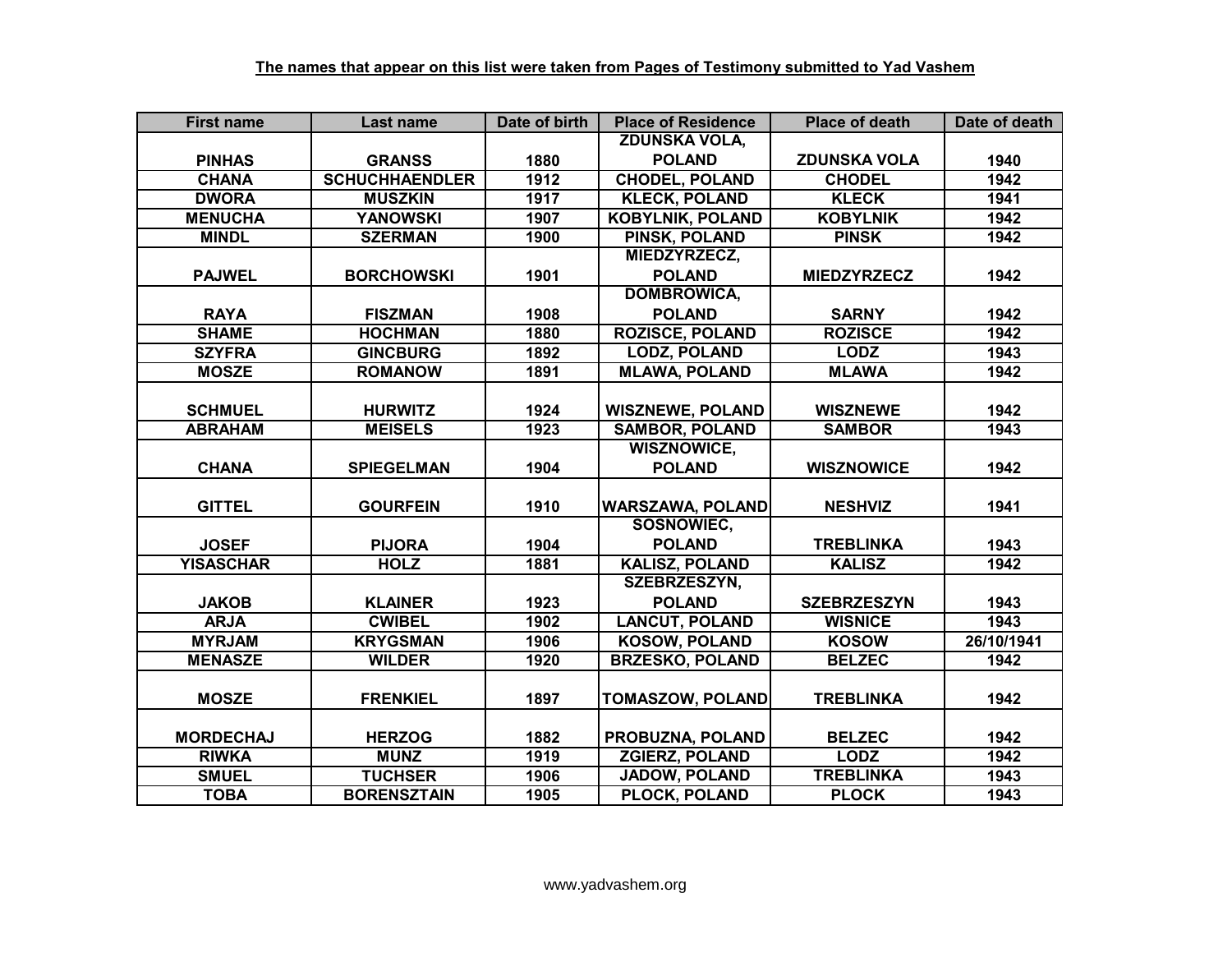| <b>First name</b> | Last name          | Date of birth | <b>Place of Residence</b> | <b>Place of death</b> | Date of death |
|-------------------|--------------------|---------------|---------------------------|-----------------------|---------------|
|                   |                    |               | <b>WOLKOWYSK,</b>         |                       |               |
| <b>ZWI</b>        | <b>RABINOWICZ</b>  | 1907          | <b>POLAND</b>             | <b>WOLKOWYSK</b>      | 1942          |
|                   |                    |               | GLOWACZOW,                |                       |               |
| <b>BERL</b>       | <b>SCHERMAN</b>    | 1902          | <b>POLAND</b>             | <b>TREBLINKA</b>      | 1942          |
| <b>CHAJA</b>      | <b>FRIEDBERG</b>   | 1912          | <b>SOKOLKI, POLAND</b>    | <b>SOKOLKI</b>        | 1942          |
| <b>CHAWA</b>      | <b>LINDENBOM</b>   | 1922          | <b>TLUSTA, POLAND</b>     | <b>LWOW</b>           | 1942          |
| <b>ELE</b>        | <b>GOLDSTAEN</b>   | 1900          | <b>DELATYN, POLAND</b>    | <b>DELATYN</b>        | 1942          |
| <b>GENIE</b>      | <b>SZMUKLER</b>    | 1924          | <b>OLSZANY, POLAND</b>    | <b>STUTTHOF</b>       | 1945          |
| <b>ICCHAK</b>     | <b>LEFKOWICZ</b>   | 1897          | <b>LUTUTOV, POLAND</b>    | <b>POZNAN</b>         | 1942          |
|                   |                    |               |                           |                       |               |
| <b>CIRL</b>       | <b>CIFERMAN</b>    | 1882          | <b>WARSZAWA, POLAND</b>   | <b>WARSZAWA</b>       | 1942          |
|                   |                    |               |                           |                       |               |
| <b>KADISCH</b>    | <b>LEW</b>         | 1922          | <b>BIALYSTOK, POLAND</b>  | <b>BIALYSTOK</b>      | 1942          |
| <b>MOSZE</b>      | <b>RAJCH</b>       | 1910          | <b>KRAKOW, POLAND</b>     | <b>KRAKOW</b>         | 1942          |
|                   |                    |               |                           |                       |               |
| <b>MIRJAM</b>     | <b>CELMAJSTER</b>  | 1904          | <b>WARSZAWA, POLAND</b>   | <b>WARSZAWA</b>       | 1942          |
| <b>CHAJA</b>      | <b>SHLACHMAN</b>   | 1892          | <b>WARSAW, POLAND</b>     | <b>WARSZAWA</b>       | 1943          |
| <b>CHANA</b>      | <b>STERENBERG</b>  | 1918          | <b>SENO, POLAND</b>       | <b>SENO</b>           | 1941          |
| <b>ROJZA</b>      | <b>SANICKA</b>     | 1910          | <b>WARSAW, POLAND</b>     | <b>WARSZAWA</b>       | 1944          |
| <b>DAWID</b>      | <b>SZREIBER</b>    | 1892          | <b>LWOW, POLAND</b>       | <b>LWOW</b>           | 1942          |
| <b>TILEA</b>      | <b>GHEZUNDHEIT</b> | 1904          | <b>PINCZEW, POLAND</b>    | <b>TREBLINKA</b>      | 1942          |
|                   |                    |               |                           |                       |               |
| <b>ZISZE</b>      | <b>WECZMAN</b>     | 1870          | <b>BOLECHOW, POLAND</b>   | <b>BOLECHOW</b>       | 1942          |
|                   |                    |               |                           |                       |               |
| <b>BASIA</b>      | <b>DRESZER</b>     | 1914          | <b>WARSZAWA, POLAND</b>   | <b>WARSZAWA</b>       | 1943          |
| <b>HENIA</b>      | <b>WEINSTEIN</b>   | 1914          | <b>WILNA, POLAND</b>      | <b>WILNA</b>          | 1941          |
|                   |                    |               | <b>ZDUNSKA VOLA,</b>      |                       |               |
| <b>CHANA</b>      | <b>SWOZYNSKA</b>   | 1885          | <b>POLAND</b>             | <b>CHELMNO</b>        | 1942          |
|                   |                    |               |                           |                       |               |
| <b>DAWID</b>      | <b>ROTSZTAJN</b>   | 1880          | <b>BOLECHOV, POLAND</b>   | <b>BOLECHOV</b>       | 1943          |
| <b>TOWA</b>       | <b>SZPINER</b>     | 1909          | <b>WARSAW, POLAND</b>     | <b>WARSZAWA</b>       | 1942          |
| <b>HENJA</b>      | <b>SCHEFLER</b>    | 1909          | <b>ZLOCHEV, POLAND</b>    | <b>ZLOCHEV</b>        | 1943          |
| <b>IZHAK</b>      | <b>KOREN</b>       | 1880          | <b>FRAMPOL, POLAND</b>    | <b>FRAMPOL</b>        | 1942          |
| <b>JISRAEL</b>    | <b>CUKIERMAN</b>   | 1899          | PRZYTYK, POLAND           | <b>SIDLOWIEC</b>      | 1943          |
| <b>AWRAM</b>      | <b>WAJNSZTEJN</b>  | 1900          | <b>MIZOCZ, POLAND</b>     | <b>MIZOCZ</b>         | 13/10/1942    |
| <b>MAJER</b>      | <b>JOBHELOWICZ</b> | 1902          | <b>IWIE, POLAND</b>       | <b>AUSCHWITZ</b>      | 1942          |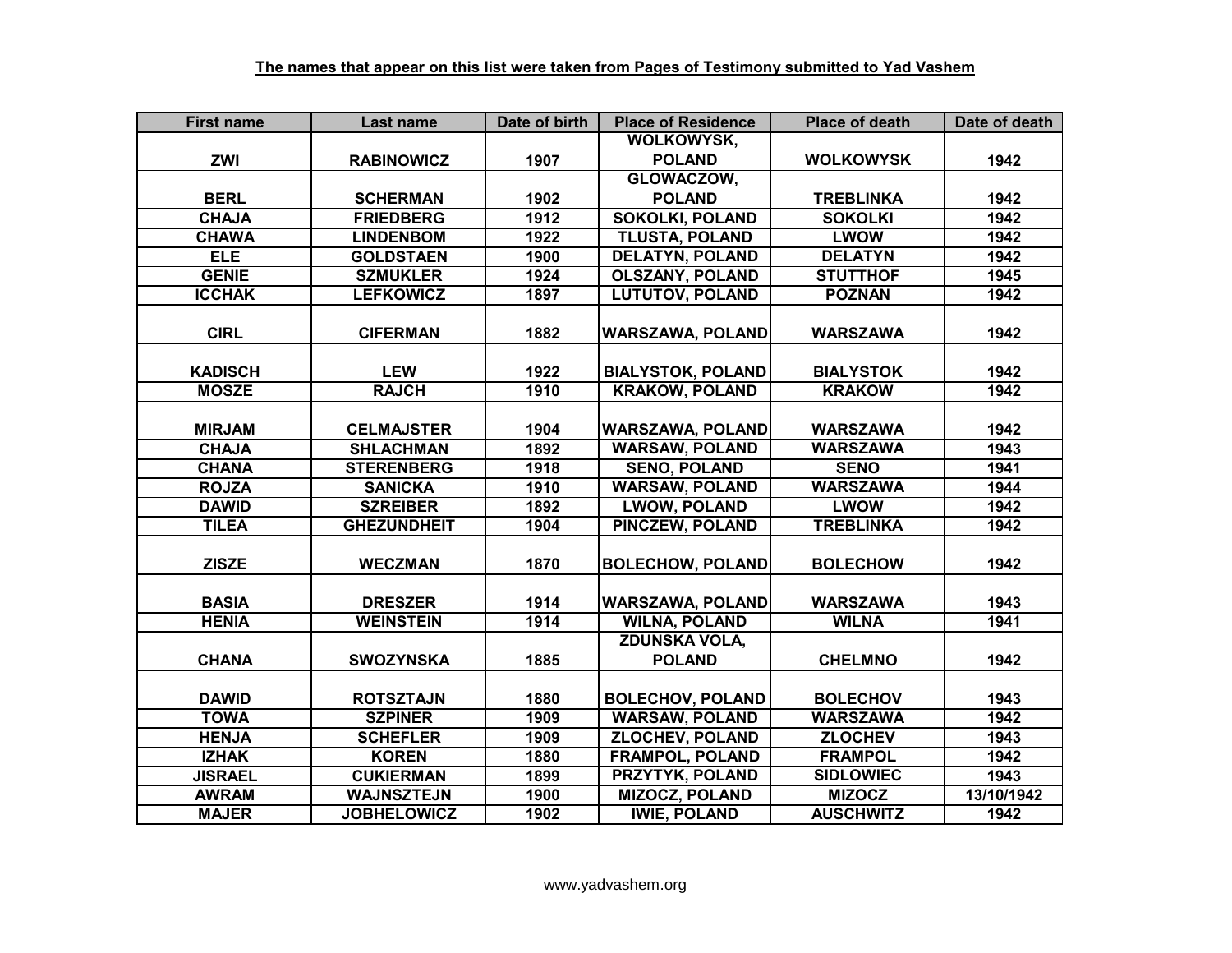| <b>First name</b> | Last name          | Date of birth | <b>Place of Residence</b> | <b>Place of death</b> | Date of death |
|-------------------|--------------------|---------------|---------------------------|-----------------------|---------------|
| <b>MENIA</b>      | <b>CWAJG</b>       | 1872          | <b>OTTYNIA, POLAND</b>    | <b>OTTYNIA</b>        | 1941          |
| <b>KAROLINE</b>   | <b>KORLIK</b>      | 23/09/1942    | <b>GOSZCZYN, POLAND</b>   | <b>BORSZCZOW</b>      | נובמבר-43     |
| <b>RACHEL</b>     | <b>KOPEL</b>       | 1900          | <b>PACANOW, POLAND</b>    | <b>PACANOW</b>        | 1942          |
|                   |                    |               | <b>NOWE MIASTO,</b>       |                       |               |
| <b>RYIWEN</b>     | <b>BORUSZEK</b>    | 1890          | <b>POLAND</b>             | <b>NOWE MIASTO</b>    | 1942          |
| <b>MOIZESZ</b>    | <b>HERCOG</b>      | 1900          | <b>ROHATYN, POLAND</b>    | <b>BRZEZANY</b>       | 1942          |
| <b>BECALEL</b>    | <b>ROZENCWEIG</b>  | 1883          | PIOTRKOW, POLAND          | <b>LODZ</b>           | 1943          |
|                   |                    |               |                           |                       |               |
| <b>JOCHA</b>      | <b>RODNICKI</b>    | 1915          | <b>KIMILISHKI, POLAND</b> | <b>KIMILISHKI</b>     | 1943          |
| <b>RYWKA</b>      | <b>LEWKOWICZ</b>   | 1920          | <b>LODZ, POLAND</b>       | <b>AUSCHWITZ</b>      | 1944          |
| <b>CHAJA</b>      | <b>SUSKOWITZ</b>   | 1891          | <b>DISNA, POLAND</b>      | <b>DISNA</b>          | 1942          |
|                   |                    |               | <b>LUTOMIERSK,</b>        |                       |               |
| <b>SZIMON</b>     | <b>SANDOWSKI</b>   | 1901          | <b>POLAND</b>             | <b>GLOWNO</b>         | 1942          |
| <b>ROJZA</b>      | <b>JARCZOWER</b>   | 1920          | <b>ZBARAZ, POLAND</b>     | <b>BELZYCE</b>        | 1942          |
|                   |                    |               |                           |                       |               |
| <b>JOZEF</b>      | <b>NORABECVITZ</b> | 1867          | <b>BIALYSTOK, POLAND</b>  | <b>BIALYSTOK</b>      | 1942          |
|                   |                    |               | MIEDZYRZECZ,              |                       |               |
| <b>JOSEF</b>      | <b>ROZENWALD</b>   | 1875          | <b>POLAND</b>             | <b>MIEDZYRZECZ</b>    | 1941          |
|                   |                    |               | PODNIEWICE,               |                       |               |
| <b>JECHIEL</b>    | <b>SZEMPNER</b>    | 1902          | <b>POLAND</b>             | <b>PODNIEWICE</b>     | 1942          |
|                   |                    |               | HOROCHOW,                 |                       |               |
| <b>KUKI</b>       | <b>CIMERMAN</b>    | 1912          | <b>POLAND</b>             | <b>HOROCHOW</b>       | 1942          |
| <b>BAJLA</b>      | <b>GORLICKA</b>    | 1892          | <b>CHMELNIK, POLAND</b>   | <b>MAJDANEK</b>       | 1942          |
| <b>MIRJAM</b>     | <b>TONDOVSKI</b>   | 1909          | <b>VARTA, POLAND</b>      | <b>VARTA</b>          | 1942          |
| <b>MOSZE</b>      | <b>SZMIDT</b>      | 1895          | <b>OZORKOW, POLAND</b>    | <b>OZORKOW</b>        | 1942          |
| <b>RACHEL</b>     | <b>GRINFAS</b>     | 1910          | <b>OTWOCK, POLAND</b>     | <b>WARSZAWA</b>       | 1943          |
| <b>ZYGMUNT</b>    | <b>SANIECKI</b>    | 1900          | <b>LODZ, POLAND</b>       | <b>LODZ</b>           | 1942          |
|                   |                    |               | <b>KRASNOSIELC,</b>       |                       |               |
| <b>SZEJNE</b>     | <b>OLBRYSZ</b>     | 1894          | <b>POLAND</b>             | <b>STOLIN</b>         | 1941          |
| <b>ESTHER</b>     | <b>ROSEN</b>       | 1875          | <b>SKULSK, POLAND</b>     | <b>AUSCHWITZ</b>      | 1939          |
|                   |                    |               | <b>KOSOW HUCULSKI,</b>    |                       |               |
| <b>ABRAHAM</b>    | <b>KREISEL</b>     | 1885          | <b>POLAND</b>             | <b>KOSOW</b>          | 1940          |
| <b>BEREK</b>      | <b>JAKUBOWICZ</b>  | 1880          | <b>LODZ, POLAND</b>       | <b>LODZ</b>           | 1942          |
| <b>MOJSZE</b>     | <b>CELMAJSTER</b>  | 1872          | <b>WARSZAWA, POLAND</b>   | <b>WARSZAWA</b>       | 1942          |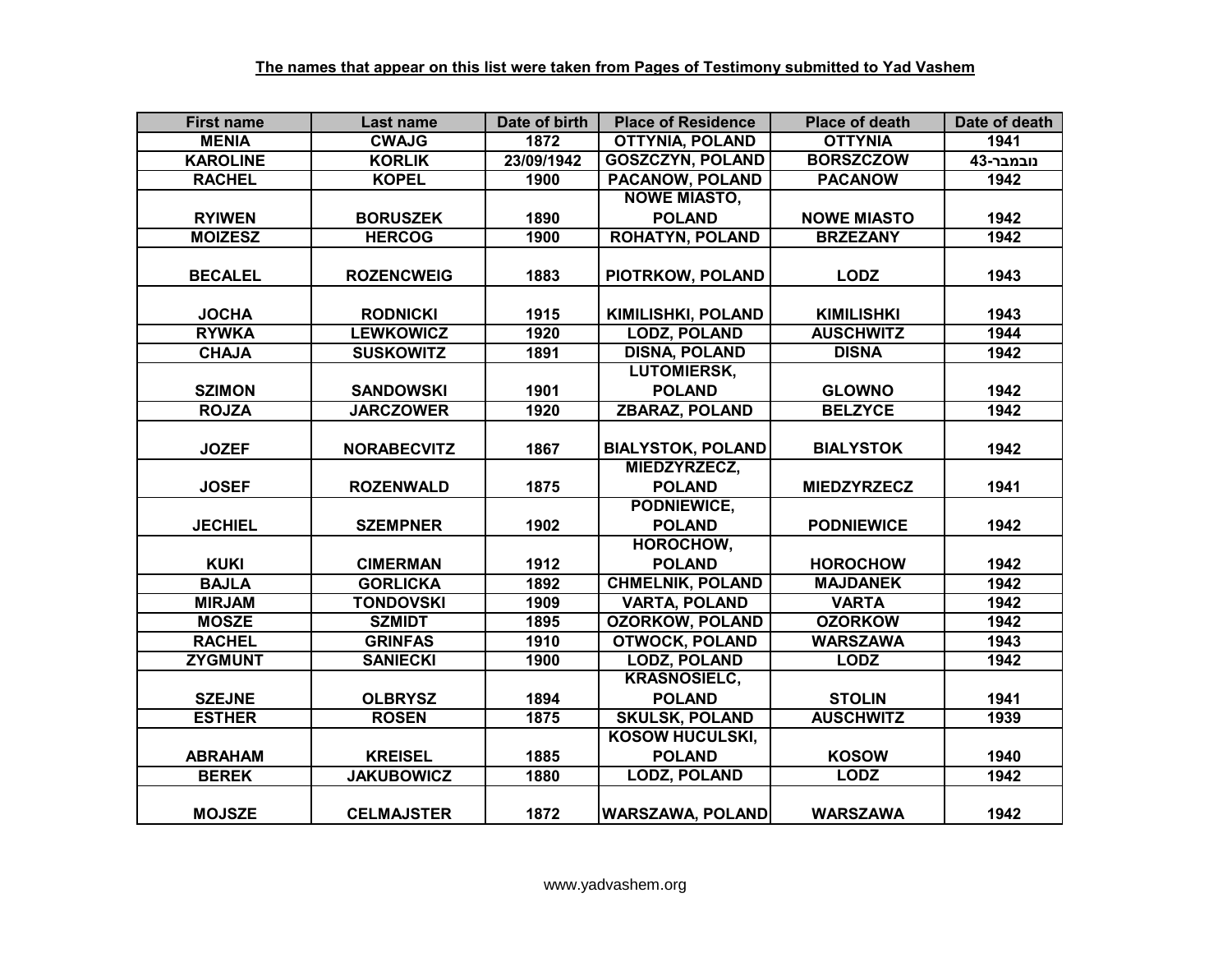| <b>First name</b> | Last name           | Date of birth | <b>Place of Residence</b> | <b>Place of death</b> | Date of death |
|-------------------|---------------------|---------------|---------------------------|-----------------------|---------------|
| <b>RACHELA</b>    | <b>WAJSBLUM</b>     | 1901          | <b>WARSAW, POLAND</b>     | <b>LUNINIEC</b>       | 1941          |
|                   |                     |               | <b>JZELOW (UZELOW),</b>   |                       |               |
| <b>SZYJA</b>      | <b>GRUEN</b>        | 1896          | <b>POLAND</b>             | <b>BELZEC</b>         | 1942          |
| <b>BEJLA</b>      | <b>CUKERMAN</b>     | 1890          | <b>LUCK, POLAND</b>       | <b>LUCK</b>           | 1942          |
|                   |                     |               | WISZOGROD,                |                       |               |
| <b>CHENE</b>      | <b>BERENBLIT</b>    | 1890          | <b>POLAND</b>             | <b>WISNIOVETS</b>     | 1942          |
|                   |                     |               |                           |                       |               |
| <b>HAIM</b>       | <b>DLUGACI</b>      | 1922          | <b>BIALYSTOK, POLAND</b>  | <b>BIALYSTOK</b>      | 1942          |
| <b>JOCHEWED</b>   | <b>HOLRAUCH</b>     | 1894          | <b>OTWOCK, POLAND</b>     | <b>BRZESC</b>         | 1941          |
| <b>MECHEL</b>     | <b>CUKIER</b>       | 1895          | <b>WISLICA, POLAND</b>    | <b>TREBLINKA</b>      | אוקטובר-42    |
|                   |                     |               | <b>LISZNIOWKA,</b>        |                       |               |
| <b>SZAJE</b>      | <b>CZIEBEL</b>      | 1898          | <b>POLAND</b>             | <b>LISZNIOWKA</b>     | 1944          |
| <b>CHANAN</b>     | <b>BROYNESHTAIN</b> | 1926          | <b>KOLKI, POLAND</b>      | <b>KOLKI</b>          | 1942          |
| <b>JOCHEWED</b>   | <b>BIALYGROD</b>    | 1914          | <b>WARSAW, POLAND</b>     | <b>WARSAW</b>         | 1942          |
|                   |                     |               |                           |                       |               |
| <b>NAHUM</b>      | <b>MIDLASZ</b>      | 1880          | WARSZAWA, POLAND          | <b>WARSZAWA</b>       | 1942          |
| <b>SZMUL</b>      | <b>SZNAJDERMAN</b>  | 1915          | <b>CYCOW, POLAND</b>      | <b>MAJDANEK</b>       | 1943          |
| <b>YSRAEL</b>     | <b>SZAFIR</b>       | 1900          | <b>LOKACZE, POLAND</b>    | <b>LOKACZE</b>        | 1942          |
| <b>BAJLA</b>      | <b>ZUGMAN</b>       | 1918          | <b>BUCZACZ, POLAND</b>    | <b>BUCZACZ</b>        | 1942          |
|                   |                     |               | SOCHACZEW,                |                       |               |
| <b>CHAIM</b>      | <b>KOLSKI</b>       | 1924          | <b>POLAND</b>             | <b>TREBLINKA</b>      | 1942          |
| <b>CHANNA</b>     | <b>BORNSTEIN</b>    | 1894          | <b>LUBLIN, POLAND</b>     | <b>AUSCHWITZ</b>      | 1942          |
| <b>DWOSIA</b>     | <b>SZER</b>         | 1900          | <b>POWORSK, POLAND</b>    | <b>POWORSK</b>        | 1942          |
| <b>FRIMET</b>     | <b>SCHIMERMAN</b>   | 1906          | <b>SKOLA, POLAND</b>      | <b>SKOLA</b>          | 1942          |
| <b>YOSSEF</b>     | <b>DEICHSEL</b>     | 1884          | <b>BELZ, POLAND</b>       | <b>SOKAL</b>          | 1942          |
|                   |                     |               | <b>KRASNOBROD,</b>        |                       |               |
| <b>JAKOB</b>      | <b>TENCER</b>       | 1918          | <b>POLAND</b>             | <b>KRASNOBROD</b>     | 1942          |
| <b>JOSEF</b>      | <b>SPIVAK</b>       | 1900          | <b>ROKITNO, POLAND</b>    | <b>ROKITNO</b>        | 1942          |
| <b>SZLOMO</b>     | <b>SZINDELOS</b>    | 1914          | <b>MIZOCZ, POLAND</b>     | <b>MIZOCZ</b>         | 13/10/1942    |
|                   |                     |               | <b>CZESTOCHOWA,</b>       |                       |               |
| <b>MEJLECH</b>    | <b>MROWKA</b>       | 1909          | <b>POLAND</b>             | <b>AUSCHWITZ</b>      | 1943          |
| <b>ESTHER</b>     | <b>ROSENSTEIN</b>   | 1913          | <b>BIEZUN, POLAND</b>     | <b>AUSCHWITZ</b>      | נובמבר-42     |
|                   |                     |               |                           |                       |               |
| <b>PENINA</b>     | <b>FOGLESHTEIN</b>  | 1912          | <b>WARSZAWA, POLAND</b>   | <b>SARNY</b>          | 1942          |
| <b>RISZKA</b>     | <b>GROSBIN</b>      | 1902          | ILJA, POLAND              | <b>ILJA</b>           | 1942          |
| <b>SJOMA</b>      | <b>SZELUPSKI</b>    | 1905          | <b>DRECZYN, POLAND</b>    | <b>DRECZYN</b>        | 1943          |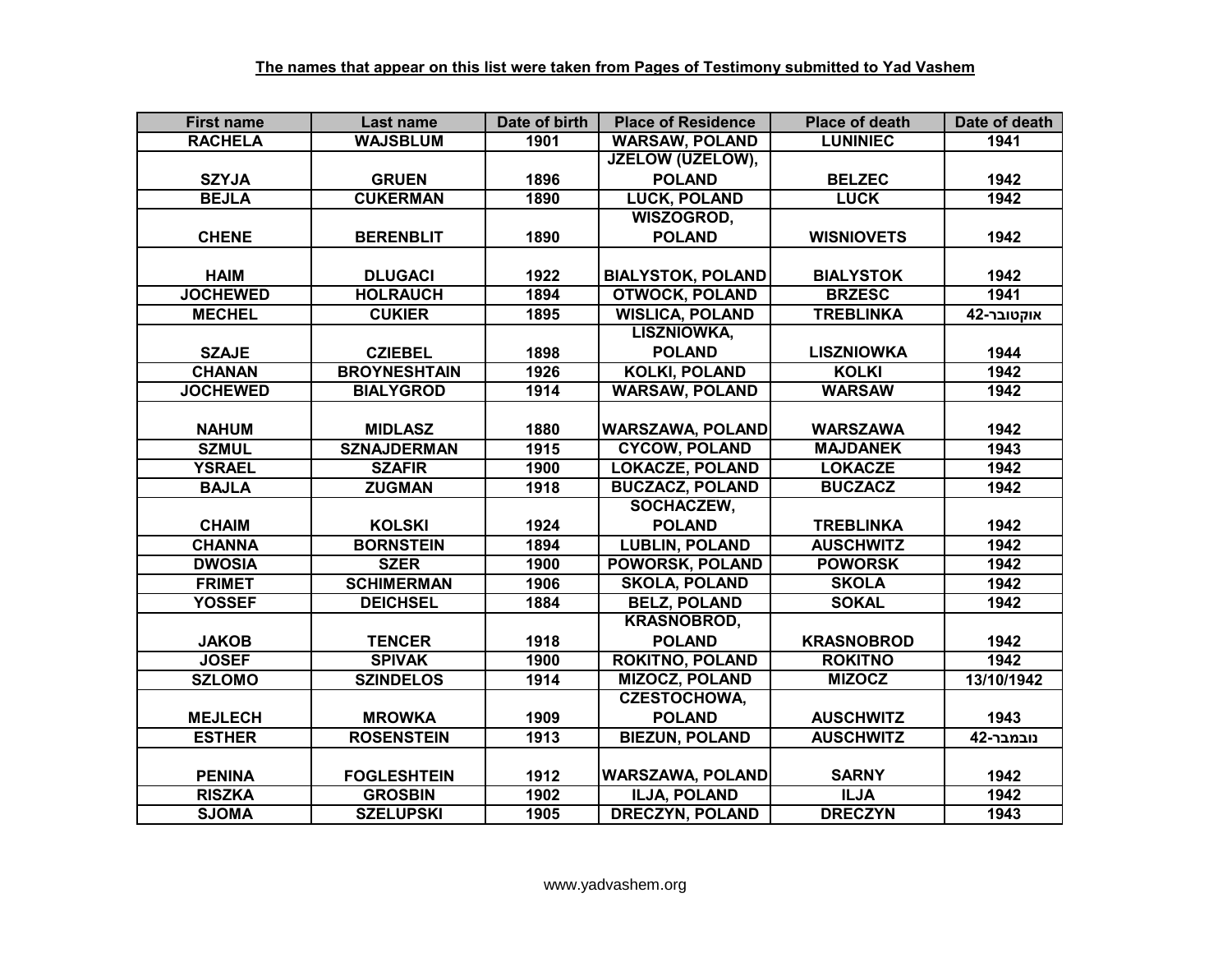| <b>First name</b> | Last name           | Date of birth | <b>Place of Residence</b> | <b>Place of death</b> | Date of death |
|-------------------|---------------------|---------------|---------------------------|-----------------------|---------------|
| <b>TOBA</b>       | <b>GROSSTERN</b>    | 1888          | <b>LWOW, POLAND</b>       | <b>LWOW</b>           | 1942          |
| <b>ZISCHA</b>     | <b>DOMBROWITZKY</b> | 1890          | <b>WIELUN, POLAND</b>     | <b>WIELUN</b>         | 1942          |
| <b>BASIA</b>      | <b>FLEJSZER</b>     | 1902          | <b>LUCK, POLAND</b>       | <b>ROZYSZCZE</b>      | 1942          |
|                   |                     |               |                           |                       |               |
| <b>CHAIM</b>      | <b>RABINOWICZ</b>   | 1922          | <b>WISZNEWE, POLAND</b>   | <b>WISZNEWE</b>       | 1942          |
| <b>SZAJNA</b>     | <b>KRISZTAL</b>     | 1900          | <b>SZEDLEC, POLAND</b>    | <b>SZEDLEC</b>        | 1943          |
| <b>DOWA</b>       | <b>ZIEMBA</b>       | 1914          | <b>WARSAW, POLAND</b>     | <b>WARSAW</b>         | 1943          |
| <b>SZYMON</b>     | <b>SZAJN</b>        | 1910          | <b>KRAKOW, POLAND</b>     | <b>KRAKOW</b>         | 1942          |
| <b>HAVA</b>       | <b>ROZENCWEIG</b>   | 1920          | <b>LODZ, POLAND</b>       | <b>AUSCHWITZ</b>      | 1944          |
| <b>JAKOB</b>      | <b>LEWINZON</b>     | 1916          | <b>LODZ, POLAND</b>       | <b>LODZ</b>           | 1943          |
| <b>JOSEF</b>      | <b>KRAMARZ</b>      | 1922          | <b>SIEDLCE, POLAND</b>    | <b>SIEDLCE</b>        | 1942          |
| <b>BEJLA</b>      | <b>SZECHTER</b>     | 1897          | <b>WILNO, POLAND</b>      | <b>WILNO</b>          | 1942          |
| <b>MALCA</b>      | <b>CAMPLER</b>      | 1907          | <b>TARNOW, POLAND</b>     | <b>TARNOW</b>         | 1943          |
|                   |                     |               | <b>WLOCLAWEK,</b>         |                       |               |
| <b>MORDCHAJ</b>   | <b>FLAUMENBAUM</b>  | 1923          | <b>POLAND</b>             | <b>WLOCLAWEK</b>      | 1942          |
| <b>NECHE</b>      | <b>TAFLER</b>       | 1912          | <b>PORYCK, POLAND</b>     | <b>PORYCK</b>         | 1942          |
| <b>MARIEM</b>     | <b>TRILLING</b>     | 1897          | <b>LODZ, POLAND</b>       | <b>AUSCHWITZ</b>      | 1944          |
| <b>PYNCHAS</b>    | <b>TAFLER</b>       | 1872          | <b>PORYCK, POLAND</b>     | <b>PORYCK</b>         | 1942          |
| <b>SZOSIANA</b>   | <b>KIPERSZTOK</b>   | 1912          | <b>JANOV, POLAND</b>      | <b>JANOV</b>          | 1943          |
| <b>BERISZ</b>     | <b>BORNSTEIN</b>    | 1914          | <b>OSWIECIM, POLAND</b>   | <b>OSWIECIM</b>       | 1942          |
| <b>DEVORA</b>     | <b>BLUWSHTEIN</b>   | 1918          | <b>KORZEC, POLAND</b>     | <b>KORZEC</b>         | 1943          |
| <b>ISRAEL</b>     | <b>HAFTKE</b>       | 1887          | <b>KUZMINKI, POLAND</b>   | <b>KUZMINKI</b>       | 1942          |
|                   |                     |               | <b>BREST LITOWSK,</b>     |                       |               |
| <b>SZLOMA</b>     | <b>KACHEL</b>       | 1880          | <b>POLAND</b>             | <b>BREST LITOWSK</b>  | 16/10/1942    |
| $\overline{ITA}$  | <b>RATH</b>         | 1878          | <b>PARTYNIA, POLAND</b>   | <b>WARSZAWA</b>       | 1943          |
|                   |                     |               |                           |                       |               |
| <b>FAJGA</b>      | <b>WARZAGER</b>     | 1890          | <b>TOMASZOW, POLAND</b>   | <b>TREBLINKA</b>      | 1941          |
|                   |                     |               | ZALESZCZYKI,              |                       |               |
| <b>JETKA</b>      | <b>WEINTROB</b>     | 1915          | <b>POLAND</b>             | <b>TLUSTE</b>         | 1943          |
|                   |                     |               | <b>MAKOW</b>              |                       |               |
|                   |                     |               | <b>MAZOWIECKI,</b>        |                       |               |
| <b>JAAKOV</b>     | <b>WILENBERG</b>    | 1915          | <b>POLAND</b>             | <b>TREBLINKA I</b>    | 1942          |
| <b>JOSEF</b>      | <b>GORFINKIEL</b>   | 1900          | <b>WILNO, POLAND</b>      |                       | 1944          |
| <b>PESACH</b>     | <b>LANZMAN</b>      | 1884          | <b>WILNO, POLAND</b>      | <b>DACHAU</b>         | 17/12/1944    |
| <b>BREINDLA</b>   | <b>FREUND</b>       | 1862          | <b>BALIGROD, POLAND</b>   | <b>ZASLAW</b>         | 1942          |
| <b>MOSCHE</b>     | <b>GURWICZ</b>      | 1893          | <b>WILNA, POLAND</b>      |                       | 1943          |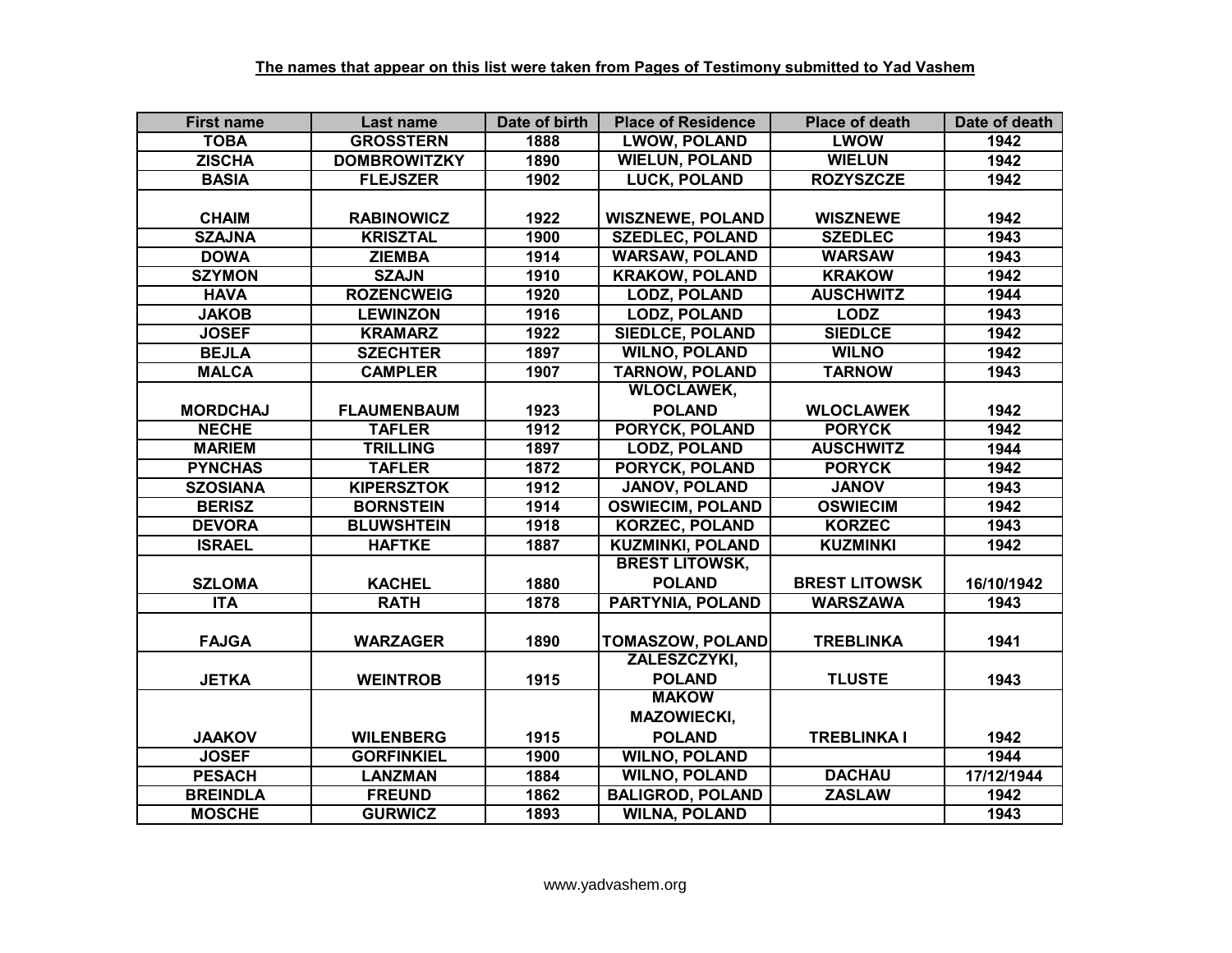| <b>First name</b> | <b>Last name</b>     | Date of birth | <b>Place of Residence</b> | <b>Place of death</b> | Date of death |
|-------------------|----------------------|---------------|---------------------------|-----------------------|---------------|
|                   |                      |               | <b>BREST LITOWSK,</b>     |                       |               |
| <b>PEJSACH</b>    | <b>CHOC</b>          | 1890          | <b>POLAND</b>             | <b>BRZESC</b>         | 1942          |
| <b>REJZL</b>      | <b>RUBINFAJER</b>    | 1862          | <b>LUBLIN, POLAND</b>     | <b>LUBLIN</b>         | 1942          |
|                   |                      |               | <b>NOWE MIASTO,</b>       |                       |               |
| <b>MOSZE</b>      | <b>BACH</b>          | 1911          | <b>POLAND</b>             | <b>TOMASZOW</b>       | 1942          |
|                   |                      |               |                           |                       |               |
| <b>HESKA</b>      | <b>NOTOWICZ</b>      | 1894          | <b>BIALYSTOK, POLAND</b>  | <b>BIALYSTOK</b>      | 1942          |
| <b>ZIPORA</b>     | <b>ZIMERBAUM</b>     | 1900          | <b>LUBOMEL, POLAND</b>    | <b>LUBOMEL</b>        | 1942          |
|                   |                      |               |                           |                       |               |
| <b>BASIE</b>      | <b>RAJZMAN</b>       | 1909          | <b>KOSTOPOL, POLAND</b>   | <b>KOSTOPOL</b>       | 1943          |
| <b>CHAIM</b>      | <b>ROJTELMAN</b>     | 1900          | <b>TUCZYN, POLAND</b>     | <b>TUCZYN</b>         | 1942          |
|                   |                      |               | <b>MONASTERISKA,</b>      |                       |               |
| <b>CHANANIA</b>   | <b>WOLFSTEIN</b>     | 1923          | <b>POLAND</b>             | <b>MONASTERISKA</b>   | 1941          |
| <b>RIWCIA</b>     | <b>HORSZOWSKI</b>    | 1900          | <b>STRELISK, POLAND</b>   | <b>LWOW</b>           | 1942          |
|                   |                      |               |                           |                       |               |
| <b>JOSEF</b>      | <b>TANNENBAUM</b>    | 1910          | <b>TARNOPOL, POLAND</b>   | <b>TARNOPOL</b>       | 1942          |
| <b>HYNDA</b>      | <b>GANCMAN</b>       | 1917          | PORYCK, POLAND            | <b>PORYCK</b>         | 1942          |
| <b>JAKOW</b>      | <b>PUPKO</b>         | 1904          | <b>RADUN, POLAND</b>      | <b>RADUN</b>          | 1942          |
|                   |                      |               |                           |                       |               |
| <b>JOSHUA</b>     | <b>KRYNICKY</b>      | 1909          | <b>JEREMICZE, POLAND</b>  | <b>JEREMICZE</b>      | 1941          |
| <b>MICHAL</b>     | <b>LASSMAN</b>       | 24/04/1910    | <b>POLAND</b>             | <b>AUSCHWITZ</b>      | 25/08/1944    |
| <b>RIWA</b>       | <b>MALKIEWICKI</b>   | 1891          | <b>PIASKI, POLAND</b>     | <b>TREBLINKA I</b>    | דצמבר-42      |
|                   |                      |               |                           |                       |               |
| <b>MINDL</b>      | <b>TUNKIELSZTAJN</b> | 1922          | <b>BEREZNICA, POLAND</b>  | <b>SARNA</b>          | 1942          |
| <b>PELA</b>       | <b>LUTYTOWSKI</b>    | 1920          | <b>OZORKOW, POLAND</b>    | <b>BERGEN BELSEN</b>  | 1943          |
| <b>REGHINA</b>    | <b>MUNDSCHEIN</b>    | 1897          | <b>BIALA, POLAND</b>      | <b>AUSCHWITZ</b>      | 1942          |
| <b>SHMAIAHU</b>   | <b>WEINBERG</b>      | 1885          | <b>LODZ, POLAND</b>       | <b>LODZ</b>           | 1940          |
| <b>PESY</b>       | <b>CYMERMAN</b>      | 1893          | POWAZKI, POLAND           | <b>MAJDANEK</b>       | 1943          |
|                   |                      |               |                           |                       |               |
| <b>YOCHE</b>      | <b>SZCZURYK</b>      | 1879          | <b>BIALYSTOK, POLAND</b>  | <b>TREBLINKA</b>      | 1943          |
| <b>ALTA</b>       | <b>MILECHMAN</b>     | 1896          | <b>DABROWA, POLAND</b>    | <b>AUSCHWITZ</b>      | 1942          |
|                   |                      |               | <b>SZYDLOWIEC,</b>        |                       |               |
| <b>BRAJNDEL</b>   | <b>DYMANT</b>        | 1908          | <b>POLAND</b>             | <b>SZYDLOWIEC</b>     | 1942          |
|                   |                      |               | <b>NOWY SACZ,</b>         |                       |               |
| <b>HIRSZ</b>      | <b>MAREK</b>         | 1880          | <b>POLAND</b>             | <b>BELZEC</b>         | 1943          |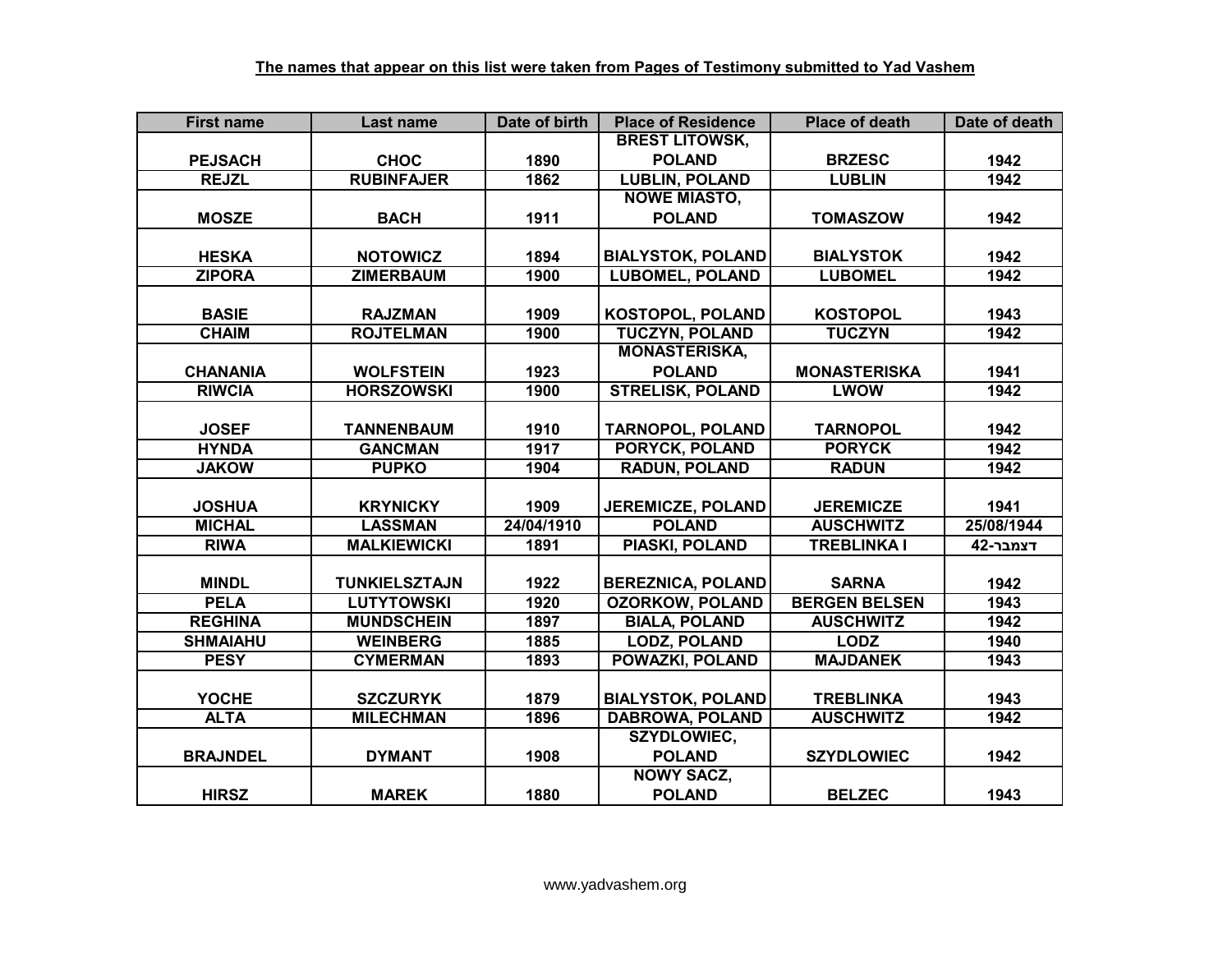| <b>First name</b> | Last name            | Date of birth | <b>Place of Residence</b> | <b>Place of death</b> | Date of death |
|-------------------|----------------------|---------------|---------------------------|-----------------------|---------------|
|                   |                      |               | <b>WOLA MICHOWA,</b>      |                       |               |
| <b>CYPORA</b>     | <b>DACHNER</b>       | 1910          | <b>POLAND</b>             | <b>WOLA MICHOWA</b>   | 1942          |
|                   |                      |               | <b>DZIEWIENCZESZ,</b>     |                       |               |
| <b>ETLA</b>       | <b>YRSZORN</b>       | 1880          | <b>POLAND</b>             | <b>BELZEC</b>         | 1941          |
| <b>YAKOB</b>      | <b>SZYDLOWSKI</b>    | 1890          | <b>POLAND</b>             | <b>LODZ</b>           | 1942          |
| <b>ISRAEL</b>     | <b>AIZENMAN</b>      | 1900          | <b>BEDZIN, POLAND</b>     | <b>AUSCHWITZ</b>      | 1943          |
| <b>JEHOSZUA</b>   | <b>ROGOWSKI</b>      | 1918          | <b>BENDZIN, POLAND</b>    | <b>BENDZIN</b>        | 1942          |
|                   |                      |               |                           |                       |               |
| <b>BARUCH</b>     | <b>LICHTENSZTEIN</b> | 1920          | <b>BIALISTOK, POLAND</b>  | <b>BIALISTOK</b>      | 1943          |
| <b>RACHEL</b>     | <b>LEWIN</b>         | 1888          | <b>LUBLIN, POLAND</b>     | <b>LUBLIN</b>         | 1941          |
|                   |                      |               | <b>STANISLOWA,</b>        |                       |               |
| <b>MINDIL</b>     | <b>NEAMET</b>        | 1909          | <b>POLAND</b>             | <b>AUSCHWITZ</b>      | 1943          |
| <b>MOSZE</b>      | <b>LANCBERG</b>      | 1914          | <b>DUBENKA, POLAND</b>    | <b>BRISK</b>          | 1942          |
|                   |                      |               | <b>WLOCLAWEK,</b>         |                       |               |
| <b>ROZIA</b>      | <b>TARANCIK</b>      | 1893          | <b>POLAND</b>             | <b>WLOCLAWEK</b>      | 1942          |
| <b>DAWID</b>      | <b>SZTERN</b>        | 1872          | <b>PLOCK, POLAND</b>      | <b>CHMIELNIK</b>      | 1941          |
|                   |                      |               | <b>RAWA RUSKA,</b>        |                       |               |
| <b>SZAINDLA</b>   | <b>SZRENCEL</b>      | 1884          | <b>POLAND</b>             | <b>BELZEC</b>         | 1942          |
| <b>ESTERA</b>     | <b>ROZENCWEIG</b>    | 1881          | <b>LODZ, POLAND</b>       | <b>LODZ</b>           | 1943          |
| <b>ABRAHAM</b>    | <b>GRZEBMACHER</b>   | 1885          | <b>POLAND</b>             |                       | 1942          |
| <b>GNENDEL</b>    | <b>SHPRYCER</b>      | 1891          | <b>UNOW, POLAND</b>       | <b>BELZEC</b>         | 1942          |
| <b>BRONISLAWA</b> | <b>TRINCZER</b>      | 1920          | <b>BRZOZOW, POLAND</b>    | <b>BRZOZOW</b>        | 1942          |
| <b>SZANDEL</b>    | <b>CZERADZKA</b>     | 1914          | <b>KALISZ, POLAND</b>     | <b>KALISZ</b>         | 1942          |
| <b>EKI</b>        | <b>CZESNER</b>       | 1867          | <b>HORODLO, POLAND</b>    | <b>HORODLO</b>        | 1941          |
| <b>GENIA</b>      | <b>SONENSON</b>      | 1910          | <b>EJSZYSZKI, POLAND</b>  | <b>EJSZYSZKI</b>      | 1941          |
| <b>ICCHAK</b>     | <b>SZWARC</b>        | 1902          | <b>LODZ, POLAND</b>       | <b>LODZ</b>           | 1942          |
|                   |                      |               |                           |                       |               |
| <b>JANKEL</b>     | <b>CUKER</b>         | 1898          | <b>WARSZAWA, POLAND</b>   | <b>TREBLINKA</b>      | 1942          |
| <b>JTKA</b>       | <b>ZNAMIROSKI</b>    | 1886          | <b>LODZ, POLAND</b>       | <b>LODZ</b>           | 1943          |
|                   |                      |               | <b>BARANOWICZE,</b>       |                       |               |
| <b>MOTEL</b>      | <b>NOWIK</b>         | 1900          | <b>POLAND</b>             | <b>KOLDYCZEWO</b>     | דצמבר-43      |
| <b>FEIGEH</b>     | <b>GLEZER</b>        | 1885          | <b>WILNO, POLAND</b>      | <b>WOLOZIN</b>        | 1943          |
|                   |                      |               |                           |                       |               |
| <b>MORDHAI</b>    | <b>WAGENFISH</b>     | 1909          | <b>WARSZAWA, POLAND</b>   | <b>WARSAW</b>         | 1942          |
| <b>ROCHEL</b>     | <b>KRISZTAL</b>      | 1900          | <b>LODZ, POLAND</b>       | <b>CHELM</b>          | 1942          |
| <b>STEFA</b>      | <b>NUSSBAUM</b>      | 1886          | <b>TARNOV, POLAND</b>     | <b>BELZEC</b>         | 1942          |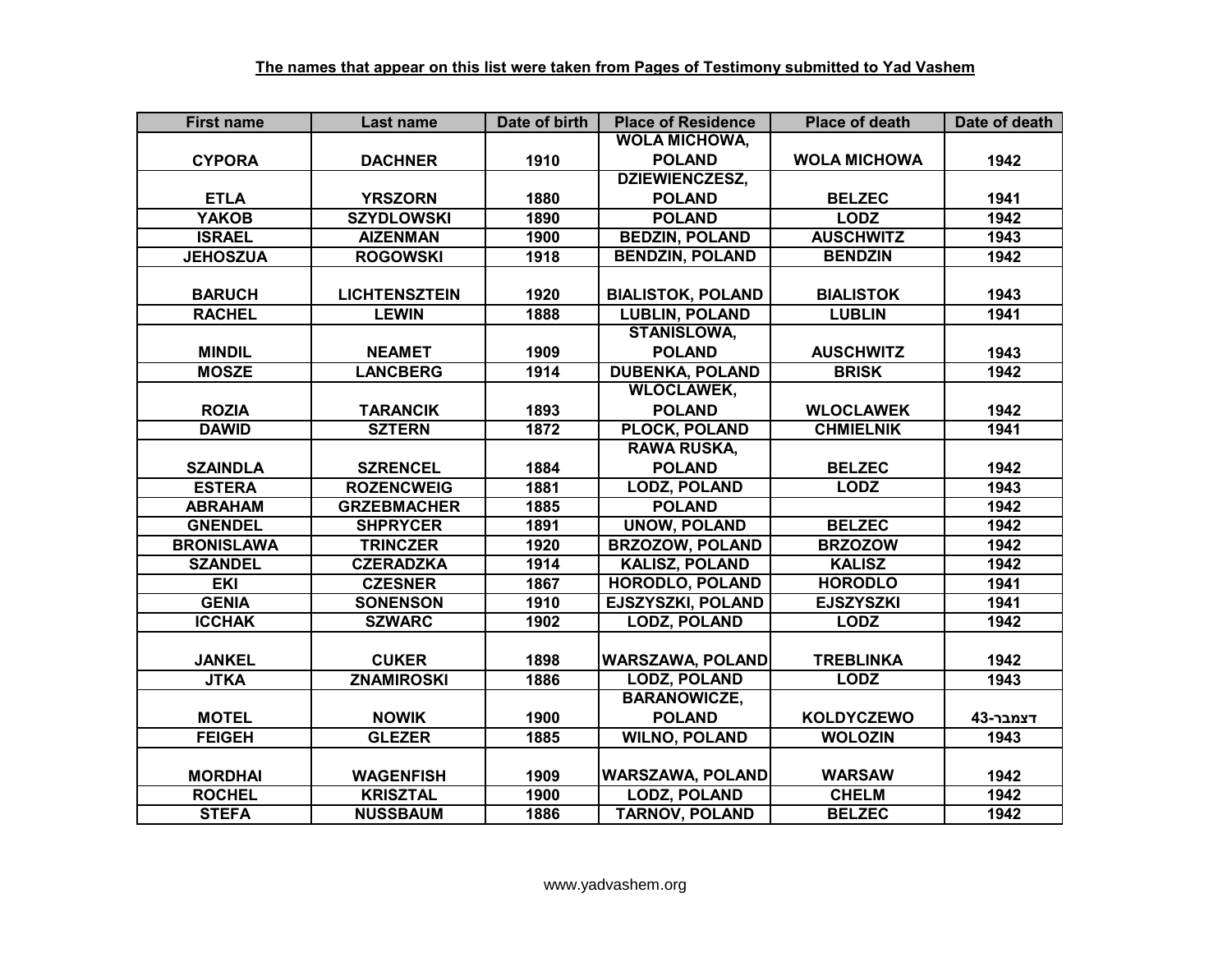| <b>First name</b> | Last name           | Date of birth | <b>Place of Residence</b> | <b>Place of death</b> | Date of death |
|-------------------|---------------------|---------------|---------------------------|-----------------------|---------------|
| <b>FRAIDA</b>     | <b>WAISAPEL</b>     | 1910          | <b>WARSAW, POLAND</b>     | <b>TREBLINKA</b>      | 20/09/1942    |
| <b>MOSZKA</b>     | <b>KOSIC</b>        | 1897          | <b>BRZESC, POLAND</b>     | <b>BRZESC</b>         | 1942          |
| <b>SALOMON</b>    | <b>WERTHEIMER</b>   | 1903          | <b>LWOW, POLAND</b>       | <b>LWOW</b>           | 1942          |
| <b>YTA</b>        | <b>MUSZL</b>        | 1916          | <b>BARANOV, POLAND</b>    | <b>BARANOV</b>        | 1942          |
|                   |                     |               |                           |                       |               |
| <b>CHAIM</b>      | <b>REINISCH</b>     | 1884          | JAZLOWIEC, POLAND         | <b>BUCZACZ</b>        | 1941          |
|                   |                     |               | <b>STRZEGOWA,</b>         |                       |               |
| <b>ELIAHOU</b>    | <b>WIUR</b>         | 1908          | <b>POLAND</b>             | <b>AUSCHWITZ</b>      | 1942          |
| <b>ISRAEL</b>     | <b>BACON</b>        | 1895          | <b>PRZEMYSL, POLAND</b>   | <b>PRZEMYSL</b>       | 1939          |
| <b>LEJB</b>       | <b>SIERADZKI</b>    | 1876          | <b>LUTUTOW, POLAND</b>    | <b>CHELMKO</b>        | 1942          |
|                   |                     |               |                           |                       |               |
| <b>MSULAM</b>     | <b>WEISFATER</b>    | 1892          | <b>WARSZAWA, POLAND</b>   | <b>WARSZAWA</b>       | 1942          |
| <b>ABRAHAM</b>    | <b>SPIEGEL</b>      | 1893          | <b>ROHATYN, POLAND</b>    | <b>BELZEC</b>         | 1942          |
| <b>FRYDA</b>      | <b>RYSIS</b>        | 1919          | <b>KRAKOW, POLAND</b>     | <b>KRAKOW</b>         | 1943          |
| <b>JULIUS</b>     | <b>STATTER</b>      | 28/2/1897     | <b>KRAKOW, POLAND</b>     | <b>BELZEC</b>         | <b>42-טסט</b> |
| <b>CHANNA</b>     | <b>FRIZER</b>       | 1875          | PORYCK, POLAND            | <b>PORYCK</b>         | 1942          |
| <b>RYWKA</b>      | <b>WOLKOWICZ</b>    | 1890          | <b>LYCZYCE, POLAND</b>    | <b>CHELMNO</b>        | 1942          |
|                   |                     |               |                           |                       |               |
| <b>SZLOMO</b>     | <b>SPILFOGEL</b>    | 1900          | <b>WARSZAWA, POLAND</b>   | <b>WARSZAWA</b>       | 1942          |
| <b>YERACHMIEL</b> | <b>HOLCZ</b>        | 1885          | <b>ZAMOSC, POLAND</b>     | <b>ZAMOSC</b>         | 1941          |
| <b>ASZER</b>      | <b>FINKL</b>        | 1883          | <b>KURZEC, POLAND</b>     | <b>KURZEC</b>         | 1942          |
|                   |                     |               |                           |                       |               |
| <b>CALKE</b>      | <b>STANISLAWSKI</b> | 1877          | <b>BIALISTOK, POLAND</b>  | <b>BIALISTOK</b>      | 1942          |
|                   |                     |               |                           |                       |               |
| <b>CHANA</b>      | <b>SEIDENBERG</b>   | 1896          | <b>WARSZAWA, POLAND</b>   | <b>WARSZAWA</b>       | 1942          |
| <b>DAWID</b>      | <b>RYBCZYK</b>      | 1921          | <b>WARSAW, POLAND</b>     | <b>WARSAW</b>         | 1943          |
| <b>JAKOW</b>      | <b>LICZYCKI</b>     | 1885          | <b>LUBCZ, POLAND</b>      | <b>LUBCZ</b>          | 1941          |
| <b>HENICK</b>     | <b>CHARLUPSKI</b>   | 1912          | <b>POLAND</b>             | <b>WARSAW</b>         | 1939          |
| <b>ITZHAK</b>     | <b>KLINLERER</b>    | 1923          | <b>SZEDLICZ, POLAND</b>   | <b>WARSZAWA</b>       | 1942          |
| <b>JOEL</b>       | <b>TAFLER</b>       | 1908          | <b>PORYCK, POLAND</b>     | <b>PORYCK</b>         | 1942          |
| <b>LEJBISZ</b>    | <b>LEWOWICZ</b>     | 19/05/1916    | <b>BENDZIN, POLAND</b>    | <b>BEDZIN</b>         | 1939          |
| <b>MALKE</b>      | <b>NOJCHOF</b>      | 1919          | <b>WDOWICE, POLAND</b>    | <b>AUSCHWITZ</b>      | 1942          |
| <b>CHAJA</b>      | <b>FISZ</b>         | 1890          | <b>ROWNE, POLAND</b>      | <b>ROWNE</b>          | נובמבר-41     |
| <b>NEHEMIA</b>    | <b>STEIMAN</b>      | 1917          | <b>TERESPOL, POLAND</b>   | <b>BRISK</b>          | 1942          |
|                   |                     |               |                           |                       |               |
| <b>RAHEL</b>      | <b>MILSZTEIN</b>    | 1920          | <b>AUSCHWITZ, POLAND</b>  | <b>AUSCHWITZ</b>      | 1941          |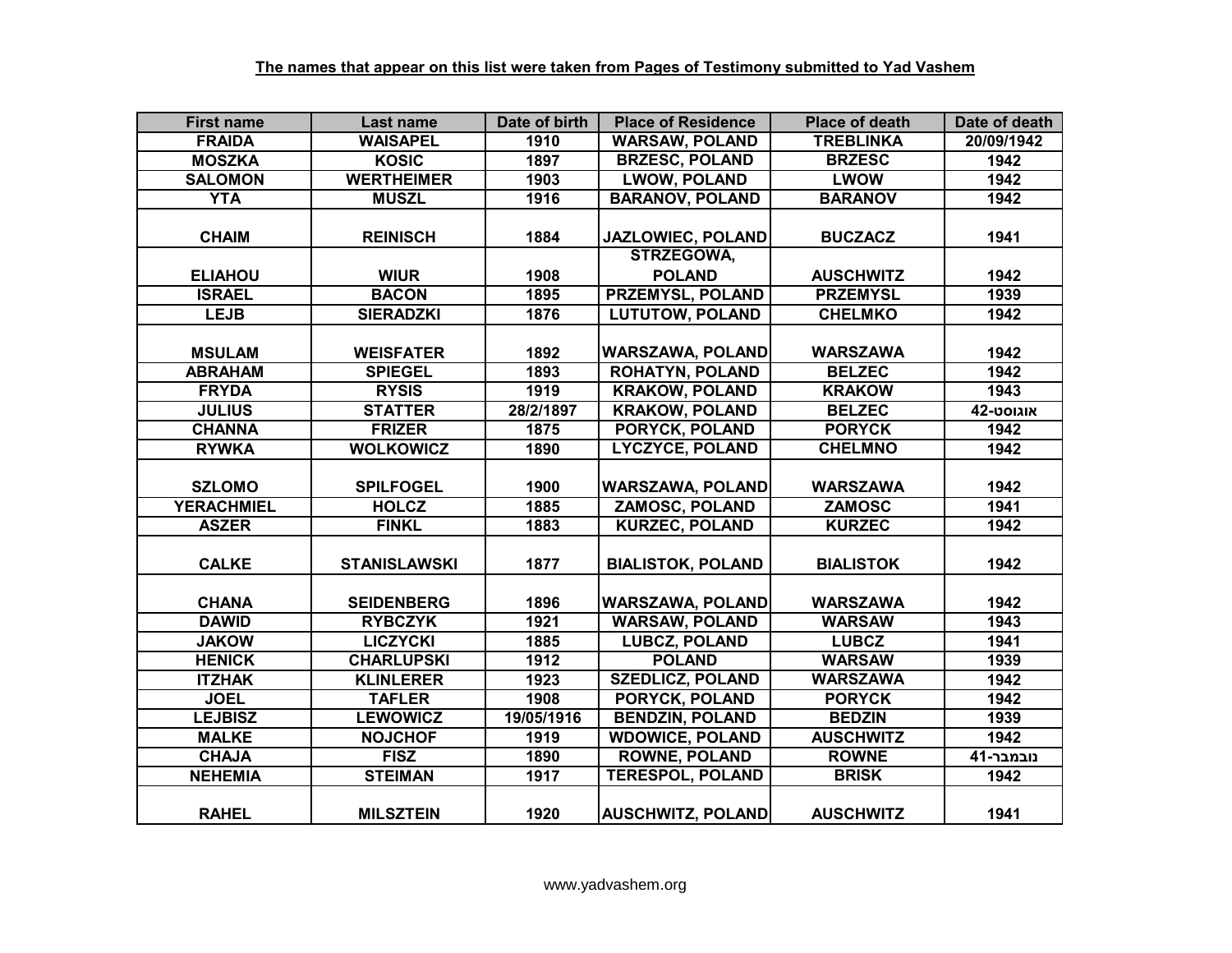| <b>First name</b> | Last name          | Date of birth | <b>Place of Residence</b> | <b>Place of death</b> | Date of death |
|-------------------|--------------------|---------------|---------------------------|-----------------------|---------------|
| <b>SENDER</b>     | <b>BICHLER</b>     | 1895          | <b>PORYCK, POLAND</b>     | <b>PORYCK</b>         | 1942          |
|                   |                    |               | ROZYSZCZE,                |                       |               |
| <b>SZMUEL</b>     | <b>ZYSKIND</b>     | 1870          | <b>POLAND</b>             | <b>TREBLINKA</b>      | 1942          |
|                   |                    |               |                           |                       |               |
| <b>YOSIF</b>      | <b>ZYFERMANN</b>   | 1888          | <b>WARSCHAU, POLAND</b>   |                       | 1943          |
| <b>AVRAM</b>      | <b>WERTHEIMER</b>  | 1902          | <b>BEUZEC, POLAND</b>     | <b>BEUZEC</b>         | 1942          |
| <b>HARRY</b>      | <b>MILSTEIN</b>    | 1908          | <b>LODZ, POLAND</b>       | <b>MAJDANEK</b>       | 1941          |
|                   |                    |               |                           |                       |               |
| <b>MOSZE</b>      | <b>SZYNDL</b>      | 1917          | <b>AUSCHWITZ, POLAND</b>  | <b>AUSCHWITZ</b>      | 1942          |
| <b>CHAIM</b>      | <b>GUREWICZ</b>    | 1902          | <b>WYSNIOW, POLAND</b>    | <b>WYSNIOW</b>        | 1942          |
| <b>LEJA</b>       | <b>FROMAN</b>      | 1921          | <b>WARSAW, POLAND</b>     | <b>WARSAW</b>         | 1942          |
| <b>HAWA</b>       | <b>ZABRONIECKI</b> | 1899          | <b>WARSAW, POLAND</b>     | <b>WARSAW</b>         | 1942          |
| <b>ISRAEL</b>     | <b>TRAJMAN</b>     | 1888          | <b>BEDZIN, POLAND</b>     | <b>AUSCHWITZ</b>      | 1943          |
| <b>LEIBL</b>      | <b>SZILKRAUT</b>   | 1913          | <b>CHELM, POLAND</b>      | <b>CHELM</b>          | 1942          |
| <b>LAJBEL</b>     | <b>SHOCHET</b>     | 1880          | <b>KOWEL, POLAND</b>      | <b>KOWEL</b>          | 1942          |
| <b>CHANA</b>      | <b>FAUER</b>       | 1900          | <b>HALICZ, POLAND</b>     | <b>HALICZ</b>         | 1942          |
|                   |                    |               | <b>CZESTOCHOWA,</b>       |                       |               |
| <b>ANSZEL</b>     | <b>SHUMACHER</b>   | 1892          | <b>POLAND</b>             | <b>TREBLINKA</b>      | אוקטובר-42    |
|                   |                    |               |                           |                       |               |
| <b>DAWID</b>      | <b>GROSSMANN</b>   | 1890          | <b>RADOMSKO, POLAND</b>   | <b>RADOMSKO</b>       | אוקטובר-42    |
|                   |                    |               | <b>DAWIDGRODEK,</b>       |                       |               |
| <b>RYWKA</b>      | <b>HOCHMAN</b>     | 1895          | <b>POLAND</b>             | <b>DAWIDGRODEK</b>    | 1941          |
| <b>ZENIA</b>      | <b>KOMINKOWSKA</b> | 1926          | <b>SLUPCA, POLAND</b>     | <b>TREMBLINKA</b>     | 1942          |
|                   |                    |               |                           |                       |               |
| <b>CHAJA</b>      | <b>ZYCHER</b>      | 1891          | <b>WARSZAWA, POLAND</b>   | <b>WARSZAWA</b>       | 1942          |
| <b>FRIMET</b>     | <b>HEFTEL</b>      | 1917          | <b>GRODEK, POLAND</b>     | <b>BELZEC</b>         | 1943          |
| <b>JESIAH</b>     | <b>HASSID</b>      | 1878          | <b>SARNY, POLAND</b>      | <b>SARNY</b>          | 1942          |
| <b>RYWKA</b>      | <b>ROSENBLUM</b>   | 1911          | <b>LODZ, POLAND</b>       | <b>LODZ</b>           | 1942          |
| <b>CHAJA</b>      | <b>TEJTELBOJM</b>  | 1910          | <b>KOWEL, POLAND</b>      | <b>KOWEL</b>          | 1942          |
|                   |                    |               |                           |                       |               |
| <b>SZIJA</b>      | <b>FEUERSTEIN</b>  | 1890          | <b>WADOWICE, POLAND</b>   | <b>GORKI</b>          | 1942          |
|                   |                    |               |                           |                       |               |
| <b>ETHEL</b>      | <b>BORNSTEIN</b>   | 1893          | <b>WARSZAWA, POLAND</b>   | <b>WARSAW</b>         | 1942          |
|                   |                    |               | WORONOWO,                 |                       |               |
| <b>HANA</b>       | <b>AISHISHKI</b>   | 1903          | <b>POLAND</b>             | <b>WORONOWO</b>       | 1942          |
| <b>ISRAEL</b>     | <b>WELCZER</b>     | 1893          | <b>LUBLIN, POLAND</b>     | <b>LUBLIN</b>         | 1941          |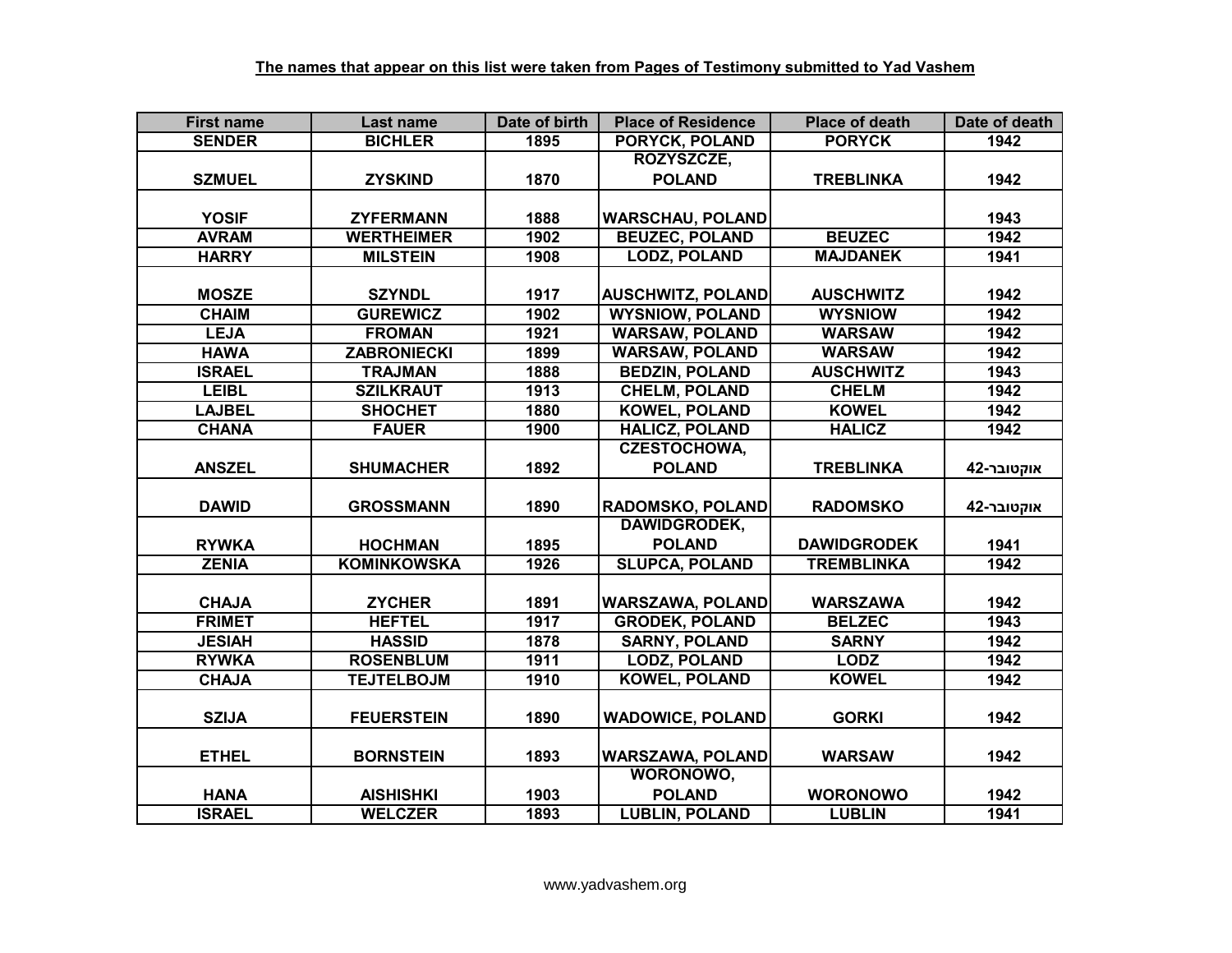| <b>First name</b> | Last name           | Date of birth | <b>Place of Residence</b> | <b>Place of death</b> | Date of death |
|-------------------|---------------------|---------------|---------------------------|-----------------------|---------------|
| <b>JITA</b>       | <b>KRAUTMANN</b>    | 1888          | <b>LISIC, POLAND</b>      | <b>STANISLAWOW</b>    | 1942          |
| <b>AWRAM</b>      | <b>WOSICZER</b>     | 1892          | <b>MIZOCZ, POLAND</b>     | <b>MIZOCZ</b>         | 13/10/1942    |
| <b>MAJER</b>      | <b>SUESSMAN</b>     | 1912          | <b>KRAKOW, POLAND</b>     | <b>MAUTHAUSEN</b>     | 1945          |
| <b>BENIEK</b>     | <b>MILLER</b>       | 18/05/1919    | <b>WARSAW, POLAND</b>     |                       | אוקטובר-39    |
| <b>NECHAMA</b>    | <b>ROZENCWAJG</b>   | 1927          | <b>FABIANICE, POLAND</b>  | <b>AUSCHWITZ</b>      | 1944          |
| <b>ZALKE</b>      | <b>ZELENIC</b>      | 1877          | <b>JADOW, POLAND</b>      | <b>JADOW</b>          | 1943          |
| <b>SENDER</b>     | <b>GLUCKMAN</b>     | 1900          | <b>WARSAW, POLAND</b>     | <b>WARSAW</b>         | 1943          |
|                   |                     |               | <b>BIELSKO BIALA,</b>     |                       |               |
| <b>SZMUEL</b>     | <b>SZYNDEL</b>      | 1920          | <b>POLAND</b>             | <b>BIELSKO BIALA</b>  | 1942          |
| <b>YOSEK</b>      | <b>BASS</b>         | 1896          | <b>FALENICA, POLAND</b>   | <b>MAJDANEK</b>       | 1943          |
|                   |                     |               | <b>TOMASZOW</b>           |                       |               |
|                   |                     |               | <b>MAZOWIECKIE,</b>       |                       |               |
| <b>AWIGDOR</b>    | <b>SZLOMKOWICZ</b>  | 1894          | <b>POLAND</b>             | <b>TREBLINKA I</b>    | 1942          |
| <b>BRONIA</b>     | <b>MYSLIBORSKA</b>  | 1905          | <b>LODZ, POLAND</b>       | <b>WARSZAWA</b>       | 1943          |
| <b>CHAIM</b>      | <b>HELLER</b>       | 1875          | <b>WARSAW, POLAND</b>     | <b>WARSZAWA</b>       | 1942          |
|                   |                     |               | KLESZCZELE,               |                       |               |
| <b>DAWID</b>      | <b>SZUMOWSKI</b>    | 1920          | <b>POLAND</b>             | <b>KLESZCZELE</b>     | 1942          |
| <b>FELEK</b>      | <b>RABINOWICZ</b>   | 1909          | <b>WARSAW, POLAND</b>     | <b>TREMBLINKA</b>     | 1943          |
|                   |                     |               |                           |                       |               |
| <b>HERSZ</b>      | <b>BERKOW</b>       | 1878          | <b>WARSZAWA, POLAND</b>   | <b>WARSZAWA</b>       | 1942          |
| <b>ABRACHAM</b>   | <b>BORENSZTEIN</b>  | 1892          | <b>POLAND</b>             | <b>WARSZAWA</b>       | 1944          |
| <b>AMALJA</b>     | <b>WISZNICER</b>    | 1882          | <b>KRAKOW, POLAND</b>     | <b>AUSCHWITZ</b>      | 1943          |
| <b>LEJZER</b>     | <b>FISZER</b>       | 1905          | <b>BRESLAV, POLAND</b>    | <b>BRESLAV</b>        | 1941          |
|                   |                     |               |                           |                       |               |
| <b>BRACHA</b>     | <b>SKOWRONEK</b>    | 1906          | <b>WARSZAWA, POLAND</b>   | <b>WARSZAWA</b>       | 1942          |
|                   |                     |               |                           |                       |               |
| <b>MORDCHA</b>    | <b>ROZEN</b>        | 1898          | <b>WARSZAWA, POLAND</b>   | <b>TREBLINKA</b>      | 1943          |
| <b>NACHUM</b>     | <b>JANCZUK</b>      | 1898          | <b>STUCZYN, POLAND</b>    | <b>STUCZYN</b>        | 1942          |
|                   |                     |               | <b>STANISLOWA,</b>        |                       |               |
| <b>RACHEL</b>     | <b>STREIT</b>       | 1915          | <b>POLAND</b>             | <b>STANISLOWA</b>     | 1942          |
| <b>CWI</b>        | <b>ZBORSZEWSKI</b>  | 1912          | <b>PORYCK, POLAND</b>     | <b>PORYCK</b>         | 1942          |
| <b>SZEJNKE</b>    | <b>GERSZONOWICZ</b> | 1924          | LIDA, POLAND              | <b>LIDA</b>           | 1942          |
|                   |                     |               |                           |                       |               |
| <b>WOLF</b>       | <b>ROZENBACH</b>    | 1911          | <b>BORYSLAW, POLAND</b>   |                       | 1943          |
| <b>REUWAJN</b>    | <b>BOJM</b>         | 1915          | <b>KOZMINEK, POLAND</b>   | <b>KRZEMIENIEC</b>    | 1943          |
| <b>BENJAMIN</b>   | <b>ZUKOWSKI</b>     | 1910          | <b>LODZ, POLAND</b>       | <b>LODZ</b>           | 1942          |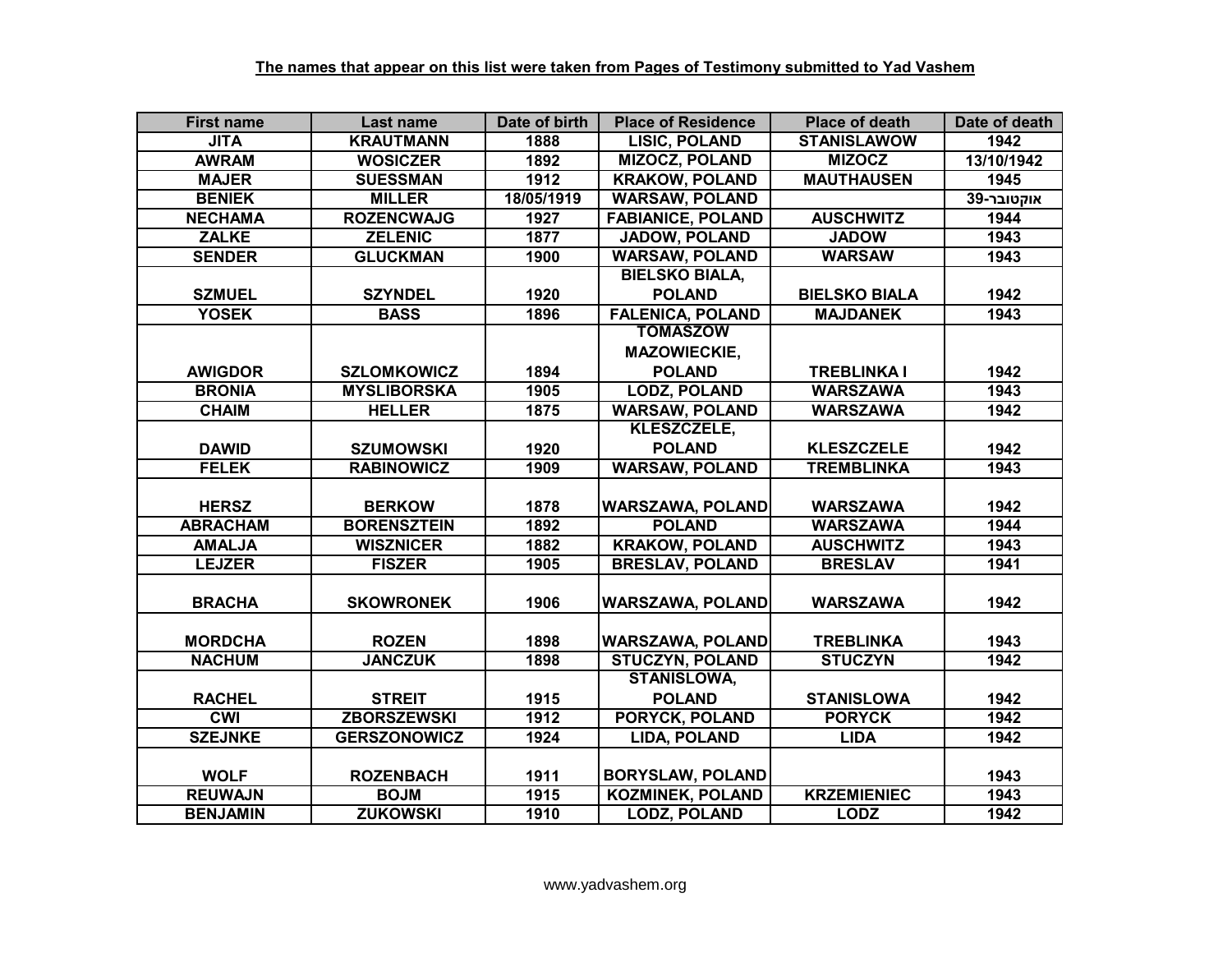| <b>First name</b> | Last name          | Date of birth | <b>Place of Residence</b> | <b>Place of death</b> | Date of death |
|-------------------|--------------------|---------------|---------------------------|-----------------------|---------------|
|                   |                    |               |                           |                       |               |
| <b>CHAJA</b>      | <b>KRELBOJM</b>    | 1904          | ZAWIERCZE, POLAND         | <b>ZAWIERCZE</b>      | 1942          |
| <b>CHAWA</b>      | <b>WAKSZTOK</b>    | 1927          | <b>KLODAWA, POLAND</b>    | <b>CHELMNO</b>        | 1941          |
|                   |                    |               |                           |                       |               |
| <b>JAKOB</b>      | <b>BRZUSTOWSKI</b> | 1888          | <b>LUBRANIEC, POLAND</b>  | <b>AUSCHWITZ</b>      | 1943          |
|                   |                    |               | <b>SANDOMIERZ,</b>        |                       |               |
| <b>GECEL</b>      | <b>TUCHMAN</b>     | 1900          | <b>POLAND</b>             | <b>SANDOMIERZ</b>     | 1940          |
|                   |                    |               | DLUGASODLO,               |                       |               |
| <b>ICCHAK</b>     | <b>MULARZEWICZ</b> | 1890          | <b>POLAND</b>             | <b>DLUGASODLO</b>     | 1942          |
| <b>KREINDLE</b>   | <b>LEWKOWITZ</b>   | 1892          | <b>VIROSHOV, POLAND</b>   | <b>VIROSHOV</b>       | 1943          |
|                   |                    |               |                           |                       |               |
| <b>JOSEF</b>      | <b>WAJSMAN</b>     | 1892          | ZOFJOWKA, POLAND          | <b>ZOFJOWKA</b>       | 1942          |
| <b>RIWKA</b>      | <b>SZTIWEL</b>     | 1879          | <b>DUBNO, POLAND</b>      | <b>DUBNO</b>          | 27/05/1943    |
| <b>MAJER</b>      | <b>KORENFELD</b>   | 1867          | <b>WARSAW, POLAND</b>     | <b>OSWIECIM</b>       | 1943          |
| <b>ABE</b>        | <b>WITMAN</b>      | 1898          | <b>NAROL, POLAND</b>      | <b>BELZEC</b>         | 1941          |
| <b>JACHETA</b>    | <b>SZPADEL</b>     | 1922          | <b>SOKOLOW, POLAND</b>    | <b>SOKOLOW</b>        | 1942          |
|                   |                    |               | <b>TARGOWICA,</b>         |                       |               |
| <b>MOSZE</b>      | <b>ROJZ</b>        | 1907          | <b>POLAND</b>             | <b>OSTROZEC</b>       | 1942          |
| <b>SJOMA</b>      | <b>GARBER</b>      | 1896          | <b>WILNO, POLAND</b>      | <b>WILNO</b>          | 1942          |
| <b>POLA</b>       | <b>DAWIDOWICZ</b>  | 1924          | <b>ZGERZH, POLAND</b>     | <b>LODZ</b>           | 1944          |
| <b>NAHUM</b>      | <b>TEMCHIN</b>     | 1888          | <b>POLAND</b>             | <b>LACHWA</b>         | 1942          |
| $\Pi$ E           | <b>RAJZ</b>        | 1862          | <b>PORYCK, POLAND</b>     | <b>PORYCK</b>         | 1942          |
|                   |                    |               |                           |                       |               |
| <b>HENRYK</b>     | <b>BUSSEL</b>      | 1895          | <b>WARSZAWA, POLAND</b>   | <b>WARSZAWA</b>       | 1944          |
| <b>CHANA</b>      | <b>WORONA</b>      | 1880          | <b>ROKITNO, POLAND</b>    | <b>SARNY</b>          | 1942          |
|                   |                    |               |                           |                       |               |
| <b>DOBKE</b>      | <b>PODBERESKI</b>  | 1902          | <b>WISZNEWE, POLAND</b>   | <b>WISZNEWE</b>       | 1942          |
|                   |                    |               | LACHOWICZE,               |                       |               |
| <b>FRADLA</b>     | <b>TENENBOJM</b>   | 1903          | <b>POLAND</b>             | <b>MALORITA</b>       | 1943          |
| <b>HERSZ</b>      | <b>RYZENBERG</b>   | 1908          | <b>LODZ, POLAND</b>       | <b>LUCK</b>           | 1942          |
| <b>JAKOB</b>      | <b>JORESZ</b>      | 1870          | <b>KOREC, POLAND</b>      | <b>KOREC</b>          | 1942          |
| <b>JOSEF</b>      | <b>ROSENBLIT</b>   | 1930          | <b>WARSAW, POLAND</b>     | <b>WARSAW</b>         | 1943          |
| <b>SZMUEL</b>     | <b>KACEW</b>       | 1908          | <b>WILNA, POLAND</b>      | <b>WILNA</b>          | 1942          |
| <b>ROSA</b>       | <b>GERCOWSKI</b>   | 1904          | ZDZIECIOL, POLAND         | <b>ZDZIECIOL</b>      | 08/06/1942    |
| <b>CHAJA</b>      | <b>DEKELBOJM</b>   | 1912          | <b>LODZ, POLAND</b>       | <b>LODZ</b>           | 1942          |
| <b>OWADIA</b>     | <b>WIZENBERG</b>   | 1915          | <b>KRASNIK, POLAND</b>    | <b>KRASNIK</b>        | 1945          |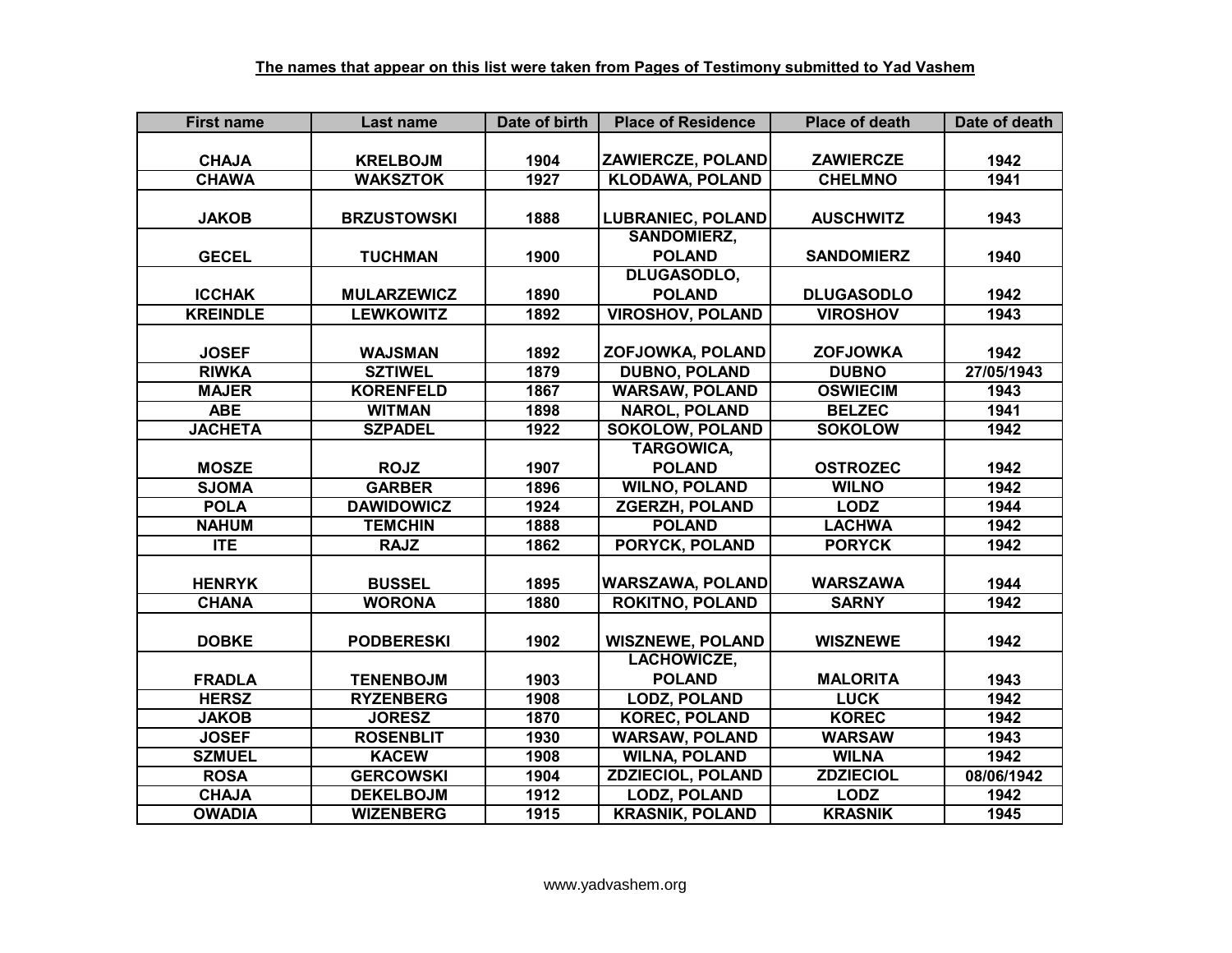| <b>First name</b> | Last name           | Date of birth | <b>Place of Residence</b> | <b>Place of death</b> | Date of death |
|-------------------|---------------------|---------------|---------------------------|-----------------------|---------------|
| <b>REIZL</b>      | <b>YASHUNSKI</b>    | 1913          | <b>WILNO, POLAND</b>      | <b>PONARY</b>         | 1942          |
| <b>MIHAL</b>      | <b>FINKL</b>        | 1922          | <b>OSTROG, POLAND</b>     | <b>OSTROG</b>         | 1943          |
| <b>RACHEL</b>     | <b>HALBERSZTAM</b>  | 1897          | <b>RZESZOW, POLAND</b>    | <b>RZESZOW</b>        | 1942          |
| <b>SZLOMO</b>     | <b>ZYLBER</b>       | 1897          | <b>ULANOW, POLAND</b>     | <b>BELZEC</b>         | 1942          |
|                   |                     |               | <b>CZESZANOW,</b>         |                       |               |
| <b>AWRAHAM</b>    | <b>WEISBERG</b>     | 1914          | <b>POLAND</b>             | <b>BELZEC</b>         | 1942          |
| <b>CHANA</b>      | <b>ZYLBERGLIT</b>   | 1881          | <b>SIEDLCE, POLAND</b>    | <b>SIEDLCE</b>        | 1942          |
| <b>GENIA</b>      | <b>GANCARSKI</b>    | 1911          | <b>LODZ, POLAND</b>       | <b>RADOSZYCE</b>      | 1942          |
| <b>JEHOSUA</b>    | <b>FINKELSTEIN</b>  | 1892          | <b>TORCIN, POLAND</b>     | <b>TORCIN</b>         | 1942          |
| <b>GENIA</b>      | <b>KURZ</b>         | 1905          | <b>KALUSH, POLAND</b>     | <b>KALUSH</b>         | 1942          |
| <b>SALOMON</b>    | <b>PACHTER</b>      | 1891          | <b>BENDIN, POLAND</b>     | <b>AUSCHWITZ</b>      | 1943          |
|                   |                     |               | CHOROSZCZ,                |                       |               |
| <b>CHAJA</b>      | <b>KUSZNIER</b>     | 1861          | <b>POLAND</b>             | <b>MAJDANEK</b>       | 1942          |
|                   |                     |               |                           |                       |               |
| <b>JAKOB</b>      | <b>WITKOWSKI</b>    | 1890          | <b>SOMPOLNA, POLAND</b>   | <b>CHELMNO</b>        | 1942          |
|                   |                     |               |                           |                       |               |
| <b>DAWID</b>      | <b>WARAT</b>        | 1892          | <b>BIALYSTOK, POLAND</b>  | <b>TREBLINKA</b>      | 20/08/1943    |
| <b>MICHAL</b>     | <b>LEJZEROWICZ</b>  | 1905          | <b>LODZ, POLAND</b>       | <b>LODZ</b>           | 1942          |
| <b>MOSZE</b>      | <b>KOPCIAK</b>      | 1909          | <b>RADZYN, POLAND</b>     | <b>MAJDANEK</b>       | 1941          |
|                   |                     |               |                           |                       |               |
| <b>PINIE</b>      | <b>SISGER</b>       | 1921          | <b>WLODAWA, POLAND</b>    | <b>ADAMPOL</b>        | 1942          |
| <b>RUZA</b>       | <b>CMEL</b>         | 1915          | <b>WYSZKOW, POLAND</b>    | <b>WYSZKOW</b>        | 1942          |
| <b>SZAYA</b>      | <b>ZELAZNIK</b>     | 1894          | <b>KIELCE, POLAND</b>     | <b>KIELCE</b>         | 1943          |
| <b>YAKOB</b>      | <b>GRYNBAUM</b>     | 1903          | <b>LODZ, POLAND</b>       | <b>LODZ</b>           | 1942          |
| <b>ABRAHAM</b>    | <b>THAU</b>         | 1890          | <b>FIOSKO, POLAND</b>     | <b>BELZEC</b>         | 1942          |
| <b>RYWKA</b>      | <b>FRYMERMAN</b>    | 1905          | <b>LODZ, POLAND</b>       | <b>TREBLINKA</b>      | 1942          |
|                   |                     |               |                           |                       |               |
| <b>CHAJA</b>      | <b>PLEM</b>         | 1906          | RADZIVILOV, POLAND        | <b>RADZIVILOV</b>     | 1942          |
|                   |                     |               |                           |                       |               |
| <b>CHIM</b>       | <b>WEBSCHNEIDER</b> | 1918          | <b>WARSZAWA, POLAND</b>   | <b>WARSZAWA</b>       | 1942          |
| <b>ERNA</b>       | <b>SCHEIN</b>       | 1892          | <b>GRIBOV, POLAND</b>     | <b>GRIBOV</b>         | 1943          |
| <b>GISZA</b>      | <b>KUSNIER</b>      | 1906          | <b>STUCZYN, POLAND</b>    | <b>BIALYSTOK</b>      | 1942          |
| <b>ICZY</b>       | <b>KITAJ</b>        | 1908          | PORYCK, POLAND            | <b>PORYCK</b>         | 1942          |
| <b>JCCHAK</b>     | <b>ZYLBERSZTAJN</b> | 1905          | <b>NASZELSK, POLAND</b>   | <b>MIEDZYRZECZ</b>    | 1942          |
| <b>KELMAN</b>     | <b>SWARC</b>        | 1916          | <b>LODZ, POLAND</b>       | <b>CHENSTOCHOV</b>    | 1941          |
| <b>ROZIA</b>      | <b>HEUBERGER</b>    | 1915          | <b>TARNOV, POLAND</b>     | <b>TARNOV</b>         | 1942          |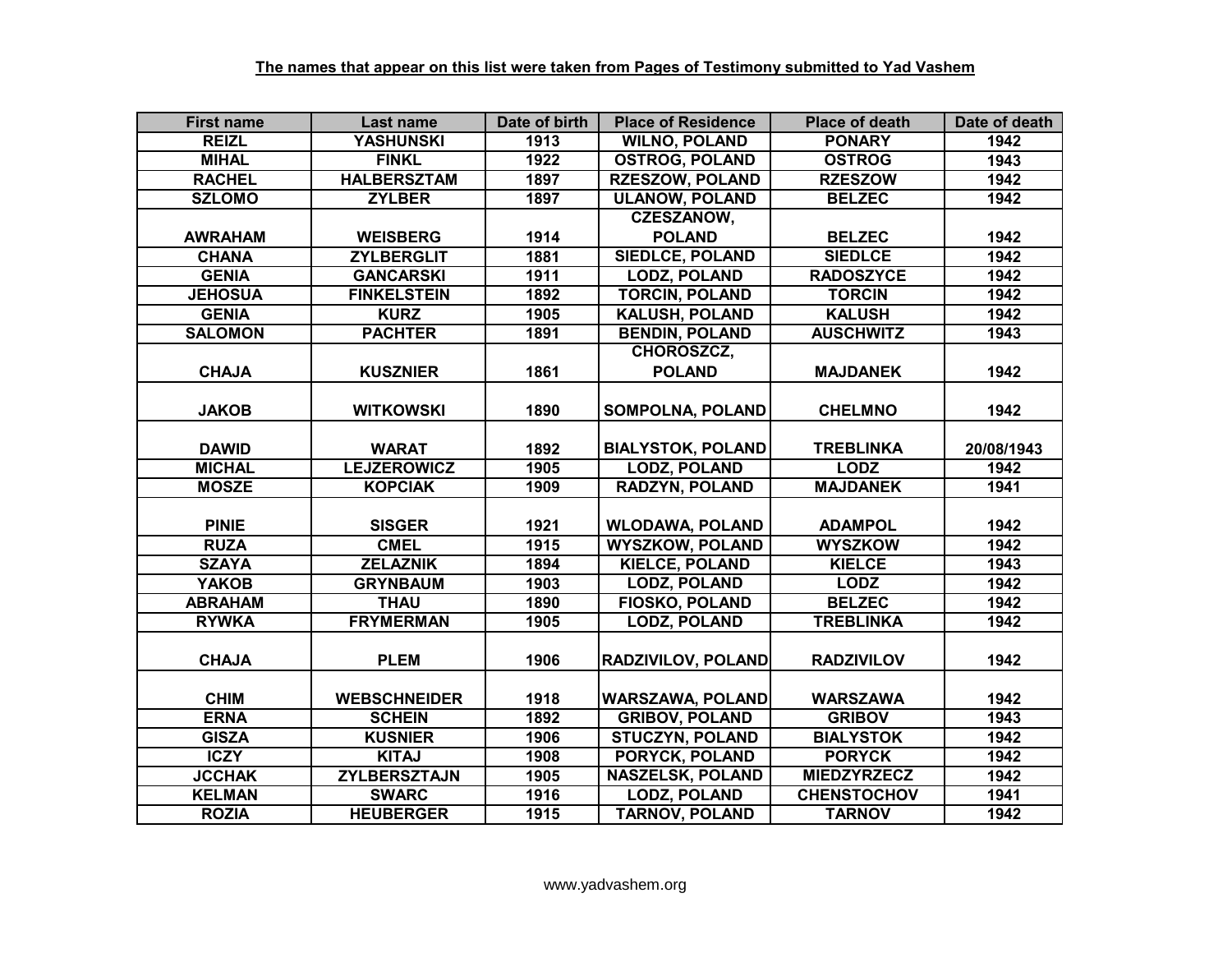| <b>First name</b> | Last name          | Date of birth | <b>Place of Residence</b> | <b>Place of death</b>   | Date of death |
|-------------------|--------------------|---------------|---------------------------|-------------------------|---------------|
|                   |                    |               |                           |                         |               |
| <b>MIZIA</b>      | <b>ZAJONCEW</b>    | 1885          | <b>CHRZANOW, POLAND</b>   | <b>AUSCHWITZ</b>        | 1943          |
|                   |                    |               |                           |                         |               |
| <b>MOSZE</b>      | <b>TUCHVERGER</b>  | 1870          | <b>WARSZAWA, POLAND</b>   | <b>WARSZAWA</b>         | 1942          |
| <b>RACHEL</b>     | <b>CYMERMAN</b>    | 1885          | <b>ZAMOSC, POLAND</b>     | <b>MAJDANEK</b>         | 1942          |
| <b>RYWKA</b>      | <b>BRONDWAJN</b>   | 1909          | <b>ZAMOSC, POLAND</b>     | <b>ZAMOSC</b>           | 1942          |
| <b>PEJSACH</b>    | <b>RITHOLC</b>     | 1924          | <b>WISZKOW, POLAND</b>    | <b>WISZKOW</b>          | 1941          |
|                   |                    |               |                           |                         |               |
| <b>WOLF</b>       | <b>CIPRIS</b>      | 1902          | <b>PABIANICE, POLAND</b>  | <b>LODZ</b>             | 1943          |
| <b>SONI</b>       | <b>ZALTMON</b>     | 1910          | <b>CIORKOW, POLAND</b>    | <b>CIORKOW</b>          | 1942          |
| <b>FAJGE</b>      | <b>BIER</b>        | 1900          | <b>TRISK, POLAND</b>      | <b>TRISK</b>            | 1942          |
| <b>CHAJA</b>      | <b>GRAC</b>        | 1910          | <b>SOKOLOW, POLAND</b>    | <b>MAJDANEK</b>         | 1943          |
| <b>CHAWA</b>      | <b>WAJDEN</b>      | 1875          | PRZEDECZ, POLAND          | <b>PRZEDECZ</b>         | 1940          |
| <b>SZMUL</b>      | <b>TUCH</b>        | 1910          | <b>RZESZOW, POLAND</b>    | <b>RZESZOW</b>          | 1943          |
|                   |                    |               | <b>MARJAMPOL</b>          |                         |               |
| <b>FRIEDMAN</b>   | <b>NICHAMOWSKI</b> | 1875          | <b>MIASTO, POLAND</b>     | <b>MARJAMPOL MIASTO</b> | 1942          |
| <b>HERSZL</b>     | <b>KITTAJ</b>      | 1903          | PORYCK, POLAND            | <b>PORYCK</b>           | 1942          |
| <b>JAKOB</b>      | <b>WENGEL</b>      | 1923          | <b>WARSAW, POLAND</b>     | <b>WARSAW</b>           | 1943          |
| <b>JOSEL</b>      | <b>PALEWSKI</b>    | 1904          | <b>ROWNO, POLAND</b>      | <b>ROWNO</b>            | 1942          |
|                   |                    |               |                           |                         |               |
| <b>PEPI</b>       | <b>WAIC</b>        | 1878          | KOLOMYJA, POLAND          | <b>KOLOMYJA</b>         | 1942          |
|                   |                    |               |                           |                         |               |
| <b>SZLOMA</b>     | <b>CUKERT</b>      | 1920          | <b>HENRYKOW, POLAND</b>   | <b>WARSAW</b>           | 1944          |
| <b>BASIA</b>      | <b>MARDER</b>      | 1910          | <b>WARSZA, POLAND</b>     | <b>WERBA</b>            | 1942          |
|                   |                    |               |                           |                         |               |
| <b>MORDCHE</b>    | <b>SCHREIBER</b>   | 1890          | <b>LUBACZOW, POLAND</b>   | <b>BELZEC</b>           | 1942          |
| <b>REFAEL</b>     | <b>WERBER</b>      | 1898          | <b>PORYCK, POLAND</b>     | <b>PORYCK</b>           | 1942          |
| <b>TOBA</b>       | <b>LUX</b>         | 1922          | <b>KRAKOW, POLAND</b>     | <b>AUSCHWITZ</b>        | 1941          |
|                   |                    |               |                           |                         |               |
| <b>BENJAMIN</b>   | <b>WAJN</b>        | 1897          | <b>WARSZAWA, POLAND</b>   | <b>WARSZAWA</b>         | 1942          |
| CWI               | <b>SZPETALNIK</b>  | 1885          | <b>ZABINKA, POLAND</b>    | <b>ZABINKA</b>          | 1942          |
|                   |                    |               |                           |                         |               |
| <b>HENIA</b>      | <b>TEICZER</b>     | 1922          | <b>WARSZAWA, POLAND</b>   | <b>WARSZAWA</b>         | 1942          |
| <b>JOSEF</b>      | <b>HOJBERGER</b>   | 1888          | <b>TARNOW, POLAND</b>     | <b>TREBLINKA</b>        | 1942          |
| <b>MEJER</b>      | <b>SZYMELMIC</b>   | 1885          | <b>WARSAW, POLAND</b>     | <b>WARSZAWA</b>         | 1942          |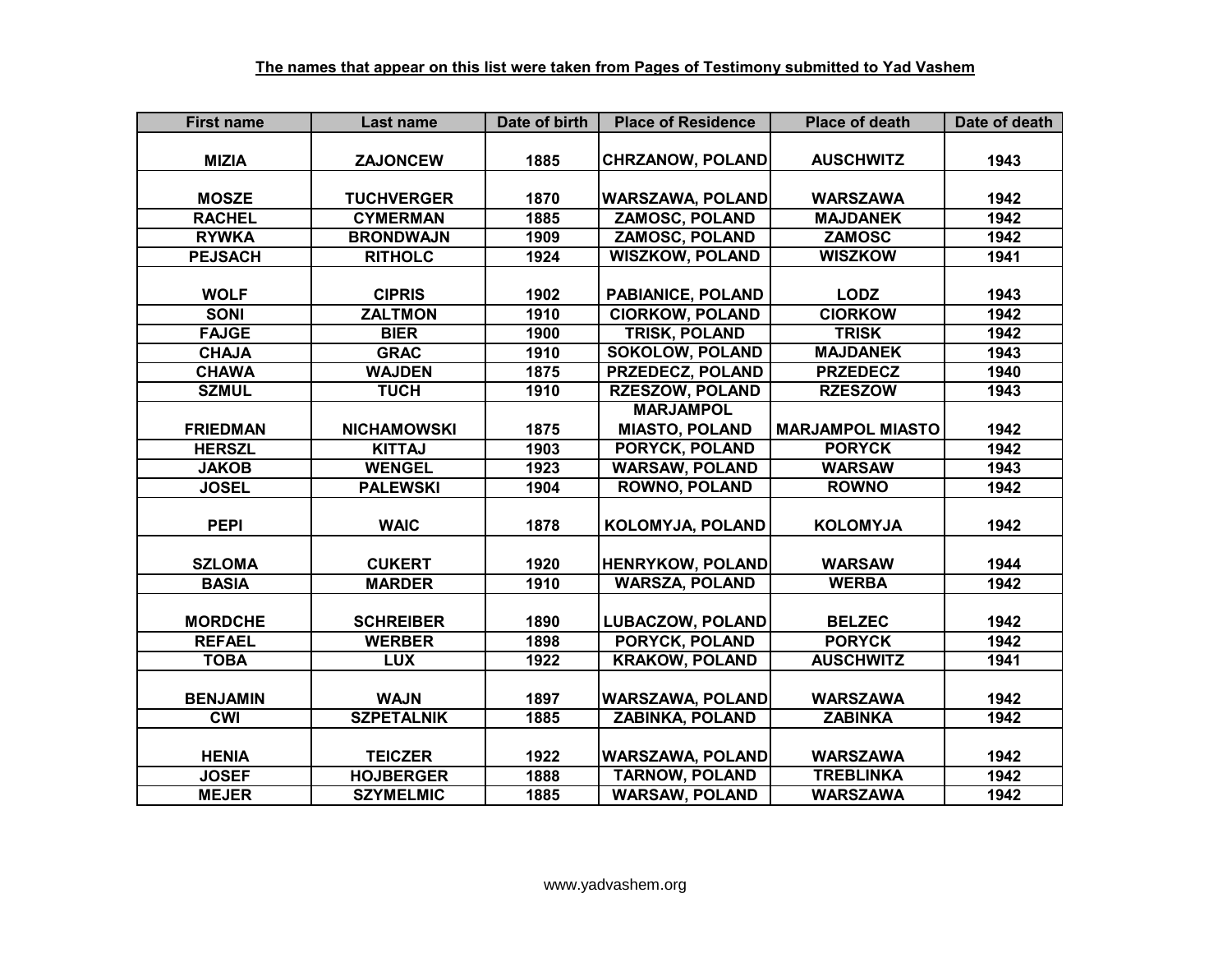| <b>First name</b> | Last name           | Date of birth | <b>Place of Residence</b> | <b>Place of death</b> | Date of death |
|-------------------|---------------------|---------------|---------------------------|-----------------------|---------------|
|                   |                     |               |                           |                       |               |
| <b>SZMERL</b>     | <b>ROTHSTEIN</b>    | 1900          | <b>TARNOPOL, POLAND</b>   | <b>SKALAT</b>         | 1943          |
|                   |                     |               |                           |                       |               |
| <b>CIETIL</b>     | <b>KASLER</b>       | 1880          | ZOFIJOWKA, POLAND         | <b>ZOFJOWKA</b>       | 1942          |
|                   |                     |               | <b>DABROWICA,</b>         |                       |               |
| <b>JOSEPH</b>     | <b>CHARCZAK</b>     | 1910          | <b>POLAND</b>             | <b>DABROWICA</b>      | 1942          |
| <b>RISZKA</b>     | <b>BERNSTEIN</b>    | 1905          | <b>SMORGON, POLAND</b>    | <b>GLUBOKA</b>        | 1943          |
| <b>BEZALEL</b>    | <b>SENZAK</b>       | 1895          | RADZIN, POLAND            | <b>RADZIN</b>         | 1942          |
| <b>CHAJA</b>      | <b>WIEGEL</b>       | 1892          | <b>LUDMIR, POLAND</b>     | <b>LUDMIR</b>         | 1942          |
| <b>CYPORA</b>     | <b>MYTNIK</b>       | 1914          | <b>ROWNE, POLAND</b>      | <b>ROWNE</b>          | 1942          |
| <b>FAJGA</b>      | <b>SZKLANOWSKI</b>  | 1905          | <b>LODZ, POLAND</b>       | <b>TREBLINKA</b>      | 1941          |
| <b>HENIA</b>      | <b>NAJMAN</b>       | 1908          | JADOW, POLAND             | <b>JADOW</b>          | 1942          |
| <b>JACOB</b>      | <b>GHEIBER</b>      | 1901          | <b>HELITCH, POLAND</b>    | <b>STANISLAV</b>      | 1942          |
| <b>JOEL</b>       | <b>SYTERMAN</b>     | 1906          | <b>DUBNO, POLAND</b>      | <b>DOBNO</b>          | 1942          |
| <b>BECALEL</b>    | <b>FRYDRYCH</b>     | 1902          | PILICA, POLAND            | <b>AUSCHWITZ</b>      | 1942          |
| <b>MALCIA</b>     | <b>WEISS</b>        | 1879          | <b>BUCZACZ, POLAND</b>    | <b>BELZEC</b>         | 1942          |
| <b>MONY</b>       | <b>ZLUTKI</b>       | 1904          | <b>KRINEK, POLAND</b>     | <b>KRINEK</b>         | 1942          |
|                   |                     |               | <b>NOWO MIASTO,</b>       |                       |               |
| <b>NATHAN</b>     | <b>WEBER</b>        | 1920          | <b>POLAND</b>             | <b>LODZ</b>           | 1942          |
| <b>RACHEL</b>     | <b>TENENWURCEL</b>  | 1895          | <b>STASZOW, POLAND</b>    | <b>TREBLINKA</b>      | 1942          |
| <b>SARAH</b>      | <b>REDLICH</b>      | 1910          | <b>GORAJ, POLAND</b>      | <b>FRAMPOL</b>        | 1942          |
| <b>SZLOMO</b>     | <b>SARWER</b>       | 1871          | <b>OSTROG, POLAND</b>     | <b>OSTROG</b>         | 1941          |
| <b>YENTI</b>      | <b>STEINBRUCH</b>   | 1890          | <b>LWOW, POLAND</b>       | <b>LWOW</b>           | 1942          |
| <b>AMALJA</b>     | <b>HAAS</b>         | 1906          | <b>KRAKOW, POLAND</b>     | <b>AUSCHWITZ</b>      | 1940          |
| <b>BRONIA</b>     | <b>SZWARCBLIT</b>   | 1915          | <b>WARSAW, POLAND</b>     | <b>WARSAW</b>         | 1943          |
| <b>CHANA</b>      | <b>HOLENDER</b>     | 1908          | <b>JANOW, POLAND</b>      | <b>BELZEC</b>         | 1942          |
|                   |                     |               | <b>CZECHNOWITZ,</b>       |                       |               |
| <b>DAWID</b>      | <b>DZIK</b>         | 1880          | <b>POLAND</b>             | <b>AUSCHWITZ</b>      | 1942          |
| <b>FANI</b>       | <b>SPITZER</b>      | 1912          | <b>KRAKOW, POLAND</b>     | <b>WARSAW</b>         | 1942          |
|                   |                     |               | <b>CZESTOCHOWA,</b>       |                       |               |
| <b>YCCHAK</b>     | <b>FINKELSZTEIN</b> | 1920          | <b>POLAND</b>             | <b>CZESTOCHOWA</b>    | 1942          |
| <b>ISSAC</b>      | <b>MORTKOWICZ</b>   | 1887          | <b>LODZ, POLAND</b>       | <b>AUSCHWITZ</b>      | 1944          |
| <b>YAKOW</b>      | <b>KOZLOWSKI</b>    | 1884          | YENDZIV, POLAND           | <b>TREBLINKA</b>      | 1942          |
|                   |                     |               |                           |                       |               |
| <b>ICCHAK</b>     | <b>BRAUNSZTAJN</b>  | 1918          | <b>TARNOPOL, POLAND</b>   | <b>TARNOPOL</b>       | 1941          |
| <b>MAIR</b>       | <b>GUREWICZ</b>     | 1884          | <b>WILNO, POLAND</b>      | <b>PONARY</b>         | 1942          |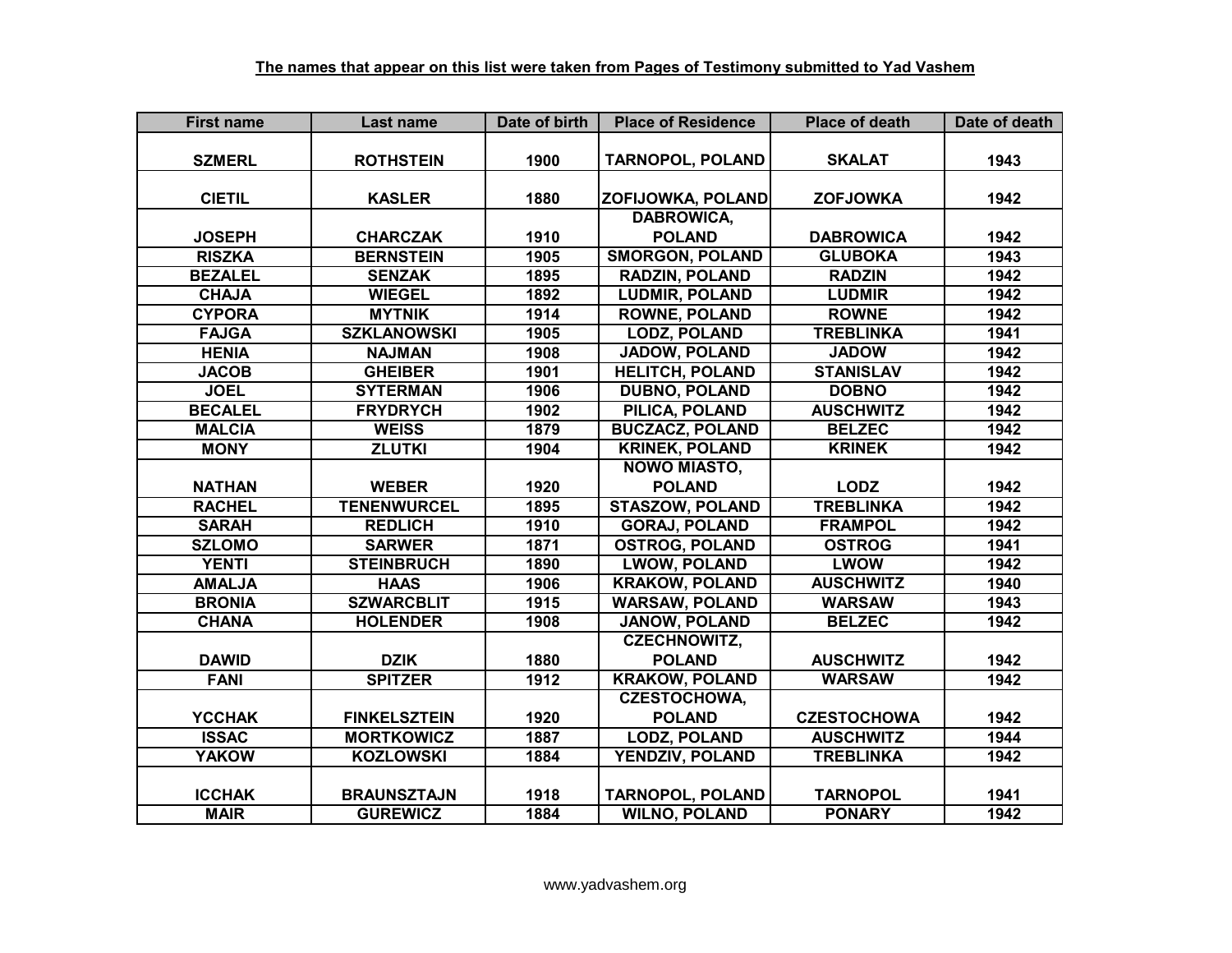| <b>First name</b> | Last name         | Date of birth | <b>Place of Residence</b> | <b>Place of death</b> | Date of death |
|-------------------|-------------------|---------------|---------------------------|-----------------------|---------------|
| <b>MOJSZE</b>     | <b>MAJRANC</b>    | 14/12/1885    | <b>KUTNO, POLAND</b>      | <b>CHELMNO</b>        | 1941          |
|                   |                   |               | <b>WLOCLAWEK,</b>         |                       |               |
| <b>CHAJA</b>      | <b>WAJSROK</b>    | 1895          | <b>POLAND</b>             | <b>WARSZAWA</b>       | 1942          |
| <b>RACHEL</b>     | <b>CZERWIN</b>    | 1909          | <b>CZERWIN, POLAND</b>    | <b>LOMZA</b>          | 1942          |
|                   |                   |               |                           |                       |               |
| <b>RYFKA</b>      | <b>WEINSTOCK</b>  | 1905          | <b>ZAWIERCIA, POLAND</b>  | <b>AUSCHWITZ</b>      | 1943          |
|                   |                   |               | <b>OSTROLEKA,</b>         |                       |               |
| <b>SZEINDL</b>    | <b>CZERMAN</b>    | 1915          | <b>POLAND</b>             | <b>SLONIM</b>         | 1942          |
| <b>MELE</b>       | <b>ZEJDMAN</b>    | 1923          | <b>LODZ, POLAND</b>       | <b>MAJDANEK</b>       | 1942          |
| <b>RACHEL</b>     | <b>PIATNICA</b>   | 1884          | <b>OSTROW, POLAND</b>     | <b>SLONIM</b>         | 1943          |
| <b>TANIA</b>      | <b>YUDEVICZ</b>   | 1926          | PROZANY, POLAND           | <b>PROZANY</b>        | 1941          |
| <b>BORUCH</b>     | <b>WILK</b>       | 1874          | <b>TARNOW, POLAND</b>     | <b>BELZ</b>           | 1942          |
| <b>DWORE</b>      | <b>ZALCMAN</b>    | 1913          | <b>LACHWA, POLAND</b>     | <b>LACHWA</b>         | 1942          |
| <b>ITA</b>        | <b>ROTENBERG</b>  | 15/03/1893    | <b>BENDIN, POLAND</b>     | <b>AUSCHWITZ</b>      | 1942          |
|                   |                   |               | <b>HANCEWICZE,</b>        |                       |               |
| <b>ICCHAK</b>     | <b>GRYNBERG</b>   | 1910          | <b>POLAND</b>             | <b>HANCEWICZE</b>     | 13/08/1941    |
| <b>JOSEF</b>      | <b>RUBINSTAJN</b> | 1914          | <b>SIEDLCE, POLAND</b>    | <b>SIEDLCE</b>        | 1942          |
| <b>JECHED</b>     | <b>BERCHOLC</b>   | 1902          | <b>BRZEZINA, POLAND</b>   | <b>AUSCHWITZ</b>      | 1942          |
| <b>RACHEL</b>     | <b>JASIN</b>      | 1924          | <b>MIZOCZ, POLAND</b>     | <b>MIZOCZ</b>         | 13/10/1942    |
| <b>FAJGE</b>      | <b>NOJMARK</b>    | 1880          | <b>NASIELSK, POLAND</b>   | <b>NASIELSK</b>       | 1942          |
| <b>MOJSZE</b>     | <b>TAFLER</b>     | 1899          | <b>PORYCK, POLAND</b>     | <b>PORYCK</b>         | 1942          |
|                   |                   |               | ROZWADOW,                 |                       |               |
| <b>NACHMAN</b>    | <b>WIZEN</b>      | 1919          | <b>POLAND</b>             | <b>ROZWADOW</b>       | 1942          |
| <b>CHANINA</b>    | <b>DAJAN</b>      | 1883          | <b>KOZIN, POLAND</b>      | <b>KOZIN</b>          | 1942          |
|                   |                   |               | DROHOBYCZ,                |                       |               |
| <b>SALKA</b>      | <b>CUKERBERG</b>  | 1918          | <b>POLAND</b>             | <b>DROHOBYCZ</b>      | 1942          |
|                   |                   |               | MIEDZYRZEC,               |                       |               |
| <b>SZLOMO</b>     | <b>PATKIEWICZ</b> | 1892          | <b>POLAND</b>             | <b>MIEDZYRZEC</b>     | 1942          |
| <b>YCKO</b>       | <b>SZMULZON</b>   | 1898          | <b>KORZEC, POLAND</b>     | <b>KORZEC</b>         | 1941          |
| <b>PEPI</b>       | <b>STUMA</b>      | 1896          | <b>KOSOW, POLAND</b>      | <b>STANISLOWA</b>     | 1942          |
| <b>JAKOB</b>      | <b>OPOTOVSKI</b>  | 1915          | <b>LODZ, POLAND</b>       | <b>LODZ</b>           | 1943          |
| <b>CHANA</b>      | <b>HERC</b>       | 1903          | <b>LODZ, POLAND</b>       | <b>LODZ</b>           | 1942          |
| <b>DAWID</b>      | <b>GOTLIEB</b>    | 1906          | PINSK, POLAND             | <b>PINSK</b>          | 1942          |
| <b>FANY</b>       | <b>GRIZE</b>      | 1906          | <b>OSTROWG, POLAND</b>    | <b>OSTROWG</b>        | 1942          |
| <b>HENIA</b>      | <b>BOKSENBOJM</b> | 1908          | PORYCK, POLAND            | <b>WLODZIMIERZ</b>    | 1942          |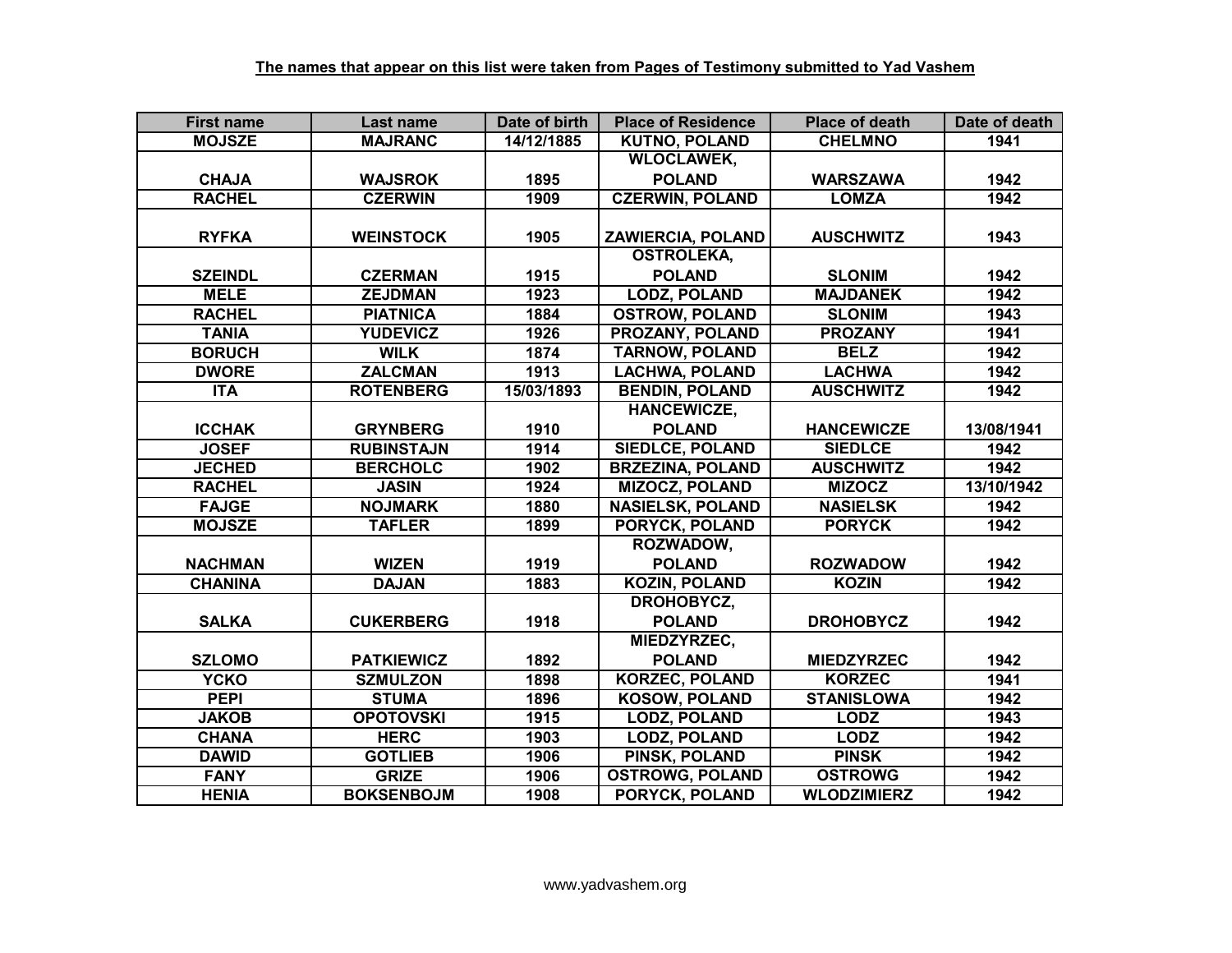| <b>First name</b> | Last name          | Date of birth | <b>Place of Residence</b> | <b>Place of death</b> | Date of death |
|-------------------|--------------------|---------------|---------------------------|-----------------------|---------------|
|                   |                    |               | <b>KRASNICZYN,</b>        |                       |               |
| <b>SIENDEL</b>    | <b>FINGIERHUT</b>  | 1890          | <b>POLAND</b>             | <b>BELZEC</b>         | 1942          |
| <b>RACHEL</b>     | <b>LACHOWICKA</b>  | 1885          | <b>KLECK, POLAND</b>      | <b>KLECK</b>          | 31/10/1941    |
| <b>LIPPE</b>      | <b>MEIERSOHN</b>   | 1905          | <b>SLONIM, POLAND</b>     | <b>WILNA</b>          | 1943          |
| <b>MASHE</b>      | <b>GOLDSTEIN</b>   | 1898          | <b>OZAROV, POLAND</b>     | <b>TREBLINKA</b>      | 1942          |
| <b>MICHAL</b>     | <b>CHARMAC</b>     | 1909          | <b>WILNO, POLAND</b>      | <b>PONARY</b>         | 1941          |
| <b>MONDEK</b>     | <b>GROSZ</b>       | 1907          | <b>KRAKOW, POLAND</b>     | <b>TARNOV</b>         | 1942          |
|                   |                    |               |                           |                       |               |
| <b>RACHEL</b>     | <b>WEINSTOCK</b>   | 1892          | PODGORZE, POLAND          | <b>PODGORZE</b>       | 1942          |
|                   |                    |               | <b>JANOW LUBELSKI,</b>    |                       |               |
| <b>NACHMAN</b>    | <b>HAJFLER</b>     | 1890          | <b>POLAND</b>             | <b>GURAJ</b>          | 1941          |
| <b>SZLOMO</b>     | <b>ROTH</b>        | 1904          | <b>LEMBERG, POLAND</b>    | <b>LEMBERG</b>        | 1942          |
| <b>YAKOW</b>      | <b>SZTEINBERG</b>  | 1880          | <b>LODZ, POLAND</b>       | <b>CHELMNO</b>        | 1942          |
|                   |                    |               |                           |                       |               |
| <b>AJZIK</b>      | <b>KARAFIOL</b>    | 1883          | <b>BIALISTOK, POLAND</b>  | <b>AUSCHWITZ</b>      | 1943          |
| <b>RYWKA</b>      | <b>ROSENWASSER</b> | 1906          | <b>LODZ, POLAND</b>       | <b>AUSCHWITZ</b>      | 1944          |
| <b>CHAJA</b>      | <b>SPIELER</b>     | 1891          | <b>ZBARAZ, POLAND</b>     | <b>ZBARAZ</b>         | 1943          |
| <b>CHIENA</b>     | <b>RAPOPORT</b>    | 1884          | <b>SMORGON, POLAND</b>    | <b>AUSCHWITZ</b>      | 1941          |
| <b>ERWIN</b>      | <b>GICHNER</b>     | 1907          | <b>POLAND</b>             | <b>MAUTHAUSEN</b>     | 1944          |
|                   |                    |               |                           |                       |               |
| <b>JEHOSZUA</b>   | <b>MEISELS</b>     | 1885          | <b>DOBROMIL, POLAND</b>   | <b>DOBROMIL</b>       | 1942          |
| <b>ICCHAK</b>     | <b>WERNER</b>      | 1913          | <b>KREMNO, POLAND</b>     | <b>KREMNO</b>         | 1942          |
| <b>JANEK</b>      | <b>SCHREIBER</b>   | 1895          | <b>KRAKOW, POLAND</b>     | <b>BERGEN BELSEN</b>  | 1942          |
| <b>AWRAHAM</b>    | <b>KELINER</b>     | 1882          | <b>PORYCK, POLAND</b>     | <b>PORYCK</b>         | 1942          |
| <b>BEN CION</b>   | <b>LUFSZIC</b>     | 1928          | <b>MIZOCZ, POLAND</b>     | <b>MIZOCZ</b>         | 13/10/1942    |
| <b>MICHAEL</b>    | <b>POLESZUK</b>    | 1909          | <b>KOREC, POLAND</b>      | <b>KOREC</b>          | 1942          |
|                   |                    |               |                           |                       |               |
| <b>CHAJA</b>      | <b>LACHMAN</b>     | 1890          | <b>WARSZAWA, POLAND</b>   | <b>WARSZAWA</b>       | 1942          |
| <b>PERL</b>       | <b>CUKERMAN</b>    | 1919          | <b>PRZYTYK, POLAND</b>    | <b>SIDLOWIEC</b>      | 1943          |
|                   |                    |               |                           |                       |               |
| <b>REISEL</b>     | <b>WILK</b>        | 1900          | <b>WISZNEWE, POLAND</b>   | <b>WISZNEWE</b>       | 1942          |
| <b>SHACHNE</b>    | <b>MELZER</b>      | 12/1894       | <b>KRAKOW, POLAND</b>     | <b>BELZEC</b>         | 1942          |
| <b>SCHMIL</b>     | <b>LAMHOUT</b>     | 1925          | <b>KRASNIK, POLAND</b>    | <b>KRASNIK</b>        | 1942          |
|                   |                    |               | <b>SKIERNIEWICE,</b>      |                       |               |
| <b>ESTERA</b>     | <b>PINCZEWSKI</b>  | 1880          | <b>POLAND</b>             | <b>WARSZAWA</b>       | 1942          |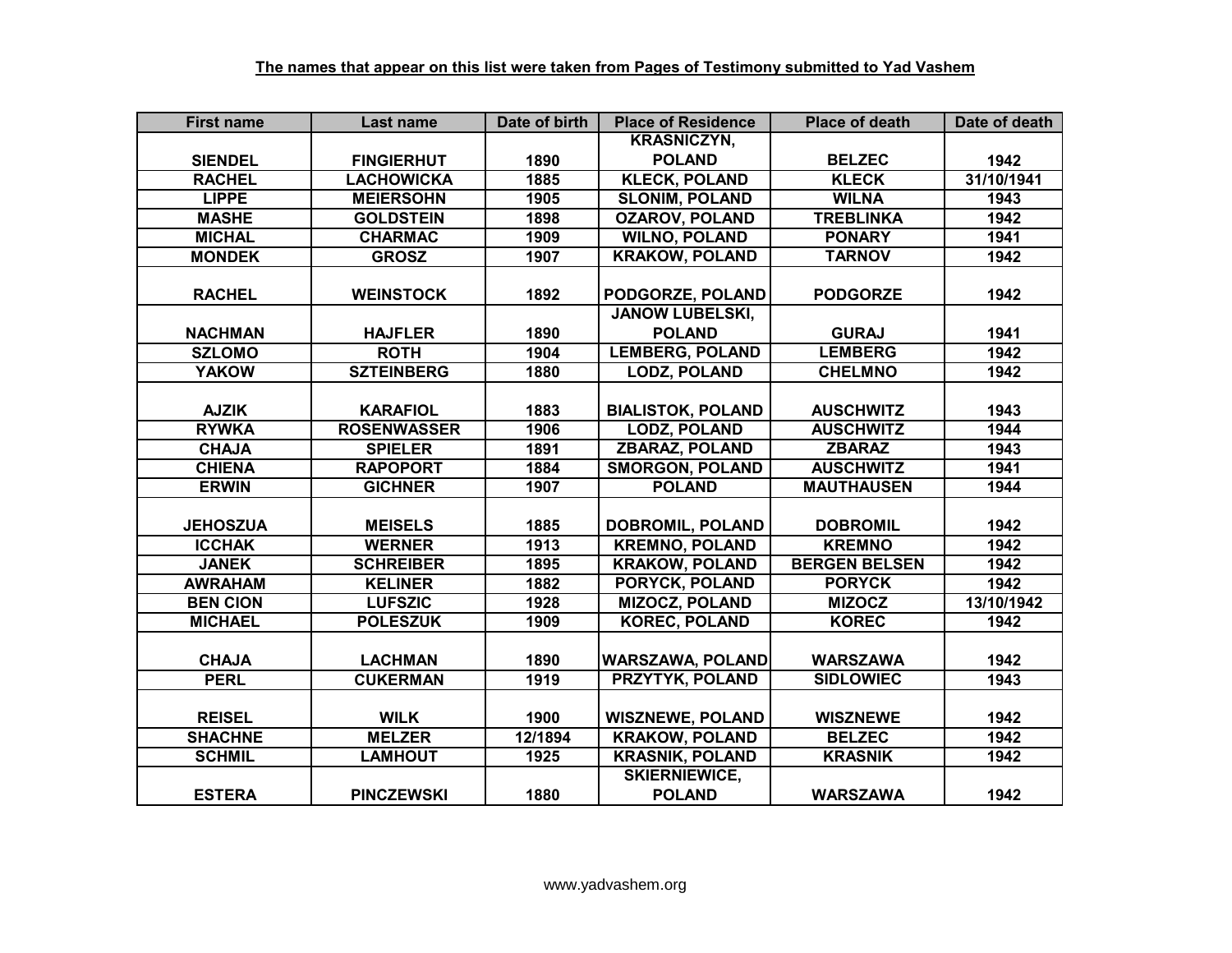| <b>First name</b> | Last name          | Date of birth | <b>Place of Residence</b> | <b>Place of death</b> | Date of death |
|-------------------|--------------------|---------------|---------------------------|-----------------------|---------------|
|                   |                    |               |                           |                       |               |
| <b>BAJLE</b>      | <b>SZAJEWICZ</b>   | 1922          | <b>LUBRANIEC, POLAND</b>  | <b>LODZ</b>           | 1942          |
| <b>HENIA</b>      | <b>RONTAHL</b>     | 1891          | <b>WILNO, POLAND</b>      | <b>WILNO</b>          | 1942          |
| <b>CHANA</b>      | <b>WEKLAUFER</b>   | 1902          | <b>TURKA, POLAND</b>      | <b>TURKA</b>          | 1942          |
|                   |                    |               |                           |                       |               |
| <b>IZCHAK</b>     | <b>WASSERMAN</b>   | 1886          | PROBUZNA, POLAND          | <b>BELZEC</b>         | 1942          |
| <b>CHANA</b>      | <b>FAJT</b>        | 1906          | <b>MIELEC, POLAND</b>     | <b>MIELEC</b>         | 1942          |
| <b>YITSHAK</b>    | <b>MANCIK</b>      | 1885          | <b>BENDIN, POLAND</b>     | <b>OSHVITZIN</b>      | 1943          |
| <b>JAKOB</b>      | <b>CWAIGENBERG</b> | 1906          | <b>RADOM, POLAND</b>      | <b>TREBLINKA</b>      | 1942          |
| <b>JOSEF</b>      | <b>LAJF</b>        | 1902          | <b>ROZLUC, POLAND</b>     | <b>SAMBOR</b>         | 1942          |
| <b>MOSZE</b>      | <b>GERENCEL</b>    | 1890          | <b>MIZOCZ, POLAND</b>     | <b>MIZOCZ</b>         | 13/10/1942    |
|                   |                    |               | <b>KOROLOWKA,</b>         |                       |               |
| <b>MATIL</b>      | <b>MAJSTER</b>     | 1880          | <b>POLAND</b>             | <b>KOROLOWKA</b>      | 1942          |
| <b>MORDEHAJ</b>   | <b>YEWNIN</b>      | 1880          | <b>GRODNO, POLAND</b>     | <b>AUSCHWITZ</b>      | 1942          |
| <b>OSZER</b>      | <b>SPOKOJNY</b>    | 1870          | <b>WILNO, POLAND</b>      | <b>PANAR</b>          | 1941          |
| <b>MORDCHAI</b>   | <b>KOPLOWICZ</b>   | 1912          | <b>LODZ, POLAND</b>       | <b>CHELMNO</b>        | 1941          |
| <b>HEMAN</b>      | <b>GUTTMAN</b>     | 1914          | <b>BENDIN, POLAND</b>     | <b>AUSCHWITZ</b>      | 1942          |
| <b>PINCHAS</b>    | <b>PACHTER</b>     | 1904          | <b>WARSAW, POLAND</b>     | <b>TREBLINKA</b>      | 1943          |
| <b>YSRAEL</b>     | <b>HECT</b>        | 1916          | <b>LODZ, POLAND</b>       | <b>AUSCHWITZ</b>      | 1943          |
|                   |                    |               | <b>RAWA RUSKA,</b>        |                       |               |
| <b>AWRAHAM</b>    | <b>KIZELSZTEIN</b> | 1921          | <b>POLAND</b>             | <b>RAWA RUSKA</b>     | 1942          |
|                   |                    |               |                           |                       |               |
| <b>BEN ZION</b>   | <b>FERSTR</b>      | 1908          | PROBIZHNA, POLAND         | <b>BELZEC</b>         | 1942          |
| <b>NACHUM</b>     | <b>WLOWSKI</b>     | 1904          | <b>BEDZIN, POLAND</b>     | <b>CHENSTOKHOVA</b>   | 1944          |
| <b>SEINA</b>      | <b>STEIMAN</b>     | 1923          | <b>TERESPOL, POLAND</b>   | <b>TERESPOL</b>       | 1942          |
| <b>ZIPA</b>       | <b>SCHERFHERTZ</b> | 1918          | <b>LODZ, POLAND</b>       |                       | 1942          |
| <b>CHAJA</b>      | <b>CMIELINA</b>    | 1905          | <b>SIEDLCE, POLAND</b>    | <b>TREBLINKA</b>      | 1941          |
| <b>ETA</b>        | <b>BIEGELEISEN</b> | 1918          | <b>KRAKOW, POLAND</b>     | <b>LWOW</b>           | 1942          |
|                   |                    |               | <b>OSTROW</b>             |                       |               |
|                   |                    |               | <b>MAZOWIECKA,</b>        |                       |               |
| <b>ISRAEL</b>     | <b>ZYSK</b>        | 1912          | <b>POLAND</b>             | <b>ZAMBROW</b>        | 1942          |
| <b>LISA</b>       | <b>LANCZYNER</b>   | 1898          | <b>KOLOMYIA, POLAND</b>   | <b>BELZEC</b>         | 1942          |
| <b>PEJSACH</b>    | <b>DORNCWAJG</b>   | 1911          | <b>NAWARIA, POLAND</b>    | <b>LWOW</b>           | 1943          |
|                   |                    |               |                           |                       |               |
| <b>ALIEZER</b>    | <b>FEINWURZEL</b>  | 1921          | <b>WARSZAWA, POLAND</b>   | <b>WARSZAWA</b>       | 1943          |
| <b>GITL</b>       | <b>WALKOVICZ</b>   | 1922          | <b>LASK, POLAND</b>       | <b>BELZEC</b>         | 1942          |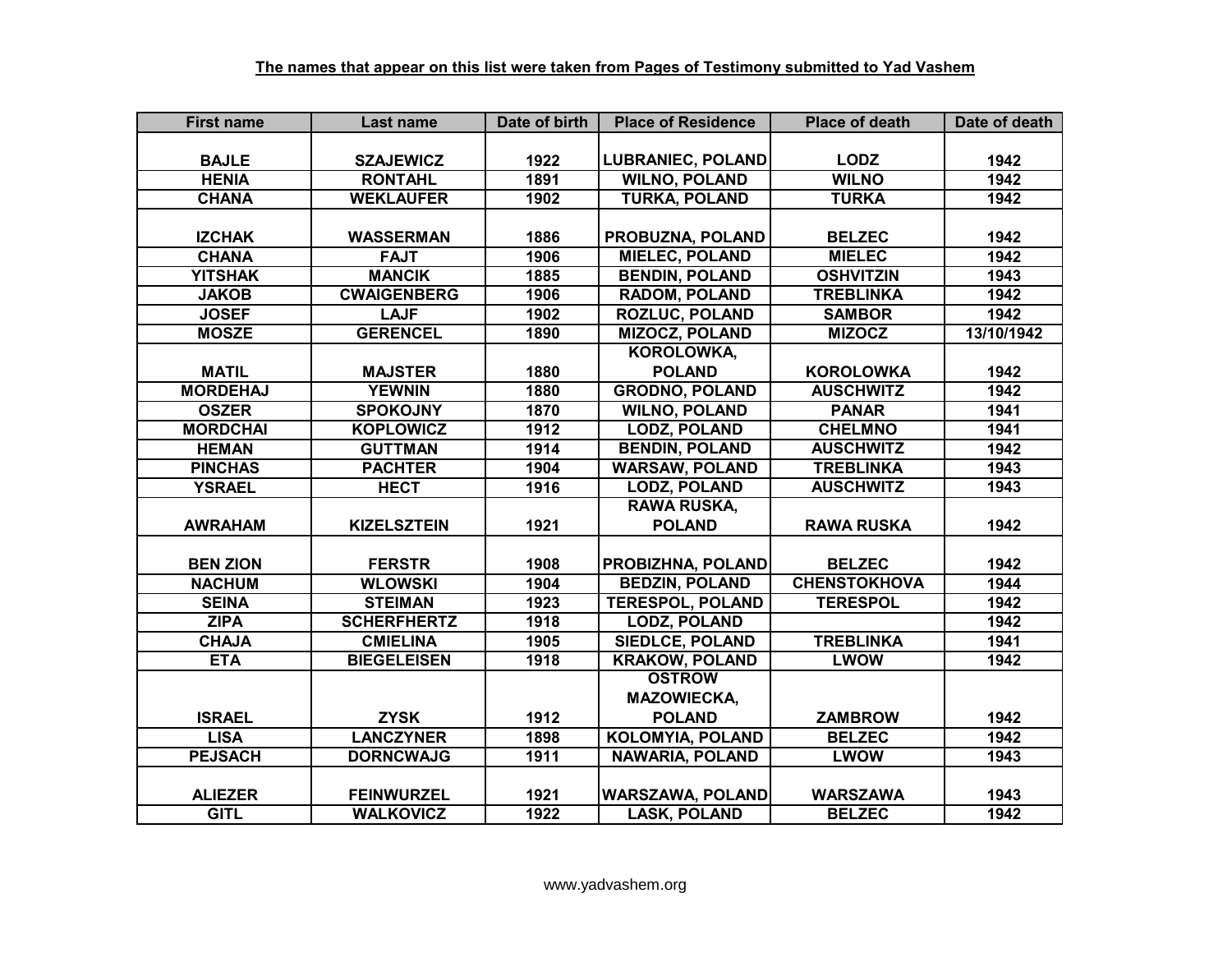| <b>First name</b> | Last name          | Date of birth | <b>Place of Residence</b> | <b>Place of death</b>    | Date of death |
|-------------------|--------------------|---------------|---------------------------|--------------------------|---------------|
| <b>RUSZA</b>      | <b>BASSIK</b>      | 1922          | <b>ZAWALOW, POLAND</b>    | <b>PODHAJCZYKI</b>       | 1942          |
|                   |                    |               |                           |                          |               |
| <b>DEVOIRA</b>    | <b>MEYER</b>       | 1909          | <b>KAMIONKA, POLAND</b>   | <b>KAMIONKA</b>          | 1942          |
| <b>WOLF</b>       | <b>DIAMENT</b>     | 1917          | <b>KRAKOW, POLAND</b>     | <b>GROSS ROSEN</b>       | 1944          |
| <b>ABRAHAM</b>    | <b>RUBINSZTAJN</b> | 1922          | <b>STOCK, POLAND</b>      | <b>PURUSOW</b>           | 1942          |
| <b>BERL</b>       | <b>ROZENKRANC</b>  | 1890          | <b>RADOM, POLAND</b>      | <b>MAJDANEK</b>          | 1942          |
| <b>CHAJA</b>      | <b>ZAJAC</b>       | 1915          | <b>KOBRYN, POLAND</b>     | <b>KOBRYN</b>            | 1943          |
|                   |                    |               | <b>WOLKOWYSK,</b>         |                          |               |
| <b>CYPA</b>       | <b>SZPICAK</b>     | 1902          | <b>POLAND</b>             | <b>TREBLINKA</b>         | 1942          |
|                   |                    |               |                           |                          |               |
| <b>FAIVEL</b>     | <b>SPERLING</b>    | 1893          | <b>DOBROMIL, POLAND</b>   | <b>DOBROMIL</b>          | 1942          |
| <b>HANAN</b>      | <b>ROTSZTEIN</b>   | 1904          | <b>SOKOLOW, POLAND</b>    | <b>TREBLINKA I</b>       | 1943          |
|                   |                    |               |                           |                          |               |
| <b>JOSEF</b>      | <b>WAJNBERG</b>    | 1918          | <b>BYLGORAJ, POLAND</b>   | <b>MEZRICH</b>           | 1942          |
| <b>JENTA</b>      | <b>DRZAWE</b>      | 1889          | PINTCHOV, POLAND          | <b>TREBLINKA</b>         | 1942          |
| <b>LAYE</b>       | <b>SZLECHTER</b>   | 1909          | <b>LATOWICZ, POLAND</b>   | <b>TREBLINKA I</b>       | 1942          |
| <b>JSKA</b>       | <b>DRUJANOW</b>    | 19/04/1931    | <b>DRUJA, POLAND</b>      | <b>DRUJA</b>             | 15/06/1942    |
|                   |                    |               |                           |                          |               |
| <b>MOISZE</b>     | <b>KURAK</b>       | 1920          | <b>DOLHINOW, POLAND</b>   | <b>DOLHINOV</b>          | 1942          |
|                   |                    |               | <b>SLAWATYCZE,</b>        |                          |               |
| <b>MOTEL</b>      | <b>SZWARCBERG</b>  | 1912          | <b>POLAND</b>             | <b>PROZANY</b>           | 1942          |
| <b>RACHEL</b>     | <b>MELER</b>       | 1912          | <b>GLEBOKIE, POLAND</b>   | <b>GLEBOKIE</b>          | 1942          |
| <b>RYWKA</b>      | <b>RYBKOWSKI</b>   | 1895          | <b>SIEDLCE, POLAND</b>    | <b>SIEDLCE</b>           | 1943          |
| <b>SZLOMA</b>     | <b>ZILBERSTEIN</b> | 1908          | <b>LIMANOW, POLAND</b>    | <b>LIMANOW</b>           | 1943          |
|                   |                    |               | <b>GRABOWIEC,</b>         |                          |               |
| <b>YANKEL</b>     | <b>SHLAIER</b>     | 1898          | <b>POLAND</b>             | <b>SOBIBOR</b>           | 1942          |
|                   |                    |               |                           |                          |               |
| <b>AHRON</b>      | <b>FILC</b>        | 1912          | STAWISZYN, POLAND         | <b>STAWISZYN</b>         | 1942          |
|                   |                    |               |                           |                          |               |
| <b>BLIMA</b>      | <b>HOLLENDER</b>   | 1890          | <b>CHRZANOW, POLAND</b>   | <b>AUSCHWITZ</b>         | 1942          |
|                   |                    |               |                           |                          |               |
|                   |                    |               | <b>WYSOKIE</b>            |                          |               |
| <b>CHAJEM</b>     | <b>PINCZUK</b>     | 1892          | <b>LITEWSKIE, POLAND</b>  | <b>WYSOKIE LITEWSKIE</b> | 1942          |
| <b>ISRAEL</b>     | <b>NYSENBAUM</b>   | 1910          | <b>WARSAW, POLAND</b>     | <b>WARSAW</b>            | 1943          |
| <b>NECHAMA</b>    | <b>ZYSMAN</b>      | 1917          | <b>ZGIERZ, POLAND</b>     | <b>ZGIERZ</b>            | 1942          |
| <b>CHAJA</b>      | <b>KRAWIEC</b>     | 1905          | <b>MOTILA, POLAND</b>     | <b>MOTILA</b>            | 1941          |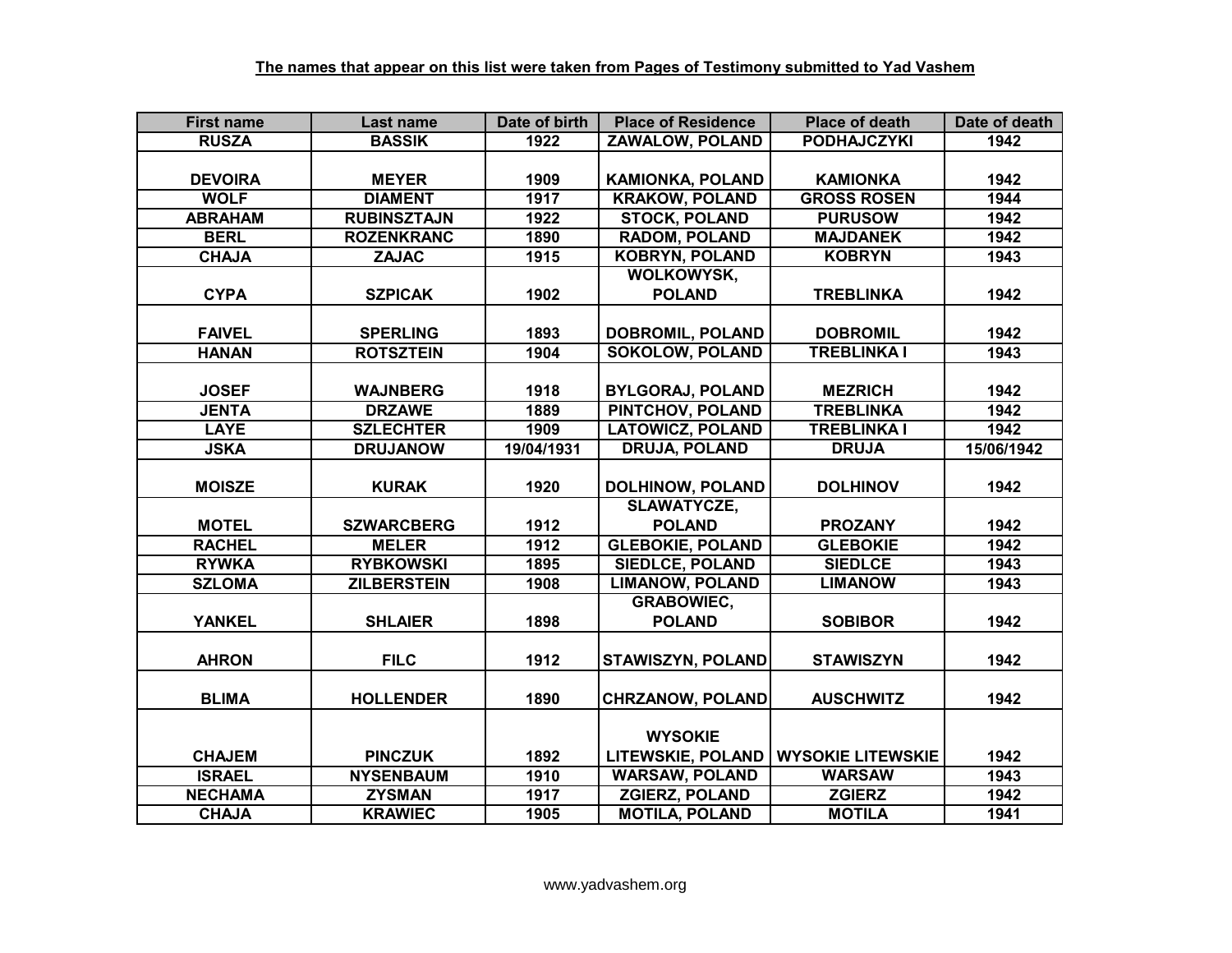| <b>First name</b> | Last name          | Date of birth | <b>Place of Residence</b> | <b>Place of death</b> | Date of death |
|-------------------|--------------------|---------------|---------------------------|-----------------------|---------------|
| <b>MOSZE</b>      | <b>POMERANC</b>    | 1889          | <b>LODZ, POLAND</b>       | <b>AUSCHWITZ</b>      | 18/08/1944    |
| <b>JECHIEL</b>    | <b>LEJBOWICZ</b>   | 1882          | <b>SWISLOCZ, POLAND</b>   | <b>SWISLOCZ</b>       | 1942          |
| <b>LAIB</b>       | <b>LASMAN</b>      | 1901          | <b>LODZ, POLAND</b>       | <b>WARSAW</b>         | 1944          |
|                   |                    |               | MIEDZYRZECZ,              |                       |               |
| <b>CHAIM</b>      | <b>LEWI</b>        | 1923          | <b>POLAND</b>             | <b>MIEDZYRZECZ</b>    | 1942          |
|                   |                    |               | <b>MIEDZYRZECZ</b>        | <b>MIEDZYRZECZ</b>    |               |
| <b>MICHAL</b>     | <b>ZAWODNIK</b>    | 1899          | <b>KORECKI, POLAND</b>    | <b>KORECKI</b>        | 1941          |
| <b>MOSZE</b>      | <b>LICHT</b>       | 1870          | <b>DABROWA, POLAND</b>    | <b>OSWIECIM</b>       | 1942          |
| <b>PINCZA</b>     | <b>MICNER</b>      | 1902          | <b>BILGORAJ, POLAND</b>   | <b>MAJDANEK</b>       | 1942          |
| <b>MOSHA</b>      | <b>ZYLBER</b>      | 1902          | <b>LWOW, POLAND</b>       | <b>LWOW</b>           | 1942          |
|                   |                    |               | <b>STARY SAMBOR,</b>      |                       |               |
| <b>SALKA</b>      | <b>DYM</b>         | 1914          | <b>POLAND</b>             | <b>SAMBOR</b>         | 1943          |
|                   |                    |               | TROCHENBROD,              |                       |               |
| <b>ZWI</b>        | <b>DRASNER</b>     | 1903          | <b>POLAND</b>             | <b>NOWE MIASTO</b>    | 1942          |
| <b>CHANA</b>      | <b>FRIZER</b>      | 1887          | PORYCK, POLAND            | <b>PORYCK</b>         | 1942          |
| <b>GEDALJE</b>    | <b>KIELMAN</b>     | 1912          | <b>LODZ, POLAND</b>       | <b>AUSCHWITZ</b>      | 1942          |
| <b>JOCHEWET</b>   | <b>SZTAJN</b>      | 1892          | <b>OSTROG, POLAND</b>     | <b>OSTROG</b>         | 1942          |
| <b>SZEJNA</b>     | <b>LIVERTOVSKI</b> | 1916          | <b>NAREW, POLAND</b>      | <b>TREBLINKA</b>      | 1942          |
|                   |                    |               |                           |                       |               |
| <b>ELIESER</b>    | <b>SCHREKINGER</b> | 1890          | <b>DROHOBIEZ, POLAND</b>  | <b>BELZEC</b>         | 1942          |
| <b>WOLF</b>       | <b>PENCER</b>      | 1912          | <b>STRELISK, POLAND</b>   | <b>LWOW</b>           | 1942          |
| <b>ICCHAK</b>     | <b>WAINMAN</b>     | 1900          | <b>BILGUREI, POLAND</b>   | <b>BILGUREI</b>       | 1942          |
| <b>JCHIEL</b>     | <b>BURSZTEJN</b>   | 1882          | <b>WARSAW, POLAND</b>     | <b>WARSAW</b>         | 1942          |
| <b>LAJB</b>       | <b>CEDERBAUM</b>   | 1918          | <b>LODZ, POLAND</b>       | <b>AUSCHWITZ</b>      | 1943          |
| <b>DWORA</b>      | <b>YAROSLAVSKI</b> | 1916          | <b>STASZOW, POLAND</b>    | <b>AUSCHWITZ</b>      | 1942          |
| <b>MIRYAM</b>     | <b>CHANTOVIC</b>   | 1920          | <b>CIZOV, POLAND</b>      | <b>CIZOV</b>          | 1942          |
|                   |                    |               | <b>TARNOGROD,</b>         |                       |               |
| <b>MOSZE</b>      | <b>WELC</b>        | 1922          | <b>POLAND</b>             | <b>BELZEC</b>         | 1941          |
| <b>RACHEL</b>     | <b>GORSZKOWICZ</b> | 1883          | <b>KUTNA, POLAND</b>      | <b>AUSCHWITZ</b>      | 1943          |
| <b>RYWKA</b>      | <b>KON</b>         | 1920          | <b>WARSAW, POLAND</b>     | <b>WARSAW</b>         | 1942          |
| <b>AHRON</b>      | <b>KAC</b>         | 1916          | <b>DUBNO, POLAND</b>      | <b>DUBNO</b>          | 1942          |
| <b>YCCHAK</b>     | <b>DYMONT</b>      | 1875          | LODZ, POLAND              | <b>AUSCHWITZ</b>      | 1944          |
| <b>ADEL</b>       | <b>WITKOWSKA</b>   | 1930          | <b>LODZ, POLAND</b>       | <b>AUSCHWITZ</b>      | 1944          |
|                   |                    |               |                           |                       |               |
| <b>BINIAMIN</b>   | <b>GRUNBERG</b>    | 1918          | <b>OTPLUTZKI, POLAND</b>  | <b>BIALISTOK</b>      | 1942          |
| <b>CHAJIM</b>     | <b>RABINOWICZ</b>  | 1924          | <b>CHELEM, POLAND</b>     | <b>CHELEM</b>         | 1942          |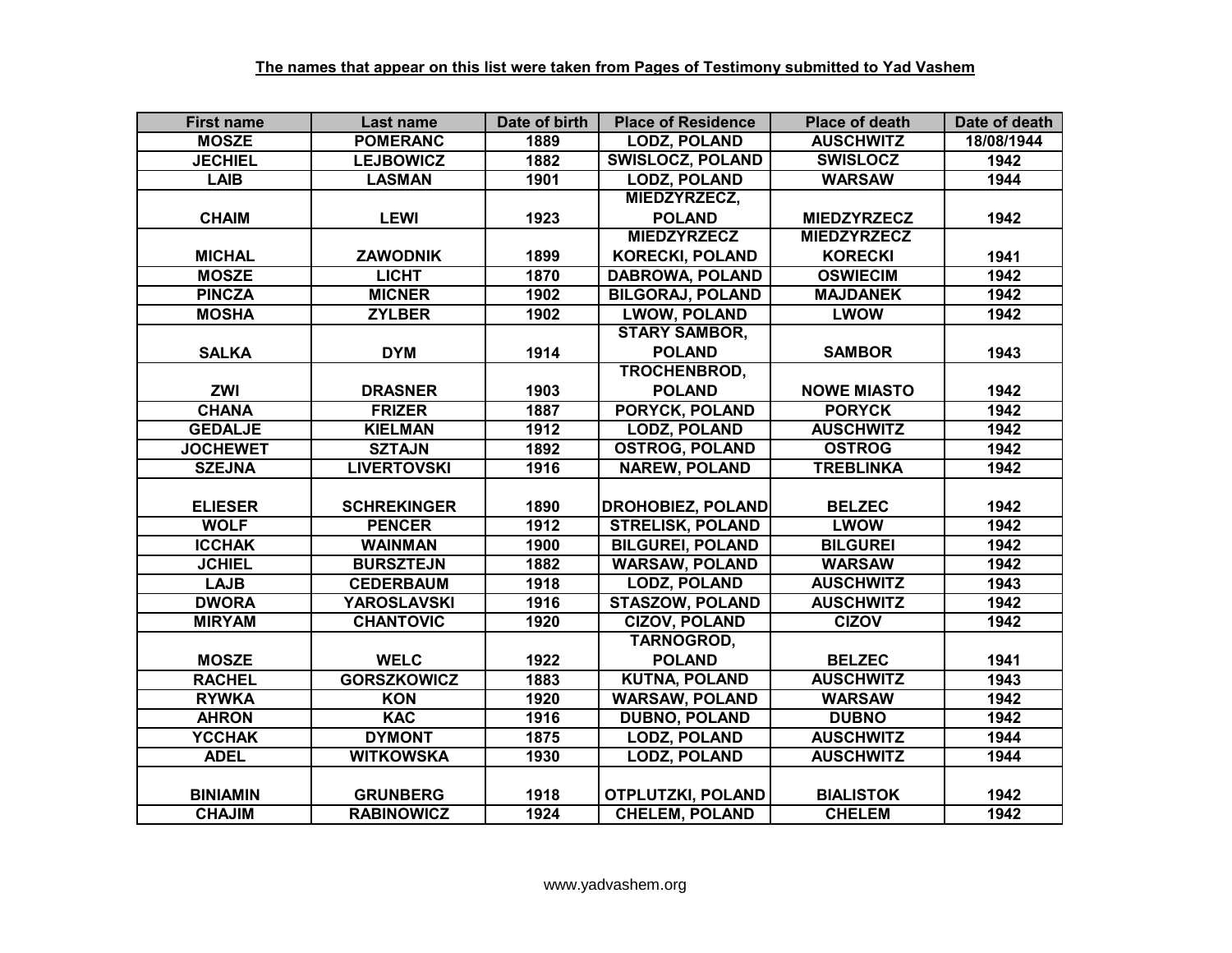| <b>First name</b> | Last name           | Date of birth | <b>Place of Residence</b> | <b>Place of death</b> | Date of death |
|-------------------|---------------------|---------------|---------------------------|-----------------------|---------------|
|                   |                     |               |                           |                       |               |
| <b>CWI</b>        | <b>KACZERGINSKI</b> | 1916          | <b>WARSZAWA, POLAND</b>   | <b>DACHAU</b>         | 1943          |
| <b>CHAJE</b>      | <b>ROTH</b>         | 1867          | <b>SOKAL, POLAND</b>      | <b>SOKAL</b>          | 1942          |
| <b>HANOCH</b>     | <b>STAWISKI</b>     | 1890          | <b>LOMZA, POLAND</b>      | <b>LOMZA</b>          | 1941          |
| <b>ISRAEL</b>     | <b>WOLFOWICZ</b>    | 1913          | <b>MICHALIN, POLAND</b>   | <b>MICHALIN</b>       | 1942          |
| <b>JEUDA</b>      | <b>ROZENSEIN</b>    | 1900          | <b>KOBRYN, POLAND</b>     | <b>BARANOVITCH</b>    | 1940          |
| <b>BASZA</b>      | <b>RAJCHENBERG</b>  | 1923          | <b>ZAMOSC, POLAND</b>     | <b>ZAMOSZCZ</b>       | 1942          |
| <b>BLIMA</b>      | <b>NISENBOM</b>     | 1897          | <b>MORDY, POLAND</b>      | <b>TREBLINKA</b>      | 1942          |
| <b>MOISZE</b>     | <b>SCHNUR</b>       | 1910          | <b>KOLO, POLAND</b>       | <b>LODZ</b>           | 1942          |
| <b>CHAJA</b>      | <b>WEINBERG</b>     | 1892          | <b>LUBLIN, POLAND</b>     | <b>PIASKI</b>         | 1943          |
| <b>RACHEL</b>     | <b>GOLDSZTEJN</b>   | 1905          | <b>BIELICA, POLAND</b>    | <b>SZCZUCIN</b>       | 1942          |
| <b>RYWKA</b>      | <b>BIRENBOM</b>     | 1905          | <b>ULANOW, POLAND</b>     | <b>MAJDANEK</b>       | 1943          |
| <b>SZALOM</b>     | <b>SUNCICKI</b>     | 1910          | <b>KRAKOW, POLAND</b>     | <b>KRAKOW</b>         | 1942          |
| <b>ESTERA</b>     | <b>PAPIROWICZ</b>   | 1887          | <b>LODZ, POLAND</b>       | <b>CZENSTOCHOWA</b>   | 1943          |
| <b>AARON</b>      | <b>BIREN</b>        | 1934          | <b>LODZ, POLAND</b>       | <b>AUSCHWITZ</b>      | 1944          |
| <b>BEILA</b>      | <b>RUBACHA</b>      | 1923          | PINSK, POLAND             | <b>PINSK</b>          | 1943          |
| <b>SENDER</b>     | <b>GELES</b>        | 1878          | <b>SANOK, POLAND</b>      | <b>SANOK</b>          | 1941          |
| <b>CHASIA</b>     | <b>SZAFIR</b>       | 1900          | <b>KOWEL, POLAND</b>      | <b>KOWEL</b>          | 1942          |
| <b>DWORA</b>      | <b>RAFAL</b>        | 1897          | <b>SIEDLCE, POLAND</b>    | <b>SIEDLEC</b>        | 1943          |
|                   |                     |               |                           |                       |               |
| <b>FRANIA</b>     | <b>LANGNAR</b>      | 1901          | <b>WARSZAWA, POLAND</b>   | <b>WARSAW</b>         | 1944          |
| <b>JOHEWED</b>    | <b>MOSZKOVICZ</b>   | 1890          | <b>SIEDLCE, POLAND</b>    | <b>SIEDLCE</b>        | 1943          |
|                   |                     |               |                           |                       |               |
| <b>JAKOB</b>      | <b>MONDSCHEIN</b>   | 1898          | PROBUZNA, POLAND          | <b>PROBUZNA</b>       | 1942          |
|                   |                     |               |                           |                       |               |
| <b>JOSEF</b>      | <b>RAJZ</b>         | 1902          | <b>WLODAWA, POLAND</b>    | <b>SOBIBOR</b>        | 1942          |
| <b>HIRSCH</b>     | <b>RASWASKI</b>     | 1910          | <b>ZDZIECIOL, POLAND</b>  | <b>ZDZIECIOL</b>      | 30/04/1942    |
| <b>MYCHLA</b>     | <b>SZNAJDER</b>     | 1888          | <b>HORYN, POLAND</b>      | <b>STOLIN</b>         | 09/11/1942    |
| <b>MORDCHAJ</b>   | <b>HERSZBERG</b>    | 1876          | <b>LUKOW, POLAND</b>      | <b>TREBLINKA</b>      | 1943          |
| <b>MEJER</b>      | <b>POMERANC</b>     | 1874          | <b>LODZ, POLAND</b>       | <b>LODZ</b>           | 1943          |
| <b>AHUWA</b>      | <b>MESZEL</b>       | 1900          | <b>SLONIM, POLAND</b>     | <b>SLONIM</b>         | 1942          |
| <b>JAKOW</b>      | <b>SZAJNER</b>      | 1894          | <b>SNATYN, POLAND</b>     | <b>SNATYN</b>         | 1942          |
| <b>PESYA</b>      | <b>NOWOGRODZKI</b>  | 1875          | <b>WYSZKOW, POLAND</b>    | <b>WYSZKOW</b>        | 1942          |
|                   |                     |               | <b>DROHICZYN NAD</b>      | <b>DROHICZYN NAD</b>  |               |
| <b>YODL</b>       | <b>DROGITZKI</b>    | 1917          | <b>BUGIEM, POLAND</b>     | <b>BUGIEM</b>         | 1944          |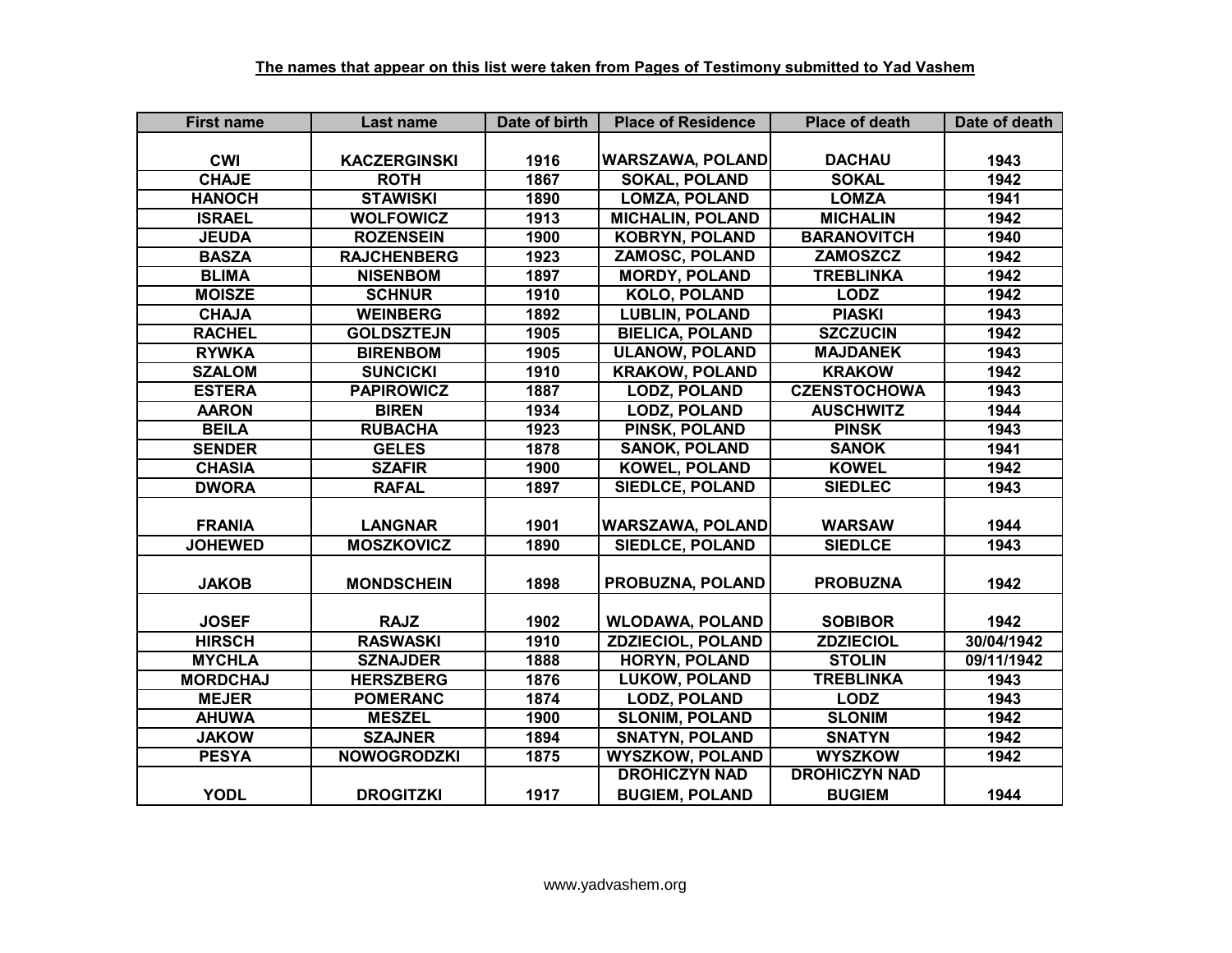| <b>First name</b> | Last name           | Date of birth     | <b>Place of Residence</b> | <b>Place of death</b> | Date of death |
|-------------------|---------------------|-------------------|---------------------------|-----------------------|---------------|
|                   |                     |                   |                           |                       |               |
| <b>ROMEK</b>      | <b>KIRSCHNER</b>    | 1934              | <b>CHRZANOW, POLAND</b>   | <b>AUSCHWITZ</b>      | 1943          |
| <b>POLA</b>       | <b>KOSOWSKA</b>     | 1906              | <b>WARSAW, POLAND</b>     | <b>TREBLINKA</b>      | 1942          |
|                   |                     |                   | SOSNOWIEC,                |                       |               |
| <b>JCCHAK</b>     | <b>SALOMONOWICZ</b> | 1938              | <b>POLAND</b>             | <b>AUSCHWITZ</b>      | 1944          |
| <b>ISRAEL</b>     | <b>SZTRYNGER</b>    | 1885              | <b>ZARSZYN, POLAND</b>    | <b>SANOK</b>          | 1942          |
|                   |                     |                   |                           |                       |               |
| <b>FAJWL</b>      | <b>MAJSZTAJN</b>    | 1897              | <b>LASZCZOW, POLAND</b>   | <b>LASZCZOW</b>       | 1942          |
|                   |                     |                   |                           |                       |               |
| <b>HENIA</b>      | <b>HIERSTRIT</b>    | 1878              | <b>TARNOPOL, POLAND</b>   | <b>BELZ</b>           | 1941          |
| <b>IZCHAK</b>     | <b>MOWSCHEWICZ</b>  | 1904              | <b>ZDZIECIOL, POLAND</b>  | <b>ZDZIECIOL</b>      | 1942          |
| <b>JISZAJAHU</b>  | <b>CHANCZINSKI</b>  | 1922              | <b>OLKUSZ, POLAND</b>     | <b>BENDZIN</b>        | 1940          |
| <b>LEJBA</b>      | <b>CHINICZ</b>      | 1904              | <b>LUNINIEC, POLAND</b>   | <b>STOLIN</b>         | 1942          |
|                   |                     |                   | <b>CZESTOCHOWA,</b>       |                       |               |
| <b>MANIEK</b>     | <b>MAKOWSKI</b>     | 1930              | <b>POLAND</b>             | <b>CZESTOCHOWA</b>    | 1942          |
| <b>WELWEL</b>     | <b>WAJMAN</b>       | 1915              | <b>LODZ, POLAND</b>       | <b>CHELMNO</b>        | 1943          |
|                   |                     |                   | <b>KRASNOSIELC,</b>       |                       |               |
| <b>NICHA</b>      | <b>BLENKITNY</b>    | 1900              | <b>POLAND</b>             | <b>AUSBACH</b>        | 1942          |
| <b>CHASJA</b>     | <b>SCHNEIDER</b>    | 1902              | <b>KOLKI, POLAND</b>      | <b>KOLKI</b>          | 1941          |
| <b>SALOMON</b>    | <b>SZLANG</b>       | 1913              | <b>WARSAW, POLAND</b>     | <b>WARSAW</b>         | 1942          |
| <b>SZMUEL</b>     | <b>GLACER</b>       | 1903              | <b>KIELCE, POLAND</b>     | <b>KIELCE</b>         | 1942          |
| <b>MIRJAM</b>     | <b>SZTERNBERG</b>   | 1920              | <b>LWOW, POLAND</b>       | <b>LWOW</b>           | 1943          |
|                   |                     |                   |                           |                       |               |
| <b>RACHEL</b>     | <b>SOBROLOW</b>     | 1924              | <b>BIALYSTOK, POLAND</b>  | <b>TREBLINKA</b>      | 1943          |
| <b>SZMUEL</b>     | <b>MANDL</b>        | 1904              | <b>KRILOV, POLAND</b>     | <b>PORYCK</b>         | 1942          |
|                   |                     |                   | <b>KRYSTYNOPOL,</b>       |                       |               |
| <b>BARUCH</b>     | <b>BACH</b>         | 1897              | <b>POLAND</b>             | <b>LWOW</b>           | 1942          |
|                   |                     |                   | <b>ROZNIATOW,</b>         |                       |               |
| <b>CHAWA</b>      | <b>DEUTSCHER</b>    | 1919              | <b>POLAND</b>             | <b>DOLIN</b>          | 1943          |
|                   |                     |                   |                           |                       |               |
| <b>GITL</b>       | <b>WILHELM</b>      | 1904              | RADOMSKO, POLAND          | <b>TREBLINKA</b>      | 1942          |
| <b>JERMIJAHU</b>  | <b>SOCHOCHEWSKI</b> | $\overline{1891}$ | <b>KALISZ, POLAND</b>     | <b>LODZ</b>           | 1943          |
| <b>JANEK</b>      | <b>STERN</b>        | 1924              | <b>BIELSKO, POLAND</b>    | <b>AUSCHWITZ</b>      | 1944          |
|                   |                     |                   | <b>WOLKOWYSK,</b>         |                       |               |
| <b>SHEMAN</b>     | <b>MORSHATSKY</b>   | 1893              | <b>POLAND</b>             | <b>STABLAWKI</b>      | 1943          |
| <b>CHANA</b>      | <b>LEWENSCHTAT</b>  | 1914              | <b>LUBLIN, POLAND</b>     | <b>LODZ</b>           | 1943          |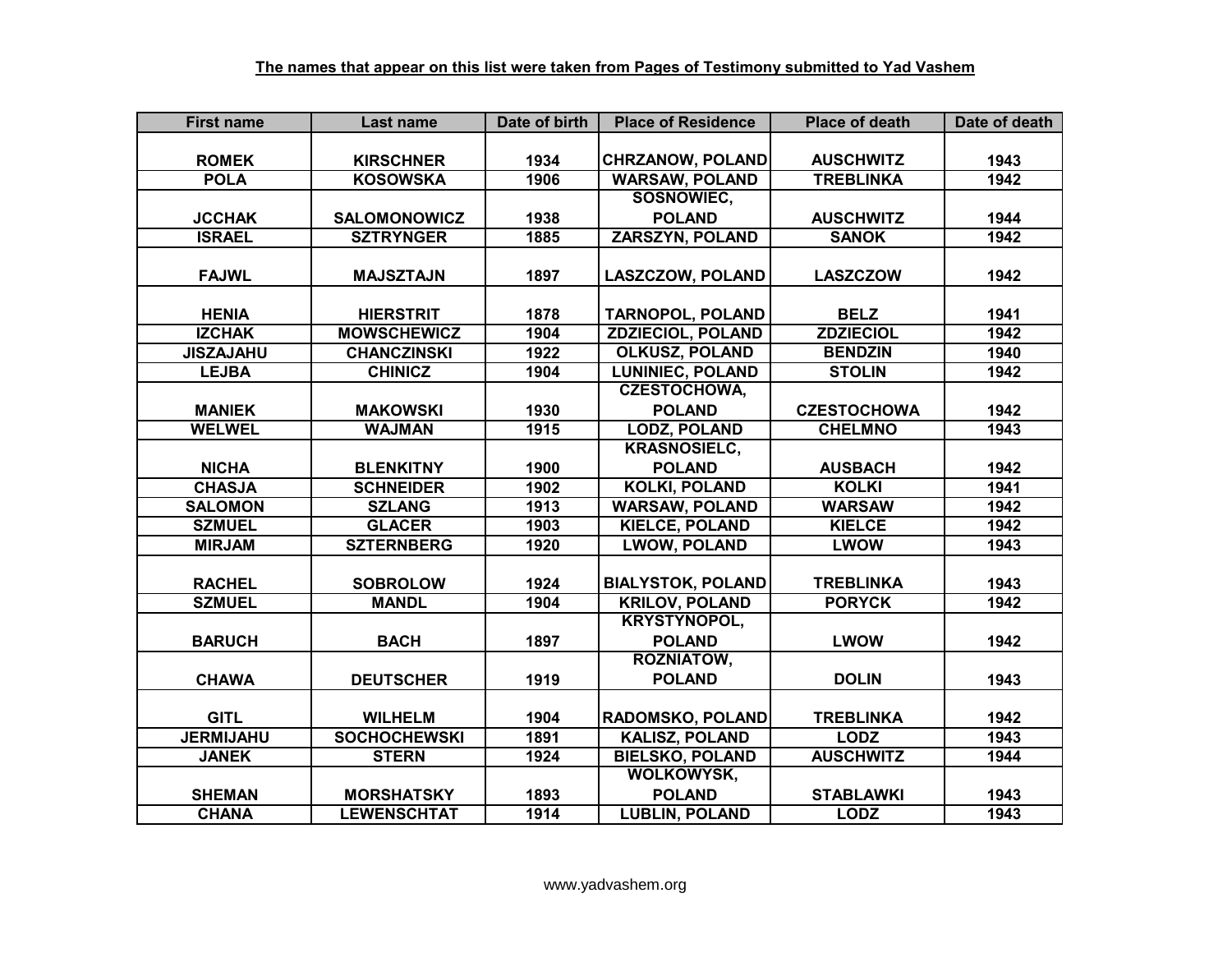| <b>First name</b> | Last name           | Date of birth | <b>Place of Residence</b> | <b>Place of death</b> | Date of death |
|-------------------|---------------------|---------------|---------------------------|-----------------------|---------------|
| <b>JEHUDA</b>     | <b>CUKERMAN</b>     | 1898          | <b>LODZ, POLAND</b>       | <b>LODZ</b>           | 1942          |
| <b>MORDECHAJ</b>  | <b>POTOCZKI</b>     | 1913          | <b>LODZ, POLAND</b>       | <b>BIALISTOK</b>      | 1942          |
| <b>RIWKA</b>      | <b>LANCBERG</b>     | 1922          | <b>DUBIENKA, POLAND</b>   | <b>BRISK</b>          | 1942          |
|                   |                     |               | <b>STRZEGOWA,</b>         |                       |               |
| <b>SMUEL</b>      | <b>WIELKOBROT</b>   | 1909          | <b>POLAND</b>             | <b>AUSCHWITZ</b>      | 1942          |
| <b>TOUBE</b>      | <b>WAJNBERG</b>     | 1910          | <b>CHMELNIK, POLAND</b>   | <b>CHMELNIK</b>       | 1942          |
| <b>ABRAHAM</b>    | <b>CUKERMAN</b>     | 1908          | <b>WARSAW, POLAND</b>     | <b>TREBLINKA</b>      | 1942          |
|                   |                     |               |                           |                       |               |
| <b>BENJAMIN</b>   | <b>LIEBESKIND</b>   | 1880          | PIOTRKOW, POLAND          | <b>WARSAW</b>         | 1942          |
| <b>CHAJA</b>      | <b>RAJCHMAN</b>     | 1880          | <b>WARSZA, POLAND</b>     | <b>WARSZA</b>         | 1943          |
| <b>CHIL</b>       | <b>MINCBERG</b>     | 1897          | <b>KIELCE, POLAND</b>     | <b>TREBLINKA</b>      | 1942          |
|                   |                     |               |                           |                       |               |
| <b>SZPRINCE</b>   | <b>BAJGELMAN</b>    | 1910          | <b>WARSZAWA, POLAND</b>   | <b>WARSZAWA</b>       | 1942          |
| <b>GERSZON</b>    | <b>ZEBRAK</b>       | 1888          | <b>FALENICA, POLAND</b>   | <b>FALENICA</b>       | 1943          |
| <b>ICCHAK</b>     | <b>WAGMEISTER</b>   | 1875          | <b>JOZEFOW, POLAND</b>    | <b>JOZEFOW</b>        | 1943          |
| <b>JASZA</b>      | <b>ZYLBERBERG</b>   | 1920          | <b>TUCZYN, POLAND</b>     | <b>TUCZYN</b>         | 1942          |
| <b>JUDA</b>       | <b>GUREVICZ</b>     | 1922          | <b>WILNA, POLAND</b>      | <b>ORSK</b>           | 1942          |
| <b>HIRSZA</b>     | <b>DRUJANOW</b>     | 1865          | <b>DRUJA, POLAND</b>      | <b>DRUJA</b>          | 16/06/1942    |
| <b>MICHAL</b>     | <b>WEISS</b>        | 1901          | <b>PRZEMYSL, POLAND</b>   | <b>PRZEMYSL</b>       | 1942          |
| <b>MOSZE</b>      | <b>ROSENBERG</b>    | 1917          | <b>LUBICZ, POLAND</b>     | <b>TREBLINKA</b>      | 1943          |
|                   |                     |               |                           |                       |               |
| <b>PINCHAS</b>    | <b>WIGOTSKI</b>     | 1865          | <b>TOMASZOW, POLAND</b>   | <b>TOMASZOW</b>       | 1942          |
|                   |                     |               |                           |                       |               |
| <b>RUWEN</b>      | <b>SWIECA</b>       | 1905          | <b>WARSZAWA, POLAND</b>   | <b>TREBLINKA</b>      | 1942          |
|                   |                     |               |                           |                       |               |
|                   |                     |               | <b>WLODZIMIERZ</b>        |                       |               |
| <b>SZAJDLA</b>    | <b>SANDELSZTAJN</b> | 1920          | <b>WOLYNSKI, POLAND</b>   | <b>WLODZIMIERZ</b>    | 1942          |
|                   |                     |               |                           |                       |               |
| <b>WELWEL</b>     | <b>STENGEL</b>      | 1896          | <b>TYSZOWCE, POLAND</b>   | <b>TYSZOWCE</b>       | 1942          |
| <b>ABRAHAM</b>    | <b>KREITZFUCHS</b>  | 1899          | <b>LVOV, POLAND</b>       |                       | 1943          |
|                   |                     |               | <b>OSTROW</b>             |                       |               |
|                   |                     |               | <b>MAZOWIECKA,</b>        |                       |               |
| <b>RYVKA</b>      | <b>GOLODZIER</b>    | 1884          | <b>POLAND</b>             | <b>SLONIM</b>         | 1943          |
| <b>CHAJA</b>      | <b>CHAJSZMAN</b>    | 1910          | <b>LUCK, POLAND</b>       | <b>LUCK</b>           | 1942          |
| <b>SZMUEL</b>     | <b>BLUWSZTEIN</b>   | 1897          | PORYCK, POLAND            | <b>PORYCK</b>         | 1942          |
| <b>GERSZON</b>    | <b>SZER</b>         | 1910          | <b>LUZKI, POLAND</b>      | <b>LUZKI</b>          | 1942          |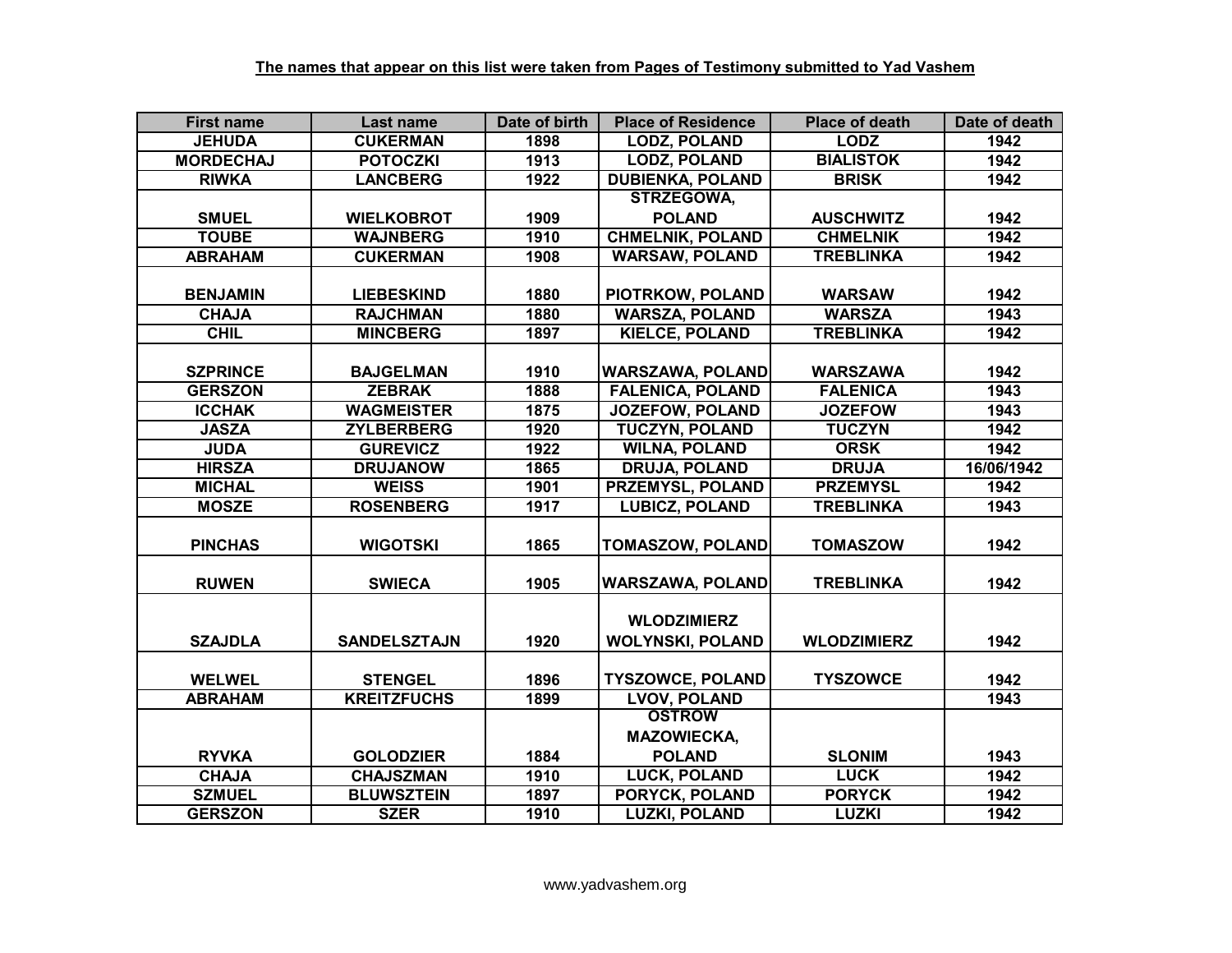| <b>First name</b> | <b>Last name</b>    | Date of birth | <b>Place of Residence</b> | <b>Place of death</b> | Date of death |
|-------------------|---------------------|---------------|---------------------------|-----------------------|---------------|
| <b>GDALIA</b>     | <b>STAUBER</b>      | 1895          | <b>LODZ, POLAND</b>       | <b>LODZ</b>           | 1942          |
| <b>ICCHAK</b>     | <b>DURCZYN</b>      | 1900          | <b>PINSK, POLAND</b>      | <b>PINSK</b>          | 1942          |
|                   |                     |               |                           |                       |               |
| <b>ABRAHAM</b>    | <b>GRUEN</b>        | 1886          | <b>BIALYSTOK, POLAND</b>  | <b>TREBLINKA</b>      | 1942          |
|                   |                     |               | <b>TREMBOWLA,</b>         |                       |               |
| <b>JOSEF</b>      | <b>SCHMUTZLER</b>   | 1873          | <b>POLAND</b>             | <b>BELZEC</b>         | 1943          |
| <b>JAKOW</b>      | <b>KLOCMAN</b>      | 08/11/1936    | <b>LODZ, POLAND</b>       | <b>AUSCHWITZ</b>      | 27/08/1944    |
| <b>MELA</b>       | <b>NEJER</b>        | 1918          | LUCK, POLAND              | <b>LUCK</b>           | 1942          |
| <b>MAJER</b>      | <b>ZAJDENWEBER</b>  | 1870          | <b>RADOM, POLAND</b>      | <b>RADOM</b>          | 1941          |
| <b>PINCHAS</b>    | <b>GOLOB</b>        | 1900          | <b>SOKOLKA, POLAND</b>    | <b>SOKOLKA</b>        | 1942          |
|                   |                     |               | <b>SZYDLOWCE,</b>         |                       |               |
| <b>SZMUEL</b>     | <b>LICHT</b>        | 1915          | <b>POLAND</b>             | <b>SZYDLOWCE</b>      | 1945          |
|                   |                     |               |                           |                       |               |
| <b>BENJAMIN</b>   | <b>BERNSTEIN</b>    | 1904          | <b>WIELICZKA, POLAND</b>  | <b>TREBLINKA</b>      | 1942          |
|                   |                     |               | <b>NOWY TARG,</b>         |                       |               |
| <b>DAWID</b>      | <b>NATOWICZ</b>     | 1883          | <b>POLAND</b>             | <b>CHELMNO</b>        | 1940          |
| <b>IECHAK</b>     | <b>SCHNEIDER</b>    | 1897          | <b>TARNOW, POLAND</b>     | <b>AUSCHWITZ</b>      | 1943          |
|                   |                     |               |                           |                       |               |
| <b>LYBA</b>       | <b>MOSZKOWICZ</b>   | 1898          | <b>TOMASZOW, POLAND</b>   | <b>LECHFELD</b>       | 1942          |
| <b>HENICH</b>     | <b>PROMOW</b>       | 1893          | <b>PORYCK, POLAND</b>     | <b>PORYCK</b>         | 1942          |
| <b>CHANA</b>      | <b>TERAN</b>        | 1916          | <b>LUBLIN, POLAND</b>     | <b>LUBLIN</b>         | 1942          |
| <b>IZCHAK</b>     | <b>GRYNBERG</b>     | 1914          | <b>LODMER, POLAND</b>     | <b>LODMER</b>         | 1942          |
| <b>FREDEL</b>     | <b>FREGER</b>       | 1880          | <b>ROKITNO, POLAND</b>    | <b>ROKITNO</b>        | 1942          |
| <b>HONA</b>       | <b>SEREBRO</b>      | 1915          | <b>PULTUSK, POLAND</b>    | <b>WARSZAWA</b>       | 1943          |
| <b>JAKOW</b>      | <b>SZTRASBERGER</b> | 1902          | <b>IZBICA, POLAND</b>     | <b>IZBICA</b>         | 1942          |
| <b>AWRAHAM</b>    | <b>POMERANZ</b>     | 1912          | <b>SLOMNIKI, POLAND</b>   | <b>GERMANY</b>        | 1945          |
| <b>CWI</b>        | <b>MILGALTER</b>    | 1902          | <b>MIZOCZ, POLAND</b>     | <b>MIZOCZ</b>         | 13/10/1942    |
| <b>MICHAL</b>     | <b>LEWKOWICZ</b>    | 1893          | <b>LODZ, POLAND</b>       | <b>MAJDANEK</b>       | 1942          |
|                   |                     |               |                           |                       |               |
| <b>MOSZE</b>      | <b>LANKIER</b>      | 1901          | <b>WARSZAWA, POLAND</b>   | <b>WARSZAWA</b>       | 1939          |
| <b>MNACHEM</b>    | <b>DANCYGER</b>     | 1912          | <b>ZAMBROW, POLAND</b>    | <b>TREBLINKA I</b>    | 1942          |
| <b>GUCIA</b>      | <b>KRASNER</b>      | 15/04/1904    | <b>POLAND</b>             | <b>CZENSTCHOW</b>     | 1942          |
| <b>SZAJDEL</b>    | <b>WOLLER</b>       | 1920          | <b>ZGERZH, POLAND</b>     | <b>AUSCHWITZ</b>      | 1944          |
|                   |                     |               |                           |                       |               |
| <b>WIKOTOR</b>    | <b>PELJOWSKI</b>    | 1906          | <b>WARSZAWA, POLAND</b>   | <b>WARSZAWA</b>       | 1942          |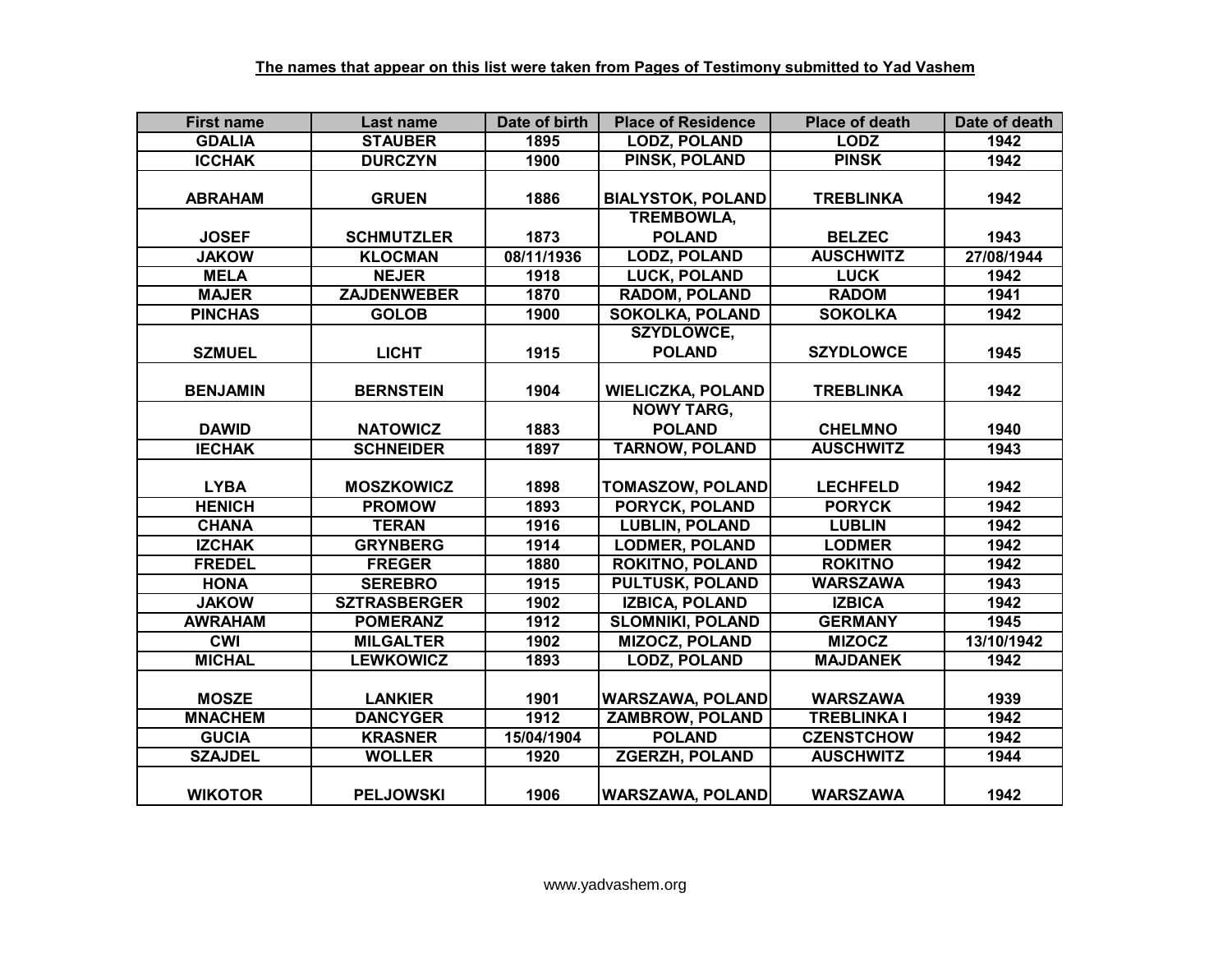| <b>First name</b> | Last name            | Date of birth | <b>Place of Residence</b> | <b>Place of death</b>   | Date of death |
|-------------------|----------------------|---------------|---------------------------|-------------------------|---------------|
|                   |                      |               | <b>NOWY SACZ,</b>         |                         |               |
| <b>ABRAHAM</b>    | <b>LEHRER</b>        | 1923          | <b>POLAND</b>             | <b>MIELEC</b>           | 1942          |
|                   |                      |               |                           |                         |               |
| <b>BENJAMIN</b>   | <b>EHRLICH</b>       | 1926          | <b>LODZ, POLAND</b>       | <b>HELMNO NAD NEREM</b> | 1942          |
| <b>RACHEL</b>     | <b>KUPERSZMID</b>    | 1896          | <b>MIZRYCZ, POLAND</b>    | <b>ROWNE</b>            | 1942          |
| <b>JEHOSZUA</b>   | <b>ZAJFERT</b>       | 1888          | <b>BILGUREI, POLAND</b>   | <b>BILGUREI</b>         | 1939          |
| <b>ERNESTYNA</b>  | <b>HIMMELBLAU</b>    | 1865          | <b>KRAKOW, POLAND</b>     | <b>PLASZOW</b>          | 1942          |
|                   |                      |               | ZAKROCZYM,                |                         |               |
| <b>GITLA</b>      | <b>WALIGOROJ</b>     | 1880          | <b>POLAND</b>             | <b>PLONSK</b>           | 1943          |
|                   |                      |               |                           |                         |               |
| <b>IGNAZ</b>      | <b>FISCH</b>         | 26/05/1911    | <b>STEFANJKA, POLAND</b>  | <b>MAJDANEK</b>         | 1942          |
|                   |                      |               | <b>RUBIEZEWICZE,</b>      |                         |               |
| <b>LAJBEL</b>     | <b>SZUSTER</b>       | 1908          | <b>POLAND</b>             | <b>DWOREC</b>           | 1942          |
| <b>YSAAK</b>      | <b>MONDRZAK</b>      | 03/12/1922    | <b>SIERPC, POLAND</b>     | <b>WARSZAWA</b>         | 19/04/1944    |
| <b>ISRAEL</b>     | <b>HORNSTEIN</b>     | 1907          | <b>ZDZIECIOL, POLAND</b>  | <b>ZDZIECIOL</b>        | 21/07/1941    |
|                   |                      |               | <b>WOLKOWISK,</b>         |                         |               |
| <b>MICHAL</b>     | <b>SCHLOSBERG</b>    | 1907          | <b>POLAND</b>             | <b>WOLKOWISK</b>        | 1942          |
|                   |                      |               | ROZWADOW,                 |                         |               |
| <b>MOSZE</b>      | <b>HAS</b>           | 1909          | <b>POLAND</b>             | <b>ROZWADOW</b>         | 1942          |
|                   |                      |               | <b>KRASNOBROD,</b>        |                         |               |
| <b>PESZE</b>      | <b>LEWENFUS</b>      | 1880          | <b>POLAND</b>             | <b>KRASNOBROD</b>       | 1943          |
|                   |                      |               | <b>OSTROLENKA,</b>        |                         |               |
| <b>MOSZE</b>      | <b>SIWEK</b>         | 1917          | <b>POLAND</b>             | <b>MAJDANEK</b>         | 1941          |
| <b>SIOMA</b>      | <b>GINZBURG</b>      | 1890          | <b>VILNA, POLAND</b>      | <b>GERMANY</b>          | 1945          |
|                   |                      |               |                           |                         |               |
| <b>SZPRYNCA</b>   | <b>RECHNIC</b>       | 1889          | <b>SOSNOVICE, POLAND</b>  | <b>AUSCHWITZ</b>        | 1943          |
|                   |                      |               | JEDRZEJOW,                |                         |               |
| <b>ZACHARJASZ</b> | <b>ZALCBERG</b>      | 1916          | <b>POLAND</b>             | <b>JEDRZEJOW</b>        | 1941          |
| <b>GENIA</b>      | <b>LENGE</b>         | 1882          | <b>WARSAW, POLAND</b>     | <b>WARSAW</b>           | 1942          |
| <b>CATIA</b>      | <b>ROZE</b>          | 1906          | <b>KOWEL, POLAND</b>      | <b>KOWEL</b>            | 1942          |
| <b>CHANA</b>      | <b>MOSZKOWICZ</b>    | 1911          | <b>LODZ, POLAND</b>       | <b>TREBLINKA</b>        | 1942          |
| <b>SZLOMO</b>     | <b>RUDAWSKI</b>      | 1912          | <b>BRZESC, POLAND</b>     | <b>BRZESC</b>           | 1942          |
|                   |                      |               | HOLOSZYCE,                |                         |               |
| <b>FAJGA</b>      | <b>LEWINGER</b>      | 1899          | <b>POLAND</b>             | <b>LWOW</b>             | 1942          |
| <b>HENECH</b>     | <b>KLEIDERMACHER</b> | 1882          | <b>SERNIAKI, POLAND</b>   | <b>TREBLINKA</b>        | 1942          |
| <b>ZUDYK</b>      | <b>SACH</b>          | 1925          | <b>PSEMISEL, POLAND</b>   | <b>PSEMISEL</b>         | 1942          |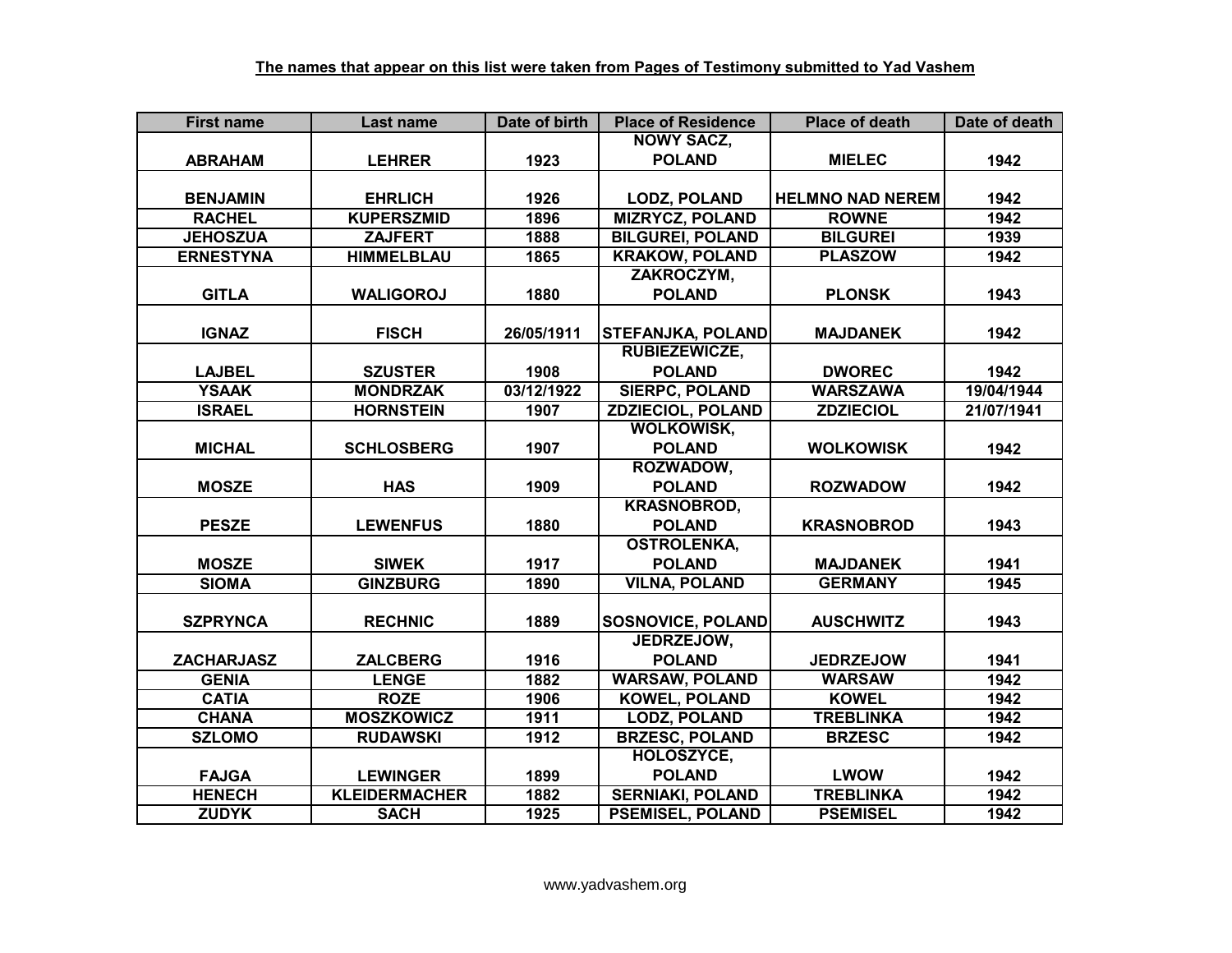| <b>First name</b> | Last name          | Date of birth | <b>Place of Residence</b> | <b>Place of death</b> | Date of death |
|-------------------|--------------------|---------------|---------------------------|-----------------------|---------------|
| <b>JEREMIAHU</b>  | <b>RAJZ</b>        | 1890          | <b>GORZYCE, POLAND</b>    | <b>ROZWADOW</b>       | 1942          |
| <b>LEIBL</b>      | <b>MARKEVICZ</b>   | 1922          | <b>STAWISKI, POLAND</b>   | <b>STAWISKI</b>       | 1942          |
|                   |                    |               |                           |                       |               |
| <b>CHANCI</b>     | <b>WEBER</b>       | 1882          | KOLOMYJA, POLAND          | <b>KOLOMYJA</b>       | 1942          |
|                   |                    |               | <b>RAFALOWKA,</b>         |                       |               |
| <b>REISLE</b>     | <b>DICHTER</b>     | 1880          | <b>POLAND</b>             | <b>RAFALOWKA</b>      | 1942          |
| <b>CVY</b>        | <b>FELTYCKI</b>    | 1914          | <b>LOSICE, POLAND</b>     | <b>TREBLINKA</b>      | 1941          |
|                   |                    |               | <b>SKIERNIEWICE,</b>      |                       |               |
| <b>RACHEL</b>     | <b>MAYERHOLC</b>   | 1914          | <b>POLAND</b>             | <b>TREBLINKA</b>      | 1942          |
| <b>CWI</b>        | <b>BOKSENBOJM</b>  | 1906          | <b>PORYCK, POLAND</b>     | <b>PORYCK</b>         | 1942          |
| <b>SZLOMA</b>     | <b>SZKLER</b>      | 1892          | <b>NEJMUSZ, POLAND</b>    | <b>NEJMUSZ</b>        | 1941          |
|                   |                    |               | <b>WYZWA NOWA,</b>        |                       |               |
| <b>ETL</b>        | <b>KUSZNIER</b>    | 1880          | <b>POLAND</b>             | <b>WYZWA NOWA</b>     | 1943          |
|                   |                    |               | <b>OSTROLEKA,</b>         |                       |               |
| <b>BEJLE</b>      | <b>GERCEK</b>      | 1920          | <b>POLAND</b>             | <b>LOMZA</b>          | 1942          |
|                   |                    |               |                           |                       |               |
| <b>RYWKA</b>      | <b>SCHNEEWEISS</b> | 1871          | <b>BOLECHOV, POLAND</b>   | <b>BOLECHOV</b>       | 1941          |
| <b>CHAJA</b>      | <b>SZAMES</b>      | 1904          | <b>DRUYA, POLAND</b>      | <b>MAJDANEK</b>       | 1941          |
|                   |                    |               |                           |                       |               |
| <b>CUDEK</b>      | <b>HOFERT</b>      | 1909          | <b>WARSZAWA, POLAND</b>   | <b>WARSZAWA</b>       | 1942          |
|                   |                    |               | <b>NOWE MIASTO,</b>       |                       |               |
| <b>ETEL</b>       | <b>TASZYMOWYCZ</b> | 1917          | <b>POLAND</b>             | <b>AUSCHWITZ</b>      | 1942          |
| <b>GUTEL</b>      | <b>DUSZYNA</b>     | 1918          | <b>WILNO, POLAND</b>      | <b>WILNO</b>          | 1942          |
| <b>ISRAEL</b>     | <b>CZARNA</b>      | 1875          | <b>ILIA, POLAND</b>       | <b>ILIA</b>           | 1942          |
| <b>JECHIEL</b>    | <b>GABRIELOW</b>   | 1898          | <b>LODZ, POLAND</b>       | <b>LODZ</b>           | 1941          |
| <b>LEAH</b>       | <b>ZAROTSKY</b>    | 1889          | <b>STAWISKI, POLAND</b>   | <b>STAWISKI</b>       | 1942          |
|                   |                    |               |                           |                       |               |
| <b>ELCZA</b>      | <b>SZTERNBACH</b>  | 1920          | <b>BORYSLAW, POLAND</b>   | <b>BORYSLAW</b>       | 1941          |
| <b>MELKA</b>      | <b>FRESMAN</b>     | 1893          | <b>DUBNO, POLAND</b>      | <b>DUBNO</b>          | 1942          |
|                   |                    |               |                           |                       |               |
| <b>MOSZE</b>      | <b>WAJNTRAUB</b>   | 1894          | <b>WARSZAWA, POLAND</b>   | <b>TREBLINKA</b>      | 1942          |
| <b>RACHEL</b>     | <b>FRAJHAJT</b>    | 1903          | <b>LWOW, POLAND</b>       | <b>BELZEC</b>         | 1943          |
| <b>CHAIM</b>      | <b>HOFFMAN</b>     | 1903          | <b>JASLISKA, POLAND</b>   | <b>BELZEC</b>         | 13/08/1942    |
| <b>MOSZE</b>      | <b>SZULC</b>       | 1910          | <b>MIORY, POLAND</b>      | <b>MIORY</b>          | 1942          |
| <b>RYWKA</b>      | <b>RAJCH</b>       | 1920          | <b>POLAND</b>             | <b>TREBLINKA</b>      | 1943          |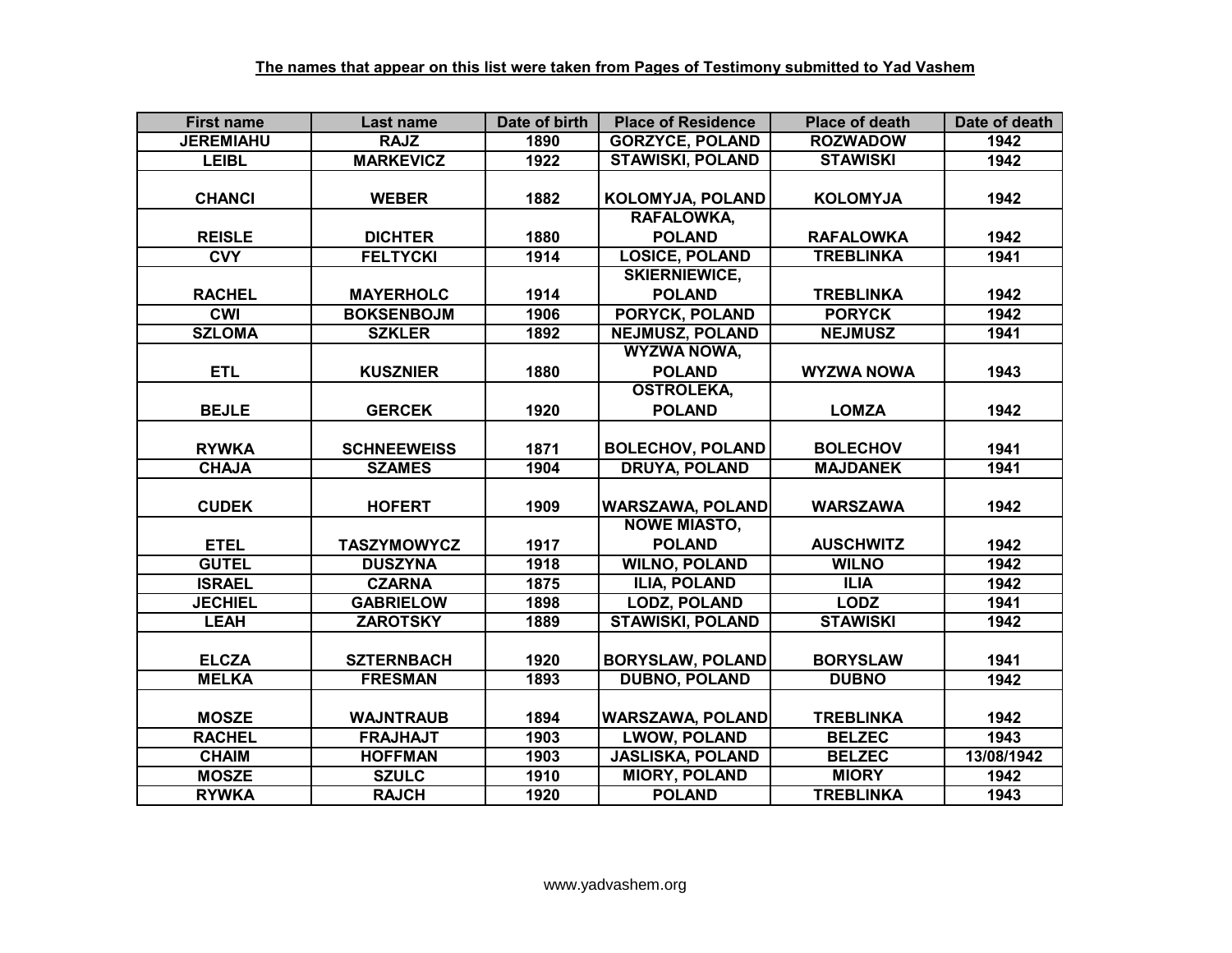| <b>First name</b> | Last name           | Date of birth | <b>Place of Residence</b> | <b>Place of death</b> | Date of death |
|-------------------|---------------------|---------------|---------------------------|-----------------------|---------------|
|                   |                     |               | <b>CIECHANOW,</b>         |                       |               |
| <b>YICHAK</b>     | <b>GERSZONOWICZ</b> | 1900          | <b>POLAND</b>             | <b>AUSCHWITZ</b>      | 1942          |
| <b>CHAIM</b>      | <b>DRATEWKI</b>     | 1880          | <b>SIEDLCE, POLAND</b>    | <b>SIEDLCE</b>        | 1943          |
|                   |                     |               |                           |                       |               |
| <b>EDA</b>        | <b>KEMPINSKA</b>    | 1914          | <b>WARSZAWA, POLAND</b>   | <b>TREMBLINKA</b>     | 1943          |
|                   |                     |               |                           |                       |               |
| <b>IEHOSZUA</b>   | <b>LICHTENBERG</b>  | 1887          | <b>WLODAWA, POLAND</b>    | <b>SOBIBOR</b>        | 1942          |
| <b>LEIA</b>       | <b>KARMAN</b>       | 1911          | <b>TERESPOL, POLAND</b>   | <b>MANEVICHI</b>      | 1942          |
| <b>MOSZE</b>      | <b>ROZENSZAJN</b>   | 1880          | <b>OZAROW, POLAND</b>     | <b>TREBLINKA</b>      | 1942          |
|                   |                     |               | <b>JANOW LUBELSKI,</b>    |                       |               |
| <b>ZEEW</b>       | <b>WAJNBERG</b>     | 1902          | <b>POLAND</b>             |                       | 1944          |
| <b>FAJGE</b>      | <b>CZYNCZ</b>       | 1871          | <b>OTWOCK, POLAND</b>     | <b>OTWOCK</b>         | 1942          |
| <b>BARUCH</b>     | <b>PIOTRKOWSKI</b>  | 21/03/1927    | <b>LASK, POLAND</b>       | <b>CHELMNO</b>        | 28/09/1942    |
| <b>BORUCH</b>     | <b>SZLAJCHER</b>    | 1917          | <b>JUZEFOW, POLAND</b>    | <b>BELZEC</b>         | 1942          |
| <b>MORDCHAI</b>   | <b>KREL</b>         | 1909          | <b>LODZ, POLAND</b>       | <b>LODZ</b>           | 1942          |
|                   |                     |               |                           |                       |               |
| <b>NECHAMA</b>    | <b>RAIZNER</b>      | 1919          | <b>BIALYSTOK, POLAND</b>  | <b>AUSCHWITZ</b>      | 1944          |
| <b>RAJA</b>       | <b>KLEJF</b>        | 1905          | <b>SUWALKI, POLAND</b>    | <b>MAJDANEK</b>       | 1942          |
| <b>SEWEK</b>      | <b>LASKIER</b>      | 1927          | <b>BEDZIN, POLAND</b>     | <b>AUSCHWITZ</b>      | 1945          |
|                   |                     |               | <b>CZESTCHOW,</b>         |                       |               |
| <b>SZULIM</b>     | <b>WIEN</b>         | 1912          | <b>POLAND</b>             | <b>TREBLINKA</b>      | 1942          |
|                   |                     |               | <b>TARNOBRZEG,</b>        |                       |               |
| <b>ZANWEL</b>     | <b>SCHER</b>        | 1919          | <b>POLAND</b>             | <b>TARNOBRZEG</b>     | 1942          |
|                   |                     |               |                           |                       |               |
| <b>BAJLA</b>      | <b>SZPORER</b>      | 1895          | <b>TOMASZOW, POLAND</b>   | <b>ZAMOSC</b>         | 1943          |
|                   |                     |               | <b>ZDUNSKA VOLA,</b>      |                       |               |
| <b>HENECH</b>     | <b>PIOTRKOWSKI</b>  | 1890          | <b>POLAND</b>             | <b>CHELMNO</b>        | 1942          |
| <b>CHANA</b>      | <b>SZAFRAN</b>      | 1890          | <b>REJOWIEC, POLAND</b>   | <b>MAJDANEK</b>       | 1943          |
| <b>DAWID</b>      | <b>ROSBAK</b>       | 1923          | <b>BIALA, POLAND</b>      |                       | 1942          |
|                   |                     |               |                           |                       |               |
| <b>FEJGE</b>      | <b>SCHOR</b>        | 1911          | <b>DOBROMIL, POLAND</b>   | <b>DOBROMIL</b>       | 1942          |
| <b>HERS</b>       | <b>SHOMER</b>       | 1896          | <b>KREMNIC, POLAND</b>    |                       | 1944          |
| <b>JAKOB</b>      | <b>BOCIAN</b>       | 1902          | <b>LODZ, POLAND</b>       | <b>LODZ</b>           | 1943          |
| <b>JONA</b>       | <b>GERSZTENFELD</b> | 1892          | <b>WARECZ, POLAND</b>     | <b>SOKOL</b>          | 1943          |
|                   |                     |               |                           |                       |               |
| <b>LUTZIA</b>     | <b>KAHAN</b>        | 1924          | <b>STANISLAW, POLAND</b>  | <b>STANISLAW</b>      | 1943          |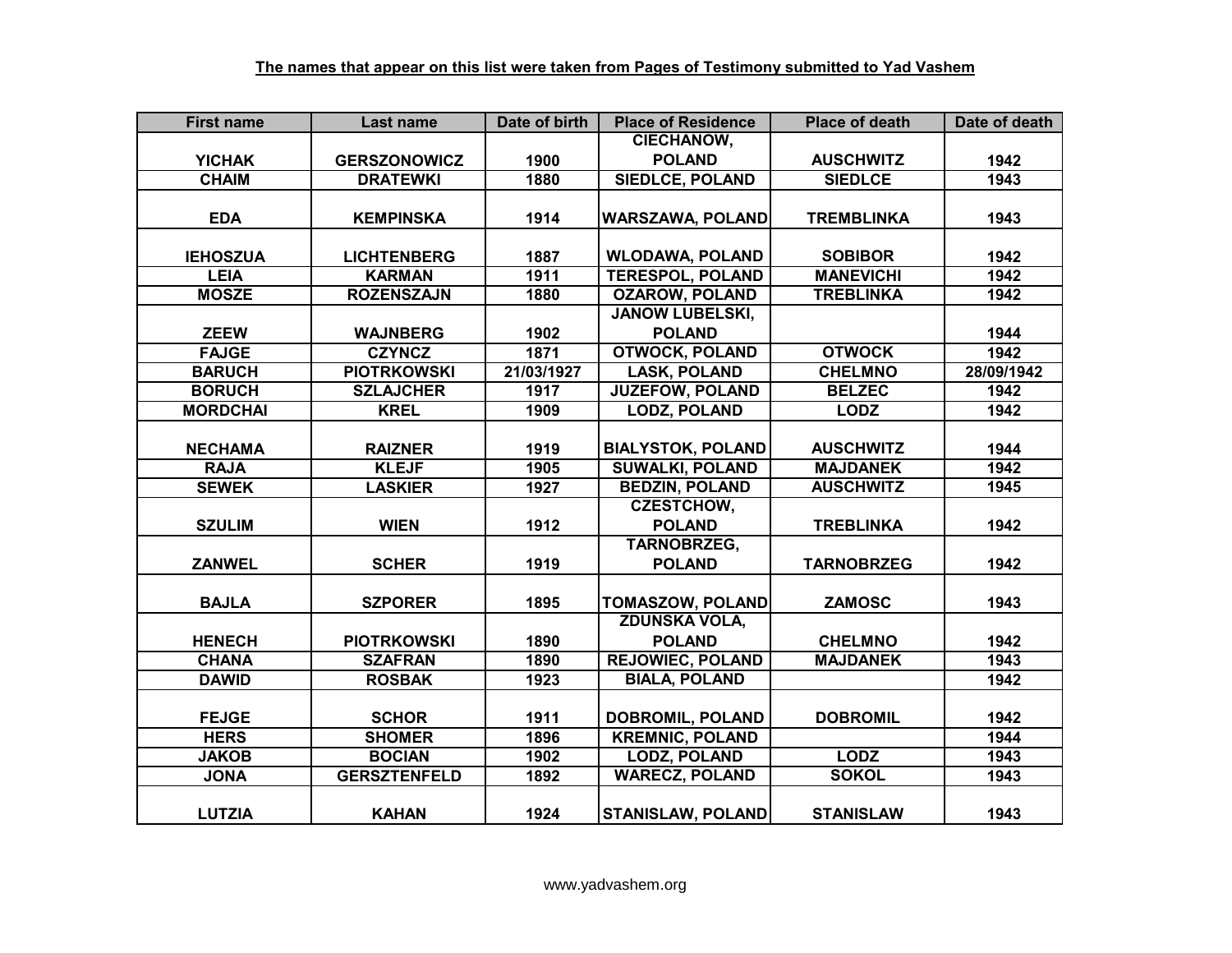| <b>First name</b> | Last name          | Date of birth | <b>Place of Residence</b> | <b>Place of death</b> | Date of death |
|-------------------|--------------------|---------------|---------------------------|-----------------------|---------------|
| <b>MATEL</b>      | <b>NEUFELD</b>     | 1890          | <b>LODZ, POLAND</b>       | <b>LODZ</b>           | 1942          |
|                   |                    |               |                           |                       |               |
| <b>MOSCHE</b>     | <b>KRUSCHEL</b>    | 1915          | <b>WARSZAWA, POLAND</b>   | <b>TREBLINKA</b>      | 1942          |
| <b>OSNAT</b>      | <b>LAPIDOS</b>     | 1920          | <b>WILNO, POLAND</b>      | <b>WILNO</b>          | 1943          |
| <b>REFAEL</b>     | <b>HOCHBERG</b>    | 1906          | <b>PORYCK, POLAND</b>     | <b>ZAWIDOW</b>        | 1942          |
|                   |                    |               | <b>CZESTOCHOWA,</b>       |                       |               |
| <b>SHEINDL</b>    | <b>JACOBOWITZ</b>  | 1899          | <b>POLAND</b>             | <b>TREBLINKA</b>      | 1942          |
|                   |                    |               | <b>DABROWA</b>            |                       |               |
| <b>EJDEL</b>      | <b>MIODOWNIK</b>   | 1896          | <b>GORNICZA, POLAND</b>   | <b>OSWIECIM</b>       | 1943          |
| <b>MORDECHAJ</b>  | <b>GLINENSKY</b>   | 1902          | <b>LINKA, POLAND</b>      | <b>LINKA</b>          | 1942          |
|                   |                    |               | <b>LASZKI</b>             |                       |               |
|                   |                    |               | <b>GOSCINCOWE,</b>        |                       |               |
| <b>BERISCH</b>    | <b>GERBER</b>      | 1922          | <b>POLAND</b>             | <b>BELZEC</b>         | 1942          |
|                   |                    |               |                           |                       |               |
| <b>JOSEF</b>      | <b>SCHVARZ</b>     | 1925          | JAROSLAW, POLAND          | <b>BELZEC</b>         | 1942          |
|                   |                    |               | <b>WLODZIMIERZ,</b>       |                       |               |
| <b>CHANA</b>      | <b>KOLTON</b>      | 1920          | <b>POLAND</b>             | <b>WLODZIMIERZ</b>    | 1942          |
| <b>DAWID</b>      | <b>GEDRETEIDER</b> | 1900          | <b>BIELSKO, POLAND</b>    | <b>AUSCHWITZ</b>      | 1942          |
| <b>JAKOV</b>      | <b>SHVARCBERG</b>  | 1880          | <b>LODZ, POLAND</b>       | <b>LODZ</b>           | 1942          |
|                   |                    |               | <b>CZESTCHOW.</b>         |                       |               |
| <b>HAIM</b>       | <b>TENEBAUM</b>    | 1919          | <b>POLAND</b>             | <b>CZESTCHOW</b>      | 1943          |
| <b>ISRAEL</b>     | <b>MONDSZAJN</b>   | 1882          | <b>PORYCK, POLAND</b>     | <b>PORYCK</b>         | 1942          |
| <b>JERACHMIEL</b> | <b>GOLDSTEIN</b>   | 1884          | <b>OZOROW, POLAND</b>     | <b>TREBLINKA</b>      | 1943          |
| <b>BRONJA</b>     | <b>LEVCHENKO</b>   | 1915          | <b>BIELSK, POLAND</b>     | <b>BIELSK</b>         | יוני-41       |
| <b>ROZIA</b>      | <b>DREWNOWSKA</b>  | 1913          | <b>POZNAN, POLAND</b>     | <b>AUSCHWITZ</b>      | 1944          |
|                   |                    |               | <b>DOMBROWA</b>           |                       |               |
| <b>YOJNES</b>     | <b>NAJFELD</b>     | 1898          | <b>GORNICZA, POLAND</b>   | <b>AUSCHWITZ</b>      | 1942          |
| <b>CHAJA</b>      | <b>KALACHHEIM</b>  | 1915          | <b>LANCUT, POLAND</b>     | <b>LANCUT</b>         | 1942          |
| <b>MOJSZE</b>     | <b>CHAIM</b>       | 1902          | <b>KOLO, POLAND</b>       | <b>CHELMNO</b>        | 1943          |
| <b>RACHELKA</b>   | <b>BRZEZINSKI</b>  | 1923          | <b>LODZ, POLAND</b>       | <b>AUSCHWITZ</b>      | 1944          |
|                   |                    |               |                           |                       |               |
| <b>SZYJA</b>      | <b>LEW</b>         | 1883          | <b>BORYSLAW, POLAND</b>   | <b>BORYSLAW</b>       | 1943          |
| <b>BEJLA</b>      | <b>BURSTEJN</b>    | 1889          | <b>POLAND</b>             | <b>LODZ</b>           | 1942          |
| <b>CHEWCIA</b>    | <b>SREBROWICZ</b>  | 1885          | <b>ZAMBROW, POLAND</b>    | <b>AUSCHWITZ</b>      | 1943          |
| <b>HAIM</b>       | <b>CUKER</b>       | 1919          | <b>KOZIENICE, POLAND</b>  | <b>RADOM</b>          | 1942          |
| <b>JOCHEWED</b>   | <b>SHYLDKROT</b>   | 1922          | <b>WARSAW, POLAND</b>     | <b>WARSAW</b>         | 1942          |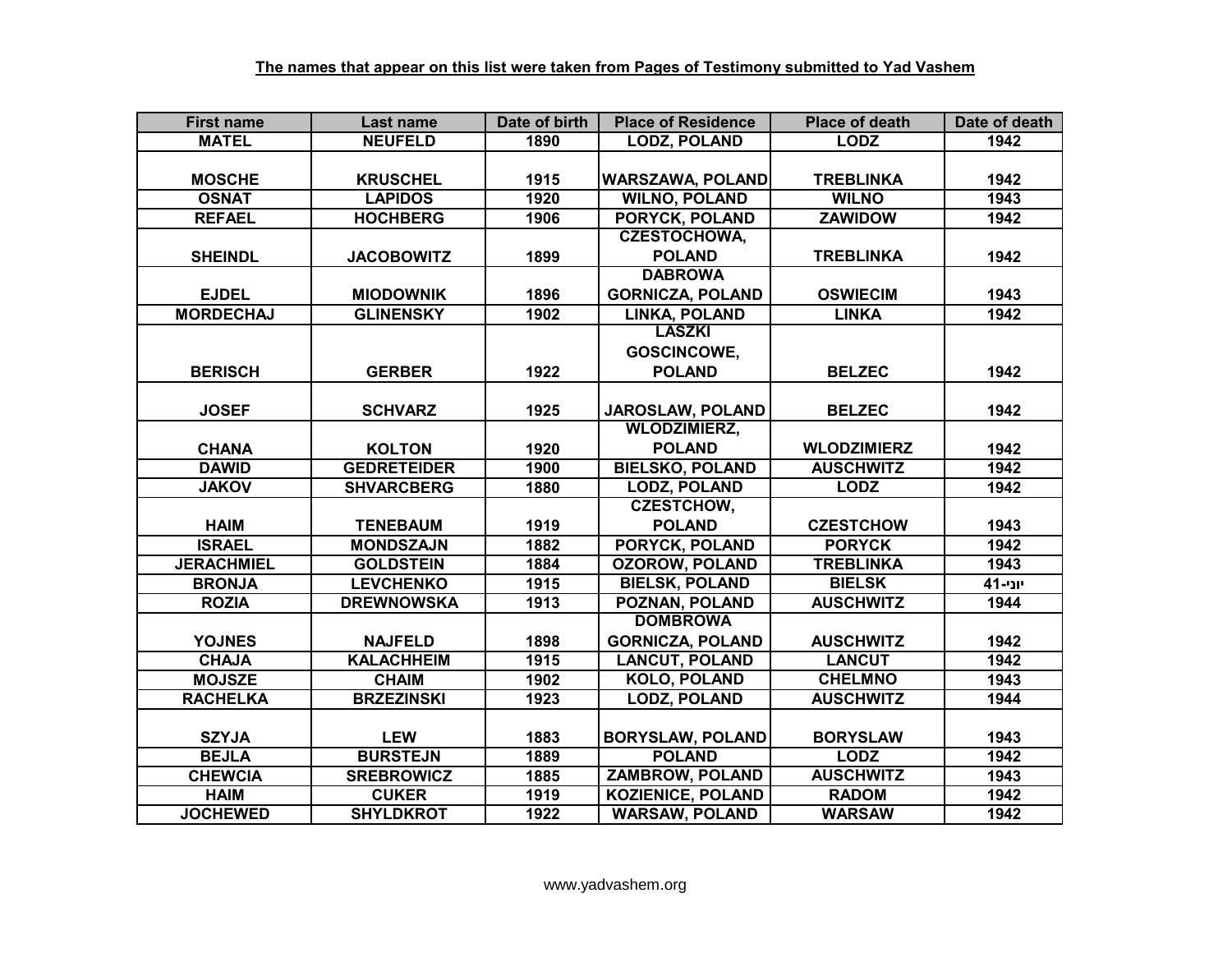| <b>First name</b> | Last name          | Date of birth | <b>Place of Residence</b> | <b>Place of death</b> | Date of death |
|-------------------|--------------------|---------------|---------------------------|-----------------------|---------------|
| <b>MAIER</b>      | <b>GINZBURG</b>    | 1895          | <b>GLUBOK, POLAND</b>     | <b>GLUBOK</b>         | 1943          |
| <b>SZAJA</b>      | <b>ZYSMAN</b>      | 1865          | <b>WARZYCE, POLAND</b>    | <b>REJWIC</b>         | 1943          |
| <b>CHANA</b>      | <b>ZUCKER</b>      | 1902          | <b>STOCHEK, POLAND</b>    | <b>TREBLINKA</b>      | 1943          |
|                   |                    |               |                           |                       |               |
| <b>JOCHANAN</b>   | <b>TIMER</b>       | 1900          | <b>CZORTKOW, POLAND</b>   | <b>CZORTKOW</b>       | 1942          |
| <b>NACHUM</b>     | <b>FRIEDMAN</b>    | 1891          | <b>TARNOW, POLAND</b>     | <b>TARNOW</b>         | 1942          |
| <b>SZMUEL</b>     | <b>SCHNEID</b>     | 1885          | <b>PRZEMYSL, POLAND</b>   | <b>BELZEC</b>         | 1940          |
| <b>YOCHWED</b>    | <b>BOROCHOWICZ</b> | 1892          | <b>WILNO, POLAND</b>      | <b>WILNO</b>          | 1942          |
| <b>AWRAHAM</b>    | <b>WAJCMAN</b>     | 1902          | <b>LODZ, POLAND</b>       | <b>AUSCHWITZ</b>      | 1944          |
| <b>CHAIM</b>      | <b>DACH</b>        | 1902          | <b>JOZEFOW, POLAND</b>    | <b>JOZEFOW</b>        | 1943          |
| <b>CHANA</b>      | <b>WILK</b>        | 1905          | <b>LUNINETS, POLAND</b>   | <b>LUNINETS</b>       | 1941          |
| <b>DWORA</b>      | <b>KLAJN</b>       | 1897          | <b>KRAKOW, POLAND</b>     | <b>KRAKOW</b>         | 1942          |
| <b>FRANCISZKA</b> | <b>WALDMANN</b>    | 1901          | <b>KRAKOW, POLAND</b>     | <b>BELZEC</b>         | 1942          |
| <b>YISSACHAR</b>  | <b>GOTLIEB</b>     | 1894          | <b>VOLBROM, POLAND</b>    | <b>TREBLINKA</b>      | 1941          |
| <b>JAKOB</b>      | <b>NAJHAUS</b>     | 1900          | <b>WARSAW, POLAND</b>     | <b>WARSAW</b>         | 1942          |
|                   |                    |               | <b>BARANOWICE,</b>        |                       |               |
| <b>JOSEF</b>      | <b>LOJZMAN</b>     | 1907          | <b>POLAND</b>             | <b>BARANOWICE</b>     | 1943          |
| <b>PESACH</b>     | <b>PETRUSZKA</b>   | 1910          | <b>LUCK, POLAND</b>       | <b>LUCK</b>           | 20/08/1942    |
|                   |                    |               |                           |                       |               |
| <b>MATL</b>       | <b>WAKSBERG</b>    | 1919          | JAROSLAW, POLAND          | <b>BELZEC</b>         | 1942          |
| <b>MOSCHE</b>     | <b>ROSNER</b>      | 1888          | <b>KSZANOW, POLAND</b>    | <b>AUSCHWITZ</b>      | 1941          |
| <b>NUTE</b>       | <b>HIRSCHHORN</b>  | 1885          | <b>JEZIERNA, POLAND</b>   | <b>ZBOROW</b>         | 1943          |
|                   |                    |               |                           |                       |               |
| <b>REJZEL</b>     | <b>LANCER</b>      | 1900          | <b>TOMASZOW, POLAND</b>   | <b>BELZEC</b>         | 1942          |
|                   |                    |               |                           |                       |               |
| <b>SHPRINCA</b>   | <b>ZYLBIGER</b>    | 1883          | <b>AUSCHWITZ, POLAND</b>  | <b>AUSCHWITZ</b>      | 1942          |
|                   |                    |               |                           |                       |               |
| <b>SZYMON</b>     | <b>SZPIGIEL</b>    | 1911          | <b>BOLECHOW, POLAND</b>   | <b>BOLECHOW</b>       | 1942          |
| <b>ZANWL</b>      | <b>KLICZKI</b>     | 1897          | <b>PORYCK, POLAND</b>     | <b>PORYCK</b>         | 1942          |
| <b>BARUCH</b>     | <b>FRIEDMAN</b>    | 1907          | <b>BRESLAV, POLAND</b>    | <b>BRESLAV</b>        | 1942          |
|                   |                    |               |                           |                       |               |
| <b>CHAIM</b>      | <b>KLAJMAN</b>     | 1882          | <b>CHRZANOW, POLAND</b>   | <b>AUSCHWITZ</b>      | 1942          |
|                   |                    |               |                           |                       |               |
| <b>SYMCHA</b>     | <b>SZTENGEL</b>    | 1889          | <b>TYSZOWCE, POLAND</b>   | <b>TYSZOWCE</b>       | 1942          |
|                   |                    |               |                           |                       |               |
| <b>DAWID</b>      | <b>ZIEGEL</b>      | 1924          | <b>KOMOROW, POLAND</b>    | <b>BELZEC</b>         | 1942          |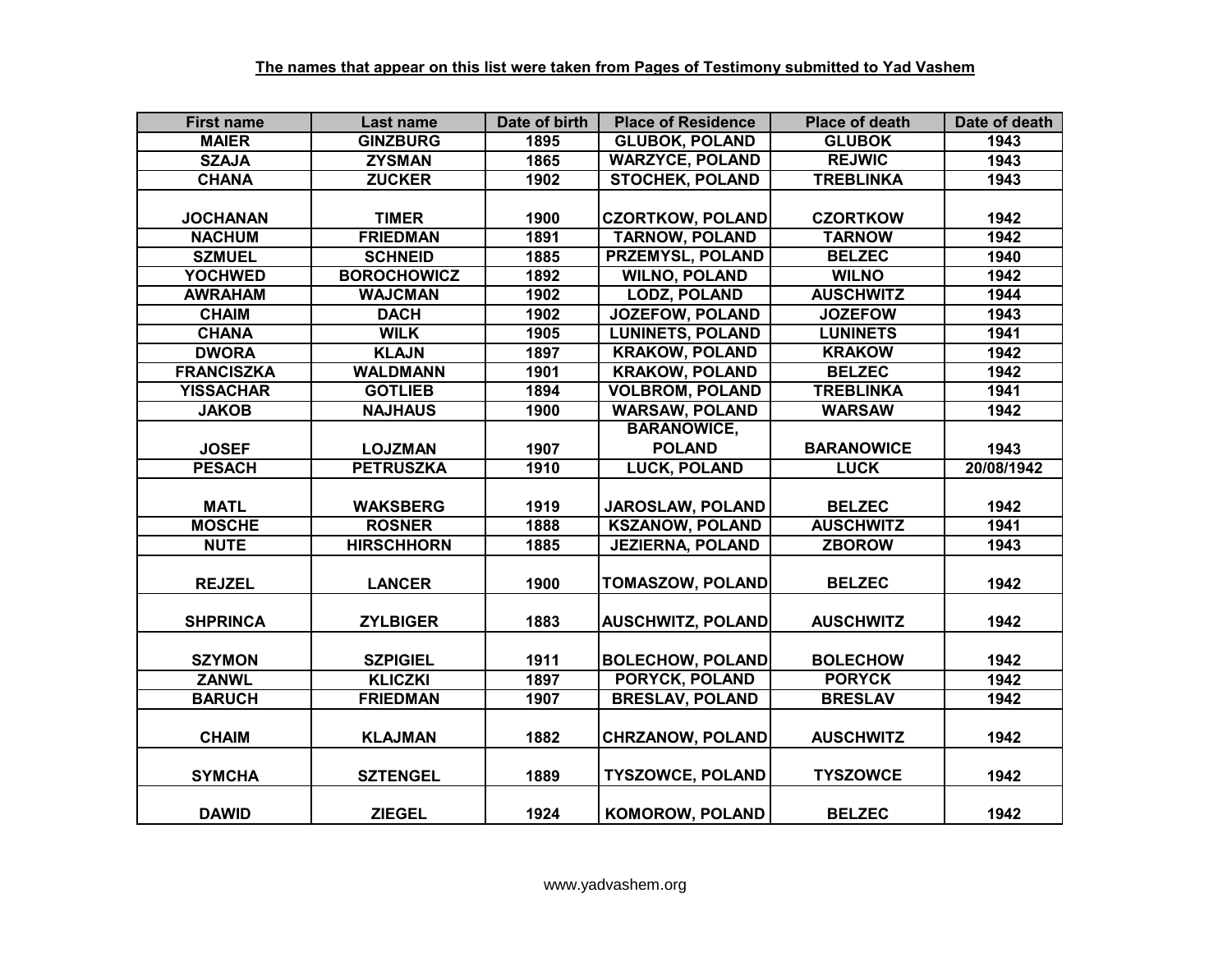| <b>First name</b> | Last name           | Date of birth | <b>Place of Residence</b> | <b>Place of death</b> | Date of death |
|-------------------|---------------------|---------------|---------------------------|-----------------------|---------------|
|                   |                     |               | <b>OSTROLEKA,</b>         |                       |               |
| <b>SZYMON</b>     | <b>ROZENCWAJG</b>   | 1904          | <b>POLAND</b>             | <b>TREBLINKA</b>      | 1942          |
| <b>HANKA</b>      | <b>ZNAMIROWSKI</b>  | 1925          | <b>KALISZ, POLAND</b>     | <b>CZESTOCHOWA</b>    | 1942          |
|                   |                     |               | <b>CZESTOCHOWA,</b>       |                       |               |
| <b>JAKAB</b>      | <b>ZELKOWICZ</b>    | 1900          | <b>POLAND</b>             | <b>CZESTOCHOWA</b>    | 1941          |
|                   |                     |               | <b>SZCZEKOCIN,</b>        |                       |               |
| <b>JOSEF</b>      | <b>DANCYGIER</b>    | 1890          | <b>POLAND</b>             | <b>AUSCHWITZ</b>      | 1943          |
| <b>BEILA</b>      | <b>FISCHELSOHN</b>  | 1902          | <b>WARSZA, POLAND</b>     | <b>WARSZA</b>         | 1942          |
|                   |                     |               |                           |                       |               |
| <b>MAJER</b>      | <b>KOZLOWSKI</b>    | 1900          | <b>MOGILNICA, POLAND</b>  | <b>MOGILNICA</b>      | 1942          |
| <b>MOJZESZ</b>    | <b>LIFSZYC</b>      | 1914          | <b>LODZ, POLAND</b>       | <b>MIZRYCZ</b>        | 1942          |
| <b>NACHUM</b>     | <b>MOSCHELNIK</b>   | 1865          | <b>WILNO, POLAND</b>      | <b>WILNA</b>          | 1941          |
| <b>MAREK</b>      | <b>SZPILFOGEL</b>   | 1903          | <b>WARSAW, POLAND</b>     | <b>LWOW</b>           | 1942          |
| <b>PYNCHAS</b>    | <b>CHAJIT</b>       | 1912          | <b>TUCHIN, POLAND</b>     | <b>TUCHIN</b>         | 1942          |
| <b>SZNEJER</b>    | <b>MUNIC</b>        | 1920          | <b>OPSA, POLAND</b>       | <b>BRASLAV</b>        | 1940          |
|                   |                     |               |                           |                       |               |
| <b>BERIS</b>      | <b>SZTUL</b>        | 1891          | <b>TOMASZOW, POLAND</b>   | <b>LWOW</b>           | 1942          |
| <b>DEBORA</b>     | <b>ZAJFSZTAJN</b>   | 1919          | <b>LUBLIN, POLAND</b>     | <b>NIEMCE</b>         | 1942          |
| <b>ISRAEL</b>     | <b>GRYNBAL</b>      | 1914          | <b>LODZ, POLAND</b>       | <b>AUSCHWITZ</b>      | 1942          |
| <b>SZEJNA</b>     | <b>SZAPIRA</b>      | 1880          | <b>STOLPCE, POLAND</b>    | <b>STOLPCE</b>        | 20/01/1943    |
| <b>ISRAEL</b>     | <b>SZAPIRO</b>      | 1896          | <b>PRZYTYK, POLAND</b>    | <b>TREBLINKA</b>      | 1942          |
| <b>FAIGA</b>      | <b>WAJCENBLIT</b>   | 1892          | <b>LUBLIN, POLAND</b>     | <b>MAJDANEK</b>       | 1941          |
| <b>JERACHMIEL</b> | <b>LEWKOWITZ</b>    | 1910          | <b>RYPIN, POLAND</b>      | <b>AUSCHWITZ</b>      | 1943          |
| <b>IZAAK</b>      | <b>RUCZNIK</b>      | 1890          | <b>VILNIUS, POLAND</b>    | <b>KALUGA</b>         | 1944          |
|                   |                     |               |                           |                       |               |
| <b>JONA</b>       | <b>DAVIDSOHN</b>    | 1923          | <b>WISZNEWE, POLAND</b>   | <b>WISZNEWE</b>       | 1942          |
|                   |                     |               | <b>NOWY SACZ,</b>         |                       |               |
| <b>LUSIA</b>      | <b>WINCELBERGER</b> | 1920          | <b>POLAND</b>             | <b>AUSCHWITZ</b>      | 1942          |
| <b>BRAHA</b>      | <b>GURSZTEIN</b>    | 1909          | <b>SIEDLCE, POLAND</b>    | <b>SIEDLCE</b>        | 1943          |
|                   |                     |               |                           |                       |               |
| <b>MORDEHAJ</b>   | <b>SZLEZYNGER</b>   | 1889          | <b>WARSZAWA, POLAND</b>   | <b>WARSZAWA</b>       | 1943          |
| <b>NUCHEM</b>     | <b>ZAJDEMAN</b>     | 1910          | <b>BEDZIN, POLAND</b>     | <b>AUSCHWITZ</b>      | 1943          |
| <b>RECHEL</b>     | <b>HANDGRIFF</b>    | 1918          | <b>TARNOW, POLAND</b>     | <b>TARNOW</b>         | 1942          |
| <b>MOSES</b>      | <b>WISEGRODSKI</b>  | 1914          | <b>LODZ, POLAND</b>       | <b>AUSCHWITZ</b>      | 1943          |
| <b>HERZKO</b>     | <b>WEINSTOK</b>     | 1892          | <b>WARSAW, POLAND</b>     | <b>WARSAW</b>         | 1943          |
| <b>ZALMEN</b>     | <b>SZAMES</b>       | 1909          | <b>DRUYA, POLAND</b>      | <b>MAJDANEK</b>       | 1941          |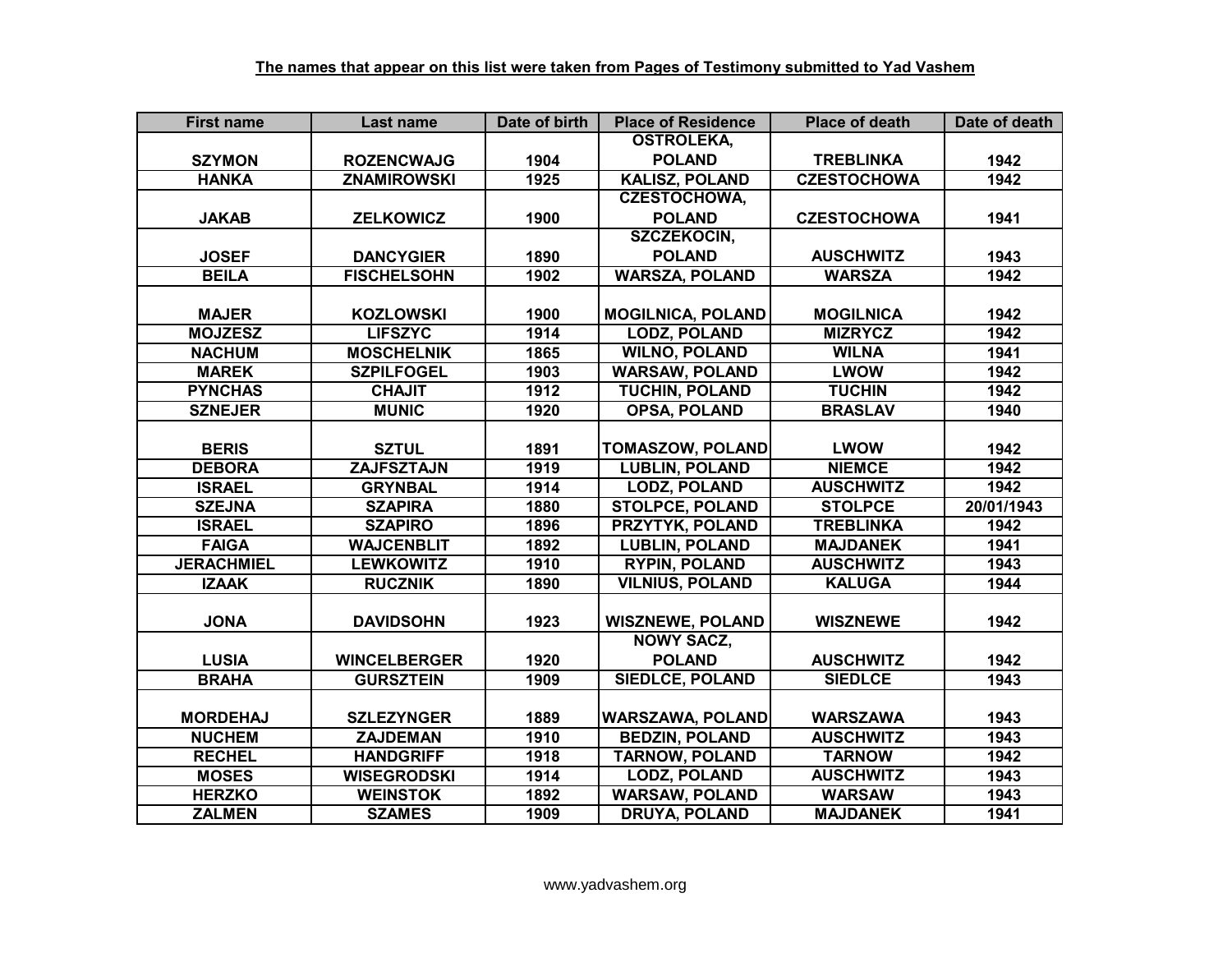| <b>First name</b> | Last name            | Date of birth | <b>Place of Residence</b> | <b>Place of death</b> | Date of death |
|-------------------|----------------------|---------------|---------------------------|-----------------------|---------------|
|                   |                      |               | <b>ZDUNSKA VOLA,</b>      |                       |               |
| <b>BARUCH</b>     | <b>LEWKOVICZ</b>     | 1908          | <b>POLAND</b>             | <b>POZEN</b>          | 1942          |
| <b>CHAIM</b>      | <b>KOPEL</b>         | 1900          | <b>PACANOW, POLAND</b>    | <b>BELZEC</b>         | 1942          |
|                   |                      |               | KOLACZYCE,                |                       |               |
| <b>CHANA</b>      | <b>WALD</b>          | 1878          | <b>POLAND</b>             | <b>KOLACZYCE</b>      | 1942          |
| <b>RIWKA</b>      | <b>BADOWER</b>       | 1925          | <b>LODZ, POLAND</b>       | <b>AUSCHWITZ</b>      | 1944          |
| <b>JOSEF</b>      | <b>SZWARCBERG</b>    | 1890          | <b>PIASKI, POLAND</b>     | <b>PIASKI</b>         | 1942          |
| <b>HERZ</b>       | <b>SILBERBERG</b>    | 1883          | <b>KALISZ, POLAND</b>     | <b>WODOWA</b>         | 1941          |
|                   |                      |               |                           |                       |               |
| <b>JAKOV</b>      | <b>BOGOSLAWSKY</b>   | 1877          | <b>TOMASZOW, POLAND</b>   | <b>TREBLINKA</b>      | 1942          |
| <b>JOSEF</b>      | <b>WAINBERG</b>      | 1922          | <b>KRASZNIK, POLAND</b>   | <b>KRASZNIK</b>       | 1941          |
| <b>JOSEF</b>      | <b>MOCZAN</b>        | 1885          | <b>MIZOCZ, POLAND</b>     | <b>MIZOCZ</b>         | 13/10/1942    |
| <b>MAURYCY</b>    | <b>WOLMAN</b>        | 12/03/1876    | <b>LODZ, POLAND</b>       | <b>WARSZAWA</b>       | 1942          |
|                   |                      |               |                           |                       |               |
| <b>MINDIL</b>     | <b>BIELICH</b>       | 1860          | <b>WARSZAWA, POLAND</b>   | <b>WARSZAWA</b>       | 1943          |
|                   |                      |               |                           |                       |               |
| <b>NUSAN</b>      | <b>ZIELONY</b>       | 1904          | <b>WARSZAWA, POLAND</b>   | <b>TREBLINKA</b>      | 1942          |
| <b>RAJZEL</b>     | <b>ROZENCWAIG</b>    | 1912          | <b>POWAZKI, POLAND</b>    | <b>POWAZKI</b>        | 1943          |
| <b>SENDER</b>     | <b>WIDAWSKA</b>      | 1908          | <b>LODZ, POLAND</b>       | <b>LODZ</b>           | 1943          |
| <b>PESLA</b>      | <b>TREIBICZ</b>      | 1905          | <b>KRAKOW, POLAND</b>     | <b>STUTTHOF</b>       | 1944          |
|                   |                      |               |                           |                       |               |
| <b>YECHIEL</b>    | <b>ZUKERMAN</b>      | 1905          | <b>ZAWIERCIE, POLAND</b>  | <b>LODZ</b>           | 1941          |
| <b>AILE</b>       | <b>WOLF</b>          | 1902          | <b>BILIZ, POLAND</b>      | <b>BELZEC</b>         | 1942          |
| <b>BRACHA</b>     | <b>FIGA</b>          | 1925          | <b>OTWOCK, POLAND</b>     | <b>OTWOCK</b>         | 1943          |
| <b>HINDEL</b>     | <b>WITZ</b>          | 1908          | <b>WARNECZ, POLAND</b>    | <b>WARNECZ</b>        | 1942          |
| <b>CWI</b>        | <b>BUKSENBOJM</b>    | 1906          | <b>PORYCK, POLAND</b>     | <b>PORYCK</b>         | 1942          |
| <b>ETEL</b>       | <b>MAJZLER</b>       | 1892          | <b>BROD, POLAND</b>       | <b>BROD</b>           | 1942          |
| <b>YACHED</b>     | <b>LOW</b>           | 1890          | <b>ULANOW, POLAND</b>     | <b>ULANOW</b>         | 1942          |
| <b>IDES</b>       | <b>BABAT</b>         | 1886          | <b>WILNO, POLAND</b>      | <b>WILNO</b>          | 1942          |
| <b>JECHESKIEL</b> | <b>STEINBUCH</b>     | 1914          | <b>LWOW, POLAND</b>       | <b>LWOW</b>           | 1942          |
|                   |                      |               | <b>MARKUSZOW,</b>         |                       |               |
| <b>BARUCH</b>     | <b>GAIER</b>         | 1920          | <b>POLAND</b>             | <b>SZEPAROWCE</b>     | 1943          |
| <b>JEHOSHUA</b>   | <b>STUDENTKOWSKI</b> | 1884          | <b>LODZ, POLAND</b>       | <b>AUSCHWITZ</b>      | 27/08/1944    |
|                   |                      |               |                           |                       |               |
| <b>MICHAL</b>     | <b>FREILICH</b>      | 1919          | <b>LASZCZOW, POLAND</b>   | <b>BELZEC</b>         | 1942          |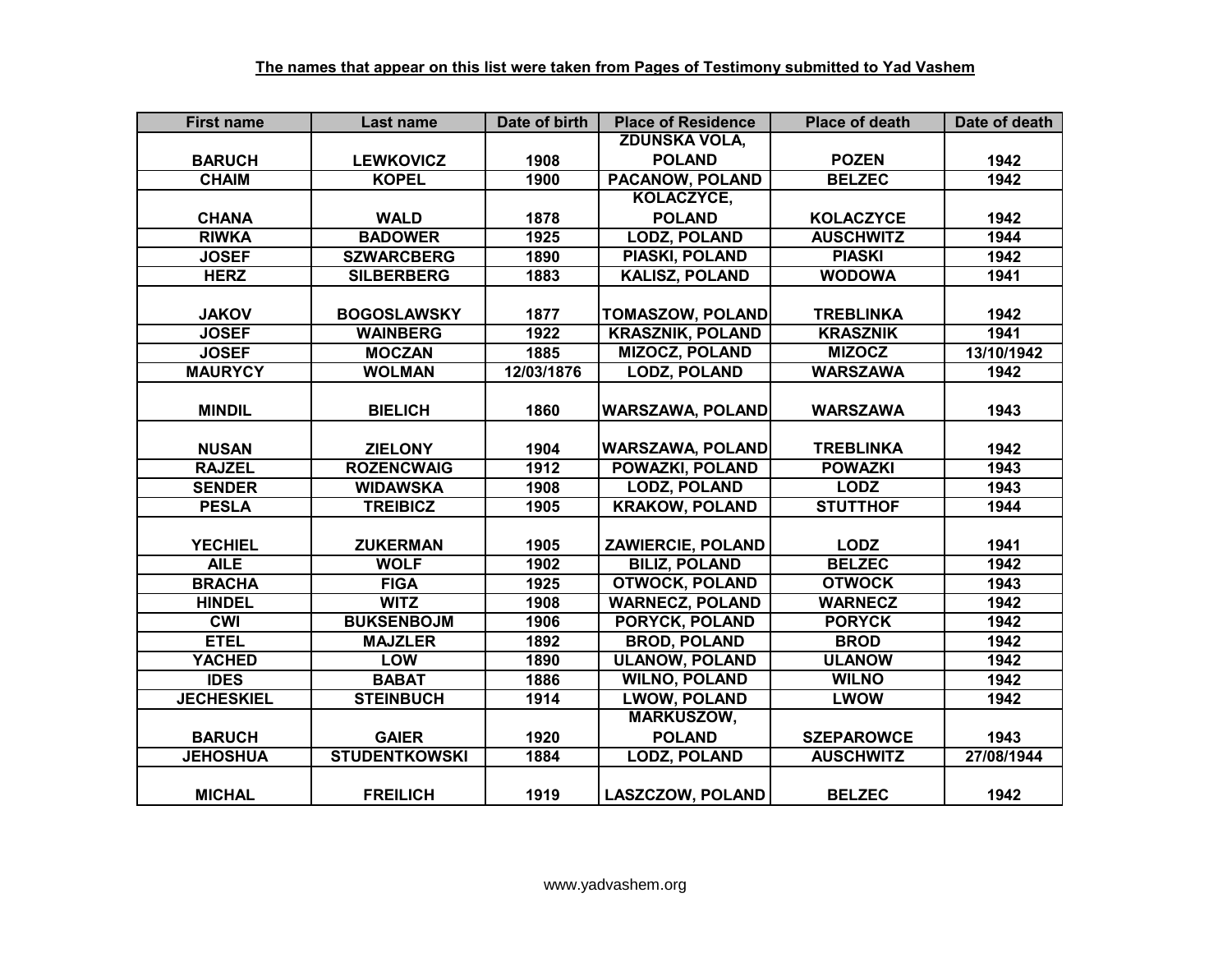| <b>First name</b> | Last name             | Date of birth | <b>Place of Residence</b> | <b>Place of death</b> | Date of death |
|-------------------|-----------------------|---------------|---------------------------|-----------------------|---------------|
|                   |                       |               |                           |                       |               |
| <b>MOSZE</b>      | <b>GLASS</b>          | 1899          | <b>CHRZANOW, POLAND</b>   | <b>BUCHENWALD</b>     | 1945          |
|                   |                       |               |                           |                       |               |
| <b>ROZIA</b>      | <b>POSNER</b>         | 1898          | <b>WARSZAWA, POLAND</b>   | <b>WARSZAWA</b>       | 1942          |
| <b>DAWID</b>      | <b>SZMUSZKO</b>       | 1915          | <b>ROWNO, POLAND</b>      | <b>ROWNO</b>          | 1941          |
| <b>SYLWIA</b>     | <b>WELZER</b>         | 25/12/1927    | <b>POLAND</b>             | <b>DROHOBIEZ</b>      | 1942          |
| <b>ENY</b>        | <b>KAGHAN</b>         | 1885          | <b>LUSICE, POLAND</b>     | <b>SEDLITZ</b>        | 1942          |
| <b>ABRAHAM</b>    | <b>BARTH</b>          | 1884          | <b>SOKAL, POLAND</b>      | <b>BELZEC</b>         | 1941          |
|                   |                       |               |                           |                       |               |
| <b>GITL</b>       | <b>WESTER</b>         | 1904          | <b>SZIDLOVIEC, POLAND</b> | <b>TREBLINKA</b>      | 1942          |
| <b>BRENDL</b>     | <b>SZEJER</b>         | 1890          | <b>BEDZIN, POLAND</b>     | <b>AUSCHWITZ</b>      | 1942          |
|                   |                       |               |                           |                       |               |
| <b>SZALOM</b>     | <b>WINOKUR</b>        | 1897          | <b>BIALYSTOK, POLAND</b>  | <b>BIALYSTOK</b>      | 1942          |
| <b>DWORA</b>      | <b>ZEGIELMAN</b>      | 1920          | PILICA, POLAND            | <b>TREBLINKA</b>      | 1943          |
|                   |                       |               | PRZEDBORZ,                |                       |               |
| <b>GDALE</b>      | <b>MOSZKOWICZ</b>     | 1906          | <b>POLAND</b>             | <b>AUSCHWITZ</b>      | 1942          |
| <b>ICCHAK</b>     | <b>ISMACH</b>         | 1896          | <b>ZAMBROW, POLAND</b>    | <b>AUSCHWITZ</b>      | 1944          |
| <b>JAKOW</b>      | <b>RAIZMAN</b>        | 1890          | <b>IZBICA, POLAND</b>     | <b>IZBICA</b>         | 1942          |
| <b>JOSUA</b>      | <b>RACOCI</b>         | 1895          | <b>LODZ, POLAND</b>       | <b>AUSCHWITZ</b>      | 1944          |
|                   |                       |               | <b>JASINOWKA.</b>         |                       |               |
| <b>BATJA</b>      | <b>PERLOWAGORA</b>    | 1921          | <b>POLAND</b>             | <b>TREBLINKA</b>      | 16/10/1943    |
| <b>MOSZE</b>      | <b>MANN</b>           | 1891          | <b>KOSZYCE, POLAND</b>    | <b>BELZITZ</b>        | נובמבר-42     |
| <b>FANI</b>       | <b>NACHT</b>          | 1891          | <b>SAMBOR, POLAND</b>     | <b>SAMBOR</b>         | 1941          |
| <b>MORDEHAI</b>   | <b>SZNAJDLEDER</b>    | 1880          | <b>KUROW, POLAND</b>      | <b>MAJDANEK</b>       | 1942          |
| <b>RIWKA</b>      | <b>KORNWASSER</b>     | 1914          | <b>KRAKOW, POLAND</b>     | <b>BELZEC</b>         | 1942          |
| <b>SMUEL</b>      | <b>SZERMAN</b>        | 1908          | <b>JUZEFOW, POLAND</b>    | <b>TREBLINKA</b>      | 1942          |
|                   |                       |               | <b>HANCEWICZE,</b>        |                       |               |
| <b>FREJDA</b>     | <b>BERKOWICZ</b>      | 1920          | <b>POLAND</b>             | <b>HANCEWICZE</b>     | 13/08/1941    |
| <b>MOSZIK</b>     | <b>HOCHGELEHRNTER</b> | 1916          | <b>WARSAW, POLAND</b>     | <b>WARSAW</b>         | 1941          |
| <b>SALOMON</b>    | <b>ZMIGROD</b>        | 1885          | <b>BEDZIN, POLAND</b>     | <b>AUSCHWITZ</b>      | 1943          |
| <b>YTA</b>        | <b>MROZOWSKA</b>      | 1895          | <b>FALENICA, POLAND</b>   | <b>AUSCHWITZ</b>      | 1942          |
|                   |                       |               |                           |                       |               |
| <b>CHAIM</b>      | <b>ROSENBERG</b>      | 1924          | <b>SOSNOVICE, POLAND</b>  | <b>AUSCHWITZ</b>      | 1942          |
|                   |                       |               | <b>OSTROVITZA,</b>        |                       |               |
| <b>ELIAHOU</b>    | <b>RAPOPORT</b>       | 1924          | <b>POLAND</b>             | <b>OSTROVITZA</b>     | 1942          |
| <b>ISRAEL</b>     | <b>CUKERMAN</b>       | 1900          | <b>ULAN, POLAND</b>       | <b>ULAN</b>           | 1942          |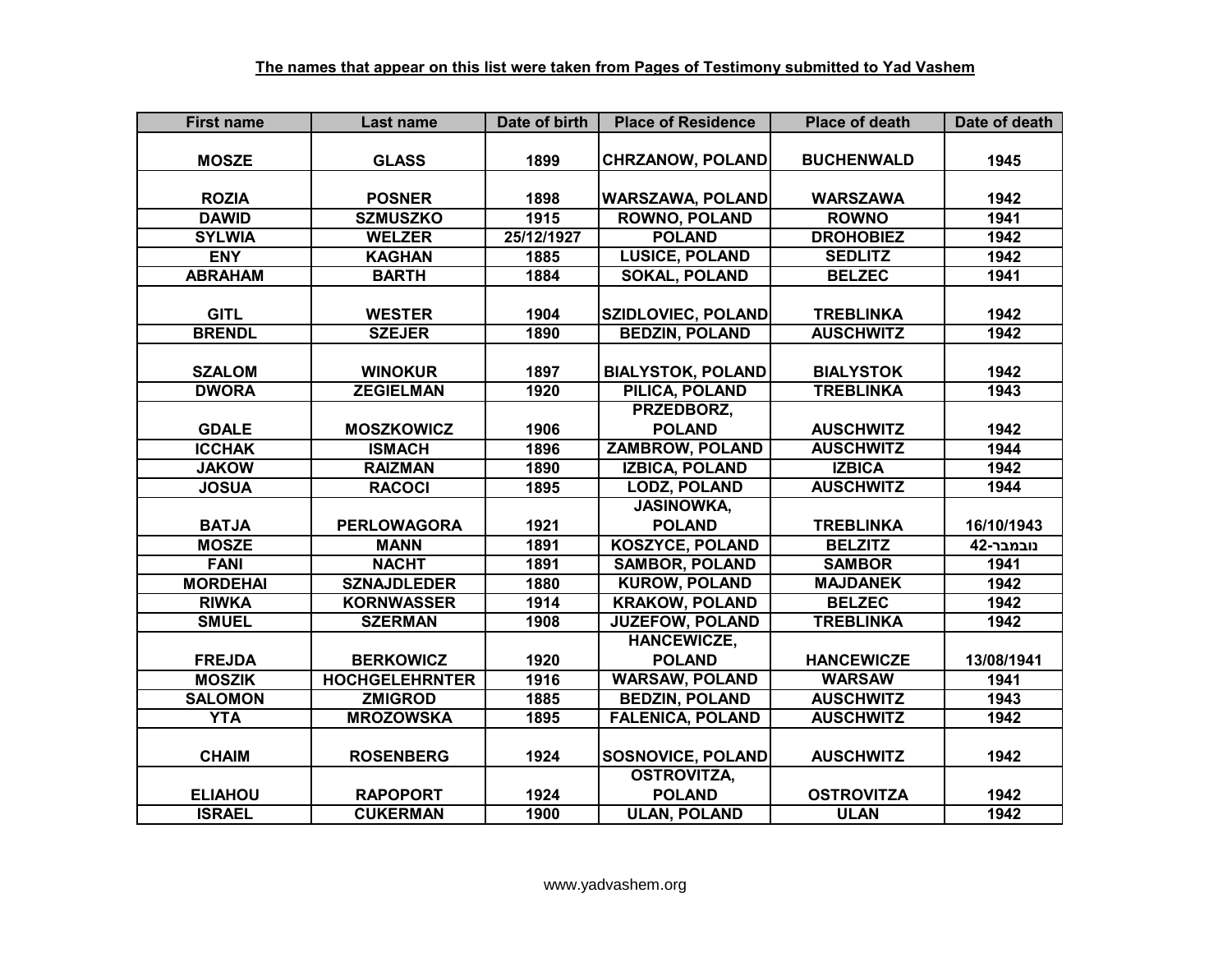| <b>First name</b> | Last name              | Date of birth | <b>Place of Residence</b> | <b>Place of death</b> | Date of death |
|-------------------|------------------------|---------------|---------------------------|-----------------------|---------------|
|                   |                        |               | PECZENIZYN,               |                       |               |
| <b>LEJB</b>       | <b>SALEPTER</b>        | 1922          | <b>POLAND</b>             | <b>PECENIZN</b>       | 1942          |
| <b>MOYSZE</b>     | <b>SZMERLER</b>        | 1890          | <b>OTYNJA, POLAND</b>     | <b>ALNYTO</b>         | 1941          |
| <b>ABRAHAM</b>    | <b>FELDHAENDLER</b>    | 1897          | <b>WASEWO, POLAND</b>     | <b>WASEWO</b>         | 1942          |
|                   |                        |               | <b>IGNATOWKA,</b>         |                       |               |
| <b>FRADIL</b>     | <b>TALISNIK</b>        | 1885          | <b>POLAND</b>             | <b>ZOFJOWKA</b>       | 1942          |
| <b>BELLA</b>      | <b>FINKELSSTAJN</b>    | 1888          | <b>LOCKACZE, POLAND</b>   | <b>LOCKACZE</b>       | 09/09/1942    |
| <b>CHAJIM</b>     | <b>TWORECKI</b>        | 1922          | <b>WIDZE, POLAND</b>      | <b>KOWNO</b>          | 1943          |
| <b>RACHEL</b>     | <b>SENETOR</b>         | 1923          | <b>LODZ, POLAND</b>       | <b>AUSCHWITZ</b>      | 1942          |
| <b>SALOMON</b>    | <b>GRUENBERG</b>       | 1875          | <b>MSTOW, POLAND</b>      | <b>TREBLINKA I</b>    | 1942          |
|                   |                        |               |                           |                       |               |
| <b>SZMUEL</b>     | <b>JUFE</b>            | 1923          | <b>TARNOPOL, POLAND</b>   | <b>TARNOPOL</b>       | 1942          |
| <b>YOCHWET</b>    | <b>KENIGSZTAIN</b>     | 1880          | <b>WARSAW, POLAND</b>     | <b>WARSAW</b>         | 1942          |
| <b>AWRAHAM</b>    | <b>PELED</b>           | 1887          | <b>PRZEMYSL, POLAND</b>   | <b>PRZEMYSL</b>       | 1942          |
| <b>CHAIA</b>      | <b>DISZATNIK</b>       | 1905          | <b>WALILY, POLAND</b>     | <b>AUSCHWITZ</b>      | 1943          |
|                   |                        |               |                           |                       |               |
| <b>CHANA</b>      | <b>RECHTER</b>         | 1902          | PROBUZNA, POLAND          | <b>BELZEC</b>         | 1942          |
| <b>ISZAJAU</b>    | <b>FINKELSZTEIN</b>    | 1900          | <b>WARSAW, POLAND</b>     | <b>WARSAW</b>         | 1943          |
|                   |                        |               | <b>CZESTOCHOWA,</b>       |                       |               |
| <b>FEIGHI</b>     | <b>ROZENTHAL</b>       | 1880          | <b>POLAND</b>             | <b>TREBLINKA</b>      | 1942          |
| <b>HENIA</b>      | <b>SCHARFSTEIN</b>     | 1921          | <b>MIELNICE, POLAND</b>   | <b>BORSZCZOW</b>      | 1943          |
| <b>IZRAEL</b>     | <b>SZERACKI</b>        | 1888          | <b>LODZ, POLAND</b>       | <b>TREBLINKA</b>      | 1942          |
| <b>JOCHEVED</b>   | <b>SZARF</b>           | 1905          | <b>BILGARA, POLAND</b>    | <b>BILGARA</b>        | 1942          |
| <b>LIFA</b>       | <b>BLAWAT</b>          | 1857          | <b>KRAKOW, POLAND</b>     | <b>MAUTHAUSEN</b>     | 1945          |
|                   |                        |               |                           |                       |               |
| <b>MANJA</b>      | <b>MONTSZAYN</b>       | 1909          | <b>SOSNOWCE, POLAND</b>   | <b>TREBLINKA</b>      | 1942          |
| <b>MORDECHAI</b>  | <b>LIEBHABER</b>       | 1866          | <b>WARSAW, POLAND</b>     | <b>WARSAW</b>         | 1943          |
| <b>NISEN</b>      | <b>MALCMACHER</b>      | 1923          | <b>RADOM, POLAND</b>      | <b>MAJDANEK</b>       | 1942          |
|                   |                        |               |                           |                       |               |
| <b>RAJZL</b>      | <b>WERTMAN</b>         | 1912          | <b>LASZCZOW, POLAND</b>   | <b>LASZCZOW</b>       | 1942          |
| <b>SCHMUEL</b>    | <b>TAITELBAUM</b>      | 1878          | <b>RADOM, POLAND</b>      | <b>RADOM</b>          | 1942          |
|                   |                        |               |                           |                       |               |
| <b>SZMUL</b>      | <b>FISZLER</b>         | 1898          | <b>LUBACZOW, POLAND</b>   | <b>BELZEC</b>         | 1942          |
|                   |                        |               |                           |                       |               |
| <b>YOSSEL</b>     | <b>PINKUSIEWICZ</b>    | 1907          | ZAGNANSK, POLAND          | <b>TREBLINKA</b>      | 1942          |
| <b>FYSZL</b>      | <b>RECHTGESZAFINER</b> | 1895          | <b>PORYCK, POLAND</b>     | <b>PORYCK</b>         | 1942          |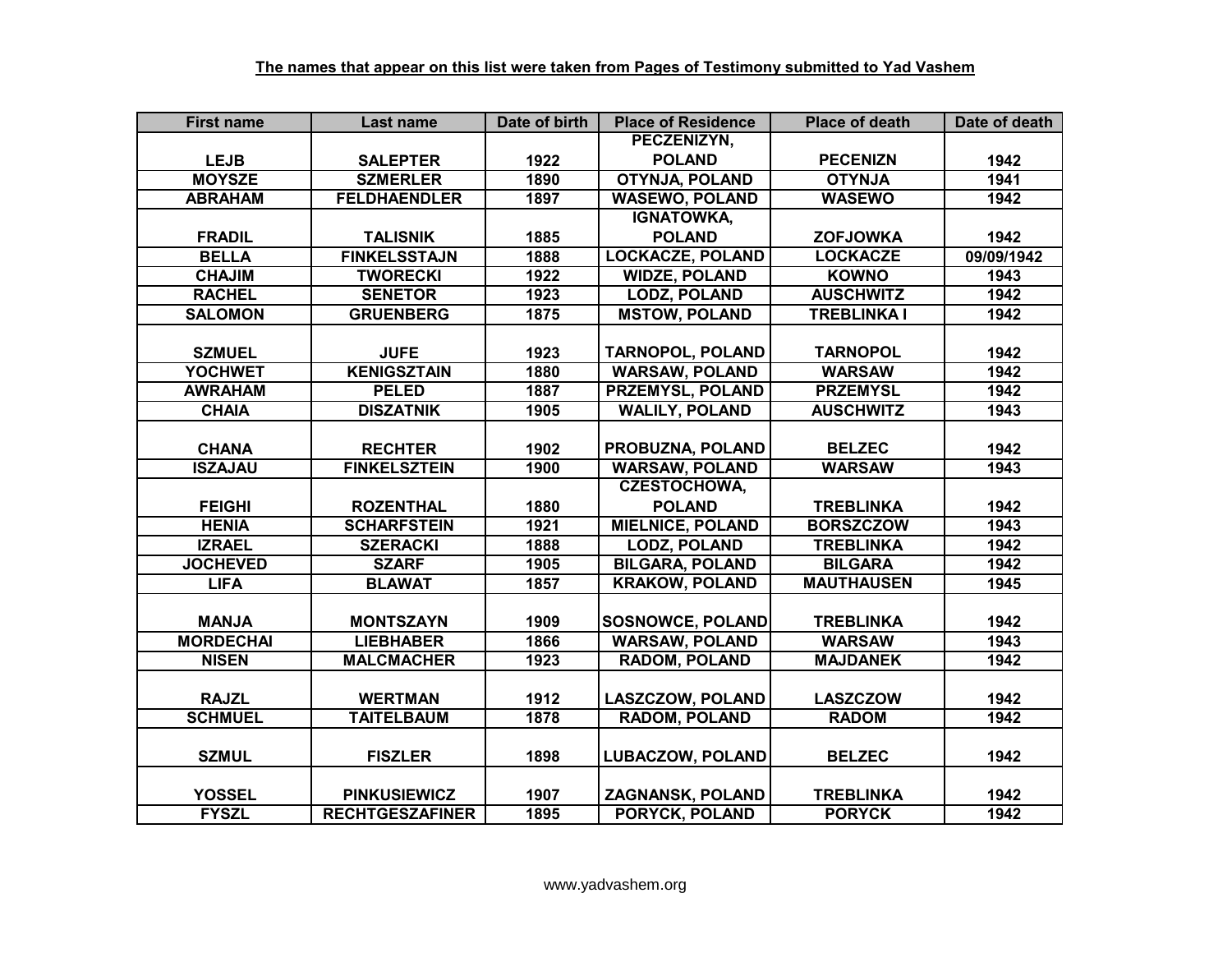| <b>First name</b> | Last name           | Date of birth     | <b>Place of Residence</b> | <b>Place of death</b> | Date of death |
|-------------------|---------------------|-------------------|---------------------------|-----------------------|---------------|
|                   |                     |                   | <b>PIOTRKOW</b>           |                       |               |
|                   |                     |                   | TRYBUNALSKI,              |                       |               |
| <b>MOSZE</b>      | <b>KIRSZENBAUM</b>  | 1875              | <b>POLAND</b>             | <b>PIOTRKOW</b>       | 1942          |
| <b>BRONIA</b>     | <b>PINKUSEWICZ</b>  | 1920              | <b>KIELCE, POLAND</b>     | <b>TREBLINKA</b>      | 1942          |
| <b>KRUSL</b>      | <b>WEBERMAN</b>     | 1895              | <b>CHODEL, POLAND</b>     | <b>TREBLINKA</b>      | 1942          |
| <b>FAJGA</b>      | <b>MOSZKOWICZ</b>   | 1915              | <b>OPSZ, POLAND</b>       | <b>OSWIECIM</b>       | 1944          |
|                   |                     |                   |                           |                       |               |
| <b>HAVA</b>       | <b>ROZENBLUTT</b>   | 1914              | <b>ZAWIERCIE, POLAND</b>  | <b>AUSCHWITZ</b>      | 1943          |
| <b>JOSEF</b>      | <b>WEISER</b>       | 1910              | <b>KRAKOW, POLAND</b>     | <b>KRAKOW</b>         | 1943          |
| <b>JEHOSZUA</b>   | <b>SZMERMAN</b>     | 1914              | <b>LUBLIN, POLAND</b>     | <b>LUBLIN</b>         | 1942          |
| <b>LAJBEL</b>     | <b>SHLOSS</b>       | 1922              | <b>LOWICZ, POLAND</b>     | <b>WARSZAWA</b>       | 1942          |
|                   |                     |                   |                           |                       |               |
| <b>HENIA</b>      | <b>SZPILMAN</b>     | 1902              | <b>WLODAWA, POLAND</b>    | <b>WLODAWA</b>        | 1942          |
| <b>MORDEHAJ</b>   | <b>NEUWIRT</b>      | 1923              | <b>JATA, POLAND</b>       | <b>JATA</b>           | 1942          |
| <b>RYVKA</b>      | <b>KLAJMAN</b>      | 1888              | <b>RADOM, POLAND</b>      | <b>TREBLINKA</b>      | 1942          |
| <b>ZACHARIASZ</b> | <b>ZILBERSZTEIN</b> | 1930              | <b>KRAKOW, POLAND</b>     | <b>AUSCHWITZ</b>      | 1944          |
| <b>CHAJA</b>      | <b>SZMUKLER</b>     | 1914              | <b>LANOWCE, POLAND</b>    | <b>LANOWCE</b>        | 1943          |
| <b>FRAJDA</b>     | <b>CYMERMAN</b>     | 1888              | <b>LODZ, POLAND</b>       | <b>LODZ</b>           | 1941          |
| <b>JENTA</b>      | <b>AJNBINDER</b>    | 1911              | <b>LUCK, POLAND</b>       | <b>LUCK</b>           | 1942          |
| <b>RIWKA</b>      | <b>FAJNGOLD</b>     | 1919              | <b>KRASNIK, POLAND</b>    | <b>BELZEC</b>         | 1942          |
| <b>BETTI</b>      | <b>FRISCHWASSER</b> | 1884              | <b>LEMBERG, POLAND</b>    | <b>LEMBERG</b>        | 1942          |
| <b>SLAMON</b>     | <b>MEDANIK</b>      | 1924              | PINSK, POLAND             | <b>PINSK</b>          | 1942          |
| <b>CVI</b>        | <b>SPRINGER</b>     | 1897              | <b>SEBESIN, POLAND</b>    | <b>LUBLIN</b>         | 1942          |
| <b>FAIGA</b>      | <b>BURSZTYN</b>     | 1920              | <b>WARSAW, POLAND</b>     | <b>WARSAW</b>         | 1943          |
| <b>HEINRICH</b>   | <b>SPUND</b>        | 15/04/1899        | <b>LWOW, POLAND</b>       | <b>LWOW</b>           | 1941          |
| <b>ITKE</b>       | <b>MONDSZAJN</b>    | 1917              | <b>PORYCK, POLAND</b>     | <b>PORYCK</b>         | 1942          |
|                   |                     |                   |                           |                       |               |
| <b>LEJA</b>       | <b>SZWALBNDORF</b>  | 1915              | <b>BORYSLAW, POLAND</b>   | <b>BORYSLAW</b>       | 1942          |
| <b>LEJB</b>       | <b>SZPILBERG</b>    | $\overline{1892}$ | <b>ROWNE, POLAND</b>      | <b>ROWNE</b>          | 1941          |
|                   |                     |                   | PODBEREZCE,               |                       |               |
| <b>MAJRYM</b>     | <b>CHARMACZ</b>     | 1870              | <b>POLAND</b>             | <b>WILNO</b>          | 1942          |
| <b>MORDCHAJ</b>   | <b>SZKOLNIK</b>     | 1892              | <b>ZABIENKA, POLAND</b>   | <b>ZABIENKA</b>       | 1942          |
| <b>YDA</b>        | <b>KAPLANOWICZ</b>  | 1892              | <b>VILNA, POLAND</b>      | <b>VILNA</b>          | 1941          |
| <b>RAJZLA</b>     | <b>MOWSZOWICZ</b>   | 1895              | <b>LUBCZE, POLAND</b>     | <b>LUBCZE</b>         | 1942          |
| <b>SCHLOMO</b>    | <b>MAIDENBERG</b>   | 1893              | <b>KOSOW, POLAND</b>      | <b>TREBLINKA</b>      | 1943          |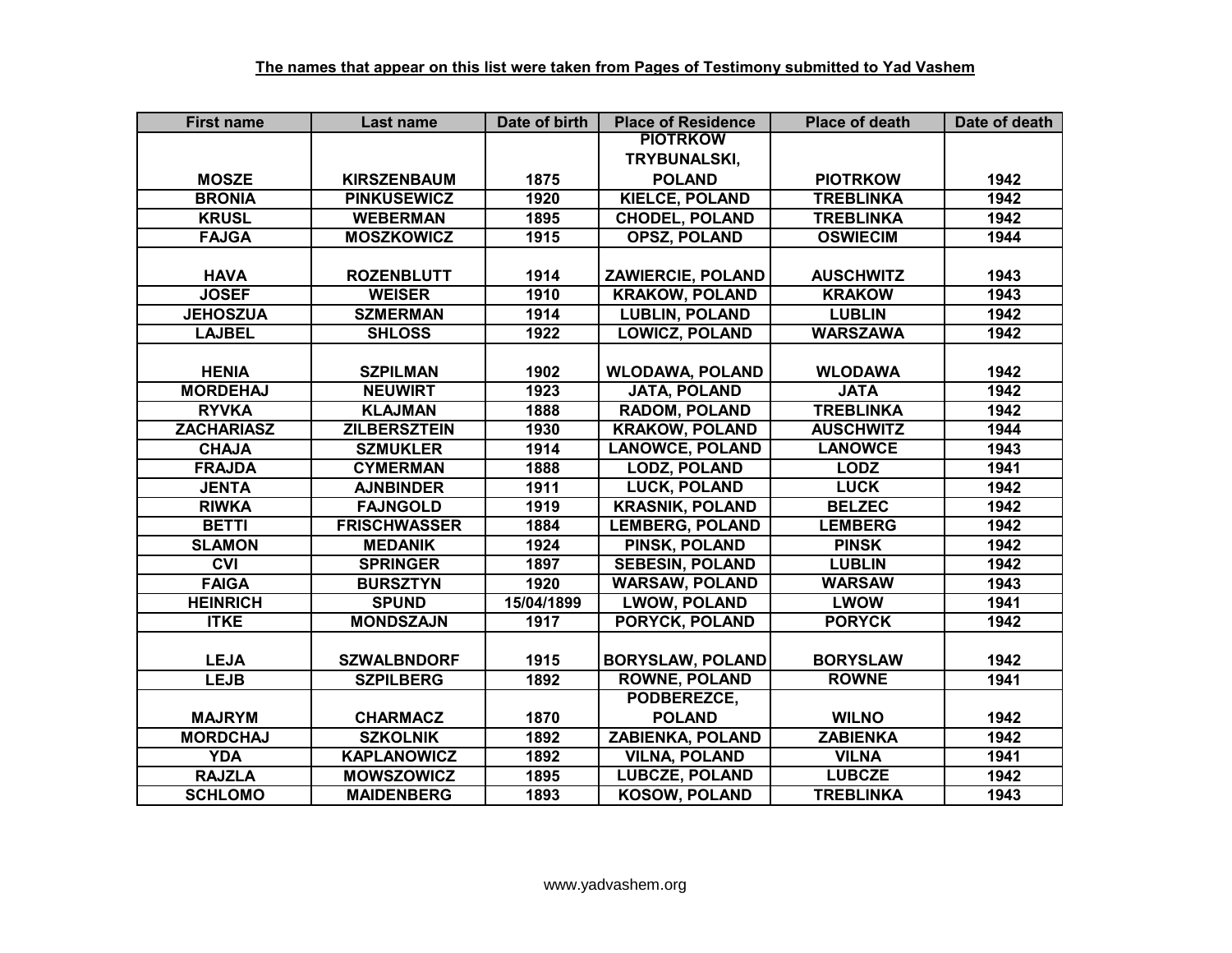| <b>First name</b> | Last name          | Date of birth | <b>Place of Residence</b> | <b>Place of death</b> | Date of death |
|-------------------|--------------------|---------------|---------------------------|-----------------------|---------------|
|                   |                    |               | <b>MIEDZYRZEC</b>         |                       |               |
| <b>SZMUEL</b>     | <b>WERNIK</b>      | 1908          | PODLASKI, POLAND          | <b>TREBLINKA</b>      | 1942          |
|                   |                    |               | <b>MOGIELNICA,</b>        |                       |               |
| <b>YSAK</b>       | <b>EPSTEIN</b>     | 1897          | <b>POLAND</b>             | <b>BUCZACZ</b>        | 1942          |
| <b>ASZER</b>      | <b>WEINSZNABEL</b> | 1913          | <b>SKAWINA, POLAND</b>    | <b>AUSCHWITZ</b>      | 1943          |
| <b>BRACHA</b>     | <b>GIWERC</b>      | 1919          | <b>PORYCK, POLAND</b>     | <b>PORYCK</b>         | 1942          |
| <b>CHANA</b>      | <b>SPAK</b>        | 1891          | <b>DROBIN, POLAND</b>     | <b>DROBIN</b>         | 1941          |
| <b>DAWID</b>      | <b>ZABRENECKI</b>  | 1895          | TLUSHCH, POLAND           | <b>TLUSHCH</b>        | 1942          |
|                   |                    |               |                           |                       |               |
| <b>FELLA</b>      | <b>ZUSSMAN</b>     | 1908          | <b>WARSZAWA, POLAND</b>   | <b>WARSZAWA</b>       | 1943          |
| <b>YENTE</b>      | <b>KLICZKI</b>     | 1912          | PORYCK, POLAND            | <b>PORYCK</b>         | 1942          |
| <b>ZYSEL</b>      | <b>POLISZUK</b>    | 1907          | <b>ROWNO, POLAND</b>      | <b>ROWNO</b>          | 1942          |
| <b>JOCHEWED</b>   | <b>WELYSZ</b>      | 1902          | PORYCK, POLAND            | <b>PORYCK</b>         | 1942          |
| <b>BEILA</b>      | <b>GHELBART</b>    | 1918          | <b>ZEBITZA, POLAND</b>    | <b>TREBLINKA</b>      | 1942          |
|                   |                    |               |                           |                       |               |
| <b>MAJLECH</b>    | <b>WULKAN</b>      | 1897          | <b>AUSCHWITZ, POLAND</b>  | <b>AUSCHWITZ</b>      | 1942          |
| <b>MORDCHA</b>    | <b>GLATSTEIN</b>   | 1901          | <b>KLEWAN, POLAND</b>     | <b>KLEWAN</b>         | 1942          |
|                   |                    |               |                           |                       |               |
| <b>NACHEMJA</b>   | <b>ZUCKER</b>      | 1922          | <b>WARSZAWA, POLAND</b>   | <b>WARSZAWA</b>       | 1943          |
| <b>CHANCIE</b>    | <b>WRONA</b>       | 1895          | <b>LOMZA, POLAND</b>      | <b>LOMZA</b>          | 1942          |
| <b>RYWKA</b>      | <b>HOCHBERG</b>    | 1872          | <b>RIMALOV, POLAND</b>    | <b>BELZEC</b>         | 1943          |
|                   |                    |               |                           |                       |               |
| <b>SZAYA</b>      | <b>ZYLBERMAN</b>   | 1902          | <b>WARSZAWA, POLAND</b>   | <b>WLODAWA</b>        | 1942          |
|                   |                    |               | <b>TELECHANY,</b>         |                       |               |
| <b>RACHEL</b>     | <b>KOBRYK</b>      | 1923          | <b>POLAND</b>             | <b>TELECHANY</b>      | 1943          |
|                   |                    |               | <b>BARANOWICZE,</b>       |                       |               |
| <b>ABRAHAM</b>    | <b>MEDRES</b>      | 1923          | <b>POLAND</b>             | <b>BARANOWICZE</b>    | 1942          |
|                   |                    |               | <b>CZESTOCHOWA,</b>       |                       |               |
| <b>BENJAMIN</b>   | <b>WOLBERG</b>     | 1878          | <b>POLAND</b>             | <b>TREBLINKA</b>      | 1943          |
| <b>CHAJA</b>      | <b>FRAJMAN</b>     | 1877          | <b>PORYCK, POLAND</b>     | <b>PORYCK</b>         | 1942          |
| <b>ISAAK</b>      | <b>LIPSZYC</b>     | 1922          | <b>SWISLOCZ, POLAND</b>   | <b>TREBLINKA</b>      | 1942          |
|                   |                    |               | <b>BARANOVICHI,</b>       |                       |               |
| <b>ELEIZER</b>    | <b>CYTMAN</b>      | 1921          | <b>POLAND</b>             | <b>BARANOVICH</b>     | 1942          |
| <b>GENIA</b>      | <b>CHARAP</b>      | 1900          | <b>LWOW, POLAND</b>       | <b>LWOW</b>           | 1942          |
| <b>JOSEF</b>      | <b>EHRLICH</b>     | 1891          | <b>POLAND</b>             | <b>BOCHNIA</b>        | 1943          |
| <b>JAKOB</b>      | <b>WINTER</b>      | 1880          | <b>LODZ, POLAND</b>       | <b>LODZ</b>           | 1942          |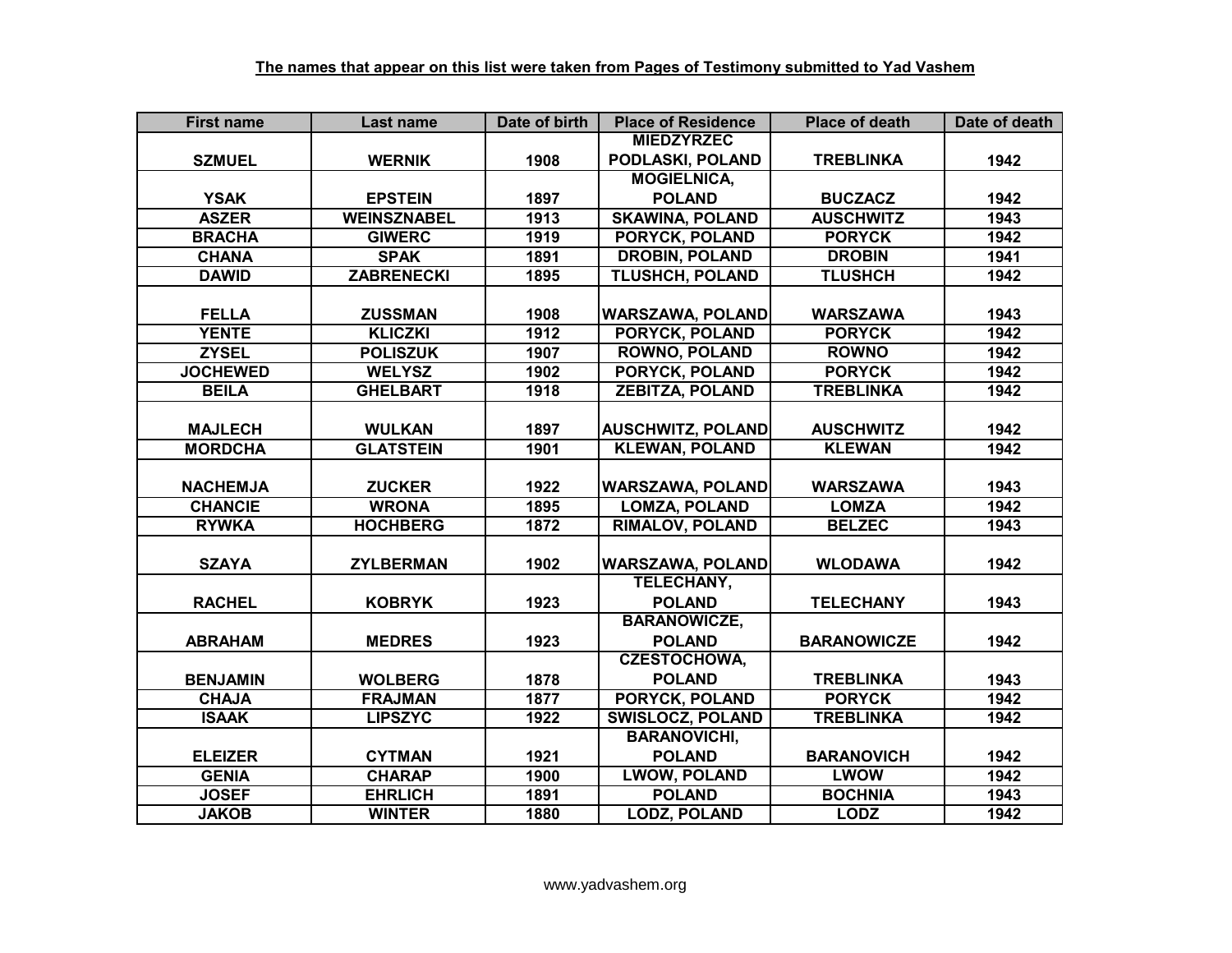| <b>First name</b> | Last name            | Date of birth | <b>Place of Residence</b> | <b>Place of death</b> | Date of death |
|-------------------|----------------------|---------------|---------------------------|-----------------------|---------------|
| <b>JOSEF</b>      | <b>SCHNEIDER</b>     | 1877          | <b>TURKA, POLAND</b>      | <b>AUSCHWITZ</b>      | 1942          |
| <b>PINHAS</b>     | <b>DERBAREMDIGER</b> | 1872          | <b>DUBNO, POLAND</b>      | <b>DUBNO</b>          | 27/05/1942    |
|                   |                      |               | <b>DOBRZYN GOLUB,</b>     |                       |               |
| <b>ZENIA</b>      | <b>ZYLBERSZTEIN</b>  | 1915          | <b>POLAND</b>             | <b>DOBRZYN GOLUB</b>  | 1942          |
|                   |                      |               | <b>OSTROWIEC,</b>         |                       |               |
| <b>ISRAEL</b>     | <b>SZTAJNHART</b>    | 1906          | <b>POLAND</b>             | <b>OSTROWIEC</b>      | 1942          |
| <b>MORDECHAI</b>  | <b>WAJSTUCH</b>      | 1916          | <b>TURBIN, POLAND</b>     | <b>LUBLIN</b>         | 1942          |
| <b>RIKL</b>       | <b>ESTIK</b>         | 1895          | <b>ROVNO, POLAND</b>      | <b>ROVNO</b>          | 1941          |
| <b>NIUTA</b>      | <b>SZNELLING</b>     | 1911          | <b>WILNO, POLAND</b>      | <b>WILNO</b>          | 1943          |
| <b>MOSZE</b>      | <b>SZYDLOWER</b>     | 1886          | <b>WARSAW, POLAND</b>     | <b>MAJDANEK</b>       | 1943          |
| <b>IGNACY</b>     | <b>ERSZBERG</b>      | 1885          | <b>WARSZA, POLAND</b>     | <b>TREBLINKA</b>      | 1942          |
| <b>GENNY</b>      | <b>LIFSZYC</b>       | 1882          | <b>GRODNO, POLAND</b>     | <b>BIALISTOK</b>      | 1943          |
| <b>CHAIM</b>      | <b>JEZIERSKI</b>     | 1895          | <b>GRODNO, POLAND</b>     | <b>TREMBLINKA</b>     | 1942          |
| <b>CHANA</b>      | <b>WERNER</b>        | 1904          | <b>LUBOMIL, POLAND</b>    | <b>LUBOMIL</b>        | 1942          |
|                   |                      |               |                           |                       |               |
| <b>DOW</b>        | <b>WICER</b>         | 1895          | JAROSLAW, POLAND          | <b>JAROSLAW</b>       | 1942          |
|                   |                      |               |                           |                       |               |
| <b>FISZL</b>      | <b>RAJS</b>          | 1888          | <b>SOSNOWCE, POLAND</b>   | <b>AUSCHWITZ</b>      | 1943          |
| <b>HERSZ</b>      | <b>KRAKOWSKI</b>     | 16/08/1911    | <b>KATOWIZ, POLAND</b>    | <b>POLAND</b>         | 1943          |
| <b>JAKOB</b>      | <b>ROCHMAN</b>       | 1896          | <b>POWAZKI, POLAND</b>    | <b>MAJDANEK</b>       | 1943          |
| <b>SZALOM</b>     | <b>SZTERN</b>        | 1875          | <b>WLODMER, POLAND</b>    | <b>PIATYDNI</b>       | 1942          |
| <b>ROSA</b>       | <b>GRINSPAN</b>      | 1917          | <b>KRAKOW, POLAND</b>     | <b>AUSCHWITZ</b>      | 1942          |
|                   |                      |               | ROZYSZCZE,                |                       |               |
| <b>BRANE</b>      | <b>NAJERMAN</b>      | 1910          | <b>POLAND</b>             | <b>LUCK</b>           | 1942          |
| <b>MORYC</b>      | <b>KOLSKI</b>        | 1886          | <b>KALISZ, POLAND</b>     | <b>WARSZAWA</b>       | 1944          |
|                   |                      |               |                           |                       |               |
| <b>PEPA</b>       | <b>SMARLER</b>       | 1903          | <b>NADWORNA, POLAND</b>   | <b>NADWORNA</b>       | 1944          |
|                   |                      |               | <b>SDUNSKA WOLA,</b>      |                       |               |
| <b>MICHAEL</b>    | <b>SENDZIVSKI</b>    | 1901          | <b>POLAND</b>             | <b>LODZ</b>           | 1943          |
| <b>RACHEL</b>     | <b>CENTER</b>        | 1926          | <b>TUCZYN, POLAND</b>     | <b>TUCZYN</b>         | 1945          |
| <b>SZLOMO</b>     | <b>KAREZMAN</b>      | 1914          | <b>WILNO, POLAND</b>      | <b>WILNO</b>          | 1944          |
| <b>AVRAM</b>      | <b>JELIN</b>         | 1900          | <b>WARSAW, POLAND</b>     | <b>WARSAW</b>         | 1942          |
|                   |                      |               |                           |                       |               |
| <b>CHANA</b>      | <b>ZUCKER</b>        | 1890          | <b>WARSZAWA, POLAND</b>   | <b>WARSZAWA</b>       | 1942          |
| <b>FRYMET</b>     | <b>SZPIZAJZEN</b>    | 1902          | <b>LWOW, POLAND</b>       | <b>LWOW</b>           | 1943          |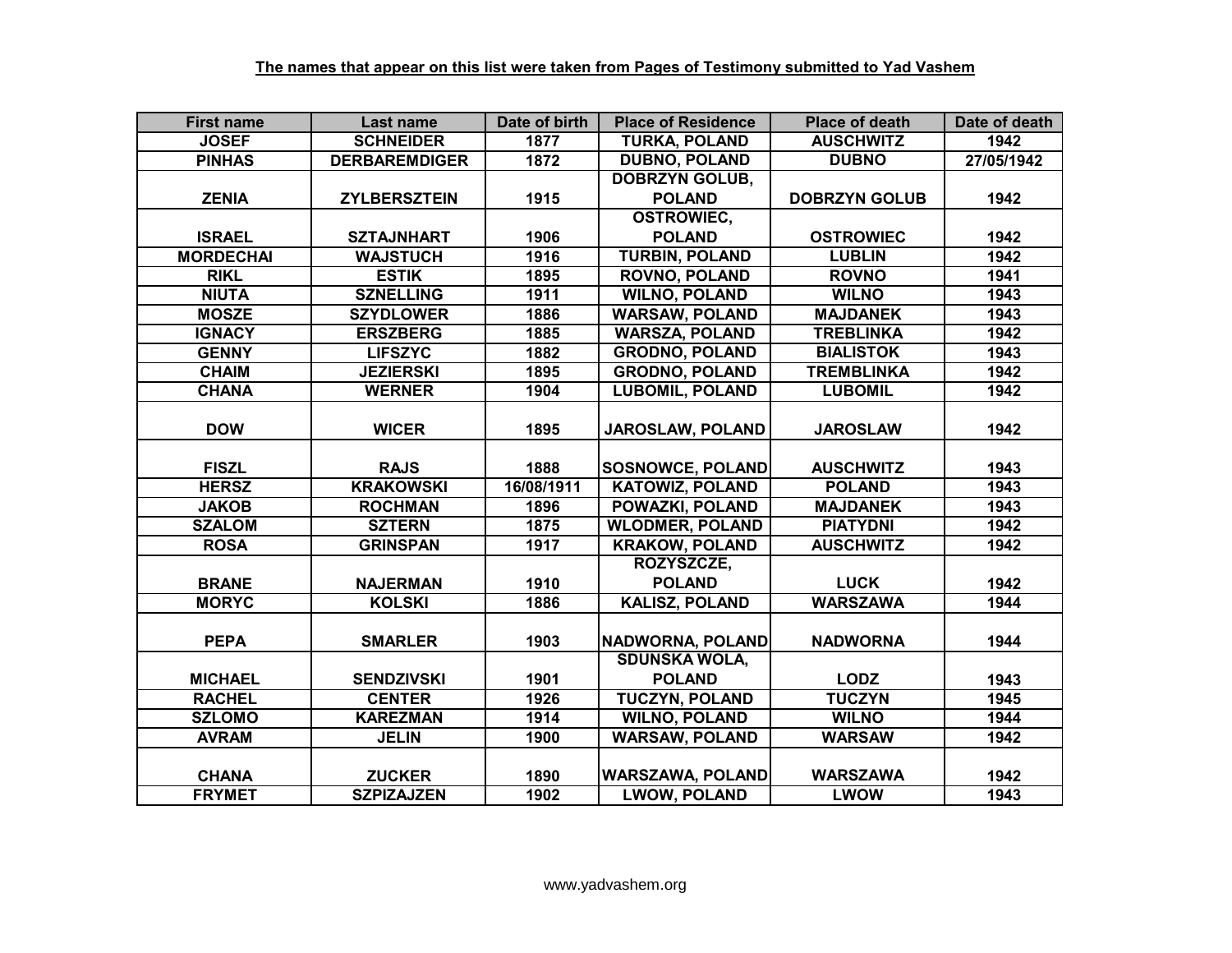| <b>First name</b> | <b>Last name</b>     | Date of birth | <b>Place of Residence</b> | <b>Place of death</b> | Date of death |
|-------------------|----------------------|---------------|---------------------------|-----------------------|---------------|
|                   |                      |               | <b>NOWE MIASTO,</b>       |                       |               |
| <b>JDESS</b>      | <b>TYK</b>           | 1917          | <b>POLAND</b>             | <b>AUSCHWITZ</b>      | 1942          |
|                   |                      |               | <b>NOWY DWOR</b>          |                       |               |
|                   |                      |               | <b>MAZOWIECKI,</b>        |                       |               |
| <b>ETEL</b>       | <b>KNECHT</b>        | 1890          | <b>POLAND</b>             | <b>AUSCHWITZ</b>      | 1943          |
| <b>RYWKA</b>      | <b>REISS</b>         | 1882          | <b>DEMBICA, POLAND</b>    | <b>DEMBICA</b>        | 1941          |
| <b>CHAJA</b>      | <b>PICKARSKI</b>     | 1905          | <b>WARSAW, POLAND</b>     | <b>SOKOLOW</b>        | 1942          |
|                   |                      |               | <b>TARNOGROD,</b>         |                       |               |
| <b>JAKOB</b>      | <b>WELC</b>          | 1890          | <b>POLAND</b>             | <b>BELZEC</b>         | 1941          |
| <b>MOJSZE</b>     | <b>LIFSZYC</b>       | 1905          | PORYCK, POLAND            | <b>PORYCK</b>         | 1942          |
|                   |                      |               | RUBIEZEWICZE,             |                       |               |
| <b>MIRJAM</b>     | <b>JELISZKIEWICZ</b> | 1908          | <b>POLAND</b>             | <b>DWORZEC</b>        | 1942          |
|                   |                      |               |                           |                       |               |
| <b>ISIDOR</b>     | <b>SCHMERZ</b>       | 1864          | <b>KOLOMYJA, POLAND</b>   | <b>JAREMCZE</b>       | דצמבר-41      |
| <b>RACHEL</b>     | <b>GORVITZ</b>       | 1910          | <b>WILNA, POLAND</b>      | <b>AUSCHWITZ</b>      | 1941          |
|                   |                      |               | <b>CZECHANOW,</b>         |                       |               |
| <b>RYWKA</b>      | <b>NEUMARK</b>       | 1908          | <b>POLAND</b>             | <b>AUSCHWITZ</b>      | 1942          |
|                   |                      |               | <b>WISNOWIEC NOWY,</b>    |                       |               |
| <b>SZLOME</b>     | <b>GALPRIN</b>       | 1900          | <b>POLAND</b>             | <b>WISNOWIEC NOWY</b> | 1942          |
| <b>YCZE</b>       | <b>VIGDOROVICZ</b>   | 1902          | <b>OPOCZNE, POLAND</b>    | <b>OPOCZNE</b>        | 1942          |
|                   |                      |               | <b>NOWY SWERZEN,</b>      |                       |               |
| <b>AIZIK</b>      | <b>GRANDA</b>        | 1904          | <b>POLAND</b>             | <b>NOWY SWERZEN</b>   | 1941          |
|                   |                      |               |                           |                       |               |
| <b>RYWKA</b>      | <b>SCHINDLER</b>     | 1908          | <b>BORYSLAW, POLAND</b>   | <b>BORYSLAW</b>       | 1943          |
| <b>CHAJA</b>      | <b>ZYKUNSKI</b>      | 1922          | <b>STAWISK, POLAND</b>    | <b>STAWISK</b>        | 1942          |
| <b>CLUWA</b>      | <b>SZTEJNER</b>      | 1906          | <b>PARCZEW, POLAND</b>    | <b>TREBLINKA</b>      | 1941          |
| <b>ETIL</b>       | <b>STALNICKI</b>     | 1906          | <b>PRAGA, POLAND</b>      | <b>WARSAW</b>         | 1943          |
|                   |                      |               | <b>SLAVSKOYE,</b>         |                       |               |
| <b>GUSTAW</b>     | <b>HEBER</b>         | 1900          | <b>POLAND</b>             | <b>BELZEC</b>         | 1942          |
|                   |                      |               |                           |                       |               |
| <b>ISRAEL</b>     | <b>HELBRAUN</b>      | 1887          | <b>CZORTKOW, POLAND</b>   | <b>CZORTKOW</b>       | 1942          |
| <b>JEHUDA</b>     | <b>REICHGUT</b>      | 1920          | <b>MLAWA, POLAND</b>      | <b>AUSCHWITZ</b>      | 1943          |
| <b>LEB</b>        | <b>SOLDER</b>        | 1917          | <b>SASOW, POLAND</b>      | <b>SASOW</b>          | 1942          |
| <b>JCCHAK</b>     | <b>GALES</b>         | 1902          | <b>GORLICE, POLAND</b>    | <b>GORLICA</b>        | 1942          |
| <b>BRAJNA</b>     | <b>MECHANICKA</b>    | 1901          | <b>OSZMIANA, POLAND</b>   | <b>STUTTHOF</b>       | 07/10/1944    |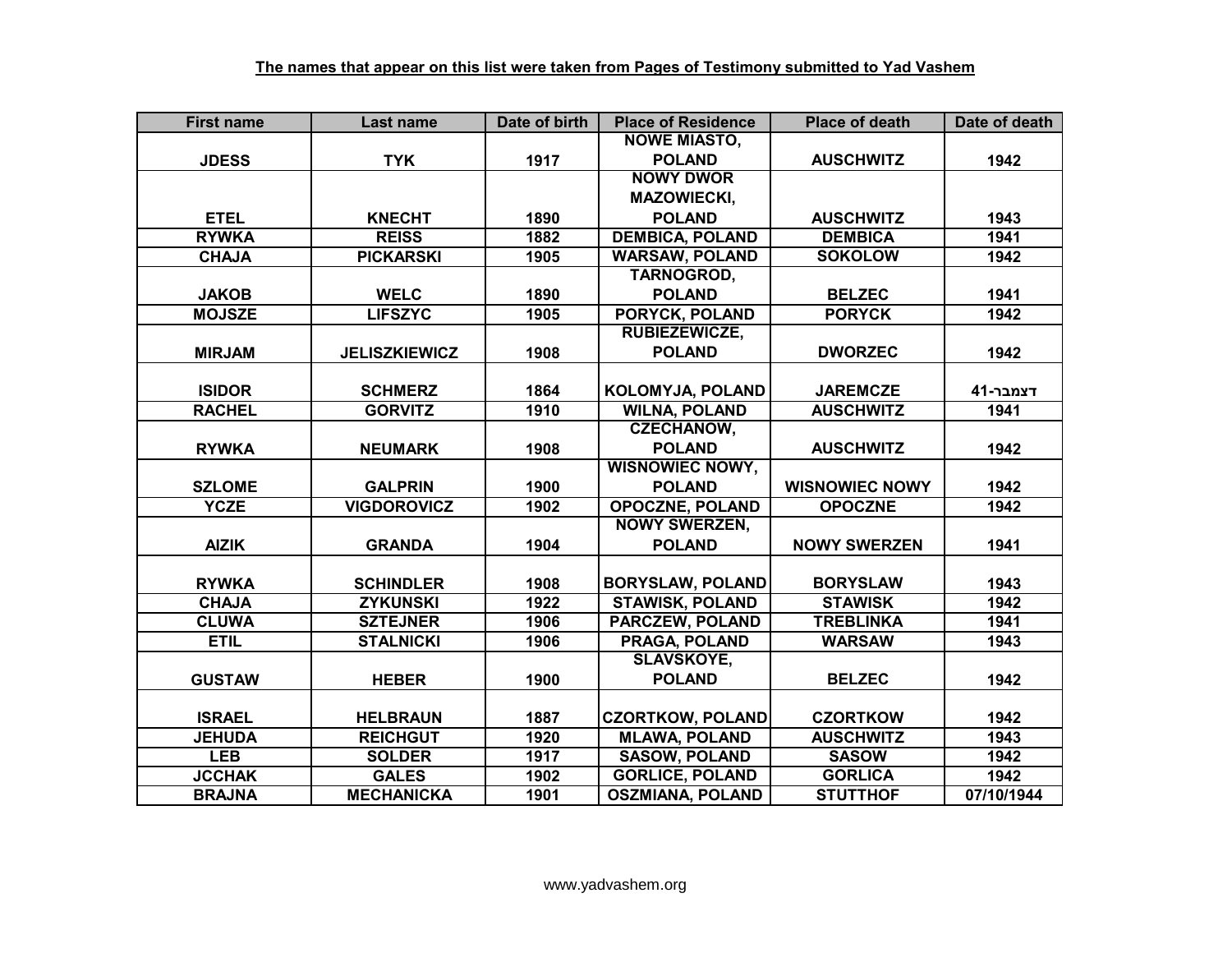| <b>First name</b> | Last name         | Date of birth | <b>Place of Residence</b> | <b>Place of death</b> | Date of death |
|-------------------|-------------------|---------------|---------------------------|-----------------------|---------------|
|                   |                   |               |                           |                       |               |
| <b>MOZE</b>       | <b>ROZEN</b>      | 1909          | <b>WARSCHAU, POLAND</b>   | <b>WARSCHAU</b>       | 1941          |
|                   |                   |               | <b>DABROWA</b>            |                       |               |
| <b>RACHEL</b>     | <b>PIOTROWSKA</b> | 1898          | <b>GORNICZA, POLAND</b>   | <b>AUSCHWITZ</b>      | 1943          |
|                   |                   |               | <b>RUBIESZOW,</b>         |                       |               |
| <b>RYWKA</b>      | <b>WARTMAN</b>    | 1880          | <b>POLAND</b>             | <b>RUBIESZOW</b>      | 1941          |
| <b>PERL</b>       | <b>POMERANC</b>   | 1857          | <b>RADZYN, POLAND</b>     | <b>RADZYN</b>         | 1941          |
| <b>YAKOB</b>      | <b>KLEJMAN</b>    | 1920          | <b>LODZ, POLAND</b>       | <b>AUSCHWITZ</b>      | 1942          |
|                   |                   |               |                           |                       |               |
| <b>SOSZE</b>      | <b>KUSZER</b>     | 1892          | <b>WARSCHAU, POLAND</b>   | <b>WARSCHAU</b>       | 1942          |
|                   |                   |               | <b>MICHALISZKI,</b>       |                       |               |
| <b>FAJWEL</b>     | <b>GERSZATO</b>   | 1907          | <b>POLAND</b>             |                       | 1942          |
|                   |                   |               |                           |                       |               |
| <b>CHAJA</b>      | <b>STERNBERG</b>  | 1840          | <b>CZORTKOW, POLAND</b>   | <b>BELZEC</b>         | 1942          |
| <b>CIPA</b>       | <b>KROPNIK</b>    | 1900          | <b>WILNO, POLAND</b>      | <b>STUTTHOF</b>       | 1944          |
| <b>SZULEM</b>     | <b>BLUSZTAJN</b>  | 1911          | <b>LODZ, POLAND</b>       | <b>AUSCHWITZ</b>      | 1942          |
| <b>GENIA</b>      | <b>NOWOMIAST</b>  | 1906          | <b>KRAKOW, POLAND</b>     | <b>BELZEC</b>         | 1943          |
| <b>ICCHAK</b>     | <b>MAIDENBERG</b> | 1923          | <b>STERDIN, POLAND</b>    | <b>STERDIN</b>        | 1945          |
| <b>JAKUB</b>      | <b>HOCHMAN</b>    | 1935          | <b>OZAROW, POLAND</b>     | <b>BELZEC</b>         | 1943          |
|                   |                   |               | RADZIECHOW,               |                       |               |
| <b>JUDL</b>       | <b>MENAKER</b>    | 1928          | <b>POLAND</b>             | <b>BELZITZ</b>        | 1942          |
|                   |                   |               | <b>CZECHANOW,</b>         |                       |               |
| <b>PEREC</b>      | <b>PAKCZYK</b>    | 1920          | <b>POLAND</b>             | <b>AUSCHWITZ</b>      | 1942          |
|                   |                   |               |                           |                       |               |
| <b>SZLOIMY</b>    | <b>ROTENBERG</b>  | 1900          | <b>CZORTKOW, POLAND</b>   | <b>CZORTKOW</b>       | 1941          |
|                   |                   |               | <b>REMBERTOW,</b>         |                       |               |
| <b>BASJA</b>      | <b>RUDNICKI</b>   | 1909          | <b>POLAND</b>             | <b>REMBERTOV</b>      | 1942          |
| <b>CYPORA</b>     | <b>FELDSZTEJN</b> | 1914          | <b>LWOW, POLAND</b>       | <b>LWOW</b>           | 1942          |
| <b>HYNDA</b>      | <b>HAGGER</b>     | 1872          | <b>HNYLA, POLAND</b>      | <b>SAMBOR</b>         | 1943          |
|                   |                   |               | <b>KRZEMIENIEC,</b>       |                       |               |
| <b>LEJB</b>       | <b>SZERER</b>     | 1907          | <b>POLAND</b>             | <b>KRZEMIENIEC</b>    | 1941          |
|                   |                   |               | <b>TRUSKOLASY,</b>        |                       |               |
| <b>ESTERA</b>     | <b>DYMAND</b>     | 1898          | <b>POLAND</b>             | <b>TRUSKOLASY</b>     | 1942          |
| <b>ZYSA</b>       | <b>FRYDMAN</b>    | 1913          | <b>KALISZ, POLAND</b>     | <b>TREBLINKA</b>      | 1941          |
| <b>GITL</b>       | <b>JSMACH</b>     | 1885          | <b>WYSZKOW, POLAND</b>    | <b>WYSZKOW</b>        | 1939          |
| <b>CHAJA</b>      | <b>GUTNACHT</b>   | 1912          | <b>POLAND</b>             | <b>PRZEMYSL</b>       | 1941          |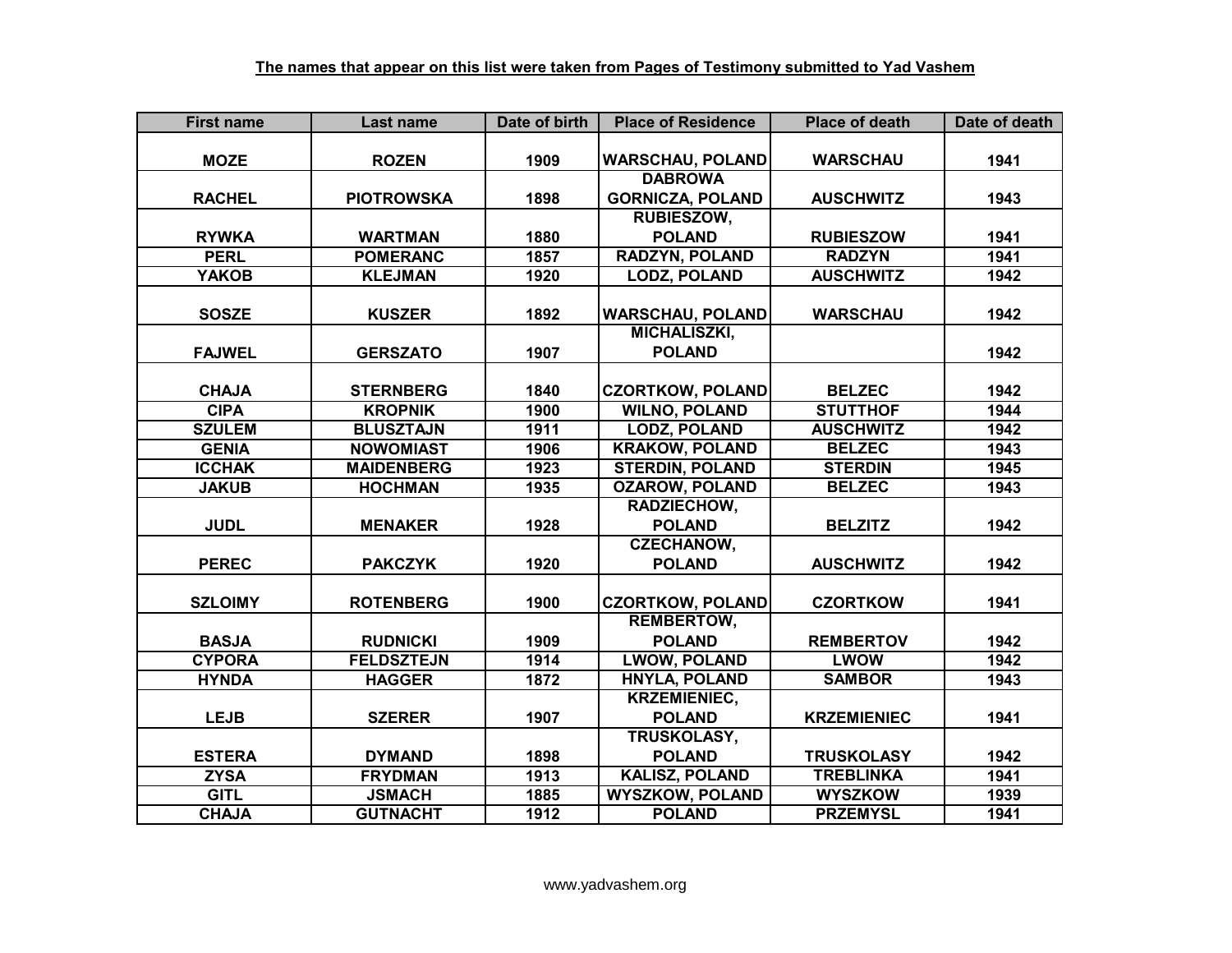| <b>First name</b>             | Last name                            | Date of birth | <b>Place of Residence</b>                       | <b>Place of death</b>               | Date of death |
|-------------------------------|--------------------------------------|---------------|-------------------------------------------------|-------------------------------------|---------------|
| <b>CHOIA</b>                  | <b>ROSENZWEJG</b>                    | 1895          | <b>RADOM, POLAND</b>                            | <b>RADOM</b>                        | 1942          |
| <b>ESTHER</b>                 | <b>GRAJEWO</b>                       | 1907          | <b>TSHEBIN, POLAND</b>                          | <b>AUSCHWITZ</b>                    | 1942          |
| <b>YACOB</b>                  | <b>SULMAN</b>                        | 1880          | <b>WARSAW, POLAND</b>                           | <b>WARSAW</b>                       | 1943          |
| <b>ISAAC</b>                  | <b>STEINMETZ</b>                     | 1838          | <b>LUTCZA, POLAND</b>                           | <b>LUTCZA</b>                       | 1940          |
| <b>JECHIEL</b>                | <b>JEGER</b>                         | 1924          | <b>SAMBOR, POLAND</b>                           | <b>SAMBOR</b>                       | 1942          |
| <b>LAJA</b>                   | <b>KORNHAUSER</b>                    | 1901          | <b>TARNOW, POLAND</b>                           | <b>TREBLINKA</b>                    | 1942          |
| <b>FAJGA</b>                  | <b>JEDWABNER</b>                     | 1893          | PRZASNYSZ, POLAND                               | <b>WARSZAWA</b>                     | 1942          |
| <b>ETKA</b>                   | <b>WASER</b>                         | 1921          | <b>RADZICHOV, POLAND</b>                        | <b>RADZICHOV</b>                    | 1942          |
| <b>MOWSZA</b>                 | <b>NORMAN</b>                        | 1876          | <b>WILEJKA, POLAND</b>                          | <b>WILEJKA</b>                      | 1942          |
| <b>RACHEL</b>                 | <b>REDLICH</b>                       | 1902          | PACANOW, POLAND                                 | <b>TREBLINKA</b>                    | 1942          |
| <b>RYWKA</b><br><b>SZLOMA</b> | <b>WRONSKI</b><br><b>KOLONICZNIK</b> | 1906<br>1913  | <b>NOVY DVOR, POLAND</b><br><b>LUCK, POLAND</b> | <b>MAJDANEK</b><br><b>LUCK</b>      | 1941<br>1943  |
|                               |                                      |               |                                                 |                                     |               |
| <b>MUNIO</b>                  | <b>STEIL</b>                         | 1920          | <b>LVOV, POLAND</b>                             | <b>LVOV</b>                         | 1942          |
| <b>ISRAEL</b>                 | <b>ROCHMAN</b>                       | 1870          | <b>MINSK MAZOWIECKI,</b><br><b>POLAND</b>       | <b>WARSAW</b>                       | 1942          |
| <b>BRACHA</b>                 | <b>DAWIDSON</b>                      | 1870          | <b>WARSZAWA, POLAND</b>                         | <b>WARSZAWA</b>                     | 1942          |
| <b>CHANA</b>                  | <b>CHIETT</b>                        | 1895          | <b>LUTSK, POLAND</b>                            | <b>LUTSK</b>                        | 1939          |
| <b>CYRIL</b>                  | <b>DAITSZ</b>                        | 1921          | WISZOGROD,<br><b>POLAND</b>                     | <b>AUSCHWITZ</b>                    | 1942          |
|                               |                                      |               | SOSNOWIEC,                                      |                                     |               |
| <b>JAKOB</b>                  | <b>ZWIGENHAFT</b>                    | 1887          | <b>POLAND</b>                                   | <b>MODRZEJOW</b>                    | 1942          |
| <b>JENTA</b>                  | <b>FRYDMAN</b>                       | 1902          | <b>RADOM, POLAND</b>                            | <b>AUSCHWITZ</b>                    | 1942          |
| <b>ISRAEL</b>                 | <b>HIRSZMANN</b>                     | 1909          | <b>WARSAW, POLAND</b>                           | <b>WARSAW</b>                       | 1942          |
| <b>LEIBIS</b><br><b>LAJB</b>  | <b>SZENDOBOLSKI</b><br><b>KINRUS</b> | 1917<br>1885  | OPOTCHNA, POLAND<br><b>LODZ, POLAND</b>         | <b>OPOTCHNA</b><br><b>AUSCHWITZ</b> | 1942<br>1944  |
| <b>YZCHAK</b>                 | <b>STAWSKI</b>                       | 1916          | <b>KOBRIN, POLAND</b>                           | <b>KOBRIN</b>                       | 22/10/1943    |
|                               |                                      |               |                                                 |                                     |               |
| <b>MAXS</b>                   | <b>EPSZTEJN</b>                      | 1895          | <b>BIALYSTOK, POLAND</b>                        | <b>BIALYSTOK</b>                    | 1943          |
| <b>MOSZE</b>                  | <b>NESTIL</b>                        | 1920          | <b>STRELISK, POLAND</b>                         | <b>LWOW</b>                         | 1942          |
| <b>PESSJA</b>                 | <b>PORICKER</b>                      | 1862          | <b>KOWEL, POLAND</b>                            | <b>KOWEL</b>                        | 1942          |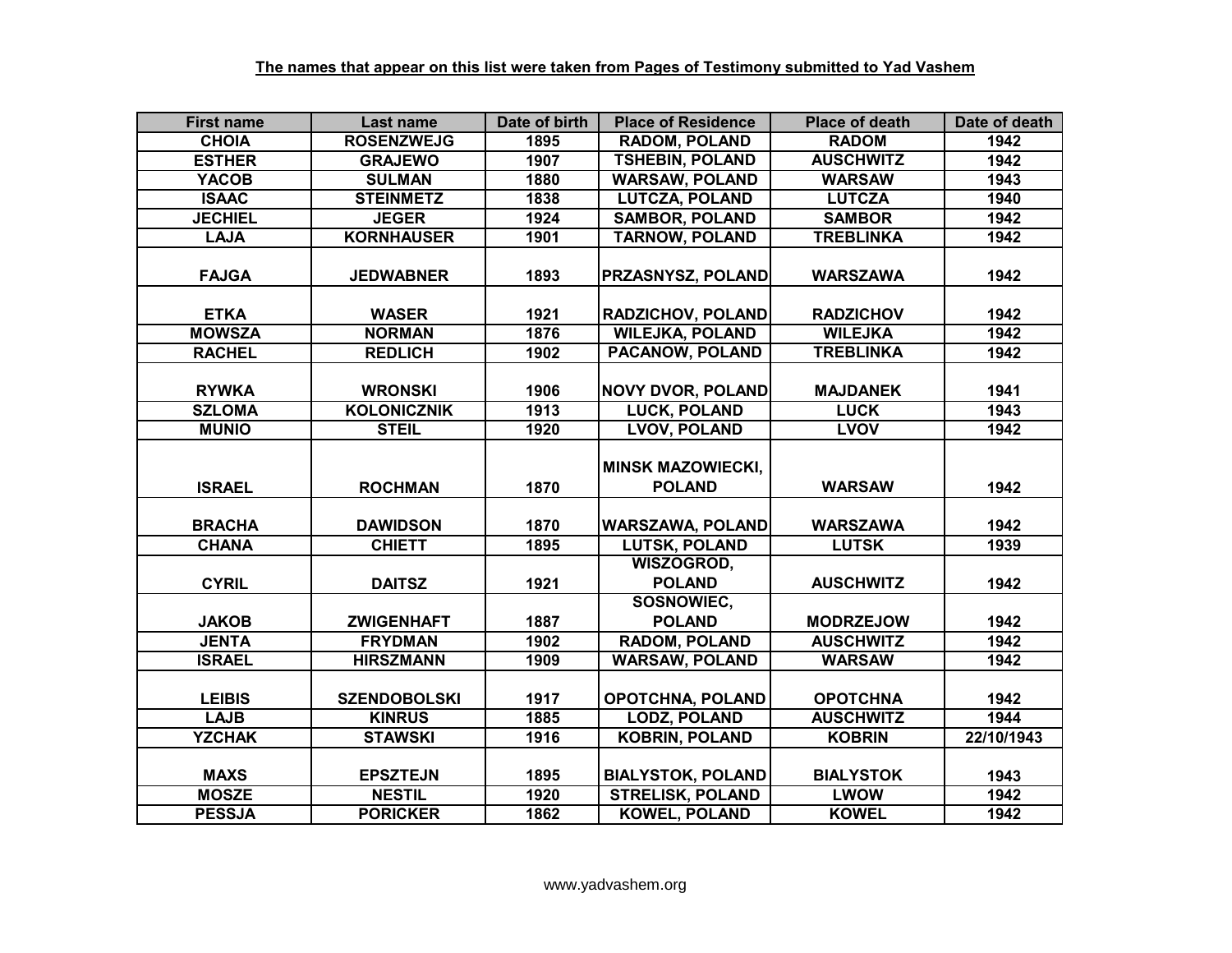| <b>First name</b> | Last name          | Date of birth | <b>Place of Residence</b> | <b>Place of death</b> | Date of death |
|-------------------|--------------------|---------------|---------------------------|-----------------------|---------------|
| <b>ROSA</b>       | <b>ESTRAJCHER</b>  | 1932          | <b>BEDZIN, POLAND</b>     | <b>AUSCHWITZ</b>      | 1942          |
| <b>DAWID</b>      | <b>SZNAJDER</b>    | 1894          | <b>LANOWCE, POLAND</b>    | <b>LANOWCE</b>        | 1942          |
| <b>THILA</b>      | <b>FRIZER</b>      | 1912          | <b>PORYCK, POLAND</b>     | <b>ZAWYDOW</b>        | 1942          |
|                   |                    |               |                           |                       |               |
| <b>ZISEL</b>      | <b>MALC</b>        | 1924          | PIOTRKOW, POLAND          | <b>LODZ</b>           | 1943          |
| <b>ROVA</b>       | <b>STOTZKY</b>     | 1892          | <b>SKIDEL, POLAND</b>     | <b>SKIDEL</b>         | 1943          |
| <b>CHAIKA</b>     | <b>TURCZIN</b>     | 1918          | <b>IWANICZE, POLAND</b>   | <b>IWANICZE</b>       | 1942          |
|                   |                    |               |                           |                       |               |
| <b>CHANA</b>      | <b>UBER</b>        | 1900          | <b>TOMASZOW, POLAND</b>   | <b>TOMASZOW</b>       | 1941          |
| <b>SZMUEL</b>     | <b>PORTNOJ</b>     | 1882          | <b>IWANIKI, POLAND</b>    | <b>PINSK</b>          | 1942          |
|                   |                    |               |                           |                       |               |
| <b>FEJGA</b>      | <b>SZLOMOWICZ</b>  | 1906          | PIOTRKOW, POLAND          | <b>OSWIECIM</b>       | 1943          |
|                   |                    |               |                           |                       |               |
| <b>HENRYK</b>     | <b>KAPUSCINSKI</b> | 1914          | <b>WARSZAWA, POLAND</b>   | <b>WARSZAWA</b>       | 1942          |
| <b>ITHAC</b>      | <b>TOBIOS</b>      | 1921          | <b>LODZ, POLAND</b>       | <b>LODZ</b>           | 1942          |
| <b>RACHEL</b>     | <b>CYTRYNEL</b>    | 1888          | <b>OSTROG, POLAND</b>     | <b>OSTROG</b>         | 1942          |
| <b>CHANA</b>      | <b>ZAJDWEBER</b>   | 1885          | <b>OLKUSZ, POLAND</b>     | <b>AUSCHWITZ</b>      | 1944          |
|                   |                    |               |                           |                       |               |
| <b>MANJA</b>      | <b>CELNIK</b>      | 1884          | <b>WARSZAWA, POLAND</b>   | <b>WARSZAWA</b>       | 1942          |
| <b>CHAIM</b>      | <b>SZKULNIK</b>    | 1890          | <b>MLYNOW, POLAND</b>     | <b>MLYNOW</b>         | 1942          |
|                   |                    |               | <b>NOWY DWOR</b>          |                       |               |
|                   |                    |               | <b>MAZOWIECKI,</b>        |                       |               |
| <b>NICHA</b>      | <b>SZIMONOWSKA</b> | 1890          | <b>POLAND</b>             | <b>AUSCHWITZ</b>      | 1942          |
| <b>CHAWA</b>      | <b>BORENSZTEJN</b> | 1903          | <b>LODZ, POLAND</b>       | <b>LODZ</b>           | 1942          |
| <b>ABRAHAM</b>    | <b>FRYDMAN</b>     | 1909          | <b>GRYBOW, POLAND</b>     | <b>GRYBOW</b>         | 1942          |
| <b>PESSIA</b>     | <b>WERBER</b>      | 1895          | <b>PORYCK, POLAND</b>     | <b>PORYCK</b>         | 1942          |
|                   |                    |               | <b>MIEDZYRZEC</b>         | <b>MIEDZYRZEC</b>     |               |
| <b>YENTI</b>      | <b>FRIEDMAN</b>    | 1918          | PODLASKI, POLAND          | <b>PODLASKI</b>       | 1942          |
| <b>ASER</b>       | <b>LEWKOVITZ</b>   | 1920          | <b>LODZ, POLAND</b>       | <b>LODZ</b>           | 1943          |
|                   |                    |               |                           |                       |               |
| <b>BRANE</b>      | <b>WEISBROD</b>    | 1874          | <b>TARNOPOL, POLAND</b>   | <b>TARNOPOL</b>       | 1941          |
| <b>CHANA</b>      | <b>KANTOROWICZ</b> | 1917          | <b>WILNO, POLAND</b>      | <b>WILNO</b>          | 1942          |
| <b>DAWID</b>      | <b>CHOJNACKI</b>   | 1882          | <b>LODZ, POLAND</b>       | <b>LODZ</b>           | 1942          |
|                   |                    |               | <b>KRASNOBROD,</b>        |                       |               |
| <b>FAJGA</b>      | <b>KLAJNER</b>     | 1922          | <b>POLAND</b>             | <b>LUBLIN</b>         | 1942          |
| <b>HENIA</b>      | <b>SZCZUPAK</b>    | 1897          | <b>PARCZEW. POLAND</b>    | <b>PARCZEW</b>        | 1942          |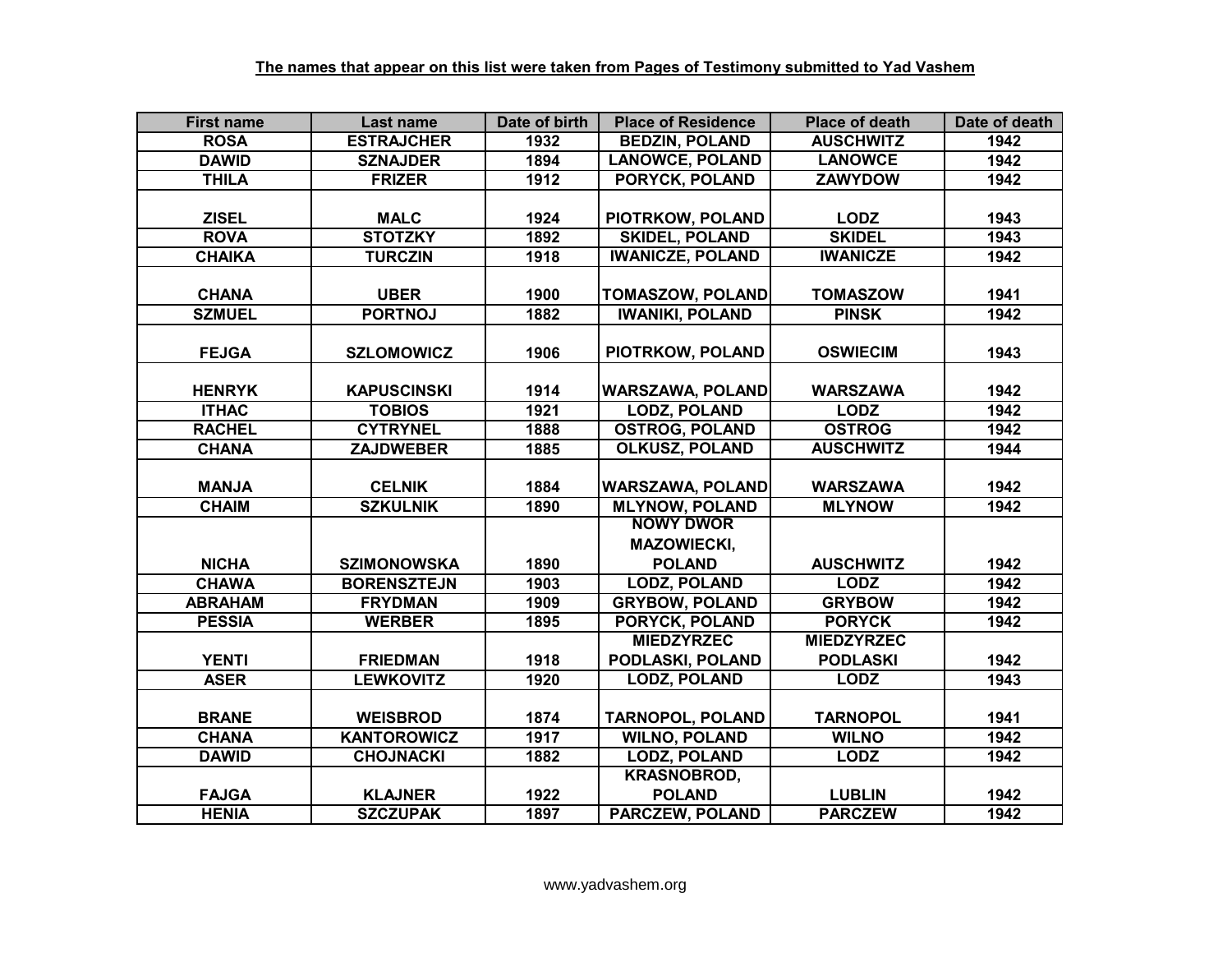| <b>First name</b> | Last name           | Date of birth | <b>Place of Residence</b> | <b>Place of death</b> | Date of death |
|-------------------|---------------------|---------------|---------------------------|-----------------------|---------------|
|                   |                     |               |                           |                       |               |
| <b>CHAZKIEL</b>   | <b>KLAJNERMAN</b>   | 1880          | <b>WARSZAWA, POLAND</b>   | <b>WARSZAWA</b>       | 1943          |
| <b>ANLOL</b>      | <b>DYMANT</b>       | 1908          | <b>RYPIN, POLAND</b>      | <b>AUSCHWITZ</b>      | 1943          |
|                   |                     |               |                           |                       |               |
| <b>CHAIM</b>      | <b>TURNOWSKY</b>    | 1904          | <b>DROHICZYN, POLAND</b>  | <b>TREBLINKA</b>      | 22/11/1942    |
| <b>MAJER</b>      | <b>SZALDAJEWSKI</b> | 1910          | <b>LODZ, POLAND</b>       | <b>WARSZAWA</b>       | 1943          |
| <b>RACHEL</b>     | <b>SHEPETYNSKI</b>  | 1872          | <b>SLONIM, POLAND</b>     | <b>SLONIM</b>         | 29/06/1942    |
| <b>MOSZE</b>      | <b>GUTFREUND</b>    | 1897          | <b>KRASZNIK, POLAND</b>   | <b>KRASZNIK</b>       | 1942          |
|                   |                     |               | NOWOSONDZ,                |                       |               |
| <b>RUZA</b>       | <b>WEINTRAUB</b>    | 1892          | <b>POLAND</b>             | <b>NOWOSONDZ</b>      | 1942          |
| <b>YAKOW</b>      | <b>SAPOZNIK</b>     | 1922          | <b>TOCEN, POLAND</b>      | <b>TOCEN</b>          | 1942          |
| <b>BRONIA</b>     | <b>TENENBAUM</b>    | 1885          | <b>RADOM, POLAND</b>      | <b>RADOM</b>          | 1942          |
| <b>DBORA</b>      | <b>TUCHWEBER</b>    | 1910          | <b>WISZKOW, POLAND</b>    | <b>SLONIM</b>         | 1941          |
| <b>HYNDE</b>      | <b>GANCMAN</b>      | 1917          | PORYCK, POLAND            | <b>PORYCK</b>         | 1942          |
| <b>KIWA</b>       | <b>SZNAJDERMAN</b>  | 1882          | <b>CYCOW, POLAND</b>      | <b>CYCOW</b>          | 1941          |
|                   |                     |               | <b>DAWID GRODEK,</b>      |                       |               |
| <b>MORDKO</b>     | <b>SZWARCMAN</b>    | 1918          | <b>POLAND</b>             | <b>DAWID GRODEK</b>   | 1943          |
| <b>YAKUB</b>      | <b>RUTSTEIN</b>     | 1901          | <b>WARSZA, POLAND</b>     | <b>WARSZAWA</b>       | 1943          |
| <b>ELJAKIM</b>    | <b>HORWIC</b>       | 1905          | <b>BIENICA, POLAND</b>    | <b>BIENICA</b>        | 1942          |
| <b>SZMUEL</b>     | <b>RECKI</b>        | 1886          | <b>LIDA, POLAND</b>       | <b>LIDA</b>           | 20/03/1942    |
| <b>ABRAAM</b>     | <b>POLONSKI</b>     | 1937          | <b>PRUZANA, POLAND</b>    | <b>OSWIECIM</b>       | 1943          |
|                   |                     |               |                           |                       |               |
| <b>JOSEF</b>      | <b>KUPERWASER</b>   | 1900          | <b>PABIANICE, POLAND</b>  | <b>PABIANICE</b>      | 1942          |
|                   |                     |               | <b>MIEDZYRZEC</b>         |                       |               |
| <b>NECHAMA</b>    | <b>SYLBERSZTEIN</b> | 1895          | PODLASKI, POLAND          | <b>TREBLINKA</b>      | 25/08/1942    |
| <b>MENDL</b>      | <b>HEKER</b>        | 1915          | <b>KOWEL, POLAND</b>      | <b>KOWEL</b>          | 1943          |
| <b>FRIEDA</b>     | <b>JEZERNICKI</b>   | 1884          | <b>ROZANA, POLAND</b>     | <b>TREBLINKA</b>      | נובמבר-42     |
|                   |                     |               |                           |                       |               |
| <b>PINCHAS</b>    | <b>CZERPAK</b>      | 1906          | ZOFJOWKA, POLAND          | <b>ZOFJOWKA</b>       | 1942          |
| <b>ROSA</b>       | <b>SILBERING</b>    | 1915          | <b>KIELCE, POLAND</b>     | <b>TREBLINKA</b>      | 1942          |
| <b>SURALE</b>     | <b>ZALCMAN</b>      | 1885          | <b>BISKOVIC, POLAND</b>   | <b>BISKOVIC</b>       | 1943          |
|                   |                     |               | <b>NOWE MIASTO,</b>       |                       |               |
| <b>ELKE</b>       | <b>BLUMSZTAJN</b>   | 1912          | <b>POLAND</b>             | <b>OSWIECIM</b>       | 1942          |
| ZVI               | <b>SPOKOINY</b>     | 1883          | <b>STOLIN, POLAND</b>     | <b>KOSOW</b>          | 1942          |
|                   |                     |               | DOMACZEWO,                |                       |               |
| <b>BASZA</b>      | <b>SZLEBIN</b>      | 1904          | <b>POLAND</b>             | <b>WARSZAWA</b>       | 1942          |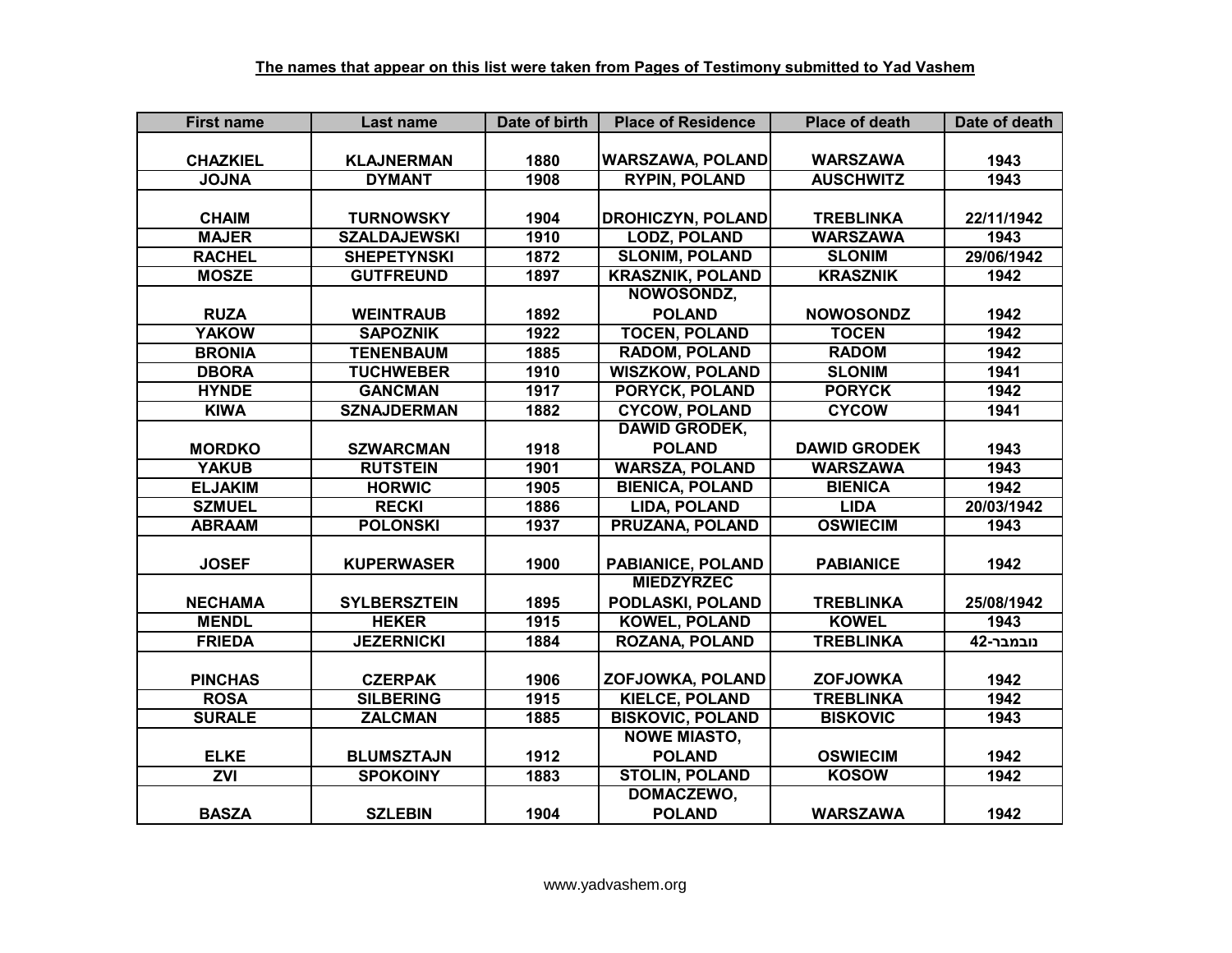| <b>First name</b> | Last name           | Date of birth | <b>Place of Residence</b> | <b>Place of death</b> | Date of death |
|-------------------|---------------------|---------------|---------------------------|-----------------------|---------------|
| <b>CHAIM</b>      | <b>SIEMIETYCKI</b>  | 1917          | <b>WARSAW, POLAND</b>     | <b>MAJDANEK</b>       | 1941          |
| <b>CHANNA</b>     | <b>SZMUNES</b>      | 1892          | <b>LUCK, POLAND</b>       | <b>LUCK</b>           | 1942          |
| <b>DWORA</b>      | <b>WEISSER</b>      | 1922          | <b>LODZ, POLAND</b>       | <b>AUSCHWITZ</b>      | 1945          |
| <b>FRANJA</b>     | <b>HOROVIC</b>      | 1906          | <b>STASZOW, POLAND</b>    | <b>STASZOW</b>        | 1942          |
|                   |                     |               |                           |                       |               |
| <b>HONA</b>       | <b>NARABCEVITZ</b>  | 1912          | <b>BIALYSTOK, POLAND</b>  | <b>BIALISTOK</b>      | 1942          |
| <b>JAKOV</b>      | <b>REDLICH</b>      | 1882          | <b>LODZ, POLAND</b>       | <b>LODZ</b>           | 1941          |
|                   |                     |               |                           |                       |               |
| <b>JSAK</b>       | <b>SCHWARZBERG</b>  | 1885          | <b>SOSNOWCE, POLAND</b>   | <b>AUSCHWITZ</b>      | 1942          |
| <b>CHAJM</b>      | <b>KOPYT</b>        | 1903          | <b>KLEWAN, POLAND</b>     | <b>KLEWAN</b>         | 13/10/1942    |
| <b>MICHAEL</b>    | <b>RAZWASKI</b>     | 1912          | <b>ZDZIECIOL, POLAND</b>  | <b>LIPICZANSKA</b>    | 1942          |
|                   |                     |               |                           |                       |               |
| <b>MOSZE</b>      | <b>HEIWENTREGER</b> | 1905          | <b>WARSZAWA, POLAND</b>   | <b>WARSAW</b>         | 1942          |
| <b>CHANA</b>      | <b>PARYZER</b>      | 1896          | <b>DABROWA, POLAND</b>    | <b>AUSCHWITZ</b>      | 1942          |
| <b>MINDL</b>      | <b>BIENSTOK</b>     | 1922          | <b>CHELEM, POLAND</b>     | <b>CHELEM</b>         | 1942          |
| <b>AWRAHAM</b>    | <b>SZKLAR</b>       | 1907          | <b>STOLIN, POLAND</b>     | <b>STOLIN</b>         | 1942          |
| <b>JEHOSZUA</b>   | <b>KORNTAJER</b>    | 1895          | <b>WARSAW, POLAND</b>     | <b>WARSAW</b>         | 1942          |
| <b>ZEINWEL</b>    | <b>HERSBERG</b>     | 1900          | <b>KRAKOW, POLAND</b>     | <b>MAJDANEK</b>       | 1941          |
|                   |                     |               |                           |                       |               |
| <b>BARUCH</b>     | <b>KFIAT</b>        | 1910          | <b>LUBARTOV, POLAND</b>   | <b>MAJDANEK</b>       | 1941          |
| <b>HENIA</b>      | <b>CIZIK</b>        | 1896          | <b>LODZ, POLAND</b>       | <b>LODZ</b>           | 1940          |
| <b>CHANA</b>      | <b>MORGENSTERN</b>  | 1931          | <b>LODZ, POLAND</b>       | <b>CHELMNO</b>        | 1942          |
|                   |                     |               |                           |                       |               |
| <b>DAWID</b>      | <b>MAJBLUM</b>      | 1894          | <b>BORYSLAW, POLAND</b>   | <b>BORYSLAW</b>       | 1942          |
| <b>FEJGA</b>      | <b>GALES</b>        | 1915          | <b>SONIK, POLAND</b>      | <b>SONIK</b>          | 1941          |
| <b>MOISZE</b>     | <b>GRANETSTEJN</b>  | 1885          | <b>WARKA, POLAND</b>      | <b>TREBLINKA</b>      | 1943          |
| <b>RIVCA</b>      | <b>CIPPESS</b>      | 1920          | <b>KOLKA, POLAND</b>      | <b>KOLKA</b>          | 1942          |
| <b>YAKOW</b>      | <b>KIRSZTEJN</b>    | 1896          | <b>DOBRZYN, POLAND</b>    | <b>DOBRZYN</b>        | 1942          |
|                   |                     |               | <b>SKARZYSKO</b>          |                       |               |
| <b>CHAIM</b>      | <b>SANKIEWICH</b>   | 1915          | <b>KAMIENNA, POLAND</b>   | <b>TREBLINKA</b>      | 1942          |
|                   |                     |               |                           |                       |               |
| <b>MELECH</b>     | <b>POLLAK</b>       | 1890          | <b>CZORTKOW, POLAND</b>   | <b>CZORTKOW</b>       | 1942          |
| <b>PINCHAS</b>    | <b>LEJBOWICZ</b>    | 1922          | <b>FALENICA, POLAND</b>   | <b>FALENICA</b>       | 1941          |
| <b>SZEINE</b>     | <b>SZUSTER</b>      | 1918          | <b>KLECK, POLAND</b>      | <b>KLECK</b>          | 1942          |
| <b>AHRON</b>      | <b>SKOBRANSKI</b>   | 1921          | <b>OZORKOW, POLAND</b>    | <b>OZORKOW</b>        | 1942          |
| <b>CHANA</b>      | <b>LUSZYNSKI</b>    | 1890          | PLOCK, POLAND             | <b>BODZENTYN</b>      | 1942          |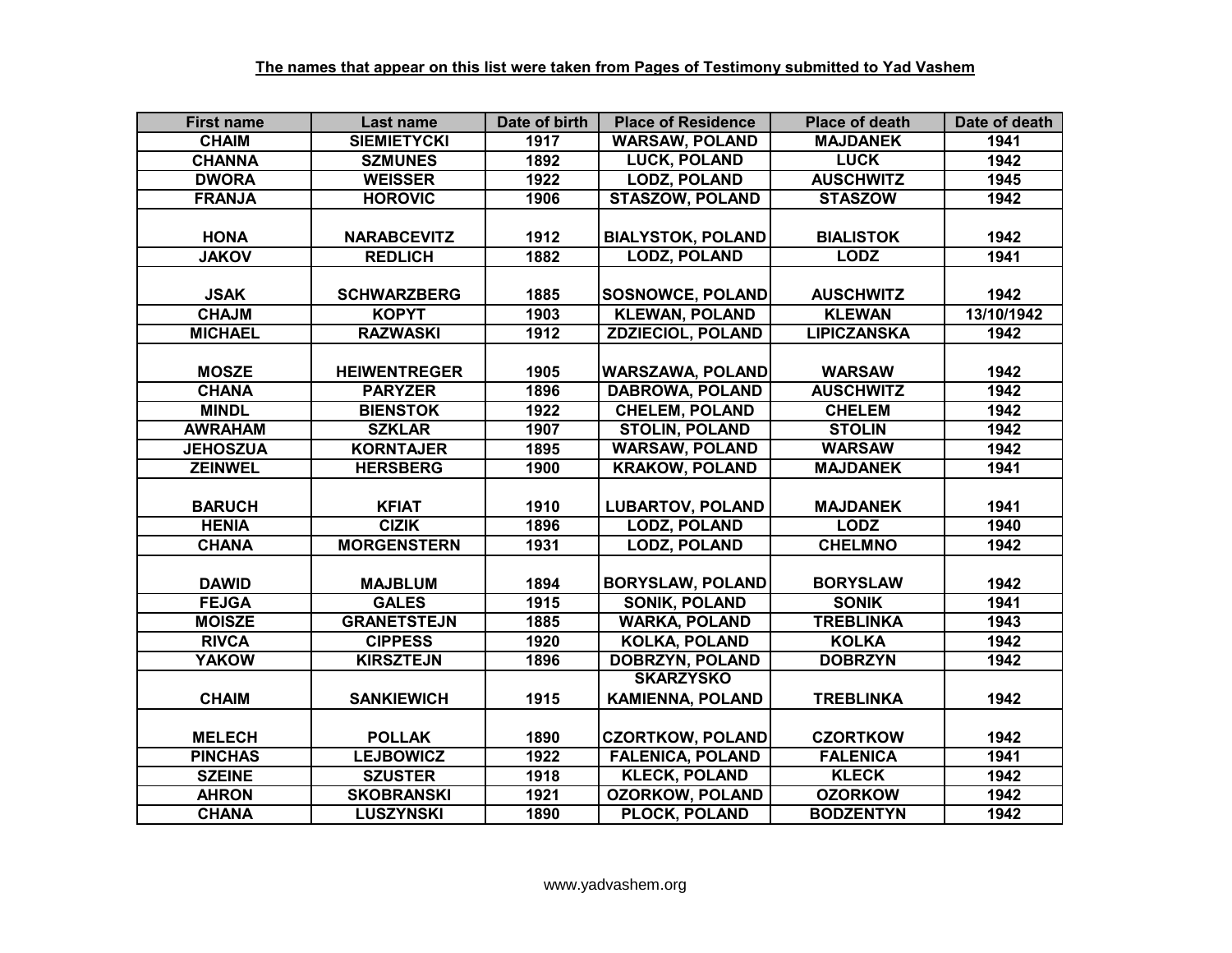| <b>First name</b> | Last name           | Date of birth | <b>Place of Residence</b> | <b>Place of death</b> | Date of death |
|-------------------|---------------------|---------------|---------------------------|-----------------------|---------------|
| <b>FRAIDA</b>     | <b>EKSTEIN</b>      | 1898          | <b>MORSZYN, POLAND</b>    | <b>MORSZYN</b>        | 1942          |
| <b>JAKOW</b>      | <b>ZOBERMAN</b>     | 1892          | <b>HORODLO, POLAND</b>    | <b>GRABOWIC</b>       | 1942          |
| <b>BLIMA</b>      | <b>STRICH</b>       | 1900          | <b>LWOW, POLAND</b>       | <b>LWOW</b>           | 1943          |
| <b>RIWKA</b>      | <b>SZAPIRO</b>      | 1922          | <b>PIASKI, POLAND</b>     | <b>TREBLINKA</b>      | 1942          |
|                   |                     |               | <b>SZYDLOWCE,</b>         |                       |               |
| <b>BUNI</b>       | <b>CUKIER</b>       | 1921          | <b>POLAND</b>             | <b>SZYDLOWCE</b>      | 1942          |
| <b>ISRAEL</b>     | <b>MANELLA</b>      | 1909          | <b>LODZ, POLAND</b>       | <b>LODZ</b>           | 1942          |
| <b>HAIA</b>       | <b>FISMAN</b>       | 1908          | YANOW, POLAND             | <b>YANOW</b>          | 1942          |
| <b>JOSEF</b>      | <b>STEIN</b>        | 1890          | <b>SOKOLKI, POLAND</b>    | <b>SOKOLKI</b>        | 1940          |
|                   |                     |               | KOROLOWKA,                |                       |               |
| <b>JEHUDIT</b>    | <b>FAJERSZTEJN</b>  | 1875          | <b>POLAND</b>             | <b>KOROLOWKA</b>      | 1942          |
|                   |                     |               | <b>CZESTOCHOWA,</b>       |                       |               |
| <b>LEJA</b>       | <b>BLICKMAN</b>     | 1892          | <b>POLAND</b>             | <b>AUSCHWITZ</b>      | 1943          |
|                   |                     |               | <b>TARNOBRZEG,</b>        |                       |               |
| <b>MALA</b>       | <b>CYNAMON</b>      | 1902          | <b>POLAND</b>             | <b>MIELEC</b>         | 1942          |
| <b>MORDCHAJ</b>   | <b>SZIWEK</b>       | 1892          | <b>LIPNO, POLAND</b>      | <b>WARSZAWA</b>       | 1942          |
|                   |                     |               | NOWOGROD,                 |                       |               |
| <b>NOACH</b>      | <b>RIKOWICZ</b>     | 1910          | <b>POLAND</b>             | <b>TREBLINKA</b>      | 1943          |
| <b>RAFAL</b>      | <b>RAFALOWICZ</b>   | 1891          | <b>BENDZIN, POLAND</b>    | <b>AUSCHWITZ</b>      | 1942          |
| <b>NACHMAN</b>    | <b>FRAJMAN</b>      | 1902          | <b>PORYCK, POLAND</b>     | <b>PORYCK</b>         | 1942          |
| <b>SZMUEL</b>     | <b>HOCHENBERG</b>   | 1872          | <b>LODZ, POLAND</b>       | <b>LODZ</b>           | 1939          |
| <b>YEHOSZUA</b>   | <b>FINKLSZTEIN</b>  | 1917          | <b>SARNAKI, POLAND</b>    | <b>TREBLINKA</b>      | 1942          |
| <b>ANSZL</b>      | <b>PASLER</b>       | 1900          | <b>BRZESKO, POLAND</b>    | <b>BRZESKO</b>        | 1942          |
|                   |                     |               |                           |                       |               |
| <b>BRACHA</b>     | <b>SZIRACKI</b>     | 1892          | PABIANICE, POLAND         | <b>AUSCHWITZ</b>      | 1944          |
| <b>CHANA</b>      | <b>ERLICH</b>       | 1924          | <b>BENDZIN, POLAND</b>    | <b>AUSCHWITZ</b>      | 1942          |
|                   |                     |               | <b>OSTROLEKA,</b>         |                       |               |
| <b>CYWIA</b>      | <b>ZYLBERSZTEJN</b> | 1908          | <b>POLAND</b>             | <b>TREBLINKA</b>      | 1942          |
| <b>FAJGA</b>      | <b>SZMIREN</b>      | 1912          | <b>DRUYA, POLAND</b>      | <b>AUSCHWITZ</b>      | 1942          |
| <b>HENIA</b>      | <b>BECKER</b>       | 1923          | <b>VARSOVIA, POLAND</b>   | <b>PONIATOWA</b>      | 1943          |
|                   |                     |               | <b>BARANOWICZ,</b>        |                       |               |
| <b>ITSZE</b>      | <b>MNAKER</b>       | 1912          | <b>POLAND</b>             | <b>BARANOWICZ</b>     | 1942          |
| <b>JOEL</b>       | <b>ROTTENBERG</b>   | 1903          | <b>KRAKOW, POLAND</b>     | <b>KRAKOW</b>         | 1942          |
|                   |                     |               |                           |                       |               |
| <b>LEJZER</b>     | <b>BRI</b>          | 1897          | <b>KOMAROW, POLAND</b>    | <b>RAWA RUSKA</b>     | 1943          |
| <b>MANIE</b>      | <b>WERBER</b>       | 1899          | <b>PORYCK, POLAND</b>     | <b>PORYCK</b>         | 1942          |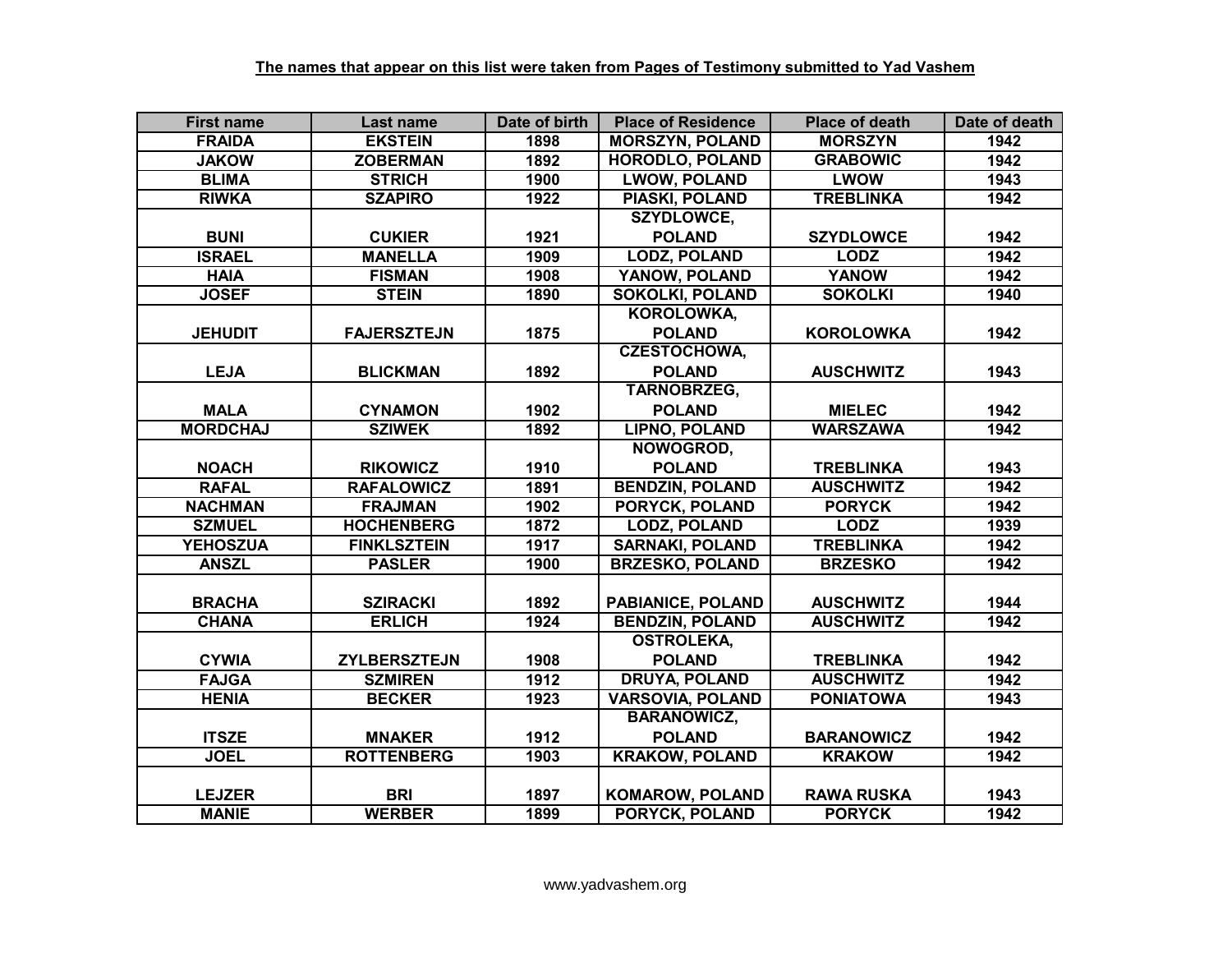| <b>First name</b> | Last name          | Date of birth | <b>Place of Residence</b> | <b>Place of death</b> | Date of death |
|-------------------|--------------------|---------------|---------------------------|-----------------------|---------------|
| <b>MERJAM</b>     | <b>JAKOBOVITZ</b>  | 1898          | <b>OSTROV, POLAND</b>     | <b>WARSAW</b>         | 1943          |
|                   |                    |               | <b>OSTROLEKA,</b>         |                       |               |
| <b>NACHUM</b>     | <b>RACZKOWSKI</b>  | 1902          | <b>POLAND</b>             | <b>LOMZA</b>          | 1942          |
| <b>RYFKA</b>      | <b>BARON</b>       | 1889          | <b>TARNOW, POLAND</b>     | <b>BELZEC</b>         | 1942          |
| <b>DOBE</b>       | <b>NOWYK</b>       | 1909          | <b>PINSK, POLAND</b>      | <b>PINSK</b>          | 1942          |
| <b>SZLOMO</b>     | <b>RITWO</b>       | 1900          | LIDA, POLAND              | <b>LIDA</b>           | 1942          |
|                   |                    |               | <b>CZESTOCHOWA,</b>       |                       |               |
| <b>YANKELE</b>    | <b>ZIELONKA</b>    | 1940          | <b>POLAND</b>             | <b>TREBLINKA</b>      | 1942          |
| <b>RIBEKA</b>     | <b>RECKI</b>       | 1918          | LIDA, POLAND              | <b>LIDA</b>           | 1942          |
|                   |                    |               |                           |                       |               |
| <b>BERKO</b>      | <b>KLEPER</b>      | 1914          | <b>TOMOSOW, POLAND</b>    | <b>MAJDANEK</b>       | 1942          |
|                   |                    |               |                           |                       |               |
| <b>CHAJA</b>      | <b>MURAWINSKI</b>  | 1874          | <b>BEREZNICE, POLAND</b>  | <b>SARNY</b>          | 1942          |
| <b>CHUNCIA</b>    | <b>DICKSZTAJN</b>  | 1899          | <b>WARSAW, POLAND</b>     | <b>WARSAW</b>         | 1942          |
| <b>ESTHER</b>     | <b>DRESNER</b>     | 1892          | <b>KOSMACZ, POLAND</b>    | <b>KOLOMYJA</b>       | 1942          |
| <b>NAHMAN</b>     | <b>SKURKA</b>      | 1887          | <b>LUKOW, POLAND</b>      | <b>TREBLINKA</b>      | 1942          |
| <b>SYMCHA</b>     | <b>WAGINSKI</b>    | 1870          | <b>POLAND</b>             | <b>LIDA</b>           | 1942          |
| <b>ASZER</b>      | <b>SZEREL</b>      | 1925          | <b>TUCZYN, POLAND</b>     | <b>TUCZYN</b>         | 1943          |
| <b>CHELA</b>      | <b>WAYNGARTEN</b>  | 1902          | <b>LODZ, POLAND</b>       | <b>AUSCHWITZ</b>      | 1944          |
| <b>HERSCH</b>     | <b>MALCMAN</b>     | 1904          | <b>KALUSZYN, POLAND</b>   | <b>KALUSZYN</b>       | 1942          |
|                   |                    |               |                           |                       |               |
| <b>KRESHE</b>     | <b>VAISBORD</b>    | 1878          | <b>WARSCHAU, POLAND</b>   | <b>WARSCHAU</b>       | 1942          |
|                   |                    |               |                           |                       |               |
| <b>CHAJA</b>      | <b>SZWARC</b>      | 1905          | <b>TYSZOWCE, POLAND</b>   | <b>TYSZOWCE</b>       | 1943          |
|                   |                    |               |                           |                       |               |
| <b>RACHEL</b>     | <b>CHABA</b>       | 1892          | ZALOSHITZ, POLAND         | <b>BELZYCE</b>        | 1942          |
|                   |                    |               |                           |                       |               |
| <b>CIREL</b>      | <b>RAPOPORT</b>    | 1899          | <b>WARSZAWA, POLAND</b>   | <b>WARSZAWA</b>       | 1942          |
| <b>SZEWA</b>      | <b>HOFERL</b>      | 1911          | <b>JASLO, POLAND</b>      | <b>JASLO</b>          | 1942          |
| <b>YAKOV</b>      | <b>MUSZKATBLAT</b> | 1920          | <b>WARSAW, POLAND</b>     | <b>WARSAW</b>         | 1942          |
|                   |                    |               | KOROLOWKA,                |                       |               |
| <b>AJZYK</b>      | <b>TEJWER</b>      | 1905          | <b>POLAND</b>             | <b>KOROLOWKA</b>      | 1942          |
| <b>RYWKA</b>      | <b>SZTEGER</b>     | 1916          | <b>KSZANOV, POLAND</b>    | <b>AUSCHWITZ</b>      | 1944          |
| <b>CHAJKE</b>     | <b>JUCHT</b>       | 1899          | <b>PORYCK, POLAND</b>     | <b>PORYCK</b>         | 1942          |
|                   |                    |               |                           |                       |               |
| <b>CYLIA</b>      | <b>FRIEDFELD</b>   | 1917          | <b>TARNOPOL, POLAND</b>   | <b>BELZEC</b>         | 1942          |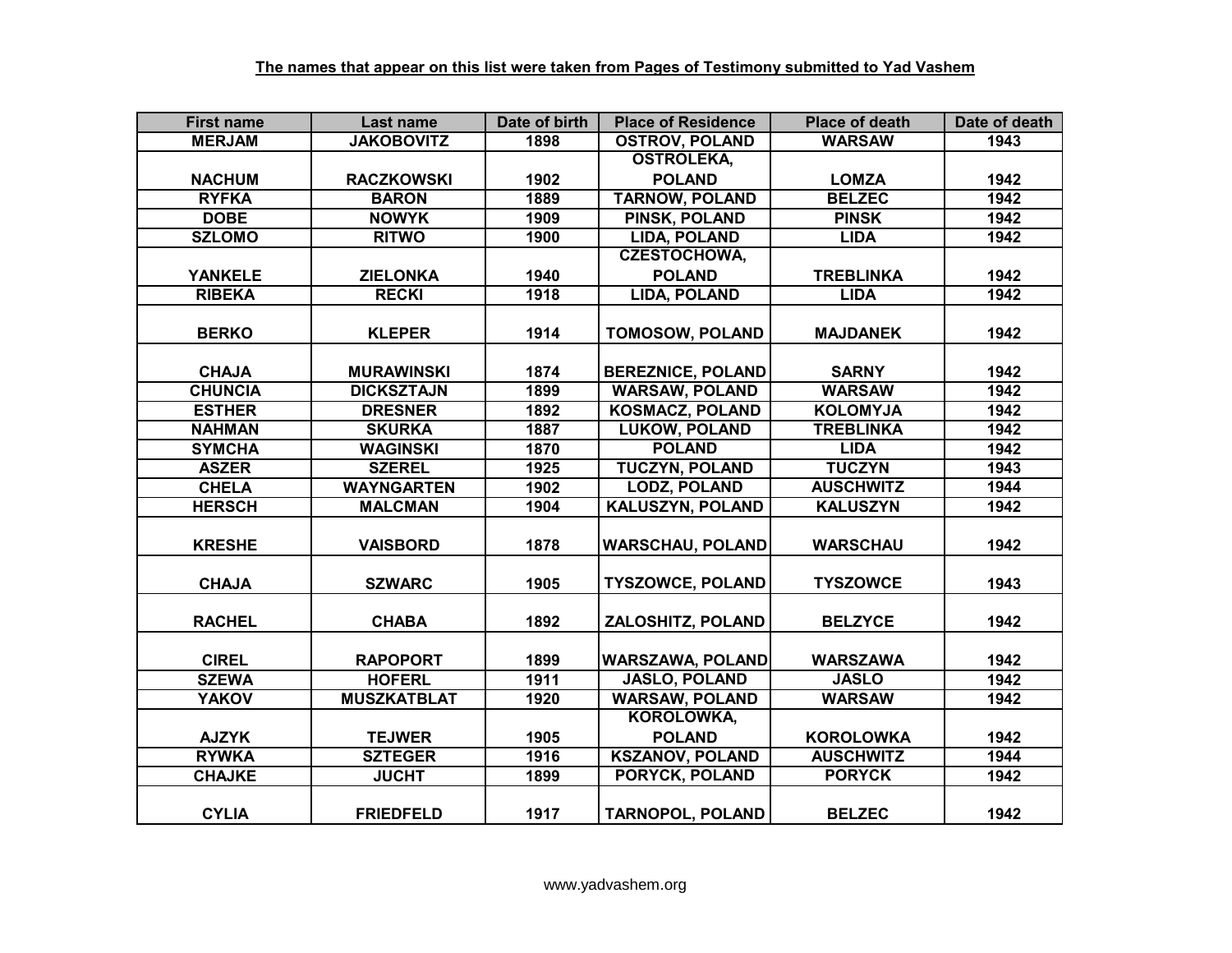| <b>First name</b> | Last name           | Date of birth | <b>Place of Residence</b> | <b>Place of death</b> | Date of death |
|-------------------|---------------------|---------------|---------------------------|-----------------------|---------------|
|                   |                     |               | TROCHENBROD,              |                       |               |
| <b>FAIBUSZ</b>    | <b>WAKS</b>         | 1905          | <b>POLAND</b>             | <b>TROCHENBROD</b>    | 1942          |
| <b>HAVALE</b>     | <b>HANFLIK</b>      | 1931          | <b>ZAKLIKOW, POLAND</b>   | <b>ZAKLIKOW</b>       | 1940          |
| <b>CHAYA</b>      | <b>WICHODEK</b>     | 1877          | <b>SIERPC, POLAND</b>     | <b>SIERPC</b>         | 1941          |
| <b>JOEL</b>       | <b>SWIRSKI</b>      | 1921          | <b>KOZIANY, POLAND</b>    | <b>KOZIANY</b>        | 1942          |
| <b>LEJBL</b>      | <b>GRAJN</b>        | 1898          | <b>PORYCK, POLAND</b>     | <b>PORYCK</b>         | 1942          |
| <b>MANYS</b>      | <b>CYMERMAN</b>     | 1893          | <b>POWORSK, POLAND</b>    | <b>MAJDANEK</b>       | 1943          |
|                   |                     |               | <b>DLUGIE SZODLO,</b>     |                       |               |
| <b>MORDCHAJ</b>   | <b>GRINSZPAN</b>    | 1882          | <b>POLAND</b>             | <b>DLUGIE SZODLO</b>  | 1942          |
| <b>MINKA</b>      | <b>SZOR</b>         | 1920          | <b>SANOK, POLAND</b>      | <b>SANOK</b>          | 1942          |
|                   |                     |               | <b>SKIERBIESZOW,</b>      |                       |               |
| <b>GERSZON</b>    | <b>ZYLBERCWAJG</b>  | 1874          | <b>POLAND</b>             | <b>BELZYC</b>         | 1942          |
|                   |                     |               | <b>SZEMIANOWIC,</b>       |                       |               |
| <b>SCHMUL</b>     | <b>SANDER</b>       | 1904          | <b>POLAND</b>             | <b>AUSCHWITZ</b>      | 1943          |
| <b>SZMUL</b>      | <b>SILBERMAN</b>    | 1903          | <b>PRAGA, POLAND</b>      | <b>WARSZAWA</b>       | 1942          |
| <b>YOZEF</b>      | <b>MAKOWSKI</b>     | 1890          | <b>MLAWA, POLAND</b>      | <b>WARSAW</b>         | 1943          |
|                   |                     |               |                           |                       |               |
| <b>FYSZL</b>      | <b>PIERNIKARZ</b>   | 1903          | <b>WARSZAWA, POLAND</b>   | <b>WARSZAWA</b>       | 1942          |
| <b>HAVA</b>       | <b>ZALCOVITZ</b>    | 1922          | <b>BENDZIN, POLAND</b>    | <b>AUSCHWITZ</b>      | 1943          |
| <b>CHANA</b>      | <b>FEJGELSON</b>    | 1922          | <b>WILNO, POLAND</b>      | <b>WILNO</b>          | 1942          |
|                   |                     |               |                           |                       |               |
| <b>ISRAEL</b>     | <b>STERNMANN</b>    | 1874          | <b>AUSCHWITZ, POLAND</b>  | <b>AUSCHWITZ</b>      | 1940          |
| <b>FAIGA</b>      | <b>KIRSZENBERG</b>  | 1920          | <b>POLAND</b>             | <b>AUSCHWITZ</b>      | 1944          |
|                   |                     |               | <b>NOWY SACZ,</b>         |                       |               |
| <b>HANA</b>       | <b>EISEN</b>        | 1917          | <b>POLAND</b>             | <b>KRAKOW</b>         | 1942          |
| <b>ISRAEL</b>     | <b>NACHTESHTERN</b> | 1914          | <b>WARSAW, POLAND</b>     | <b>WARSAW</b>         | 1944          |
| <b>LEIA</b>       | <b>ROTENBERG</b>    | 1906          | <b>SKOLE, POLAND</b>      | <b>SKOLE</b>          | 1942          |
| <b>KUBA</b>       | <b>BURSZTEJN</b>    | 1895          | <b>PORYCK, POLAND</b>     | <b>PORYCK</b>         | 1942          |
| <b>MIETEK</b>     | <b>BRZOSTEK</b>     | 20/05/1924    | <b>LOCHOW, POLAND</b>     | <b>LOCHOW</b>         | 21/03/1945    |
| <b>CHAIM</b>      | <b>FISCHER</b>      | 1919          | <b>OSWIECIM, POLAND</b>   | <b>RZESZOW</b>        | 1942          |
|                   |                     |               |                           |                       |               |
| <b>MOSZE</b>      | <b>ROSENBERG</b>    | 1908          | <b>WOLANOW, POLAND</b>    | <b>WOLANOW</b>        | 1943          |
| <b>PINCHAS</b>    | <b>SOCHACZEWSKI</b> | 1919          | <b>KOWEL, POLAND</b>      | <b>KOWEL</b>          | 1942          |
| <b>MOSZE</b>      | <b>SZIMEL</b>       | 1900          | ZALOSCIE, POLAND          | <b>BELZEC</b>         | 1942          |
|                   |                     |               | <b>BERESTOWIEC,</b>       |                       |               |
| <b>SMUL</b>       | <b>DLUGACI</b>      | 1885          | <b>POLAND</b>             | <b>AUSCHWITZ</b>      | 1942          |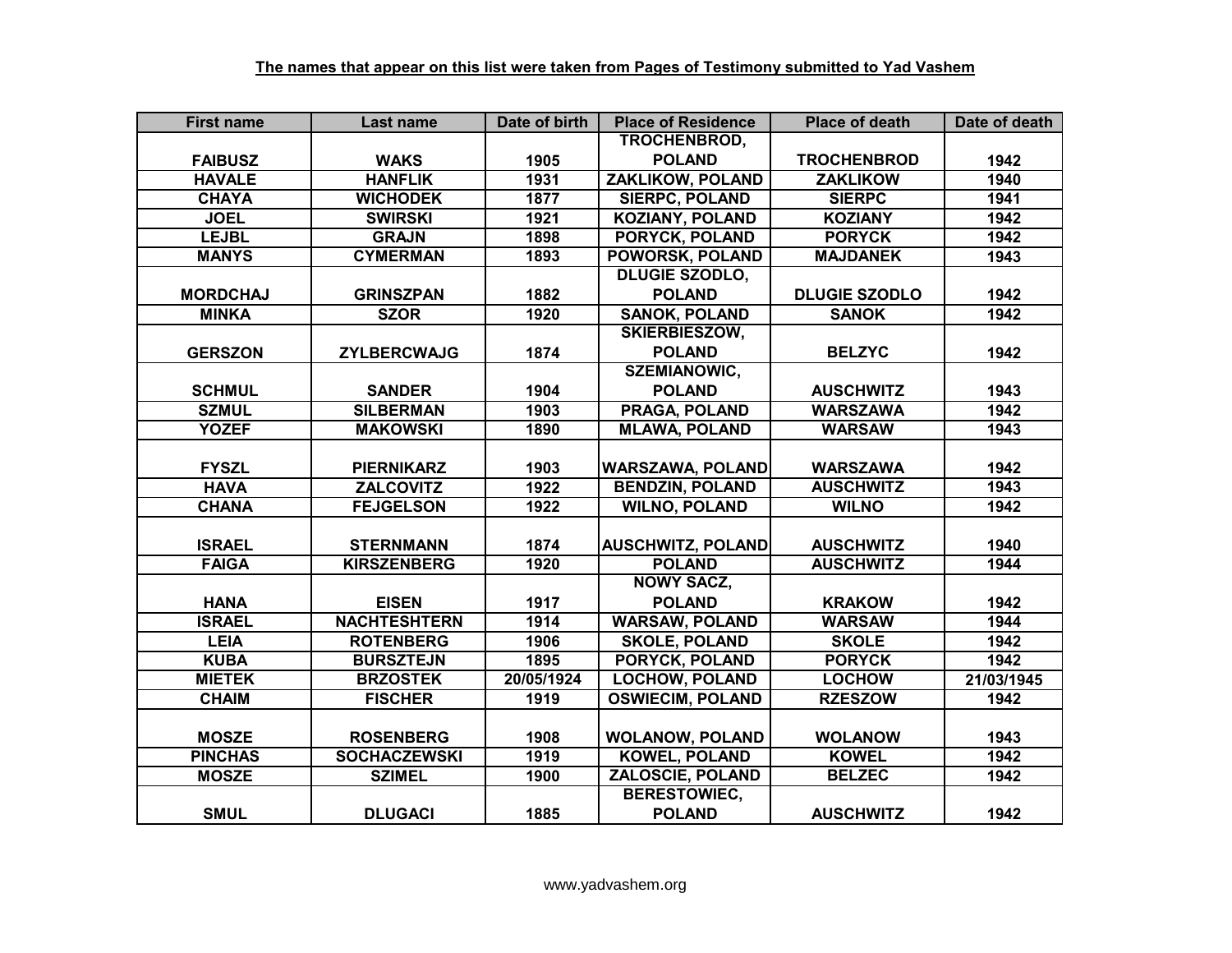| <b>First name</b> | Last name          | Date of birth | <b>Place of Residence</b> | <b>Place of death</b> | Date of death |
|-------------------|--------------------|---------------|---------------------------|-----------------------|---------------|
| <b>TOBA</b>       | <b>SZWARC</b>      | 1877          | <b>RZESZOW, POLAND</b>    | <b>RZESZOW</b>        | 1942          |
| <b>RAJZEL</b>     | <b>WINTER</b>      | 1877          | <b>KRAKOW, POLAND</b>     | <b>KRAKOW</b>         | 1942          |
| <b>BARUCH</b>     | <b>ZOLTY</b>       | 1864          | <b>LODZ, POLAND</b>       | <b>LODZ</b>           | 1942          |
| <b>CHAIM</b>      | <b>HELFGOTT</b>    | 1908          | <b>LODZ, POLAND</b>       | <b>LODZ</b>           | 1944          |
| <b>CHANA</b>      | <b>SPEISMAN</b>    | 1887          | <b>RADOM, POLAND</b>      | <b>RADOM</b>          | 1942          |
| <b>NACHMAN</b>    | <b>GLEZER</b>      | 1922          | <b>WILNA, POLAND</b>      | <b>WILNA</b>          | 1942          |
| <b>CHAIM</b>      | <b>ZYLBERMAN</b>   | 20/01/1892    | <b>PRAGA, POLAND</b>      | <b>WARSZAWA</b>       | 1942          |
| <b>LICI</b>       | <b>WULKAN</b>      | 1917          | <b>ZEIBUSH, POLAND</b>    | <b>TARNOV</b>         | 1941          |
| <b>ABRAHAM</b>    | <b>BREM</b>        | 1912          | <b>LASK, POLAND</b>       | <b>AUSCHWITZ</b>      | 1944          |
| <b>JOSEF</b>      | <b>LUSZNIK</b>     | 1922          | <b>SARNA, POLAND</b>      | <b>SARNA</b>          | 1942          |
|                   |                    |               | ROZYSZCZE,                |                       |               |
| <b>BEN CYJON</b>  | <b>HOCHBERG</b>    | 1880          | <b>POLAND</b>             | <b>TREBLINKA</b>      | 1942          |
| <b>SZYMON</b>     | <b>KRZEPICKI</b>   | 1884          | <b>KRAKOW, POLAND</b>     | <b>KRAKOW</b>         | 1943          |
| <b>MINDIL</b>     | <b>BRZESZINSKA</b> | 1889          | <b>BRZERZIN, POLAND</b>   | <b>MAJDANEK</b>       | 1943          |
| <b>ODESS</b>      | <b>JURKEVIC</b>    | 1900          | <b>WARSAW, POLAND</b>     | <b>WARSAW</b>         | 1943          |
|                   |                    |               | <b>CIESZANOW,</b>         |                       |               |
| <b>REIZI</b>      | <b>WULKAN</b>      | 1908          | <b>POLAND</b>             | <b>SOLOBKOVTSY</b>    | 1943          |
|                   |                    |               |                           |                       |               |
| <b>SHMIRL</b>     | <b>BANTMAN</b>     | 1930          | KOSTOPOL, POLAND          | <b>KOSTOPOL</b>       | 1942          |
| <b>SZRAGA</b>     | <b>DOMNIC</b>      | 1892          | <b>LUNINETS, POLAND</b>   | <b>LUNINETS</b>       | 1942          |
| <b>YTA</b>        | <b>SZAPIRO</b>     | 1890          | <b>ILJA, POLAND</b>       | <b>ILJA</b>           | 1942          |
| <b>AWRAHAM</b>    | <b>LESZCZYNSKI</b> | 1910          | <b>KALISZ, POLAND</b>     | <b>KALISZ</b>         | 1942          |
|                   |                    |               | <b>MIEDZYRZEC,</b>        |                       |               |
| <b>CHAIM</b>      | <b>CHOTERMAN</b>   | 1907          | <b>POLAND</b>             | <b>BEREZNE</b>        | 1942          |
| <b>CHAIM</b>      | <b>KOPERWAS</b>    | 1936          | <b>RADOM, POLAND</b>      | <b>TREBLINKA</b>      | 1943          |
| <b>DISZKA</b>     | <b>KACOWICZ</b>    | 1921          | <b>ILJA, POLAND</b>       | <b>ILJA</b>           | 1942          |
| <b>JAKUB</b>      | <b>RUBINSTEIN</b>  | 1890          | <b>LODZ, POLAND</b>       | <b>ZBOROV</b>         | 1943          |
| <b>HERS</b>       | <b>ROZENTVEIG</b>  | 1910          | <b>FALIUBKA, POLAND</b>   | <b>BELZEC</b>         | 1942          |
| <b>JAKOB</b>      | <b>BURAK</b>       | 1921          | <b>SIEDLCE, POLAND</b>    | <b>SIEDLCE</b>        | 1942          |
| <b>CHINA</b>      | <b>SAGINUR</b>     | 1921          | <b>ROWNO, POLAND</b>      | <b>ROWNO</b>          | 11/06/1941    |
|                   |                    |               |                           |                       |               |
| <b>RIWKA</b>      | <b>SZWARC</b>      | 1912          | <b>TARNOPOL, POLAND</b>   | <b>TARNOPOL</b>       | 1942          |
| <b>WOLF</b>       | <b>CYTRYNBAUM</b>  | 1910          | <b>TUROBIN, POLAND</b>    |                       | 1941          |
|                   |                    |               | NIZANKOWICE,              |                       |               |
| <b>BERL</b>       | <b>WEITMAN</b>     | 1850          | <b>POLAND</b>             | <b>PSZCZYNA</b>       | 1942          |
| <b>DAWID</b>      | <b>CHALYF</b>      | 1895          | <b>ROWNE, POLAND</b>      | <b>ROWNE</b>          | 1942          |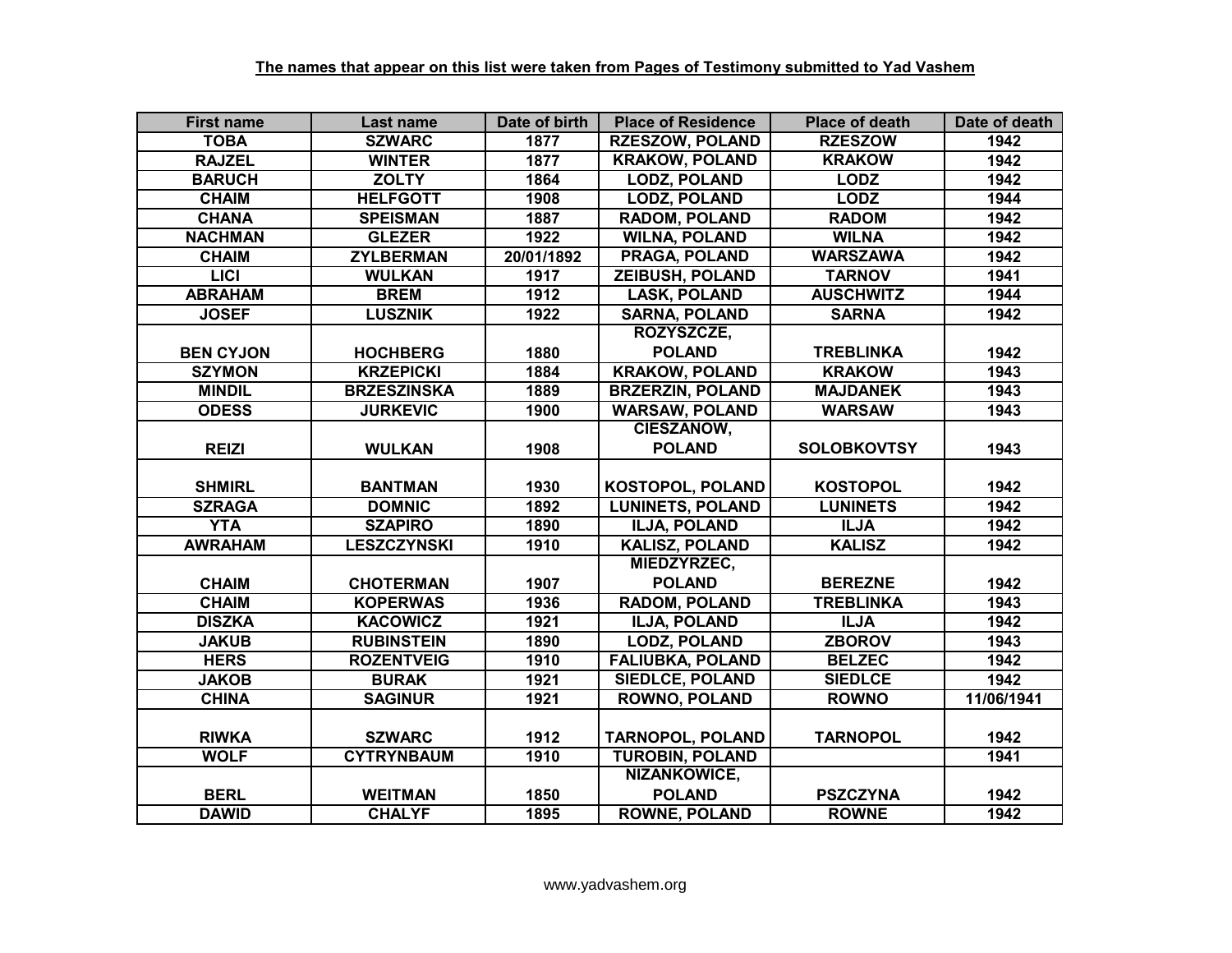| <b>First name</b> | Last name            | Date of birth | <b>Place of Residence</b> | <b>Place of death</b> | Date of death |
|-------------------|----------------------|---------------|---------------------------|-----------------------|---------------|
| <b>HERSZ</b>      | <b>BURSZTEIN</b>     | 1890          | <b>STOCZEK, POLAND</b>    | <b>TREBLINKA</b>      | 1942          |
|                   |                      |               | <b>DOMBROWA,</b>          |                       |               |
| <b>JOSEPH</b>     | <b>MICHLOWICZ</b>    | 1910          | <b>POLAND</b>             | <b>DOMBROWA</b>       | 1941          |
| <b>MIRJAM</b>     | <b>SZLAJCHER</b>     | 1916          | <b>JUZEFOW, POLAND</b>    | <b>BELZEC</b>         | 1942          |
| <b>TILA</b>       | <b>HOLLANDER</b>     | 1905          | <b>KRAKOW, POLAND</b>     | <b>BOCHNIA</b>        | 1942          |
|                   |                      |               |                           |                       |               |
| <b>DAWID</b>      | <b>LICHTENSZTAJN</b> | 1909          | <b>WARSZAWA, POLAND</b>   | <b>WARSZAWA</b>       | 1942          |
|                   |                      |               | <b>CONSTANTIN,</b>        |                       |               |
| <b>LEIA</b>       | <b>EPELBAUM</b>      | 1906          | <b>POLAND</b>             | <b>CONSTANTIN</b>     | 1941          |
| <b>SZEJNDL</b>    | <b>FELTYCKI</b>      | 1910          | <b>LOSICE, POLAND</b>     | <b>TREBLINKA</b>      | 1941          |
|                   |                      |               |                           |                       |               |
| <b>ELY</b>        | <b>STURMER</b>       | 1913          | <b>SLOBATICI, POLAND</b>  | <b>MAJDANEK</b>       | 1943          |
| <b>GITL</b>       | <b>GMEJNERMAN</b>    | 1901          | <b>LOMZA, POLAND</b>      | <b>AUSCHWITZ</b>      | 1942          |
|                   |                      |               | KONSKAWOLA,               |                       |               |
| <b>ISRAEL</b>     | <b>BURENSTAJN</b>    | 1898          | <b>POLAND</b>             | <b>MAJDANEK</b>       | 1943          |
| <b>JEHUDIS</b>    | <b>BERNHOLZ</b>      | 1870          | <b>LOPATYN, POLAND</b>    | <b>SOKAL</b>          | 1941          |
| <b>LEJA</b>       | <b>BLOCH</b>         | 1906          | <b>OSZMIANA, POLAND</b>   | <b>WILNO</b>          | 1943          |
| <b>MAJER</b>      | <b>HERZBERG</b>      | 1910          | <b>LODZ, POLAND</b>       | <b>KELCE</b>          | 1943          |
| <b>MOJSZE</b>     | <b>SZMUKLER</b>      | 1921          | <b>KRAKOW, POLAND</b>     | <b>KRAKOW</b>         | 1943          |
|                   |                      |               |                           |                       |               |
| <b>CHAJEM</b>     | <b>ZAGER</b>         | 1915          | <b>BORYSLAW, POLAND</b>   | <b>MAJDANEK</b>       | 1943          |
| <b>RACHEL</b>     | <b>RACONSKI</b>      | 1918          | <b>RACIAZ, POLAND</b>     | <b>PLONSK</b>         | 1942          |
|                   |                      |               | <b>CZECHANOWIEC,</b>      |                       |               |
| <b>RYWKA</b>      | <b>KOZAK</b>         | 1910          | <b>POLAND</b>             | <b>TREBLINKA I</b>    | 1941          |
| <b>SZLOMA</b>     | <b>PELC</b>          | 1924          | <b>STRELISK, POLAND</b>   | <b>LWOW</b>           | 1942          |
| <b>YAKOB</b>      | <b>HIMELSTOIB</b>    | 1904          | <b>WARSAW, POLAND</b>     | <b>WARSAW</b>         | 1943          |
|                   |                      |               | <b>SOSNOWIEC,</b>         |                       |               |
| <b>ABRAM</b>      | <b>MINZ</b>          | 1895          | <b>POLAND</b>             | <b>AUSCHWITZ</b>      | 1942          |
|                   |                      |               | <b>BRESC LITEWSKI,</b>    |                       |               |
| <b>BERL</b>       | <b>KOSIC</b>         | 1882          | <b>POLAND</b>             | <b>BRESC LITEWSKI</b> | 1942          |
| <b>CHAJA</b>      | <b>ZOPRENER</b>      | 1888          | <b>WILNA, POLAND</b>      | <b>BERGEN BELSEN</b>  | 1943          |
| <b>CVI</b>        | <b>RAIZ</b>          | 1899          | <b>LUBOML, POLAND</b>     | <b>LUBOML</b>         | 1942          |
| <b>FAIGA</b>      | <b>KALACHHEIM</b>    | 1892          | <b>LANCUT, POLAND</b>     | <b>LANCUT</b>         | 1942          |
| <b>HAIM</b>       | <b>RATENBAH</b>      | 1895          | <b>DOLINA, POLAND</b>     | <b>DOLINA</b>         | 1942          |
| <b>ISRAEL</b>     | <b>MILSZTEJN</b>     | 1891          | <b>STERDYN, POLAND</b>    | <b>TREBLINKA</b>      | 1942          |
| <b>JERUCHAM</b>   | <b>SZTEINER</b>      | 1922          | <b>GROMNIK, POLAND</b>    | <b>MAUTHAUSEN</b>     | 1945          |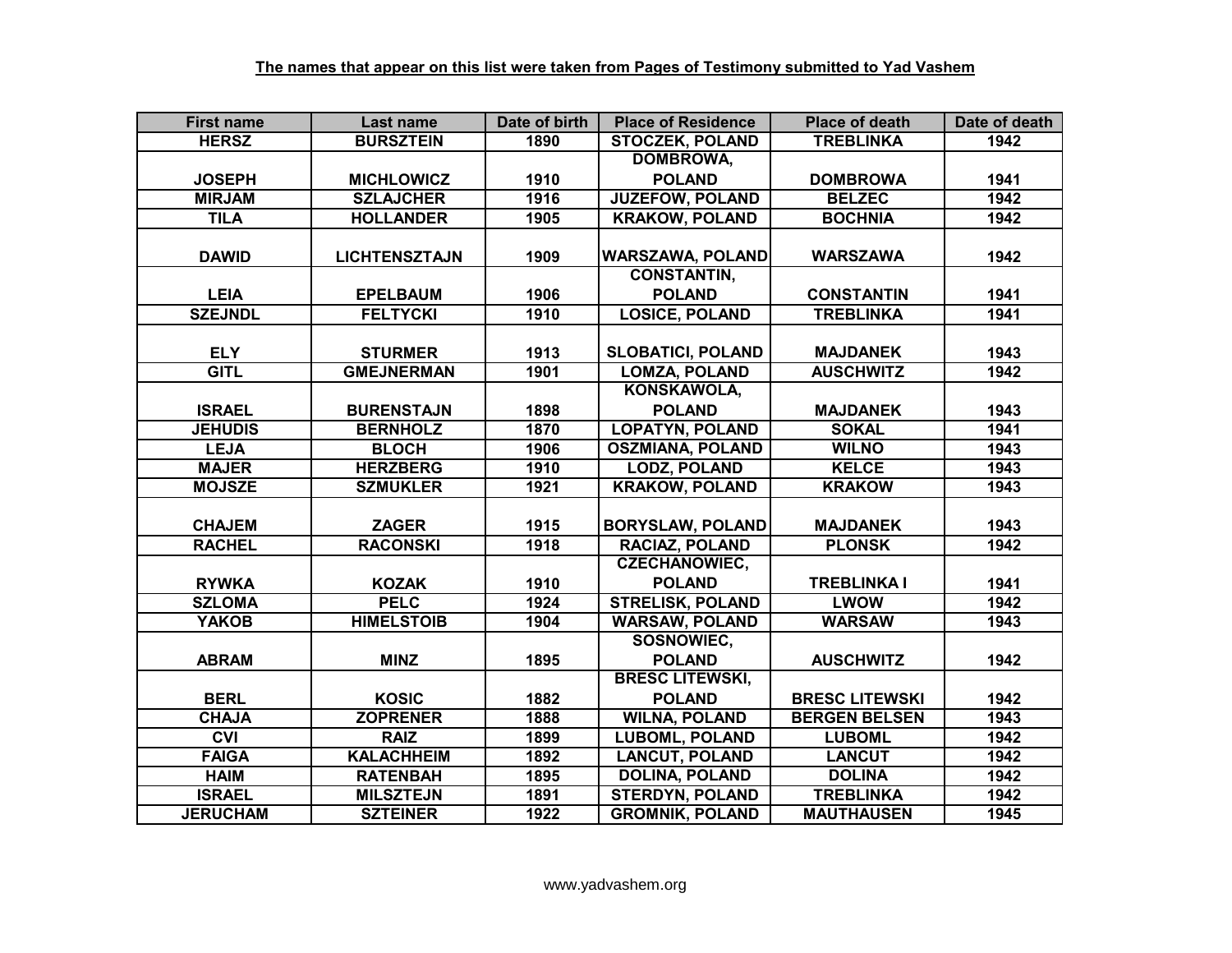| <b>First name</b> | Last name           | Date of birth | <b>Place of Residence</b> | <b>Place of death</b> | Date of death |
|-------------------|---------------------|---------------|---------------------------|-----------------------|---------------|
|                   |                     |               | <b>BARANOVICH,</b>        |                       |               |
| <b>BASIA</b>      | <b>CHAIMOVIC</b>    | 1911          | <b>POLAND</b>             | <b>BARANOVICH</b>     | 1940          |
| <b>HERS</b>       | <b>SMETERER</b>     | 1897          | <b>KITOW, POLAND</b>      | <b>KITOW</b>          | 1943          |
| ZVI               | <b>LEVCOVICH</b>    | 1887          | <b>GRODZISK, POLAND</b>   | <b>BRWINOW</b>        | 1943          |
|                   |                     |               |                           |                       |               |
| <b>ITZYK</b>      | <b>FISHTAL</b>      | 1896          | <b>CZORTKOW, POLAND</b>   | <b>CZORTKOW</b>       | 1941          |
|                   |                     |               |                           |                       |               |
| <b>RACHEL</b>     | <b>FRIDWALD</b>     | 1910          | FELDSZTIN, POLAND         | <b>FELDSZTIN</b>      | 1942          |
|                   |                     |               | <b>SKIERNIEWICE,</b>      |                       |               |
| <b>RYVA</b>       | <b>DEUTSCHER</b>    | 1884          | <b>POLAND</b>             | <b>BARANOW</b>        | 1943          |
| <b>DEVOJRA</b>    | <b>JAROS</b>        | 1898          | <b>LODZ, POLAND</b>       | <b>AUSCHWITZ</b>      | 1944          |
| <b>TOWIA</b>      | <b>MIZOCZ</b>       | 1904          | <b>ROWNE, POLAND</b>      | <b>ROWNE</b>          | 1942          |
| <b>ZYSZE</b>      | <b>HAJWYNTREGER</b> | 1888          | POWAZKI, POLAND           | <b>MAJDANEK</b>       | 1943          |
| <b>BENCION</b>    | <b>RECHTMAN</b>     | 1895          | <b>OTWOCK, POLAND</b>     | <b>TREBLINKA</b>      | 1942          |
| <b>MICHOEL</b>    | <b>SIEGELTUCH</b>   | 1916          | <b>KRAKOW, POLAND</b>     | <b>BELZEC</b>         | 1942          |
| <b>RACHMIEL</b>   | <b>SIEDLECKI</b>    | 1916          | <b>WARSAW, POLAND</b>     | <b>WARSAW</b>         | 1942          |
| <b>WELWL</b>      | <b>TWERSKI</b>      | 1892          | <b>KOWEL, POLAND</b>      | <b>KOWEL</b>          | 1942          |
| <b>CECILIA</b>    | <b>DUNAJ</b>        | 1895          | <b>BENDZIN, POLAND</b>    | <b>AUSCHWITZ</b>      | 1943          |
|                   |                     |               |                           |                       |               |
| <b>ERNA</b>       | <b>ZUKER</b>        | 1919          | <b>ZAKOPANE, POLAND</b>   | <b>SZEBNIE</b>        | 1943          |
|                   |                     |               | PESZNA DOLNA,             |                       |               |
| <b>JAKOB</b>      | <b>FISZGRUND</b>    | 1891          | <b>POLAND</b>             | <b>PESZNA DOLNA</b>   | 1942          |
| <b>CHAJA</b>      | <b>GLOCER</b>       | 1882          | <b>BURSZTYN, POLAND</b>   | <b>ROHATIN</b>        | 1942          |
| <b>CHAIA</b>      | <b>SZAIBMAN</b>     | 1896          | <b>STOSZOW, POLAND</b>    | <b>TREBLINKA I</b>    | 1942          |
| <b>MATEL</b>      | <b>SZTOLOVITS</b>   | 1909          | <b>STOK, POLAND</b>       | <b>TREBLINKA</b>      | 1942          |
| <b>MOSZE</b>      | <b>RAJBER</b>       | 1910          | <b>KLOBUCK, POLAND</b>    |                       | 1943          |
| <b>RABEKA</b>     | <b>NESTIL</b>       | 1892          | <b>ROZDOL, POLAND</b>     | <b>BELZEC</b>         | 1943          |
| <b>RYWKA</b>      | <b>BLUWSZTEIN</b>   | 1912          | <b>PORYCK, POLAND</b>     | <b>ZAWYDOW</b>        | 1942          |
| <b>SZEPSEL</b>    | <b>WOROBIEJCZYK</b> | 1900          | <b>GLEBOKIE, POLAND</b>   | <b>GLEBOKIE</b>       | 1943          |
| <b>ETEL</b>       | <b>WULFMAN</b>      | 1922          | <b>LUBLIN, POLAND</b>     | <b>LUBLIN</b>         | 1942          |
| <b>ABRAHAM</b>    | <b>SZRAJER</b>      | 1903          | <b>OTTYNIA, POLAND</b>    | <b>OTTYNIA</b>        | 1942          |
|                   |                     |               |                           |                       |               |
| <b>BERL</b>       | <b>FAJGENBOM</b>    | 1897          | <b>WLODAWA, POLAND</b>    | <b>WLODAWA</b>        | 1942          |
| <b>CHAJA</b>      | <b>SZMERLER</b>     | 1890          | <b>OTYNA, POLAND</b>      | <b>OTINIA</b>         | 1941          |
| <b>RECHEL</b>     | <b>WAJNSZTOK</b>    | 1905          | <b>STASZOW, POLAND</b>    | <b>AUSCHWITZ</b>      | 1941          |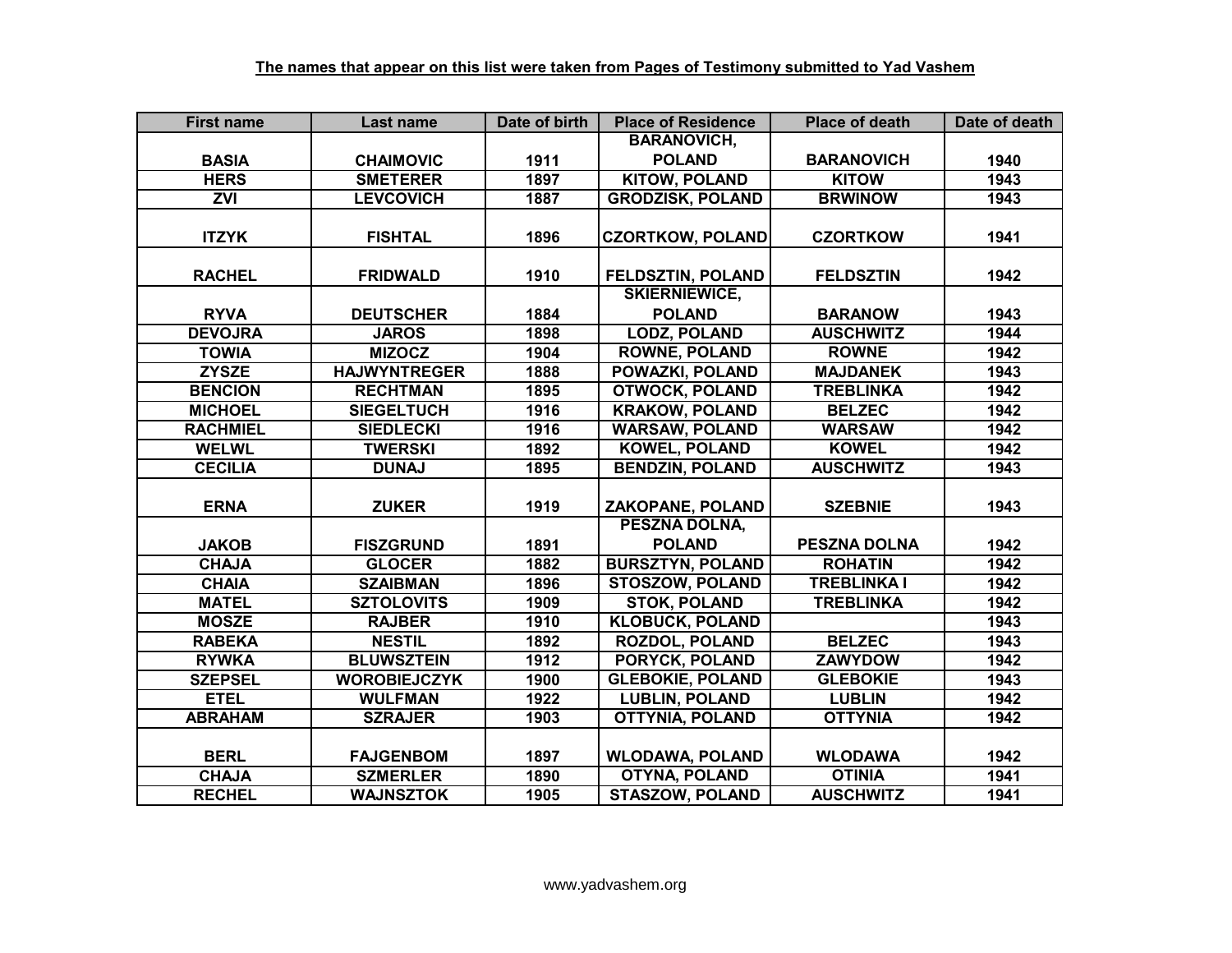| <b>First name</b> | <b>Last name</b>   | Date of birth | <b>Place of Residence</b> | <b>Place of death</b> | Date of death |
|-------------------|--------------------|---------------|---------------------------|-----------------------|---------------|
|                   |                    |               |                           | <b>SKARZYSKO</b>      |               |
| <b>JOSEF</b>      | <b>HOLCKIENER</b>  | 1904          | <b>WARSAW, POLAND</b>     | <b>KAMIENNA</b>       | 1943          |
|                   |                    |               |                           |                       |               |
| <b>HAIM</b>       | <b>KIRSZENBAUM</b> | 1871          | PIOTRKOW, POLAND          | <b>PIOTRKOW</b>       | 1942          |
|                   |                    |               | PECHENEZHIN,              |                       |               |
| <b>ISRAEL</b>     | <b>PEISAH</b>      | 1882          | <b>POLAND</b>             | <b>PECHENEZHIN</b>    | 1941          |
| <b>JENTEL</b>     | <b>JACHCEL</b>     | 22/03/1878    | <b>OSWIECIM, POLAND</b>   | <b>AUSCHWITZ</b>      | 1941          |
| <b>LEIBISCH</b>   | <b>POMERANZ</b>    | 1926          | PILICA, POLAND            | <b>PILICA</b>         | 1942          |
| <b>SZOSZANA</b>   | <b>SZENAUG</b>     | 1900          | <b>OPATOW, POLAND</b>     | <b>TREBLINKA</b>      | 1942          |
| <b>MOJZESZ</b>    | <b>WOLMAN</b>      | 1907          | <b>WARSAW, POLAND</b>     | <b>WARSAW</b>         | 1942          |
|                   |                    |               |                           |                       |               |
| <b>NACHUM</b>     | <b>LOVENKRON</b>   | 1908          | PROBUZNA, POLAND          | <b>KOPYCZYNCE</b>     | 1943          |
| <b>RACHEL</b>     | <b>WAJN</b>        | 1897          | <b>WARSAW, POLAND</b>     | <b>WARSAW</b>         | 1942          |
| <b>MUSJA</b>      | <b>GARBEROVIC</b>  | 1880          | <b>WILNO, POLAND</b>      | <b>WILNO</b>          | 1943          |
|                   |                    |               | <b>BELCHATOW,</b>         |                       |               |
| <b>PERLA</b>      | <b>STOBIECKI</b>   | 1905          | <b>POLAND</b>             | <b>TREBLINKA</b>      | 1942          |
| <b>YAKOB</b>      | <b>SAAD</b>        | 1919          | <b>LODZ, POLAND</b>       | <b>LODZ</b>           | 1943          |
| <b>RIFAEL</b>     | <b>WINTER</b>      | 1872          | <b>LODZ, POLAND</b>       | <b>WARSAW</b>         | 1942          |
| <b>BERL</b>       | <b>HAUSNER</b>     | 1908          | <b>BUCZACZ, POLAND</b>    | <b>BUCZACZ</b>        | 1942          |
|                   |                    |               | MIEDZYRZEC,               |                       |               |
| <b>CHAJA</b>      | <b>SANDMER</b>     | 1916          | <b>POLAND</b>             | <b>MIEDZYRZEC</b>     | 1944          |
|                   |                    |               |                           |                       |               |
| <b>CIPA</b>       | <b>RAJZ</b>        | 1922          | <b>KOSTOPOL, POLAND</b>   | <b>KOSTOPOL</b>       | 1942          |
| <b>SZPRINCE</b>   | <b>ZYGMUND</b>     | 1892          | <b>LUBLIN, POLAND</b>     | <b>MAJDANEK</b>       | 1942          |
|                   |                    |               |                           |                       |               |
| <b>GENIA</b>      | <b>SZINDLER</b>    | 1904          | <b>STANISLAV, POLAND</b>  | <b>STANISLAWOW</b>    | 1942          |
|                   |                    |               |                           |                       |               |
| <b>ICCHAK</b>     | <b>CYMMER</b>      | 1902          | <b>MYSLENICE, POLAND</b>  | <b>BELZEC</b>         | 1942          |
| <b>JAKUB</b>      | <b>BORENSTEIN</b>  | 1884          | <b>LODZ, POLAND</b>       | <b>AUSCHWITZ</b>      | 1944          |
| <b>LOUIS</b>      | <b>LANDKUTSCH</b>  | 11/12/1881    | <b>LWOW, POLAND</b>       | <b>AUSCHWITZ</b>      | 1942          |
|                   |                    |               |                           |                       |               |
| <b>BENJAMIN</b>   | <b>GEWUSZ</b>      | 1885          | <b>WARSZAWA, POLAND</b>   | <b>WARSZAWA</b>       | 17/10/1941    |
|                   |                    |               | <b>WARKOWICZE,</b>        |                       |               |
| <b>MENACHEM</b>   | <b>SZEJNBEJN</b>   | 1896          | <b>POLAND</b>             | <b>WARKOWICZE</b>     | 1942          |
| <b>CHAJA</b>      | <b>GIZIELEWICZ</b> | 1900          | <b>LODZ, POLAND</b>       | <b>MAJDANEK</b>       | 1943          |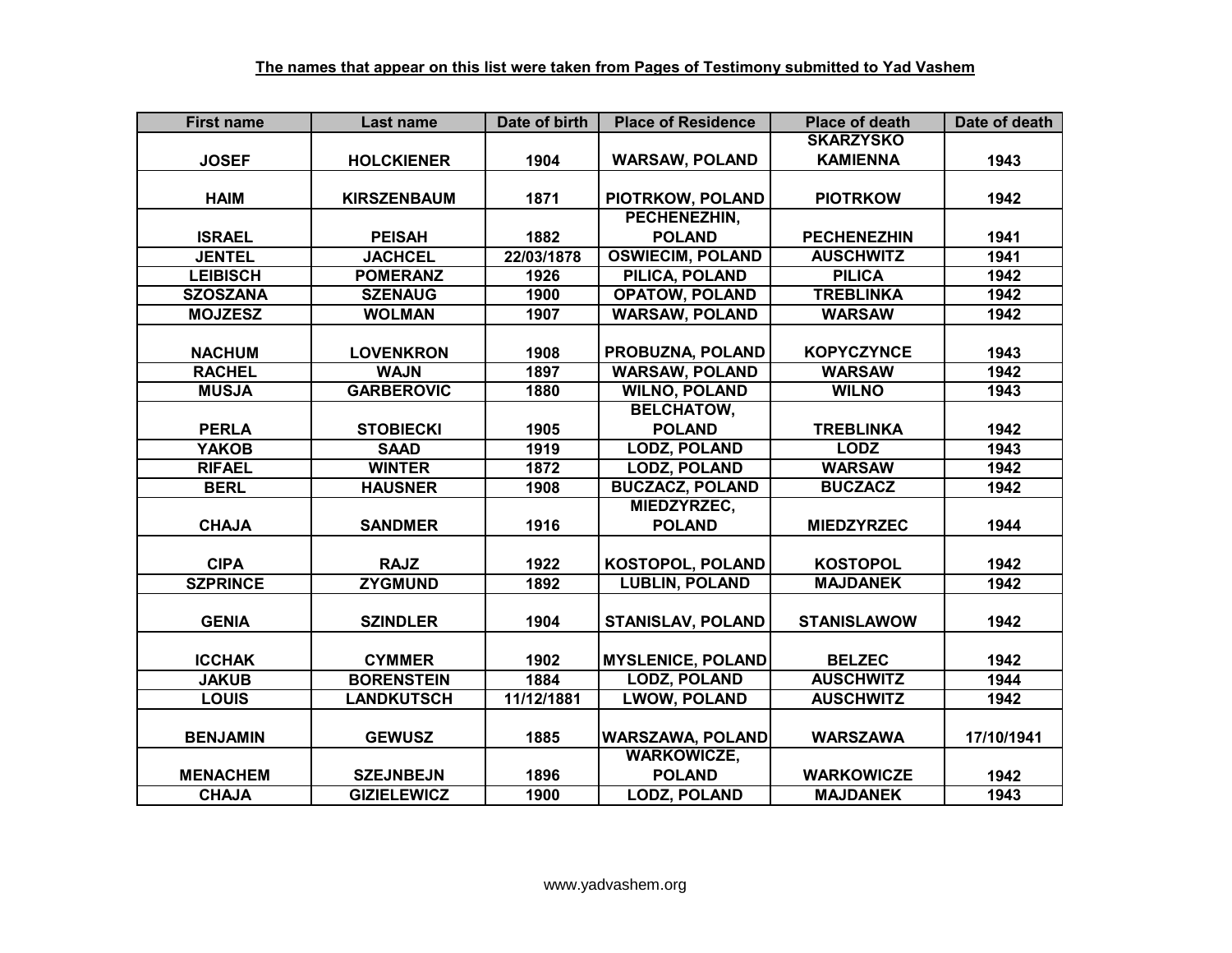| <b>First name</b> | Last name          | Date of birth | <b>Place of Residence</b> | <b>Place of death</b> | Date of death |
|-------------------|--------------------|---------------|---------------------------|-----------------------|---------------|
|                   |                    |               | <b>WLODIMIERZ,</b>        |                       |               |
| <b>PEPI</b>       | <b>SZAJNERMAN</b>  | 1917          | <b>POLAND</b>             | <b>WLODIMIERZ</b>     | 1942          |
|                   |                    |               |                           |                       |               |
| <b>REJZLA</b>     | <b>GRABSKA</b>     | 1915          | <b>WARSZAWA, POLAND</b>   | <b>WARSZAWA</b>       | 1942          |
| <b>DAWID</b>      | <b>GLASSBERG</b>   | 1888          | <b>KUTI, POLAND</b>       | <b>KOLOMAI</b>        | 1942          |
|                   |                    |               |                           |                       |               |
| <b>SZMUL</b>      | <b>KIRSZENBAUM</b> | 1876          | <b>TOMASZOW, POLAND</b>   | <b>TREBLINKA</b>      | 1942          |
|                   |                    |               |                           |                       |               |
| <b>YITE</b>       | <b>WALDHORN</b>    | 1909          | <b>BORYSLAW, POLAND</b>   | <b>BELZ</b>           | 1942          |
|                   |                    |               | <b>STANISLAWOW,</b>       |                       |               |
| <b>ANTONINA</b>   | <b>WEINSTEIN</b>   | 1904          | <b>POLAND</b>             | <b>STANISLAWOW</b>    | 1941          |
| <b>SZANDLA</b>    | <b>FAJGENBAUM</b>  | 1917          | <b>LUCK, POLAND</b>       | <b>LUCK</b>           | 1943          |
|                   |                    |               | MIEDZYRZEC,               |                       |               |
| <b>FISZL</b>      | <b>CUKIERMAN</b>   | 1916          | <b>POLAND</b>             | <b>MIEDZYRZEC</b>     | 1942          |
| <b>DAWID</b>      | <b>KRYSZTAL</b>    | 1889          | <b>LODZ, POLAND</b>       | <b>LODZ</b>           | 1944          |
| <b>JAKOW</b>      | <b>RACZKOWSKI</b>  | 1900          | <b>CZERWIN, POLAND</b>    | <b>TREBLINKA</b>      | 1942          |
|                   |                    |               |                           |                       |               |
| <b>HENYA</b>      | <b>SCHEIMAN</b>    | 1924          | <b>TOMASZOW, POLAND</b>   | <b>MAJDANEK</b>       | 1944          |
| <b>JOZEF</b>      | <b>HOCHHAUSER</b>  | 1900          | <b>KRAKOW, POLAND</b>     | <b>KRAKOW</b>         | 1940          |
|                   |                    |               |                           |                       |               |
| <b>CYREL</b>      | <b>GOLOWIEJSKI</b> | 1920          | <b>SNIADOWO, POLAND</b>   | <b>SLONIM</b>         | 1942          |
|                   |                    |               |                           |                       |               |
| <b>BEILA</b>      | <b>GANC</b>        | 1925          | <b>WARSZAWA, POLAND</b>   | <b>SABIBO</b>         | 1943          |
| <b>MALY</b>       | <b>WORTRAJCH</b>   | 1920          | <b>POWAZKI, POLAND</b>    | <b>MAJDANEK</b>       | 1943          |
| <b>MORDCHAJ</b>   | <b>RAUCH</b>       | 1911          | <b>SANOK, POLAND</b>      | <b>SANOK</b>          | 1942          |
|                   |                    |               |                           |                       |               |
| <b>NECHE</b>      | <b>WOLKOWICZ</b>   | 1919          | <b>RADOMSKO, POLAND</b>   | <b>RADOMSK</b>        | 1939          |
|                   |                    |               | <b>CZESTOCHOW,</b>        |                       |               |
| <b>RACHELA</b>    | <b>CZARNOCHA</b>   | 1920          | <b>POLAND</b>             | <b>SAMBOR</b>         | 1941          |
|                   |                    |               | <b>CZESTOCHOWA,</b>       |                       |               |
| <b>SARAH</b>      | <b>DIAMAND</b>     | 1906          | <b>POLAND</b>             | <b>CZESTOCHOWA</b>    | 1941          |
| <b>SZMUEL</b>     | <b>KUPERSZTAJN</b> | 1912          | PARCZOW, POLAND           | <b>PARCZOW</b>        | 1942          |
| <b>NACHMAN</b>    | <b>CWIK</b>        | 1907          | <b>TURZYSK, POLAND</b>    | <b>TURZYSK</b>        | 1942          |
| <b>ISRAEL</b>     | <b>SZTAJNMAN</b>   | 1895          | PINSK, POLAND             | <b>PINSK</b>          | 1944          |
| <b>SALOMEA</b>    | <b>SCHREIBER</b>   | 1898          | <b>KRAKOW, POLAND</b>     | <b>KRAKOW</b>         | 1943          |
| <b>CHANA</b>      | <b>DIAMAND</b>     | 1882          | <b>WARSAW, POLAND</b>     | <b>WARSAW</b>         | 1943          |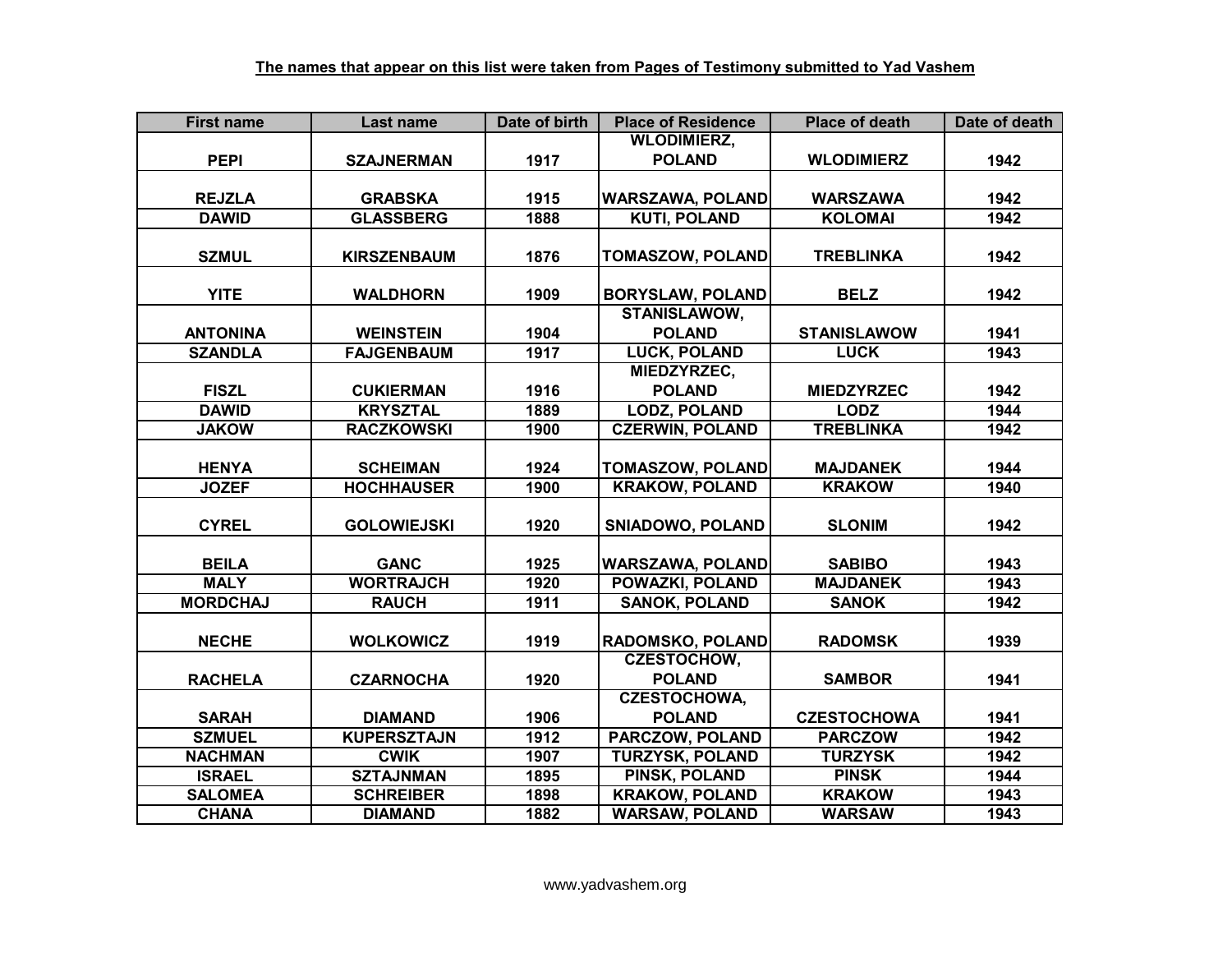| <b>First name</b> | Last name             | Date of birth | <b>Place of Residence</b> | <b>Place of death</b> | Date of death |
|-------------------|-----------------------|---------------|---------------------------|-----------------------|---------------|
| <b>CYWJA</b>      | <b>FRANCUZ</b>        | 1899          | <b>KAMIONKI, POLAND</b>   | <b>SKALAT</b>         | 1942          |
| <b>MAJE</b>       | <b>KESSEL</b>         | 1919          | <b>JARCZOW, POLAND</b>    | <b>JARCZOW</b>        | 1942          |
|                   |                       |               |                           |                       |               |
| <b>NOCHUM</b>     | <b>CUKER</b>          | 1881          | <b>TOMASZOW, POLAND</b>   | <b>TOMASZOW</b>       | 1942          |
|                   |                       |               |                           |                       |               |
| <b>SLOMO</b>      | <b>SZEFER</b>         | 1910          | <b>TYSZOWIEC, POLAND</b>  | <b>TYSZOWIEC</b>      | 1942          |
| <b>ABRAHAM</b>    | <b>DIHT</b>           | 1907          | <b>KOLKI, POLAND</b>      | <b>KOLKI</b>          | 1943          |
|                   |                       |               |                           |                       |               |
| <b>CHAJA</b>      | <b>RUBINSTEIN</b>     | 1905          | <b>BIALYSTOK, POLAND</b>  | <b>BIALYSTOK</b>      | 1943          |
| <b>FAIGA</b>      | <b>WISOKI</b>         | 1898          | <b>WARSZA, POLAND</b>     | <b>AUSCHWITZ</b>      | 1942          |
|                   |                       |               |                           |                       |               |
| <b>JACOB</b>      | <b>SCHULSHPER</b>     | 1885          | <b>WARSZAWA, POLAND</b>   | <b>WARSZAWA</b>       | 1942          |
|                   |                       |               |                           |                       |               |
| <b>PINCHAS</b>    | <b>RAJBENBACH</b>     | 1914          | <b>WARSZAWA, POLAND</b>   |                       | 1942          |
| <b>RACA</b>       | <b>ROSENFELD</b>      | 1903          | <b>KRAKOW, POLAND</b>     |                       | 1941          |
|                   |                       |               |                           | <b>MIEDZYRZEC</b>     |               |
| <b>BEJLA</b>      | <b>PRUSAK</b>         | 1888          | <b>MLAWA, POLAND</b>      | <b>PODLASKI</b>       | 1941          |
|                   |                       |               | RAFALOVKA,                |                       |               |
| <b>HERSZ</b>      | <b>BARD</b>           | 1900          | <b>POLAND</b>             | <b>RAFALOVKA</b>      | 1942          |
|                   |                       |               |                           |                       |               |
| <b>BATJA</b>      | <b>FINKIELSZTEJIN</b> | 1909          | <b>WARSZAWA, POLAND</b>   | <b>WARSZAWA</b>       | 1943          |
| <b>HERC</b>       | <b>NIKLSBERG</b>      | 1919          | <b>CHELEM, POLAND</b>     | <b>CHELEM</b>         | 1942          |
|                   |                       |               |                           |                       |               |
| <b>CHANOCH</b>    | <b>JAKUBOWICZ</b>     | 1890          | <b>WARSZAWA, POLAND</b>   | <b>WARSZAWA</b>       | 1942          |
| <b>DWORA</b>      | <b>SZULC</b>          | 1915          | <b>LOSICE, POLAND</b>     | <b>TREBLINKA</b>      | 1941          |
|                   |                       |               |                           |                       |               |
| <b>GEDALJA</b>    | <b>SZPILMAN</b>       | 1913          | <b>PABIANICE, POLAND</b>  | <b>PABIANICE</b>      | 1942          |
|                   |                       |               |                           |                       |               |
| <b>ICCHAK</b>     | <b>WOLFINGER</b>      | 1907          | <b>WARSZAWA, POLAND</b>   | <b>WARSZAWA</b>       | 1943          |
|                   |                       |               |                           |                       |               |
| <b>JCHAK</b>      | <b>SZAMES</b>         | 1912          | ZOFIJOWKA, POLAND         | <b>ZOFIJOWKA</b>      | 1942          |
|                   |                       |               | <b>BELCHATOW,</b>         |                       |               |
| <b>KRAJNDEL</b>   | <b>SZERMAN</b>        | 1903          | <b>POLAND</b>             | <b>CHELMKO</b>        | 1942          |
| <b>MOISZE</b>     | <b>JAKOBOWICZ</b>     | 1911          | <b>LODZ, POLAND</b>       | <b>LODZ</b>           | 1942          |
|                   |                       |               |                           |                       |               |
| <b>MINIA</b>      | <b>PODBERESKI</b>     | 1887          | <b>WISZNEWE, POLAND</b>   | <b>WISZNEWE</b>       | 1942          |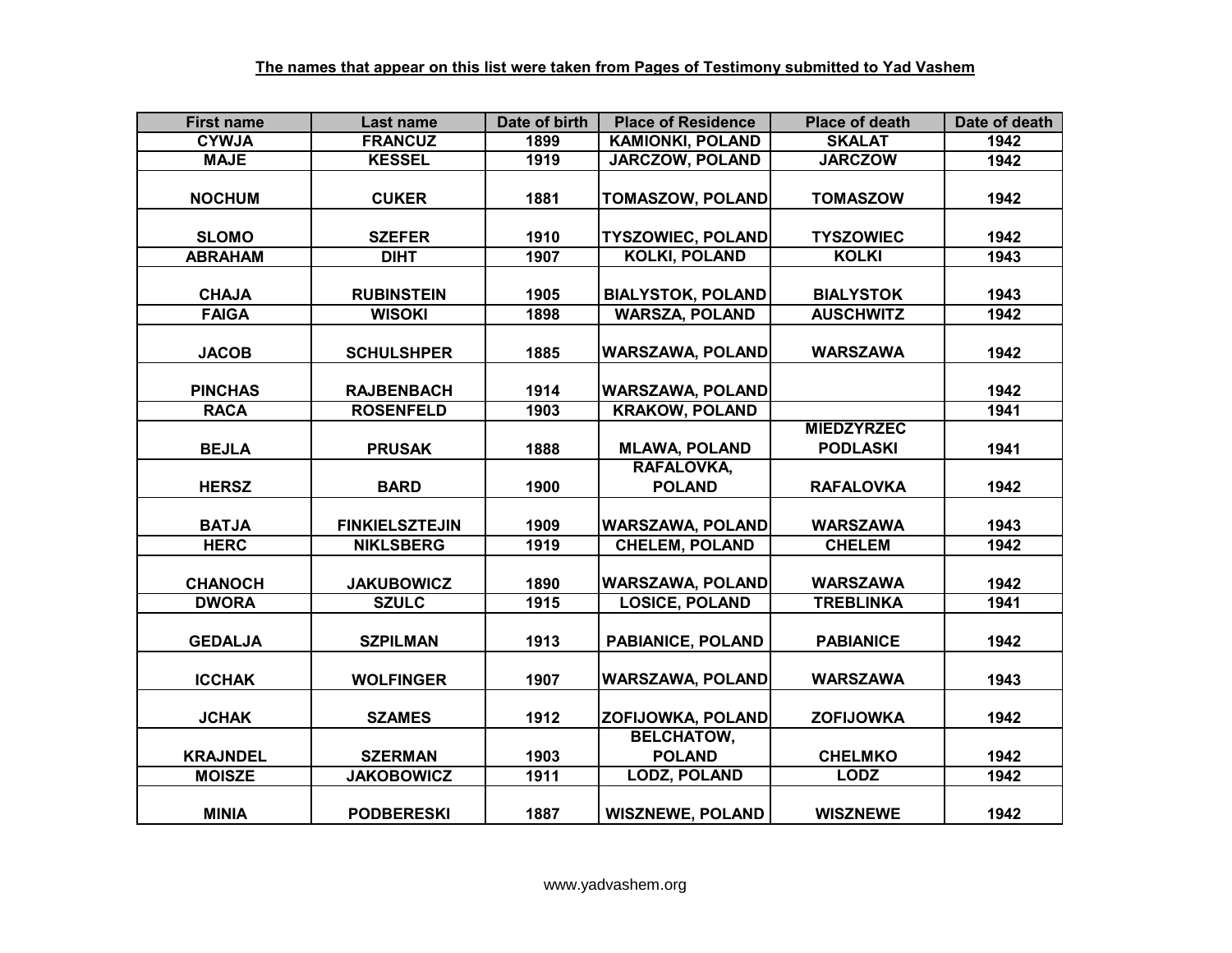| <b>First name</b> | Last name          | Date of birth    | <b>Place of Residence</b> | <b>Place of death</b> | Date of death |
|-------------------|--------------------|------------------|---------------------------|-----------------------|---------------|
| <b>MOSZE</b>      | <b>PIEKUCKI</b>    | 1880             | <b>BRANSK, POLAND</b>     | <b>TREBLINKA</b>      | 1942          |
| <b>PINCZE</b>     | <b>SMIETENSKE</b>  | 1924             | <b>SIUDEK, POLAND</b>     | <b>CHELMNO</b>        | 1941          |
|                   |                    |                  | STANISLAVOV,              |                       |               |
| <b>ROSA</b>       | <b>SZECHTER</b>    | 1909             | <b>POLAND</b>             | <b>STANISLAVOV</b>    | 1942          |
|                   |                    |                  | <b>TYSHKOVTSE,</b>        |                       |               |
| <b>SYMCHE</b>     | <b>WAJZER</b>      | 1900             | <b>POLAND</b>             | <b>BELZEC</b>         | 1943          |
| <b>TUSIA</b>      | <b>SCHILDHORN</b>  | 1926             | <b>PRZEMYSL, POLAND</b>   | <b>TREBLINKA</b>      | 1943          |
| <b>ABRAHAM</b>    | <b>CHUDA</b>       | 1925             | <b>WIELUN, POLAND</b>     | <b>WIELUN</b>         | 1942          |
| <b>BENJAMIN</b>   | <b>BIRNCWAJG</b>   | 1922             | <b>LASK, POLAND</b>       | <b>LODZ</b>           | 1942          |
| <b>CHAJA</b>      | <b>GROSSWASSER</b> | 1893             | <b>JEDRZEW, POLAND</b>    | <b>TREBLINKA</b>      | 1942          |
| <b>CHIL</b>       | <b>WOIKSZAL</b>    | 1919             | <b>JEDLINSK, POLAND</b>   | <b>JEDLINSK</b>       | 1944          |
| <b>ELIYAHU</b>    | <b>GITLIC</b>      | 1875             | <b>WILNO, POLAND</b>      | <b>PONARY</b>         | 1942          |
| <b>GHIDALE</b>    | <b>MARGULIS</b>    | 1900             | <b>KRINEK, POLAND</b>     | <b>AUSCHWITZ</b>      | 1942          |
|                   |                    |                  |                           |                       |               |
| <b>ICHAK</b>      | <b>ROSENBERG</b>   | 1917             | <b>HAJNOWKA, POLAND</b>   | <b>AUSCHWITZ</b>      | 1942          |
| <b>KUBA</b>       | <b>BURSZTEJN</b>   | 1903             | PORYCK, POLAND            | <b>PORYCK</b>         | 1942          |
|                   |                    |                  | ZAGORZANY,                |                       |               |
| <b>RACHEL</b>     | <b>KRATZER</b>     | 1899             | <b>POLAND</b>             | <b>GORLICE</b>        | 1942          |
| <b>CHANNA</b>     | <b>ZBORSZEWSKI</b> | 1894             | <b>PORYCK, POLAND</b>     | <b>PORYCK</b>         | 1942          |
| <b>MICHAL</b>     | <b>ROTSZTEIN</b>   | 1905             | <b>KUTNO, POLAND</b>      | <b>AUSCHWITZ</b>      | 1943          |
|                   |                    |                  |                           |                       |               |
| <b>GUCIA</b>      | <b>WAJCHENDLER</b> | 1924             | <b>WIERZBNIK, POLAND</b>  | <b>TREBLINKA</b>      | אוקטובר-42    |
| <b>MORDECHAJ</b>  | <b>DANDEROWICZ</b> | $\frac{1}{1920}$ | <b>OKRZEJA, POLAND</b>    | <b>OKRZEJA</b>        | 1942          |
| <b>REUBEN</b>     | <b>SEMELMACHER</b> | 1917             | <b>MEZERICH, POLAND</b>   | <b>MEZERICH</b>       | 1943          |
| <b>SHURA</b>      | <b>GOLCMAN</b>     | 1939             | <b>SAMBOR, POLAND</b>     | <b>WARSAW</b>         | 1941          |
|                   |                    |                  |                           |                       |               |
| <b>SZYJA</b>      | <b>FIRSZTAJN</b>   | 1865             | <b>WARSZAWA, POLAND</b>   | <b>TREBLINKA</b>      | 1942          |
|                   |                    |                  |                           |                       |               |
| <b>ZENIA</b>      | <b>RAJZ</b>        | 1907             | <b>NOWISOLO, POLAND</b>   | <b>NOWISOLO</b>       | 1942          |
| <b>JHOSZUA</b>    | <b>WYSZENGRAD</b>  | 1903             | <b>LODZ, POLAND</b>       |                       | 02/11/1945    |
| <b>SHAIEL</b>     | <b>HESCHELES</b>   | 1901             | <b>GALICIA, POLAND</b>    | <b>BELZEC</b>         | 1942          |
| <b>ABRAHAM</b>    | <b>SZESKIN</b>     | 1897             | <b>VILNIUS, POLAND</b>    | <b>PONARY</b>         | 1941          |
|                   |                    |                  |                           |                       |               |
| <b>CHANA</b>      | <b>WEISS</b>       | 1899             | <b>BORYSLAW, POLAND</b>   | <b>BORYSLAW</b>       | 1942          |
| <b>HAIA</b>       | <b>CHYCHOUCK</b>   | 1907             | <b>KOLKA, POLAND</b>      | <b>KOLKA</b>          | 1942          |
| <b>JOSEF</b>      | <b>SZTARKER</b>    | 1892             | ZAMOSZCZ, POLAND          | <b>ZAMOSZCZ</b>       | 1942          |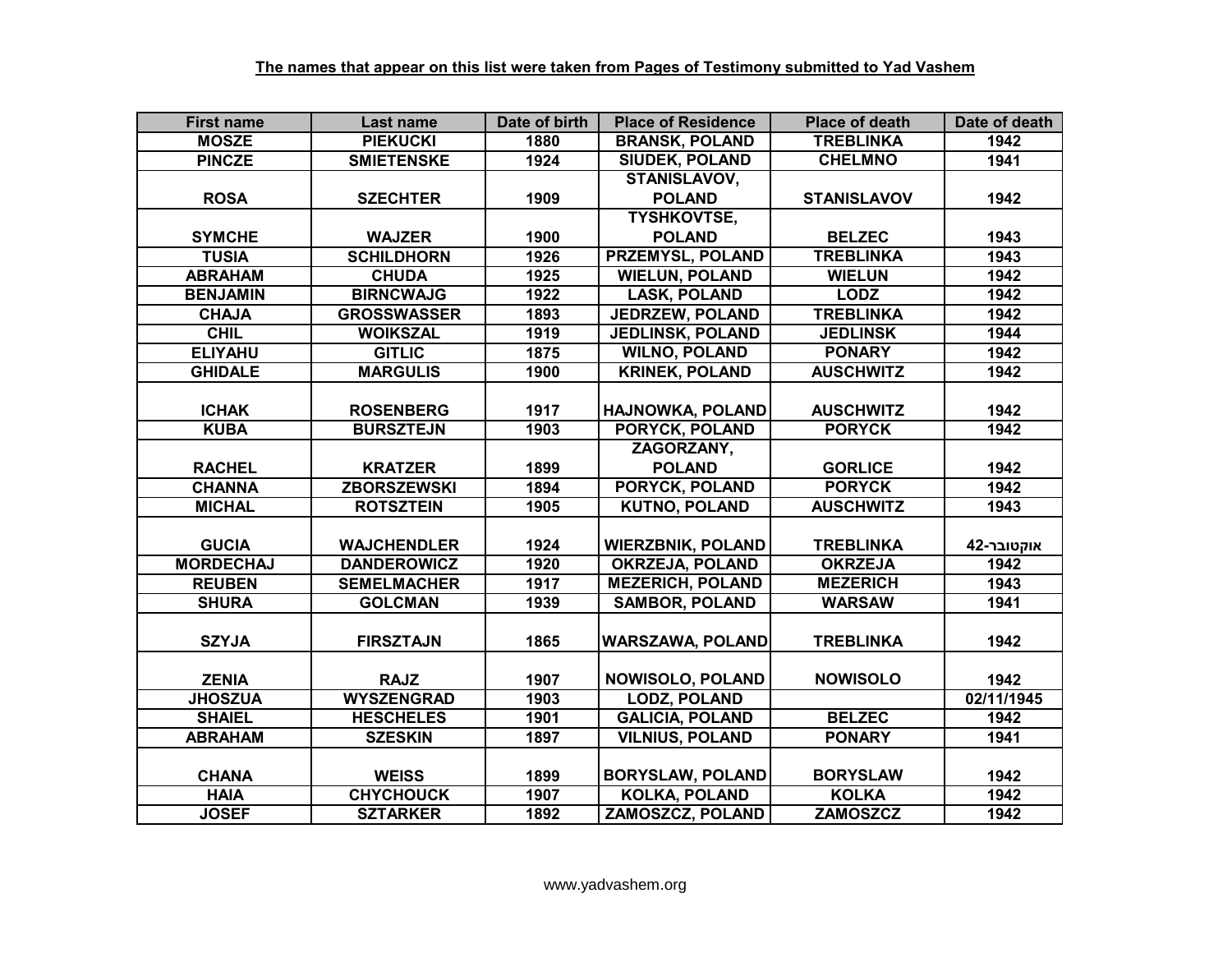| <b>First name</b> | Last name           | Date of birth | <b>Place of Residence</b> | <b>Place of death</b> | Date of death |
|-------------------|---------------------|---------------|---------------------------|-----------------------|---------------|
| <b>ABRAHAM</b>    | <b>FRYDMAN</b>      | 1910          | <b>LODZ, POLAND</b>       | <b>AUSCHA</b>         | 1944          |
|                   |                     |               |                           |                       |               |
| <b>JOSEF</b>      | <b>SHNICER</b>      | 1908          | <b>AUSCHWITZ, POLAND</b>  | <b>AUSCHWITZ</b>      | 1943          |
|                   |                     |               | <b>BELCHATOV,</b>         |                       |               |
| <b>BENCION</b>    | <b>STOBIECKI</b>    | 1935          | <b>POLAND</b>             | <b>TREBLINKA</b>      | 1942          |
| <b>MENASZE</b>    | <b>TAJTELBOM</b>    | 1904          | <b>BRZESKO, POLAND</b>    | <b>BOCHNIA</b>        | 1942          |
| <b>MOSZE</b>      | <b>FINKELSTAJN</b>  | 1921          | <b>PLOCK, POLAND</b>      | <b>TREBLINKA</b>      | 1943          |
| <b>PINCHAS</b>    | <b>FUDEM</b>        | 1897          | <b>IZBICA, POLAND</b>     | <b>SOBIBOR</b>        | 1942          |
|                   |                     |               |                           |                       |               |
| <b>MOSZE</b>      | <b>SZLACHTER</b>    | 1926          | <b>BIALYSTOK, POLAND</b>  | <b>BIALYSTOK</b>      | 1942          |
| <b>STEFA</b>      | <b>MEHL</b>         | 1902          | <b>CHELMEK, POLAND</b>    | <b>AUSCHWITZ</b>      | 1942          |
|                   |                     |               | <b>NOWY TARG,</b>         |                       |               |
| <b>TONI</b>       | <b>DRANGER</b>      | 1895          | <b>POLAND</b>             | <b>TREBLINKA</b>      | 1942          |
| <b>ZYGMUNT</b>    | <b>DANCYGER</b>     | 1902          | <b>KIELCE, POLAND</b>     | <b>BENDIN</b>         | 1943          |
| <b>BELLA</b>      | <b>WEISBROD</b>     | 1912          | <b>LUBLIN, POLAND</b>     | <b>LUBLIN</b>         | 1942          |
| <b>BRONIA</b>     | <b>VULACH</b>       | 1925          | <b>LEMBERG, POLAND</b>    | <b>LEMBERG</b>        | 1943          |
| <b>CHIL</b>       | <b>SZWARC</b>       | 1900          | <b>DROBIN, POLAND</b>     | <b>AUSCHWITZ</b>      | 1943          |
| <b>ELIJAHU</b>    | <b>WOLOWELSKI</b>   | 1896          | <b>PINSK, POLAND</b>      | <b>PINSK</b>          | 1942          |
| <b>GERSZON</b>    | <b>RAIBENBACH</b>   | 1904          | <b>LODZ, POLAND</b>       | <b>LODZ</b>           | 1942          |
|                   |                     |               | <b>KROSNIEWICE,</b>       |                       |               |
| <b>ICHESKIEL</b>  | <b>ZAJDE</b>        | 1893          | <b>POLAND</b>             | <b>CHELMNO</b>        | 1941          |
| <b>JCAK</b>       | <b>MYTELMAN</b>     | 1878          | <b>LUBLIN, POLAND</b>     | <b>MAJDANEK</b>       | 1942          |
| <b>DAWID</b>      | <b>POSKWITOWSKI</b> | 1914          | <b>MIECHOW, POLAND</b>    | <b>MAJDANEK</b>       | 1942          |
| <b>SONJA</b>      | <b>KOLNICKI</b>     | 1902          | <b>WILNO, POLAND</b>      | <b>WILNO</b>          | 1942          |
| <b>MIRL</b>       | <b>DAITSMAN</b>     | 1910          | <b>LUBLIN, POLAND</b>     | <b>LUBLIN</b>         | 1943          |
| <b>MOSZE</b>      | <b>SZYDLO</b>       | 1910          | <b>BLONIE, POLAND</b>     | <b>WARSAW</b>         | 1940          |
| <b>CHANA</b>      | <b>WAJSBROT</b>     | 1900          | <b>KOWEL, POLAND</b>      | <b>KOWEL</b>          | 1942          |
| <b>CILLI</b>      | <b>ZIMERMANN</b>    | 1903          | <b>PRZEMYSL, POLAND</b>   | <b>PRZEMYSL</b>       | 1941          |
| <b>SYMCHE</b>     | <b>TEJTELBOJM</b>   | 1910          | <b>PORYCK, POLAND</b>     | <b>PORYCK</b>         | 1942          |
| <b>ESTERA</b>     | <b>LESZEC</b>       | 1918          | <b>KIELCE, POLAND</b>     | <b>KIELCE</b>         | 1943          |
| <b>ZYGMUND</b>    | <b>NEUFELD</b>      | 1883          | <b>TLUSTE, POLAND</b>     | <b>TLUSTE</b>         | 1942          |
| <b>BEILA</b>      | <b>WERZBERGER</b>   | 1887          | <b>WARSAW, POLAND</b>     | <b>AUSCHWITZ</b>      | 1944          |
| <b>CHAIM</b>      | <b>SCHAFRAN</b>     | 1904          | <b>GRODNO, POLAND</b>     | <b>GRODNO</b>         | 1943          |
| <b>ICHAK</b>      | <b>SZNICER</b>      | 1910          | ZOFJOWKA, POLAND          | <b>ZOFJOWKA</b>       | 1942          |
|                   |                     |               |                           |                       |               |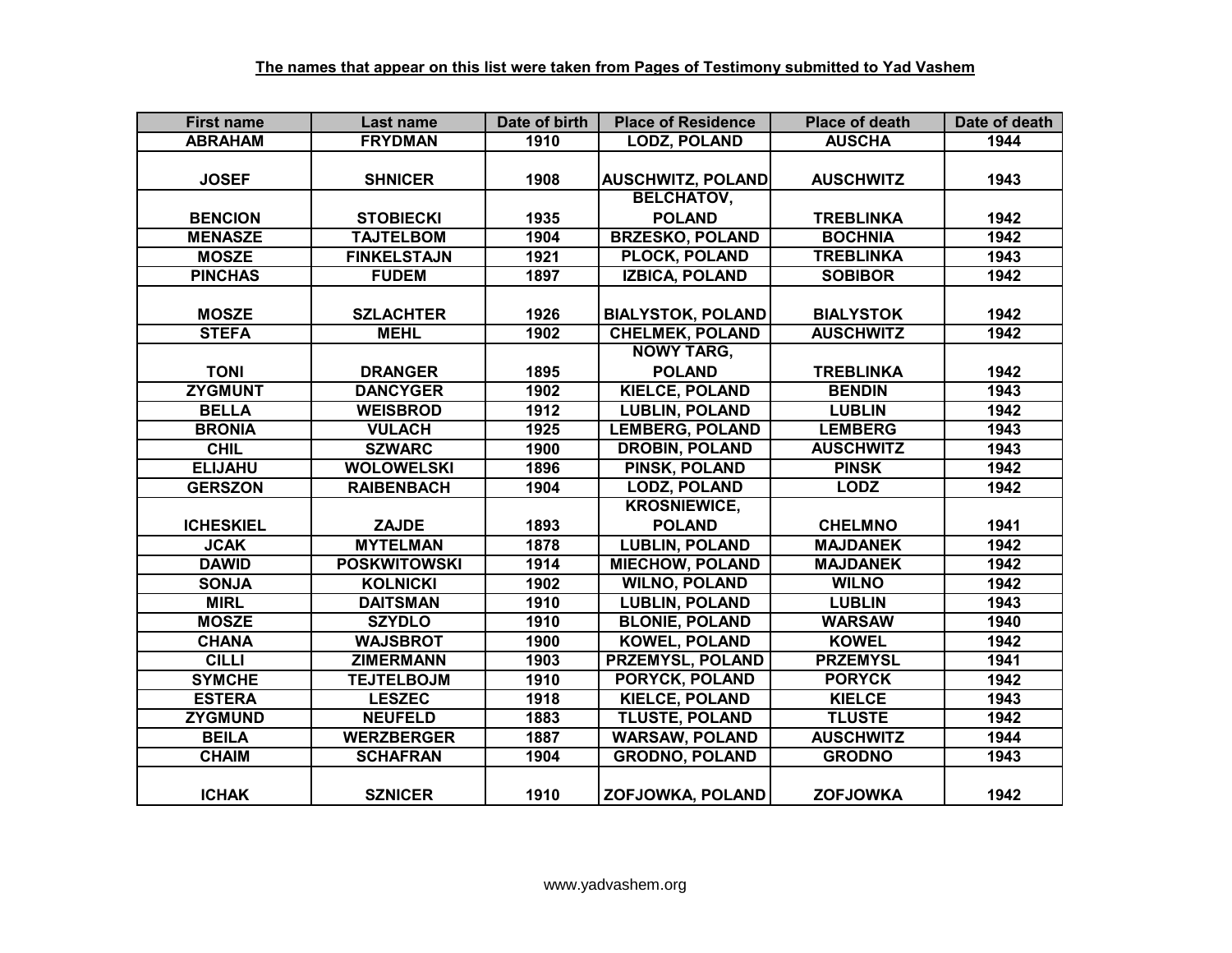| <b>First name</b> | Last name           | Date of birth | <b>Place of Residence</b> | <b>Place of death</b>   | Date of death |
|-------------------|---------------------|---------------|---------------------------|-------------------------|---------------|
|                   |                     |               |                           |                         |               |
| <b>DOLLY</b>      | <b>JONILOWICZ</b>   | 1909          | <b>WARSZAWA, POLAND</b>   | <b>STUTTHOF</b>         | 1944          |
| <b>FELA</b>       | <b>MEHR</b>         | 1905          | <b>LWOW, POLAND</b>       | <b>LWOW</b>             | 1942          |
| <b>YISHAK</b>     | <b>SHTIFEL</b>      | 1896          | <b>BORISLAV, POLAND</b>   | <b>MAUTHAUSEN</b>       | 1942          |
| <b>JACOV</b>      | <b>ZAVLATOVER</b>   | 1889          | <b>WISNICZ, POLAND</b>    | <b>MOGILEV PODOLSKI</b> | 1942          |
|                   |                     |               |                           |                         |               |
| <b>JONA</b>       | <b>WARUM</b>        | 1904          | <b>WARSZAWA, POLAND</b>   | <b>WARSZAWA</b>         | 1940          |
|                   |                     |               |                           |                         |               |
| <b>LENA</b>       | <b>MALZ</b>         | 1885          | <b>CHSZANOW, POLAND</b>   | <b>AUSCHWITZ</b>        | 1942          |
| <b>MAJER</b>      | <b>WISNIA</b>       | 1889          | <b>PRUSNIC, POLAND</b>    | <b>AUSCHWITZ</b>        | 1942          |
|                   |                     |               | <b>SZYDLOWIEC,</b>        |                         |               |
| <b>MORDCHAJ</b>   | <b>DYMANT</b>       | 1898          | <b>POLAND</b>             | <b>SZYDLOWIEC</b>       | 1942          |
| <b>MOJZESZ</b>    | <b>GUTNACHT</b>     | 1906          | <b>FALENICA, POLAND</b>   | <b>FALENICA</b>         | 1941          |
| <b>RACHEL</b>     | <b>SONDELZOHN</b>   | 1896          | <b>TUCZYN, POLAND</b>     | <b>TUCZYN</b>           | 1942          |
| <b>RYWKA</b>      | <b>SZLEICHER</b>    | 1885          | YOZEFOV, POLAND           | <b>YOZEFOV</b>          | 1943          |
| <b>SZEJNDL</b>    | <b>WEICMAN</b>      | 1924          | PORYCK, POLAND            | <b>PORYCK</b>           | 1942          |
|                   |                     |               | <b>CIECHANOW,</b>         |                         |               |
| <b>MORDCHAJ</b>   | <b>SZLACHTER</b>    | 1915          | <b>POLAND</b>             | <b>CIECHANOW</b>        | 1942          |
| <b>BENJAMIN</b>   | <b>ROSENHEK</b>     | 1904          | <b>LWOW, POLAND</b>       | <b>LWOW</b>             | 1942          |
| <b>JOSEF</b>      | <b>LEWKOWIC</b>     | 1900          | <b>LODZ, POLAND</b>       | <b>AUSCHWITZ</b>        | 1943          |
|                   |                     |               |                           |                         |               |
| <b>SLOMO</b>      | <b>BRICKEL</b>      | 1890          | <b>STANISLAV, POLAND</b>  | <b>STANISLAV</b>        | 1942          |
| <b>CWI</b>        | <b>BENEDYKT</b>     | 1923          | <b>LODZ, POLAND</b>       | <b>AUSCHWITZ</b>        | 1944          |
| <b>SZYMON</b>     | <b>SZUCHATOWICZ</b> | 1910          | <b>SLONIM, POLAND</b>     | <b>SLONIM</b>           | 1941          |
| <b>RYWKA</b>      | <b>SCHALLER</b>     | 1867          | <b>BARANOW, POLAND</b>    | <b>BARANOW</b>          | 1942          |
| <b>LEIBIS</b>     | <b>RECHTMAN</b>     | 1900          | <b>OTWOCK, POLAND</b>     | <b>TREBLINKA I</b>      | 1942          |
| <b>LEIBIS</b>     | <b>VULMAN</b>       | 1905          | <b>KALISZ, POLAND</b>     | <b>KALISZ</b>           | 1942          |
| <b>LEAH</b>       | <b>KUPERSZMIDT</b>  | 1922          | <b>RADOM, POLAND</b>      | <b>AUSCHWITZ</b>        | 1943          |
| <b>EIZIG</b>      | <b>WEINBERG</b>     | 1920          | <b>WARSZA, POLAND</b>     | <b>WARSZA</b>           | 1942          |
| <b>ALTA</b>       | <b>BLOCK</b>        | 1928          | <b>STASZOW, POLAND</b>    | <b>AUSCHWITZ</b>        | נובמבר-43     |
| <b>MOTAL</b>      | <b>GLUS</b>         | 1918          | <b>ZAMOSZCZ, POLAND</b>   |                         | 1942          |
|                   |                     |               | <b>ZDUNSKA VOLA,</b>      |                         |               |
| <b>RACHEL</b>     | <b>FRYD</b>         | 1885          | <b>POLAND</b>             | <b>ZDUNSKA VOLA</b>     | 1943          |
| <b>RYWKA</b>      | <b>MIC</b>          | 1890          | <b>KALISZ, POLAND</b>     | <b>WARSZAWA</b>         | 1942          |
| <b>AFRAIM</b>     | <b>LEWKOWICZ</b>    | 1892          | <b>LODZ, POLAND</b>       | <b>AUSCHWITZ</b>        | 1942          |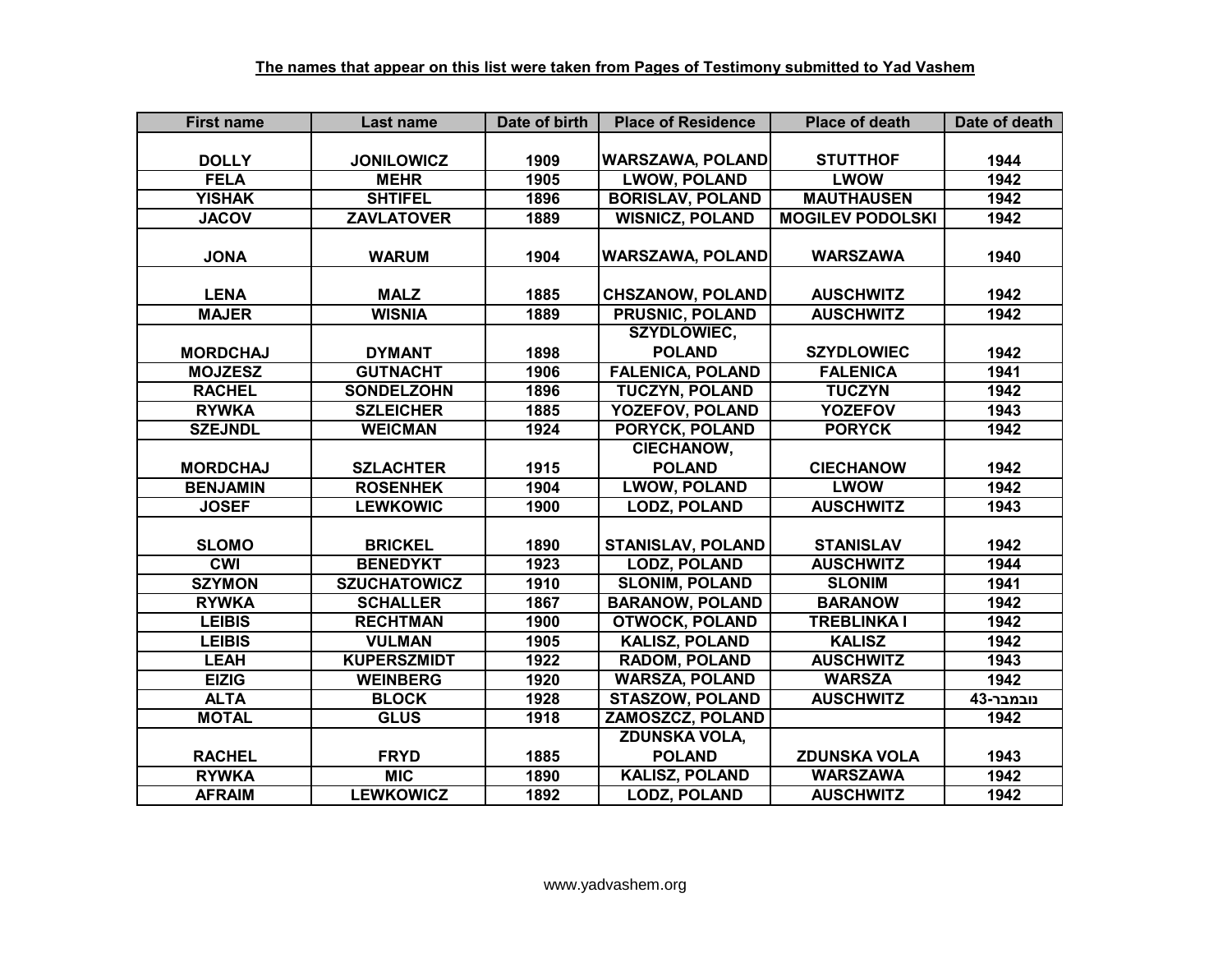| <b>First name</b> | Last name            | Date of birth | <b>Place of Residence</b> | <b>Place of death</b>  | Date of death |
|-------------------|----------------------|---------------|---------------------------|------------------------|---------------|
|                   |                      |               |                           |                        |               |
| <b>YAKOB</b>      | <b>WAJTOSZ</b>       | 1896          | PIOTRKOW, POLAND          | <b>MAJDANEK</b>        | 1942          |
|                   |                      |               |                           |                        |               |
| <b>FRAJDA</b>     | <b>MONSZAJN</b>      | 1876          | <b>SOSNOVICE, POLAND</b>  | <b>AUSCHWITZ</b>       | 1943          |
| <b>BERISZ</b>     | <b>GREJNIC</b>       | 1919          | <b>PORYCK, POLAND</b>     | <b>PORYCK</b>          | 1942          |
| <b>CHAJA</b>      | <b>SWIATLO</b>       | 1910          | <b>SIEDLCE, POLAND</b>    | <b>BIALISTOK</b>       | 1941          |
| <b>MOJSZE</b>     | <b>ZAJONC</b>        | 1892          | <b>GOMBIN, POLAND</b>     | <b>GOMBIN</b>          | 1942          |
|                   |                      |               | <b>WLODZIMIERZ,</b>       |                        |               |
| <b>RAJZEL</b>     | <b>JOLIS</b>         | 1910          | <b>POLAND</b>             | <b>WLODZIMIERZ</b>     | 1942          |
|                   |                      |               | <b>KOPRZYWNICA,</b>       |                        |               |
| <b>SZYMON</b>     | <b>TISZLER</b>       | 1902          | <b>POLAND</b>             | <b>SANDOMIERZ</b>      | 1942          |
| <b>BEJLA</b>      | <b>KIRSZTEJN</b>     | 1902          | <b>GORNO, POLAND</b>      | <b>SOSNOWIEC</b>       | 1942          |
| <b>CHUNA</b>      | <b>LISTCHOJS</b>     | 1925          | <b>KOWEL, POLAND</b>      | <b>KOWEL</b>           | 1940          |
|                   |                      |               |                           | <b>OBERWUESTEGIERS</b> |               |
| <b>HANOCH</b>     | <b>SREBRNOGORA</b>   | 1910          | <b>LODZ, POLAND</b>       | <b>DORF</b>            | 1945          |
| <b>JONES</b>      | <b>ROSEN</b>         | 1910          | <b>SIEDLCE, POLAND</b>    | <b>SIEDLCE</b>         | 1942          |
|                   |                      |               | <b>CZECHANOW,</b>         |                        |               |
| <b>MALA</b>       | <b>SOKOLOWSKI</b>    | 1918          | <b>POLAND</b>             | <b>CZECHANOW</b>       | 1942          |
| <b>SZEINDL</b>    | <b>WEICMAN</b>       | 1924          | PORYCK, POLAND            | <b>PORYCK</b>          | 1942          |
| <b>CHAVA</b>      | <b>LUCKI</b>         | 1886          | <b>LUNINIEC, POLAND</b>   | <b>LUNINIEC</b>        | 1942          |
| <b>JOSEF</b>      | <b>BAKSZT</b>        | 1911          | <b>IWJE, POLAND</b>       | <b>IWJE</b>            | 1941          |
| <b>PESI</b>       | <b>SCHERMAN</b>      | 1907          | <b>PARCEW, POLAND</b>     | <b>TREBLINKA</b>       | 1942          |
| <b>YEHIEL</b>     | <b>HAHN</b>          | 1882          | <b>LEVOV, POLAND</b>      | <b>LEVOV</b>           | 1942          |
| <b>ANIA</b>       | <b>NIZYNSKI</b>      | 1892          | <b>TARNOW, POLAND</b>     | <b>TARNOW</b>          | 1942          |
| <b>BRONIA</b>     | <b>NOWIDWOROWICZ</b> | 1903          | <b>LOMZA, POLAND</b>      | <b>LOMZA</b>           | 1942          |
| <b>CHANA</b>      | <b>SARNA</b>         | 1880          | <b>DROBIN, POLAND</b>     | <b>AUSCHWITZ</b>       | 1943          |
| <b>DAWID</b>      | <b>VAINER</b>        | 1887          | <b>LODZ, POLAND</b>       | <b>LODZ</b>            | 1941          |
| <b>FRADL</b>      | <b>GRUB</b>          | 1900          | <b>PLOCK, POLAND</b>      | <b>TREBLINKA</b>       | 1942          |
| <b>HERSZ</b>      | <b>KOWALSKI</b>      | 1912          | <b>GABIN, POLAND</b>      | <b>CHELMNO</b>         | 1942          |
|                   |                      |               | <b>KRASNOSIELC,</b>       |                        |               |
| <b>ZYSZA</b>      | <b>GERLIC</b>        | 1874          | <b>POLAND</b>             | <b>AUSCHWITZ</b>       | 1943          |
|                   |                      |               |                           |                        |               |
| <b>JOSEF</b>      | <b>GOLDSCHLAG</b>    | 1900          | <b>BOLECHOW, POLAND</b>   | <b>LWOW</b>            | 1942          |
| <b>LOTI</b>       | <b>KARBEL</b>        | 1908          | <b>BILCZE, POLAND</b>     | <b>BILCZE</b>          | 1941          |
|                   |                      |               | <b>SUCHOWOLA,</b>         |                        |               |
| <b>PESACH</b>     | <b>SIDRANSKY</b>     | 1904          | <b>POLAND</b>             | <b>AUSCHWITZ</b>       | דצמבר-42      |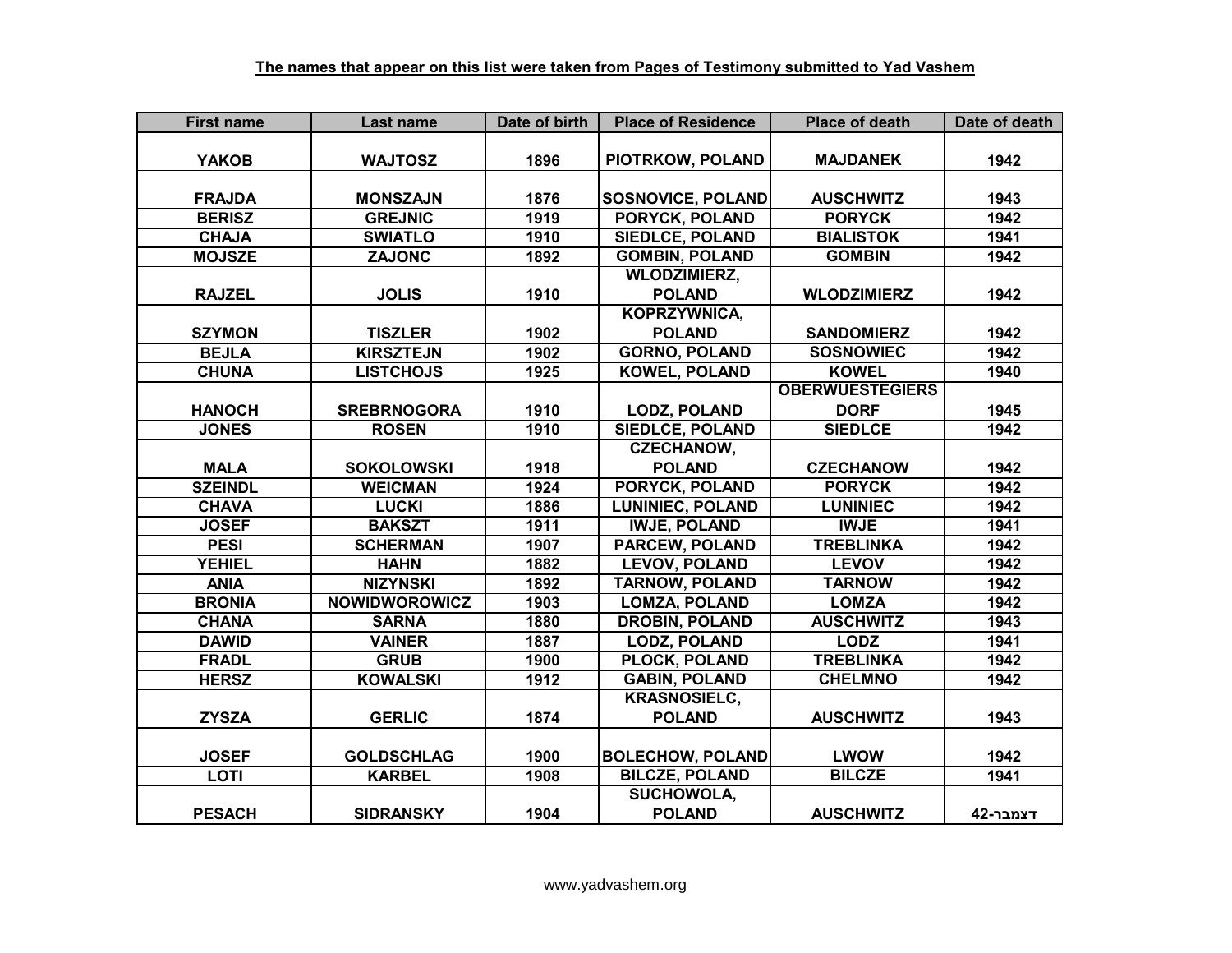| <b>First name</b> | Last name            | Date of birth | <b>Place of Residence</b> | <b>Place of death</b> | Date of death |
|-------------------|----------------------|---------------|---------------------------|-----------------------|---------------|
| <b>MORDECHAJ</b>  | <b>TAJTELBOM</b>     | 1917          | <b>BRZESKO, POLAND</b>    | <b>BOCHNIA</b>        | 1942          |
| <b>NUNIA</b>      | <b>HOFFMAN</b>       | 1930          | <b>LWOW, POLAND</b>       | <b>LWOW</b>           | 1943          |
|                   |                      |               | SOSNOWIEC,                |                       |               |
| <b>RAHEL</b>      | <b>WEINSTOK</b>      | 1892          | <b>POLAND</b>             | <b>AUSCHWITZ</b>      | 1943          |
| <b>SERLA</b>      | <b>TABACZNIK</b>     | 1881          | <b>OSTROG, POLAND</b>     | <b>OSTROG</b>         | 1941          |
|                   |                      |               |                           |                       |               |
| <b>SZMUL</b>      | <b>WANK</b>          | 1920          | <b>TOMASZOW, POLAND</b>   | <b>LUNINIEC</b>       | 1942          |
| <b>ZAJNWEL</b>    | <b>GERCOWSKI</b>     | 1922          | <b>OSMIANY, POLAND</b>    | <b>OSWIECIM</b>       | 1942          |
| <b>AWRHAM</b>     | <b>DOMCA</b>         | 1892          | <b>POSEN, POLAND</b>      | <b>WARSAW</b>         | 1943          |
| <b>CHAIA</b>      | <b>GRAIWER</b>       | 1883          | <b>WEGROW, POLAND</b>     | <b>WEGROW</b>         | 1943          |
|                   |                      |               |                           |                       |               |
| <b>CHANA</b>      | <b>SZTERN</b>        | 1907          | <b>WARSZAWA, POLAND</b>   | <b>WARSZAWA</b>       | 1942          |
| <b>SZMUEL</b>     | <b>CZARNA</b>        | 1910          | <b>MIECHOW, POLAND</b>    | <b>MIECHOW</b>        | 1942          |
| <b>FEJGA</b>      | <b>KORNRAJCH</b>     | 1884          | <b>BOCHNIA, POLAND</b>    | <b>BOCHNIA</b>        | 1942          |
| <b>TOWA</b>       | <b>SZPIGELMAN</b>    | 1914          | <b>SOCHOCIN, POLAND</b>   | <b>OSWIECIM</b>       | 1943          |
| <b>HENRYK</b>     | <b>MORDCHAJEWICZ</b> | 1903          | <b>LODZ, POLAND</b>       | <b>CHELMNO</b>        | 1942          |
| <b>JOEL</b>       | <b>SZWARCBERG</b>    | 1870          | <b>LUKOW, POLAND</b>      | <b>LUKOW</b>          | 1941          |
| <b>LEWI</b>       | <b>HOOFMEISTER</b>   | 1913          | <b>TARNOW, POLAND</b>     | <b>TARNOW</b>         | 1943          |
| <b>BODANA</b>     | <b>KOPELEVICH</b>    | 1902          | <b>WILEJKA, POLAND</b>    | <b>WILEJKA</b>        | 1942          |
|                   |                      |               | <b>TOMASZOW</b>           |                       |               |
| <b>MOJSZE</b>     | <b>JUR</b>           | 1902          | <b>LUBELSKI, POLAND</b>   | <b>BELZEC</b>         | 1943          |
| <b>MOZSE</b>      | <b>FINKELSTEIN</b>   | 1918          | <b>WARSAW, POLAND</b>     | <b>WARSAW</b>         | 1943          |
| <b>RACHEL</b>     | <b>SCHREBER</b>      | 1914          | <b>DELATYN, POLAND</b>    | <b>DELATYN</b>        | 1941          |
| <b>MASZA</b>      | <b>PALESKA</b>       | 1920          | <b>DROZDYN, POLAND</b>    | <b>BEREZOW</b>        | 1942          |
|                   |                      |               | <b>NOWY DWOR,</b>         |                       |               |
| <b>RACHEL</b>     | <b>FINKELSZTAJN</b>  | 1880          | <b>POLAND</b>             | <b>WARSZAWA</b>       | 1942          |
| <b>SZULIM</b>     | <b>SZNEJDMAN</b>     | 1920          | <b>LOMZA, POLAND</b>      | <b>TREBLINKA</b>      | 1941          |
| <b>BERL</b>       | <b>SMOLER</b>        | 1880          | <b>KOWEL, POLAND</b>      | <b>KOWEL</b>          | 1942          |
| <b>MIRJAM</b>     | <b>SZPINRAD</b>      | 1920          | <b>STASZOW, POLAND</b>    | <b>MAJDANEK</b>       | 1943          |
| <b>RACHEL</b>     | <b>SKORELNICKI</b>   | 1904          | <b>LODZ, POLAND</b>       | <b>CHELMNO</b>        | 1942          |
|                   |                      |               | <b>DZIEWIENCZESZ,</b>     |                       |               |
| <b>SZMUEL</b>     | <b>LICHTENFELD</b>   | 1910          | <b>POLAND</b>             | <b>BELZEC</b>         | 1941          |
| <b>BAROUCH</b>    | <b>SPITZER</b>       | 1906          | <b>KRAKOW, POLAND</b>     | <b>BOCHNIA</b>        | 1942          |
| <b>CHAWA</b>      | <b>BURSZTEJN</b>     | 1890          | <b>IWANICZE, POLAND</b>   | <b>AUSCHWITZ</b>      | 1942          |
| <b>GITL</b>       | <b>WIEDERKER</b>     | 1890          | <b>BURSHTIN, POLAND</b>   | <b>BURSHTIN</b>       | 1942          |
| <b>JEOSHUA</b>    | <b>GOLODYNSKA</b>    | 1895          | <b>KRAKOW, POLAND</b>     | <b>AUSCHWITZ</b>      | 1941          |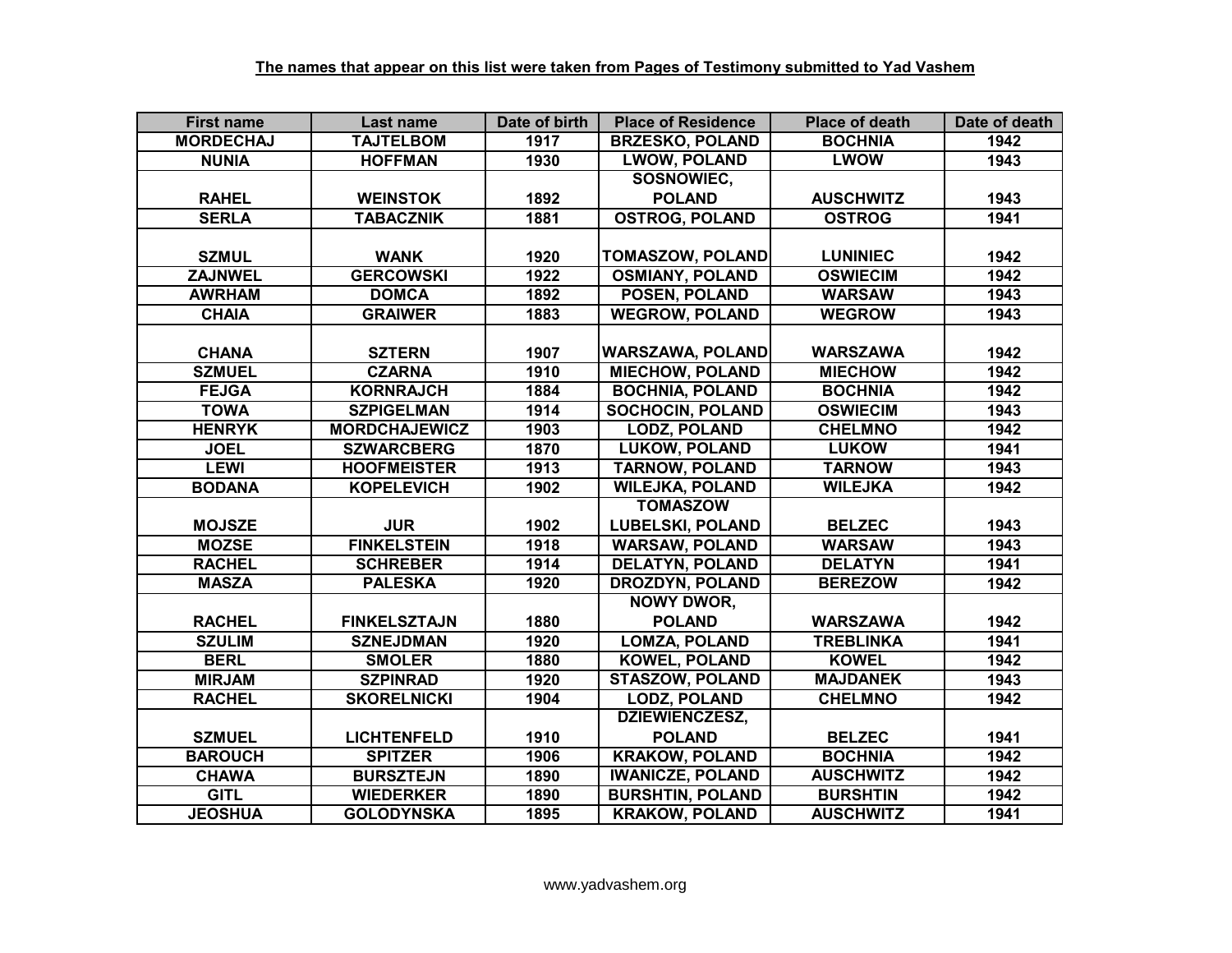| <b>First name</b> | Last name           | Date of birth | <b>Place of Residence</b> | <b>Place of death</b> | Date of death |
|-------------------|---------------------|---------------|---------------------------|-----------------------|---------------|
|                   |                     |               | <b>PIOTRKOW</b>           |                       |               |
|                   |                     |               | TRYBUNALSKI,              |                       |               |
| <b>JAKOB</b>      | <b>WITORZ</b>       | 1898          | <b>POLAND</b>             | <b>TREBLINKA</b>      | 1942          |
|                   |                     |               | <b>MOSTY WIELKIE,</b>     |                       |               |
| <b>SHEIVE</b>     | <b>REICHENSTEIN</b> | 1876          | <b>POLAND</b>             | <b>MOSTY WIELKIE</b>  | 1943          |
| <b>CHANA</b>      | <b>BLAJBERG</b>     | 1907          | <b>WARSAW, POLAND</b>     | <b>TREBLINKA</b>      | 1943          |
| <b>JCCHAK</b>     | <b>SZWARCBERG</b>   | 1894          | <b>RADOM, POLAND</b>      | <b>RADOM</b>          | 1942          |
| <b>TAIBE</b>      | <b>LEWIN</b>        | 1887          | <b>DAINOVKA, POLAND</b>   | <b>WORONOWO</b>       | 05/11/1942    |
|                   |                     |               |                           |                       |               |
| <b>PERL</b>       | <b>MILSZTAJN</b>    | 1916          | <b>TOMASZOW, POLAND</b>   | <b>TOMASZOW</b>       | 1942          |
| <b>RISEL</b>      | <b>MRIN</b>         | 1896          | <b>CIORKOW, POLAND</b>    | <b>CIORKOW</b>        | 1942          |
| <b>SONJA</b>      | <b>TUCHMINC</b>     | 1914          | <b>SZEDLICZ, POLAND</b>   | <b>SZEDLICZ</b>       | 1942          |
| <b>TOWA</b>       | <b>LANDZBERG</b>    | 1873          | <b>OPOCZNO, POLAND</b>    | <b>KONSK</b>          | 1943          |
| <b>ABISZ</b>      | <b>BECKER</b>       | 1876          | <b>LACKO, POLAND</b>      | <b>LACKO</b>          | 1942          |
|                   |                     |               |                           |                       |               |
| <b>BENJAMIN</b>   | <b>RUM</b>          | 1850          | <b>KOLOMYJA, POLAND</b>   | <b>KOLOMYJA</b>       | 1941          |
|                   |                     |               | <b>SOKOLOW</b>            |                       |               |
| <b>CHAJA</b>      | <b>FRIEDMAN</b>     | 1879          | PODLASKI, POLAND          | <b>TREBLINKA</b>      | 1942          |
| <b>SZALOM</b>     | <b>WROCLAWSKI</b>   | 1884          | <b>WARSAW, POLAND</b>     | <b>WARSAW</b>         | 1943          |
| <b>ELEZER</b>     | <b>KOLTON</b>       | 1918          | <b>WARTA, POLAND</b>      | <b>AUSCHWITZ</b>      | 1944          |
| <b>GDALIA</b>     | <b>SMOLA</b>        | 1890          | <b>HOSZCZA, POLAND</b>    | <b>OSTROG</b>         | 1942          |
|                   |                     |               |                           |                       |               |
| <b>ICCHAK</b>     | <b>KRYGER</b>       | 1924          | <b>LASZCZOW, POLAND</b>   | <b>BELZEC</b>         | 1942          |
| <b>JAKOW</b>      | <b>MINDROWSKI</b>   | 1897          | <b>LODZ, POLAND</b>       | <b>LODZ</b>           | 1942          |
| <b>JOZSU</b>      | <b>ZIMMERMANN</b>   | 1898          | <b>SIDLOVTA, POLAND</b>   | <b>AUSCHWITZ</b>      | 1944          |
| <b>CIPE</b>       | <b>GANCBERG</b>     | 1885          | <b>MIZOCZ, POLAND</b>     | <b>MIZOCZ</b>         | 13/10/1942    |
| <b>MICHLA</b>     | <b>DUBINSKA</b>     | 1887          | <b>KRYNKI, POLAND</b>     | <b>TREBLINKA</b>      | 1942          |
| <b>MOSZE</b>      | <b>KLINER</b>       | 1919          | <b>WILNO, POLAND</b>      | <b>WILNO</b>          | 1942          |
|                   |                     |               |                           |                       |               |
| <b>PIOTRUS</b>    | <b>GOLDKRAUT</b>    | 1931          | <b>WARSZAWA, POLAND</b>   | <b>TREBLINKA</b>      | 1942          |
|                   |                     |               | <b>BIALO PODOLSK,</b>     |                       |               |
| <b>ROSA</b>       | <b>STERNFELD</b>    | 1882          | <b>POLAND</b>             | <b>LUBLIN</b>         | 1942          |
| <b>SYMCHA</b>     | <b>FAJN</b>         | 1883          | <b>SAMBOR, POLAND</b>     | <b>SAMBOR</b>         | 1942          |
| <b>USER</b>       | <b>KAGANOWICZ</b>   | 1894          | <b>WILNA, POLAND</b>      | <b>WILNA</b>          | 1941          |
| <b>RASCHKE</b>    | <b>PAPIEROVIC</b>   | 1921          | <b>LODZ, POLAND</b>       | <b>TREBLINKA</b>      | 1942          |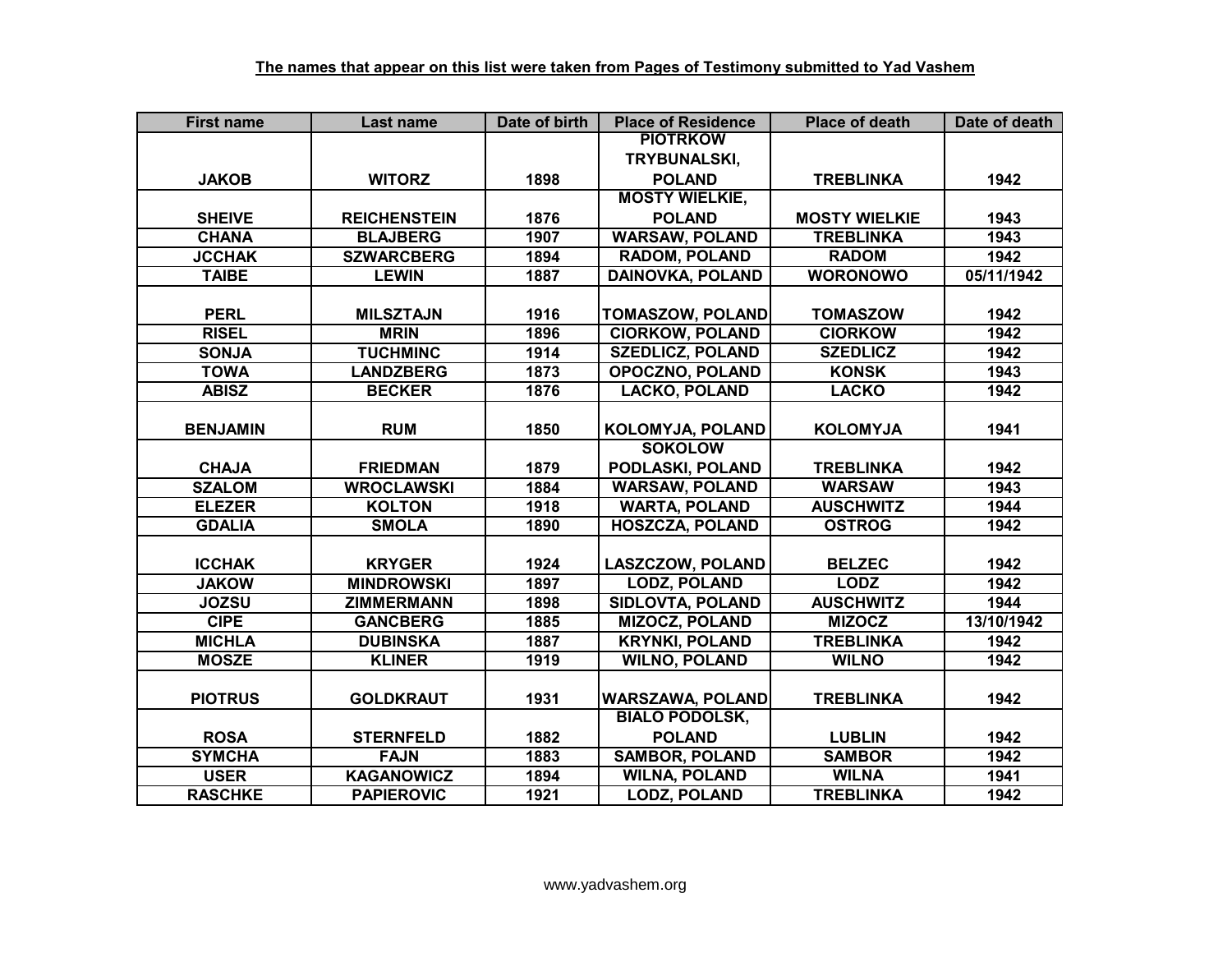| <b>First name</b> | Last name           | Date of birth | <b>Place of Residence</b> | <b>Place of death</b> | Date of death |
|-------------------|---------------------|---------------|---------------------------|-----------------------|---------------|
|                   |                     |               |                           |                       |               |
| <b>BEILA</b>      | <b>ZWILICH</b>      | 1924          | <b>TISHOVITS, POLAND</b>  | <b>TISHOVITS</b>      | 1942          |
| <b>SZEPS</b>      | <b>FRAIND</b>       | 1900          | <b>KOWEL, POLAND</b>      | <b>AUSCHWITZ</b>      | 1942          |
| <b>FREJDA</b>     | <b>TURCZIN</b>      | 1915          | <b>IWANICZE, POLAND</b>   | <b>IWANICZE</b>       | 1942          |
| <b>DWORA</b>      | <b>SZLAKMAN</b>     | 1900          | <b>PINSK, POLAND</b>      | <b>PINSK</b>          | 1942          |
| <b>FRIMET</b>     | <b>MARGULIES</b>    | 1881          | <b>KALISZ, POLAND</b>     | <b>CZESTOCHOW</b>     | 1942          |
| <b>YOCHEVED</b>   | <b>SZPERLING</b>    | 1899          | JOZEFOW, POLAND           | <b>JOZEFOW</b>        | 1942          |
|                   |                     |               | PRZEWORSK,                |                       |               |
| <b>JAKOB</b>      | <b>HASS</b>         | 1868          | <b>POLAND</b>             |                       | 1942          |
|                   |                     |               |                           |                       |               |
| <b>JOSEF</b>      | <b>FINKELSZTAJN</b> | 1923          | <b>NOVY DVOR, POLAND</b>  | <b>WARSZAWA</b>       | 1942          |
|                   |                     |               | PIOTERKOW,                |                       |               |
| <b>MARJEM</b>     | <b>MARKOWICZ</b>    | 1895          | <b>POLAND</b>             | <b>TREBLINKA</b>      | 14/10/1942    |
| <b>MAIR</b>       | <b>GELTER</b>       | 1900          | <b>STASZOW, POLAND</b>    | <b>STASZOW</b>        | 1942          |
| <b>PESIE</b>      | <b>CHAZN</b>        | 1882          | PORYCK, POLAND            | <b>PORYCK</b>         | 1942          |
| <b>SZLOMO</b>     | <b>TAJTELBAUM</b>   | 1916          | <b>KIELCE, POLAND</b>     | <b>KIELCE</b>         | 1942          |
|                   |                     |               | <b>CZESTOCHOW,</b>        |                       |               |
| <b>BEJLA</b>      | <b>WEJS</b>         | 1921          | <b>POLAND</b>             | <b>TREBLINKA</b>      | 1942          |
|                   |                     |               | PODWOLOCZYSK,             |                       |               |
| <b>DAWID</b>      | <b>GRUENHAUT</b>    | 1890          | <b>POLAND</b>             | <b>PODWOLOCZYSK</b>   | 1943          |
| <b>ICCHAK</b>     | <b>WELYSZ</b>       | 1883          | <b>PORYCK, POLAND</b>     | <b>PORYCK</b>         | 1942          |
| <b>LIEBE</b>      | <b>POLONECKI</b>    | 1895          | <b>MIR, POLAND</b>        | <b>MIR</b>            | 1941          |
| <b>GENIA</b>      | <b>KUSZNER</b>      | 1901          | <b>WILNO, POLAND</b>      | <b>PANAR</b>          | 1942          |
| <b>CESIA</b>      | <b>SZMIGELSKI</b>   | 1912          | <b>LODZ, POLAND</b>       | <b>SLONIM</b>         | 1941          |
|                   |                     |               | DZIALOSZYN,               |                       |               |
| <b>ICCHAK</b>     | <b>MARKOWICZ</b>    | 1925          | <b>POLAND</b>             | <b>MAJDANEK</b>       | 1942          |
|                   |                     |               | ROZYSZCZE,                |                       |               |
| <b>DOCZE</b>      | <b>FINKIELSTEJN</b> | 1920          | <b>POLAND</b>             | <b>ROZYSZCZE</b>      | 1941          |
| <b>FREDERICA</b>  | <b>ECKHAUS</b>      | 1876          | <b>ZLOCZOW, POLAND</b>    | <b>ZLOCZOW</b>        | 1942          |
| <b>HUCIA</b>      | <b>HOCHWALD</b>     | 1910          | <b>ROHATYN, POLAND</b>    | <b>ROHATYN</b>        | 1942          |
| <b>ABRAHAM</b>    | <b>HAAS</b>         | 1879          | <b>KRAKOW, POLAND</b>     | <b>RYMANOW</b>        | 1942          |
| <b>JOSEF</b>      | <b>ZYSKIND</b>      | 1900          | <b>KOWEL, POLAND</b>      | <b>KOWEL</b>          | 1943          |
| <b>BAJLA</b>      | <b>SALAMONCZYK</b>  | 1900          | <b>LODZ, POLAND</b>       | <b>AUSCHWITZ</b>      | 29/9/1944     |
| <b>MICHAEL</b>    | <b>KUPERWASER</b>   | 1906          | PORYCK, POLAND            | <b>PORYCK</b>         | 1942          |
| <b>MICHAEL</b>    | <b>FISZER</b>       | 1861          | <b>SOKAL, POLAND</b>      | <b>SOKAL</b>          | 1942          |
| <b>FRYDA</b>      | <b>NAJERMAN</b>     | 1900          | <b>ROWNO, POLAND</b>      | <b>ROWNO</b>          | 1942          |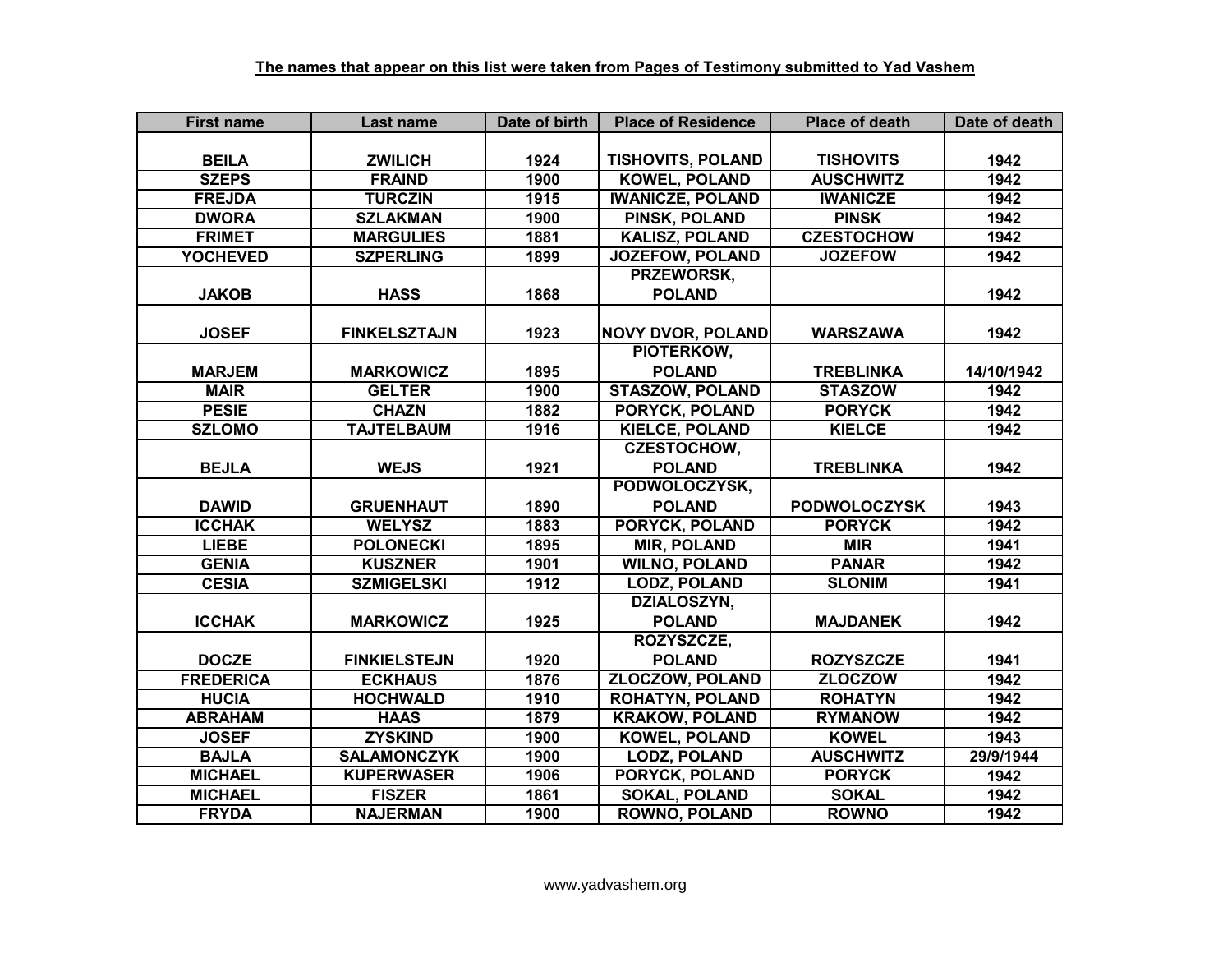| <b>First name</b> | Last name          | Date of birth | <b>Place of Residence</b>            | <b>Place of death</b> | Date of death |
|-------------------|--------------------|---------------|--------------------------------------|-----------------------|---------------|
| <b>ROSA</b>       | <b>SCHEFLER</b>    | אוקטובר-13    | <b>MIELEC, POLAND</b>                | <b>AUSCHWITZ</b>      | 1942          |
| <b>SYMCHA</b>     | <b>TEJTELBOJM</b>  | 1910          | <b>PORYCK, POLAND</b>                | <b>PORYCK</b>         | 1942          |
| <b>VIKJ</b>       | <b>SCHERF</b>      | 1903          | <b>SNYATIN, POLAND</b>               | <b>SNYATIN</b>        | 1943          |
| <b>ZYSZA</b>      | <b>ZYK</b>         | 1915          | <b>WARSZAWA, POLAND</b>              | <b>WARSZAWA</b>       | 1942          |
| <b>PESJA</b>      | <b>SZECHTER</b>    | 1898          | <b>TARNOPOL, POLAND</b>              | <b>TARNOPOL</b>       | 1942          |
| <b>JAKOW</b>      | <b>KLAJNBAUM</b>   | 1890          | <b>JEDLINSK, POLAND</b>              | <b>TREBLINKA</b>      | 1943          |
| <b>CHAZKEL</b>    | <b>KRAKOWSKI</b>   | 1916          | <b>POLAND</b>                        | <b>BEDKOW</b>         | 1941          |
| <b>ELLA</b>       | <b>MARGULES</b>    | 1922          | <b>LODZ, POLAND</b>                  | <b>LODZ</b>           | 1942          |
| <b>GISELA</b>     | <b>ULREICK</b>     | 1886          | <b>BIELSKO, POLAND</b>               | <b>AUSCHWITZ</b>      | 1943          |
| <b>JOSEF</b>      | <b>KONOPNY</b>     | 1880          | <b>SIEDLCE, POLAND</b>               | <b>SIEDLCE</b>        | 1942          |
| <b>KRISEL</b>     | <b>LEIZEROWICZ</b> | 1920          | <b>LODZ, POLAND</b>                  | <b>LODZ</b>           | 1941          |
| <b>JOZEF</b>      | <b>SAFT</b>        | 1920          | <b>LWOW, POLAND</b>                  | <b>LWOW</b>           | 1942          |
| <b>RYWKA</b>      | <b>SZTAJNBERG</b>  | 1903          | <b>WARSAW, POLAND</b>                | <b>WARSAW</b>         | 1942          |
| <b>MENDL</b>      | <b>WENDLICH</b>    | 1904          | <b>LUBLIN, POLAND</b>                | <b>WARSZA</b>         | 1942          |
| <b>FRAJDEL</b>    | <b>ZYSMAN</b>      | 1883          | <b>KONSKIE, POLAND</b>               | <b>TREBLINKA</b>      | 11/11/1942    |
| <b>MORDECHAI</b>  | <b>BAJTEL</b>      | 1919          | <b>GARWOLIN, POLAND</b>              | <b>TREBLINKA</b>      | 1942          |
| <b>REISL</b>      | <b>SZULERER</b>    | 1916          | <b>TARNOW, POLAND</b>                | <b>TARNOW</b>         | 1942          |
| <b>SENDER</b>     | <b>AJZNER</b>      | 1890          | <b>SAMBOR, POLAND</b>                | <b>SAMBOR</b>         | 1942          |
| <b>SZOSZA</b>     | <b>SEINE</b>       | 1909          | <b>STANISLAWOW,</b><br><b>POLAND</b> | <b>STANISLAWOW</b>    | 1942          |
| <b>FAJGE</b>      | <b>FAJFLOWICZ</b>  | 1895          | <b>ZALEW, POLAND</b>                 | <b>LODZ</b>           | 1942          |
| <b>ASZER</b>      | <b>WAJNMAN</b>     | 1895          | <b>ZGIERZ, POLAND</b>                | <b>AUSCHWITZ</b>      | 1944          |
| <b>BRANDL</b>     | <b>DYLEWSKA</b>    | 1922          | <b>VIELUN, POLAND</b>                |                       | 1942          |
| <b>SMUEL</b>      | <b>STARVYESKI</b>  | 1912          | <b>WARSAW, POLAND</b>                | <b>WARSAW</b>         | 1942          |
| <b>CYPA</b>       | <b>KADER</b>       | 1890          | <b>KOZOWA, POLAND</b>                | <b>KOZOWA</b>         | 1941          |
|                   |                    |               | <b>BELCHATOV,</b>                    |                       |               |
| <b>FAIVEL</b>     | <b>ZAIDE</b>       | 1880          | <b>POLAND</b>                        | <b>BELCHATOV</b>      | 1942          |
| <b>YAKOW</b>      | <b>WOLTYNSKI</b>   | 1922          | <b>BRODY, POLAND</b>                 | <b>BRODY</b>          | 1942          |
| <b>ISRAEL</b>     | <b>LIBZIK</b>      | 1921          | PINSK, POLAND                        | <b>PINSK</b>          | 1942          |
| <b>JEHUDA</b>     | <b>JUDKEWICZ</b>   | 1920          | <b>KOLO, POLAND</b>                  | <b>POZNAN</b>         | 1942          |
| <b>KREJDL</b>     | <b>NISENBOM</b>    | 1924          | <b>WARSAW, POLAND</b>                | <b>WARSZAWA</b>       | 1942          |
| <b>RACHELA</b>    | <b>BOER</b>        | 1902          | <b>ROWNO, POLAND</b>                 | <b>ROWNO</b>          | 1940          |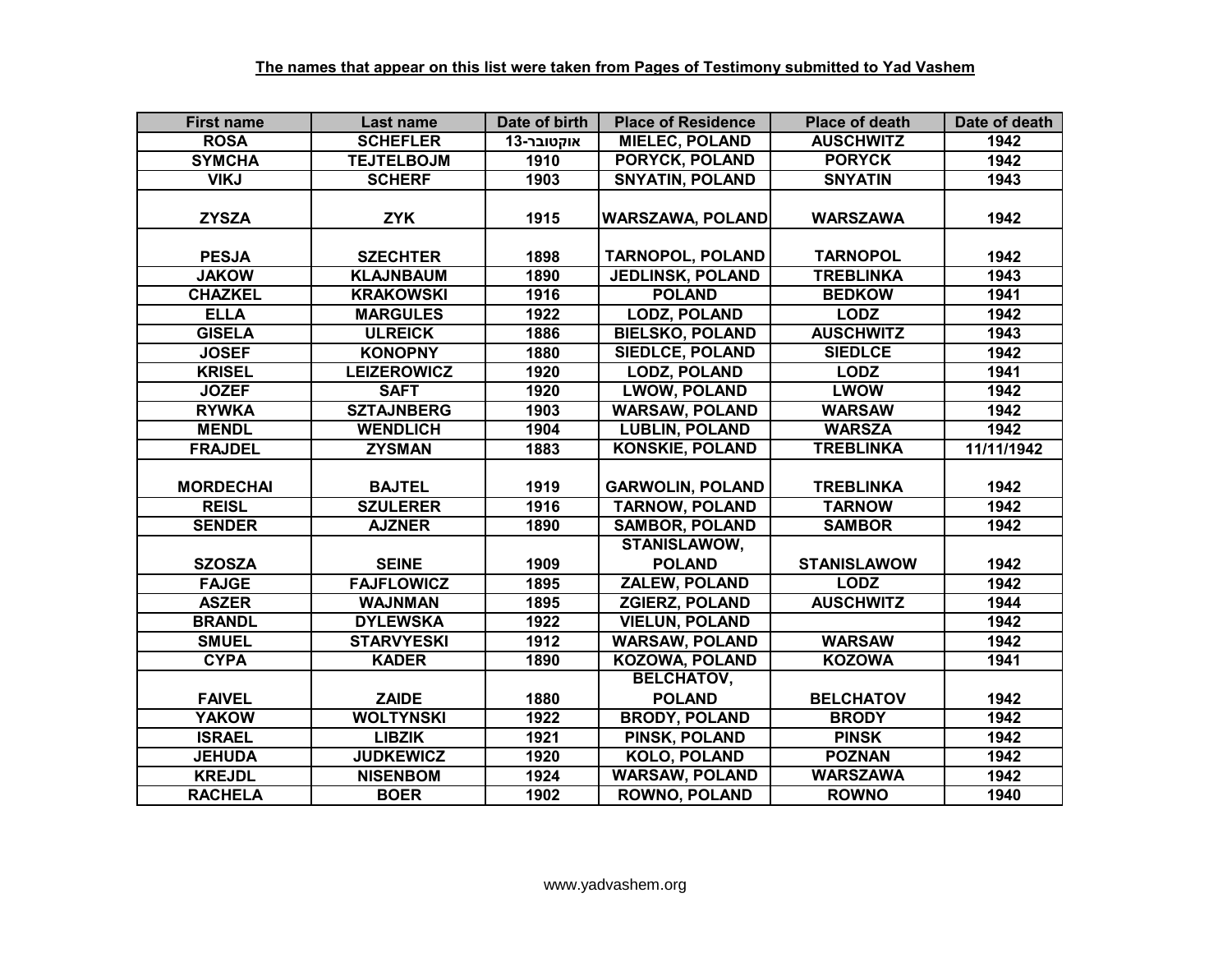| <b>First name</b> | Last name          | Date of birth | <b>Place of Residence</b> | <b>Place of death</b> | Date of death |
|-------------------|--------------------|---------------|---------------------------|-----------------------|---------------|
|                   |                    |               | TARNOGROD,                |                       |               |
| <b>CHAYA</b>      | <b>KAMERAS</b>     | 1915          | <b>POLAND</b>             | <b>TARNOGROD</b>      | 1939          |
|                   |                    |               | <b>STARY SAMBOR,</b>      |                       |               |
| <b>MOSZEH</b>     | <b>HOLZMAN</b>     | 1905          | <b>POLAND</b>             | <b>STARY SAMBOR</b>   | 1942          |
| <b>CHANA</b>      | <b>WONSOWER</b>    | 1888          | <b>WISZKOW, POLAND</b>    | <b>WISZKOW</b>        | 1942          |
| <b>RYWKA</b>      | <b>JAKSHIN</b>     | 1913          | <b>PINSK, POLAND</b>      | <b>PINSK</b>          | 1942          |
| <b>DOWID</b>      | <b>BEER</b>        | 1865          | <b>LWOW, POLAND</b>       | <b>DROHOBYCZ</b>      | 1942          |
|                   |                    |               | TARNOBRZEG,               |                       |               |
| <b>AWRAHAM</b>    | <b>KORENBLUT</b>   | 1915          | <b>POLAND</b>             | <b>TARNOBRZEG</b>     | 1942          |
| <b>REUWOJN</b>    | <b>ZACHCINSKI</b>  | 1917          | <b>WARSAW, POLAND</b>     | <b>WARSAW</b>         | 1943          |
| <b>BERIL</b>      | <b>LEWKOW</b>      | 1922          | <b>SMARGON, POLAND</b>    | <b>SMARGON</b>        | 1943          |
| <b>CHAJA</b>      | <b>SPRITZER</b>    | 1912          | <b>LUBICZ, POLAND</b>     | <b>BELZEC</b>         | 1942          |
| <b>CIPA</b>       | <b>LICKI</b>       | 1897          | <b>WILNO, POLAND</b>      | <b>WILNO</b>          | 1942          |
|                   |                    |               | PTASZKOWA,                |                       |               |
| <b>ESTERA</b>     | <b>NEUGROSCHEL</b> | 1890          | <b>POLAND</b>             | <b>NOWY SACZ</b>      | 1942          |
| <b>GITLA</b>      | <b>BRILL</b>       | 1902          | <b>OZORKOW, POLAND</b>    | <b>CHELMNO</b>        | 1942          |
| <b>ICZY</b>       | <b>RAJZ</b>        | 1905          | PORYCK, POLAND            | <b>PORYCK</b>         | 1942          |
| <b>JEHESKEL</b>   | <b>LEBERWOL</b>    | 1910          | <b>LWOW, POLAND</b>       | <b>LWOW</b>           | 1942          |
| <b>DAWID</b>      | <b>SCHUSTER</b>    | 1900          | <b>JANOW, POLAND</b>      | <b>JANOW</b>          | 1942          |
| <b>DAWID</b>      | <b>KUPERSZTAJN</b> | 1914          | <b>PARCZEW, POLAND</b>    | <b>PARCZEW</b>        | 1942          |
| <b>MIRJAM</b>     | <b>HIRSCH</b>      | 1914          | <b>ZAROWKA, POLAND</b>    | <b>ZAROWKA</b>        | 1942          |
| <b>MOSZE</b>      | <b>SZLECHTER</b>   | 1923          | <b>CHELM, POLAND</b>      | <b>CHELM</b>          | 1942          |
| <b>WOLF</b>       | <b>GRYNER</b>      | 1875          | <b>OZAROW, POLAND</b>     | <b>TREBLINKA</b>      | 22/10/1942    |
| <b>MOSZE</b>      | <b>SEEMANN</b>     | 1917          | <b>TURKA, POLAND</b>      | <b>TURKA</b>          | 1942          |
| <b>RYWKA</b>      | <b>PINKOSEWICZ</b> | 1888          | <b>ZYRANOW, POLAND</b>    | <b>ZYRANOW</b>        | 1943          |
| <b>YECHEZKEL</b>  | <b>WARGA</b>       | 1897          | <b>STASZOW, POLAND</b>    | <b>TREBLINKA</b>      | 1942          |
| <b>CEVIA</b>      | <b>MEJMIN</b>      | 1898          | <b>BEDZIN, POLAND</b>     | <b>AUSCHWITZ</b>      | 1943          |
| <b>DWORA</b>      | <b>MILDWUERTZ</b>  | 1880          | <b>PRZEMYSL, POLAND</b>   | <b>BELZEC</b>         | 1942          |
| <b>ICEK</b>       | <b>MENDLEWICZ</b>  | 1878          | <b>LUBLIN, POLAND</b>     | <b>MAJDANEK</b>       | 1941          |
| <b>LEAHA</b>      | <b>KAMINSKY</b>    | 1887          | <b>RADZILOW, POLAND</b>   | <b>RADZILOW</b>       | 1941          |
| <b>MOSZE</b>      | <b>HOCHBERG</b>    | 1912          | <b>WARSAW, POLAND</b>     | <b>TREBLINKA</b>      | 1942          |
|                   |                    |               | MIEDRZCZYC,               |                       |               |
| <b>YTA</b>        | <b>GEJFMAN</b>     | 1906          | <b>POLAND</b>             | <b>MIEDRZCZYC</b>     | 1942          |
| <b>EZRYL</b>      | <b>ZYSKROT</b>     | 1925          | <b>WARSZA, POLAND</b>     | <b>MAJDANEK</b>       | 1942          |
| <b>JEOSZUA</b>    | <b>GANCBERG</b>    | 1870          | <b>MIZOCZ, POLAND</b>     | <b>MIZOCZ</b>         | 13/10/1942    |
| <b>BEJLE</b>      | <b>FRAJMAN</b>     | 1905          | PORYCK, POLAND            | <b>PORYCK</b>         | 1942          |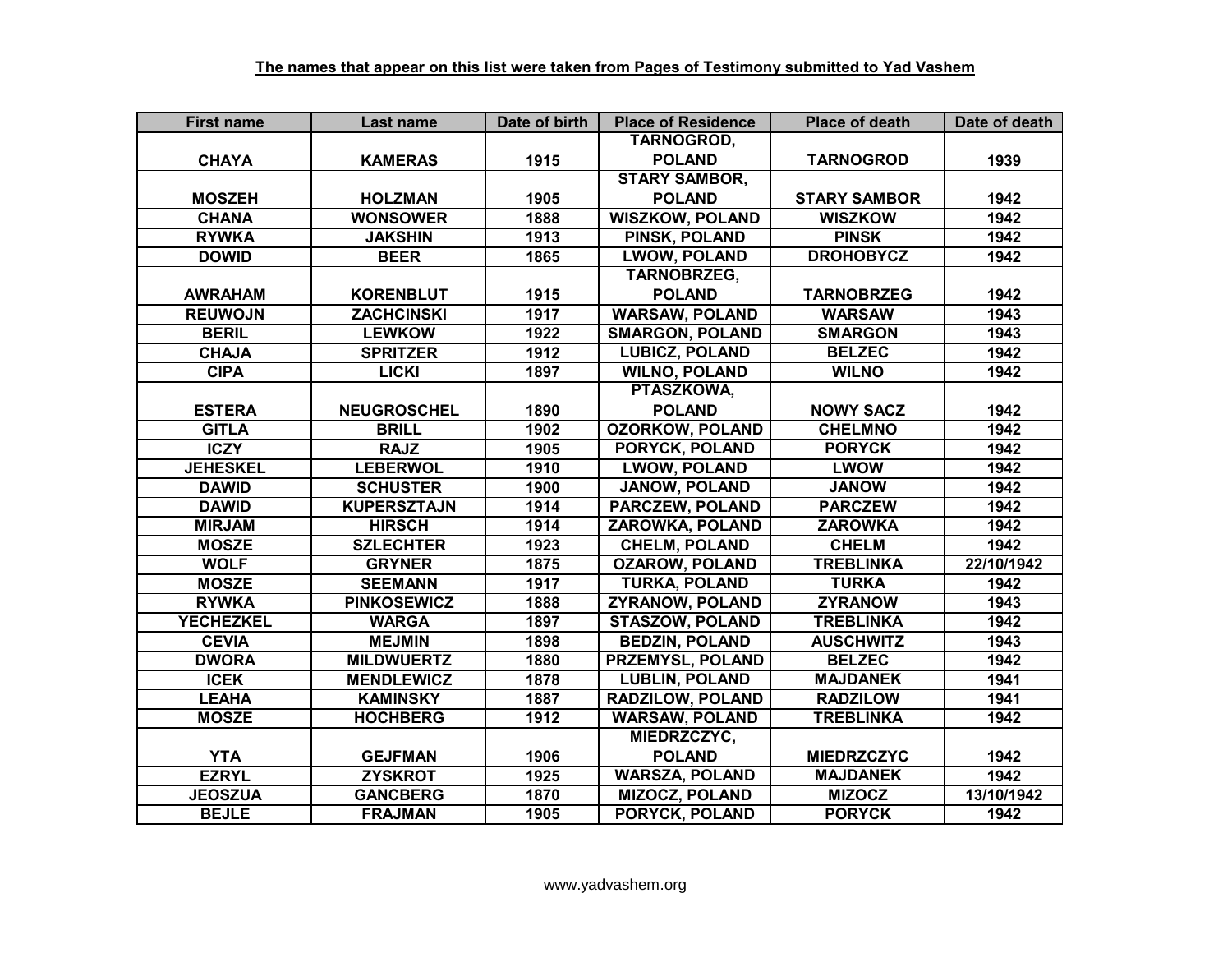| <b>First name</b> | Last name          | Date of birth | <b>Place of Residence</b> | <b>Place of death</b> | Date of death |
|-------------------|--------------------|---------------|---------------------------|-----------------------|---------------|
| <b>MASCHA</b>     | <b>SCHMEINSKA</b>  | 1898          | <b>KUTNO, POLAND</b>      | <b>KUTNO</b>          | 1942          |
|                   |                    |               | <b>DZIEWIENCZESZ,</b>     |                       |               |
| <b>MORDKO</b>     | <b>JOST</b>        | 1922          | <b>POLAND</b>             | <b>BELZEC</b>         | 1941          |
| <b>PEPI</b>       | <b>SPIEGEL</b>     | 1895          | <b>KRAKOW, POLAND</b>     | <b>BELZEC</b>         | 1942          |
| <b>RISHA</b>      | <b>MODZEVJECKI</b> | 1912          | <b>WARSZA, POLAND</b>     | <b>WARSZA</b>         | 1942          |
|                   |                    |               |                           |                       |               |
| <b>SMUL</b>       | <b>SZWIRC</b>      | 1901          | <b>BODZANOV, POLAND</b>   | <b>TREBLINKA</b>      | 1942          |
| <b>TOBA</b>       | <b>SZRAJBER</b>    | 1890          | <b>WISLICA, POLAND</b>    | <b>TREBLINKA</b>      | 1942          |
|                   |                    |               |                           |                       |               |
| <b>ZISZA</b>      | <b>CZERNER</b>     | 1920          | <b>BIALYSTOK, POLAND</b>  | <b>BIALYSTOK</b>      | 1942          |
| <b>GISLA</b>      | <b>KIRSZBAUM</b>   | 1895          | <b>LODZ, POLAND</b>       | <b>AUSCHWITZ</b>      | 1944          |
|                   |                    |               |                           |                       |               |
|                   |                    |               | <b>WLODZIMIERZ</b>        |                       |               |
| <b>CHAIM</b>      | <b>MARGULIS</b>    | 1915          | <b>WOLYNSKI, POLAND</b>   | <b>WLODZIMIERZ</b>    | 1942          |
|                   |                    |               |                           |                       |               |
| <b>CHANA</b>      | <b>WITASZKO</b>    | 1882          | <b>BOLECHOW, POLAND</b>   | <b>BOLECHOW</b>       | 1941          |
|                   |                    |               | <b>HAIDUCHISHKI,</b>      |                       |               |
| <b>DWOJRA</b>     | <b>NISINBERG</b>   | 1881          | <b>POLAND</b>             | <b>POLYGON</b>        | 1941          |
| <b>FRADL</b>      | <b>POMERANC</b>    | 1877          | <b>LODZ, POLAND</b>       | <b>LODZ</b>           | 1943          |
|                   |                    |               | <b>TOMASZOW</b>           |                       |               |
|                   |                    |               | <b>MAZOWIECKIE,</b>       |                       |               |
| <b>HERSZEL</b>    | <b>ZALTOWSKI</b>   | 1910          | <b>POLAND</b>             | <b>TREBLINKA</b>      | 1942          |
|                   |                    |               |                           |                       |               |
| <b>JAKOB</b>      | <b>MILSZTEJN</b>   | 1888          | PIOTRKOW, POLAND          | <b>PIOTRKOW</b>       | 1944          |
|                   |                    |               | <b>NOWY DWOR,</b>         |                       |               |
| <b>JOSEF</b>      | <b>SZLANG</b>      | 1908          | <b>POLAND</b>             | <b>WARSZAWA</b>       | 1942          |
| <b>SENDIL</b>     | <b>ERLICH</b>      | 1895          | <b>MIZOCZ, POLAND</b>     | <b>MIZOCZ</b>         | 13/10/1942    |
| <b>MENUCHA</b>    | <b>SAMSONOWICZ</b> | 1895          | <b>ROZANA, POLAND</b>     | <b>TREBLINKA</b>      | 1942          |
| <b>MOSSE</b>      | <b>GORENCEL</b>    | 1897          | <b>MIZACH, POLAND</b>     | <b>MIZACH</b>         | 1942          |
| <b>PERLA</b>      | <b>KRIEGEL</b>     | 1896          | <b>SNIATYN, POLAND</b>    | <b>SNIATYN</b>        | 1942          |
|                   |                    |               | SOSNOWICE,                |                       |               |
| <b>RIWKA</b>      | <b>FAJGENBLAT</b>  | 1910          | <b>POLAND</b>             | <b>SOSNOWICE</b>      | 1942          |
|                   |                    |               |                           |                       |               |
| <b>DAWID</b>      | <b>MONELA</b>      | 1912          | <b>STEKOCYN, POLAND</b>   | <b>AUSCHWITZ</b>      | 1943          |
| <b>MOJZESZ</b>    | <b>SCHULZ</b>      | 1892          | <b>LODZ, POLAND</b>       | <b>LODZ</b>           | 1942          |
| <b>BEN CIJON</b>  | <b>WAJNER</b>      | 1872          | <b>IWANICZE, POLAND</b>   | <b>WLODZIMIERZ</b>    | 1941          |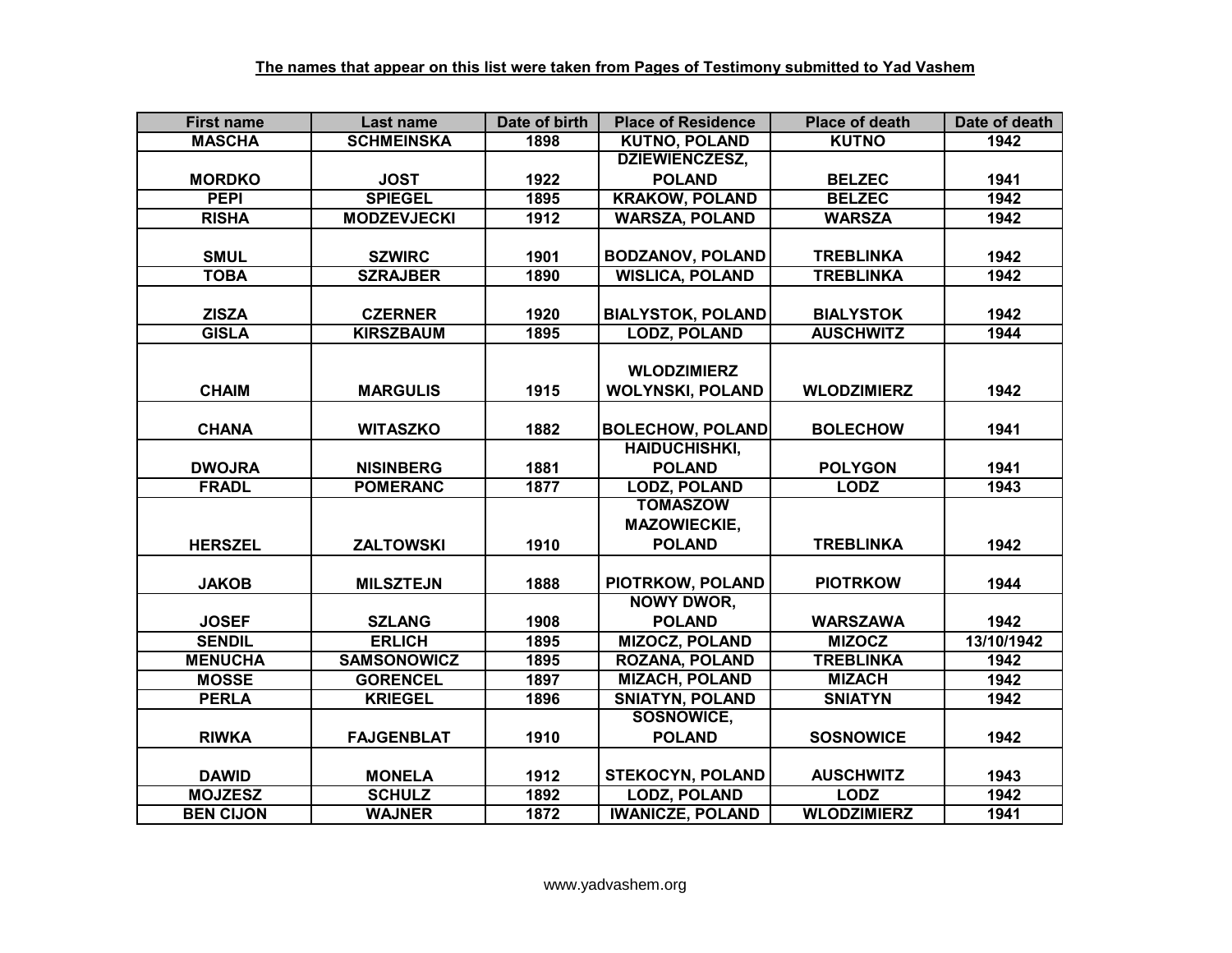| <b>First name</b> | Last name          | Date of birth | <b>Place of Residence</b> | <b>Place of death</b>   | Date of death |
|-------------------|--------------------|---------------|---------------------------|-------------------------|---------------|
| <b>JOSEF</b>      | <b>AIZMAN</b>      | 1900          | <b>RAJOVICE, POLAND</b>   | <b>RAJOVICE</b>         | 1941          |
|                   |                    |               |                           |                         |               |
| <b>CHAIA</b>      | <b>ZYNGER</b>      | 1910          | YAROSLAV, POLAND          | <b>LUBACZOW</b>         | 1942          |
| <b>CHANA</b>      | <b>SUSKOWITZ</b>   | 1922          | <b>DISNA, POLAND</b>      | <b>DISNA</b>            | 1942          |
| <b>ISZRAEL</b>    | <b>HEBER</b>       | 1916          | <b>DEWORT, POLAND</b>     | <b>POZNAN</b>           | 1942          |
| <b>FAJGE</b>      | <b>MALIN</b>       | 1912          | <b>BRISK, POLAND</b>      | <b>BRISK</b>            | 1942          |
|                   |                    |               |                           |                         |               |
|                   |                    |               | <b>MINSK MAZOWIECKI,</b>  |                         |               |
| <b>HENIA</b>      | <b>ARONOWSKA</b>   | 1898          | <b>POLAND</b>             | <b>MINSK MAZOWIECKI</b> | 1942          |
| <b>IZCHAK</b>     | <b>GANCMAN</b>     | 1882          | PORYCK, POLAND            | <b>PORYCK</b>           | 1942          |
| <b>MONEK</b>      | <b>SINGER</b>      | 1888          | <b>RZECZOW, POLAND</b>    | <b>RZECZOW</b>          | 1941          |
| <b>ROJZE</b>      | <b>WART</b>        | 1912          | <b>SOKAL, POLAND</b>      | <b>SOKAL</b>            | 1942          |
|                   |                    |               | <b>NOWY SACZ,</b>         |                         |               |
| <b>YESZAJAHU</b>  | <b>WAJNTRAUB</b>   | 1872          | <b>POLAND</b>             | <b>BELZ</b>             | 1942          |
|                   |                    |               |                           |                         |               |
| <b>CHAJA</b>      | <b>FAJGENBAUM</b>  | 1888          | <b>BIALYSTOK, POLAND</b>  | <b>BIALYSTOK</b>        | 1942          |
|                   |                    |               |                           |                         |               |
| <b>FEIGEL</b>     | <b>KRUSCHEL</b>    | 1915          | <b>WARSZAWA, POLAND</b>   | <b>TREBLINKA</b>        | 1942          |
|                   |                    |               | <b>NOVA VIZHVA,</b>       |                         |               |
| <b>JCHIL</b>      | <b>LISZNER</b>     | 1920          | <b>POLAND</b>             | <b>NOVA VIZHVA</b>      | 1943          |
| <b>NAFTALY</b>    | <b>GOOTMAN</b>     | 1895          | <b>KRAKOW, POLAND</b>     | <b>KRAKOW</b>           | 1941          |
| <b>SZMUEL</b>     | <b>ROZENTAHL</b>   | 1920          | <b>ROZAN, POLAND</b>      | <b>BARANOWICZ</b>       | 1942          |
|                   |                    |               |                           |                         |               |
| <b>RACHEL</b>     | <b>SZTERN</b>      | 1920          | <b>ANTONIVKA, POLAND</b>  | <b>ANTONIVKA</b>        | 1942          |
| <b>ASZER</b>      | <b>CENTER</b>      | 1911          | <b>KOREC, POLAND</b>      | <b>KOREC</b>            | 1942          |
| <b>CELA</b>       | <b>TONDOWSKA</b>   | 1926          | <b>OZORKOW, POLAND</b>    | <b>LODZ</b>             | 1944          |
| <b>CHANA</b>      | <b>SZRAJER</b>     | 1903          | <b>SAWIN, POLAND</b>      | <b>SOBIBOR</b>          | 1942          |
| <b>DOBE</b>       | <b>ROMANOWSKI</b>  | 1899          | <b>ZDZIECIOL, POLAND</b>  | <b>ZDZIECIOL</b>        | 1942          |
| <b>JANKEL</b>     | <b>TAITELBAUM</b>  | 1880          | <b>RADOM, POLAND</b>      | <b>RADOM</b>            | 1942          |
| <b>HERSZ</b>      | <b>HAISZTEIN</b>   | 1890          | <b>RADYMNO, POLAND</b>    | <b>KOLOMIYA</b>         | 1942          |
| <b>JAKOB</b>      | <b>KIRSZENBLAT</b> | 1895          | <b>KOWEL, POLAND</b>      | <b>KOWEL</b>            | 1942          |
| <b>JOSEF</b>      | <b>NEGHER</b>      | 1893          | PRZEMYSL, POLAND          | <b>PRZEMYSL</b>         | 1941          |
| <b>SZMUEL</b>     | <b>KRYMCZUK</b>    | 1910          | <b>LWOW, POLAND</b>       | <b>LWOW</b>             | 1942          |
|                   |                    |               | <b>KRZEMIENIEC,</b>       |                         |               |
| <b>MENUHA</b>     | <b>GOPMAN</b>      | 1900          | <b>POLAND</b>             | <b>KRZEMIENIEC</b>      | 1942          |
| <b>MOSES</b>      | <b>MEIXNER</b>     | 1870          | <b>BELZ, POLAND</b>       | <b>TZVIGMER</b>         | 1942          |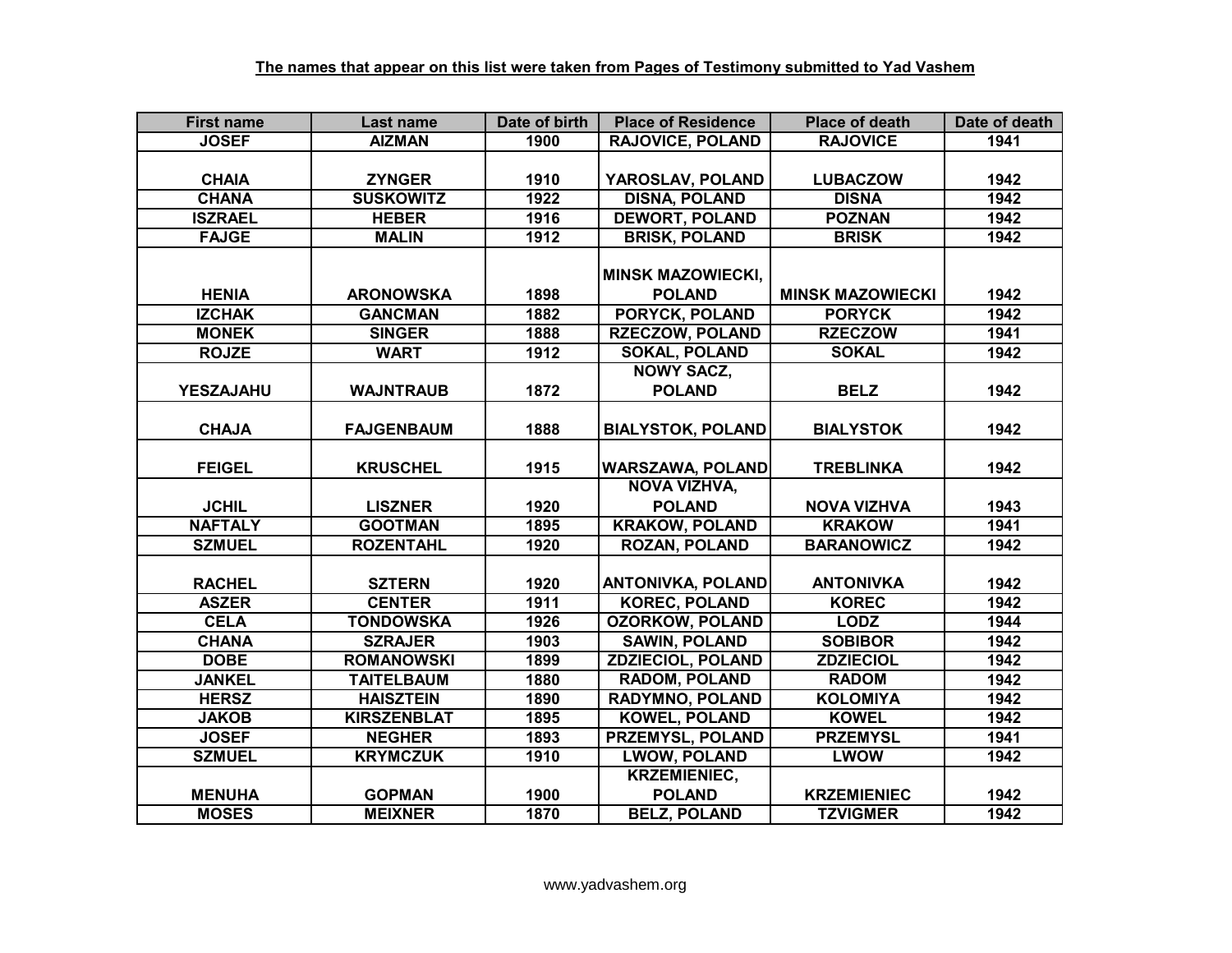| <b>First name</b> | Last name            | Date of birth | <b>Place of Residence</b> | <b>Place of death</b> | Date of death |
|-------------------|----------------------|---------------|---------------------------|-----------------------|---------------|
| <b>PERL</b>       | <b>WITELHAUZ</b>     | 1882          | <b>LODZ, POLAND</b>       | <b>LODZ</b>           | 1942          |
| <b>RIWKA</b>      | <b>HOLLANDER</b>     | 1914          | <b>PUSTKOW, POLAND</b>    | <b>LWOW</b>           | 1942          |
| <b>SLOMO</b>      | <b>HIRSZ</b>         | 1895          | <b>BRZEZIN, POLAND</b>    | <b>BRZEZIN</b>        | 1942          |
|                   |                      |               |                           |                       |               |
| <b>ARJE</b>       | <b>FRYDMAN</b>       | 1900          | <b>BOLECHOW, POLAND</b>   | <b>BOLECHOW</b>       | 1942          |
| $\overline{ZVI}$  | <b>MARANZ</b>        | 1907          | <b>NAREWKA, POLAND</b>    | <b>NAREWKA</b>        | 1942          |
|                   |                      |               |                           |                       |               |
| <b>BEILA</b>      | <b>WALDMAN</b>       | 1924          | <b>CHRZANOW, POLAND</b>   | <b>AUSCHWITZ</b>      | 1942          |
| <b>CHAIM</b>      | <b>SZUMOWICZ</b>     | 1919          | <b>OSTROW, POLAND</b>     | <b>SLONIM</b>         | 1942          |
| <b>SZAJNDL</b>    | <b>THALER</b>        | 1915          | <b>KROSNO, POLAND</b>     | <b>BELZEC</b>         | 1942          |
|                   |                      |               |                           |                       |               |
| <b>SZMUL</b>      | <b>GRADSZTEJN</b>    | 1885          | <b>WARSZAWA, POLAND</b>   | <b>WARSZAWA</b>       | 1940          |
|                   |                      |               |                           |                       |               |
| <b>FRAJDA</b>     | <b>DYKERMAN</b>      | 1890          | <b>KONIECPOL, POLAND</b>  | <b>TREBLINKA</b>      | 1942          |
| <b>YOCHEVET</b>   | <b>FINKIELSZTAJN</b> | 1922          | <b>TERESPOL, POLAND</b>   | <b>TERESPOL</b>       | 1942          |
| <b>JAKOB</b>      | <b>LEZERKIEVICZ</b>  | 1891          | <b>POLAND</b>             | <b>BERGEN BELSEN</b>  | 1943          |
| <b>JOSEF</b>      | <b>JAGUZINSKI</b>    | 1886          | <b>SIEDLCE, POLAND</b>    | <b>TREBLINKA</b>      | 1942          |
| <b>MOSZE</b>      | <b>MIZOCZ</b>        | 1912          | <b>MIZOCZ, POLAND</b>     | <b>MIZOCZ</b>         | 13/10/1942    |
|                   |                      |               | PECZENIZYN,               |                       |               |
| <b>BRACHA</b>     | <b>SZAFRANK</b>      | 1892          | <b>POLAND</b>             | <b>PECZENIZYN</b>     | 1942          |
| <b>MORDCHAJ</b>   | <b>MALINOVSKI</b>    | 1900          | <b>OSTROW, POLAND</b>     | <b>TREBLINKA</b>      | 1942          |
|                   |                      |               |                           |                       |               |
| <b>NACHUM</b>     | <b>FAJMAN</b>        | 1918          | <b>GLEMBOKE, POLAND</b>   | <b>TREBLINKA</b>      | 1943          |
| <b>MOSZE</b>      | <b>CYPERFIN</b>      | 1880          | <b>KREMENIC, POLAND</b>   | <b>KREMENIC</b>       | 1941          |
|                   |                      |               |                           |                       |               |
| <b>SALE</b>       | <b>KORNHEISER</b>    | 1904          | <b>WIELICZKA, POLAND</b>  | <b>TREBLINKA</b>      | 1942          |
| <b>SZLOMO</b>     | <b>KINRUS</b>        | 1920          | <b>LODZ, POLAND</b>       | <b>AUSCHWITZ</b>      | 1944          |
|                   |                      |               | <b>TOMASZOW</b>           |                       |               |
| <b>YAKOB</b>      | <b>SZMUC</b>         | 1895          | <b>LUBELSKI, POLAND</b>   | <b>TREBLINKA</b>      | 1942          |
| <b>FRANIA</b>     | <b>BURSZTEJN</b>     | 1897          | PORYCK, POLAND            | <b>PORYCK</b>         | 1942          |
|                   |                      |               |                           |                       |               |
| <b>BERL</b>       | <b>SCHLAFFROCK</b>   | 1912          | <b>TYSZOWCE, POLAND</b>   | <b>TYSZOWCE</b>       | 1942          |
| <b>CHAJA</b>      | <b>SZPILER</b>       | 1923          | <b>JADOW, POLAND</b>      | <b>JADOW</b>          | 1942          |
| <b>ISRAEL</b>     | <b>GALICKI</b>       | 1882          | PRAGA, POLAND             | <b>WARSAWA</b>        | 1941          |
|                   |                      |               |                           |                       |               |
| <b>ELJASZ</b>     | <b>NIEWODOWSKI</b>   | 1902          | <b>BIALYSTOK, POLAND</b>  | <b>TREBLINKA</b>      | 1943          |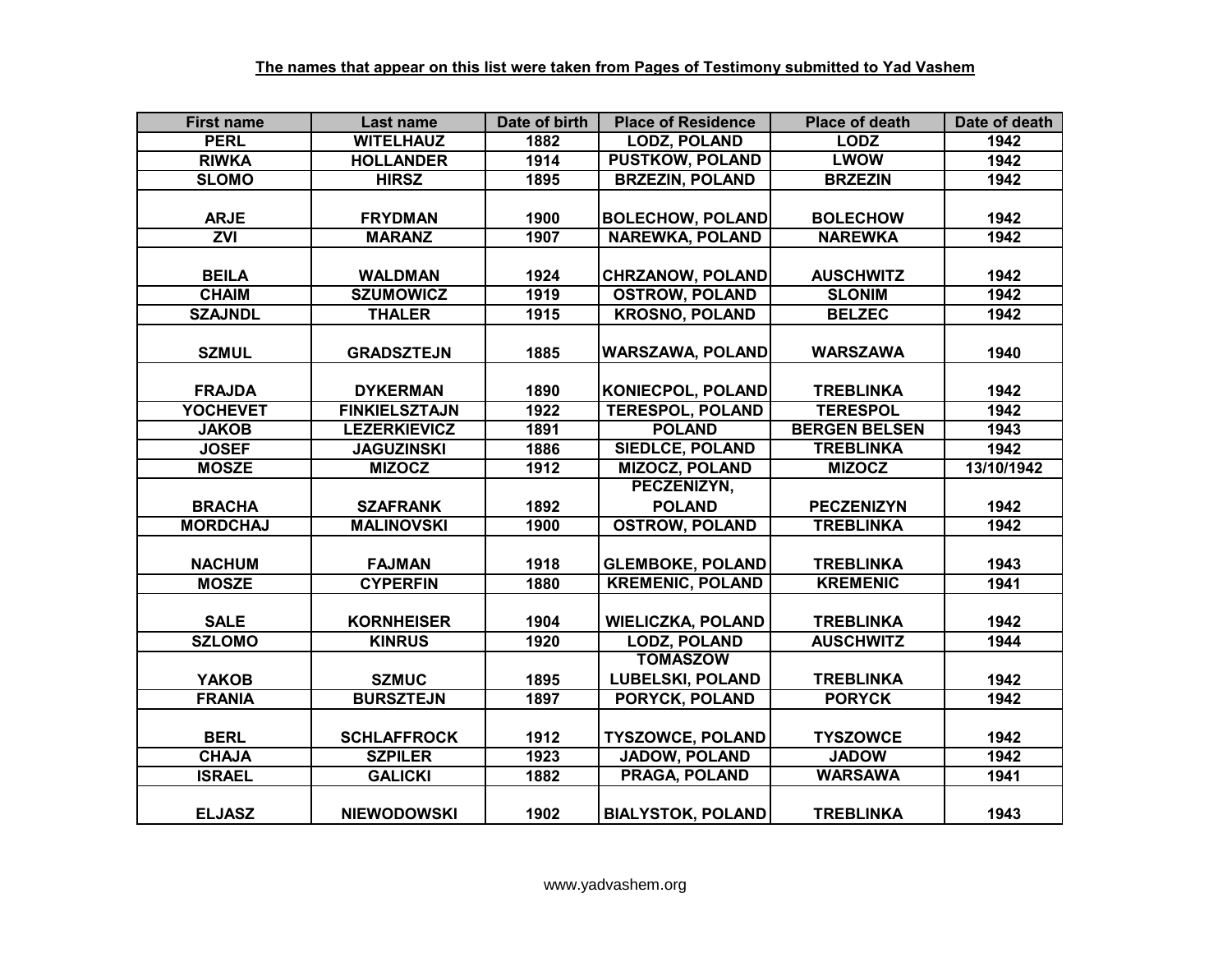| <b>First name</b> | Last name           | Date of birth | <b>Place of Residence</b> | <b>Place of death</b> | Date of death |
|-------------------|---------------------|---------------|---------------------------|-----------------------|---------------|
| <b>GENIA</b>      | <b>SANDWIG</b>      | 1916          | <b>LWOW, POLAND</b>       | <b>LWOW</b>           | 1942          |
| <b>ICCHAK</b>     | <b>MILICH</b>       | 1873          | <b>LODZ, POLAND</b>       | <b>LODZ</b>           | 1943          |
| <b>YAKOB</b>      | <b>BLACHMAN</b>     | 1890          | <b>LODZ, POLAND</b>       | <b>LODZ</b>           | 1942          |
| <b>HINKA</b>      | <b>HOROVIZ</b>      | 1914          | <b>LUNAJEZ, POLAND</b>    | <b>LUNAJEZ</b>        | 1941          |
|                   |                     |               | <b>BIALA PODLASKA,</b>    |                       |               |
| <b>JANKIEL</b>    | <b>CELNIKIER</b>    | 1927          | <b>POLAND</b>             | <b>BIALA PODLASKA</b> | 26/09/1942    |
|                   |                     |               | <b>STANISLAWOW,</b>       |                       |               |
| <b>SZYMON</b>     | <b>MARGOSCHES</b>   | 24/02/1929    | <b>POLAND</b>             | <b>LWOW</b>           | 12/12/1942    |
| <b>MIRYAM</b>     | <b>SZKLAREK</b>     | 1899          | <b>PLONSK, POLAND</b>     | <b>PLONSK</b>         | 1942          |
| <b>MNASZE</b>     | <b>LEFKOWICZ</b>    | 1924          | <b>LUTUTOW, POLAND</b>    | <b>POZNAN</b>         | 1942          |
|                   |                     |               |                           |                       |               |
| <b>GUSTA</b>      | <b>KOHN</b>         | 29/05/1912    | <b>TARNOPOL, POLAND</b>   | <b>TARNOPOL</b>       | 1942          |
|                   |                     |               | POTOKZLOTE,               |                       |               |
| <b>DAWID</b>      | <b>SZTRAUBER</b>    | 1901          | <b>POLAND</b>             | <b>POTOKZLOTE</b>     | 1941          |
| <b>UDEL</b>       | <b>MARKOVICZ</b>    | 1899          | <b>LODZ, POLAND</b>       | <b>IZBICA</b>         | 1942          |
| <b>ABE</b>        | <b>DAWIDOWICZ</b>   | 1915          | <b>WIELUN, POLAND</b>     | <b>AUSCHWITZ</b>      | 1944          |
| <b>BEN CJON</b>   | <b>POLESZUK</b>     | 1920          | <b>DUBNO, POLAND</b>      | <b>DUBNO</b>          | 1942          |
| <b>CHAIM</b>      | <b>ZYLBERSZTAJN</b> | 1901          | <b>KUZNICA, POLAND</b>    | <b>TREBLINKA I</b>    | 1942          |
|                   |                     |               |                           |                       |               |
| <b>CHAWA</b>      | <b>GRINCWEIG</b>    | 1905          | <b>WARSZAWA, POLAND</b>   | <b>WARSZAWA</b>       | 1942          |
|                   |                     |               |                           |                       |               |
| <b>ELEJZER</b>    | <b>SZPYDBAUM</b>    | 1895          | <b>WARSZAWA, POLAND</b>   | <b>WARSAW</b>         | 1942          |
| <b>RYWKA</b>      | <b>FRYDMAN</b>      | 1920          | <b>KRAKOW, POLAND</b>     | <b>BELZYC</b>         | 1942          |
| <b>LAJBEL</b>     | <b>HOLCBERG</b>     | 1913          | <b>LUBLIN, POLAND</b>     | <b>LUBLIN</b>         | 1942          |
| <b>ABRAHAM</b>    | <b>PODSKOCZ</b>     | 1887          | <b>SIERPC, POLAND</b>     | <b>AUSCHWITZ</b>      | 1942          |
| <b>JOSZUA</b>     | <b>HAMMER</b>       | 1922          | <b>BURSZTYN, POLAND</b>   | <b>BURSZTYN</b>       | 1942          |
|                   |                     |               |                           |                       |               |
| <b>CYLA</b>       | <b>KIENSKI</b>      | 1900          | <b>NEMENCINE, POLAND</b>  | <b>NEMENCINE</b>      | 20/09/1941    |
| <b>MELECH</b>     | <b>RAJS</b>         | 1888          | <b>LODZ, POLAND</b>       | <b>TREBLINKA</b>      | 1941          |
| <b>PINCHAS</b>    | <b>LIBERMENTCZ</b>  | 1915          | <b>PILC, POLAND</b>       | <b>MAJDANEK</b>       | 1942          |
| <b>SZEINE</b>     | <b>FISZ</b>         | 1900          | <b>KLECK, POLAND</b>      | <b>KLIMOWICZE</b>     | 1941          |
| <b>AHRON</b>      | <b>SOLOWIEJCZYK</b> | 1908          | <b>IGNALINA, POLAND</b>   | <b>POLIGONOWO</b>     | 1942          |
|                   |                     |               |                           |                       |               |
| <b>CHANA</b>      | <b>LUZMAN</b>       | 1912          | <b>AUGUSTOW, POLAND</b>   | <b>AUGUSTOW</b>       | 1942          |
|                   |                     |               | <b>CZESTOCHOWA,</b>       |                       |               |
| <b>FRAIDLA</b>    | <b>ZELWER</b>       | 1903          | <b>POLAND</b>             | <b>TREBLINKA</b>      | 1943          |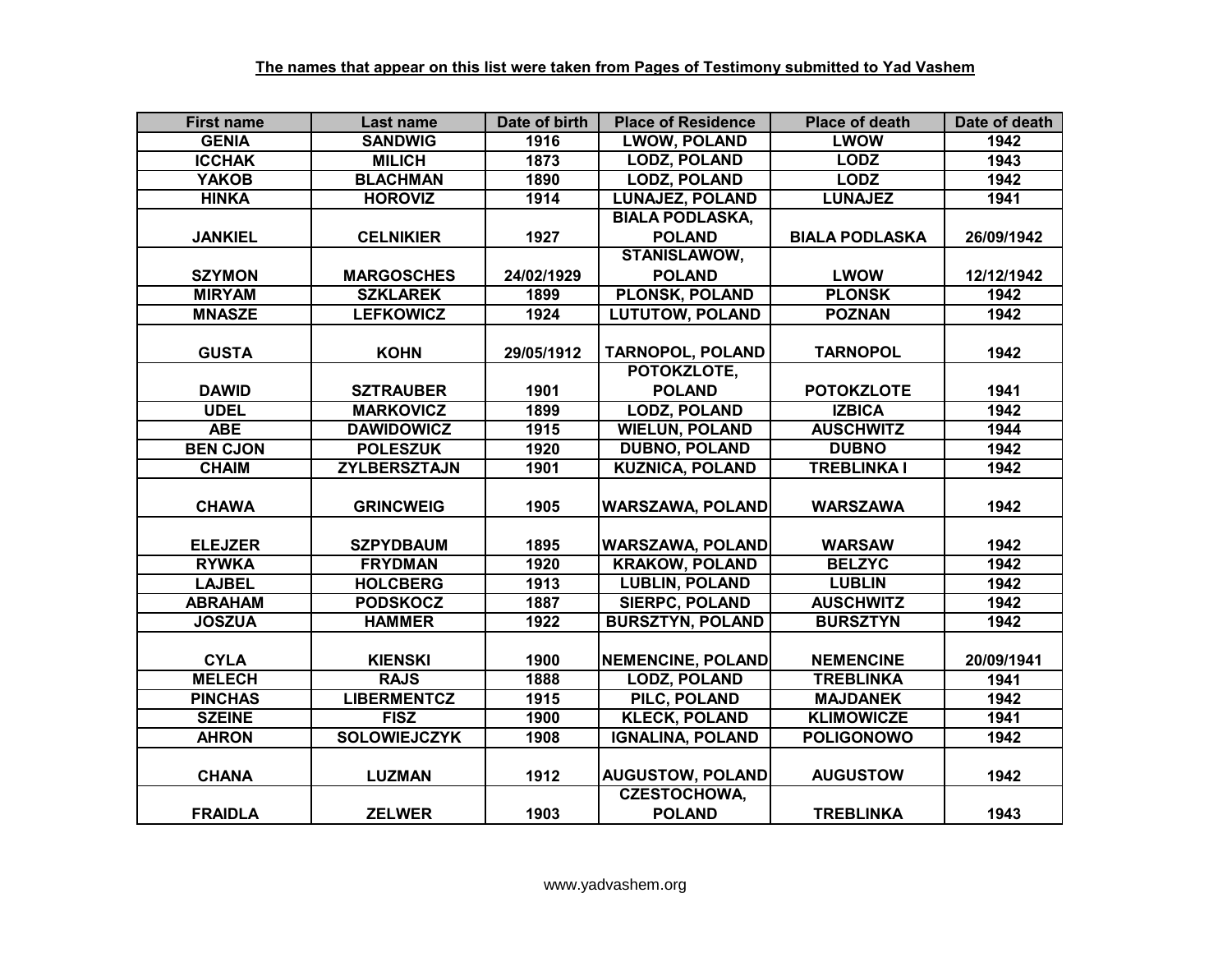| <b>First name</b> | Last name            | Date of birth | <b>Place of Residence</b> | <b>Place of death</b> | Date of death |
|-------------------|----------------------|---------------|---------------------------|-----------------------|---------------|
| <b>JAKOW</b>      | <b>ZOMMERMAN</b>     | 1888          | <b>BUCZACZ, POLAND</b>    | <b>BUCZACZ</b>        | 1942          |
|                   |                      |               |                           |                       |               |
| <b>BRANA</b>      | <b>POSMIENSKI</b>    | 1917          | <b>AUSCHWITZ, POLAND</b>  | <b>POLIGON</b>        | 1942          |
| <b>RIWKA</b>      | <b>WAZE</b>          | 1900          | <b>KISYLIN, POLAND</b>    | <b>KISYLIN</b>        | 1942          |
| <b>CHAIM</b>      | <b>FUDEM</b>         | 1898          | <b>ZAMOSC, POLAND</b>     | <b>BELZEC</b>         | 1941          |
| <b>ISZRAEL</b>    | <b>SHNAIDERMAN</b>   | 1916          | <b>LUBLIN, POLAND</b>     | <b>LUBLIN</b>         | 1942          |
| <b>ISRAEL</b>     | <b>RUBINSZTEIN</b>   | 1903          | <b>OTWOCK, POLAND</b>     | <b>OTWOCK</b>         | 1942          |
| <b>LEJA</b>       | <b>BERKOWSKI</b>     | 1892          | <b>KLODAWA, POLAND</b>    | <b>KLODAWA</b>        | 1942          |
|                   |                      |               | <b>CZECHANOW,</b>         |                       |               |
| <b>LEJA</b>       | <b>KLAJWAND</b>      | 1882          | <b>POLAND</b>             | <b>WARSAW</b>         | 1943          |
| <b>MAJTA</b>      | <b>DOMANKIEWICZ</b>  | 1927          | <b>OZORKOV, POLAND</b>    | <b>CHELMNO</b>        | 1941          |
| <b>MORDCHE</b>    | <b>SCHIMMERMAN</b>   | 1860          | <b>SKOLE, POLAND</b>      | <b>SKOLE</b>          | 1942          |
| <b>NIUSIA</b>     | <b>KOKIEL</b>        | 20/09/1927    | <b>ROKITNO, POLAND</b>    | <b>LWOW</b>           | 1945          |
| <b>RECHA</b>      | <b>JEDVAB</b>        | 1882          | <b>LODZ, POLAND</b>       | <b>LODZ</b>           | 1942          |
| <b>SENDER</b>     | <b>FIJALKOW</b>      | 1913          | PINSK, POLAND             | <b>PINSK</b>          | 1942          |
|                   |                      |               | <b>WEINGOROW,</b>         |                       |               |
| <b>PESSAH</b>     | <b>PTACK</b>         | 1902          | <b>POLAND</b>             | <b>MAJDANEK</b>       | 1942          |
| <b>YOSEK</b>      | <b>SZKOLNIK</b>      | 1903          | <b>YOD, POLAND</b>        | <b>MAJDANEK</b>       | 1942          |
| <b>ASTA</b>       | <b>WOLBORSKI</b>     | 1899          | <b>LODZ, POLAND</b>       | <b>AUSCHWITZ</b>      | 1944          |
| <b>BRONIA</b>     | <b>LEWKOWICZ</b>     | 1890          | <b>POLAND</b>             | <b>AUSCHWITZ</b>      | 1943          |
|                   |                      |               | <b>DZIEWIENCZESZ,</b>     |                       |               |
| <b>CHANA</b>      | <b>HIRSORN</b>       | 1886          | <b>POLAND</b>             | <b>BELZEC</b>         | 1941          |
| <b>DAWID</b>      | <b>GRYNSZTEIN</b>    | 1883          | <b>WARSAW, POLAND</b>     | <b>WARSAW</b>         | 1942          |
|                   |                      |               |                           |                       |               |
| <b>FAJWEL</b>     | <b>HARBSZTEJN</b>    | 1903          | <b>MOGILNICA, POLAND</b>  | <b>WARSAW</b>         | 1942          |
| <b>HENIA</b>      | <b>SZNAJDER</b>      | 1915          | <b>PRZEMYSL, POLAND</b>   | <b>PRZEMYSL</b>       | 1942          |
| <b>IZRAEL</b>     | <b>CUKIERT</b>       | 1898          | <b>WARSAW, POLAND</b>     | <b>TREBLINKA</b>      | 1942          |
| <b>JOJNE</b>      | <b>KRYMALOWSKI</b>   | 1913          | <b>WIELUN, POLAND</b>     | <b>DZHAMBUL</b>       | 1942          |
| <b>LJUBA</b>      | <b>SZAMAI</b>        | 1902          | <b>WILNO, POLAND</b>      | <b>WILNO</b>          | 1941          |
| <b>MARGIT</b>     | <b>HERZEL</b>        | 1923          | <b>STRYJ, POLAND</b>      | <b>BELZEC</b>         | 1943          |
| <b>MORDECHAJ</b>  | <b>WAJNGARTN</b>     | 1912          | <b>TARNOW, POLAND</b>     | <b>TARNOW</b>         | 1942          |
| <b>BERKO</b>      | <b>CHOROBROWICKI</b> | 1904          | LIDA, POLAND              | <b>LIDA</b>           | 05/08/1941    |
| <b>RACHELA</b>    | <b>SEGALOVIC</b>     | 1924          | <b>WARSAW, POLAND</b>     | <b>BARANOVICH</b>     | 1942          |
| <b>RYWKA</b>      | <b>WITMAN</b>        | 1920          | <b>WARNECZ, POLAND</b>    | <b>BELZEC</b>         | 1943          |
| <b>EIZYK</b>      | <b>MAROWIECKI</b>    | 1919          | <b>LODZ, POLAND</b>       | <b>AUSCHWITZ</b>      | 1944          |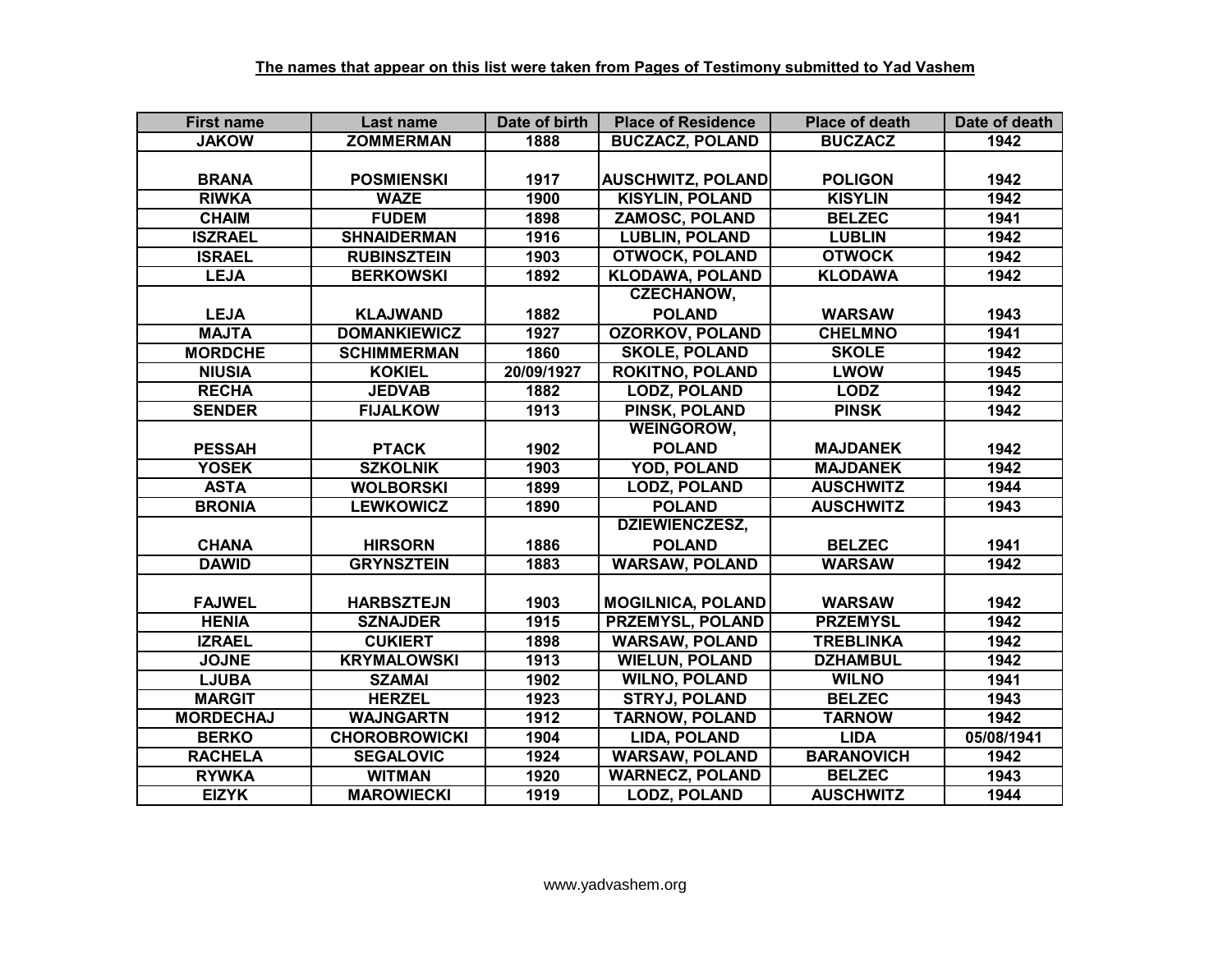| <b>First name</b> | Last name          | Date of birth | <b>Place of Residence</b> | <b>Place of death</b> | Date of death |
|-------------------|--------------------|---------------|---------------------------|-----------------------|---------------|
|                   |                    |               | <b>OSTROWIEC,</b>         |                       |               |
| <b>YEHOSZUA</b>   | <b>LEWIN</b>       | 1922          | <b>POLAND</b>             | <b>PONARY</b>         | 1942          |
| <b>ALTA</b>       | <b>SWARC</b>       | 1917          | <b>STOPNICA, POLAND</b>   | <b>STOPNICA</b>       | 1942          |
|                   |                    |               | <b>TOMASZOWKA,</b>        |                       |               |
| <b>RYWKA</b>      | <b>SZERMAN</b>     | 1912          | <b>POLAND</b>             | <b>TOMASZOWKA</b>     | 1942          |
|                   |                    |               | <b>CIECHANOW,</b>         |                       |               |
| <b>CHAJA</b>      | <b>SZULC</b>       | 1916          | <b>POLAND</b>             | <b>AUSCHWITZ</b>      | 1942          |
| <b>CIPORA</b>     | <b>BECK</b>        | 1887          | <b>LESKO, POLAND</b>      | <b>BELZEC</b>         | 1942          |
|                   |                    |               | <b>STANISLAWOW,</b>       |                       |               |
| <b>ESZTER</b>     | <b>BRETTHOLZ</b>   | 1914          | <b>POLAND</b>             | <b>STANISLAWOW</b>    | 1942          |
| <b>HAIA</b>       | <b>GROMAN</b>      | 1919          | <b>BENDZIN, POLAND</b>    | <b>BENDZIN</b>        | 1942          |
| <b>NEHAMIA</b>    | <b>PINCZUK</b>     | 1924          | <b>NEJMUSZ, POLAND</b>    | <b>NEJMUSZ</b>        | 1942          |
| <b>SZAJNDEL</b>   | <b>ZAJCZYK</b>     | 1917          | <b>TUCZYN, POLAND</b>     | <b>TUCZYN</b>         | 1942          |
| <b>AWRAHAM</b>    | <b>RUBINSZTAJN</b> | 1924          | <b>LOMZA, POLAND</b>      | <b>AUSCHWITZ</b>      | 1942          |
|                   |                    |               | <b>SOSNOWIEC,</b>         |                       |               |
| <b>CHUNA</b>      | <b>DONSKI</b>      | 1900          | <b>POLAND</b>             | <b>AUSCHWITZ</b>      | 1943          |
| <b>HERSZ</b>      | <b>GRAIN</b>       | 1903          | <b>PORYCK, POLAND</b>     | <b>PORYCK</b>         | 1942          |
| <b>LAJBUSH</b>    | <b>MECHTYNGER</b>  | 1913          | <b>LODZ, POLAND</b>       | <b>KRZEMIENIEC</b>    | 1942          |
| <b>CHANAN</b>     | <b>GOLDSCHEIN</b>  | 1907          | <b>OLKUSH, POLAND</b>     | <b>AUSCHWITZ</b>      | 1942          |
| <b>RYWKA</b>      | <b>FISZBEIN</b>    | 1913          | <b>STRY, POLAND</b>       | <b>STRY</b>           | 1943          |
|                   |                    |               |                           |                       |               |
| <b>DOW</b>        | <b>TRAIMAN</b>     | 1913          | RADOMSKO, POLAND          | <b>RADOMSKO</b>       | 1942          |
|                   |                    |               |                           |                       |               |
| <b>YAKOV</b>      | <b>MALLI</b>       | 1906          | <b>SOSNOWIC, POLAND</b>   | <b>SOSNOWIC</b>       | 1942          |
|                   |                    |               | <b>RAWA RUSKA,</b>        |                       |               |
| <b>AJZYK</b>      | <b>ROSENBERG</b>   | 1885          | <b>POLAND</b>             | <b>BELZEC</b>         | 1943          |
|                   |                    |               | <b>NOWE MIASTO,</b>       |                       |               |
| <b>BRAJNA</b>     | <b>ROZEN</b>       | 1892          | <b>POLAND</b>             | <b>NOWE MIASTO</b>    | 1942          |
| <b>SMUEL</b>      | <b>WARCHAVSKI</b>  | 1902          | <b>BEDZIN, POLAND</b>     | <b>AUSCHWITZ</b>      | 1944          |
| <b>CYWJA</b>      | <b>WAYSBROT</b>    | 1917          | <b>WARSAW, POLAND</b>     | <b>WARSAW</b>         | 1943          |
| <b>FAJGA</b>      | <b>HOCHMAN</b>     | 1896          | <b>OTWOCK, POLAND</b>     | <b>WARSAW</b>         | 1942          |
| <b>HELE</b>       | <b>PTASZNIK</b>    | 1902          | <b>KRAKOW, POLAND</b>     | <b>KRAKOW</b>         | 1942          |
|                   |                    |               | <b>OSTROWIEC,</b>         |                       |               |
| <b>ITZCHOK</b>    | <b>ERLICH</b>      | 1903          | <b>POLAND</b>             | <b>TREBLINKA</b>      | 1942          |
| <b>CYPORA</b>     | <b>SHYLDKROT</b>   | 1919          | <b>KAZANOW, POLAND</b>    | <b>TREBLINKA</b>      | 1942          |
| <b>LOTI</b>       | <b>WILDER</b>      | 1905          | <b>STRY, POLAND</b>       | <b>STRYJ</b>          | 1942          |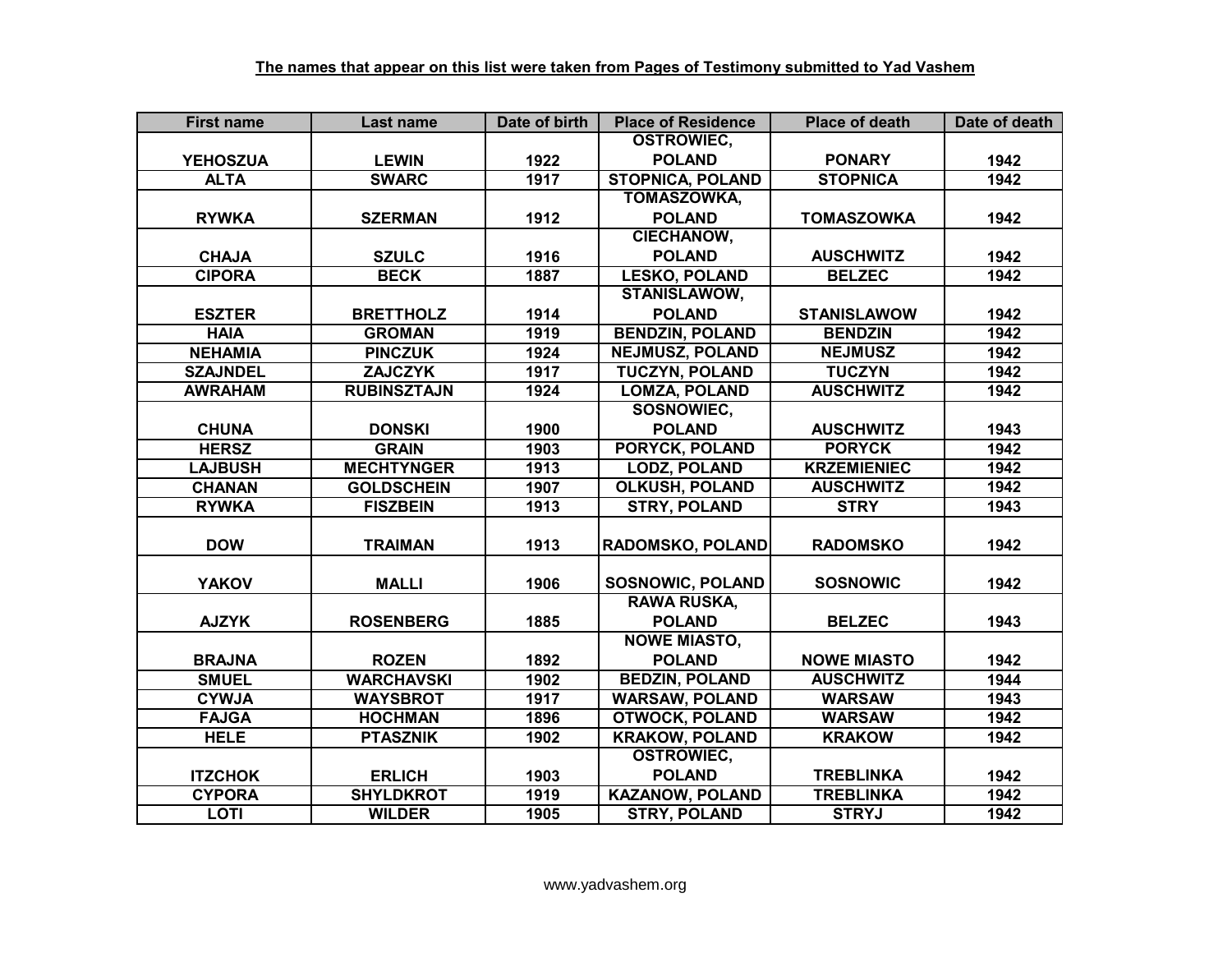| <b>First name</b> | Last name           | Date of birth | <b>Place of Residence</b> | <b>Place of death</b> | Date of death |
|-------------------|---------------------|---------------|---------------------------|-----------------------|---------------|
| <b>MARJA</b>      | <b>RYGELHAUPT</b>   | 1915          | <b>GRYBOW, POLAND</b>     | <b>BELZEC</b>         | 1943          |
|                   |                     |               | <b>NOWI KORCHIN,</b>      |                       |               |
| <b>MORDECHAY</b>  | <b>LIEDER</b>       | 1918          | <b>POLAND</b>             | <b>BELZEC</b>         | 1942          |
| <b>NEOMI</b>      | <b>SHMULEWITSH</b>  | 1870          | <b>LODZ, POLAND</b>       | <b>AUSCHWITZ</b>      | 1942          |
|                   |                     |               | STRZEMIESZYCE,            |                       |               |
| <b>MONIEK</b>     | <b>CYGLER</b>       | 1930          | <b>POLAND</b>             | <b>AUSCHWITZ</b>      | 1942          |
|                   |                     |               | <b>SZCZEBRZESZYN,</b>     |                       |               |
| <b>HAWA</b>       | <b>WAGNER</b>       | 1912          | <b>POLAND</b>             | <b>SZCZEBRZESZYN</b>  | 1942          |
|                   |                     |               | <b>DABROWICA,</b>         |                       |               |
| <b>SZOSZANA</b>   | <b>CHARCZAK</b>     | 1912          | <b>POLAND</b>             | <b>DABROWICA</b>      | 1942          |
|                   |                     |               | <b>DAVIDGRODEK,</b>       |                       |               |
| <b>YUDE</b>       | <b>MOREVCZYK</b>    | 1884          | <b>POLAND</b>             | <b>DAVIDGRUDEK</b>    | 1942          |
| <b>AWRAM</b>      | <b>KAC</b>          | 1921          | <b>POLAND</b>             | <b>TREBLINKA</b>      | 1943          |
| <b>HENIA</b>      | <b>BOKSENBOJM</b>   | 1908          | PORICK, POLAND            | <b>PORICK</b>         | 1942          |
| <b>ICCHAK</b>     | <b>FRYD</b>         | 1918          | <b>PULTUSK, POLAND</b>    | <b>AUSCHWITZ</b>      | 1942          |
| <b>DAWID</b>      | <b>GUTWIRTH</b>     | 1915          | <b>DUKLA, POLAND</b>      | <b>DUKLA</b>          | 1942          |
|                   |                     |               | SOSNOWIEC,                |                       |               |
| <b>JAKOW</b>      | <b>NECHEMIA</b>     | 1893          | <b>POLAND</b>             | <b>AUSCHWITZ</b>      | 1942          |
| <b>HEINRICH</b>   | <b>HELLMAN</b>      | 1896          | <b>POLAND</b>             |                       | 1941          |
| <b>ISRAEL</b>     | <b>WIKINSKI</b>     | 1897          | <b>KIELCE, POLAND</b>     | <b>TREBLINKA</b>      | 1942          |
| <b>JERUCHAM</b>   | <b>WEBER</b>        | 1862          | <b>PORYCK, POLAND</b>     | <b>PORYCK</b>         | 1942          |
|                   |                     |               |                           |                       |               |
| <b>YOZEF</b>      | <b>BOCHNER</b>      | 1898          | KOLOMYJA, POLAND          | <b>BELZEC</b>         | 15/07/1942    |
|                   |                     |               | <b>WLOCLAWEK,</b>         |                       |               |
| <b>CYWJA</b>      | <b>SZTULZAFT</b>    | 1905          | <b>POLAND</b>             | <b>TREBLINKA</b>      | 1942          |
| <b>MISZKA</b>     | <b>PIETRUSZKA</b>   | 1890          | <b>OLYKA, POLAND</b>      | <b>OLYKA</b>          | 1942          |
| <b>CHAJA</b>      | <b>SZULMAN</b>      | 1904          | <b>DEBLIN, POLAND</b>     | <b>DEBLIN</b>         | 1942          |
| <b>PYNCHAS</b>    | <b>ZYLBERSZTEIN</b> | 1896          | <b>WARSZA, POLAND</b>     | <b>WARSZA</b>         | 1942          |
| <b>RUCHEL</b>     | <b>LICHTNAJER</b>   | 1885          | <b>SOKOLOW, POLAND</b>    | <b>TREBLINKA</b>      | 1942          |
| <b>NUSIN</b>      | <b>SZYDLOWSKI</b>   | 1892          | <b>RADOM, POLAND</b>      | <b>RADOM</b>          | 1943          |
| <b>TONY</b>       | <b>RAUCHER</b>      | 1899          | <b>KRAKOW, POLAND</b>     | <b>MAJDANEK</b>       | 1943          |
| <b>ZYSSEL</b>     | <b>WALD</b>         | 1895          | <b>BEDZIN, POLAND</b>     | <b>AUSCHWITZ</b>      | 1943          |
| <b>RYFKA</b>      | <b>KURSTEIN</b>     | 1918          | <b>ZYCHLIN, POLAND</b>    | <b>ZYCHLIN</b>        | 1942          |
| <b>CHAIM</b>      | <b>SALWE</b>        | 1926          | <b>LODZ, POLAND</b>       | <b>LODZ</b>           | 1944          |
|                   |                     |               |                           |                       |               |
| <b>CHANE</b>      | <b>PINCZEWSKI</b>   | 1892          | <b>WARSZAWA, POLAND</b>   | <b>WARSZAWA</b>       | 1942          |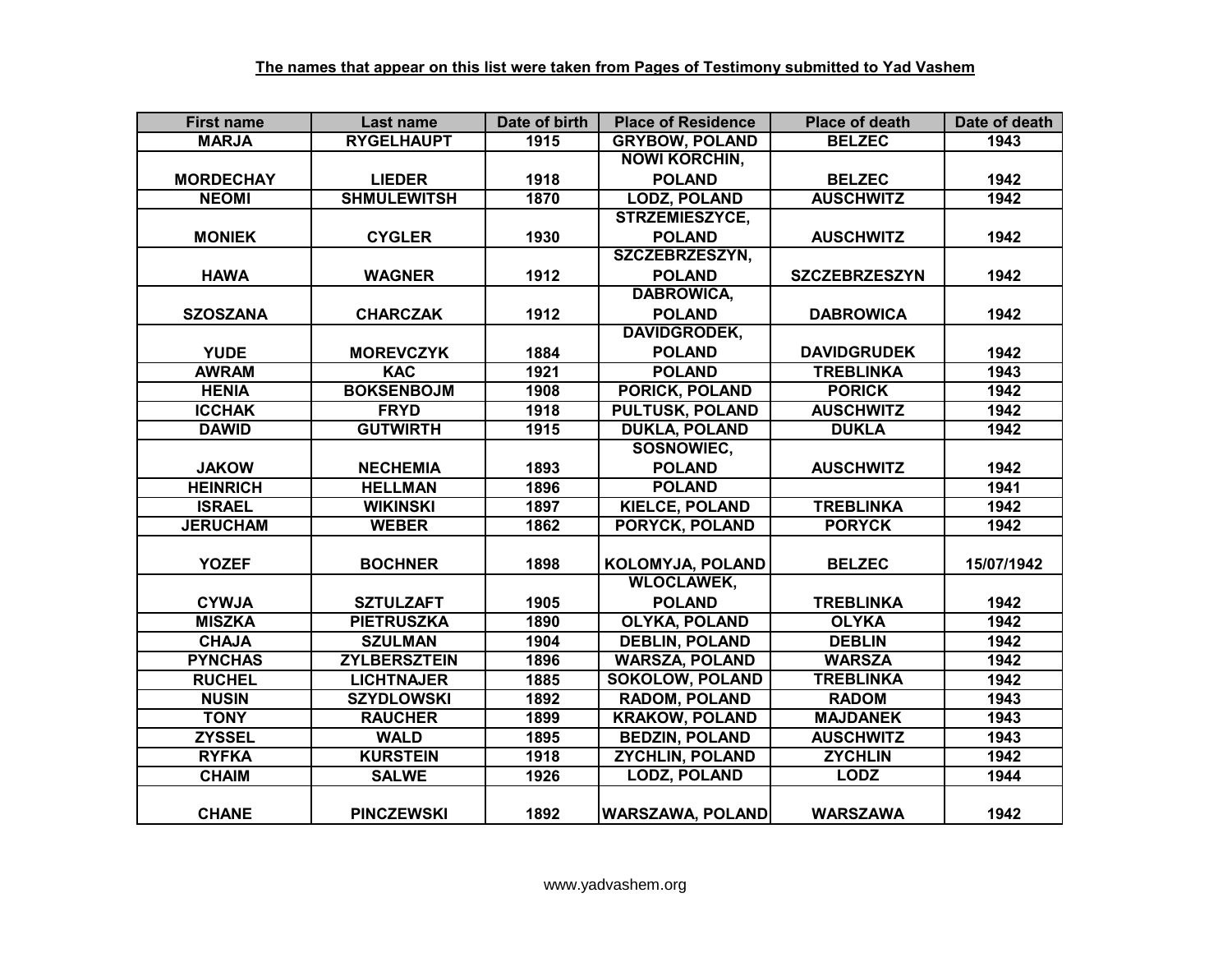| <b>First name</b> | Last name           | Date of birth | <b>Place of Residence</b> | <b>Place of death</b> | Date of death |
|-------------------|---------------------|---------------|---------------------------|-----------------------|---------------|
| <b>DEBORAH</b>    | <b>REICH</b>        | 1890          | <b>DEMBICA, POLAND</b>    | <b>REISA</b>          | 1940          |
| <b>NOACH</b>      | <b>GAJER</b>        | 1894          | <b>DUBIANKA, POLAND</b>   | <b>BELZEC</b>         | 1943          |
|                   |                     |               |                           |                       |               |
| <b>CHAJA</b>      | <b>STALKOWSKI</b>   | 1900          | <b>WARSZAWA, POLAND</b>   | <b>WARSZAWA</b>       | 1943          |
| <b>SZEJNA</b>     | <b>CIKLIK</b>       | 1908          | <b>LENIN, POLAND</b>      | <b>LENIN</b>          | 22/08/1942    |
|                   |                     |               | <b>DOMBROWICE,</b>        |                       |               |
| <b>ASZER</b>      | <b>KARAS</b>        | 1913          | <b>POLAND</b>             | <b>SARNY</b>          | 1941          |
|                   |                     |               |                           |                       |               |
| <b>SHAYNDEL</b>   | <b>GROMER</b>       | 1894          | <b>KOMAROW, POLAND</b>    | <b>KOMAROW</b>        | 15/05/1942    |
| <b>BRONIA</b>     | ZAMOSZCINSKA        | 1898          | <b>WARSZA, POLAND</b>     | <b>WARSZA</b>         | 1943          |
| <b>WOLF</b>       | <b>JAKOBOWICZ</b>   | 1888          | <b>LODZ, POLAND</b>       | <b>CHELM</b>          | 1942          |
| <b>CHANA</b>      | <b>DYKERMAN</b>     | 13/10/1922    | <b>KAMIENSK, POLAND</b>   | <b>TREBLINKA</b>      | אוקטובר-42    |
|                   |                     |               | <b>SZYDLOWCE,</b>         |                       |               |
| <b>REJZEL</b>     | <b>DRAJNUDEL</b>    | 1917          | <b>POLAND</b>             | <b>SZYDLOWCE</b>      | 1942          |
|                   |                     |               |                           |                       |               |
| <b>SIMHA</b>      | <b>PELZ</b>         | 1911          | <b>WARSZAWA, POLAND</b>   | <b>TREBLINKA</b>      | 1942          |
|                   |                     |               | SIEMIATYCZE,              |                       |               |
| <b>SZYMON</b>     | <b>GRUNBERG</b>     | 1904          | <b>POLAND</b>             | <b>SIEMIATYCZE</b>    | 1942          |
|                   |                     |               | <b>BIALA PODLASKA,</b>    |                       |               |
| <b>ZEEF</b>       | <b>MENDIZICKI</b>   | 1883          | <b>POLAND</b>             | <b>BIALA PODLASKA</b> | 1942          |
| <b>BARUCH</b>     | <b>BJELIK</b>       | 1915          | <b>CHELEM, POLAND</b>     | <b>MAJDANEK</b>       | 1942          |
| <b>CHAIA</b>      | <b>SZCZUPACKI</b>   | 1885          | <b>SUWALKI, POLAND</b>    | <b>SLONIM</b>         | 1940          |
|                   |                     |               |                           |                       |               |
| <b>CHANA</b>      | <b>ZAJTSZNAJDER</b> | 1910          | <b>WARSZAWA, POLAND</b>   | <b>MAJDANEK</b>       | 1941          |
| <b>CHAJA</b>      | <b>PILA</b>         | 1922          | <b>VOLBROM, POLAND</b>    | <b>AUSCHWITZ</b>      | 1942          |
| <b>FRANIA</b>     | <b>HENDLISCH</b>    | 20/06/1916    | <b>WARSAW, POLAND</b>     | <b>LUBLIN</b>         | 1942          |
|                   |                     |               | <b>KRASNOBROD,</b>        |                       |               |
| <b>JOCHEWED</b>   | <b>TUREM</b>        | 1907          | <b>POLAND</b>             | <b>KRASNOBROD</b>     | 1942          |
| <b>JAKOB</b>      | <b>FROINDLICH</b>   | 1922          | <b>LODZ, POLAND</b>       | <b>CHELM</b>          | 1942          |
| <b>JOSEF</b>      | <b>LIEBLICH</b>     | 1916          | <b>RISHA, POLAND</b>      |                       | 1941          |
| <b>MOSE</b>       | <b>LEST</b>         | 1892          | <b>WARSAW, POLAND</b>     | <b>TREBLINKA</b>      | 1942          |
| <b>ROSA</b>       | <b>LOEBEL</b>       | 1914          | <b>BRZESKO, POLAND</b>    | <b>BELZEC</b>         | 1942          |
| <b>WOLF</b>       | <b>FRUCHT</b>       | 1906          | PILICA, POLAND            | <b>SZYPOWCE</b>       | 1943          |
| <b>BLIMA</b>      | <b>LANDSBERG</b>    | 1938          | POZNAN, POLAND            | <b>TREBLINKA</b>      | 1942          |
| <b>DAWID</b>      | <b>LEISEROWICZ</b>  | 1923          | <b>LODZ, POLAND</b>       | <b>LODZ</b>           | 1943          |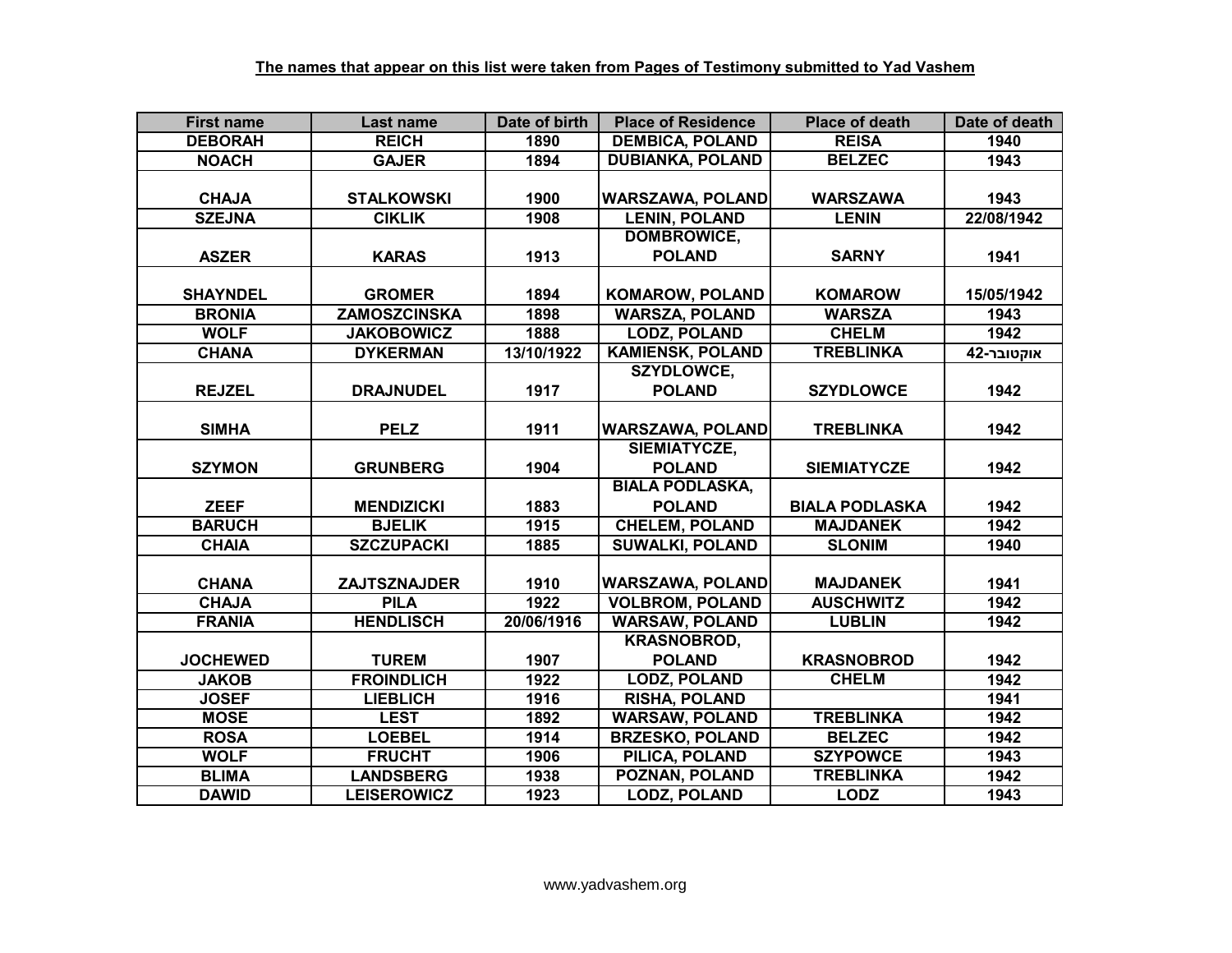| <b>First name</b> | Last name           | Date of birth | <b>Place of Residence</b> | <b>Place of death</b> | Date of death |
|-------------------|---------------------|---------------|---------------------------|-----------------------|---------------|
|                   |                     |               | PRZEWORSK,                |                       |               |
| <b>HERSZ</b>      | <b>WANK</b>         | 1895          | <b>POLAND</b>             | <b>PRZEWORSK</b>      | 1942          |
| <b>JUDA</b>       | <b>FINKELSZTEJN</b> | 1922          | <b>SZCZUCIN, POLAND</b>   | <b>MAJDANEK</b>       | 1944          |
| <b>MOISHE</b>     | <b>GLEICHER</b>     | 1924          | <b>TARNOW, POLAND</b>     | <b>TARNOW</b>         | 1942          |
| <b>TOWA</b>       | <b>STERCOWSKI</b>   | 1891          | <b>ZELOW, POLAND</b>      | <b>PABIANICE</b>      | 1942          |
|                   |                     |               | <b>KOROLOWKA,</b>         |                       |               |
| <b>DAWID</b>      | <b>ZYLBER</b>       | 1900          | <b>POLAND</b>             | <b>KOROLOWKA</b>      | 1942          |
| <b>LEJA</b>       | <b>ZAJLER</b>       | 1897          | <b>LODZ, POLAND</b>       | <b>NOWOGRUDOK</b>     | 1941          |
| <b>SZOEL</b>      | <b>POSENICKI</b>    | 1895          | <b>IVANIKI, POLAND</b>    | <b>PINSK</b>          | 1942          |
| <b>GAWRIEL</b>    | <b>STAROGOWSKI</b>  | 1898          | RACIAZ, POLAND            | <b>RACIAZ</b>         | 1942          |
|                   |                     |               |                           |                       |               |
| <b>ICCHAK</b>     | <b>KLEINZYNGER</b>  | 1892          | <b>WARSZAWA, POLAND</b>   | <b>WARSZAWA</b>       | 1943          |
| <b>JCCHAK</b>     | <b>KLAJNMAN</b>     | 1922          | <b>RADOM, POLAND</b>      |                       | 1944          |
| <b>KOPEL</b>      | <b>DRAJER</b>       | 1890          | <b>GROJEC, POLAND</b>     | <b>WARSZAWA</b>       | 1942          |
| <b>TOWIA</b>      | <b>NIEDZINSKI</b>   | 1916          | <b>BENDZIN, POLAND</b>    | <b>AUSCHWITZ</b>      | 1940          |
|                   |                     |               |                           |                       |               |
| <b>MNUCHA</b>     | <b>STULMAN</b>      | 1872          | <b>LUBARTOV, POLAND</b>   | <b>PINSK</b>          | 1942          |
| <b>MOSZE</b>      | <b>ZAJEWSKI</b>     | 1880          | <b>LOMZE, POLAND</b>      | <b>LOMZE</b>          | 1942          |
|                   |                     |               | <b>SOBIENIE JEZIORY,</b>  |                       |               |
| <b>CHANA</b>      | <b>WAJNTRAUB</b>    | 1898          | <b>POLAND</b>             | <b>TREBLINKA</b>      | 1942          |
| <b>RYSIA</b>      | <b>ZYZIEMSKI</b>    | 1906          | <b>LIDA, POLAND</b>       | <b>LIDA</b>           | 1942          |
| <b>SZAJNDL</b>    | <b>WISNIA</b>       | 1919          | <b>MIZRYCZ, POLAND</b>    | <b>MIZRYCZ</b>        | 1942          |
| <b>WOLF</b>       | <b>LEWIN</b>        | 1873          | <b>KOWEL, POLAND</b>      | <b>KOWEL</b>          | 1942          |
| <b>ABRAHAM</b>    | <b>KRAJCER</b>      | 1880          | <b>LODZ, POLAND</b>       | <b>LODZ</b>           | 1943          |
| <b>BENZION</b>    | <b>TUCHSZNAJDER</b> | 1872          | <b>CHOLM, POLAND</b>      | <b>CHELM</b>          | 1942          |
| <b>CHAJA</b>      | <b>GOLDSZTEJN</b>   | 1920          | <b>OSTROV, POLAND</b>     | <b>MAJDANEK</b>       | 1941          |
|                   |                     |               |                           |                       |               |
| <b>CHONON</b>     | <b>RAFALOWSKI</b>   | 1894          | <b>BIALYSTOK, POLAND</b>  | <b>AUSCHWITZ</b>      | 1943          |
| <b>ENTY</b>       | <b>LOPATY</b>       | 1911          | <b>SOKOLOW, POLAND</b>    | <b>SOKOLOW</b>        | 1944          |
| <b>GUCIA</b>      | <b>CIELSKA</b>      | 1916          | <b>LENCZYCE, POLAND</b>   | <b>CHELMNO</b>        | 1942          |
| <b>ILEL</b>       | <b>SABULSKI</b>     | 1924          | <b>KOLONIA, POLAND</b>    | <b>KOLONIA</b>        | 1942          |
|                   |                     |               |                           |                       |               |
| <b>JECHEZKEL</b>  | <b>CUKERMAN</b>     | 1890          | <b>PRZASNYSZ, POLAND</b>  | <b>PRZASNYSZ</b>      | 1942          |
|                   |                     |               | <b>CZESTOCHOWA,</b>       |                       |               |
| <b>LAJA</b>       | <b>STERNBERG</b>    | 1886          | <b>POLAND</b>             | <b>TREBLINKA</b>      | 1942          |
| <b>BERL</b>       | <b>GERSZONOWICZ</b> | 1899          | <b>LODZ, POLAND</b>       | <b>LODZ</b>           | 1942          |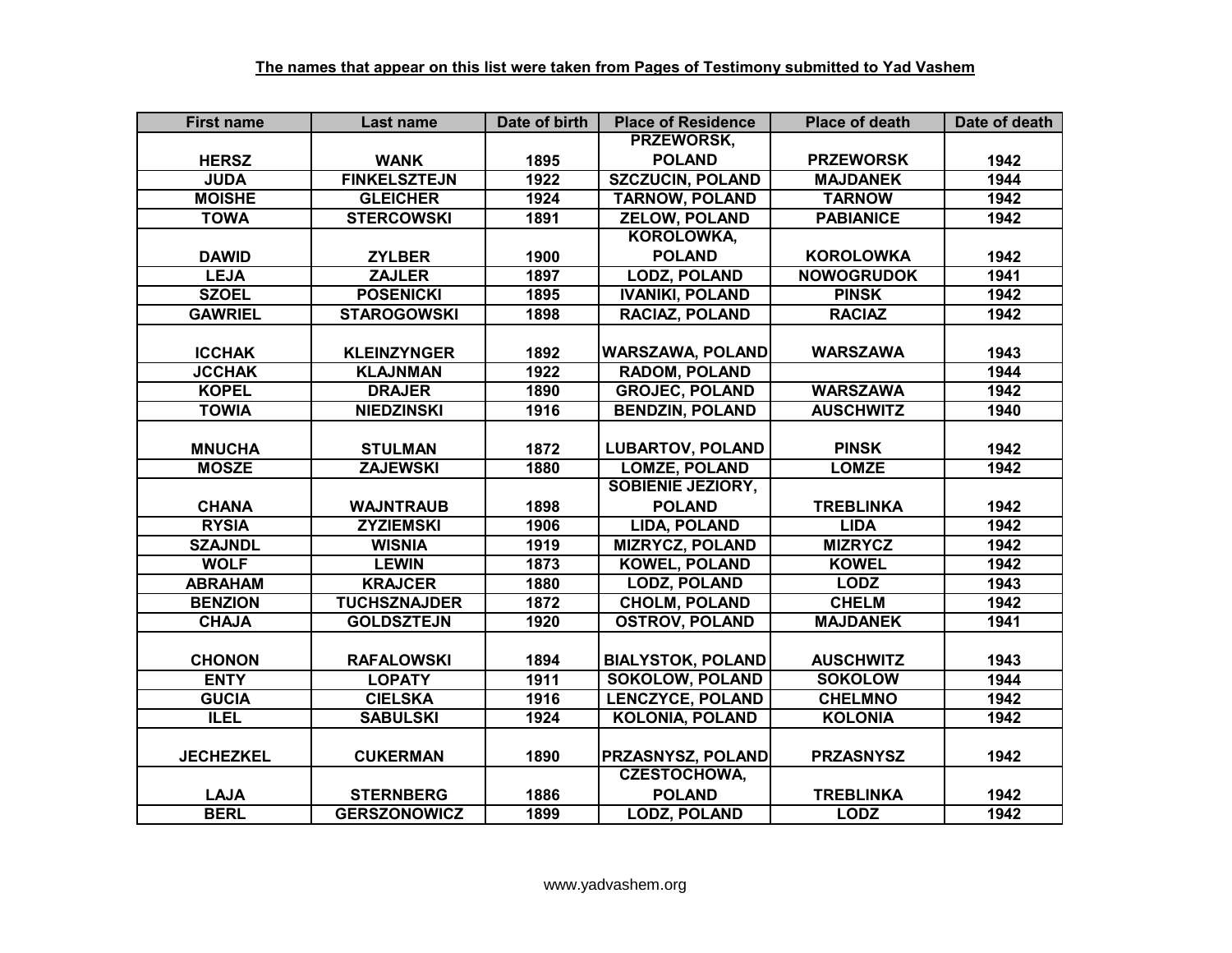| <b>First name</b>          | Last name         | Date of birth | <b>Place of Residence</b>                          | <b>Place of death</b>              | Date of death |
|----------------------------|-------------------|---------------|----------------------------------------------------|------------------------------------|---------------|
|                            |                   |               | <b>GRABOWIEC,</b>                                  |                                    |               |
| <b>MALA</b>                | <b>RAJS</b>       | 1895          | <b>POLAND</b>                                      |                                    | 1942          |
| <b>ABRAHAM</b>             | <b>HARCSTARK</b>  | 1916          | <b>LWOW, POLAND</b>                                | <b>WARSAW</b>                      | 1943          |
| <b>JAKOB</b>               | <b>ESTRAJCHER</b> | 1895          | <b>BEDZIN, POLAND</b>                              | <b>AUSCHWITZ</b>                   | 1942          |
| <b>ROSZKA</b>              | <b>SADOWSKI</b>   | 1904          | <b>WARSAW, POLAND</b>                              | <b>WARSAW</b>                      | 1940          |
| <b>SYMCHA</b>              | <b>SZAFRAN</b>    | 1921          | <b>LUCK, POLAND</b>                                | <b>LUCK</b>                        | 1942          |
|                            |                   |               |                                                    |                                    |               |
| <b>ELO</b>                 | <b>GOLDSTEIN</b>  | 20/08/1895    | <b>KATOWICE, POLAND</b>                            | <b>KOLOMYJA</b>                    | 1941          |
| <b>ZIPORA</b>              | <b>WEINBERG</b>   | 1913          | <b>WARSAW, POLAND</b>                              | <b>WARSAW</b>                      | 1939          |
|                            |                   |               | <b>JEZIERZANY,</b>                                 |                                    |               |
| <b>BASIA</b>               | <b>GRUENHAUT</b>  | 1892          | <b>POLAND</b>                                      | <b>JEZIERZANY</b>                  | 1942          |
| <b>CHAIM</b>               | <b>RAJCHEL</b>    | 1924          | <b>KOZIANY, POLAND</b>                             | <b>KOZIANY</b>                     | 1942          |
|                            |                   |               | <b>PIOTRKOW</b>                                    |                                    |               |
|                            |                   |               | TRYBUNALSKI,                                       |                                    |               |
| <b>MINDLE</b>              | <b>PERLOVICH</b>  | 1908          | <b>POLAND</b>                                      | <b>TREBLINKA</b>                   | 1942          |
|                            |                   |               | SOSNOWIEC,                                         |                                    |               |
| <b>RAJELE</b>              | <b>GLAJTMAN</b>   | 1916          | <b>POLAND</b>                                      | <b>AUSCHWITZ</b>                   | 1943          |
| <b>WOLF</b>                | <b>GUTFRID</b>    | 1916          | <b>BENDIN, POLAND</b>                              | <b>OSWIECIM</b>                    | 1942          |
|                            |                   |               |                                                    |                                    |               |
| <b>CHAIA</b>               | <b>SZAIMAN</b>    | 1909          | <b>PUSTELNIK, POLAND</b>                           | <b>PUSTELNIK</b>                   | 1942          |
|                            |                   |               |                                                    |                                    |               |
| <b>MOSZKA</b>              | <b>NAJMAN</b>     | 1892          | <b>BIALYSTOK, POLAND</b><br><b>MELNICE, POLAND</b> | <b>AUSCHWITZ</b><br><b>MELNICE</b> | 1943          |
| <b>SALOMON</b>             | <b>WEINER</b>     | 1894          |                                                    |                                    | 1942          |
| <b>YTA</b><br><b>CHAIM</b> | <b>GURANC</b>     | 1923          | <b>WILNO, POLAND</b><br><b>KOSOW, POLAND</b>       | <b>WILNO</b><br><b>KOSOW</b>       | 1941<br>1942  |
|                            | <b>ROSENBERG</b>  | 1893          | <b>KOLKA, POLAND</b>                               | <b>KOLKA</b>                       |               |
| <b>ELIAHOU</b>             | <b>KOGOT</b>      | 1927          | <b>CZESTOCHOWA,</b>                                |                                    | 1942          |
| <b>ISRAEL</b>              | <b>CIMERMAN</b>   | 1886          | <b>POLAND</b>                                      | <b>TREBLINKA</b>                   | 1942          |
|                            |                   |               |                                                    |                                    |               |
| <b>LEJB</b>                | <b>ROTSZTEJN</b>  | 1910          | <b>BIALYSTOK, POLAND</b>                           | <b>BIALYSTOK</b>                   | 1942          |
| <b>MOYSHE</b>              | <b>BLAUSTEIN</b>  | 1926          | <b>JEZIERNA, POLAND</b>                            | <b>ZBOROW</b>                      | 1943          |
|                            |                   |               |                                                    |                                    |               |
| <b>ABRAHAM</b>             | <b>CIZNER</b>     | 1881          | <b>WADOWICE, POLAND</b>                            | <b>AUSCHWITZ</b>                   | 1942          |
|                            |                   |               | <b>TOMASZOW</b>                                    |                                    |               |
|                            |                   |               | <b>MAZOWIECKIE,</b>                                | <b>TOMASZOW</b>                    |               |
| <b>FISZL</b>               | <b>WALD</b>       | 1893          | <b>POLAND</b>                                      | <b>MAZOWIECKIE</b>                 | 1942          |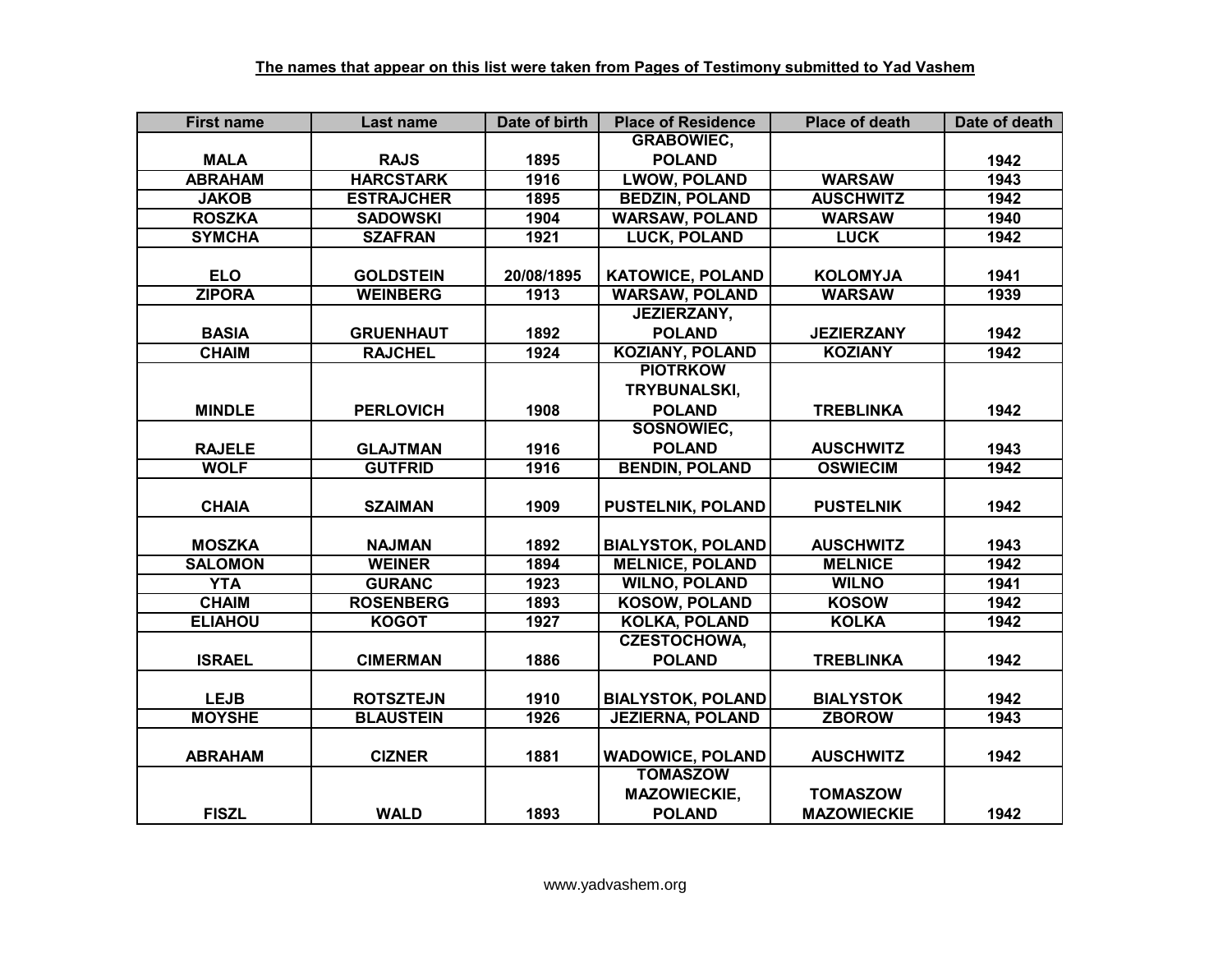| <b>First name</b>  | Last name          | Date of birth | <b>Place of Residence</b> | <b>Place of death</b> | Date of death |
|--------------------|--------------------|---------------|---------------------------|-----------------------|---------------|
| <b>MOJSCHE</b>     | <b>DAWIDOWITZ</b>  | 1923          | <b>LODZ, POLAND</b>       | <b>LODZ</b>           | 1944          |
| <b>CHAJA</b>       | <b>ZALCSZTEIN</b>  | 1920          | <b>LOMZA, POLAND</b>      | <b>LOMZA</b>          | 1942          |
| <b>RACHEL</b>      | <b>MICZNIK</b>     | 1900          | <b>DUBNO, POLAND</b>      | <b>DUBNO</b>          | 1942          |
| <b>RYWKA</b>       | <b>SZTRIKLER</b>   | 1909          | <b>LWOW, POLAND</b>       | <b>JANOW</b>          | 1942          |
|                    |                    |               | BERESTECZKO,              |                       |               |
| <b>SZLOMO</b>      | <b>SZTARKER</b>    | 1908          | <b>POLAND</b>             | <b>BERESTECZKO</b>    | 1942          |
|                    |                    |               |                           |                       |               |
| <b>YENTE</b>       | <b>LUBASHEWSKY</b> | 1911          | <b>DROHICZYN, POLAND</b>  | <b>DROHICZYN</b>      | 1943          |
| <b>ASZER</b>       | <b>LEWINZON</b>    | 1894          | <b>WARSAW, POLAND</b>     | <b>WARSAW</b>         | 1942          |
|                    |                    |               |                           |                       |               |
| <b>BRONYA</b>      | <b>SCHIFMAN</b>    | 1902          | PROBIZHNA, POLAND         | <b>BELZEC</b>         | 1942          |
| <b>CHANA</b>       | <b>KUPFERSZMID</b> | 1922          | <b>KOZOWA, POLAND</b>     | <b>KOZOWA</b>         | 1942          |
| <b>ISRAEL</b>      | <b>SZPIDBAUM</b>   | 1892          | <b>WARSAW, POLAND</b>     | <b>TREBLINKA</b>      | 1943          |
| <b>FAJGEL</b>      | <b>STOLAR</b>      | 1907          | PINSK, POLAND             | <b>PINSK</b>          | 1942          |
|                    |                    |               |                           |                       |               |
| <b>HEINA</b>       | <b>SOVEL</b>       | 1921          | <b>WIELICZKA, POLAND</b>  | <b>PALSOW</b>         | 1942          |
| $\Pi$ E            | <b>WALIGORA</b>    | 1886          | <b>MORDY, POLAND</b>      | <b>TREBLINKA</b>      | 1941          |
| <b>JHUDA</b>       | <b>GELBERT</b>     | 1889          | <b>WAREZ, POLAND</b>      | <b>SOKOL</b>          | 1943          |
| <b>LEJBIS</b>      | <b>SZMIDT</b>      | 1883          | <b>ROZLUCZ, POLAND</b>    | <b>SAMBOR</b>         | 1942          |
|                    |                    |               |                           |                       |               |
| <b>MAKSYMILIAN</b> | <b>WEKSEL</b>      | 1897          | <b>BORYSLAW, POLAND</b>   | <b>BELZEC</b>         | 1942          |
| <b>MORDCHAJ</b>    | <b>EPSTEIN</b>     | 1905          | <b>POLAND</b>             | <b>MOLCZADZ</b>       | 1942          |
| <b>NECHAMA</b>     | <b>FREJDMITER</b>  | 1896          | <b>ROWNO, POLAND</b>      | <b>ROWNO</b>          | 1942          |
| <b>RACIA</b>       | <b>MONDSZAJN</b>   | 1882          | <b>PORYCK, POLAND</b>     | <b>ZAWIDOW</b>        | 1942          |
| <b>SCHAMAJ</b>     | <b>SCHWARC</b>     | 1912          | <b>TARNOW, POLAND</b>     | <b>KRZEMIENIEC</b>    | 1943          |
| <b>SZMUEL</b>      | <b>LAKRYC</b>      | 1905          | PORYCK, POLAND            | <b>PORYCK</b>         | 1942          |
| <b>YICHOK</b>      | <b>HALTRICHT</b>   | 1919          | <b>PRZEDECZ, POLAND</b>   | <b>CHELMKO</b>        | 1942          |
| <b>FRIMET</b>      | <b>SOMMER</b>      | 1891          | <b>DEMBICA, POLAND</b>    | <b>BELZEC</b>         | 1941          |
| <b>MOSZE</b>       | <b>KACNIEWSKI</b>  | 1911          | <b>GRAJEWO, POLAND</b>    | <b>AUSCHWITZ</b>      | 1943          |
| <b>BRONIA</b>      | <b>LUBITS</b>      | 1904          | <b>GRODNO, POLAND</b>     | <b>GRODNO</b>         | 1942          |
| <b>KOPPEL</b>      | <b>SCHUSTERMAN</b> | 1900          | <b>MISKEVIC, POLAND</b>   | <b>MISKEVIC</b>       | 1942          |
|                    |                    |               | <b>KRASNOBROD,</b>        |                       |               |
| <b>EZRIEL</b>      | <b>GARTLER</b>     | 1890          | <b>POLAND</b>             | <b>BELZEC</b>         | 1943          |
|                    |                    |               | <b>TRZEBINIA</b>          |                       |               |
|                    |                    |               | <b>MIASTECZKO,</b>        |                       |               |
| <b>HAINJA</b>      | <b>SNITZER</b>     | 1901          | <b>POLAND</b>             | <b>AUSCHWITZ</b>      | 1942          |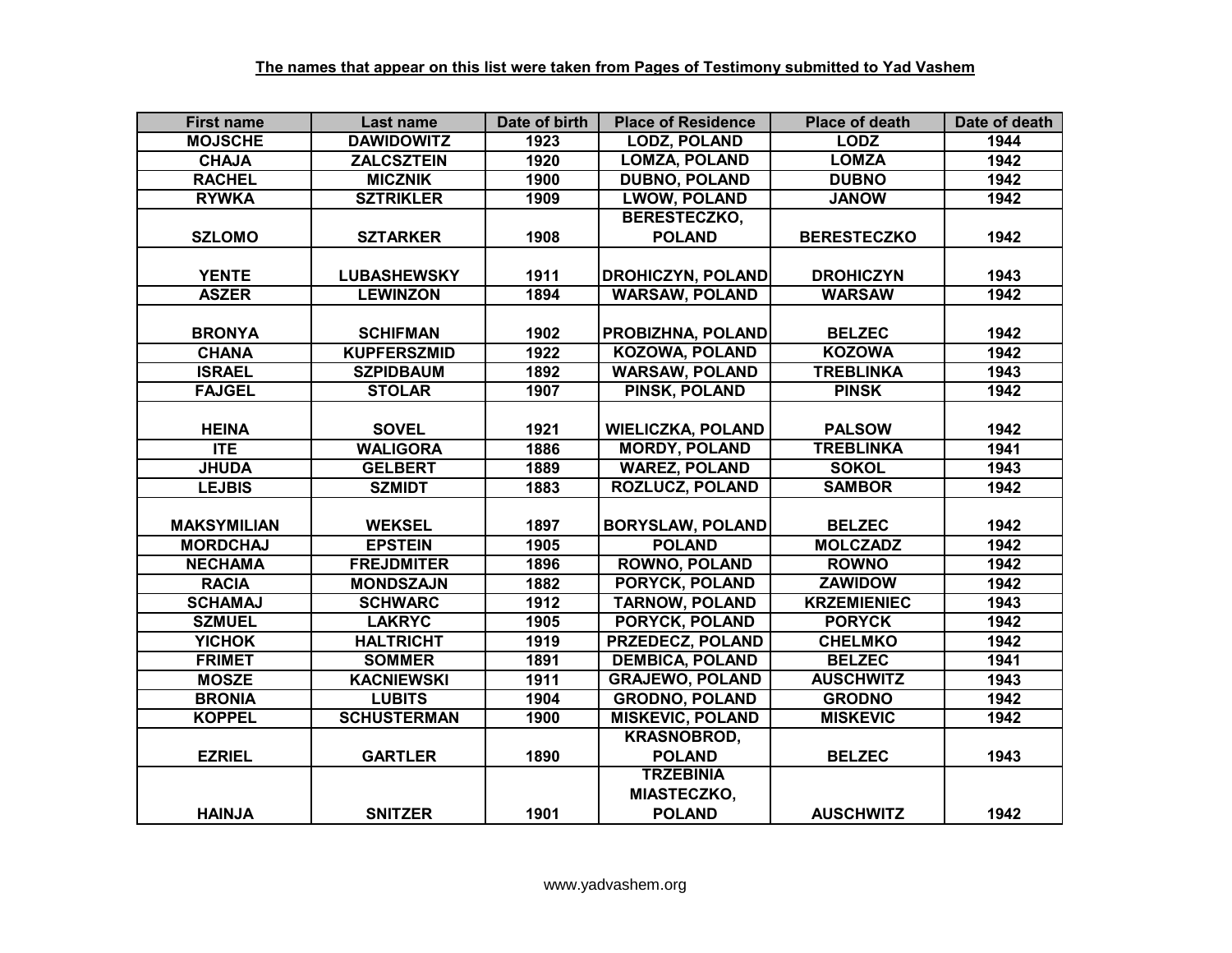| <b>First name</b> | Last name           | Date of birth | <b>Place of Residence</b> | <b>Place of death</b> | Date of death |
|-------------------|---------------------|---------------|---------------------------|-----------------------|---------------|
|                   |                     |               | <b>CHOROSTKOW,</b>        |                       |               |
| <b>JOSEF</b>      | <b>SPERLING</b>     | 1900          | <b>POLAND</b>             | <b>KOPYCZYNCE</b>     | 1942          |
|                   |                     |               | <b>NOWY DWOR,</b>         |                       |               |
| <b>JECHEZKEL</b>  | <b>SZLANG</b>       | 1882          | <b>POLAND</b>             | <b>WARSAW</b>         | 1942          |
|                   |                     |               | <b>STARY DZIKOW,</b>      |                       |               |
| <b>KREINDL</b>    | <b>SZWARC</b>       | 1925          | <b>POLAND</b>             | <b>DOLNE</b>          | 1942          |
| <b>AKIWA</b>      | <b>YUCHT</b>        | 1873          | <b>PORYCK, POLAND</b>     | <b>PORYCK</b>         | 1942          |
| <b>MORDEHAJ</b>   | <b>MEJROWICZ</b>    | 1902          | <b>WARSAW, POLAND</b>     | <b>WARSAW</b>         | 1943          |
| <b>RYKEL</b>      | <b>ROZENCWAJG</b>   | 1924          | <b>LODZ, POLAND</b>       | <b>LODZ</b>           | 1942          |
| <b>YZAK</b>       | <b>WEJNSHTEJN</b>   | 1892          | <b>KOWEL, POLAND</b>      | <b>KOWEL</b>          | 1941          |
|                   |                     |               | <b>CZENSTOCHOWA,</b>      |                       |               |
| <b>CHAJA</b>      | <b>SZLEZINGER</b>   | 1906          | <b>POLAND</b>             | <b>CZENSTOCHOWA</b>   | 1942          |
|                   |                     |               | <b>WILKOWISZKI,</b>       |                       |               |
| <b>FRADL</b>      | <b>SZAPIRO</b>      | 1907          | <b>POLAND</b>             | <b>WILKOWISZKI</b>    | 1942          |
| <b>JEKO</b>       | <b>TISZLER</b>      | 1885          | <b>CHELM, POLAND</b>      | <b>BELZEC</b>         | 1942          |
|                   |                     |               |                           |                       |               |
| <b>REUBEN</b>     | <b>LEWIN</b>        | 1909          | <b>WERENOW, POLAND</b>    | <b>WERENOW</b>        | 1942          |
| <b>BERKO</b>      | <b>WINIARZ</b>      | 1917          | <b>SIEDLCE, POLAND</b>    | <b>SIEDLCE</b>        | 1941          |
| <b>SIAJNDEL</b>   | <b>WOLF</b>         | 1919          | <b>MAJDAN, POLAND</b>     | <b>MAJDAN</b>         | 1942          |
|                   |                     |               | <b>WLODZIMIERZ,</b>       |                       |               |
| <b>CIPE</b>       | <b>WARMAN</b>       | 1910          | <b>POLAND</b>             | <b>WLODZIMIERZ</b>    | 1942          |
| <b>ETIL</b>       | <b>SCHPILMAN</b>    | 1876          | <b>USCZIKI, POLAND</b>    | <b>ZASLOV</b>         | 1943          |
|                   |                     |               |                           |                       |               |
| <b>HANAN</b>      | <b>JABLONKA</b>     | 1888          | <b>WARSZAWA, POLAND</b>   | <b>WARSZAWA</b>       | 1942          |
|                   |                     |               |                           |                       |               |
| <b>ISRAEL</b>     | <b>SZTULMAN</b>     | 1915          | <b>WARSZAWA, POLAND</b>   | <b>WARSZAWA</b>       | 1941          |
| <b>LEICA</b>      | <b>BERGERSOHN</b>   | 1899          | <b>ZAMOSC, POLAND</b>     | <b>ZAMOSC</b>         | 1942          |
| <b>LEJA</b>       | <b>RAJN</b>         | 1907          | <b>WILNO, POLAND</b>      | <b>WILNO</b>          | 1942          |
| <b>MAIR</b>       | <b>SLODINE</b>      | 1917          | <b>KALUSZYN, POLAND</b>   | <b>TREBLINKA</b>      | 1941          |
|                   |                     |               |                           |                       |               |
| <b>MONIK</b>      | <b>HUDI</b>         | 1920          | PIOTRKOW, POLAND          | <b>PIOTRKOW</b>       | 1942          |
| <b>YCIK</b>       | <b>MALES</b>        | 1882          | <b>LODZ, POLAND</b>       | <b>PRZYSUCHA</b>      | 1942          |
| <b>RAFAL</b>      | <b>FINKELSZTEJN</b> | 1900          | <b>LUZKI, POLAND</b>      | <b>LUZKI</b>          | 1942          |
| <b>SAREL</b>      | <b>LEWY</b>         | 1922          | <b>WARSAW, POLAND</b>     | <b>WARSAW</b>         | 1943          |
| <b>SZMUEL</b>     | <b>JAKOBSON</b>     | 1891          | <b>BELZEC, POLAND</b>     | <b>BELZEC</b>         | 1942          |
| <b>YITA</b>       | <b>ZYLBERSHTEIN</b> | 1898          | <b>WARSAW, POLAND</b>     | <b>WARSAW</b>         | 1943          |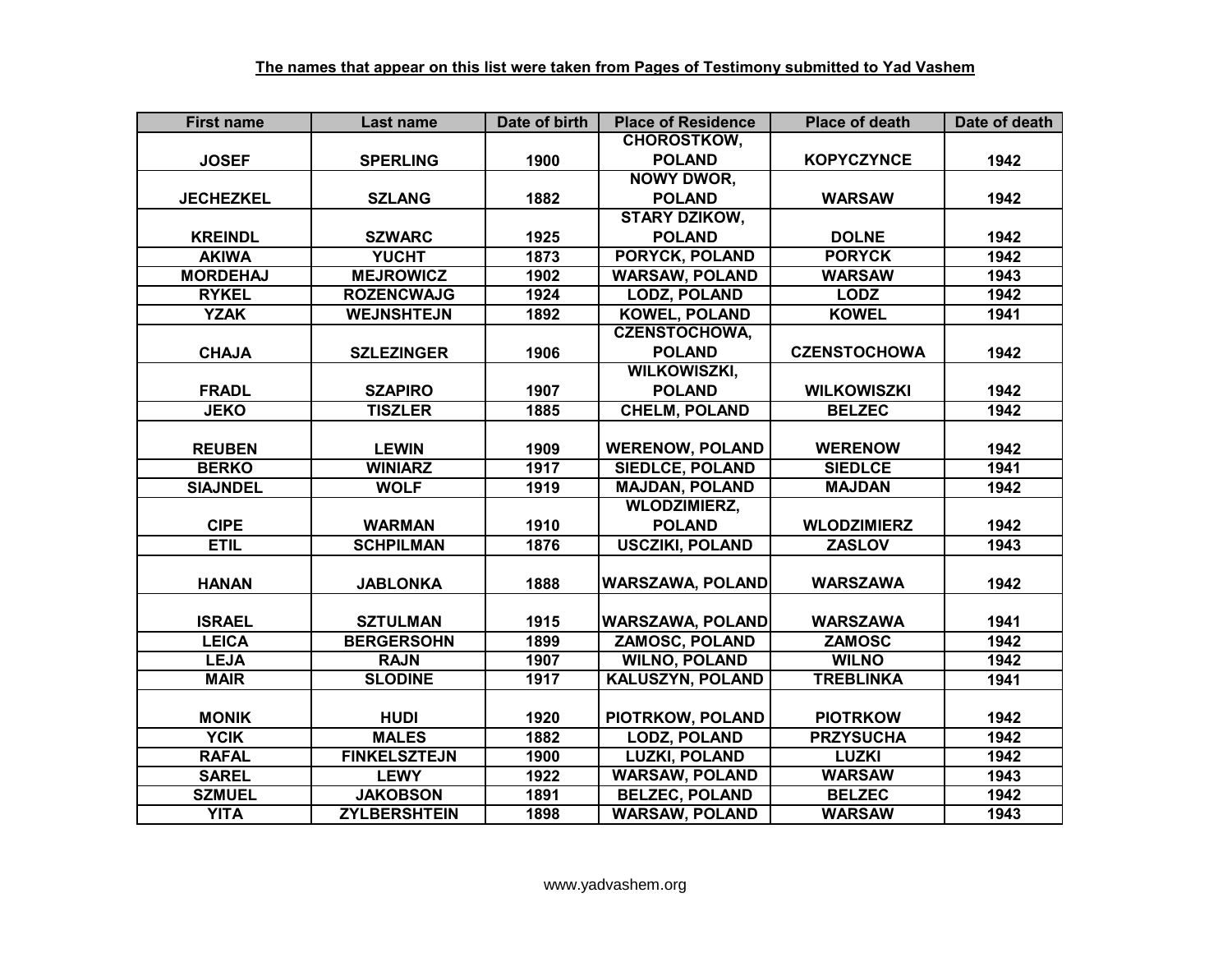| <b>First name</b> | Last name           | Date of birth | <b>Place of Residence</b> | <b>Place of death</b> | Date of death |
|-------------------|---------------------|---------------|---------------------------|-----------------------|---------------|
|                   |                     |               |                           |                       |               |
| <b>ANZA</b>       | <b>JANOSCH</b>      | 1922          | <b>WARSZAWA, POLAND</b>   | <b>WARSZAWA</b>       | 1943          |
| <b>BRACHA</b>     | <b>FRAJND</b>       | 1916          | <b>PORYCK, POLAND</b>     | <b>PORYCK</b>         | 1942          |
| <b>CHANA</b>      | <b>NIEWIAROWSKI</b> | 1918          | <b>KNISHIN, POLAND</b>    | <b>TREBLINKA</b>      | 1942          |
|                   |                     |               | <b>TOMASZOW</b>           |                       |               |
|                   |                     |               | <b>MAZOWIECKIE,</b>       |                       |               |
| <b>DAWID</b>      | <b>SAWICKI</b>      | 1890          | <b>POLAND</b>             | <b>TREBLINKA</b>      | 1942          |
|                   |                     |               |                           |                       |               |
| <b>FEJGA</b>      | <b>SZCZYCKI</b>     | 1912          | PABIANICE, POLAND         | <b>AUSCHWITZ</b>      | 1944          |
| <b>YECHIEL</b>    | <b>TWORECKI</b>     | 1920          | <b>WIDZE, POLAND</b>      | <b>KOWNO</b>          | 1942          |
|                   |                     |               | KOZANGRODEK,              |                       |               |
| <b>ZVI</b>        | <b>ZIPERSTEIN</b>   | 1888          | <b>POLAND</b>             | <b>KOZANGRODEK</b>    | 1942          |
| <b>JICCHAK</b>    | <b>ROTENBERG</b>    | 1902          | <b>RADOM, POLAND</b>      | <b>RADOM</b>          | 1943          |
| <b>BECALEL</b>    | <b>SPOKOJNY</b>     | 1874          | <b>VILNA, POLAND</b>      | <b>TREBLINKA</b>      | 1943          |
| <b>MAIR</b>       | <b>SAWIWORSKI</b>   | 1910          | <b>LUBLIN, POLAND</b>     | <b>LUBLIN</b>         | 1942          |
|                   |                     |               | <b>WOJSLOWICE,</b>        |                       |               |
| <b>MOJSZE</b>     | <b>SZPILER</b>      | 1911          | <b>POLAND</b>             | <b>LUDMIR</b>         | 1942          |
| <b>MOYSZE</b>     | <b>TENENBAUM</b>    | 1910          | <b>LASK, POLAND</b>       | <b>AUSCHWITZ</b>      | 1944          |
| <b>CHANAH</b>     | <b>FROYMAN</b>      | 1885          | <b>WARSAW, POLAND</b>     | <b>WARSAW</b>         | 1942          |
| <b>RYUDA</b>      | <b>KOHN</b>         | 1872          | <b>WARTA, POLAND</b>      | <b>CHELMNO</b>        | 1942          |
| <b>SZAJNDLA</b>   | <b>ERLICH</b>       | 1910          | <b>PINCZOW, POLAND</b>    | <b>PINCZOW</b>        | 1943          |
| <b>RACHEL</b>     | <b>HUTTERER</b>     | 1881          | <b>OTTYNIA, POLAND</b>    | <b>TLUMACH</b>        | 1942          |
| <b>ABRAHAM</b>    | <b>FRAJNT</b>       | 1913          | <b>WIELUN, POLAND</b>     | <b>KOLO</b>           | 1942          |
| <b>BENJAMIN</b>   | <b>BILGORAJ</b>     | 1898          | <b>KRAKOW, POLAND</b>     | <b>SHALA</b>          | 1945          |
| <b>CHAIM</b>      | <b>WERDIGER</b>     | 1862          | <b>LODZ, POLAND</b>       | <b>LODZ</b>           | 1942          |
| <b>ICKO</b>       | <b>WAJNER</b>       | 1891          | <b>WILNO, POLAND</b>      | <b>WILNO</b>          | 1941          |
| <b>DWORA</b>      | <b>ZYSERMAN</b>     | 1903          | <b>KALUSZYN, POLAND</b>   | <b>TREBLINKA</b>      | 1942          |
|                   |                     |               |                           |                       |               |
| <b>FRYDA</b>      | <b>WAJLER</b>       | 1914          | <b>BORYSLAW, POLAND</b>   | <b>BORYSLAW</b>       | 1941          |
| <b>JOSEF</b>      | <b>BRUDER</b>       | 1914          | <b>TARNOW, POLAND</b>     | <b>TUCHOW</b>         | 1943          |
| <b>JAKOB</b>      | <b>ROZENCWAJG</b>   | 1915          | <b>LODZ, POLAND</b>       | <b>LODZ</b>           | 1942          |
| <b>JOSEF</b>      | <b>KOPEL</b>        | 1873          | PACANOW, POLAND           | <b>BELZEC</b>         | 1942          |
| <b>LYBA</b>       | <b>GRYZGRYN</b>     | 1903          | <b>CZELACZ, POLAND</b>    | <b>AUSCHWITZ</b>      | 1942          |
| <b>ZELMO</b>      | <b>RUCHMAN</b>      | 1910          | <b>WARSAW, POLAND</b>     | <b>BELZEC</b>         | 1942          |
| <b>ISRAEL</b>     | <b>SZLAJFER</b>     | 1916          | <b>STRELISK, POLAND</b>   | <b>LWOW</b>           | 1942          |
| <b>MORDCHAJ</b>   | <b>SZRAJBER</b>     | 1918          | <b>SZYNIAWA, POLAND</b>   | <b>BELZEC</b>         | 1942          |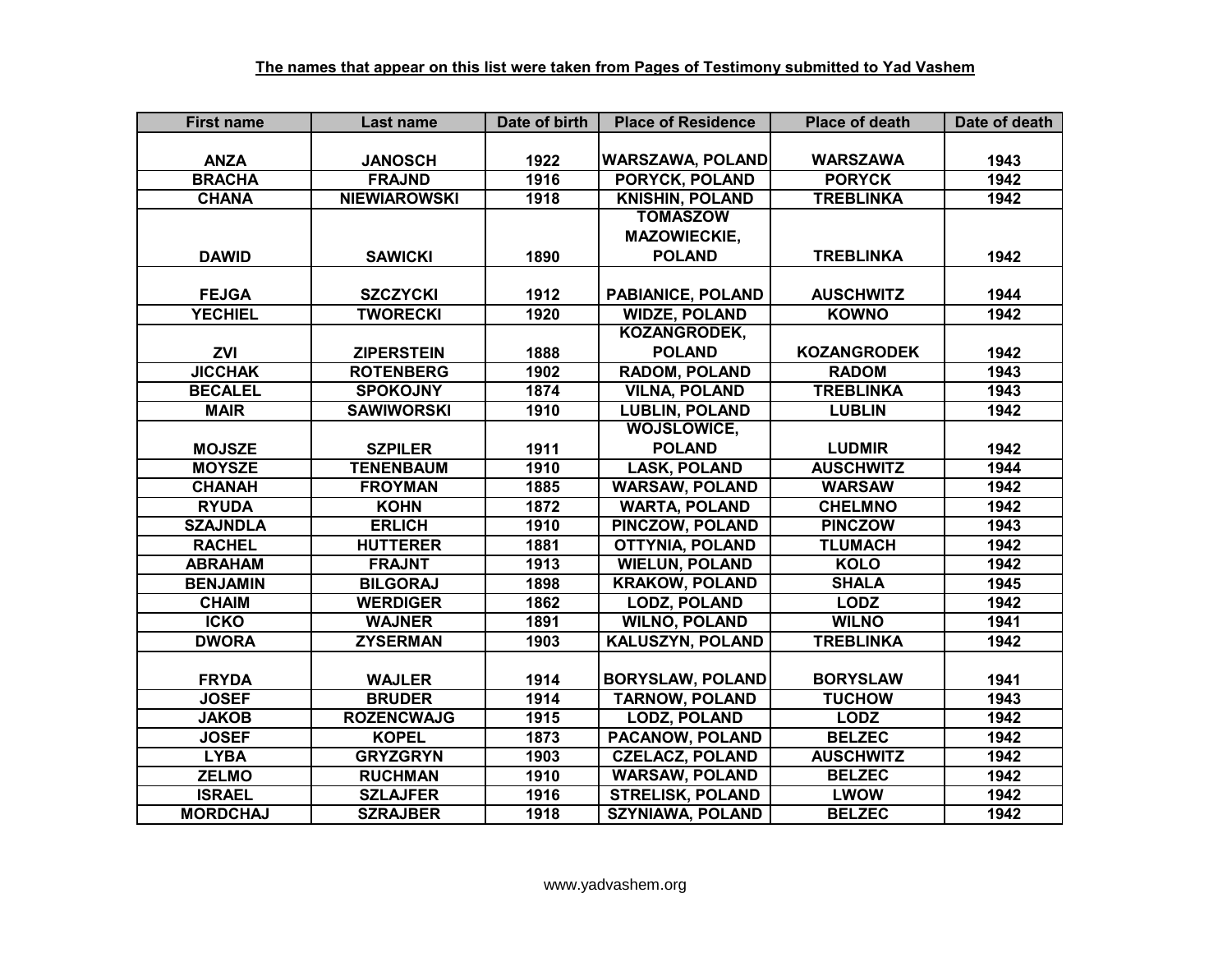| <b>First name</b> | Last name           | Date of birth | <b>Place of Residence</b> | <b>Place of death</b> | Date of death |
|-------------------|---------------------|---------------|---------------------------|-----------------------|---------------|
| <b>REIZL</b>      | <b>STERN</b>        | 1865          | <b>LIMONOV, POLAND</b>    | <b>LIMONOV</b>        | 1942          |
| <b>NECHEMJA</b>   | <b>KRZESZOWER</b>   | 1885          | <b>ZARKI, POLAND</b>      | <b>ZARKI</b>          | 1943          |
|                   |                     |               | <b>STANISLAWOW,</b>       |                       |               |
| <b>ISACHAR</b>    | <b>SCHONFELD</b>    | 1872          | <b>POLAND</b>             | <b>STANISLAWOW</b>    | 10/12/1941    |
|                   |                     |               | <b>BELCHATOV,</b>         |                       |               |
| <b>ICZY</b>       | <b>LEJB</b>         | 1898          | <b>POLAND</b>             | <b>BELCHATOV</b>      | 1942          |
|                   |                     |               |                           |                       |               |
| <b>GENIA</b>      | <b>RODIN</b>        | 1913          | <b>WARSZAWA, POLAND</b>   | <b>WARSZAWA</b>       | 1942          |
| <b>CHAIKE</b>     | <b>GRUDZINSKI</b>   | 1921          | <b>STAWISKI, POLAND</b>   | <b>STAWISKI</b>       | 1941          |
| <b>CHANA</b>      | <b>SZAPIRO</b>      | 1890          | <b>BILGORAJ, POLAND</b>   | <b>BILGORAJ</b>       | 1942          |
| <b>DAWID</b>      | <b>ZWERLING</b>     | 1887          | <b>LWOW, POLAND</b>       | <b>LWOW</b>           | 1942          |
| <b>FELA</b>       | <b>MARGULIS</b>     | 1924          | <b>KALISZ, POLAND</b>     | <b>TREBLINKA</b>      | 1942          |
| <b>HERSCH</b>     | <b>SPEISMAN</b>     | 1924          | <b>RADOM, POLAND</b>      | <b>RADOM</b>          | 1942          |
| <b>JAKOB</b>      | <b>GOLDHECHT</b>    | 1902          | <b>WARSAW, POLAND</b>     | <b>MAJDANEK</b>       | 1943          |
| <b>SZALOM</b>     | <b>BYRENBAUM</b>    | 1883          | <b>KRAKOW, POLAND</b>     | <b>WIELICZKA</b>      | 1942          |
| <b>NECHAMA</b>    | <b>MOFSZOWICZ</b>   | 1915          | <b>WILNO, POLAND</b>      | <b>WILNO</b>          | 1942          |
|                   |                     |               | <b>VLOTSLAVEK,</b>        |                       |               |
| <b>BRAJNE</b>     | <b>BORNSZTAJN</b>   | 1920          | <b>POLAND</b>             | <b>VLOTSLAVEK</b>     | 1942          |
|                   |                     |               | <b>MODLIBORZYCE,</b>      |                       |               |
| <b>MORDECHAY</b>  | <b>PANCER</b>       | 1905          | <b>POLAND</b>             | <b>MAJDANEK</b>       | 1942          |
| <b>NUTE</b>       | <b>SCHEPS</b>       | 1912          | <b>RYMANOV, POLAND</b>    | <b>RYMANOW</b>        | 1942          |
| <b>MICHAEL</b>    | <b>SCHWARTZTUCH</b> | 1898          | <b>SARNY, POLAND</b>      | <b>SARNY</b>          | 1942          |
| <b>RACHEL</b>     | <b>BRODACZ</b>      | 1899          | <b>WYSZKOW, POLAND</b>    | <b>YADOV</b>          | 1943          |
| <b>SZLOMO</b>     | <b>GUTHERC</b>      | 1902          | <b>RADOM, POLAND</b>      | <b>TREBLINKA</b>      | 1942          |
| <b>AVRAM</b>      | <b>JACOBOVICI</b>   | 1922          | <b>KRAKOW, POLAND</b>     | <b>AUSCHWITZ</b>      | 1942          |
| <b>CHANA</b>      | <b>ZILBERSZMID</b>  | 1918          | <b>LODMER, POLAND</b>     | <b>LODMER</b>         | 1941          |
| <b>FRYMED</b>     | <b>FAJGENCWAJG</b>  | 1912          | <b>SIEDLEC, POLAND</b>    | <b>TREBLINKA</b>      | 1942          |
| <b>JDA</b>        | <b>KOSS</b>         | 1907          | <b>TARNOV, POLAND</b>     | <b>TARNOV</b>         | 1941          |
| <b>ESTERA</b>     | <b>CWERN</b>        | 1895          | <b>BRZERZIN, POLAND</b>   | <b>AUSCHWITZ</b>      | 1942          |
|                   |                     |               |                           |                       |               |
| <b>RYWKA</b>      | <b>ROSENBAUM</b>    | 1903          | <b>BOLECHOW, POLAND</b>   | <b>BELZEC</b>         | 1942          |
| <b>CHAJA</b>      | <b>BECKMAN</b>      | 1904          | <b>KRAKOW, POLAND</b>     | <b>ROWNA</b>          | 1940          |
|                   |                     |               |                           |                       |               |
| <b>JAKOB</b>      | <b>KIRSZENBAUM</b>  | 1924          | <b>WARSZAWA, POLAND</b>   | <b>WARSZAWA</b>       | 1942          |
| <b>KALMEN</b>     | <b>SPOKOJNY</b>     | 1907          | <b>WILNA, POLAND</b>      | <b>PALANGA</b>        | 1941          |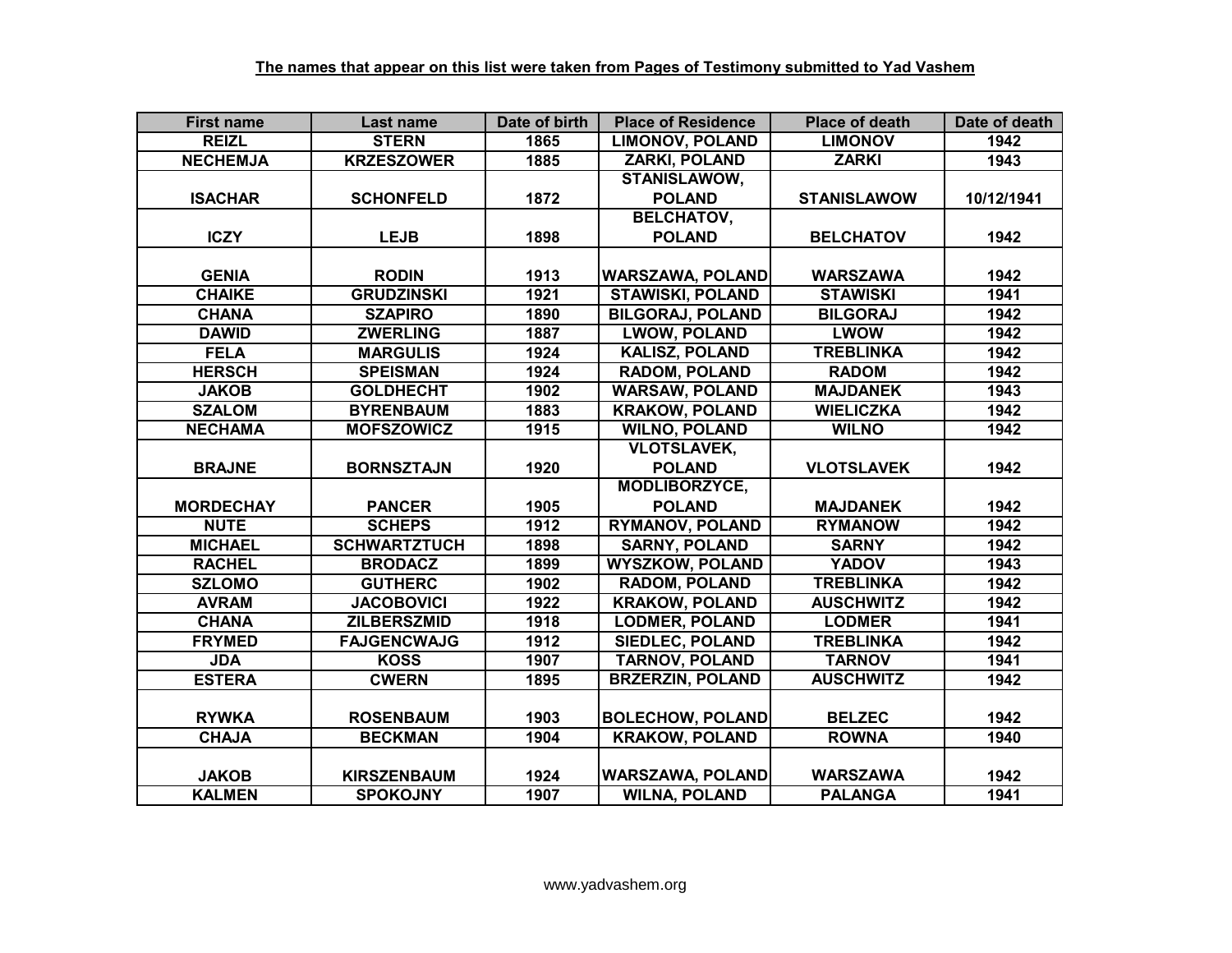| <b>First name</b> | Last name         | Date of birth | <b>Place of Residence</b> | <b>Place of death</b> | Date of death |
|-------------------|-------------------|---------------|---------------------------|-----------------------|---------------|
|                   |                   |               | HOROCHOW,                 |                       |               |
| <b>CHAJKE</b>     | <b>BLUWSZTEJN</b> | 1899          | <b>POLAND</b>             | <b>PORYCK</b>         | 1942          |
| <b>MIRJAM</b>     | <b>NIRENBERG</b>  | 1886          | <b>LODZ, POLAND</b>       | <b>AUSCHWITZ</b>      | 1942          |
| <b>MOSZE</b>      | <b>ZONNABAND</b>  | 1923          | <b>RADOM, POLAND</b>      | <b>RADOM</b>          | 1941          |
| <b>RACHEL</b>     | <b>MINKOVSKA</b>  | 1920          | <b>LODZ, POLAND</b>       | <b>LODZ</b>           | 1942          |
| <b>RYWKA</b>      | <b>SZTUBELMAN</b> | 1918          | <b>LOMIA, POLAND</b>      | <b>AUSCHWITZ</b>      | 1942          |
|                   |                   |               |                           |                       |               |
| <b>SZLOMO</b>     | <b>WAKSMAN</b>    | 1908          | <b>WARSZAWA, POLAND</b>   | <b>WARSZAWA</b>       | 1943          |
| <b>YANKIEL</b>    | <b>GRUWER</b>     | 1900          | <b>SOKOLI, POLAND</b>     | <b>SOKOLI</b>         | 1942          |
| <b>RIWKA</b>      | <b>DACH</b>       | 1922          | <b>LUBLIN, POLAND</b>     | <b>JOSEFOV</b>        | 1942          |
| <b>BLIMA</b>      | <b>BERBER</b>     | 1890          | <b>LODZ, POLAND</b>       | <b>MAJDANEK</b>       | 1943          |
| <b>CHAJA</b>      | <b>WAJTMAN</b>    | 1924          | <b>WARSAW, POLAND</b>     | <b>WARSAW</b>         | 1942          |
|                   |                   |               |                           |                       |               |
| <b>CWI</b>        | <b>CYMERMAN</b>   | 1914          | <b>BOLECHOW, POLAND</b>   | <b>BOLECHOW</b>       | 1942          |
|                   |                   |               |                           |                       |               |
| <b>ETEL</b>       | <b>STAHL</b>      | 1920          | <b>SLAWKOW, POLAND</b>    | <b>AUSCHWITZ</b>      | 1944          |
| <b>GYTL</b>       | <b>TAFLER</b>     | 1905          | <b>PORYCK, POLAND</b>     | <b>PORYCK</b>         | 1942          |
| <b>ISRAEL</b>     | <b>GRYNSZTAJN</b> | 1927          | <b>LODZ, POLAND</b>       | <b>LODZ</b>           | 1942          |
| <b>JEHUDIT</b>    | <b>DOFF</b>       | 1898          | <b>PRZEMYSL, POLAND</b>   | <b>PRZEMYSL</b>       | 1942          |
| <b>LEIBE</b>      | <b>SUKIENNIK</b>  | 1910          | <b>SOKOLOW, POLAND</b>    | <b>TREBLINKA</b>      | 1942          |
| <b>MAIR</b>       | <b>SZYDLOWSKI</b> | 1889          | <b>WISLICA, POLAND</b>    | <b>BELZEC</b>         | 1942          |
|                   |                   |               | <b>CZECHANOW,</b>         |                       |               |
| <b>MOJSZE</b>     | <b>GRINBOJM</b>   | 1922          | <b>POLAND</b>             | <b>WARSAW</b>         | 1942          |
| <b>MOZE</b>       | <b>WAJN</b>       | 1922          | <b>WARSAW, POLAND</b>     | <b>WARSAW</b>         | 1942          |
|                   |                   |               |                           |                       |               |
| <b>RACHEL</b>     | <b>SCHUTAN</b>    | 1917          | <b>SWIECIANY, POLAND</b>  | <b>PONARY</b>         | 1943          |
| <b>JOSZUA</b>     | <b>RECKI</b>      | 1905          | <b>LIDA, POLAND</b>       | <b>LIDA</b>           | 05/12/1942    |
| <b>SZIMELE</b>    | <b>ROTENBERG</b>  | 1897          | <b>BENDIN, POLAND</b>     | <b>AUSCHWITZ</b>      | 1943          |
| <b>SHMUAL</b>     | <b>TAJBUS</b>     | 1902          | <b>LODCE, POLAND</b>      | <b>AUSCHWITZ</b>      | 1942          |
| <b>ETKA</b>       | <b>SWERDLIN</b>   | 1908          | <b>GLEBOKIE, POLAND</b>   | <b>GLEBOKIE</b>       | 1943          |
| <b>BERL</b>       | <b>FUSCHKA</b>    | 1890          | <b>TRESTELE, POLAND</b>   | <b>TRESTELE</b>       | 1941          |
| <b>CHAJA</b>      | <b>SCHREIBER</b>  | 1902          | <b>POLAND</b>             | <b>TURKA</b>          | 1941          |
| <b>SZEJNCIA</b>   | <b>LEWIN</b>      | 1875          | <b>KOWEL, POLAND</b>      | <b>KOWEL</b>          | 1942          |
| <b>ELIASZ</b>     | <b>FRIDLANDER</b> | 1913          | <b>STRY, POLAND</b>       | <b>STRY</b>           | 1941          |
|                   |                   |               | <b>SANDOMIERZ,</b>        |                       |               |
| <b>GECEL</b>      | <b>ZYLBER</b>     | 1904          | <b>POLAND</b>             | <b>SANDOMIERZ</b>     | 1942          |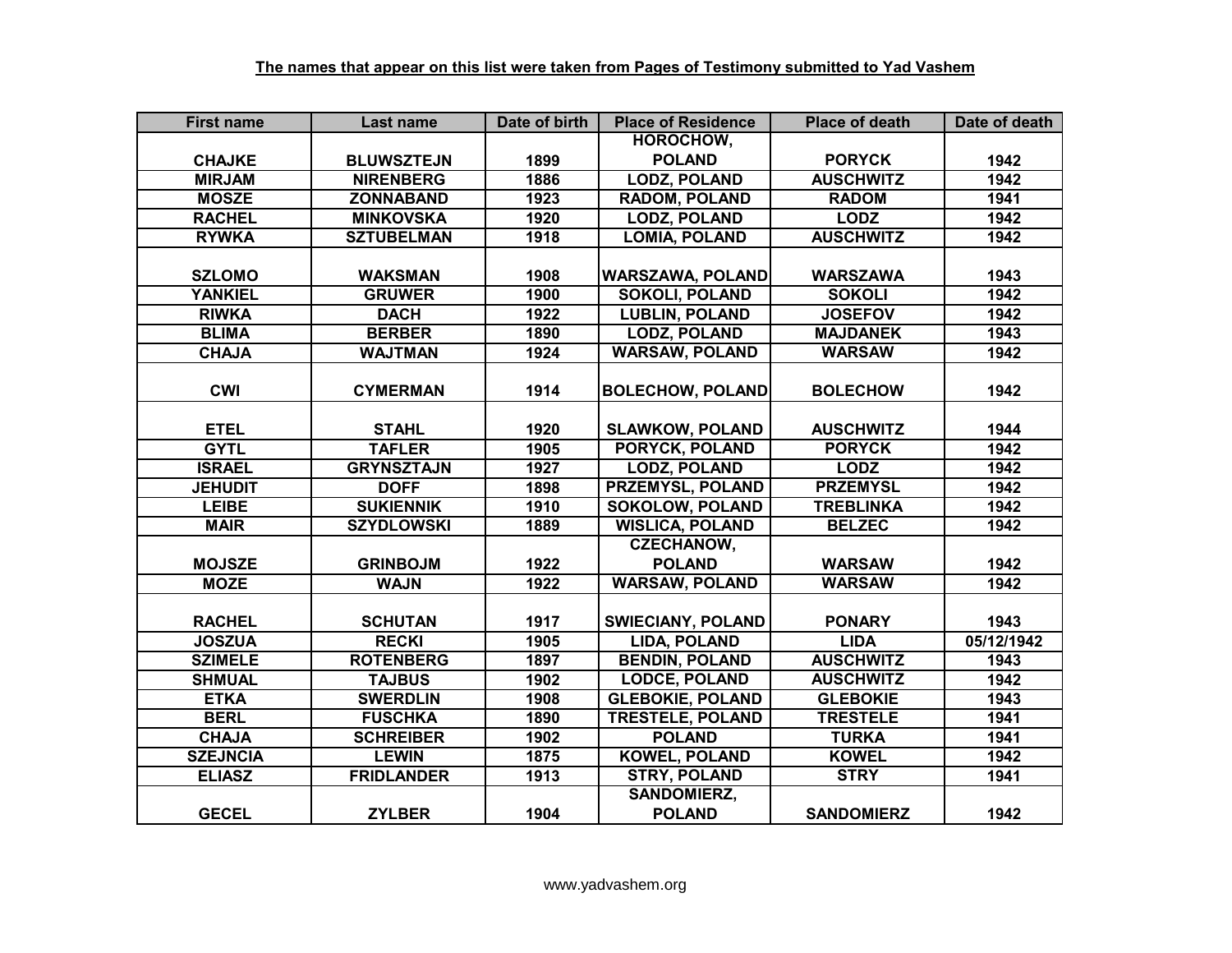| <b>First name</b> | Last name          | Date of birth | <b>Place of Residence</b> | <b>Place of death</b> | Date of death |
|-------------------|--------------------|---------------|---------------------------|-----------------------|---------------|
| <b>ICCHAK</b>     | <b>RATNOWSKI</b>   | 1904          | <b>JANOW, POLAND</b>      | <b>JANOW</b>          | 1943          |
| <b>JASZA</b>      | <b>GUREVIC</b>     | 1905          | <b>TUCHIN, POLAND</b>     | <b>TUCHIN</b>         | 1942          |
| <b>OSZER</b>      | <b>POMERANIEC</b>  | 1924          | <b>BRZESC, POLAND</b>     | <b>KOWEL</b>          | 1942          |
| <b>SZEJNDEL</b>   | <b>WULACH</b>      | 1894          | <b>ROWNE, POLAND</b>      | <b>ROWNE</b>          | 1942          |
| <b>BARUCH</b>     | <b>NEBENZAHL</b>   | 1878          | <b>VIELICHKA, POLAND</b>  | <b>TREBLINKA</b>      | 1942          |
| <b>CVY</b>        | <b>WAKS</b>        | 1911          | <b>SARNY, POLAND</b>      | <b>SARNE</b>          | 1941          |
| <b>HERZEL</b>     | <b>SZWALBE</b>     | 1870          | <b>LUBLIN, POLAND</b>     | <b>LUBLIN</b>         | 1942          |
| <b>LEJA</b>       | <b>PLOTNICKI</b>   | 1885          | PLOTNICA, POLAND          | <b>PLOTNICA</b>       | 1942          |
| <b>DEBORA</b>     | <b>REICHER</b>     | 1909          | <b>ULANOW, POLAND</b>     | <b>ZAKLIKOW</b>       | 1942          |
|                   |                    |               | PECZENIZYN,               |                       |               |
| <b>TOWA</b>       | <b>SALEPTER</b>    | 1918          | <b>POLAND</b>             | <b>PECZENIZYN</b>     | 1942          |
| <b>FELA</b>       | <b>GELDWERTH</b>   | 1889          | <b>KSHANOV, POLAND</b>    | <b>AUSCHWITZ</b>      | 1942          |
| <b>BENJAMIN</b>   | <b>LOUTMAN</b>     | 1924          | <b>SZPAKOW, POLAND</b>    | <b>KOPAYGOROD</b>     | 1942          |
| <b>CHAJA</b>      | <b>NAJBERG</b>     | 1915          | <b>LODZ, POLAND</b>       | <b>LODZ</b>           | 1942          |
|                   |                    |               |                           |                       |               |
| <b>CIPPA</b>      | <b>MELNICK</b>     | 1916          | <b>TRECIANNE, POLAND</b>  | <b>TREBLINKA</b>      | 1943          |
| <b>SZYMON</b>     | <b>KIRZNER</b>     | 1900          | <b>LWOW, POLAND</b>       | <b>LWOW</b>           | 1943          |
| <b>GITLE</b>      | <b>SZTRUM</b>      | 1892          | <b>KIELCE, POLAND</b>     | <b>AUSCHWITZ</b>      | 1942          |
| <b>ISAR</b>       | <b>BOBROW</b>      | 1900          | PINSK, POLAND             | <b>PINSK</b>          | 1942          |
|                   |                    |               | <b>KRYSTONOPOL,</b>       |                       |               |
| <b>JECHOK</b>     | <b>RAPOPORT</b>    | 1882          | <b>POLAND</b>             | <b>BELZEC</b>         | 1942          |
|                   |                    |               | <b>KOROLOWKA,</b>         |                       |               |
| <b>LANCI</b>      | <b>WEJNSZTEJN</b>  | 1875          | <b>POLAND</b>             | <b>KOROLOWKA</b>      | 1942          |
| <b>ELEJZER</b>    | <b>SZNAJDERMAN</b> | 1884          | <b>LODZ, POLAND</b>       | <b>LODZ</b>           | 1942          |
| <b>BELLA</b>      | <b>SALAMONCZYK</b> | 1898          | <b>LODZ, POLAND</b>       | <b>AUSCHWITZ</b>      | 44-ספטמבר     |
| <b>MUNI</b>       | <b>TEPPER</b>      | 1912          | <b>BORYNIA, POLAND</b>    | <b>BORYNIA</b>        | 1942          |
| <b>RACHEL</b>     | <b>SIEGMAN</b>     | 1890          | <b>KRAKOW, POLAND</b>     |                       | 1942          |
|                   |                    |               | <b>OSTROLENKA,</b>        |                       |               |
| <b>RYWKA</b>      | <b>SIWEK</b>       | 1915          | <b>POLAND</b>             | <b>MAJDANEK</b>       | 1941          |
|                   |                    |               | NOWOGRODEK,               |                       |               |
| <b>MOSZE</b>      | <b>LEZEROVSKI</b>  | 1895          | <b>POLAND</b>             | <b>NOWOGRODEK</b>     | 1942          |
|                   |                    |               | SZCZUCZYN,                |                       |               |
| <b>ICCHAK</b>     | <b>SAWICKI</b>     | 1895          | <b>POLAND</b>             | <b>TRUSKOLASY</b>     | 1944          |
| <b>AKIWA</b>      | <b>MENDROWSKI</b>  | 1880          | <b>LODZ, POLAND</b>       | <b>LODZ</b>           | 1943          |
|                   |                    |               |                           |                       |               |
| <b>BRACHA</b>     | <b>SZTERN</b>      | 1876          | RADOMYSL, POLAND          | <b>MAJDANEK</b>       | 1943          |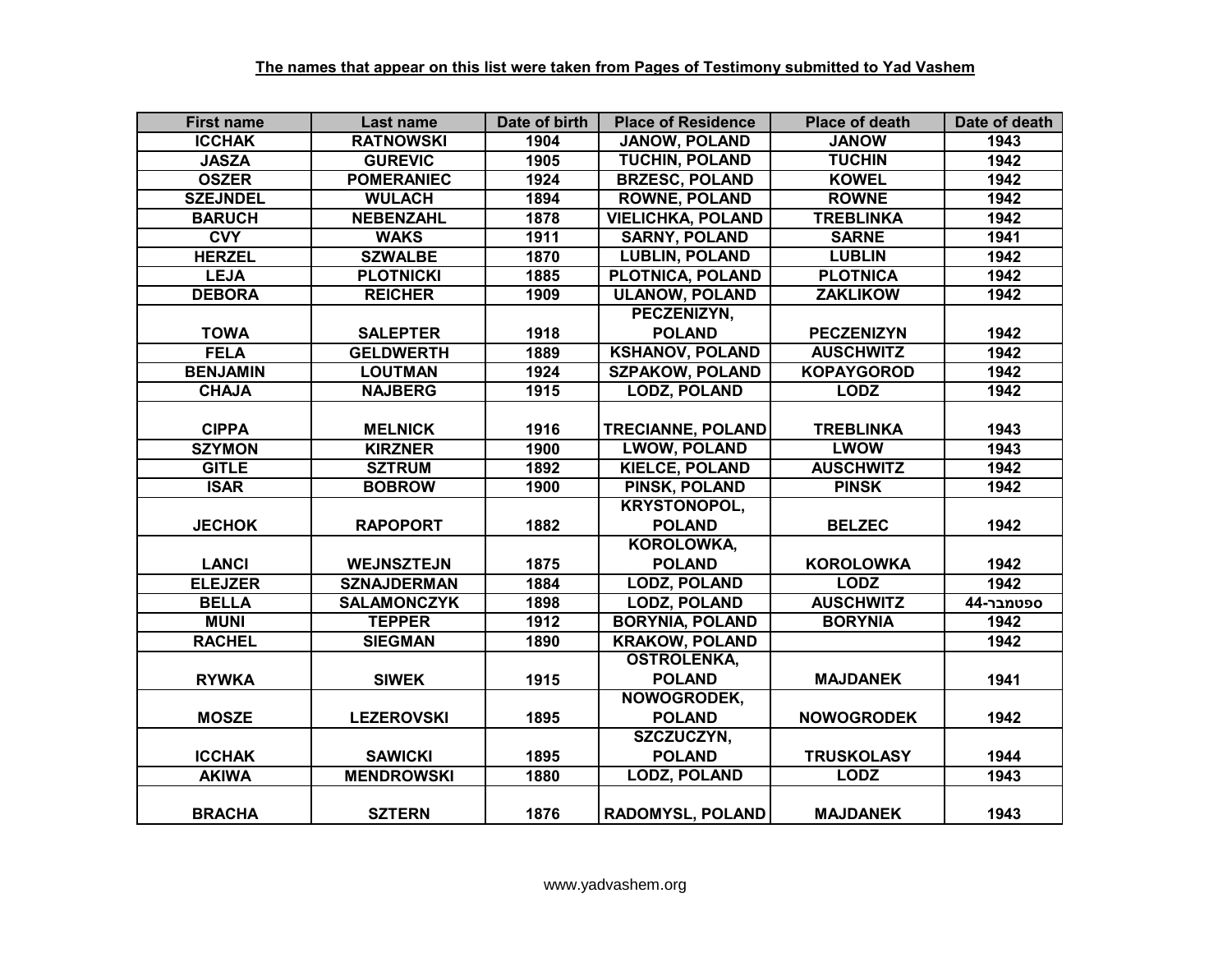| <b>First name</b> | Last name           | Date of birth | <b>Place of Residence</b> | <b>Place of death</b> | Date of death |
|-------------------|---------------------|---------------|---------------------------|-----------------------|---------------|
|                   |                     |               | <b>GORA KALWARJA,</b>     |                       |               |
| <b>CHANA</b>      | <b>CITRIN</b>       | 1905          | <b>POLAND</b>             | <b>WARSAW</b>         | 1943          |
|                   |                     |               | <b>MACIEJOWICE,</b>       |                       |               |
| <b>ISRAEL</b>     | <b>SANOWIC</b>      | 1908          | <b>POLAND</b>             | <b>MAJDANEK</b>       | 1943          |
| <b>JAKOB</b>      | <b>WILK</b>         | 1892          | <b>SIEDLCE, POLAND</b>    | <b>SIEDLCE</b>        | 1942          |
| <b>GYTL</b>       | <b>TEJTELBOJM</b>   | 1880          | <b>PORYCK, POLAND</b>     | <b>PORYCK</b>         | 1942          |
| <b>JOSEF</b>      | <b>STAWKOWSKI</b>   | 1889          | <b>POLAND</b>             | <b>WARSZAWA</b>       | 1942          |
|                   |                     |               | ALEXANDROW,               |                       |               |
| <b>JEHIEL</b>     | <b>CUDKOWICZ</b>    | 1921          | <b>POLAND</b>             | <b>WARSZAWA</b>       | 1943          |
| <b>LAIZER</b>     | <b>KRAKOWIAK</b>    | 1895          | <b>KOWEL, POLAND</b>      | <b>KOWEL</b>          | 1942          |
| <b>REFAEL</b>     | <b>MARCH</b>        | 1898          | <b>DUBIECKO, POLAND</b>   | <b>PREMISLANI</b>     | 1943          |
|                   |                     |               | <b>NOWA WYZWA,</b>        |                       |               |
| <b>MINDL</b>      | <b>GIWERC</b>       | 1920          | <b>POLAND</b>             | <b>NOWA WYZWA</b>     | 1943          |
| <b>MOSZE</b>      | <b>JUZEFOWICZ</b>   | 1925          | <b>KUTNA, POLAND</b>      | <b>KIELCE</b>         | 1943          |
| <b>PINCHAS</b>    | <b>JINTROP</b>      | 1901          | ZAMOSC, POLAND            | <b>LUCK</b>           | 1944          |
| <b>CHILEK</b>     | <b>SZLEZINGER</b>   | 1922          | <b>BEDZIN, POLAND</b>     | <b>OSWIECIM</b>       | 1943          |
| <b>SOFIE</b>      | <b>STEINBERGER</b>  | 1906          | <b>LWOW, POLAND</b>       | <b>LWOW</b>           | 1942          |
| <b>TACA</b>       | <b>HOCHENBERG</b>   | 1914          | <b>LODZ, POLAND</b>       | <b>LODZ</b>           | 1942          |
| <b>RAHCI</b>      | <b>KITAJ</b>        | 1898          | PORYCK, POLAND            | <b>PORYCK</b>         | 1942          |
| <b>BAJLA</b>      | <b>MOSZENBERG</b>   | 1904          | <b>LODZ, POLAND</b>       | <b>MAJDANEK</b>       | 1942          |
| <b>CHAIM</b>      | <b>EISENBERG</b>    | 1893          | <b>LODZ, POLAND</b>       | <b>AUSCHWITZ</b>      | 1940          |
| <b>SYMCHA</b>     | <b>SZNAJDER</b>     | 1915          | <b>GRODNO, POLAND</b>     | <b>GRODNO</b>         | 1942          |
| <b>DAWID</b>      | <b>SZERMAN</b>      | 1898          | <b>ZGERZH, POLAND</b>     | <b>LODZ</b>           | 1943          |
|                   |                     |               |                           |                       |               |
| <b>FEIGHI</b>     | <b>SLEVIN</b>       | 1880          | <b>TOMASOW, POLAND</b>    | <b>TOMASOW</b>        | 1942          |
| <b>HENIA</b>      | <b>CHINKES</b>      | 1880          | <b>ZBARAZ, POLAND</b>     | <b>ZBARAZ</b>         | 1942          |
|                   |                     |               |                           |                       |               |
| <b>PINCHAS</b>    | <b>CIECHANOWSKI</b> | 1882          | <b>WARSZAWA, POLAND</b>   | <b>WARSZAWA</b>       | 1943          |
|                   |                     |               | <b>SOSNOWIEC.</b>         |                       |               |
| <b>CHANA</b>      | <b>LENCZNER</b>     | 1908          | <b>POLAND</b>             | <b>SOSNOWICE</b>      | 1943          |
| <b>SPRINCA</b>    | <b>LIPCHITZ</b>     | 1919          | <b>SACHALIN, POLAND</b>   |                       | 1942          |
| <b>BRACHA</b>     | <b>SZERLAK</b>      | 1922          | <b>RACIAZ, POLAND</b>     | <b>PLONSK</b>         | 1942          |
|                   |                     |               | SOSNOWIEC,                |                       |               |
| <b>MORDECHAJ</b>  | <b>GROCHOWINA</b>   | 1909          | <b>POLAND</b>             | <b>WARSAW</b>         | 1944          |
| <b>CHANA</b>      | <b>FROJDENRAJCH</b> | 1902          | <b>BELSK, POLAND</b>      | <b>BEDZIN</b>         | 1942          |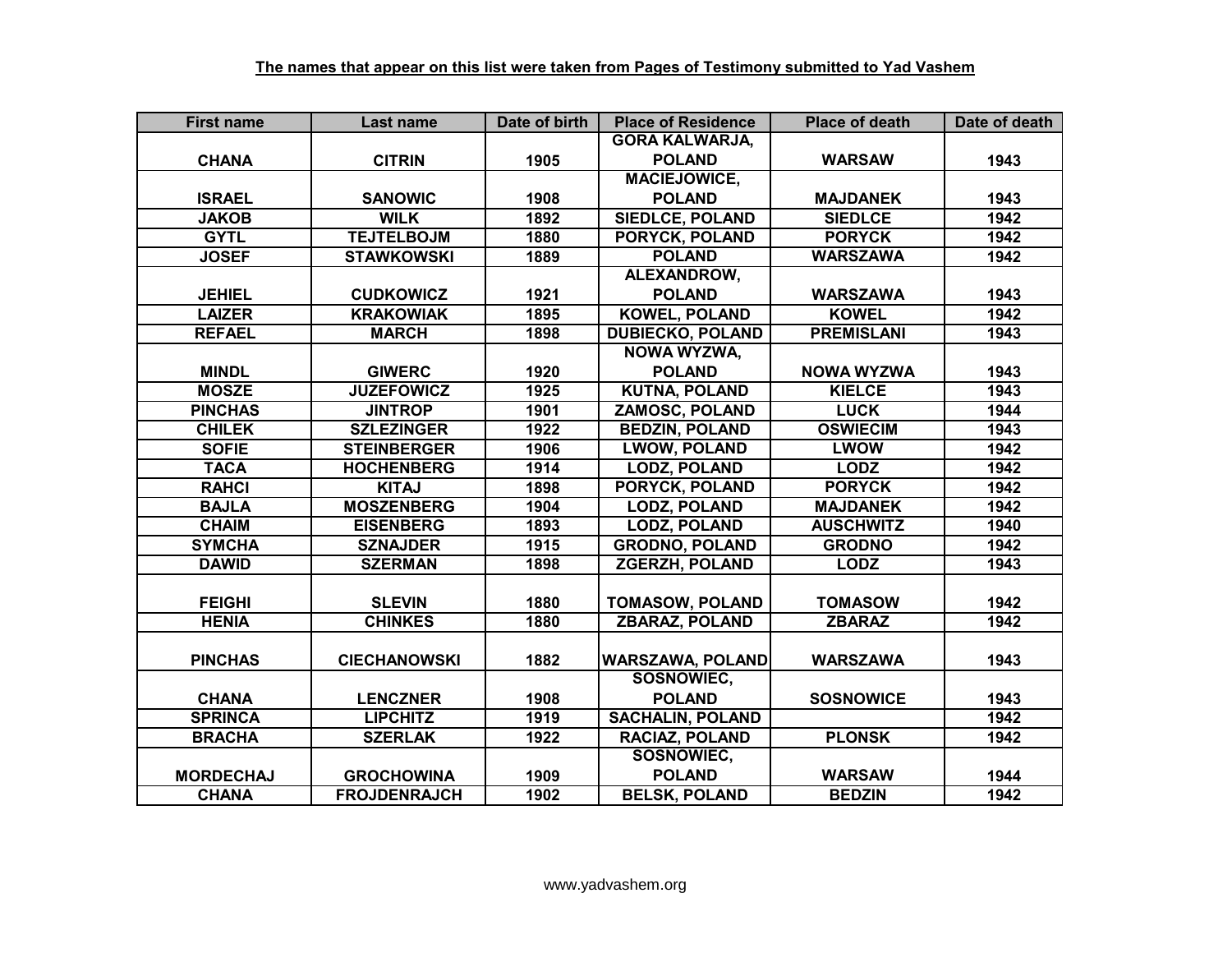| <b>First name</b> | Last name          | Date of birth | <b>Place of Residence</b> | <b>Place of death</b> | Date of death |
|-------------------|--------------------|---------------|---------------------------|-----------------------|---------------|
|                   |                    |               | <b>SOLOTWINA.</b>         |                       |               |
| <b>ZANIA</b>      | <b>HALLER</b>      | 1921          | <b>POLAND</b>             | <b>BELZEC</b>         | 1943          |
| <b>NACHMAN</b>    | <b>SZEWACH</b>     | 1897          | <b>GRODNO, POLAND</b>     | <b>GRODNO</b>         | 1942          |
|                   |                    |               |                           |                       |               |
| <b>SZMUEL</b>     | <b>HERCBERG</b>    | 1910          | <b>TYSZOWCE, POLAND</b>   | <b>LUBLIN</b>         | 1942          |
| <b>YOCHEVED</b>   | <b>GEWIRC</b>      | 1907          | <b>WARSAW, POLAND</b>     | <b>WARSAW</b>         | 1942          |
| <b>ASER</b>       | <b>HOCHMAN</b>     | 1924          | <b>ZAKRZOW, POLAND</b>    | <b>ZAKRZOWEK</b>      | 1942          |
|                   |                    |               | <b>SZYNKOWCE,</b>         |                       |               |
| <b>BRANE</b>      | <b>WAGNER</b>      | 1907          | <b>POLAND</b>             | <b>DOBROMIL</b>       | 1943          |
| <b>CHANA</b>      | <b>HOFMANN</b>     | 1926          | <b>LODZ, POLAND</b>       | <b>CHELMNO</b>        | 1944          |
| <b>CZARNA</b>     | <b>KON</b>         | 1897          | <b>LODCE, POLAND</b>      | <b>LODZ</b>           | 1943          |
| <b>FANI</b>       | <b>TISSER</b>      | 1886          | <b>LWOW, POLAND</b>       | <b>LWOW</b>           | 1942          |
|                   |                    |               | <b>NOWE MIASTO,</b>       |                       |               |
| <b>CHANA</b>      | <b>WAJNBERG</b>    | 1921          | <b>POLAND</b>             | <b>AUSCHWITZ</b>      | 1942          |
|                   |                    |               |                           |                       |               |
| <b>IZRAEL</b>     | <b>WARGACZ</b>     | 1908          | <b>WARSZAWA, POLAND</b>   | <b>WARSZAWA</b>       | 1942          |
| <b>LEJA</b>       | <b>SZILIT</b>      | 1913          | <b>WIELUN, POLAND</b>     | <b>WIELUN</b>         | 1942          |
|                   |                    |               |                           |                       |               |
| <b>LEJB</b>       | <b>SZAJDMAN</b>    | 1898          | <b>WARSZAWA, POLAND</b>   | <b>WARSZAWA</b>       | 1943          |
| <b>MATUS</b>      | <b>GALERSZTEJN</b> | 1875          | <b>BYTEN, POLAND</b>      | <b>BYTEN</b>          | 29/08/1942    |
|                   |                    |               |                           | <b>TOMASHOV</b>       |               |
| <b>MOSZE</b>      | <b>BIRENCWAIG</b>  | 1911          | <b>TOMASHOV, POLAND</b>   | <b>MAZOVIETZKI</b>    | 1942          |
| <b>RUBIN</b>      | <b>MURAWA</b>      | 1884          | <b>SIEDLCE, POLAND</b>    | <b>SIEDLCE</b>        | 1942          |
| <b>YAKOB</b>      | <b>RAFAL</b>       | 1887          | <b>SIEDLCE, POLAND</b>    | <b>SIEDLEC</b>        | 1943          |
| <b>BRAJNDL</b>    | <b>TAFLER</b>      | 1895          | <b>PORYCK, POLAND</b>     | <b>PORYCK</b>         | 1942          |
| <b>DEBORA</b>     | <b>MENAKER</b>     | 1914          | <b>GRODNO, POLAND</b>     | <b>AUSCHWITZ</b>      | 1943          |
| <b>HINDE</b>      | <b>ZYSMAN</b>      | 1890          | <b>LODZ, POLAND</b>       | <b>LODZ</b>           | 1943          |
| <b>JYSCHAK</b>    | <b>ZAJTMAN</b>     | 1915          | POWAZKI, POLAND           | <b>MAJDANEK</b>       | 1943          |
| <b>MORDECHAI</b>  | <b>FISCHBEIN</b>   | 1896          | <b>ROWNE, POLAND</b>      |                       | 1943          |
| <b>YCHICL</b>     | <b>WALDMAN</b>     | 1909          | <b>LUDMIR, POLAND</b>     | <b>LUDMIR</b>         | 1942          |
|                   |                    |               |                           |                       |               |
| <b>ELJASZ</b>     | <b>MILCHJA</b>     | 1908          | ZAWIERCIE, POLAND         | <b>AUSCHWITZ</b>      | 1942          |
|                   |                    |               |                           | <b>SKARZYSKO</b>      |               |
| <b>YZRAEL</b>     | <b>HOLZMAN</b>     | 1916          | <b>SKALA, POLAND</b>      | <b>KAMIENNA</b>       | 15/05/1944    |
| <b>ABRAHAM</b>    | <b>KIMMEL</b>      | 1927          | <b>LISITZ, POLAND</b>     | <b>STANISLAW</b>      | 1944          |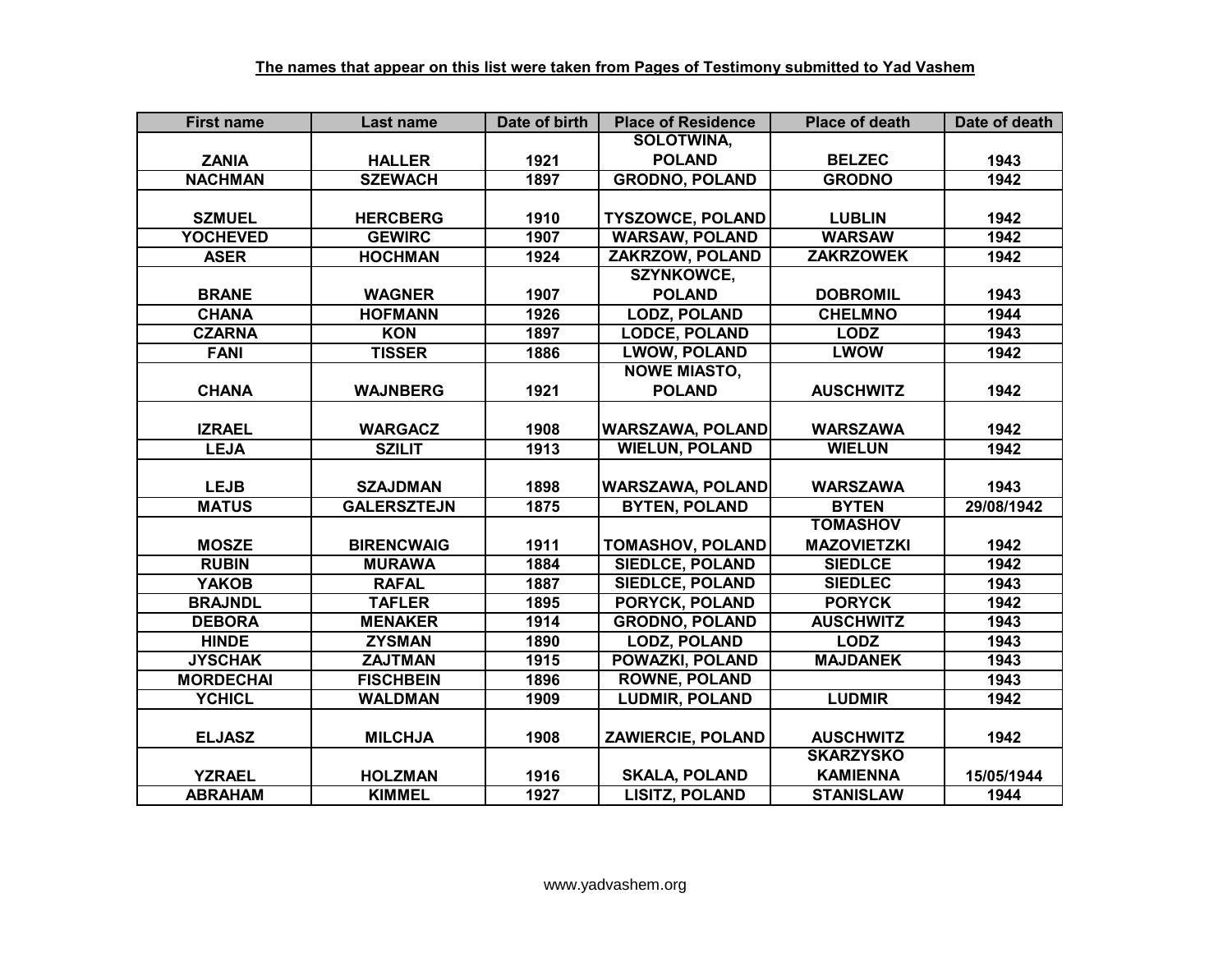| <b>First name</b> | Last name           | Date of birth | <b>Place of Residence</b> | <b>Place of death</b> | Date of death |
|-------------------|---------------------|---------------|---------------------------|-----------------------|---------------|
|                   |                     |               | <b>KOROLOWKA,</b>         |                       |               |
| <b>JOSEF</b>      | <b>WOLIN</b>        | 1890          | <b>POLAND</b>             | <b>KOROLOWKA</b>      | 1942          |
|                   |                     |               | <b>CIEMIERNIKI,</b>       |                       |               |
| <b>BARUCH</b>     | <b>SHULSTIN</b>     | 1887          | <b>POLAND</b>             | <b>AUSCHWITZ</b>      | 24/08/1944    |
| <b>MICHLE</b>     | <b>DOLGOPIATY</b>   | 1887          | <b>LACHWA, POLAND</b>     | <b>LACHWA</b>         | 1942          |
|                   |                     |               |                           |                       |               |
| <b>MOSZE</b>      | <b>RECKI</b>        | 1885          | <b>WARSZAWA, POLAND</b>   | <b>WARSZAWA</b>       | 1943          |
| <b>PYNCHAS</b>    | <b>TAFLER</b>       | 1869          | PORYCK, POLAND            | <b>PORYCK</b>         | 1942          |
| <b>RYFKA</b>      | <b>SZTARKER</b>     | 1885          | <b>POLAND</b>             | <b>HILLERSLEBEN</b>   | 1945          |
| <b>SZAJNDLA</b>   | <b>KUZENICKI</b>    | 1908          | <b>SIEDLCE, POLAND</b>    | <b>SIEDLCE</b>        | 1943          |
| <b>ESTERA</b>     | <b>HOCHMAN</b>      | 1887          | <b>KIELCE, POLAND</b>     | <b>TREMBLINKA</b>     | 1942          |
|                   |                     |               |                           |                       |               |
| <b>ABRAHAM</b>    | <b>GRANAT</b>       | 1919          | <b>WARSZAWA, POLAND</b>   | <b>WARSZAWA</b>       | 1942          |
| <b>BEN CIJON</b>  | <b>HONYK</b>        | 1885          | PORYCK, POLAND            | <b>PORYCK</b>         | 1942          |
| <b>CHAJA</b>      | <b>FYNKEL</b>       | 1888          | <b>ROWNE, POLAND</b>      | <b>ROWNE</b>          | 1942          |
| <b>CHAWA</b>      | <b>ROZENER</b>      | 1908          | <b>LODZ, POLAND</b>       | <b>WARSAW</b>         | 1943          |
| <b>ELIJAHU</b>    | <b>HONIK</b>        | 1908          | <b>KOWEL, POLAND</b>      | <b>KOWEL</b>          | 1942          |
| <b>GDALIA</b>     | <b>BACHRACH</b>     | 1890          | JANOV, POLAND             | <b>GRODNO</b>         | 1940          |
| <b>ICCHAK</b>     | <b>WELYSZ</b>       | 1892          | PORYCK, POLAND            | <b>PORYCK</b>         | 1942          |
|                   |                     |               | <b>KAMIN KOSHIRSKI,</b>   | <b>KAMIENIEC</b>      |               |
| <b>JANKIEL</b>    | <b>LEWIN</b>        | 1924          | <b>POLAND</b>             | <b>KASZYRSKI</b>      | 1943          |
|                   |                     |               | PRZEWORSK,                |                       |               |
| <b>KREINDL</b>    | <b>GRUEN</b>        | 1902          | <b>POLAND</b>             | <b>PRZEWORSK</b>      | 1945          |
|                   |                     |               | <b>STANISLAWOW,</b>       |                       |               |
| <b>JOSEF</b>      | <b>HOCHMAN</b>      | 1899          | <b>POLAND</b>             | <b>MAJDANEK</b>       | 29/09/1942    |
| <b>MINNA</b>      | <b>NASCH</b>        | 20/05/1890    | <b>TUCHEL, POLAND</b>     | <b>WARSZAWA</b>       | 1939          |
| <b>MOSZE</b>      | <b>SIERACKI</b>     | 1910          | <b>LODZ, POLAND</b>       | <b>LODZ</b>           | 1940          |
|                   |                     |               |                           |                       |               |
| <b>CHANA</b>      | <b>SZAFERSZTEJN</b> | 1902          | <b>WLODAWA, POLAND</b>    | <b>SOBIBOR</b>        | 1942          |
|                   |                     |               | <b>HRUBIESZOW,</b>        |                       |               |
| <b>MINIA</b>      | <b>KAC</b>          | 1910          | <b>POLAND</b>             | <b>HRUBIESZOW</b>     | 1942          |
| <b>AWRAM</b>      | <b>BORENSZTAJN</b>  | 1916          | <b>LODZ, POLAND</b>       | <b>LODZ</b>           | 1942          |
|                   |                     |               | <b>CZESTOCHOWA,</b>       |                       |               |
| <b>JEHUDA</b>     | <b>LENCZNER</b>     | 1885          | <b>POLAND</b>             | <b>TREBLINKA</b>      | 1942          |
| <b>ZWI</b>        | <b>HIRSZ</b>        | 1921          | <b>KOZIOWA, POLAND</b>    | <b>SKOLE</b>          | 1941          |
| <b>BEILA</b>      | <b>GALICKA</b>      | 1891          | <b>FALENICA, POLAND</b>   | <b>FALENICA</b>       | 1943          |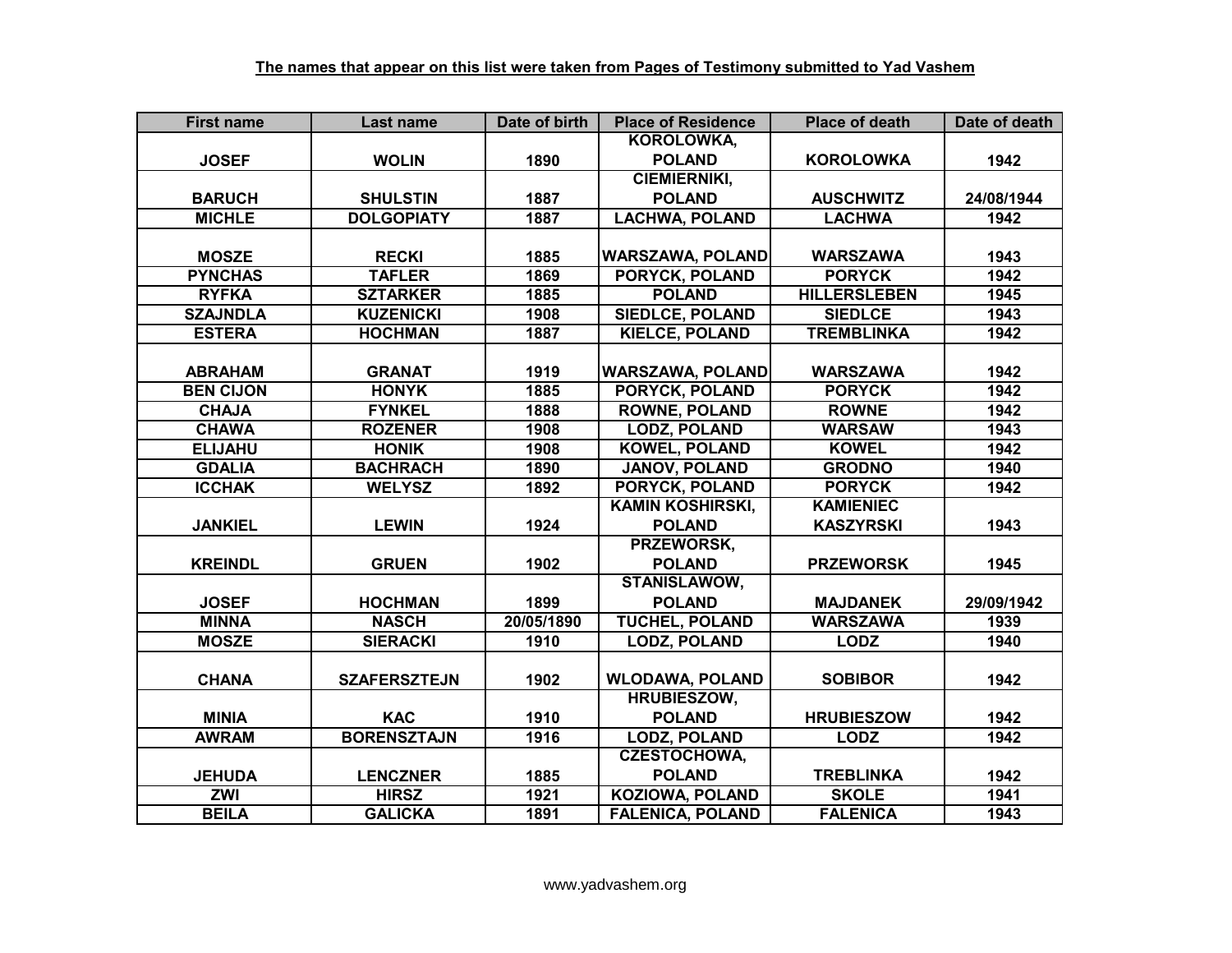| <b>First name</b> | Last name          | Date of birth | <b>Place of Residence</b> | <b>Place of death</b> | Date of death |
|-------------------|--------------------|---------------|---------------------------|-----------------------|---------------|
| <b>HENRYK</b>     | <b>KUENSTLER</b>   | 1905          | <b>KRAKOW, POLAND</b>     | <b>KRAKOW</b>         | 1942          |
| <b>CHANA</b>      | <b>WAJSBAUM</b>    | 1921          | <b>DUBNO, POLAND</b>      | <b>DUBNO</b>          | 1942          |
| <b>DEVORA</b>     | <b>HERT</b>        | 1890          | <b>LODZ, POLAND</b>       | <b>LODZ</b>           | 1942          |
| <b>FRADL</b>      | <b>LIFSZIC</b>     | 1916          | <b>CHELM, POLAND</b>      | <b>CHELM</b>          | 1942          |
| <b>MOJER</b>      | <b>LEWENBERG</b>   | 1907          | <b>LODZ, POLAND</b>       | <b>LODZ</b>           | 1943          |
|                   |                    |               |                           |                       |               |
| <b>RIVKE</b>      | <b>PASZKO</b>      | 1925          | <b>BIALYSTOK, POLAND</b>  | <b>BIALYSTOK</b>      | 1942          |
| <b>YAKOW</b>      | <b>WOLOZNY</b>     | 1918          | <b>CZERWIN, POLAND</b>    | <b>TREBLINKA</b>      | 1942          |
| <b>CHAIM</b>      | <b>SHWITZBLAT</b>  | 1875          | <b>LOSIACZ, POLAND</b>    | <b>LOSIACZ</b>        | 1942          |
| <b>FAJGA</b>      | <b>GUTMACHER</b>   | 1900          | <b>WARSAW, POLAND</b>     | <b>WARSAW</b>         | 1940          |
| <b>JAKOW</b>      | <b>SZWARC</b>      | 1897          | <b>LUBLIN, POLAND</b>     | <b>LUBLIN</b>         | 1942          |
|                   |                    |               | <b>CZESTOCHOWA,</b>       |                       |               |
| <b>MORDECHAI</b>  | <b>IAKOBOWICZ</b>  | 1903          | <b>POLAND</b>             | <b>TREBLINKA</b>      | 1944          |
|                   |                    |               |                           |                       |               |
| <b>REWEKA</b>     | <b>BAK</b>         | 1897          | <b>SWIECIANY, POLAND</b>  | <b>SWIECIANY</b>      | 1942          |
| <b>NECHEMIA</b>   | <b>FAIMAN</b>      | 1890          | <b>LUBLIN, POLAND</b>     | <b>WARSZAWA</b>       | 1943          |
| <b>SZYMON</b>     | <b>KADYSIEWICZ</b> | 1889          | <b>WARSAW, POLAND</b>     | <b>WARSAW</b>         | 1941          |
| <b>ZISZA</b>      | <b>ZAJEWSKI</b>    | 1924          | <b>PULTUSK, POLAND</b>    | <b>LOMZE</b>          | 1942          |
| <b>BEILA</b>      | <b>ZYLBERBERG</b>  | 1926          | <b>LODZ, POLAND</b>       | <b>AUSCHWITZ</b>      | 1944          |
|                   |                    |               |                           |                       |               |
| <b>CHAIM</b>      | <b>ZAJDA</b>       | 1875          | <b>TOMASZOW, POLAND</b>   | <b>TOMASZOW</b>       | 1942          |
| <b>ICZHAK</b>     | <b>ROZMARYN</b>    | 1890          | <b>WOHYN, POLAND</b>      | <b>WARSZAWA</b>       | 1942          |
| <b>EIDIL</b>      | <b>MICFLIKER</b>   | 1919          | <b>RAYVITS, POLAND</b>    | <b>MAJDANEK</b>       | 1943          |
| <b>GAWRIEL</b>    | <b>TREJBICZ</b>    | 1920          | <b>RADZILOW, POLAND</b>   | <b>RADZILOW</b>       | 1942          |
| <b>ICCHAK</b>     | <b>MALC</b>        | 1890          | <b>LODZ, POLAND</b>       | <b>LODZ</b>           | 1942          |
| <b>SORA</b>       | <b>WEINREB</b>     | 1899          | <b>LWOW, POLAND</b>       | <b>LWOW</b>           | 1942          |
| <b>CERNA</b>      | <b>LUNIANSKA</b>   | 1900          | <b>SLONIM, POLAND</b>     | <b>SLONIM</b>         | 20/08/1941    |
| <b>JOCHEWED</b>   | <b>GECHMAN</b>     | 1899          | <b>ROWNO, POLAND</b>      | <b>RADZIWILLOW</b>    | 15/03/1944    |
|                   |                    |               |                           |                       |               |
| <b>MINE</b>       | <b>SAPIR</b>       | 1910          | <b>TARNOPOL, POLAND</b>   | <b>TARNOPOL</b>       | 1942          |
| <b>MOSZE</b>      | <b>STERN</b>       | 1887          | <b>LIMANOVA, POLAND</b>   | <b>BELZEC</b>         | 1942          |
|                   |                    |               |                           |                       |               |
| <b>PINHAS</b>     | <b>PITKOWSKI</b>   | 1907          | <b>BIALYSTOK, POLAND</b>  | <b>BIALYSTOK</b>      | 1944          |
| <b>ZWI</b>        | <b>KOHN</b>        | 1870          | PLOCK, POLAND             | <b>PLOCK</b>          | 1942          |
| <b>SZAMAJ</b>     | <b>SZLAJF</b>      | 1892          | <b>LUCK, POLAND</b>       | <b>LUCK</b>           | 1942          |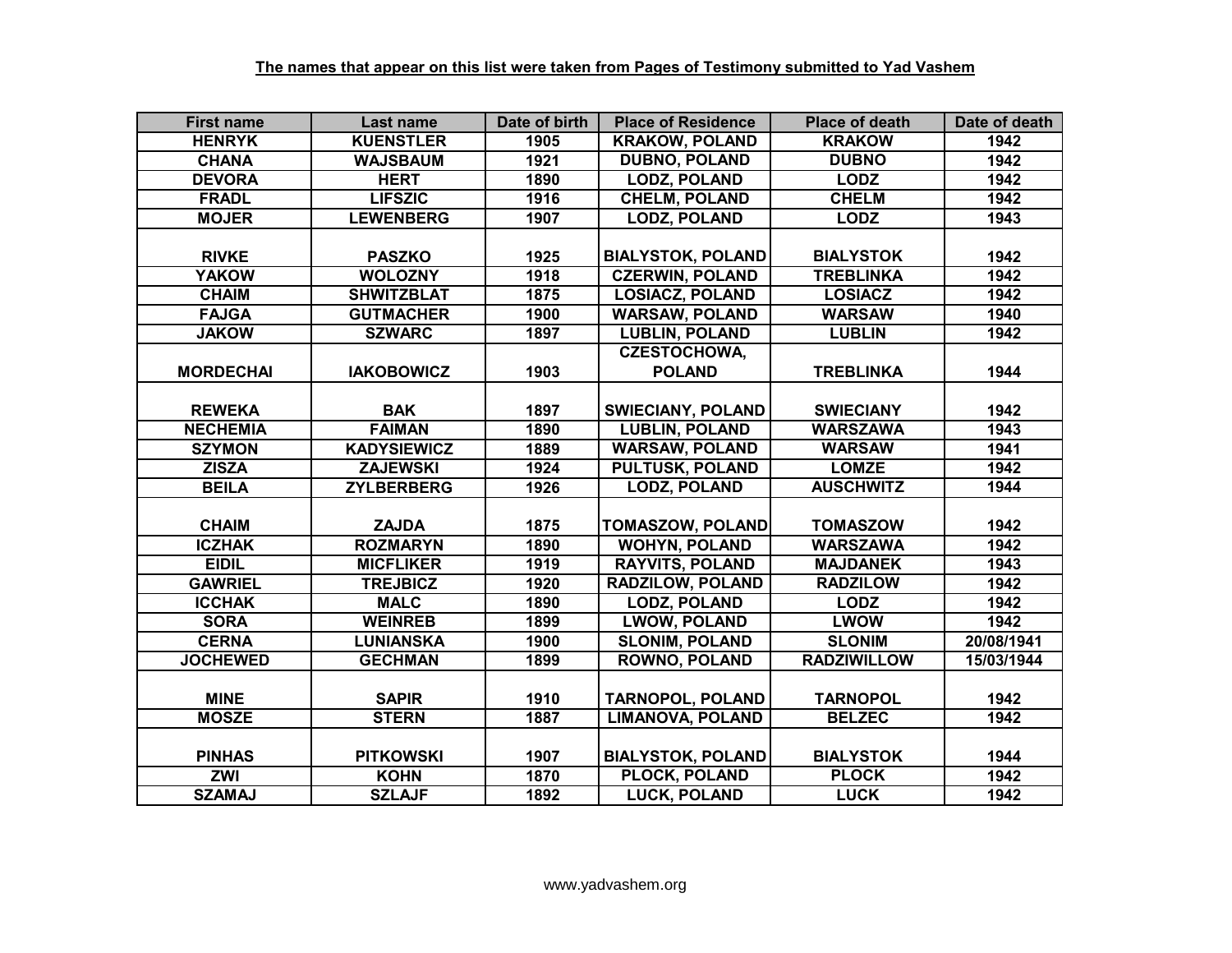| <b>First name</b> | Last name          | Date of birth | <b>Place of Residence</b> | <b>Place of death</b> | Date of death |
|-------------------|--------------------|---------------|---------------------------|-----------------------|---------------|
|                   |                    |               | <b>NOWY DWOR,</b>         |                       |               |
| <b>WOLF</b>       | <b>SOSZYNSKI</b>   | 1887          | <b>POLAND</b>             | <b>NOWY DWOR</b>      | 1942          |
|                   |                    |               | <b>MSZANA DOLNA,</b>      |                       |               |
| <b>ABRAHAM</b>    | <b>STAMBERGER</b>  | 1902          | <b>POLAND</b>             | <b>BELZEC</b>         | 1942          |
|                   |                    |               |                           |                       |               |
| <b>RYWKA</b>      | <b>GITTER</b>      | 1913          | <b>KOMAROW, POLAND</b>    | <b>KOMAROW</b>        | 1943          |
| <b>SHMARJAHU</b>  | <b>FELISHER</b>    | 1888          | <b>ROZISCIE, POLAND</b>   | <b>ROZISCIE</b>       | 1942          |
|                   |                    |               |                           |                       |               |
| <b>CHAWA</b>      | <b>SZPINER</b>     | 1918          | <b>WARSZAWA, POLAND</b>   | <b>WARSZAWA</b>       | 1942          |
| <b>SZPRINCIA</b>  | <b>TWARDOWICZ</b>  | 1914          | <b>DABROWA, POLAND</b>    | <b>AUSCHWITZ</b>      | 1943          |
| <b>GDALJA</b>     | <b>TENCZA</b>      | 1898          | <b>WYSZKOW, POLAND</b>    | <b>WOLOMIN</b>        | 1942          |
|                   |                    |               |                           |                       |               |
| <b>ICCHAC</b>     | <b>HEISS</b>       | 1910          | STANISLAU, POLAND         | <b>BUCAC</b>          | 1943          |
| <b>JAKOW</b>      | <b>ROZENSTEIN</b>  | 1906          | <b>LODZ, POLAND</b>       | <b>LODZ</b>           | 1942          |
| <b>AVRAM</b>      | <b>WULMAN</b>      | 1902          | <b>KALISZ, POLAND</b>     | <b>KALISZ</b>         | 1942          |
| <b>RYSZARD</b>    | <b>WEINSTOCK</b>   | 1935          | PRZEMYSL, POLAND          | <b>BELZEC</b>         | 27/07/1942    |
| <b>MATIL</b>      | <b>NAJBERGER</b>   | 1912          | <b>KOLOMEA, POLAND</b>    | <b>KOLOMEA</b>        | 1943          |
| <b>MINDEL</b>     | <b>BURSTEIN</b>    | 1892          | <b>KIELCE, POLAND</b>     | <b>AUSCHWITZ</b>      | 1943          |
| <b>NOJACH</b>     | <b>RUBINSZTEJN</b> | 1908          | <b>LUBLIN, POLAND</b>     | <b>LUBLIN</b>         | 1942          |
| <b>RAJZEL</b>     | <b>PONIATYCKI</b>  | 1913          | <b>PINSK, POLAND</b>      | <b>PINSK</b>          | 1942          |
| <b>SCHEWA</b>     | <b>WEISBROTT</b>   | 1888          | <b>LODZ, POLAND</b>       | <b>TREBLINKA</b>      | 1942          |
| <b>DWORA</b>      | <b>SZNAJDER</b>    | 1891          | <b>NASIELSK, POLAND</b>   | <b>WARSZAWA</b>       | 1942          |
|                   |                    |               |                           |                       |               |
| <b>YESZAJAHU</b>  | <b>WAJSBERG</b>    | 1925          | <b>WARSCHAU, POLAND</b>   | <b>WARSCHAU</b>       | 1943          |
| <b>ARJE</b>       | <b>GUNJONSCY</b>   | 1903          | <b>GONIADZ, POLAND</b>    | <b>GONIADZ</b>        | 1942          |
|                   |                    |               |                           |                       |               |
| <b>HANOCH</b>     | <b>MALLER</b>      | 1923          | <b>BUDZANOW, POLAND</b>   | <b>TREMBOWLA</b>      | 1943          |
| <b>CHAJEM</b>     | <b>STROM</b>       | 1885          | <b>BOBIRK, POLAND</b>     | <b>BOBIRK</b>         | 1942          |
|                   |                    |               |                           |                       |               |
| <b>CIWJA</b>      | <b>WOLSKI</b>      | 1918          | <b>WARSZAWA, POLAND</b>   | <b>TREBLINKA</b>      | 1942          |
|                   |                    |               | <b>NOWY RADOMSK,</b>      |                       |               |
| <b>ESTHER</b>     | <b>MAJONKA</b>     | 1904          | <b>POLAND</b>             | <b>TREBLINKA</b>      | 1942          |
|                   |                    |               |                           |                       |               |
| <b>TOBA</b>       | <b>WAGMAN</b>      | 1903          | <b>BORYSLAW, POLAND</b>   |                       | 1942          |
| <b>HENIA</b>      | <b>LEJBURIN</b>    | 1909          | <b>ROWNE, POLAND</b>      | <b>ROWNE</b>          | 1941          |
| <b>JEHUDIT</b>    | <b>CIFILEWICZ</b>  | 1908          | <b>LUZKI, POLAND</b>      | <b>LUZKI</b>          | 1942          |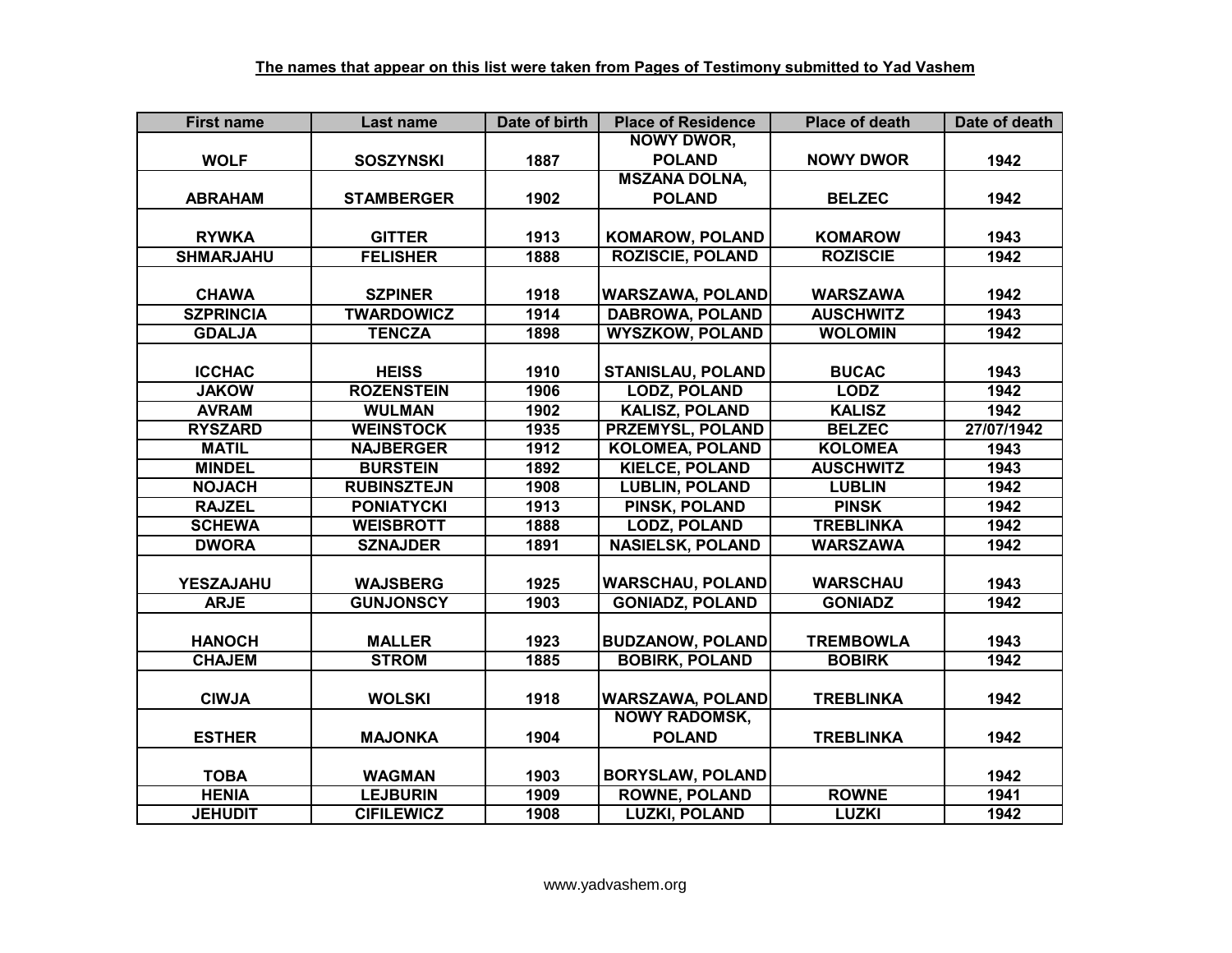| <b>First name</b> | Last name          | Date of birth | <b>Place of Residence</b> | <b>Place of death</b> | Date of death |
|-------------------|--------------------|---------------|---------------------------|-----------------------|---------------|
| <b>SZEPSIL</b>    | <b>ONIGSFELD</b>   | 1900          | <b>BILGORAJ, POLAND</b>   | <b>MIZOCZ</b>         | 13/10/1942    |
|                   |                    |               | <b>PIOTRKOW</b>           |                       |               |
|                   |                    |               | <b>TRYBUNALSKI,</b>       |                       |               |
| <b>LEONTYNA</b>   | <b>SZPILFOGEL</b>  | 31/03/1871    | <b>POLAND</b>             | <b>WARSZAWA</b>       | 28/07/1942    |
| <b>MASZA</b>      | <b>ROZENSTAJN</b>  | 1916          | <b>PINSK, POLAND</b>      | <b>PINSK</b>          | 1943          |
| <b>FEJGA</b>      | <b>SZTEJNBUCK</b>  | 1887          | <b>WARSAW, POLAND</b>     | <b>TREBLINKA</b>      | 1941          |
|                   |                    |               | <b>LIPICA GORNA,</b>      |                       |               |
| <b>CHANCIA</b>    | <b>KORNWEIZ</b>    | 1911          | <b>POLAND</b>             | <b>ROHATIN</b>        | 1942          |
| <b>RYWKA</b>      | <b>KYKINIS</b>     | 1904          | <b>LWOW, POLAND</b>       | <b>LWOW</b>           | 1942          |
| <b>SZEPSEL</b>    | <b>SZAPIRO</b>     | 1901          | <b>WILNO, POLAND</b>      | <b>LOMZA</b>          | 1942          |
|                   |                    |               |                           |                       |               |
| <b>YAKOB</b>      | <b>LICHT</b>       | 1912          | JAROSLAW, POLAND          | <b>TARNOPOL</b>       | 1943          |
|                   |                    |               | SOSNOWIEC,                |                       |               |
| <b>ABRAHAM</b>    | <b>WEISMAN</b>     | 1913          | <b>POLAND</b>             | <b>AUSCHWITZ</b>      | 1942          |
|                   |                    |               | <b>LUTOMIERSK,</b>        |                       |               |
| <b>BERL</b>       | <b>BEREK</b>       | 1918          | <b>POLAND</b>             | <b>LUTOMIERSK</b>     | 1942          |
|                   |                    |               | <b>KRASNOBROD,</b>        |                       |               |
| <b>CHAJA</b>      | <b>SZPAJCHER</b>   | 1924          | <b>POLAND</b>             | <b>KRASNOBROD</b>     | 1942          |
|                   |                    |               |                           |                       |               |
| <b>REBEKA</b>     | <b>NEUBURGER</b>   | 1882          | <b>CZORTKOW, POLAND</b>   | <b>CZORTKOW</b>       | 1942          |
| <b>JOSEF</b>      | <b>GERSCHOVITS</b> | 1906          | <b>SNOV, POLAND</b>       | <b>SNOV</b>           | 1942          |
| <b>YAKOB</b>      | <b>RAJCHMAN</b>    | 1898          | <b>BLONIE, POLAND</b>     | <b>TREBLINKA</b>      | 1942          |
| <b>IRENE</b>      | <b>WACHTMAN</b>    | 1926          | <b>LEMBERG, POLAND</b>    | <b>LEMBERG</b>        | 1942          |
| <b>JECHIEL</b>    | <b>KLICZKI</b>     | 1887          | <b>PORYCK, POLAND</b>     | <b>PORYCK</b>         | 1942          |
| <b>MASZA</b>      | <b>BREM</b>        | 1892          | LIDA, POLAND              | <b>LIDA</b>           | 1942          |
|                   |                    |               | <b>CZECHANOWIEC,</b>      |                       |               |
| <b>PERLA</b>      | <b>PINKOWICZ</b>   | 1910          | <b>POLAND</b>             | <b>TREBLINKA</b>      | 1942          |
|                   |                    |               |                           |                       |               |
| <b>SZAJA</b>      | <b>LYSOBYK</b>     | 1890          | <b>WARSZAWA, POLAND</b>   | <b>WARSZAWA</b>       | 1942          |
| <b>ABRAHM</b>     | <b>DAJCHOWSKI</b>  | 1885          | <b>DRECZYN, POLAND</b>    | <b>DRECZYN</b>        | 1942          |
| <b>CHANA</b>      | <b>GRUSZKO</b>     | 1903          | <b>KORIC, POLAND</b>      | <b>MIEDZRIZEC</b>     | 1942          |
| <b>FEJGA</b>      | <b>MUZYKIEWICZ</b> | 1898          | <b>LOMZA, POLAND</b>      | <b>MAJDANEK</b>       | 1941          |
|                   |                    |               |                           |                       |               |
| <b>JAKOB</b>      | <b>WITASZKO</b>    | 1912          | <b>BOLECHOW, POLAND</b>   | <b>LWOW</b>           | 1943          |
| <b>YIDL</b>       | <b>SCHATZ</b>      | 1900          | <b>ROWNE, POLAND</b>      | <b>ROVNO</b>          | 1942          |
| <b>RAJZEL</b>     | <b>ZACHCINSKI</b>  | 1910          | <b>WARSAW, POLAND</b>     | <b>WARSAW</b>         | 1943          |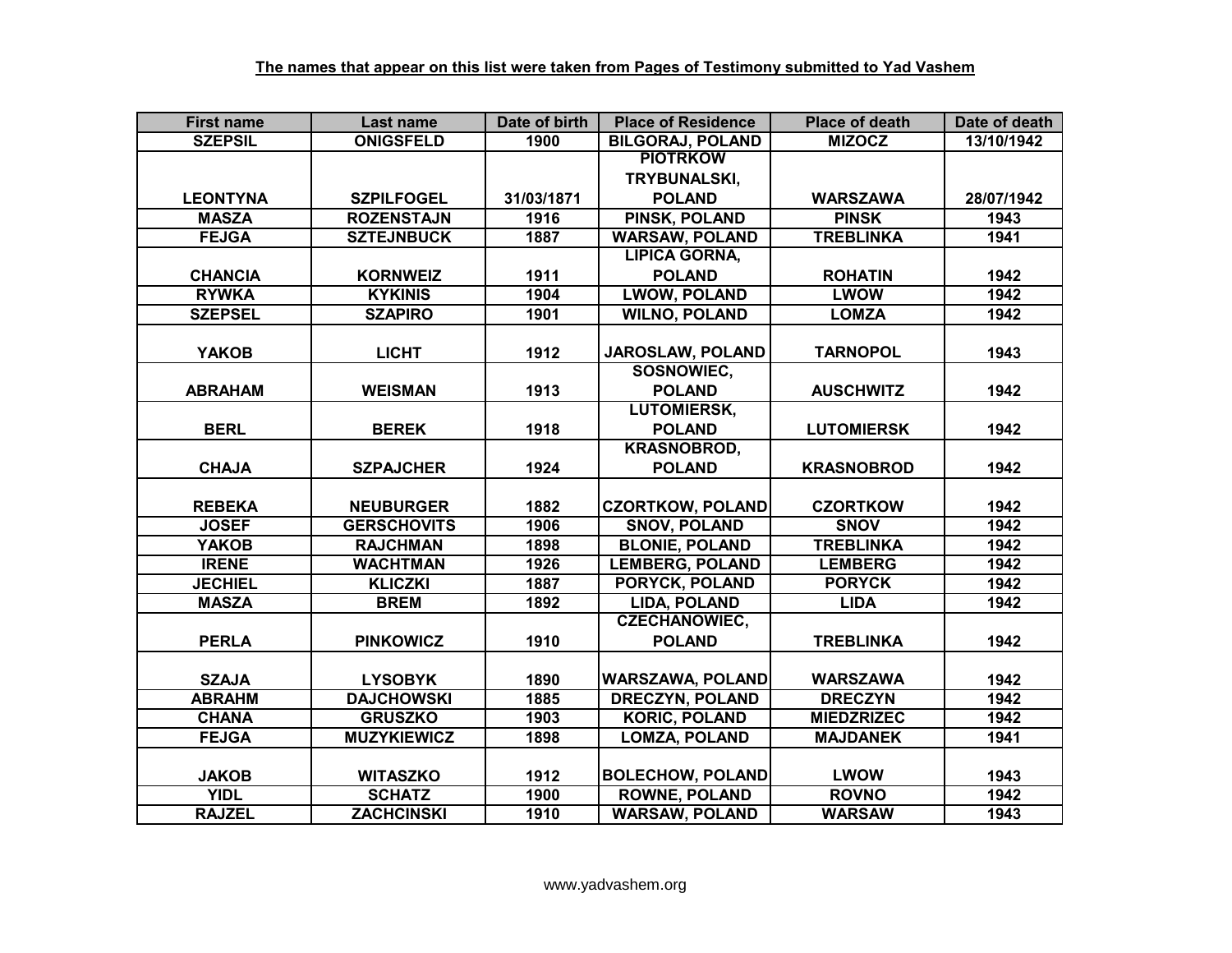| <b>First name</b> | Last name            | Date of birth | <b>Place of Residence</b> | <b>Place of death</b> | Date of death |
|-------------------|----------------------|---------------|---------------------------|-----------------------|---------------|
| <b>BLIMA</b>      | <b>SEINVELD</b>      | 1900          | <b>POLAND</b>             | <b>LWOW</b>           | 1943          |
| <b>ICEK</b>       | <b>JACHIMOWICZ</b>   | 1883          | <b>LODZ, POLAND</b>       | <b>LODZ</b>           | 1943          |
|                   |                      |               |                           |                       |               |
| <b>CZIPE</b>      | <b>SZPIDBAUM</b>     | 1916          | <b>WARSZAWA, POLAND</b>   | <b>WARSZAWA</b>       | 1943          |
| <b>JAKOW</b>      | <b>CUKERFEIN</b>     | 1918          | <b>LUBLIN, POLAND</b>     | <b>MAJDANEK</b>       | 1942          |
|                   |                      |               |                           |                       |               |
| <b>HELENKA</b>    | <b>LENC</b>          | 1906          | <b>WARSZAWA, POLAND</b>   |                       | 1941          |
| <b>ITZKO</b>      | <b>ROTTENBERG</b>    | 1892          | <b>KIELCE, POLAND</b>     | <b>LUCK</b>           | 1943          |
|                   |                      |               |                           |                       |               |
| <b>JOSEF</b>      | <b>BAJGEL</b>        | 1917          | <b>MACIEJOW, POLAND</b>   | <b>AUSCHWITZ</b>      | 1945          |
| <b>LYSA</b>       | <b>NOJDORF</b>       | 1910          | <b>LODZ, POLAND</b>       | <b>MAUTHAUSEN</b>     | 1945          |
| <b>MEJTA</b>      | <b>SZEPIRO</b>       | 1905          | DOKSZYCE, POLAND          | <b>DOKSZYCE</b>       | 1941          |
| <b>MOSCHE</b>     | <b>MOSTWELISZKER</b> | 1908          | <b>SOLY, POLAND</b>       | <b>SOLY</b>           | 1941          |
| <b>MORDCHAJ</b>   | <b>FIJALKOW</b>      | 1887          | <b>PINSK, POLAND</b>      | <b>PINSK</b>          | 1942          |
| <b>REBEKA</b>     | <b>SZOFEL</b>        | 1885          | <b>CHELM, POLAND</b>      | <b>CHELM</b>          | 1942          |
| <b>SENDER</b>     | <b>SENDEROWICZ</b>   | 1918          | <b>POLAND</b>             | <b>SOSNOVICE</b>      | 1942          |
| <b>SZOLIM</b>     | <b>BLOSZTEIN</b>     | 1924          | <b>SOKOLY, POLAND</b>     | <b>TREBLINKA</b>      | 1942          |
| <b>YOZEF</b>      | <b>KADINSKY</b>      | 1906          | <b>WARSAW, POLAND</b>     | <b>BIALYSTOK</b>      | 1940          |
| <b>AWRAHAM</b>    | <b>KOPEL</b>         | 1900          | <b>KIELCE, POLAND</b>     | <b>TREBLINKA</b>      | 1942          |
| <b>BUZIA</b>      | <b>STERN</b>         | 1920          | <b>ROWNO, POLAND</b>      | <b>ROWNO</b>          | 1941          |
| <b>CHANA</b>      | <b>SAAD</b>          | 1923          | <b>LODZ, POLAND</b>       | <b>LODZ</b>           | 1943          |
|                   |                      |               | JEDRZEJOW,                |                       |               |
| <b>DAWID</b>      | <b>SZPILBERG</b>     | 1921          | <b>POLAND</b>             | <b>TREBLINKA</b>      | 1942          |
| <b>FELA</b>       | <b>KUPFER</b>        | 1895          | <b>LODZ, POLAND</b>       | <b>LODZ</b>           | 1943          |
| <b>HERSZ</b>      | <b>KEJZER</b>        | 1892          | <b>PORYCK, POLAND</b>     | <b>PORYCK</b>         | 1942          |
| <b>JAKOB</b>      | <b>FAJWISZ</b>       | 1897          | <b>LODZ, POLAND</b>       | <b>TREBLINKA</b>      | 1942          |
| <b>JOSEF</b>      | <b>GRUNGRAS</b>      | 1898          | <b>KRAKOW, POLAND</b>     | <b>TARNOW</b>         | 1941          |
|                   |                      |               | SHERESHOV,                |                       |               |
| <b>MICHLA</b>     | <b>KANTOROWITZ</b>   | 1925          | <b>POLAND</b>             | <b>DROHICZYN</b>      | 15/10/1942    |
| <b>MASCHA</b>     | <b>JOMTOV</b>        | 1920          | <b>SCHEDLIC, POLAND</b>   | <b>SCHEDLIC</b>       | 1941          |
| <b>REYZL</b>      | <b>RYGER</b>         | 1872          | <b>MUSZYNA, POLAND</b>    | <b>MUSZYNA</b>        | 1942          |
| <b>CYPORA</b>     | <b>KRAMAZ</b>        | 1911          | NASZELSK, POLAND          | <b>MEZERICH</b>       | 1942          |
| <b>RAHEL</b>      | <b>JAKUBOVICH</b>    | 1882          | <b>LUTUTOV, POLAND</b>    | <b>LUTUTOV</b>        | 1943          |
| <b>SCHIFRA</b>    | <b>LEIBGUT</b>       | 1902          | PLOSK, POLAND             | <b>AUSCHWITZ</b>      | 1943          |
| <b>PESACH</b>     | <b>SZAPIRO</b>       | 1887          | <b>WILNA, POLAND</b>      | <b>WILNA</b>          | 1942          |
| <b>YAKOW</b>      | <b>WISZNIOWSKI</b>   | 1883          | <b>OSTROG, POLAND</b>     | <b>OSTROG</b>         | 1942          |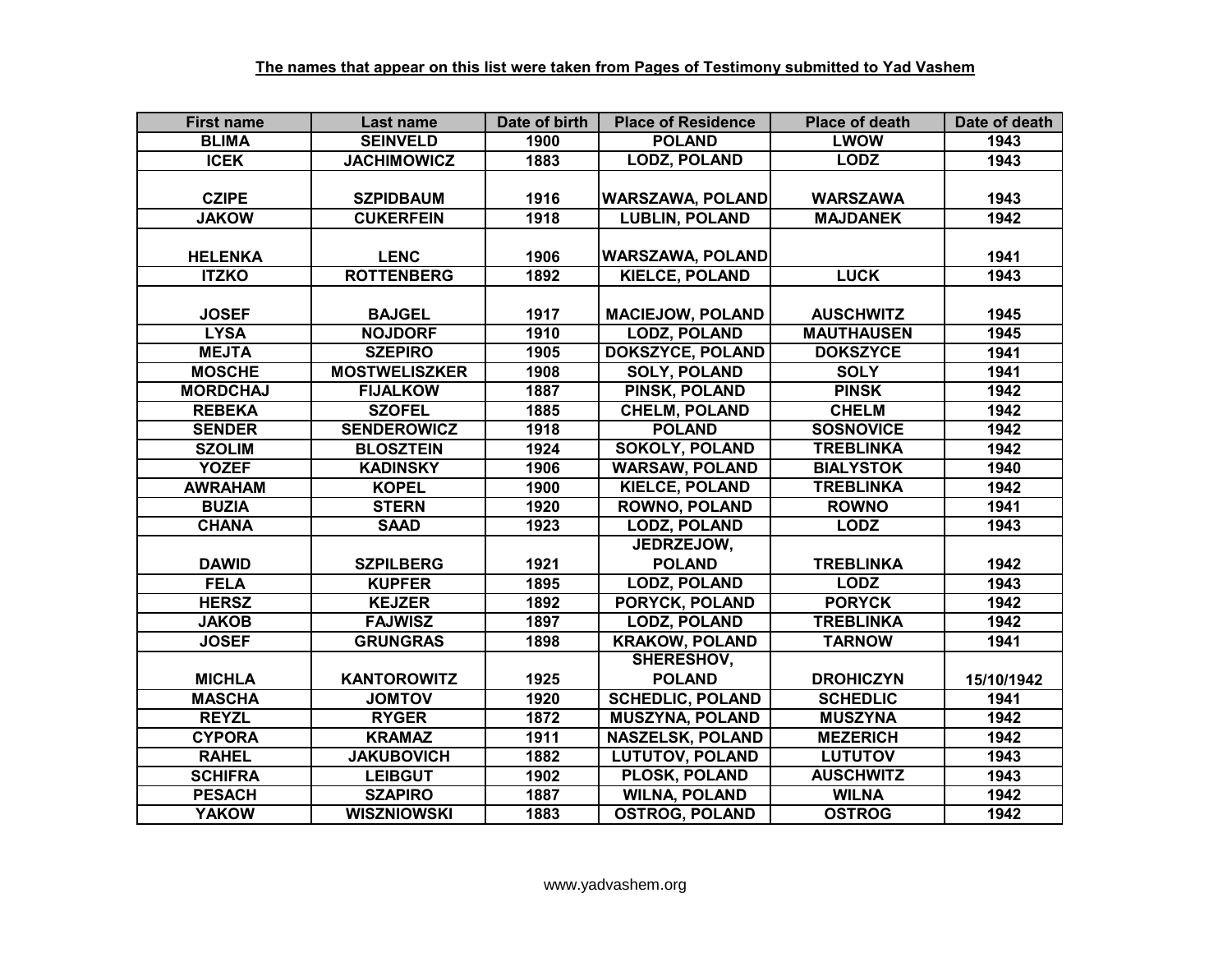| <b>First name</b> | Last name          | Date of birth | <b>Place of Residence</b> | <b>Place of death</b> | Date of death |
|-------------------|--------------------|---------------|---------------------------|-----------------------|---------------|
| <b>ABUS</b>       | <b>FRYDMAN</b>     | 1932          | <b>RADOM, POLAND</b>      | <b>TREBLINKA</b>      | 1942          |
| <b>BLIMA</b>      | <b>IAKOBOWICZ</b>  | 1920          | <b>LODZ, POLAND</b>       | <b>TREBLINKA</b>      | 1942          |
|                   |                    |               |                           |                       |               |
| <b>CHANA</b>      | <b>BARAKS</b>      | 1905          | <b>BIALISTOK, POLAND</b>  | <b>TREBLINKA</b>      | 1943          |
|                   |                    |               |                           | <b>SKARZYSKO</b>      |               |
| <b>MOZSE</b>      | <b>ZALCBERG</b>    | 1914          | <b>MIECHOW, POLAND</b>    | <b>KAMIENNA</b>       | 1942          |
|                   |                    |               |                           |                       |               |
| <b>SMUL</b>       | <b>WAHL</b>        | 1900          | PROBUZNA, POLAND          | <b>BELZEC</b>         | 1942          |
|                   |                    |               | ALEXANDROW,               |                       |               |
| <b>AKIBA</b>      | <b>PUTERMILCH</b>  | 1920          | <b>POLAND</b>             | <b>WARSZAWA</b>       | 1942          |
|                   |                    |               | <b>WOLA</b>               |                       |               |
|                   |                    |               | <b>KRYSZTOPORSKA,</b>     |                       |               |
| <b>IDIT</b>       | <b>BRYGIEL</b>     | 1933          | <b>POLAND</b>             | <b>TREBLINKA</b>      | אוקטובר-42    |
|                   |                    |               | <b>MODLIBOZHITS,</b>      |                       |               |
| <b>RYWKA</b>      | <b>PANCER</b>      | 1920          | <b>POLAND</b>             | <b>MAJDANEK</b>       | 1942          |
| <b>YECHEZKEL</b>  | <b>RAJCHEL</b>     | 1912          | <b>KOZIANY, POLAND</b>    | <b>KOZIANY</b>        | 1942          |
| <b>CESIA</b>      | <b>SZWARC</b>      | 1914          | <b>BRZESC, POLAND</b>     | <b>BRZEZINY</b>       | 1942          |
|                   |                    |               | <b>OSTROLEKA,</b>         |                       |               |
| <b>DWORA</b>      | <b>MIEDZOWICZ</b>  | 1914          | <b>POLAND</b>             | <b>SLONIM</b>         | 1942          |
|                   |                    |               | <b>BELCHATOW,</b>         |                       |               |
| <b>ICHACK</b>     | <b>BRAITBERG</b>   | 1892          | <b>POLAND</b>             | <b>TREBLINKA</b>      | 1942          |
| <b>LAZAR</b>      | <b>LEWIN</b>       | 1924          | <b>EJSZYSZKI, POLAND</b>  | <b>EJSZYSZKI</b>      | 1939          |
| <b>MOSZE</b>      | <b>HERCSZTAJN</b>  | 1920          | <b>LODZ, POLAND</b>       | <b>LODZ</b>           | 1942          |
| <b>YSRAEL</b>     | <b>ZYSWEIN</b>     | 1890          | <b>OSWIECIM, POLAND</b>   | <b>AUSCHWITZ</b>      | 1942          |
| <b>ETYL</b>       | <b>RUBINSZTAJN</b> | 1883          | <b>RYMANOW, POLAND</b>    | <b>RYMANOW</b>        | 1942          |
|                   |                    |               |                           |                       |               |
| <b>JOSEF</b>      | <b>KIRZNER</b>     | 1920          | <b>BIALYSTOK, POLAND</b>  | <b>BIRKENAU</b>       | 20/02/1942    |
| <b>BEILA</b>      | <b>PUGAS</b>       | 1924          | <b>KOWEL, POLAND</b>      | <b>KOWEL</b>          | 1942          |
| <b>MANJA</b>      | <b>PERLMUTTER</b>  | 1903          | <b>ZLOCZOW, POLAND</b>    | <b>ZLOCZOW</b>        | 1942          |
|                   |                    |               |                           |                       |               |
| <b>MORDECHAJ</b>  | <b>MARGULES</b>    | 1909          | <b>CZARTKOW, POLAND</b>   | <b>CZARTKOW</b>       | 1942          |
| <b>OLA</b>        | <b>RYPP</b>        | 1909          | <b>SLONIM, POLAND</b>     | <b>AUSCHWITZ</b>      | 1942          |
| <b>REIZLA</b>     | <b>WOLFOWICZ</b>   | 1894          | <b>TARNOV, POLAND</b>     | <b>TARNOV</b>         | 1942          |
| <b>SLOME</b>      | <b>WARSAVSKI</b>   | 1918          | <b>KALISZ, POLAND</b>     | <b>TREBLINKA</b>      | 1942          |
| <b>TADEUSZ</b>    | <b>KLEINMANN</b>   | 20/02/1922    | <b>KRAKOW, POLAND</b>     | <b>MAUTHAUSEN</b>     | 1945          |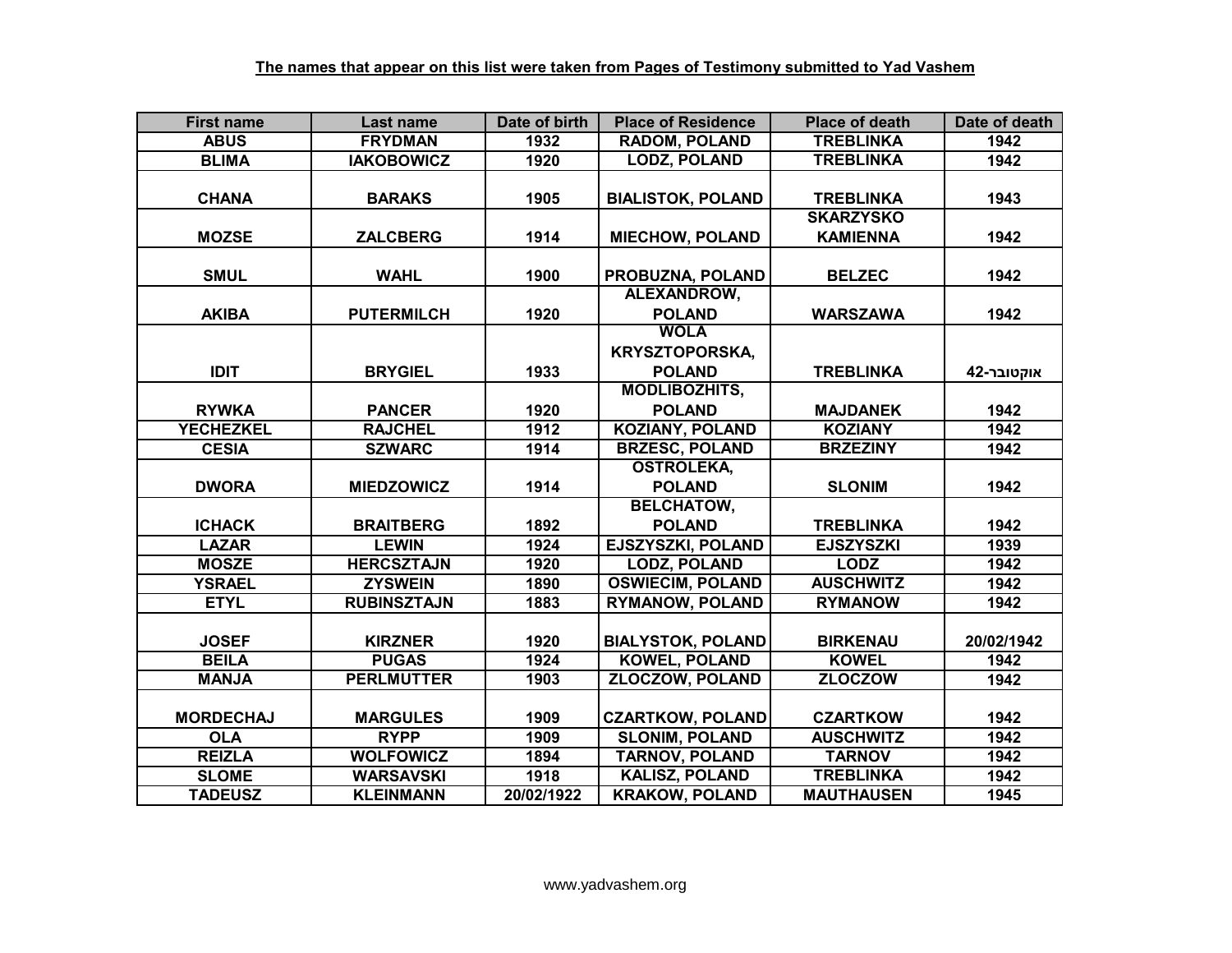| <b>First name</b> | <b>Last name</b>   | Date of birth | <b>Place of Residence</b> | <b>Place of death</b> | Date of death |
|-------------------|--------------------|---------------|---------------------------|-----------------------|---------------|
|                   |                    |               | <b>TOMASZOW</b>           |                       |               |
|                   |                    |               | <b>MAZOWIECKIE,</b>       | <b>TOMASZOW</b>       |               |
| <b>ZENIA</b>      | <b>MICHLEWICZ</b>  | 1879          | <b>POLAND</b>             | <b>MAZOWIECKIE</b>    | 1942          |
| <b>GENIA</b>      | <b>LEJKIN</b>      | 1909          | <b>WILNO, POLAND</b>      | <b>WILNO</b>          | 1941          |
|                   |                    |               |                           |                       |               |
|                   |                    |               | <b>WYSOKIE</b>            |                       |               |
| <b>CHAIM</b>      | <b>GOZDIK</b>      | 1904          | <b>LITEWSKIE, POLAND</b>  | <b>TREBLINKA</b>      | 1942          |
|                   |                    |               |                           |                       |               |
| <b>CHANA</b>      | <b>SZLOSBERG</b>   | 1888          | <b>WARSZAWA, POLAND</b>   | <b>TREBLINKA</b>      | 1942          |
|                   |                    |               | <b>RADOSZKOWICE,</b>      |                       |               |
| <b>DEWID</b>      | <b>LEPIDOT</b>     | 1924          | <b>POLAND</b>             | <b>RADOSZKOWICE</b>   | 1941          |
| <b>FELICJA</b>    | <b>RYZMAN</b>      | 1891          | <b>LODZ, POLAND</b>       | <b>LODZ</b>           | 1944          |
|                   |                    |               | <b>WYBRANOWKA,</b>        |                       |               |
| <b>HERSZ</b>      | <b>MAIS</b>        | 1898          | <b>POLAND</b>             | <b>WYBRANOWKA</b>     | 1942          |
|                   |                    |               |                           |                       |               |
| <b>JAKOB</b>      | <b>CUKERMAN</b>    | 1902          | <b>KOLOMYJA, POLAND</b>   | <b>KOLOMYJA</b>       | 1943          |
| <b>JOSEF</b>      | <b>RAWET</b>       | 1913          | <b>LODZ, POLAND</b>       | <b>HANNOVER</b>       | 1945          |
| <b>MUNA</b>       | <b>PATRONTASCH</b> | 1925          | <b>ZOLKIEW, POLAND</b>    | <b>BELZEC</b>         | 23/11/1942    |
| <b>ROCHELLE</b>   | <b>LEWIN</b>       | 1927          | <b>DAINOVKA, POLAND</b>   | <b>WORONOWO</b>       | 01/11/1942    |
|                   |                    |               | <b>MOSTOVILKA,</b>        |                       |               |
| <b>MOSE</b>       | <b>GUTTERMAN</b>   | 1900          | <b>POLAND</b>             | <b>MOSTOVILKA</b>     | 1943          |
| <b>PEREC</b>      | <b>ZAJDA</b>       | 1909          | <b>PSZYTYK, POLAND</b>    | <b>MAJDANEK</b>       | 1942          |
|                   |                    |               |                           |                       |               |
| <b>RESL</b>       | <b>KURLANDER</b>   | 1902          | <b>SZIDLOVIEC, POLAND</b> | <b>SZIDLOVIEC</b>     | 1942          |
| <b>DAWID</b>      | <b>GOLDAPPER</b>   | 1920          | <b>KITOW, POLAND</b>      | <b>KITOW</b>          | 1942          |
|                   |                    |               | RADOGOSZCZ,               |                       |               |
| <b>MOJZESZ</b>    | <b>CUKIERMAN</b>   | 1905          | <b>POLAND</b>             | <b>POZNAN</b>         | 1941          |
|                   |                    |               | <b>CZESZANOW,</b>         |                       |               |
| <b>BEJRYSZ</b>    | <b>SZUSTER</b>     | 1900          | <b>POLAND</b>             | <b>BELZEC</b>         | 1941          |
| <b>JONA</b>       | <b>TKACZ</b>       | 1918          | <b>WYSOCK, POLAND</b>     | <b>WYSOCK</b>         | 1942          |
| <b>CAROLA</b>     | <b>KWINTY</b>      | 1914          | <b>LODZ, POLAND</b>       | <b>AUSCHWITZ</b>      | 1944          |
| <b>CHANA</b>      | <b>NYSKA</b>       | 1912          | <b>OSTROW, POLAND</b>     | <b>TREBLINKA</b>      | 1942          |
| <b>ISRAEL</b>     | <b>SZWERGOLD</b>   | 1927          | <b>KALISZ, POLAND</b>     | <b>HELMNO</b>         | 1942          |
|                   |                    |               | SZCZUCZYN,                |                       |               |
| <b>FAIWEL</b>     | <b>KOCHAN</b>      | 1897          | <b>POLAND</b>             | <b>SZCZUCZYN</b>      | 1942          |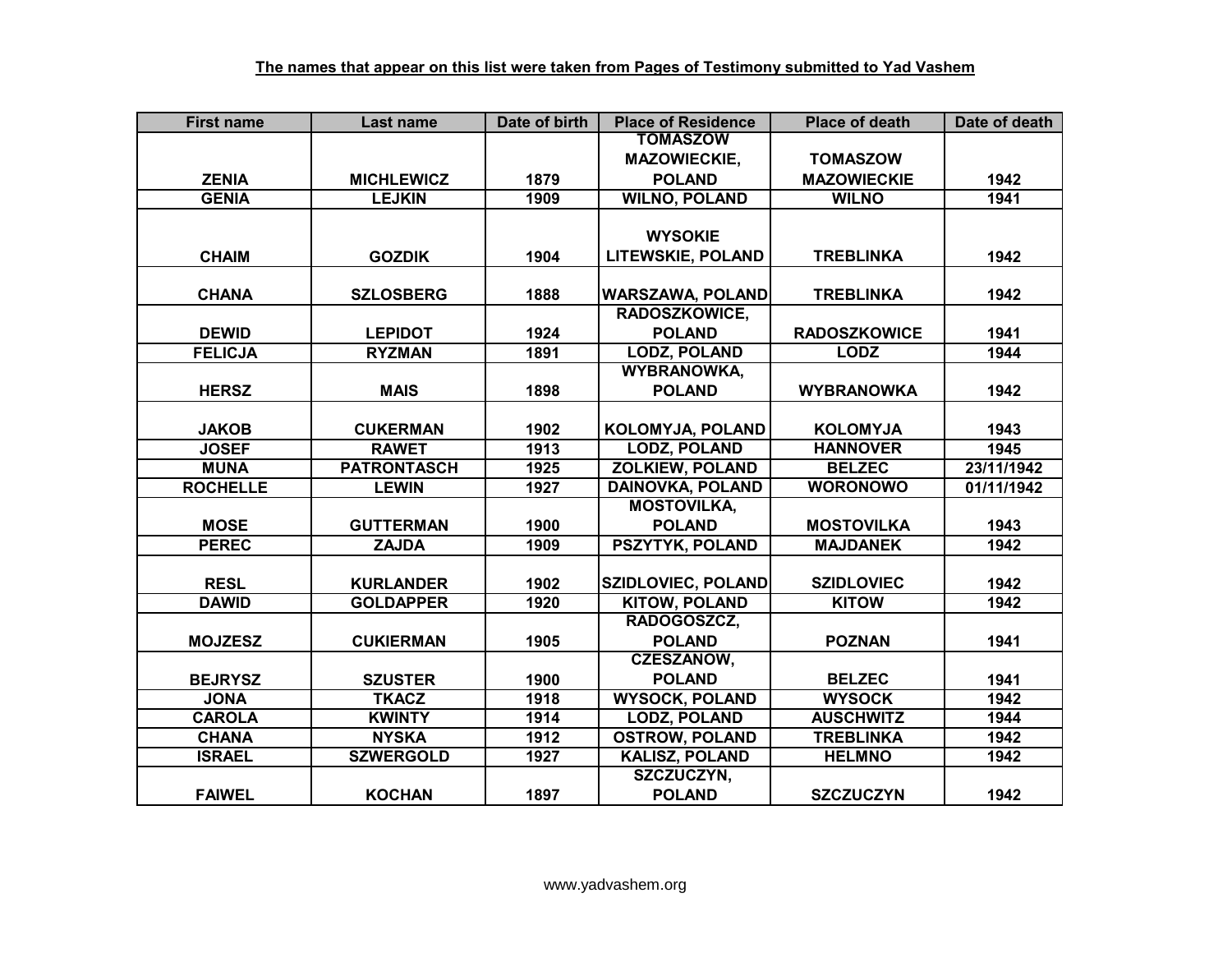| <b>First name</b> | Last name            | Date of birth | <b>Place of Residence</b> | <b>Place of death</b> | Date of death |
|-------------------|----------------------|---------------|---------------------------|-----------------------|---------------|
|                   |                      |               |                           |                       |               |
| <b>HANOCH</b>     | <b>LANDSTEIN</b>     | 1902          | <b>WARSZAWA, POLAND</b>   | <b>WARSZAWA</b>       | 1942          |
| <b>ISRAEL</b>     | <b>YOMTOV</b>        | 1919          | <b>SIEDLCE, POLAND</b>    | <b>SIEDLCE</b>        | 1942          |
| <b>MOJZESZ</b>    | <b>SCHACHTER</b>     | 1905          | <b>STRYJ, POLAND</b>      | <b>STRYJ</b>          | 1942          |
|                   |                      |               | <b>GRABOWICE,</b>         |                       |               |
| <b>ROJZE</b>      | <b>KUJCZER</b>       | 1900          | <b>POLAND</b>             | <b>MAJDANEK</b>       | 1943          |
|                   |                      |               | <b>CIECHANOWICE,</b>      |                       |               |
| <b>YESHAYA</b>    | <b>ROTCHILD</b>      | 1929          | <b>POLAND</b>             | <b>TREBLINKA</b>      | 1942          |
| <b>CHAJA</b>      | <b>CWAJG</b>         | 1906          | <b>WARSAW, POLAND</b>     | <b>WARSZAWA</b>       | 1943          |
| <b>FEGE</b>       | <b>LOTERSPIL</b>     | 1924          | <b>LUKOW, POLAND</b>      | <b>LUKOW</b>          | 1942          |
| <b>JCCHAK</b>     | <b>ROSENBAUM</b>     | 1912          | <b>WARSAW, POLAND</b>     | <b>KUTNO</b>          | 1939          |
|                   |                      |               |                           |                       |               |
| <b>NACHEMJE</b>   | <b>MINZER</b>        | 1913          | <b>BORYSLAW, POLAND</b>   | <b>BELZYC</b>         | 1942          |
| <b>SZMUEJL</b>    | <b>SZALDJEWSKI</b>   | 1897          | <b>LODZ, POLAND</b>       | <b>LODZ</b>           | 1942          |
|                   |                      |               | <b>SANDOMIERZ,</b>        |                       |               |
| <b>RACHEL</b>     | <b>SERCARZ</b>       | 1895          | <b>POLAND</b>             | <b>TREBLINKA</b>      | 1943          |
| <b>ANDRIA</b>     | <b>POSS</b>          | 1910          | <b>KRAKOW, POLAND</b>     | <b>TARNOW</b>         | 1942          |
| <b>BRONIA</b>     | <b>KORNIEC</b>       | 1908          | <b>DUBNO, POLAND</b>      | <b>DUBNO</b>          | 1943          |
|                   |                      |               | ROZWADOW,                 |                       |               |
| <b>CHANA</b>      | <b>ROSENBAUM</b>     | 1893          | <b>POLAND</b>             | <b>ROZWADOW</b>       | 1942          |
| <b>DAWID</b>      | <b>TRIBWASER</b>     | 1912          | <b>SOLINA, POLAND</b>     | <b>STRI</b>           | 1942          |
|                   |                      |               | <b>SZERESZOW,</b>         |                       |               |
| <b>JAKOW</b>      | <b>SATT</b>          | 1890          | <b>POLAND</b>             | <b>TREBLINKA</b>      | 1942          |
| <b>HERSCH</b>     | <b>KOERNER</b>       | 1910          | <b>BUCZACZ, POLAND</b>    | <b>BUCZACZ</b>        | 1941          |
|                   |                      |               | <b>SOSNOWICE,</b>         |                       |               |
| <b>JAKOB</b>      | <b>BAJTNER</b>       | 1900          | <b>POLAND</b>             | <b>SOSNOWICE</b>      | 1943          |
| <b>JOSEF</b>      | <b>GERSZTENOWICZ</b> | 1885          | <b>LODZ, POLAND</b>       | <b>LODZ</b>           | 1941          |
|                   |                      |               |                           |                       |               |
| <b>SZMUEL</b>     | <b>KAHAN</b>         | 1894          | <b>CHMIELEW, POLAND</b>   | <b>TREBLINKA</b>      | 1942          |
|                   |                      |               | <b>CIECHANOW,</b>         |                       |               |
| <b>MENACHEM</b>   | <b>SZULC</b>         | 1918          | <b>POLAND</b>             | <b>AUSCHWITZ</b>      | 1942          |
| <b>ELISABETH</b>  | <b>ISENBERG</b>      | 17/6/1886     | <b>MIELEC, POLAND</b>     | <b>KRAKOW</b>         | 44-פברואר     |
| <b>PEPI</b>       | <b>LINDENWALD</b>    | 1910          | <b>SAMBOR, POLAND</b>     | <b>SAMBOR</b>         | 1943          |
|                   |                      |               |                           |                       |               |
| <b>REUWEN</b>     | <b>PODBERESKI</b>    | 1912          | <b>WISZNEWE, POLAND</b>   | <b>WISZNEWE</b>       | 1942          |
| <b>SHYNDLA</b>    | <b>CWAJBAUM</b>      | 1895          | <b>WARSAW, POLAND</b>     | <b>WARSAW</b>         | 1943          |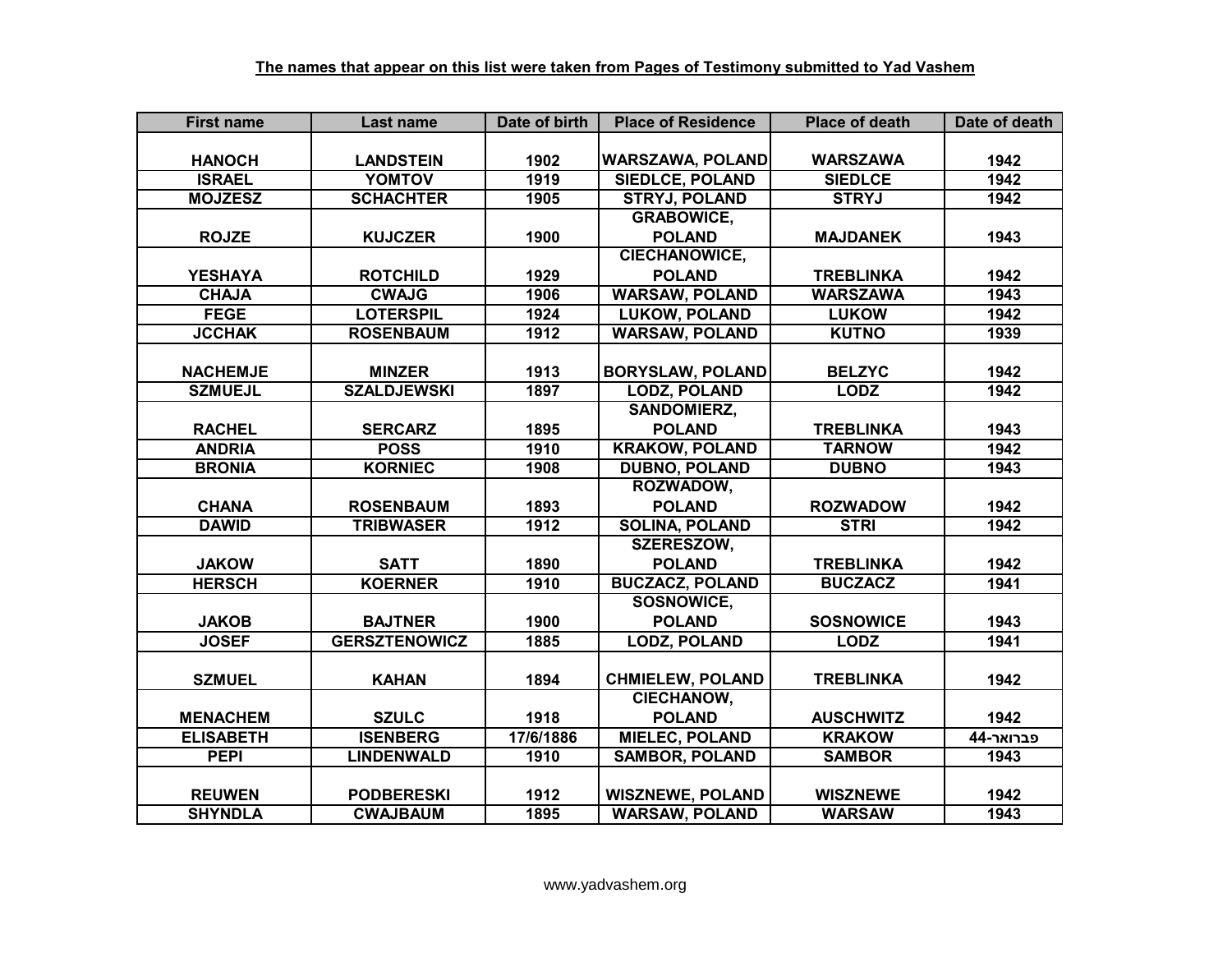| <b>First name</b> | <b>Last name</b>     | Date of birth | <b>Place of Residence</b>                     | <b>Place of death</b> | Date of death |
|-------------------|----------------------|---------------|-----------------------------------------------|-----------------------|---------------|
| <b>ARJE</b>       | <b>FLEICAR</b>       | 1914          | <b>CYCEW, POLAND</b>                          | <b>TREBLINKA I</b>    | 1943          |
| <b>ZISEL</b>      | <b>STERN</b>         | 1887          | <b>LIMANOVA, POLAND</b>                       | <b>LIMANOVA</b>       | 1942          |
| <b>BATJA</b>      | <b>LICHTENSZTAJN</b> | 1900          | <b>PLOCK, POLAND</b>                          | <b>LODZ</b>           | 1942          |
| <b>CHAIM</b>      | <b>ROZENTAHL</b>     | 1923          | <b>WARSZAWA, POLAND</b>                       | <b>AUSCHWITZ</b>      | 1944          |
| <b>SZAJE</b>      | <b>SZAJNBERG</b>     | 1870          | <b>DUBECZNO, POLAND</b>                       | <b>SOBIBOR</b>        | 1942          |
| <b>SZMUEL</b>     | <b>SZMOSKES</b>      | 1900          | <b>ZAMBROW, POLAND</b>                        | <b>ZAMBROW</b>        | 1943          |
| <b>FEYGA</b>      | <b>RUBINSTEIN</b>    | 1899          | <b>SARNY, POLAND</b>                          | <b>SARNY</b>          | 1942          |
| <b>YITA</b>       | <b>ROSENFEIN</b>     | 1900          | <b>WARSZAWA, POLAND</b><br><b>WLOSZCZOWA,</b> | <b>WARSZAWA</b>       | 1942          |
| <b>JAKIB</b>      | <b>KREKOVSKI</b>     | 1917          | <b>POLAND</b>                                 | <b>TREBLINKA I</b>    | 1941          |
|                   |                      |               |                                               |                       |               |
| <b>JOSEF</b>      | <b>BACKER</b>        | 1905          | <b>MYSLENICE, POLAND</b>                      | <b>BELZEC</b>         | 1942          |
| <b>LUCIA</b>      | <b>MAREL</b>         | 1923          | <b>LWOW, POLAND</b>                           | <b>LWOW</b>           | 1942          |
| <b>BRACHA</b>     | <b>KROCHMAL</b>      | 1916          | <b>KODENIEC, POLAND</b>                       | <b>KODENIEC</b>       | 1942          |
| <b>MONDEK</b>     | <b>SZOR</b>          | 1923          | <b>SANOK, POLAND</b>                          | <b>SANOK</b>          | 1942          |
| <b>JOZEFA</b>     | <b>GOLDSZAL</b>      | 1898          | <b>WARSAW, POLAND</b>                         | <b>TREBLINKA</b>      | יוני-42       |
|                   |                      |               | <b>TOMASZOW</b>                               |                       |               |
|                   |                      |               | <b>MAZOWIECKIE,</b>                           | <b>TOMASZOW</b>       |               |
| <b>DWORA</b>      | <b>DAWIDOWICZ</b>    | 1888          | <b>POLAND</b>                                 | <b>MAZOWIECKIE</b>    | 11/10/1939    |
| <b>RYWKA</b>      | <b>RYBA</b>          | 1898          | <b>ZAMBROW, POLAND</b>                        | <b>MAJDANEK</b>       | 1943          |
| <b>SZLAMA</b>     | <b>ZYLBERBERG</b>    | 1896          | <b>LODZ, POLAND</b>                           | <b>AUSCHWITZ</b>      | 1944          |
|                   |                      |               | <b>CZESTOCHOWA,</b>                           |                       |               |
| <b>WOLF</b>       | <b>ZUSSER</b>        | 12/1873       | <b>POLAND</b>                                 | <b>CZESTOCHOWA</b>    | 1941          |
| <b>FISZEL</b>     | <b>PINTELEVICZ</b>   | 1895          | <b>ZELWA, POLAND</b>                          | <b>ZELVA</b>          | 1942          |
| <b>BERIL</b>      | <b>TENENBAUM</b>     | 1916          | <b>JUDILOV, POLAND</b>                        | <b>JARACZEW</b>       | 1942          |
|                   |                      |               |                                               |                       |               |
| <b>CHAJA</b>      | <b>REICH</b>         | 1891          | <b>BOLECHOW, POLAND</b>                       | <b>BOLECHOW</b>       | 1942          |
| <b>ISRAEL</b>     | <b>ESTREICHER</b>    | 1924          | <b>ULKOSZ, POLAND</b>                         | <b>AUSCHWITZ</b>      | 1942          |
| <b>ELIASZ</b>     | <b>SCHUPPLER</b>     | 1898          | <b>BUCZACZ, POLAND</b>                        | <b>BREZAN</b>         | 1943          |
|                   |                      |               | <b>SKIERNIEWICE,</b>                          |                       |               |
| <b>FYSZL</b>      | <b>ROZENCWAJG</b>    | 1887          | <b>POLAND</b>                                 | <b>SKIERNIEWICE</b>   | 1942          |
| <b>IAKOV</b>      | <b>DOITSER</b>       | 1904          | <b>WARSAW, POLAND</b>                         | <b>WARSAW</b>         | 1945          |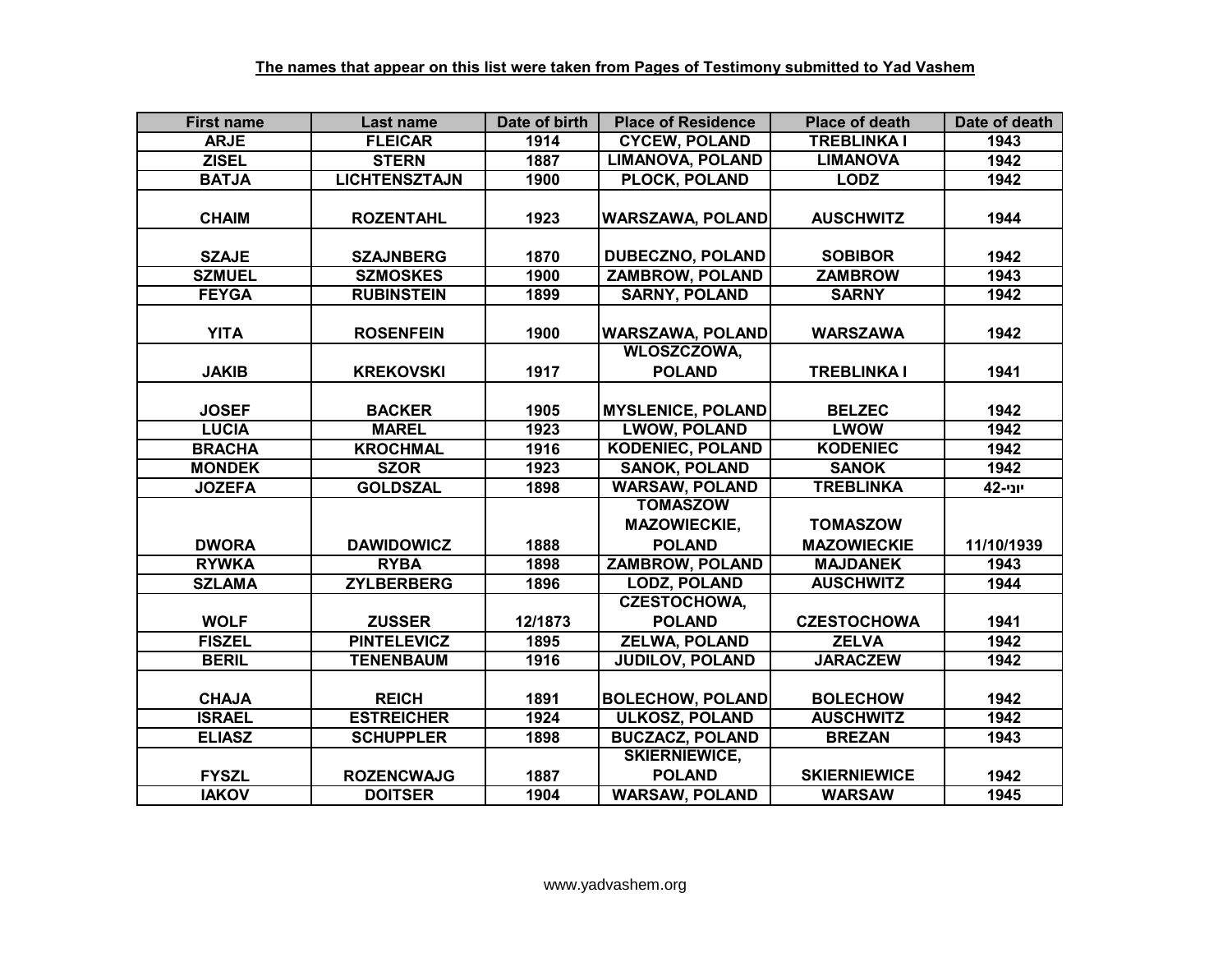| <b>First name</b> | Last name           | Date of birth | <b>Place of Residence</b> | <b>Place of death</b> | Date of death |
|-------------------|---------------------|---------------|---------------------------|-----------------------|---------------|
|                   |                     |               | SOSNOWIEC,                |                       |               |
| <b>YAKOB</b>      | <b>CUDZYNOWSKI</b>  | 1914          | <b>POLAND</b>             | <b>MAUTHAUSEN</b>     | 1944          |
| <b>HERSZLIK</b>   | <b>KOTLEWSKI</b>    | 1897          | <b>KAMIENSK, POLAND</b>   | <b>TREBLINKA</b>      | 1942          |
| <b>ESTERA</b>     | <b>WORTSMAN</b>     | 1889          | <b>KRAKOW, POLAND</b>     | <b>AUSCHWITZ</b>      | 14/05/1944    |
| <b>MICHAL</b>     | <b>WAJSFELNER</b>   | 14/04/1889    | <b>BEDZIN, POLAND</b>     | <b>REICHENBACH</b>    | 1942          |
| <b>MIRJAM</b>     | <b>SZOFER</b>       | 1920          | <b>IWIA, POLAND</b>       | <b>IWIA</b>           | 1941          |
| <b>MIRYAM</b>     | <b>GRANAT</b>       | 1894          | <b>BIELSK, POLAND</b>     | <b>OSHVITSIN</b>      | 1942          |
|                   |                     |               | <b>WLODZIMIERZ,</b>       |                       |               |
| <b>GITLE</b>      | <b>JABLON</b>       | 1936          | <b>POLAND</b>             | <b>WLODZIMIERZ</b>    | 1941          |
| <b>DAWID</b>      | <b>SZTAJER</b>      | 1895          | <b>BENDIN, POLAND</b>     | <b>AUSCHWITZ</b>      | 1942          |
| <b>TONY</b>       | <b>ROTENBERG</b>    | 1898          | <b>DROBICH, POLAND</b>    | <b>DROBICH</b>        | 1942          |
| ZWI               | <b>HIRSZ</b>        | 1924          | <b>USZCZYKI, POLAND</b>   | <b>USZCZYKI</b>       | 1942          |
|                   |                     |               | <b>TARNOBRZEG,</b>        |                       |               |
| <b>BEINISCH</b>   | <b>FLEISCHER</b>    | 1922          | <b>POLAND</b>             | <b>TARNOBRZEG</b>     | 1942          |
| <b>CHAIM</b>      | <b>SZENOWSKI</b>    | 1937          | <b>ZYCHLIN, POLAND</b>    | <b>MAJDANEK</b>       | 1942          |
| <b>CHASJA</b>     | <b>FINKELSTEIN</b>  | 1884          | <b>TORCIN, POLAND</b>     | <b>TORCIN</b>         | 1942          |
| <b>DYNA</b>       | <b>SIEDLINSKI</b>   | 1901          | <b>WARSAW, POLAND</b>     | <b>MAJDANEK</b>       | 1942          |
| <b>RYWKA</b>      | <b>CHEJFEC</b>      | 1920          | <b>LACHWA, POLAND</b>     | <b>LACHWA</b>         | 1942          |
| <b>LAJB</b>       | <b>WAKSBERG</b>     | 1906          | <b>LODZ, POLAND</b>       | <b>TREBLINKA</b>      | 1944          |
| <b>ABRAHAM</b>    | <b>LICHTIG</b>      | 1899          | <b>KRAKOW, POLAND</b>     | <b>TREBLINKA</b>      | 1942          |
|                   |                     |               |                           |                       |               |
| <b>JOSEF</b>      | <b>WINDER</b>       | 1895          | <b>TISZOWICE, POLAND</b>  | <b>TISZOWICE</b>      | 1942          |
| <b>BARUCH</b>     | <b>GOLDSZTEJN</b>   | 1907          | <b>KOWEL, POLAND</b>      | <b>KOWEL</b>          | 29/08/1942    |
| <b>MELECH</b>     | <b>RADOSZYCKI</b>   | 1906          | <b>WARSAW, POLAND</b>     | <b>WARSAW</b>         | 1943          |
| <b>PINCHAS</b>    | <b>LEWKOWICZ</b>    | 1914          | <b>BIEZUN, POLAND</b>     | <b>NOWY DWOR</b>      | 1942          |
| <b>SZEJNA</b>     | <b>FAJNSZTEJN</b>   | 1882          | <b>LODZ, POLAND</b>       | <b>AUSCHWITZ</b>      | 1944          |
| <b>AHRON</b>      | <b>KOPPEL</b>       | 1884          | <b>KALISZ, POLAND</b>     | <b>KALISZ</b>         | 1940          |
|                   |                     |               | <b>KONSKA WOLA,</b>       |                       |               |
| <b>CHANA</b>      | <b>MALCZ</b>        | 1907          | <b>POLAND</b>             | <b>MAJDANEK</b>       | 1943          |
| <b>FRAIDA</b>     | <b>EKSZTEJN</b>     | 1875          | <b>LODZ, POLAND</b>       | <b>LODZ</b>           | 1942          |
| <b>JAKUB</b>      | <b>KASZUB</b>       | 1895          | <b>LODZ, POLAND</b>       | <b>WARSZAWA</b>       | 1943          |
|                   |                     |               | <b>REMBERTOW,</b>         |                       |               |
| <b>BRACHA</b>     | <b>MINDENBOJM</b>   | 1922          | <b>POLAND</b>             | <b>REMBERTOW</b>      | 1942          |
| <b>RIWKA</b>      | <b>SZPEICHER</b>    | 1920          | <b>KROSNO, POLAND</b>     | <b>LUBLIN</b>         | 1942          |
| <b>CECYLIA</b>    | <b>FLEISCHHAKER</b> | 1891          | <b>TARNOW, POLAND</b>     | <b>BELZEC</b>         | 1942          |
| <b>ISRAEL</b>     | <b>MAREL</b>        | 1892          | PORYCK, POLAND            | <b>PORYCK</b>         | 1942          |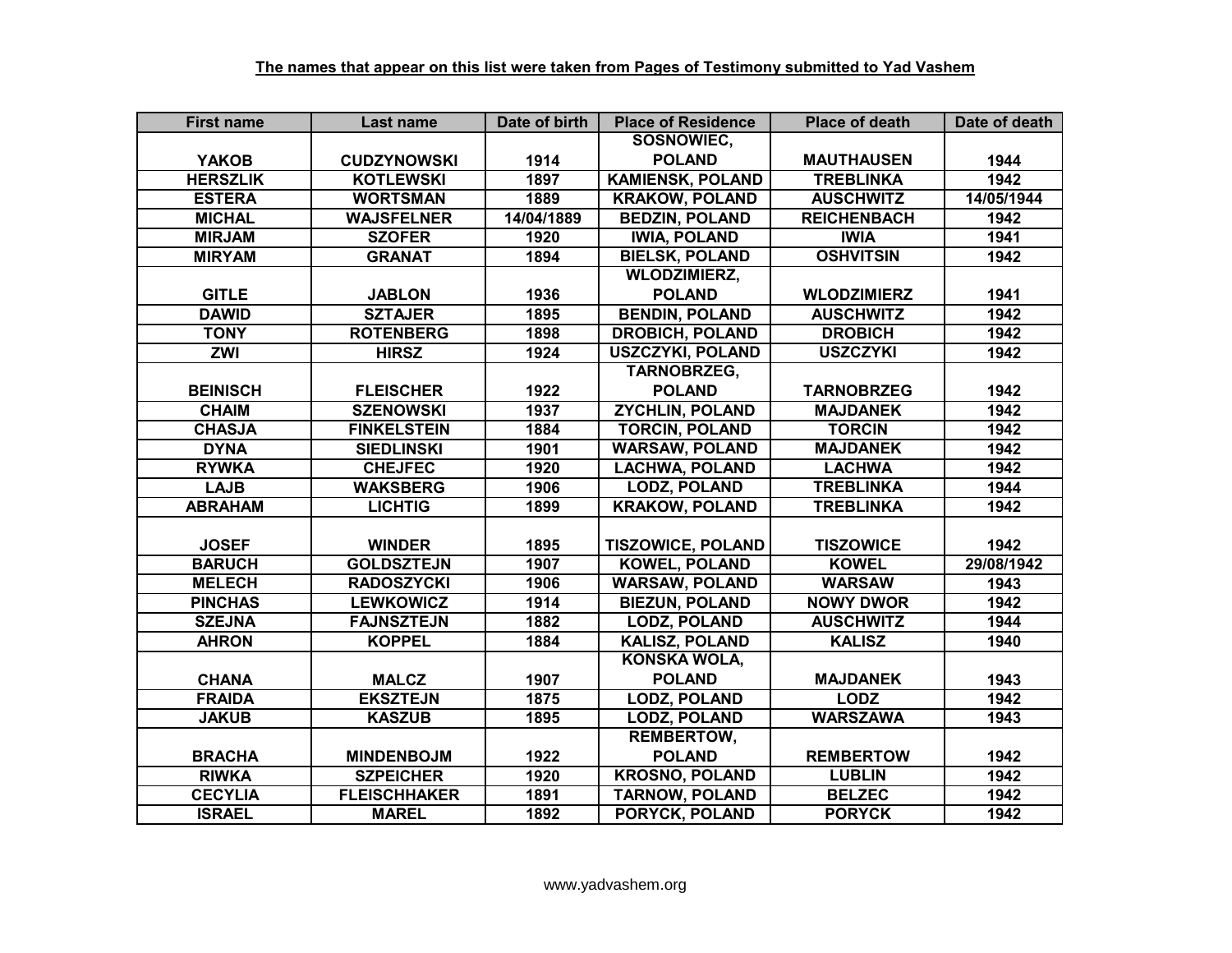| <b>First name</b> | Last name             | Date of birth | <b>Place of Residence</b> | <b>Place of death</b> | Date of death |
|-------------------|-----------------------|---------------|---------------------------|-----------------------|---------------|
| <b>HAJA</b>       | <b>ZILBERZIG</b>      | 1915          | <b>LUBLIN, POLAND</b>     | <b>AUSCHWITZ</b>      | 1941          |
| <b>JOSEF</b>      | <b>WEINTRAUB</b>      | 1869          | <b>WOLOMIN, POLAND</b>    | <b>WARSZAWA</b>       | 1942          |
| <b>JEOSZUA</b>    | <b>HOCHMAN</b>        | 1878          | <b>LOSICE, POLAND</b>     | <b>TREBLINKA</b>      | 1942          |
|                   |                       |               |                           |                       |               |
| <b>LEJA</b>       | <b>WASERMAN</b>       | 1883          | <b>TARNOPOL, POLAND</b>   | <b>TARNOPOL</b>       | 1942          |
|                   |                       |               | <b>PROBEZHINA *,</b>      |                       |               |
| <b>MANYA</b>      | <b>STROM</b>          | 1904          | <b>POLAND</b>             | <b>BELZEC</b>         | 1942          |
|                   |                       |               |                           |                       |               |
| <b>MORDECHAJ</b>  | <b>MARKUZA</b>        | 1892          | <b>BIALYSTOK, POLAND</b>  | <b>BIALYSTOK</b>      | 1942          |
| <b>OSIASZ</b>     | <b>WAJNRIB</b>        | 1899          | <b>LEVOV, POLAND</b>      | <b>LEVOV</b>          | 1943          |
| <b>RAJZLA</b>     | <b>SZLECHTER</b>      | 1920          | <b>WARSAW, POLAND</b>     | <b>WARSZAWA</b>       | 1942          |
|                   |                       |               |                           |                       |               |
| <b>NADIA</b>      | <b>SZALJUTA</b>       | 1896          | <b>BIALISTOK, POLAND</b>  | <b>TREBLINKA I</b>    | 1942          |
| <b>SZMUEL</b>     | <b>ZASZKIEWICZ</b>    | 1917          | PORYCK, POLAND            | <b>PORYCK</b>         | 1942          |
| <b>YIZCHAK</b>    | <b>GEVANTCHNEIDER</b> | 1850          | <b>JOZEFOW, POLAND</b>    | <b>JOZEFOW</b>        | 1939          |
| <b>ASZER</b>      | <b>SZERMAN</b>        | 1892          | <b>LODZ, POLAND</b>       | <b>LODZ</b>           | 1942          |
|                   |                       |               | <b>HORODENKA,</b>         |                       |               |
| <b>BRANCIA</b>    | <b>HARZMAN</b>        | 1900          | <b>POLAND</b>             | <b>HORODENKA</b>      | 1942          |
| <b>CHANA</b>      | <b>KOSS</b>           | 1906          | <b>BRZESKO, POLAND</b>    | <b>AUSCHWITZ</b>      | 1943          |
| <b>DAWID</b>      | <b>GRAJN</b>          | 1877          | PORYCK, POLAND            | <b>PORYCK</b>         | 1942          |
| <b>FANJA</b>      | <b>GURWICZ</b>        | 1918          | <b>KLEWAN, POLAND</b>     | <b>AUSCHWITZ</b>      | 1942          |
| <b>HENIE</b>      | <b>DOBROWICER</b>     | 1922          | <b>BLUDOW, POLAND</b>     | <b>LOKACZE</b>        | 1942          |
|                   |                       |               | <b>PIOTRKOW</b>           |                       |               |
|                   |                       |               | TRYBUNALSKI,              | <b>PIOTRKOW</b>       |               |
| <b>JAAKOV</b>     | <b>LIEBERMAN</b>      | 1920          | <b>POLAND</b>             | <b>TRYBUNALSKI</b>    | 1943          |
|                   |                       |               | <b>DOMBROWICA,</b>        |                       |               |
| <b>JOSEF</b>      | <b>BURSTEIN</b>       | 1907          | <b>POLAND</b>             | <b>DOMBROWICA</b>     | 1942          |
| <b>LIPPA</b>      | <b>DIMM</b>           | 1910          | <b>CHSANOV, POLAND</b>    | <b>AUSCHWITZ</b>      | 1943          |
|                   |                       |               | <b>USTRZYKI DOLNE,</b>    |                       |               |
| <b>NISSAN</b>     | <b>SILBERMAN</b>      | 02/11/1924    | <b>POLAND</b>             | <b>ZASLAW</b>         | נובמבר-42     |
| <b>MICHAL</b>     | <b>FAJWISCHEWSKI</b>  | 1902          | <b>DUBNO, POLAND</b>      | <b>DUBNO</b>          | 1942          |
| <b>NECHEMIA</b>   | <b>HERSCHKOVITS</b>   | 1882          | <b>LODZ, POLAND</b>       | <b>AUSCHWITZ</b>      | 1944          |
| <b>RYKL</b>       | <b>BICHLER</b>        | 1896          | PORYCK, POLAND            | <b>PORYCK</b>         | 1942          |
| <b>DOW</b>        | <b>KOWALSKI</b>       | 1918          | <b>SEJNI, POLAND</b>      |                       | 1941          |
| <b>SZMUEL</b>     | <b>CZESZANOWER</b>    | 1918          | <b>LWOW, POLAND</b>       | <b>LWOW</b>           | 1942          |
| <b>YEHIEL</b>     | <b>LEWKOWICZ</b>      | 1915          | <b>ZAWIERCE, POLAND</b>   | <b>AUSCHWITZ</b>      | 1943          |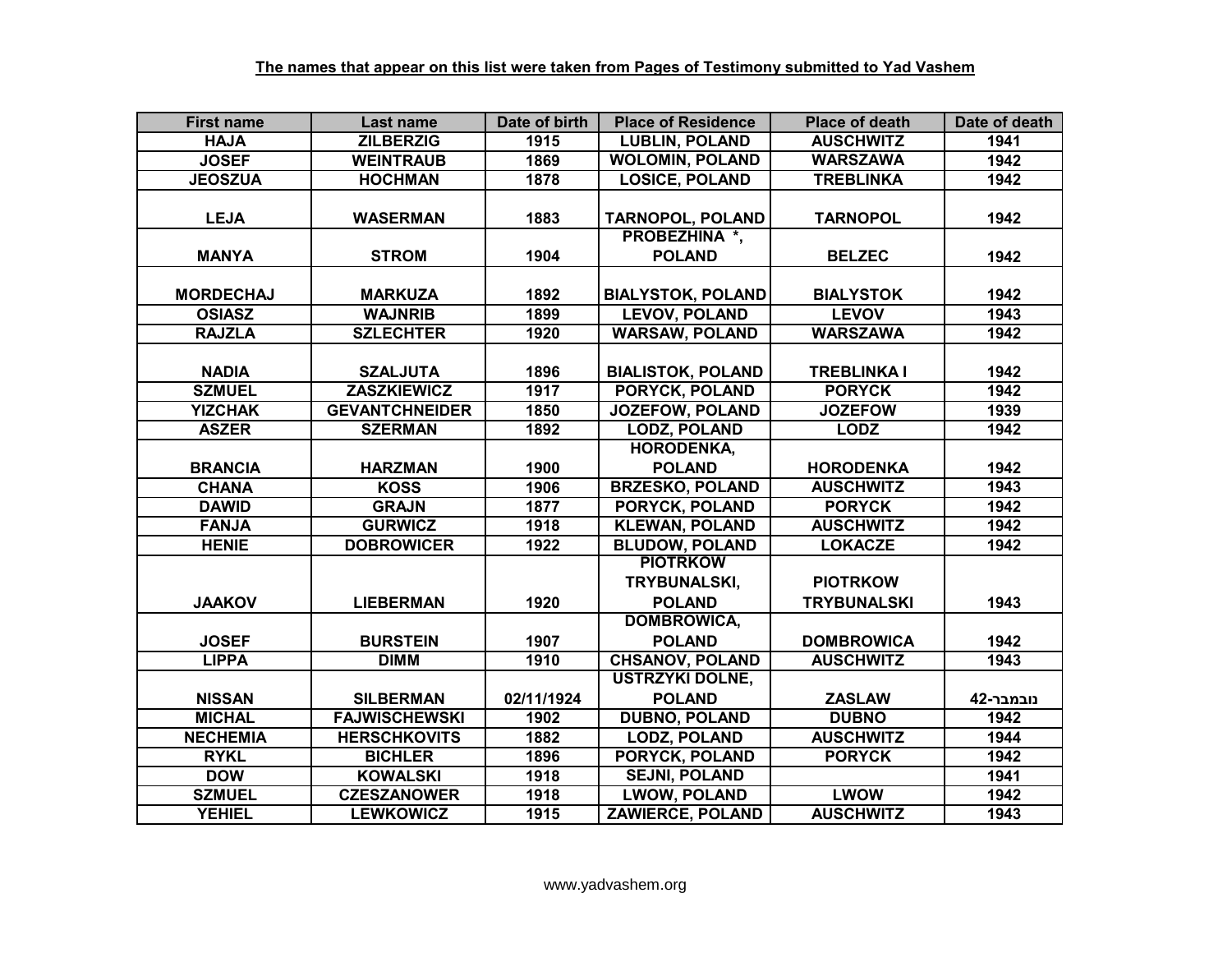| <b>First name</b>       | Last name            | Date of birth | <b>Place of Residence</b> | <b>Place of death</b> | Date of death |
|-------------------------|----------------------|---------------|---------------------------|-----------------------|---------------|
| <b>RIWKA</b>            | <b>FINKELSZTAJN</b>  | 1915          | <b>TUCZYN, POLAND</b>     | <b>TUCZYN</b>         | 1942          |
|                         |                      |               | <b>WOLNIANKA MALA,</b>    |                       |               |
| <b>BERTSHE</b>          | <b>NASICZEWICZ</b>   | 1870          | <b>POLAND</b>             | <b>WOLNIANKA MALA</b> | 1942          |
| <b>CHAJA</b>            | <b>SZAMES</b>        | 1905          | <b>STOLIN, POLAND</b>     | <b>STOLIN</b>         | 1942          |
| <b>CIRL</b>             | <b>JANISZKI</b>      | 1904          | <b>SWINCIAN, POLAND</b>   | <b>SWINCIAN</b>       | 1942          |
|                         |                      |               | <b>CZECHANOW,</b>         |                       |               |
| <b>ETIA</b>             | <b>SZWARCBERG</b>    | 1890          | <b>POLAND</b>             | <b>TREBLINKA</b>      | 1942          |
| <b>NAHMI</b>            | <b>CHARLOPSKI</b>    | 1890          | <b>LODZ, POLAND</b>       | <b>LODZ</b>           | 1942          |
| <b>SYMCHA</b>           | <b>ZNAMIROWSKI</b>   | 1899          | <b>LODZ, POLAND</b>       | <b>TREBLINKA</b>      | 1942          |
| <b>ASZER</b>            | <b>POMERANC</b>      | 1910          | KALUSZYN, POLAND          | <b>MAJDANEK</b>       | 1942          |
| <b>CHEJNA</b>           | <b>GOLDSTEIN</b>     | 1891          | <b>GRODNO, POLAND</b>     | <b>TREBLINKA</b>      | 1943          |
|                         |                      |               |                           |                       |               |
| <b>HERSCH</b>           | <b>MURAWINSKI</b>    | 1902          | <b>BEREZNICE, POLAND</b>  | <b>SARNY</b>          | 1942          |
|                         |                      |               |                           |                       |               |
| <b>CHAJEM</b>           | <b>WEINDLER</b>      | 1904          | PABIANICE, POLAND         | <b>BELZEC</b>         | 1942          |
|                         |                      |               | <b>HRUBIESZOW.</b>        |                       |               |
| <b>RACHEL</b>           | <b>HOCHMAN</b>       | 1916          | <b>POLAND</b>             | <b>WLODZIMIERZ</b>    | 1943          |
| $\overline{\text{cyl}}$ | <b>SZTAMBERG</b>     | 1918          | YANOW, POLAND             | <b>YANOW</b>          | 1942          |
|                         |                      |               | <b>WOLKOWISK.</b>         |                       |               |
| <b>SZLOME</b>           | <b>KAPUSZCZEWSKI</b> | 1921          | <b>POLAND</b>             | <b>WOLKOWISK</b>      | 1942          |
|                         |                      |               |                           |                       |               |
| <b>YCCHAK</b>           | <b>WOLF</b>          | 1915          | <b>LASZCZOW, POLAND</b>   | <b>LASZCZOW</b>       | 1942          |
|                         |                      |               | <b>SOSNOWIEC,</b>         |                       |               |
| <b>ANTSZEL</b>          | <b>WAJL</b>          | 1896          | <b>POLAND</b>             | <b>WOLBROM</b>        | 1943          |
| <b>SALOMON</b>          | <b>COHEN</b>         | 1885          | <b>WLODMER, POLAND</b>    | <b>WLODMER</b>        | 1942          |
|                         |                      |               |                           |                       |               |
| <b>CHANA</b>            | <b>EHRLICH</b>       | 1914          | <b>WIELOPOLE, POLAND</b>  | <b>AUSCHWITZ</b>      | 1942          |
|                         |                      |               | <b>WLODZIMIERZ,</b>       |                       |               |
| <b>CYWJA</b>            | <b>EPELBOJM</b>      | 1872          | <b>POLAND</b>             | <b>WLODZIMIERZ</b>    | 1942          |
| <b>FAJGA</b>            | <b>SZAFRAN</b>       | 1890          | <b>RADZYMIN, POLAND</b>   | <b>RADZYMIN</b>       | 1943          |
| <b>HENIA</b>            | <b>NOTIK</b>         | 1910          | <b>BUCAC, POLAND</b>      | <b>BUCAC</b>          | 1942          |
|                         |                      |               |                           |                       |               |
| <b>CHELA</b>            | <b>ZALCBERG</b>      | 1922          | <b>WARSZAWA, POLAND</b>   | <b>WARSZAWA</b>       | 1942          |
| <b>JOSEF</b>            | <b>CHAJAT</b>        | 1914          | <b>TUCHIN, POLAND</b>     | <b>TUCHIN</b>         | 1942          |
|                         |                      |               |                           |                       |               |
| <b>LEZER</b>            | <b>SZYSLER</b>       | 1887          | <b>GRABOWIC, POLAND</b>   | <b>TREBLINKA</b>      | 1942          |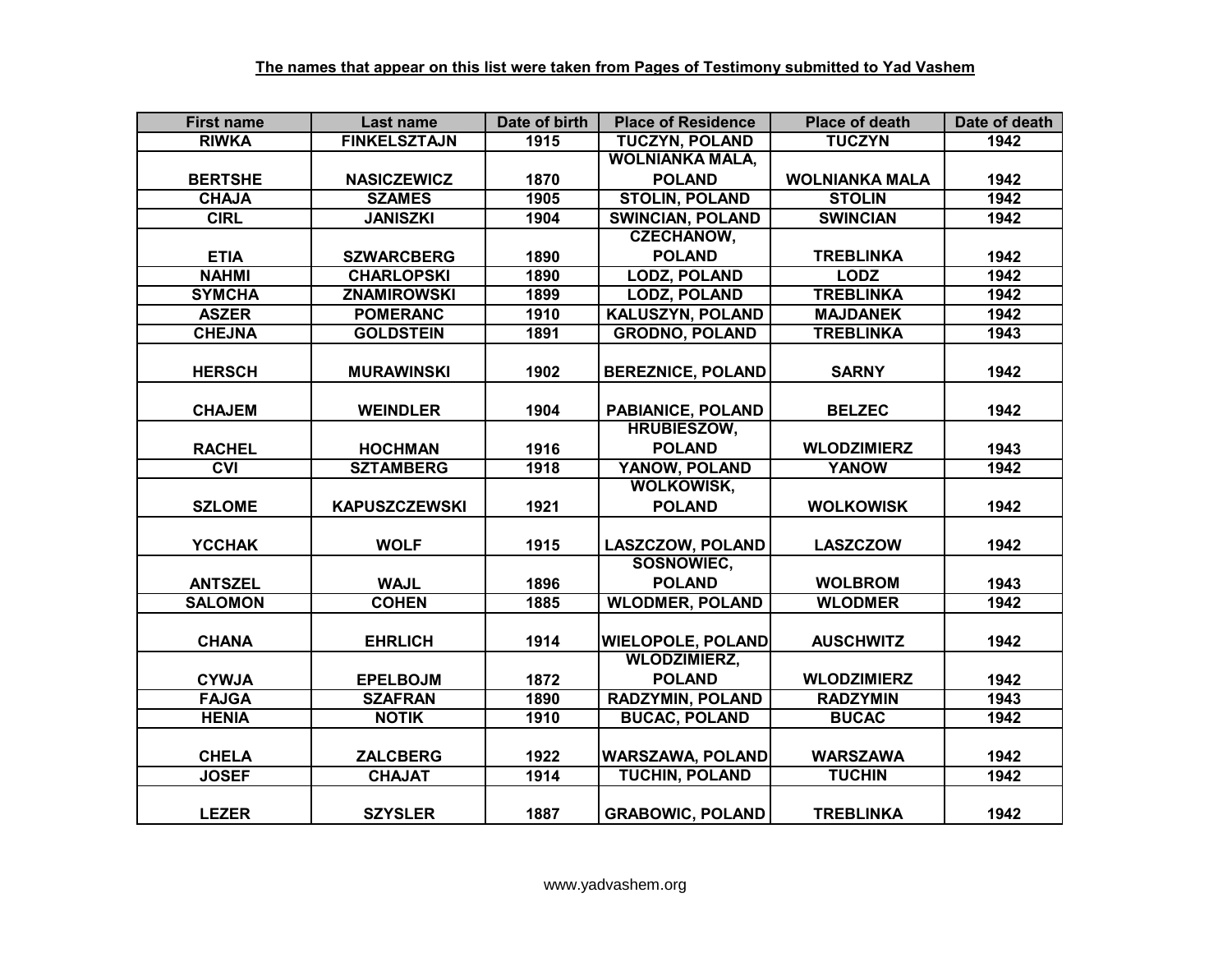| <b>First name</b> | Last name           | Date of birth | <b>Place of Residence</b> | <b>Place of death</b> | Date of death |
|-------------------|---------------------|---------------|---------------------------|-----------------------|---------------|
|                   |                     |               | SAKSZUWEK,                |                       |               |
| <b>MASHE</b>      | <b>WEBMAN</b>       | 1889          | <b>POLAND</b>             | <b>WARSZA</b>         | 1943          |
| <b>MORDECHAI</b>  | <b>STOPNICKI</b>    | 1898          | <b>BENDZIN, POLAND</b>    | <b>AUSCHWITZ</b>      | 1943          |
| <b>MINUCHA</b>    | <b>WERBE</b>        | 1878          | <b>KOWEL, POLAND</b>      | <b>KOWEL</b>          | 1942          |
| <b>GHENIA</b>     | <b>NUSBAM</b>       | 1908          | <b>LODZ, POLAND</b>       | <b>MAJDANEK</b>       | 1942          |
| <b>SHAJA</b>      | <b>KACHAN</b>       | 1890          | PISZCZAC, POLAND          | <b>MIEDZYRZEC</b>     | 1942          |
| <b>SZPRYNCA</b>   | <b>SZYFMAN</b>      | 1924          | <b>POLAND</b>             | <b>LUBLIN</b>         | 1942          |
| <b>YTA</b>        | <b>TREJSTER</b>     | 1900          | <b>WARSAW, POLAND</b>     | <b>WARSAW</b>         | 1942          |
| <b>GECL</b>       | <b>SZAMES</b>       | 1867          | PORYCK, POLAND            | <b>PORYCK</b>         | 1942          |
| <b>HENDLA</b>     | <b>MARIENSTRAUS</b> | 1896          | <b>BIALA, POLAND</b>      | <b>AUSCHWITZ</b>      | 1943          |
|                   |                     |               |                           |                       |               |
| <b>CHANA</b>      | <b>KONIGSBERG</b>   | 1904          | <b>BORYSLAW, POLAND</b>   | <b>BORYSLAW</b>       | 1942          |
|                   |                     |               | <b>KRZEMIENIEC,</b>       |                       |               |
| <b>ISRAEL</b>     | <b>SZYFRIS</b>      | 1912          | <b>POLAND</b>             | <b>KRZEMIENIEC</b>    | 1942          |
|                   |                     |               | <b>OSTROW</b>             |                       |               |
|                   |                     |               | <b>MAZOWIECKA,</b>        | <b>OSTROW</b>         |               |
| <b>FAJGA</b>      | <b>POSTOLSKA</b>    | 1917          | <b>POLAND</b>             | <b>MAZOWIECKA</b>     | 1942          |
|                   |                     |               |                           |                       |               |
| <b>HEINRICH</b>   | <b>WEISSBEIN</b>    | 1907          | <b>TERNOPOL, POLAND</b>   | <b>WARSAW</b>         | 1942          |
| <b>ISRAEL</b>     | <b>SZPINDEL</b>     | 1900          | <b>RACHOW, POLAND</b>     | <b>AUSCHWITZ</b>      | 1944          |
|                   |                     |               | <b>STRACHOVITZA,</b>      |                       |               |
| <b>LEIBUS</b>     | <b>KARBEL</b>       | 1902          | <b>POLAND</b>             | <b>AUSCHWITZ</b>      | 1944          |
| <b>LAJBL</b>      | <b>STROSBERG</b>    | 1897          | <b>WARSAW, POLAND</b>     | <b>WARSAW</b>         | 1942          |
| <b>WOLF</b>       | <b>SCHNICER</b>     | 1892          | <b>CZYBIN, POLAND</b>     | <b>NOWY SACZ</b>      | 1943          |
|                   |                     |               | <b>NOWY DWOR,</b>         |                       |               |
| <b>CHAIM</b>      | <b>GOLDSZTEJN</b>   | 1924          | <b>POLAND</b>             | <b>WARSAW</b>         | 1942          |
| <b>ITZCHAK</b>    | <b>SHEPETYNSKI</b>  | 1896          | <b>SLONIM, POLAND</b>     | <b>OKUNINOWO</b>      | אוקטובר-42    |
| <b>POLA</b>       | <b>SZPIRO</b>       | 1917          | <b>WARSAW, POLAND</b>     | <b>WARSAW</b>         | 1942          |
|                   |                     |               |                           |                       |               |
| <b>IZYA</b>       | <b>GELLER</b>       | 1938          | <b>LYSA GORA, POLAND</b>  | <b>LYSA GORA</b>      | אוקטובר-41    |
| <b>STELLA</b>     | <b>SZAFIR</b>       | 1926          | <b>LODZ, POLAND</b>       | <b>CHELMNO</b>        | 1942          |
| <b>TOWA</b>       | <b>WEISBROT</b>     | 1915          | <b>WARSAW, POLAND</b>     | <b>AUSCHWITZ</b>      | 1942          |
| <b>RASA</b>       | <b>ZALCBERG</b>     | 1894          | <b>MICHOW, POLAND</b>     | <b>KRAKOW</b>         | 1942          |
|                   |                     |               |                           |                       |               |
| <b>BATSZEWA</b>   | <b>ZILBERSZTEIN</b> | 1914          | RODZILOVA, POLAND         | <b>RODZAMIN</b>       | 1943          |
| <b>CHAIM</b>      | <b>MENDELZOHN</b>   | 1882          | <b>TURZYSK, POLAND</b>    | <b>TURZYSK</b>        | 1942          |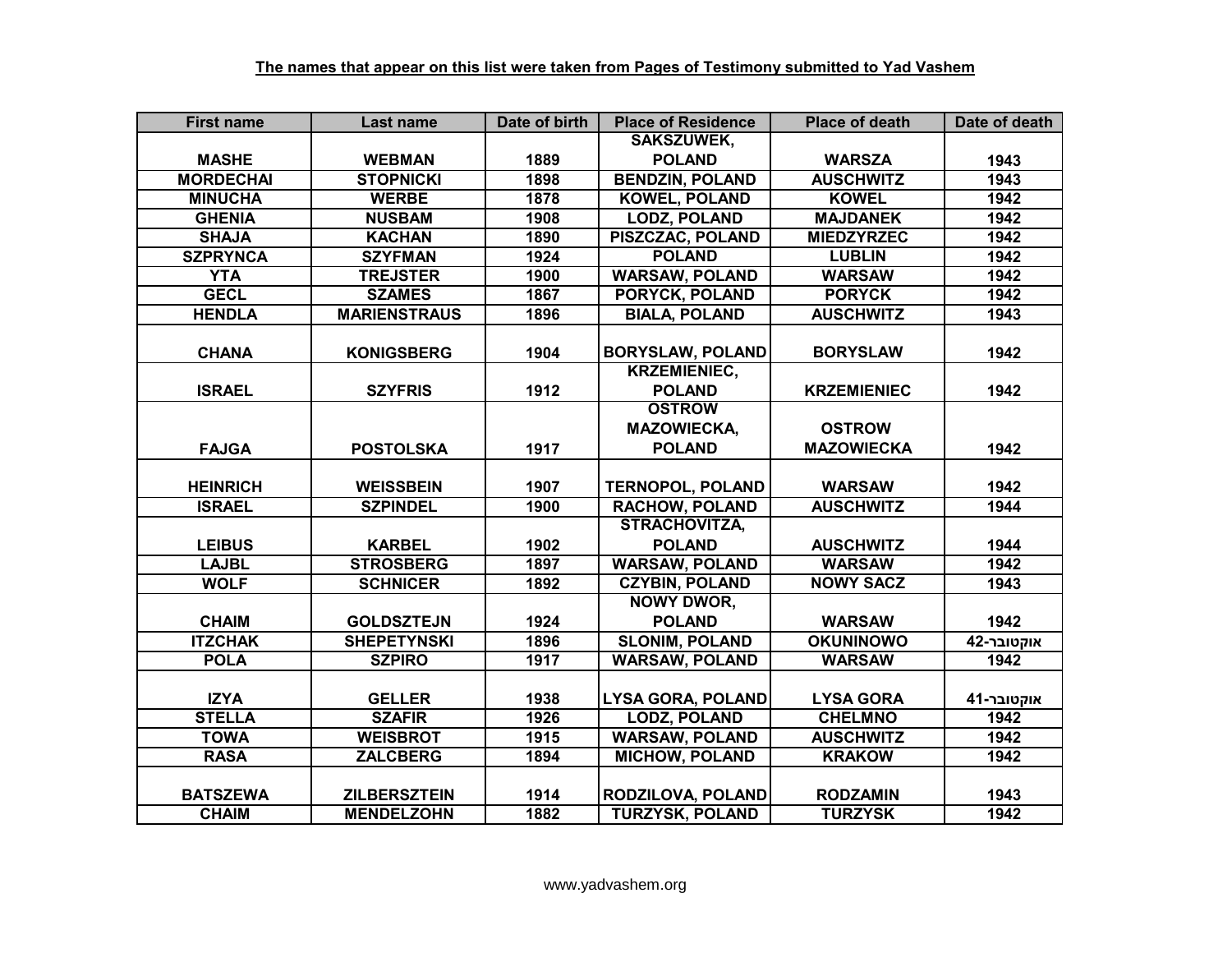| <b>First name</b> | Last name         | Date of birth | <b>Place of Residence</b> | <b>Place of death</b> | Date of death |
|-------------------|-------------------|---------------|---------------------------|-----------------------|---------------|
| <b>CHANA</b>      | <b>WALMAN</b>     | 1902          | <b>ZAMOSC, POLAND</b>     | <b>ZAMOSC</b>         | 1942          |
| <b>NACHMAN</b>    | <b>POMIRANIEC</b> | 1895          | <b>PINSK, POLAND</b>      | <b>PINSK</b>          | 1942          |
|                   |                   |               |                           |                       |               |
| <b>CHAIMELE</b>   | <b>SZTAJNBERG</b> | 1923          | <b>GARWOLIN, POLAND</b>   |                       | 1942          |
| <b>LORA</b>       | <b>LEBEWOHL</b>   | 1909          | <b>LWOW, POLAND</b>       | <b>LWOW</b>           | 1943          |
| <b>ABRAHAM</b>    | <b>GOLDOWSKI</b>  | 1886          | <b>WARSZA, POLAND</b>     | <b>TREBLINKA</b>      | 1942          |
| <b>JOSEF</b>      | <b>SZAFRAN</b>    | 1893          | <b>KOWEL, POLAND</b>      | <b>KOWEL</b>          | 1942          |
| <b>BENJAMIN</b>   | <b>NISENGOLC</b>  | 1865          | <b>OSTRYK, POLAND</b>     | <b>MAJDANEK</b>       | 1942          |
|                   |                   |               | <b>BARANOWICZE,</b>       |                       |               |
| <b>SZYMON</b>     | <b>WINIKOWSKI</b> | 1905          | <b>POLAND</b>             | <b>BARANOWICZE</b>    | 1942          |
| <b>MINDL</b>      | <b>NOACH</b>      | 1918          | <b>LUCK, POLAND</b>       | <b>LUCK</b>           | 1942          |
| <b>PEPEE</b>      | <b>BUXBAUM</b>    | 1911          | <b>SNIATIN, POLAND</b>    | <b>KOLOMEA</b>        | 1942          |
| <b>RHUWEN</b>     | <b>GREJNIC</b>    | 1893          | PORYCK, POLAND            | <b>PORYCK</b>         | 1942          |
| <b>SIPPA</b>      | <b>BERNBLOOM</b>  | 1920          | <b>KOLKA, POLAND</b>      | <b>KOLKI</b>          | 1942          |
|                   |                   |               | <b>BARANOWICE,</b>        |                       |               |
| <b>SZYMON</b>     | <b>DUBKOWSKI</b>  | 1922          | <b>POLAND</b>             | <b>BARANOWICE</b>     | 1943          |
| <b>ZANETTA</b>    | <b>MISCHEL</b>    | 1895          | <b>LWOW, POLAND</b>       | <b>LWOW</b>           | 1943          |
|                   |                   |               | <b>CZESTOCHOWA,</b>       |                       |               |
| <b>BAJLA</b>      | <b>GELKOPF</b>    | 1905          | <b>POLAND</b>             | <b>TREBLINKA</b>      | 1942          |
| <b>CHAIM</b>      | <b>KLAJNBARD</b>  | 13/02/1880    | <b>WARSAW, POLAND</b>     | <b>WARSAW</b>         | 1942          |
| <b>CHAIM</b>      | <b>LAICHTMAN</b>  | 1906          | <b>GRODEK, POLAND</b>     | <b>GRODEK</b>         | 1941          |
| <b>DWORA</b>      | <b>CHINIC</b>     | 1925          | <b>LUNINITZ, POLAND</b>   | <b>LENIN</b>          | 1942          |
| <b>JANKEL</b>     | <b>HEHT</b>       | 1920          | <b>SZADEK, POLAND</b>     | <b>TREBLINKA</b>      | 1942          |
|                   |                   |               |                           |                       |               |
| <b>HERSZ</b>      | <b>BLEICHFELD</b> | 1890          | PROSHNITZ, POLAND         | <b>PROSHNITZ</b>      | 1942          |
|                   |                   |               |                           |                       |               |
| <b>JAKOB</b>      | <b>MANGOT</b>     | 1900          | <b>WARSZAWA, POLAND</b>   | <b>WARSZAWA</b>       | 1943          |
|                   |                   |               | SZYDLOWIEC,               |                       |               |
| <b>CYWJA</b>      | <b>BRYKS</b>      | 1880          | <b>POLAND</b>             | <b>TREBLINKA</b>      | 10/10/1942    |
| <b>RIWKA</b>      | <b>SZWARCBERG</b> | 1904          | <b>TLUSZCZ, POLAND</b>    | <b>TLUSZCZ</b>        | 1942          |
|                   |                   |               | <b>SANDOMIERZ,</b>        |                       |               |
| <b>WOLF</b>       | <b>FISZMAN</b>    | 1887          | <b>POLAND</b>             | <b>TREBLINKA</b>      | 1943          |
| <b>BERL</b>       | <b>WINER</b>      | 1900          | <b>LODZ, POLAND</b>       | <b>LODZ</b>           | 1942          |
|                   |                   |               | PODBRODZIE,               |                       |               |
| <b>DAWID</b>      | <b>CHARMAC</b>    | 1885          | <b>POLAND</b>             | <b>PODBRODZIE</b>     | 1942          |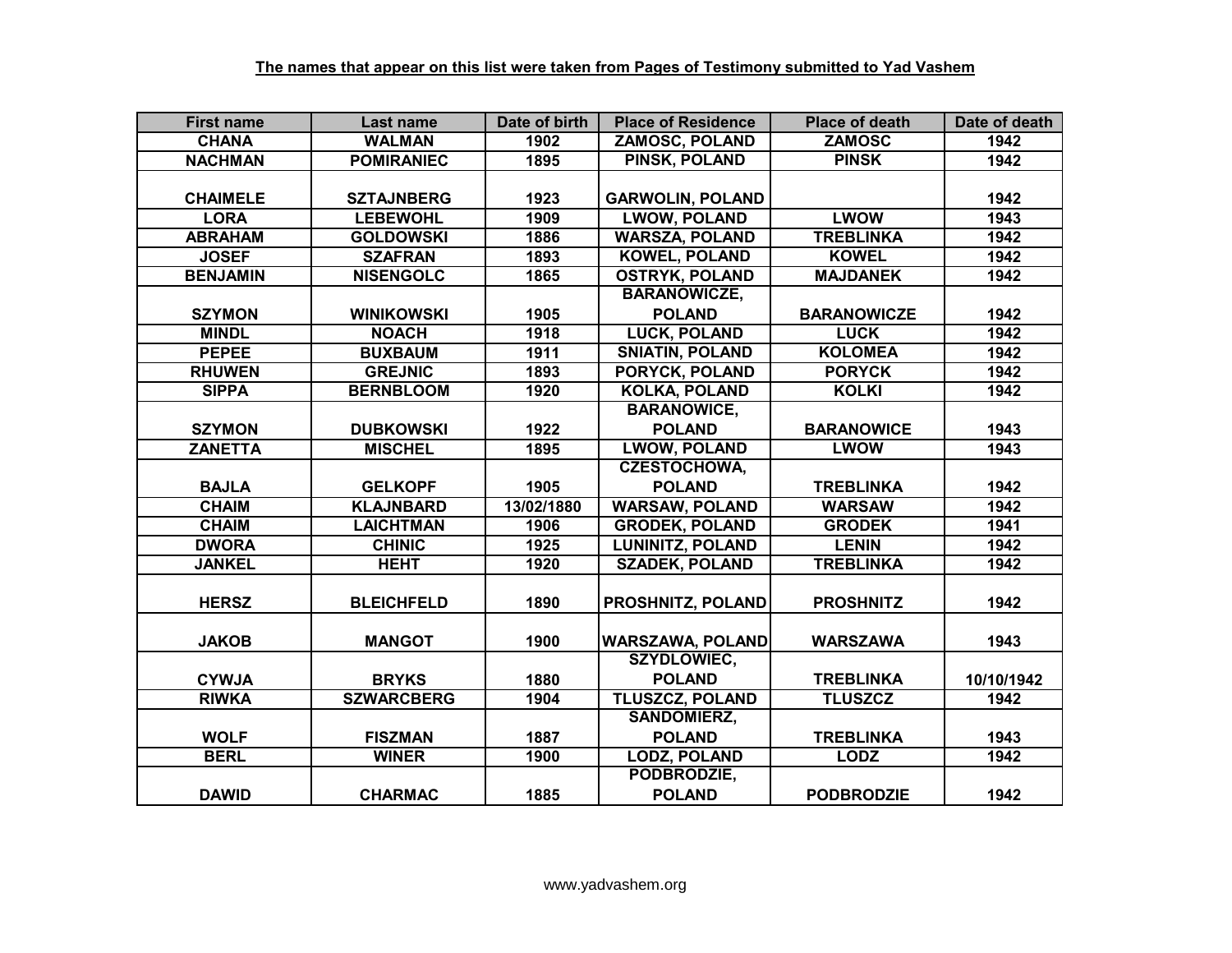| <b>First name</b> | Last name         | Date of birth | <b>Place of Residence</b> | <b>Place of death</b> | Date of death |
|-------------------|-------------------|---------------|---------------------------|-----------------------|---------------|
|                   |                   |               |                           |                       |               |
| <b>HERSZ</b>      | <b>CIFERMAN</b>   | 1903          | <b>WARSCHAU, POLAND</b>   | <b>WARSCHAU</b>       | 1942          |
|                   |                   |               | <b>KRASNOBROD,</b>        |                       |               |
| <b>JOSF</b>       | <b>TENCER</b>     | 1917          | <b>POLAND</b>             | <b>KRASNOBROD</b>     | 1942          |
| <b>MIRJAM</b>     | <b>WEINBERG</b>   | 1889          | <b>LODZ, POLAND</b>       | <b>CHELMNO</b>        | 1942          |
| <b>TRANA</b>      | <b>GERECHT</b>    | 1922          | <b>WARSAW, POLAND</b>     | <b>WARSAW</b>         | 1943          |
| <b>DEBORAH</b>    | <b>FISCH</b>      | 1876          | <b>TARNOW, POLAND</b>     | <b>TARNOW</b>         | 1943          |
| <b>LEJB</b>       | <b>MUZYKANT</b>   | 1918          | <b>LUNINIEC, POLAND</b>   | <b>LUNINIEC</b>       | 1942          |
| <b>SZUMEL</b>     | <b>NOJMARK</b>    | 1893          | <b>WARSAW, POLAND</b>     | <b>WARSAW</b>         | 1942          |
| <b>GITA</b>       | <b>SZPARBER</b>   | 1921          | <b>GLEBOKIE, POLAND</b>   | <b>GLEBOKIE</b>       | 1942          |
| <b>IDIS</b>       | <b>YABLONKO</b>   | 1910          | PARCEW, POLAND            | <b>AUSCHWITZ</b>      | 1943          |
| <b>JEDIDIH</b>    | <b>GERBER</b>     | 1902          | <b>IWANIKI, POLAND</b>    | <b>PINSK</b>          | 1942          |
|                   |                   |               |                           |                       |               |
| <b>LEHA</b>       | <b>BARENHOLZ</b>  | 1918          | <b>WLODAWA, POLAND</b>    | <b>SOBIBOR</b>        | 1942          |
| <b>MAURICE</b>    | <b>BEER</b>       | 1886          | <b>CRACOW, POLAND</b>     | <b>MAUTHAUSEN</b>     | 04/10/1945    |
|                   |                   |               |                           |                       |               |
| <b>MOJZESZ</b>    | <b>HAHN</b>       | 1885          | <b>WOJNILOW, POLAND</b>   | <b>KALUSZ</b>         | 1942          |
| <b>MUSZKA</b>     | <b>BERKOVICE</b>  | 1897          | <b>KARELIC, POLAND</b>    | <b>NOWO GRODEK</b>    | 1941          |
| <b>CHANANIA</b>   | <b>BORNSZTAJN</b> | 1890          | <b>LUBLIN, POLAND</b>     | <b>LUBLIN</b>         | 1942          |
| <b>RYWKA</b>      | <b>SZARFZON</b>   | 1922          | <b>GROJEC, POLAND</b>     | <b>GROJEC</b>         | 1942          |
| <b>SZEWA</b>      | <b>SCHWARZ</b>    | 1915          | <b>BRZOSTEK, POLAND</b>   | <b>BRZOSTEK</b>       | 1942          |
|                   |                   |               |                           |                       |               |
| <b>YAKOB</b>      | <b>SZUMACHER</b>  | 1882          | <b>WLODAWA, POLAND</b>    | <b>WLODAWA</b>        | 1942          |
|                   |                   |               | <b>BIALA PODLASKA,</b>    |                       |               |
| <b>ABRAHAM</b>    | <b>WYNDERBAUM</b> | 1917          | <b>POLAND</b>             | <b>BIALA PODLASKA</b> | 1942          |
| <b>BILA</b>       | <b>FRAJD</b>      | 1874          | <b>POLAND</b>             | <b>ZAMOSC</b>         | 1942          |
| <b>CHAJA</b>      | <b>SZAFRAN</b>    | 1912          | <b>LUBLIN, POLAND</b>     | <b>MAJDANEK</b>       | 1942          |
| <b>CWI</b>        | <b>BREJT</b>      | 1924          | <b>LUCK, POLAND</b>       | <b>LUCK</b>           | 1942          |
| <b>ETEL</b>       | <b>ZALCMAN</b>    | 1920          | <b>ROWNE, POLAND</b>      | <b>ROWNE</b>          | 1942          |
| <b>HANE</b>       | <b>HEILICZER</b>  | 1875          | <b>RIMILOW, POLAND</b>    | <b>BELZEC</b>         | 1942          |
|                   |                   |               |                           |                       |               |
| <b>ISRAEL</b>     | <b>MILIMEWKER</b> | 1920          | ZOFJOWKA, POLAND          | <b>ZOFJOWKA</b>       | 1942          |
| <b>JEKUTIEL</b>   | <b>STANIECKI</b>  | 1890          | <b>GRODNO, POLAND</b>     | <b>GRODNO</b>         | 1942          |
| <b>LEJA</b>       | <b>FAJGENBAUM</b> | 1908          | <b>KRAKOW, POLAND</b>     | <b>KRAKOW</b>         | 1942          |
| <b>BILA</b>       | <b>GAJER</b>      | 1914          | <b>WARSAW, POLAND</b>     | <b>WARSAW</b>         | 1942          |
| <b>MALKE</b>      | <b>GANCMAN</b>    | 1910          | PORYCK, POLAND            | <b>PORYCK</b>         | 1942          |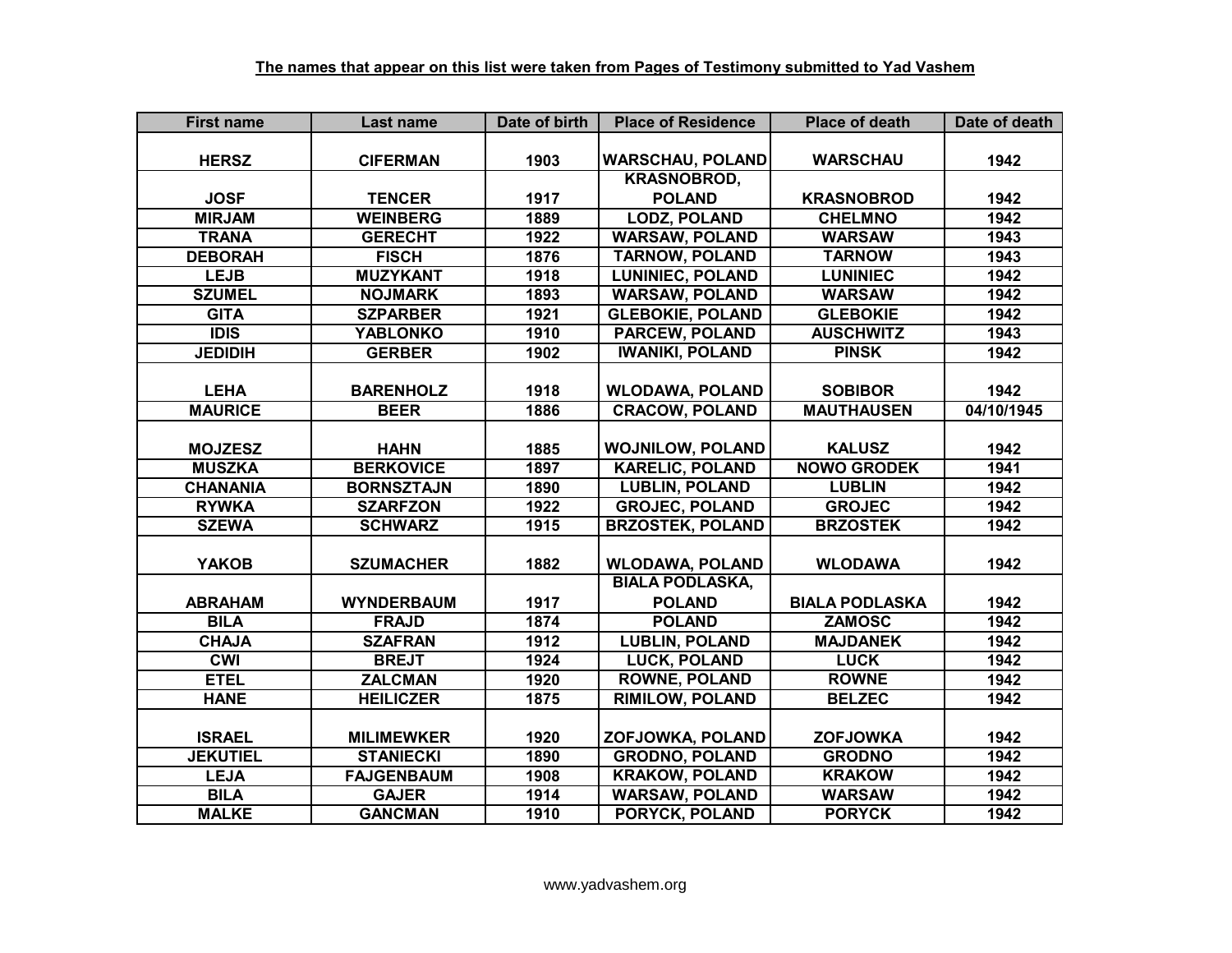| <b>First name</b> | Last name          | Date of birth | <b>Place of Residence</b> | <b>Place of death</b> | Date of death |
|-------------------|--------------------|---------------|---------------------------|-----------------------|---------------|
| <b>ABRAHAM</b>    | <b>KUEHNREICH</b>  | 1877          | <b>KRAKOW, POLAND</b>     | <b>PLASZOW</b>        | 1943          |
| <b>JAKOB</b>      | <b>LACHMAN</b>     | 1900          | <b>KSZEPICE, POLAND</b>   | <b>GERMANY</b>        | 1944          |
|                   |                    |               |                           |                       |               |
| <b>RYWA</b>       | <b>KRYNSKI</b>     | 1907          | <b>BIALISTOK, POLAND</b>  | <b>BIALISTOK</b>      | 1943          |
| <b>SZANDLA</b>    | <b>SZOR</b>        | 1910          | <b>TLUSTE, POLAND</b>     | <b>TLUSTY</b>         | 1943          |
| <b>ESTERA</b>     | <b>SZPRINGER</b>   | 1903          | <b>ZAWADA, POLAND</b>     | <b>AUSCHWITZ</b>      | 1943          |
|                   |                    |               |                           |                       |               |
| <b>ZYSKIND</b>    | ZYSMANOVICA        | 1905          | <b>WARSZAWA, POLAND</b>   | <b>WARSZAWA</b>       | 1941          |
| <b>BEJLE</b>      | <b>GIWERC</b>      | 1923          | PORYCK, POLAND            | <b>PORYCK</b>         | 1942          |
| <b>CHAJA</b>      | <b>CESNER</b>      | 1914          | <b>CHELM, POLAND</b>      | <b>CHELM</b>          | 1942          |
| <b>MINIA</b>      | <b>LUCKI</b>       | 1889          | PINSK, POLAND             | <b>PINSK</b>          | 1941          |
| <b>RAJZEL</b>     | <b>WEKSLER</b>     | 1878          | <b>KRAKOW, POLAND</b>     | <b>KRAKOW</b>         | 1942          |
| <b>WOLF</b>       | <b>KANTOROWICZ</b> | 1928          | <b>ROWNO, POLAND</b>      | <b>ROWNO</b>          | 1941          |
| <b>CHAIM</b>      | <b>BAJGELSDOF</b>  | 1897          | <b>WISZKOW, POLAND</b>    | <b>WISZKOW</b>        | 1942          |
| <b>ESTHER</b>     | <b>KRAKOWSKA</b>   | 1894          | <b>BENDZIN, POLAND</b>    | <b>AUSCHWITZ</b>      | 1942          |
| <b>JAKOB</b>      | <b>RINZLER</b>     | 1896          | <b>SAMBOR, POLAND</b>     | <b>SAMBOR</b>         | 1943          |
| <b>JAKOW</b>      | <b>TURCZIN</b>     | 1882          | <b>IWANICZE, POLAND</b>   | <b>IWANICZE</b>       | 1942          |
| <b>MINDIL</b>     | <b>NEUGUT</b>      | 1920          | <b>KRAKOW, POLAND</b>     | <b>BELZEC</b>         | 1943          |
| <b>MIRJAM</b>     | <b>SZAJN</b>       | 1932          | <b>ZBARAZ, POLAND</b>     | <b>ZBARAZ</b>         | 1943          |
|                   |                    |               | <b>OSTROWIEC,</b>         |                       |               |
| <b>PINCHAS</b>    | <b>ZABNER</b>      | 1905          | <b>POLAND</b>             | <b>AUSCHWITZ</b>      | 1942          |
| <b>RUTH</b>       | <b>RAWSKI</b>      | 1925          | <b>LODZ, POLAND</b>       | <b>WARSAW</b>         | 1943          |
| <b>SZEINDEL</b>   | <b>SCHEPS</b>      | 1904          | <b>BLAZOWA, POLAND</b>    | <b>BLAZOWA</b>        | 1942          |
| <b>YACHET</b>     | <b>SZCUPAK</b>     | 1902          | <b>PARCZEW, POLAND</b>    | <b>PARCZEW</b>        | 1942          |
|                   |                    |               |                           |                       |               |
| <b>FISZEL</b>     | <b>SZUSTER</b>     | 1900          | <b>BIALYSTOK, POLAND</b>  | <b>AUSCHWITZ</b>      | 1943          |
| <b>BERKO</b>      | <b>RAJZMAN</b>     | 1886          | <b>DEMBLIN, POLAND</b>    | <b>DEMBLIN</b>        | 1942          |
| <b>CHAJA</b>      | <b>SOSMAN</b>      | 1890          | <b>ILJA, POLAND</b>       | <b>ILJA</b>           | 1942          |
| <b>CIPORA</b>     | <b>WEISZFISCH</b>  | 1891          | <b>RIKI, POLAND</b>       | <b>MAJDANEK</b>       | 1941          |
| <b>ROSA</b>       | <b>KLOC</b>        | 28/9/1896     | <b>LODZ, POLAND</b>       | <b>TREBLINKA</b>      | 1942          |
| <b>JSAK</b>       | <b>GRANAT</b>      | 1903          | <b>WARSAW, POLAND</b>     | <b>WARSAW</b>         | 1941          |
| <b>ISRAEL</b>     | <b>MANDELMAN</b>   | 1896          | <b>ZGIERZ, POLAND</b>     | <b>TREBLINKA</b>      | 1942          |
| <b>JENTA</b>      | <b>JAKIMOWSKI</b>  | 1908          | <b>STOLPCE, POLAND</b>    | <b>STOLPCE</b>        | 1942          |
| <b>LEJA</b>       | <b>HOZMAN</b>      | 1882          | <b>LECZYCE, POLAND</b>    | <b>BELZEC</b>         | 1942          |
|                   |                    |               | BORSZCZOW,                |                       |               |
| <b>JOEL</b>       | <b>ROSENWALD</b>   | 15/03/1913    | <b>POLAND</b>             |                       | 22/02/1944    |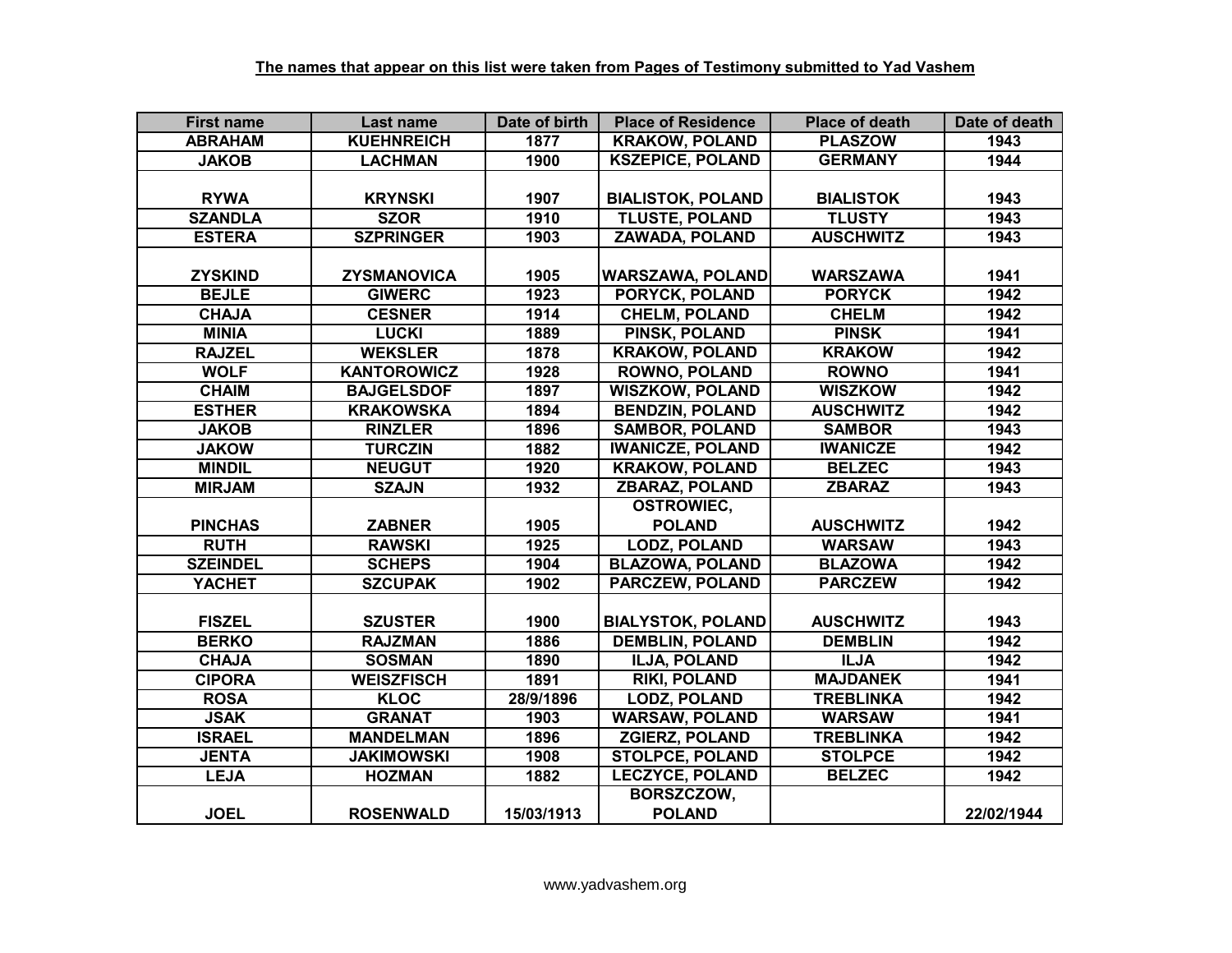| <b>First name</b> | Last name            | Date of birth | <b>Place of Residence</b> | <b>Place of death</b> | Date of death |
|-------------------|----------------------|---------------|---------------------------|-----------------------|---------------|
| <b>TUSIA</b>      | <b>SZKLANKIEVICZ</b> | 1909          | <b>KALISZ, POLAND</b>     | <b>PISZCZAC</b>       | 1942          |
|                   |                      |               | <b>MIEDZYRZEC</b>         | <b>MIEDZYRZEC</b>     |               |
| <b>NACHMAN</b>    | <b>PODKIEWICZ</b>    | 1920          | PODLASKI, POLAND          | <b>PODLASKI</b>       | 1942          |
| <b>RACHEL</b>     | <b>TISZGARTEN</b>    | 1890          | <b>PINCZOW, POLAND</b>    | <b>TREBLINKA I</b>    | 1942          |
| <b>SALOMON</b>    | <b>SZKLAWER</b>      | 1886          | <b>HOSZCZA, POLAND</b>    | <b>TUCZYN</b>         | 1942          |
|                   |                      |               |                           |                       |               |
| <b>PESACH</b>     | <b>BORENSHTEIN</b>   | 1917          | <b>WARSZAWA, POLAND</b>   | <b>WARSZAWA</b>       | 1942          |
|                   |                      |               |                           |                       |               |
| <b>RACHEL</b>     | <b>RAICH</b>         | 1919          | <b>BRZEZOWA, POLAND</b>   | <b>BRZEZOWA</b>       | 1942          |
| <b>ABRAHM</b>     | <b>MONDRY</b>        | 1910          | <b>MALAWA, POLAND</b>     | <b>WARSAW</b>         | 1943          |
| <b>RYWKA</b>      | <b>SIGAL</b>         | 1905          | PRZEMYSL, POLAND          | <b>LECHFELD</b>       | 1942          |
| <b>CHAJA</b>      | <b>STIEGLITZ</b>     | 1917          | <b>TARNOW, POLAND</b>     | <b>AUSCHWITZ</b>      | 1942          |
| <b>CHUNE</b>      | <b>RUBINSZTEJN</b>   | 1922          | <b>LUBOMIL, POLAND</b>    | <b>BELZEC</b>         | 1941          |
| <b>ESTERA</b>     | <b>SZLACHTER</b>     | 1892          | <b>DOBRZYN, POLAND</b>    | <b>DOBRZYN</b>        | 1942          |
| <b>WOLF</b>       | <b>WALDMAN</b>       | 1910          | <b>OZORKOW, POLAND</b>    | <b>CHELMNO</b>        | 1942          |
| <b>ICCHAK</b>     | <b>SZLAMKOWICZ</b>   | 1876          | <b>KRZEPICE, POLAND</b>   | <b>TREBLINKA</b>      | 1942          |
| <b>JAKOW</b>      | <b>PERLMUTTER</b>    | 1920          | <b>POLAND</b>             | <b>AUSCHWITZ</b>      | 1942          |
| <b>JSAJA</b>      | <b>STURM</b>         | 1895          | <b>RZESZOW, POLAND</b>    | <b>RZESZOW</b>        | 1942          |
| <b>RICHARD</b>    | <b>FRIEDLANDER</b>   | 1904          | <b>LWOW, POLAND</b>       | <b>LWOW</b>           | 1945          |
| <b>MENDL</b>      | <b>WAJNSZTAJN</b>    | 1903          | <b>PRAGA, POLAND</b>      | <b>TREBLINKA</b>      | 1942          |
| <b>MOSE</b>       | <b>SZMULEWICZ</b>    | 1902          | <b>KRAKOW, POLAND</b>     | <b>AUSCHWITZ</b>      | 1942          |
|                   |                      |               | <b>STANISLAVOV,</b>       |                       |               |
| <b>CHANA</b>      | <b>KLAPHOLC</b>      | 1905          | <b>POLAND</b>             | <b>STANISLAVOV</b>    | 1942          |
|                   |                      |               | <b>TREMBOWLA,</b>         |                       |               |
| <b>REJZI</b>      | <b>LAITER</b>        | 1892          | <b>POLAND</b>             | <b>TREMBOWLA</b>      | 1942          |
| <b>SIENDL</b>     | <b>SMIETANKA</b>     | 1906          | <b>LWOW, POLAND</b>       | <b>LWOW</b>           | 1941          |
| <b>ELIAU</b>      | <b>CZEKIN</b>        | 1903          | <b>LUCK, POLAND</b>       | <b>LUCK</b>           | 1942          |
|                   |                      |               | MIEDZYRZEC,               |                       |               |
| <b>YOSZUA</b>     | <b>LIBFRAJND</b>     | 1883          | <b>POLAND</b>             | <b>MIEDZYRZEC</b>     | 1942          |
| <b>ARON</b>       | <b>TONDOWSKI</b>     | 1908          | <b>WARTA, POLAND</b>      | <b>WARTA</b>          | 1942          |
| <b>BRAJNA</b>     | <b>SLEPOWICZ</b>     | 1887          | <b>LAPY, POLAND</b>       | <b>TREBLINKA I</b>    | 1941          |
| <b>SZLOMO</b>     | <b>BLAIWAIS</b>      | 1912          | <b>LODZ, POLAND</b>       | <b>TREBLINKA</b>      | 1942          |
| <b>GAWRIEL</b>    | <b>POPKOWSKI</b>     | 1906          | <b>IWIENIEC, POLAND</b>   | <b>IWIENIEC</b>       | 1942          |
| <b>FAYGE</b>      | <b>WAJNSZTAJN</b>    | 1890          | <b>PULTUSK, POLAND</b>    | <b>LWOW</b>           | 1945          |
| <b>JETTA</b>      | <b>FLICKER</b>       | 1928          | <b>TISMENITZ, POLAND</b>  | <b>STANISLAW</b>      | 1942          |
| <b>IZYDOR</b>     | <b>ZAJDENSZNIR</b>   | 1900          | <b>LUBLIN, POLAND</b>     | <b>LUBLIN</b>         | 1943          |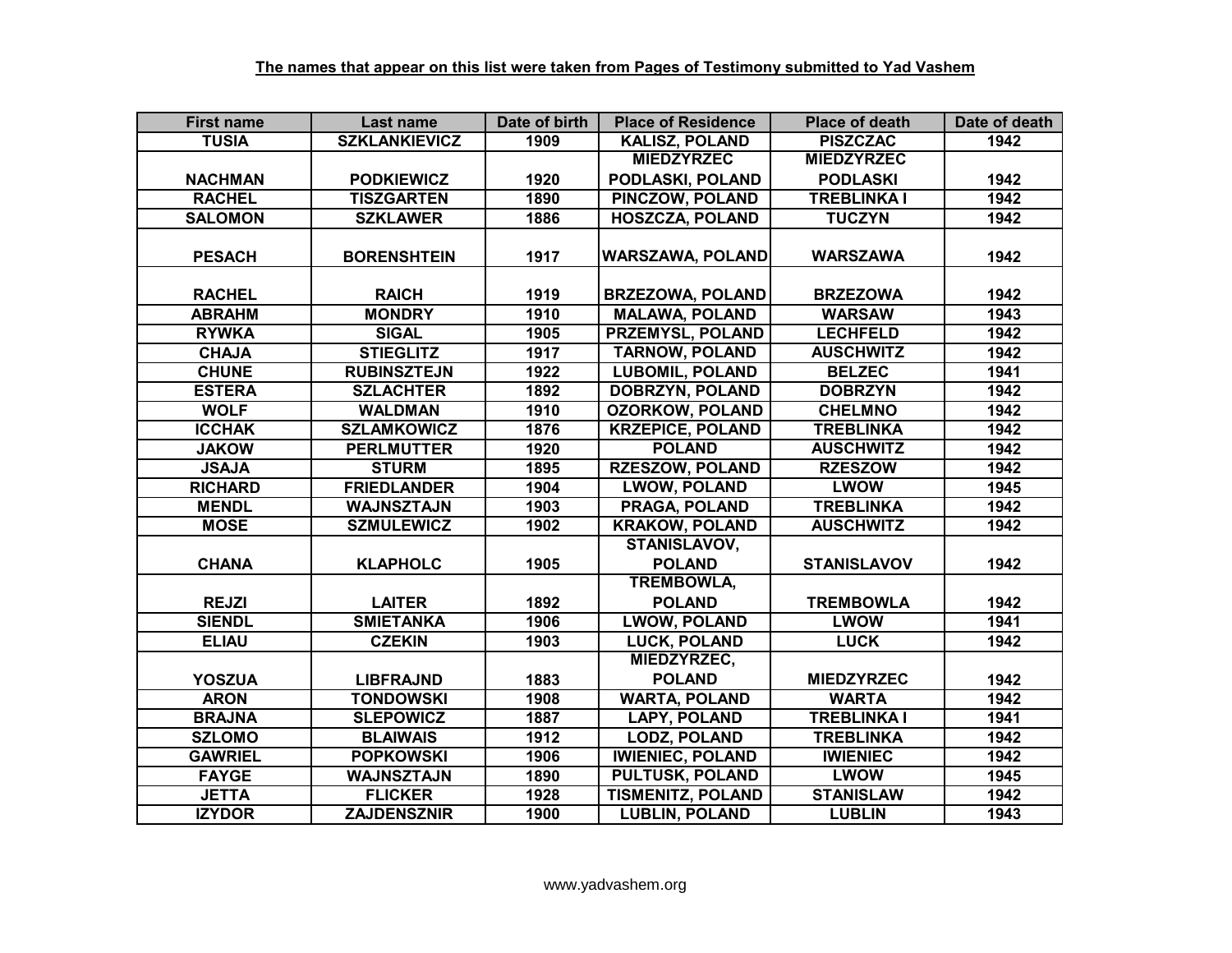| <b>First name</b> | Last name           | Date of birth | <b>Place of Residence</b> | <b>Place of death</b> | Date of death |
|-------------------|---------------------|---------------|---------------------------|-----------------------|---------------|
|                   |                     |               | LACHOWICZE,               |                       |               |
| <b>LEJB</b>       | <b>POSTEN</b>       | 1870          | <b>POLAND</b>             | <b>LECHOWITZ</b>      | 1942          |
|                   |                     |               |                           |                       |               |
| <b>DEVOIRE</b>    | <b>HERENS</b>       | 1925          | KOLOMYJA, POLAND          | <b>KOLOMIYA</b>       | 1942          |
|                   |                     |               |                           |                       |               |
| <b>BRACHA</b>     | <b>SKOWRONEK</b>    | 1916          | <b>WARSZAWA, POLAND</b>   | <b>WARSZAWA</b>       | 1942          |
| <b>MORDCHAJ</b>   | <b>SZTAINBERG</b>   | 1884          | <b>STASZOW, POLAND</b>    | <b>TREBLINKA</b>      | 1942          |
|                   |                     |               | <b>SOPOCKINIE.</b>        |                       |               |
| <b>NECHAMA</b>    | <b>FURMANSKA</b>    | 1915          | <b>POLAND</b>             | <b>KIELBASIN</b>      | 1943          |
| <b>RACHELA</b>    | <b>SPRITZER</b>     | אוקטובר-21    | <b>KRAKOW, POLAND</b>     | <b>AUSCHWITZ</b>      | 1942          |
| <b>SARRAH</b>     | <b>DODIK</b>        | 1910          | <b>KOLKI, POLAND</b>      | <b>KOLKI</b>          | 1942          |
| <b>SZMON</b>      | <b>RENECKI</b>      | 1868          | <b>LOSZICE, POLAND</b>    | <b>TREBLINKA</b>      | 1942          |
| <b>YEWE</b>       | <b>GOLDSZTEJN</b>   | 1910          | <b>KALISZ, POLAND</b>     | <b>TREBLINKA</b>      | 1942          |
| <b>PEPI</b>       | <b>ROZEN</b>        | 1895          | <b>LWOW, POLAND</b>       | LWOW                  | 1941          |
|                   |                     |               |                           |                       |               |
| <b>JAKOB</b>      | <b>MISZPOTIM</b>    | 1915          | <b>GARWOLIN, POLAND</b>   | <b>WARSZAWA</b>       | 1942          |
|                   |                     |               | <b>STANISLAWOW,</b>       |                       |               |
| <b>SOSZA</b>      | <b>SZTERN</b>       | 1894          | <b>POLAND</b>             | <b>STANISLAWOW</b>    | 1943          |
|                   |                     |               |                           |                       |               |
| <b>CYWIA</b>      | <b>BOJARSKI</b>     | 1923          | <b>WASYLISKI, POLAND</b>  | <b>WASYLISKI</b>      | 1942          |
| <b>FAJGA</b>      | <b>MIEDZYGORSKI</b> | 1913          | <b>LODZ, POLAND</b>       | <b>AUSCHWITZ</b>      | 1944          |
|                   |                     |               |                           |                       |               |
| <b>MALA</b>       | <b>HELSINGER</b>    | 1909          | <b>LUBACZOW, POLAND</b>   | <b>LUBACZOW</b>       | 1943          |
| <b>OWSEJ</b>      | <b>CHODOSZ</b>      | 1904          | <b>OSMIANA, POLAND</b>    | <b>STUTTHOF</b>       | 1944          |
| <b>SOSEL</b>      | <b>KLINEMAN</b>     | 1885          | <b>KOLKA, POLAND</b>      | <b>KOLKA</b>          | 1942          |
|                   |                     |               |                           |                       |               |
| <b>ABRAHAM</b>    | <b>DIKSTEIN</b>     | 1919          | <b>WARSZAWA, POLAND</b>   | <b>WARSZAWA</b>       | 1942          |
|                   |                     |               |                           |                       |               |
| <b>CHAJA</b>      | <b>SZTAJNBERG</b>   | 1919          | <b>WARSZAWA, POLAND</b>   |                       | 1942          |
|                   |                     |               | <b>SUCHEDNIOW,</b>        |                       |               |
| <b>FAJGA</b>      | <b>WESTER</b>       | 1934          | <b>POLAND</b>             | <b>TREBLINKA</b>      | 1942          |
| <b>JAKOB</b>      | <b>CZERADZKI</b>    | 1913          | <b>KALISZ, POLAND</b>     | <b>TURKI</b>          | 1939          |
| <b>REUBEN</b>     | <b>BECK</b>         | 1879          | <b>DEBICA, POLAND</b>     | <b>DEBICA</b>         | 1942          |
| <b>RACHEL</b>     | <b>HORMAN</b>       | 1914          | <b>IZBICE, POLAND</b>     | <b>IZBICE</b>         | 1942          |
|                   |                     |               | <b>OSTROWIEC,</b>         |                       |               |
| <b>BEJAMIN</b>    | <b>BLUMENSZTOK</b>  | 1886          | <b>POLAND</b>             | <b>MAJDANEK</b>       | 1943          |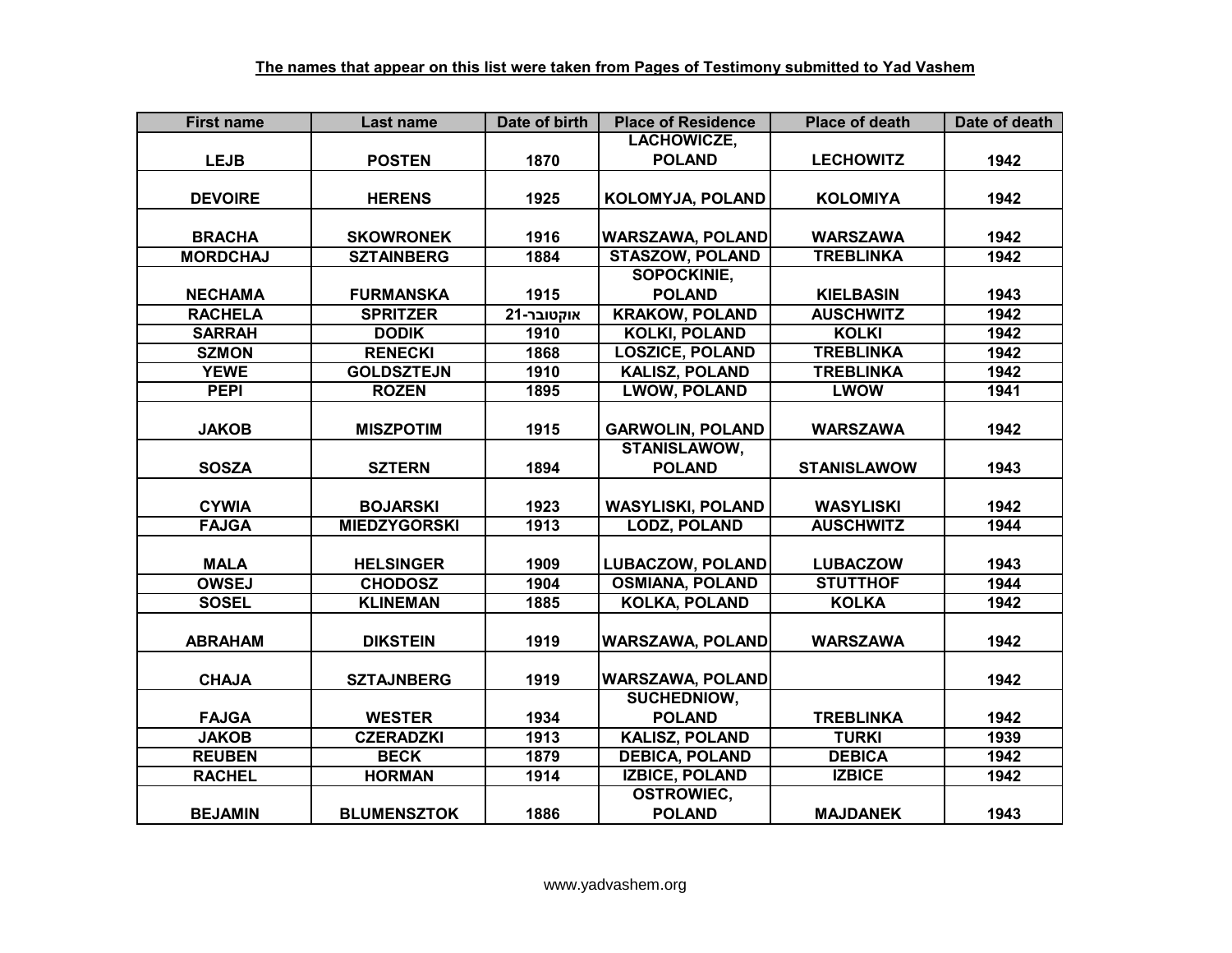| <b>First name</b> | Last name          | Date of birth | <b>Place of Residence</b> | <b>Place of death</b> | Date of death |
|-------------------|--------------------|---------------|---------------------------|-----------------------|---------------|
| <b>HERSH</b>      | <b>SHLEICHER</b>   | 1912          | <b>JOZEFOW, POLAND</b>    | <b>JOZEFOW</b>        | 1942          |
|                   |                    |               | <b>OSTROWIEC,</b>         |                       |               |
| <b>BAJLA</b>      | <b>KRAWIEC</b>     | 1911          | <b>POLAND</b>             | <b>AUSCHWITZ</b>      | 1940          |
| <b>HENIA</b>      | <b>RAPOPORT</b>    | 1912          | <b>ZABIENKA, POLAND</b>   | <b>ZABIENKA</b>       | 1942          |
| <b>CHANA</b>      | <b>SZWARSWALD</b>  | 1930          | <b>LEMBERG, POLAND</b>    | <b>BELZITZ</b>        | 1943          |
|                   |                    |               |                           |                       |               |
| <b>DORKA</b>      | <b>KIJEWSKI</b>    | 1922          | <b>WARSZAWA, POLAND</b>   | <b>TREBLINKA</b>      | 1942          |
| <b>FREJDA</b>     | <b>CYMRING</b>     | 1913          | <b>KOWEL, POLAND</b>      | <b>LUBLIN</b>         | 1942          |
| <b>HODUSZ</b>     | <b>MILLSTEIN</b>   | 1897          | <b>PAWINIC, POLAND</b>    | <b>BELZEC</b>         | 1943          |
| <b>JAKOW</b>      | <b>SILBERBERG</b>  | 1916          | <b>KALISZ, POLAND</b>     | <b>KAPITANOVKA</b>    | 1941          |
| <b>JTKE</b>       | <b>FYSZMAN</b>     | 1917          | <b>CZERNAN, POLAND</b>    | <b>DIWIN</b>          | 1942          |
| <b>DAWID</b>      | <b>LAUTERPACHT</b> | 1872          | <b>LWOW, POLAND</b>       | <b>BELZEC</b>         | 20/08/1942    |
| <b>MICHAEL</b>    | <b>HIRSCHFELD</b>  | 1914          | <b>LODZ, POLAND</b>       | <b>MIECHOV</b>        | 1942          |
| <b>MOSZE</b>      | <b>DANCYGER</b>    | 1910          | <b>ZAMBROW, POLAND</b>    | <b>TREBLINKA</b>      | 1942          |
| <b>PESIE</b>      | <b>TAFLER</b>      | 1903          | PORYCK, POLAND            | <b>PORYCK</b>         | 1942          |
|                   |                    |               | <b>RAWA</b>               |                       |               |
|                   |                    |               | <b>MAZOWIECKA,</b>        |                       |               |
| <b>RIWKA</b>      | <b>IAKOBOWICZ</b>  | 1896          | <b>POLAND</b>             | <b>TREBLINKA</b>      | 1942          |
|                   |                    |               |                           |                       |               |
| <b>SMUEL</b>      | <b>SZTECHA</b>     | 1885          | <b>CZEMERNIK, POLAND</b>  | <b>MAJDANEK</b>       | 1942          |
| <b>TAUBAH</b>     | <b>FOGHEL</b>      | 1896          | <b>TARNOV, POLAND</b>     | <b>TARNOV</b>         | 1942          |
| <b>ZOFIA</b>      | <b>FREUDENHEIM</b> | 24/06/1889    | <b>KRAKOW, POLAND</b>     | <b>BELZEC</b>         | 1943          |
| <b>BECALEL</b>    | <b>JEROWIECKY</b>  | 1913          | <b>KNISIN, POLAND</b>     | <b>AUSCHWITZ</b>      | 1943          |
| <b>CHAIM</b>      | <b>SZAPIRO</b>     | 1920          | <b>PRUZANA, POLAND</b>    | <b>PRUZANA</b>        | 1943          |
| <b>CHAWA</b>      | <b>HERYNG</b>      | 1888          | <b>LUCK, POLAND</b>       | <b>LUCK</b>           | 1942          |
| <b>EDKA</b>       | <b>BRZEZINSKI</b>  | 1912          | <b>LASK, POLAND</b>       | <b>STUTTHOF</b>       | 1945          |
| <b>FRYDERYKA</b>  | <b>HOROWITZ</b>    | 1886          | <b>LWOW, POLAND</b>       | <b>LWOW</b>           | 1942          |
| <b>ICCHAK</b>     | <b>BACHMAN</b>     | 1922          | <b>BENDZIN, POLAND</b>    | <b>AUSCHWITZ</b>      | 1943          |
| <b>KADEL</b>      | <b>KLIBANSKY</b>   | 1902          | <b>KOSOW, POLAND</b>      |                       | 1941          |
| <b>RACHEL</b>     | <b>HOCHRON</b>     | 1896          | <b>BUCEAGI, POLAND</b>    | <b>BUCEAGI</b>        | 1942          |
| <b>CHANE</b>      | <b>WODI</b>        | 1912          | <b>MORD, POLAND</b>       | <b>TREBLINKA I</b>    | 1942          |
| <b>ROSA</b>       | <b>LIFSZYC</b>     | 1905          | <b>SLONIM, POLAND</b>     | <b>SLONIM</b>         | יולי-42       |
| <b>MOSE</b>       | <b>SZWARCBERG</b>  | 1912          | <b>LODZ, POLAND</b>       | <b>LODZ</b>           | 1943          |
| <b>MORDCHAJ</b>   | <b>MINDEZIK</b>    | 1910          | <b>KREMNIC, POLAND</b>    | <b>KREMNIC</b>        | 1942          |
|                   |                    |               |                           |                       |               |
| <b>RAJZEL</b>     | <b>SZPIRA</b>      | 1907          | PIOTRKOW, POLAND          | <b>TREBLINKA</b>      | 1941          |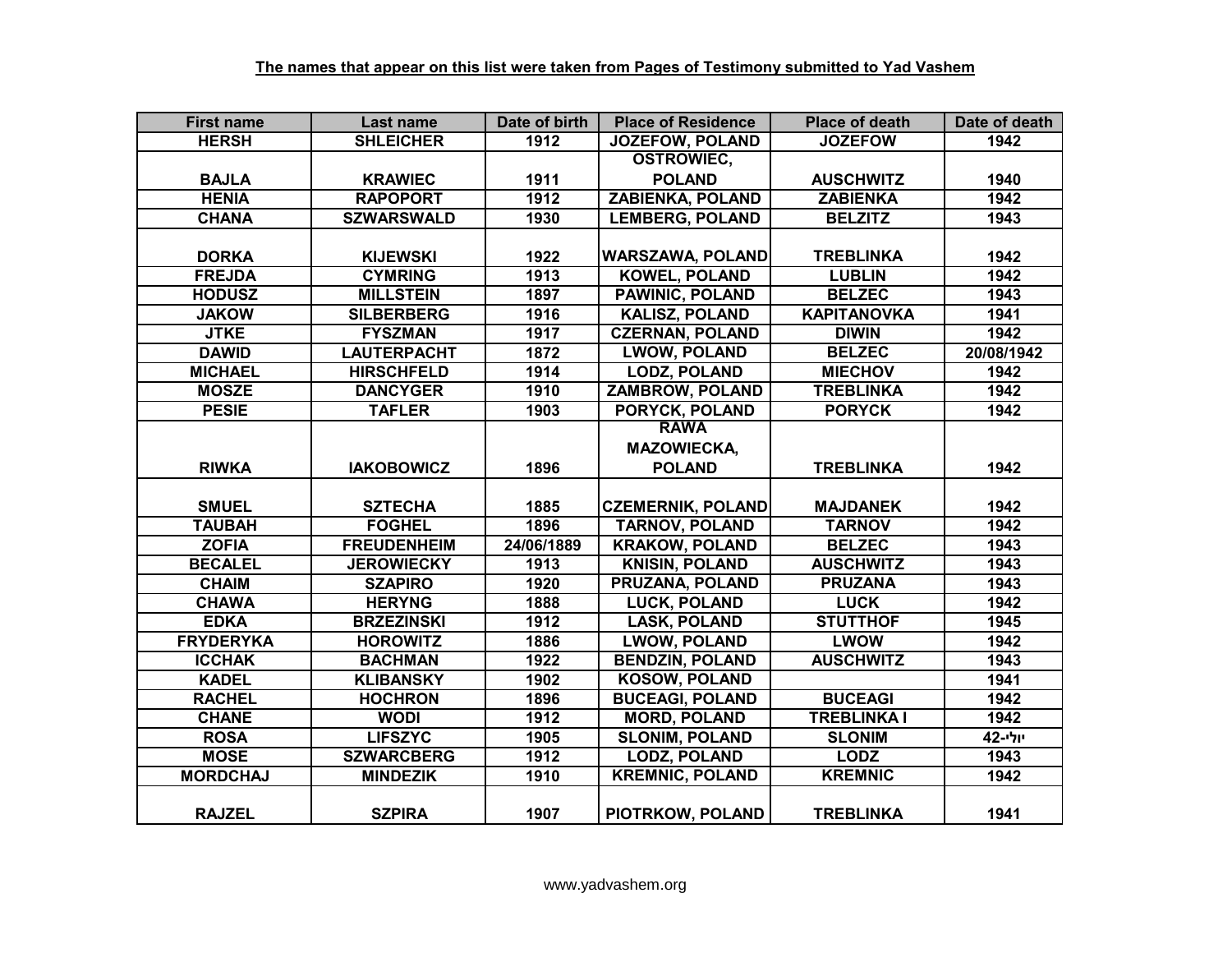| <b>First name</b> | Last name          | Date of birth | <b>Place of Residence</b> | <b>Place of death</b>  | Date of death |
|-------------------|--------------------|---------------|---------------------------|------------------------|---------------|
|                   |                    |               |                           |                        |               |
| <b>SCHLOMO</b>    | <b>HOCHGLOBER</b>  | 1891          | <b>WARSZAWA, POLAND</b>   | <b>WARSZAWA</b>        | 1942          |
|                   |                    |               | <b>SANDOMIERZ,</b>        |                        |               |
| <b>SZMUL</b>      | <b>FRIEDMAN</b>    | 1881          | <b>POLAND</b>             | <b>SANDOMIERZ</b>      | 1942          |
|                   |                    |               | <b>BERESTECZKO,</b>       |                        |               |
| <b>YSRAEL</b>     | <b>WEBER</b>       | 1900          | <b>POLAND</b>             | <b>BERESTECZKO</b>     | 1942          |
| <b>MOSZE</b>      | <b>SZNIPER</b>     | 1914          | <b>LWOW, POLAND</b>       | <b>LWOW</b>            | 1942          |
| <b>SHABTAJ</b>    | <b>KOTLOWICZ</b>   | 1918          | <b>BRANSK, POLAND</b>     | <b>WARSZAWA</b>        | 1942          |
| <b>ABRAHAM</b>    | <b>SOJKA</b>       | 1899          | <b>BIDGOSD, POLAND</b>    | <b>BIDGOSD</b>         | 1942          |
|                   |                    |               | MODRZEJOW,                |                        |               |
| <b>CHANA</b>      | <b>WAJNBERG</b>    | 1916          | <b>POLAND</b>             | <b>AUSCHWITZ</b>       | 1942          |
| <b>MOSZE</b>      | <b>BIRENBAUM</b>   | 1882          | <b>RADOM, POLAND</b>      | <b>TREBLINKA</b>       | 1942          |
| <b>RUBIN</b>      | <b>MOSZKOWICZ</b>  | 1892          | <b>LODZ, POLAND</b>       | <b>MAJDANEK</b>        | 1942          |
| <b>YAKOB</b>      | <b>NAJMAN</b>      | 1877          | <b>PULTUSK, POLAND</b>    | <b>PULTUSK</b>         | 1942          |
| <b>BRAJNDEL</b>   | <b>WEIL</b>        | 1896          | <b>ZAWIERCE, POLAND</b>   | <b>AUSCHWITZ</b>       | 1941          |
|                   |                    |               | <b>TUSZEWICZE,</b>        |                        |               |
| <b>DEBORA</b>     | <b>CZWIK</b>       | 1870          | <b>POLAND</b>             | <b>TUSZEWICZE</b>      | 1942          |
| <b>HIA</b>        | <b>LUCHTAN</b>     | 1908          | <b>PINSK, POLAND</b>      | <b>PINSK</b>           | 1941          |
|                   |                    |               | <b>RAWA</b>               |                        |               |
|                   |                    |               | <b>MAZOWIECKA,</b>        |                        |               |
| <b>JURA</b>       | <b>GRODZICKI</b>   | 1922          | <b>POLAND</b>             | <b>RAWA MAZOWIECKA</b> | 1942          |
|                   |                    |               | <b>RAWA RUSKA,</b>        |                        |               |
| <b>MORDCHE</b>    | <b>KESSEL</b>      | 1869          | <b>POLAND</b>             | <b>RAWA RUSKA</b>      | 1941          |
| <b>YAKOB</b>      | <b>CZARNIEWICZ</b> | 1885          | <b>MARKI, POLAND</b>      | <b>WARSZAWA</b>        | 1942          |
| <b>EDWARD</b>     | <b>STEINBERGER</b> | 1895          | <b>LWOWEK, POLAND</b>     | <b>LWOWEK</b>          | 1942          |
| <b>MIRJAM</b>     | <b>GIRSZOWSKI</b>  | 1909          | <b>WILNO, POLAND</b>      | <b>PONARI</b>          | 24/09/1943    |
| <b>YOME</b>       | <b>CAJTLIN</b>     | 1913          | <b>WARSZA, POLAND</b>     | <b>WARSZA</b>          | 1943          |
|                   |                    |               |                           |                        |               |
| <b>JAKOB</b>      | <b>SCHUTZ</b>      | 1885          | <b>WARSZAWA, POLAND</b>   | <b>WARSZAWA</b>        | 1941          |
| <b>JOSEF</b>      | <b>SZEMEL</b>      | 1869          | <b>POLAND</b>             | <b>WARSAW</b>          | 1942          |
| <b>BORYS</b>      | <b>ZUCHOWICKI</b>  | 1894          | <b>KRYNKI, POLAND</b>     | <b>KRYNKI</b>          | 28/06/1941    |
| <b>MICHEL</b>     | <b>HERCBERG</b>    | 1916          | <b>WARTA, POLAND</b>      | <b>CHELM</b>           | 1942          |
| <b>MOSZE</b>      | <b>ROCHMAN</b>     | 1922          | POWAZKI, POLAND           | <b>MAJDANEK</b>        | 1943          |
|                   |                    |               |                           |                        |               |
| <b>POLA</b>       | <b>ROSENGARTEN</b> | 1908          | <b>WARSZAWA, POLAND</b>   | <b>WARSZAWA</b>        | 1943          |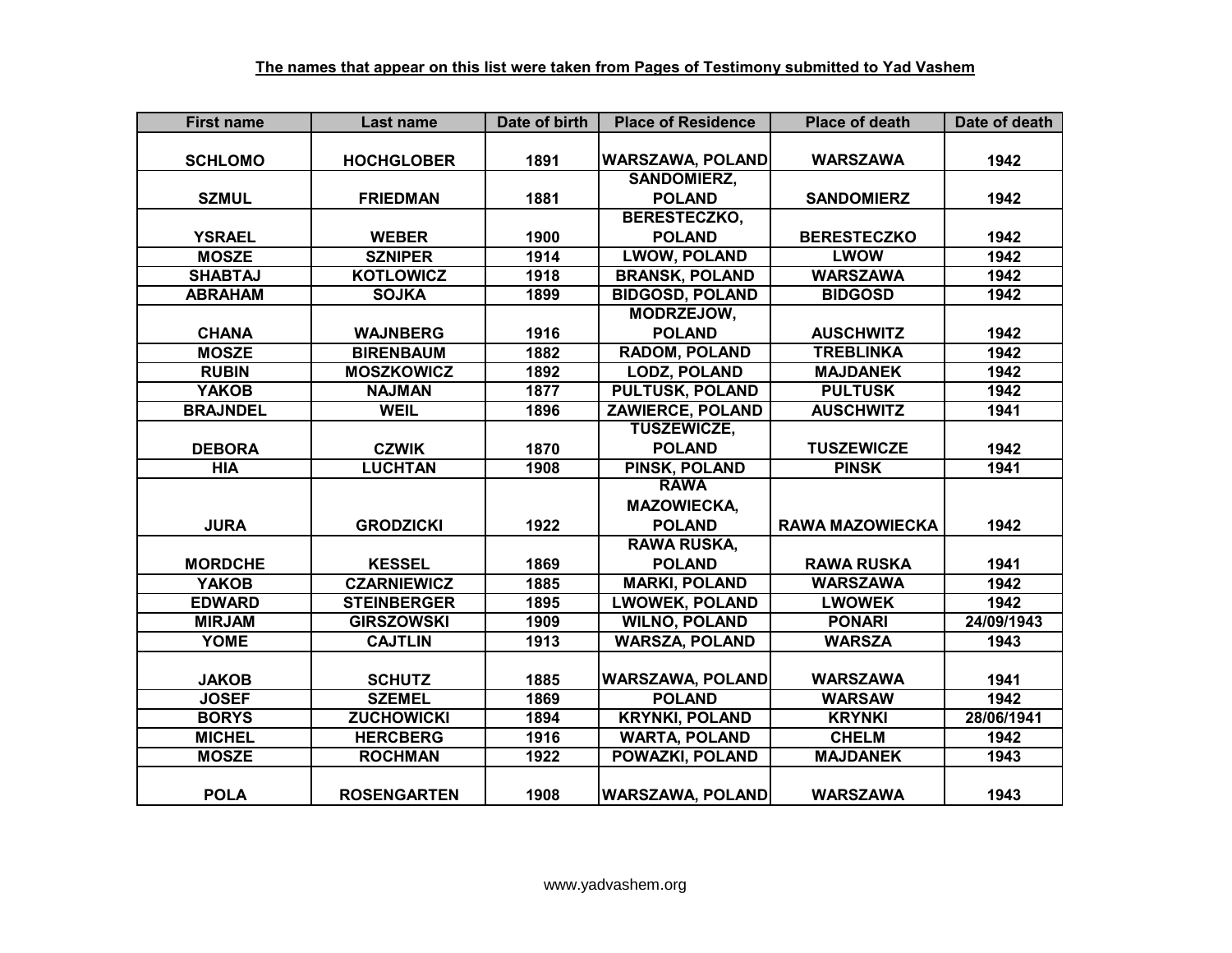| <b>First name</b> | Last name           | Date of birth | <b>Place of Residence</b> | <b>Place of death</b> | Date of death |
|-------------------|---------------------|---------------|---------------------------|-----------------------|---------------|
|                   |                     |               | <b>SKALA PODOLSKA,</b>    |                       |               |
| <b>ROZIA</b>      | <b>STOCK</b>        | 1920          | <b>POLAND</b>             | <b>SKALA PODOLSKA</b> | 1943          |
|                   |                     |               |                           |                       |               |
| <b>DAWID</b>      | <b>SZPIRO</b>       | 1875          | <b>WARSZAWA, POLAND</b>   | <b>WARSZAWA</b>       | 1942          |
| <b>TRUDA</b>      | <b>FYSZMAN</b>      | 1897          | <b>POZNAN, POLAND</b>     | <b>WARSZAWA</b>       | 1942          |
| <b>ZWI</b>        | <b>ROGOWIN</b>      | 1916          | <b>WISZNIEW, POLAND</b>   | <b>WISZNIEW</b>       | 1941          |
|                   |                     |               | <b>HRUBIESZOW,</b>        |                       |               |
| <b>BEJRYSZ</b>    | <b>FINKELSTEJN</b>  | 1877          | <b>POLAND</b>             | <b>HRUBIESZOW</b>     | 1942          |
| <b>CHAIM</b>      | <b>SZPEKMAN</b>     | 1888          | <b>MILOSNA, POLAND</b>    | <b>TREBLINKA</b>      | 1942          |
| <b>CHAWA</b>      | <b>KLAJNBAUM</b>    | 1912          | <b>JEDLINSK, POLAND</b>   | <b>TREBLINKA I</b>    | 1942          |
| <b>DWORA</b>      | <b>SZWARCBERG</b>   | 1873          | TRISK, POLAND             | <b>TRISK</b>          | 1942          |
| <b>GEDALIAHOO</b> | <b>GOORNESHTAIN</b> | 1882          | <b>KOLKA, POLAND</b>      | <b>KOLKA</b>          | 1942          |
|                   |                     |               | <b>KRZEMIENIEC,</b>       |                       |               |
| <b>ICCHAK</b>     | <b>GREJER</b>       | 1904          | <b>POLAND</b>             | <b>ROWNE</b>          | 1942          |
| <b>JCCHAK</b>     | <b>GOLENDZER</b>    | 1892          | <b>BENDIN, POLAND</b>     | <b>AUSCHWITZ</b>      | 1942          |
| <b>JUDA</b>       | <b>FISCHER</b>      | 1865          | <b>OTTYNIA, POLAND</b>    | <b>TLUMACH</b>        | 1942          |
| <b>HANUSIA</b>    | <b>BINKE</b>        | 1937          | <b>LODZ, POLAND</b>       | <b>AUSCHWITZ</b>      | 27/08/1944    |
|                   |                     |               | <b>CHOROSTKOW,</b>        |                       |               |
| <b>MILO</b>       | <b>BLAICH</b>       | 1924          | <b>POLAND</b>             | <b>BELZEC</b>         | 1942          |
| <b>CHAJA</b>      | <b>MANUSOVICS</b>   | 1880          | <b>KOSIN, POLAND</b>      | <b>KOSIN</b>          | 1942          |
| <b>MENDL</b>      | <b>RAJMAN</b>       | 1915          | <b>CHELM, POLAND</b>      | <b>CHELM</b>          | 1942          |
| <b>ALTA</b>       | <b>SITNICKI</b>     | 1912          | <b>LIDA, POLAND</b>       | <b>LIDA</b>           | 1942          |
|                   |                     |               |                           |                       |               |
| <b>JCCHAK</b>     | <b>CIMERMAN</b>     | 1872          | <b>JAWOROW, POLAND</b>    | <b>LWOW</b>           | 1942          |
| <b>TEMI</b>       | <b>LIMANOWICZ</b>   | 1923          | <b>KSZEPICE, POLAND</b>   | <b>AUSCHWITZ</b>      | 1943          |
| <b>ZISEL</b>      | <b>WOLACH</b>       | 1909          | <b>BLUDOW, POLAND</b>     | <b>LOKACZE</b>        | 1942          |
| <b>GENIE</b>      | <b>GOTESWERT</b>    | 1911          | <b>ROHATYN, POLAND</b>    | <b>ROHATYN</b>        | 1942          |
| <b>CHAIA</b>      | <b>FRAITAG</b>      | 1910          | <b>WARSAW, POLAND</b>     | <b>WARSAW</b>         | 1942          |
| <b>CHANA</b>      | <b>SCHREIBMAN</b>   | 1881          | <b>WARSAW, POLAND</b>     | <b>WARSAW</b>         | 1940          |
| <b>DEBORA</b>     | <b>MONDSCHTEIN</b>  | 1919          | <b>OSWIECIM, POLAND</b>   | <b>BEVERN</b>         | 1945          |
| <b>MIRYAM</b>     | <b>MORZYGLOD</b>    | 1920          | <b>LODZ, POLAND</b>       | <b>LODZ</b>           | 1942          |
| <b>REJZL</b>      | <b>BOKSENBOJM</b>   | 1872          | PORYCK, POLAND            | <b>PORYCK</b>         | 1942          |
|                   |                     |               | JEDRZEJOW,                |                       |               |
| <b>YAKOB</b>      | <b>KOZLOWSKI</b>    | 1904          | <b>POLAND</b>             | <b>TREBLINKA</b>      | 1942          |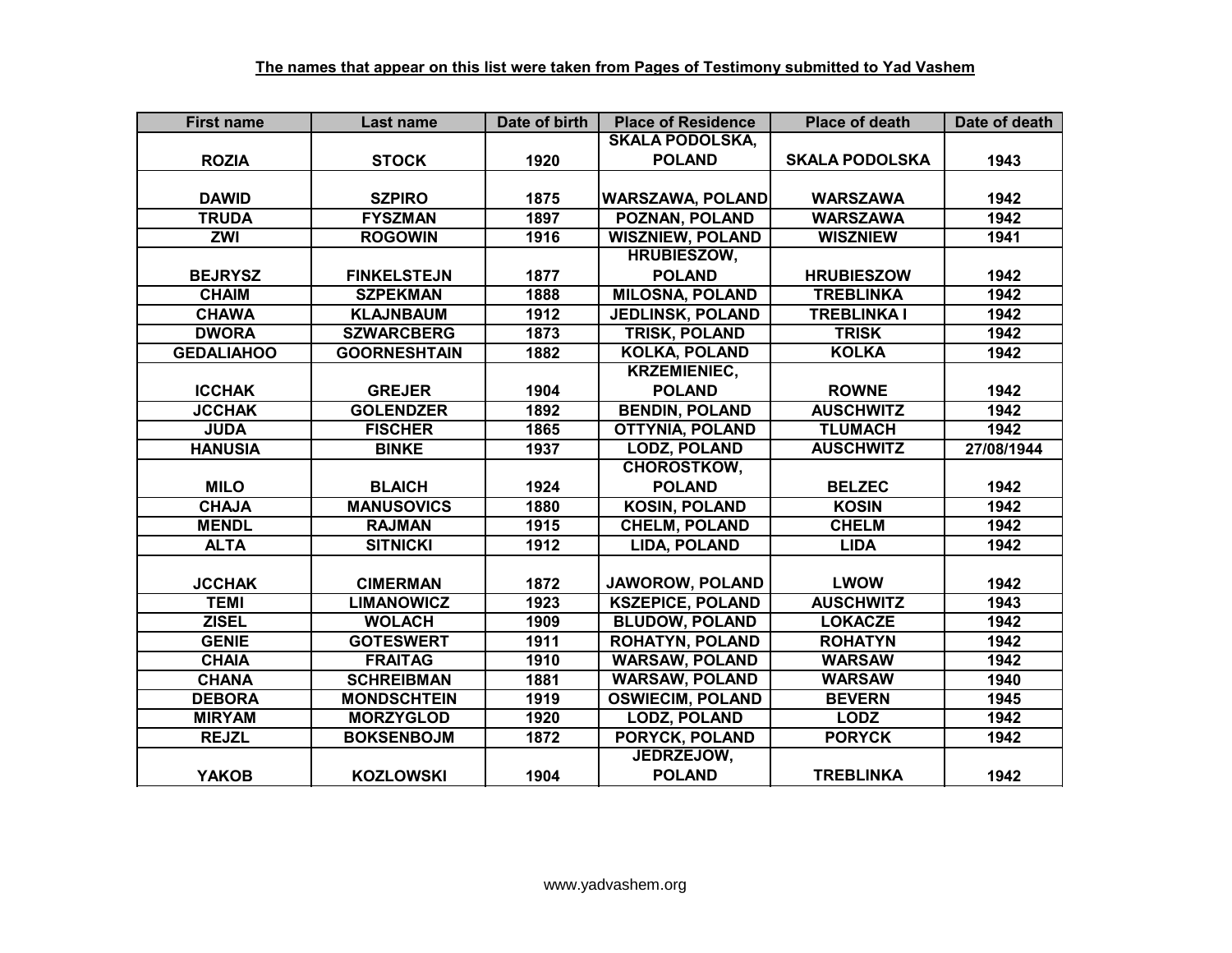| <b>First name</b> | Last name          | Date of birth    | <b>Place of Residence</b> | <b>Place of death</b>   | Date of death |
|-------------------|--------------------|------------------|---------------------------|-------------------------|---------------|
|                   |                    |                  |                           |                         |               |
|                   |                    |                  | <b>BEREZA KARTUSKA,</b>   |                         |               |
| <b>CHAIM</b>      | <b>LAZEROWSKI</b>  | 1910             | <b>POLAND</b>             | <b>BRONNA GORA AREA</b> | 1942          |
|                   |                    |                  | <b>SOSNOWIEC.</b>         |                         |               |
| <b>EZEL</b>       | <b>HAMPEL</b>      | 1900             | <b>POLAND</b>             | <b>SOSNOWIEC</b>        | 1943          |
| <b>JAKOW</b>      | <b>CYTRYNEL</b>    | 1876             | <b>OSTROG, POLAND</b>     | <b>OSTROG</b>           | 1942          |
|                   |                    |                  | <b>SOSNOWIEC,</b>         |                         |               |
| <b>MINDA</b>      | <b>STEINFELD</b>   | 1888             | <b>POLAND</b>             | <b>AUSCHWITZ</b>        | 1942          |
|                   |                    |                  | <b>OSTROW</b>             |                         |               |
|                   |                    |                  | <b>MAZOWIECKA,</b>        |                         |               |
| <b>PEISACH</b>    | <b>CINAMON</b>     | 1920             | <b>POLAND</b>             | <b>WARSAW</b>           | 1943          |
| <b>MOSZE</b>      | <b>LEMPEL</b>      | 1895             | <b>LUBLINIEC, POLAND</b>  | <b>LUBACZOW</b>         | 1942          |
|                   |                    |                  | <b>KRAKOWIEC,</b>         |                         |               |
| <b>SHPRENTSA</b>  | <b>ZEITELBACH</b>  | 1889             | <b>POLAND</b>             | <b>LWOW</b>             | 1941          |
|                   |                    |                  | <b>WLODZIMIERZ,</b>       |                         |               |
| <b>SZYMON</b>     | <b>PETRUSZKA</b>   | 1917             | <b>POLAND</b>             | <b>WLODZIMIERZ</b>      | 1942          |
| <b>ZLAWA</b>      | <b>SILIT</b>       | 1912             | <b>LODZ, POLAND</b>       | <b>LODZ</b>             | 1944          |
| <b>BEILA</b>      | <b>JATWICKI</b>    | 1901             | <b>ZDZIECIOL, POLAND</b>  | <b>ZDZIECIOL</b>        | 1942          |
|                   |                    |                  |                           |                         |               |
| <b>HENRYK</b>     | <b>SCHNEID</b>     | 1902             | <b>BOLECHOW, POLAND</b>   | <b>BOLECHOW</b>         | 1942          |
| <b>CHASIA</b>     | <b>SZELUBSKI</b>   | 1892             | <b>OSZMIANA, POLAND</b>   | <b>OSZMIANA</b>         | 1942          |
|                   |                    |                  |                           |                         |               |
| <b>DWORA</b>      | <b>SZAJMAN</b>     | 1908             | <b>TOMASZOW, POLAND</b>   | <b>TOMASZOW</b>         | 1942          |
| <b>FRYDA</b>      | <b>SZYMONOWICZ</b> | $\frac{1}{1902}$ | <b>WIELUN, POLAND</b>     | <b>WIELUN</b>           | 1942          |
| <b>SCHMUAL</b>    | <b>KORNHEISER</b>  | 1898             | <b>POLAND</b>             | <b>LITOWISK</b>         | 1941          |
| <b>LIFTSHA</b>    | <b>ZAC</b>         | 1918             | <b>LWOW, POLAND</b>       | <b>AUSCHWITZ</b>        | 1942          |
|                   |                    |                  | <b>WLOSLAWEK,</b>         |                         |               |
| <b>JTKA</b>       | <b>LESZCZINSKI</b> | 1878             | <b>POLAND</b>             | <b>WLOSLAWEK</b>        | 1942          |
| <b>HIRSCH</b>     | <b>BUSSEL</b>      | 1897             | <b>ZDZIECIOL, POLAND</b>  | <b>ZDZIECIOL</b>        | 23/07/1941    |
| <b>MINDELE</b>    | <b>SZTERN</b>      | 1904             | <b>LUBLIN, POLAND</b>     | <b>LUBLIN</b>           | 1942          |
| <b>ICEHAK</b>     | <b>WEGROW</b>      | 1913             | <b>LODZ, POLAND</b>       | <b>AUSCHWITZ</b>        | 08/12/1944    |
| <b>YOSEL</b>      | <b>SZNEJDER</b>    | 1897             | PINSK, POLAND             | <b>PINSK</b>            | 1942          |
| <b>RUCHEL</b>     | <b>YAKUBOVICZ</b>  | 1923             | <b>KLOBUCK, POLAND</b>    | <b>CHELMKO</b>          | 1942          |
| <b>SZAJNE</b>     | <b>BRONSZTAJN</b>  | 1892             | <b>TRISK, POLAND</b>      | <b>TRISK</b>            | 1942          |
|                   |                    |                  |                           |                         |               |
| <b>WOLF</b>       | <b>CURKOV</b>      | 1886             | <b>HORODZIEJ, POLAND</b>  | <b>HORODZIEJ</b>        | 1942          |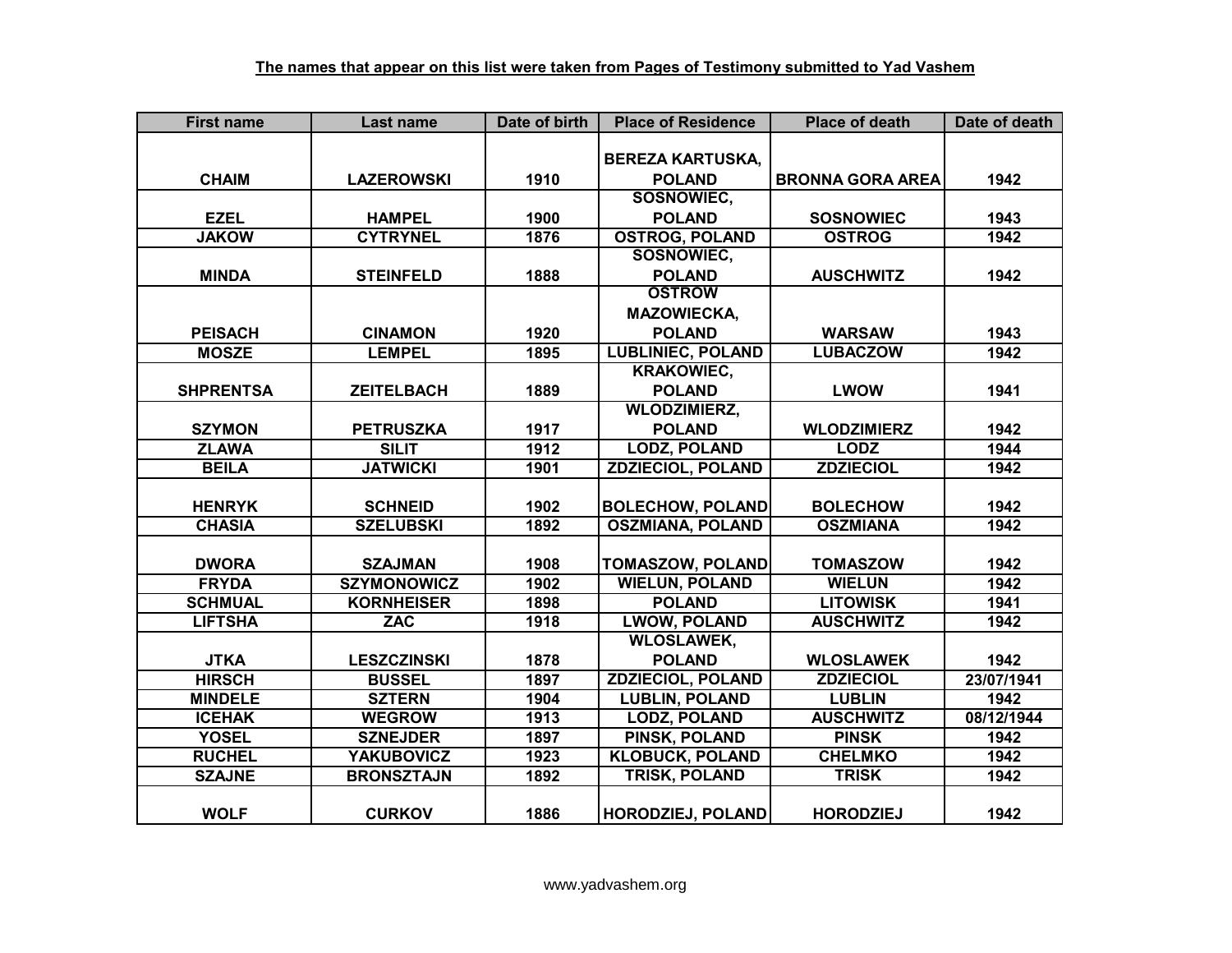| <b>First name</b> | Last name           | Date of birth | <b>Place of Residence</b> | <b>Place of death</b>    | Date of death |
|-------------------|---------------------|---------------|---------------------------|--------------------------|---------------|
|                   |                     |               | PRZEWORSK,                |                          |               |
| <b>REISEL</b>     | <b>TENCER</b>       | 1905          | <b>POLAND</b>             | <b>TREBLINKA</b>         | 1942          |
| <b>RYVKA</b>      | <b>GRYNBERG</b>     | 16/01/1891    | <b>LODZ, POLAND</b>       | <b>AUSCHWITZ</b>         | 1944          |
| <b>CHAIM</b>      | <b>WAINGARTN</b>    | 1883          | <b>DUKLA, POLAND</b>      | <b>DUKLA</b>             | 1942          |
| <b>SZALOM</b>     | <b>WERBER</b>       | 1924          | <b>KOWEL, POLAND</b>      | <b>KOWEL</b>             | 1942          |
| <b>DWORA</b>      | <b>SZLEPAK</b>      | 1924          | <b>KLODAWA, POLAND</b>    | <b>KLODAWA</b>           | 1942          |
| <b>FRIEDL</b>     | <b>GRUENGRAS</b>    | 1925          | <b>BEDZIN, POLAND</b>     | <b>AUSCHWITZ</b>         | 1943          |
| <b>HIRSZ</b>      | <b>NAGORKA</b>      | 1908          | RADZILOW, POLAND          | <b>RADZILOW</b>          | 1942          |
| <b>ABRAHAM</b>    | <b>FINKELSTAJN</b>  | 1893          | PLOCK, POLAND             | <b>TREBLINKA</b>         | 1943          |
| <b>JOSEF</b>      | <b>LENGER</b>       | 1894          | <b>WARSAW, POLAND</b>     | <b>MAJDANEK</b>          | 1943          |
| <b>LJUBA</b>      | <b>PARTOWICZ</b>    | 1906          | <b>WYSZKOW, POLAND</b>    | <b>KOPEL</b>             | 1941          |
| <b>MALA</b>       | <b>SZLAJEN</b>      | 1905          | <b>LODZ, POLAND</b>       | <b>LODZ</b>              | 1942          |
| <b>MORDECHAI</b>  | <b>KRYSZTAL</b>     | 1876          | <b>KIELCE, POLAND</b>     | <b>KIELCE</b>            | 1942          |
|                   |                     |               |                           |                          |               |
|                   |                     |               | <b>WLODZIMIERZ</b>        | <b>WLODZIMIERZ</b>       |               |
| <b>NECHUMA</b>    | <b>SZNURMACHER</b>  | 1908          | <b>WOLYNSKI, POLAND</b>   | <b>WOLYNSKI</b>          | 1943          |
|                   |                     |               |                           |                          |               |
| <b>RACHEL</b>     | <b>WROCLAWSKI</b>   | 1886          | <b>WARSZAWA, POLAND</b>   | <b>WARSZAWA</b>          | 1943          |
|                   |                     |               |                           |                          |               |
| <b>CYLA</b>       | <b>WIZELTIR</b>     | 1915          | <b>TARNOPOL, POLAND</b>   | <b>TARNOPOL</b>          | 1942          |
| <b>SZLOMO</b>     | <b>SZTYGLIC</b>     | 1916          | <b>KRAKOW, POLAND</b>     | <b>STRYJ</b>             | 1942          |
| <b>YDEL</b>       | <b>ELJOWICZ</b>     | 1908          | <b>KLECK, POLAND</b>      | <b>SLONIM</b>            | 1941          |
| <b>FRIMA</b>      | <b>HESTAIN</b>      | 1919          | <b>RADIMNE, POLAND</b>    |                          | 1942          |
|                   |                     |               | <b>TURKA NAD</b>          |                          |               |
| <b>BERLLA</b>     | <b>GISSINGER</b>    | 1891          | <b>STRYJEM, POLAND</b>    | <b>TURKA NAD STRYJEM</b> | 1942          |
| <b>CHAJA</b>      | <b>SIEDER</b>       | 1907          | <b>LWOW, POLAND</b>       | <b>LWOW</b>              | 1943          |
| <b>CHUMA</b>      | <b>CEDERBAUM</b>    | 1919          | <b>REIWICZ, POLAND</b>    | <b>REIWICZ</b>           | 1942          |
| <b>SZULAMIT</b>   | <b>PINTOW</b>       | 1924          | <b>GLEBOKIE, POLAND</b>   | <b>GLEBOKIE</b>          | 1943          |
| <b>HAIA</b>       | <b>PAWLOWICZ</b>    | 1891          | <b>LODZ, POLAND</b>       | <b>AUSCHWITZ</b>         | 1944          |
| <b>ISRAEL</b>     | <b>BOKSENBOJM</b>   | 1870          | <b>PORYCK, POLAND</b>     | <b>PORYCK</b>            | 1942          |
| <b>LANAH</b>      | <b>BLAWAT</b>       | 1916          | <b>SKALAT, POLAND</b>     | <b>KIEV</b>              | 1941          |
| <b>LAJBUSH</b>    | <b>POMERANC</b>     | 1902          | <b>RADOM, POLAND</b>      | <b>TREBLINKA</b>         | 1942          |
| <b>ICEK</b>       | <b>BORKENSZTAJN</b> | 12/3/1899     | <b>REMBOW, POLAND</b>     | <b>AUSCHWITZ</b>         | 26/9/1942     |
| <b>ETEL</b>       | <b>WASERMAN</b>     | 1919          | PRISLUP, POLAND           |                          | 1941          |
| <b>CHAJA</b>      | <b>TSHUBOK</b>      | 1922          | <b>TUCZYN, POLAND</b>     | <b>TUCZYN</b>            | 1943          |
| <b>RACHEL</b>     | <b>GETRAJMAN</b>    | 1894          | PARYSOW, POLAND           | <b>PARYSOW</b>           | 1942          |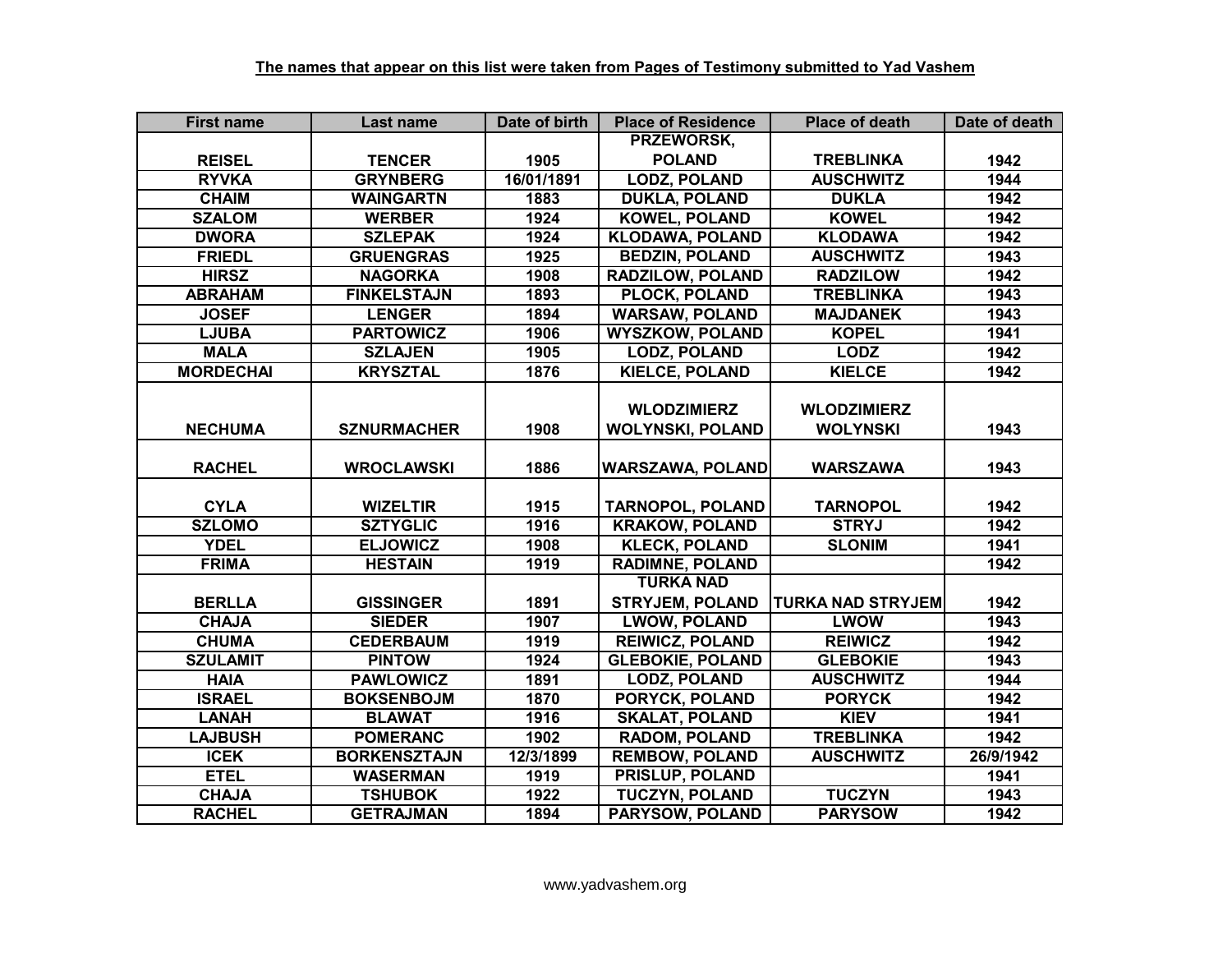| <b>First name</b> | Last name           | Date of birth | <b>Place of Residence</b> | <b>Place of death</b>  | Date of death |
|-------------------|---------------------|---------------|---------------------------|------------------------|---------------|
| <b>RYVKA</b>      | <b>WIENER</b>       | 1888          | <b>TARNOW, POLAND</b>     | <b>AUSCHWITZ</b>       | 1943          |
|                   |                     |               |                           |                        |               |
| <b>SZEINDL</b>    | <b>SZPIZAJZN</b>    | 1870          | <b>TOMASZOW, POLAND</b>   | <b>TOMASZOW</b>        | 1942          |
| <b>WOLF</b>       | <b>REIBSCHEID</b>   | 1888          | <b>KRYNICA, POLAND</b>    | <b>BELZEC</b>          | 1942          |
| <b>ABRAHAM</b>    | <b>MOSES</b>        | 1885          | <b>KROSNO, POLAND</b>     | <b>BELZEC</b>          | 1942          |
|                   |                     |               | <b>CZESTOCHOWA,</b>       |                        |               |
| <b>BERISZ</b>     | <b>FISZHOF</b>      | 1894          | <b>POLAND</b>             | <b>TREBLINKA</b>       | 1942          |
|                   |                     |               |                           |                        |               |
| <b>RACHEL</b>     | <b>MERILES</b>      | 1916          | YAROSLAV, POLAND          | <b>YAROSLAV</b>        | 1943          |
|                   |                     |               | <b>MOSTY WIELKIE,</b>     |                        |               |
| <b>JEHUDIT</b>    | <b>REICHENSTEIN</b> | 1900          | <b>POLAND</b>             | <b>MOSTY WIELKIE</b>   | 1943          |
|                   |                     |               | <b>REMBERTOW,</b>         |                        |               |
| <b>SZYJA</b>      | <b>RUDNICKI</b>     | 1890          | <b>POLAND</b>             | <b>REMBERTOW</b>       | 1942          |
|                   |                     |               |                           |                        |               |
| <b>GITA</b>       | <b>YELIN</b>        | 1900          | <b>BIALYSTOK, POLAND</b>  | <b>BIALYSTOK</b>       | 1943          |
| <b>ICZY</b>       | <b>FRAJMAN</b>      | 1905          | PORYCK, POLAND            | <b>PORYCK</b>          | 1942          |
| <b>MASIA</b>      | <b>KLINOWICZ</b>    | 1902          | <b>KOLONIA, POLAND</b>    | <b>DORCIN</b>          | 1942          |
| <b>PERIL</b>      | <b>MUNCEAS</b>      | 1902          | <b>SARNAKI, POLAND</b>    | <b>TREBLINKA</b>       | 1942          |
| <b>SYMA</b>       | <b>ROZENCWAJG</b>   | 1887          | <b>SERNIKI, POLAND</b>    | <b>SERNIKI</b>         | 1943          |
| <b>ABRAHAM</b>    | <b>STOBIECKI</b>    | 1897          | <b>LODZ, POLAND</b>       | <b>TREBLINKA</b>       | 1942          |
| <b>CHANA</b>      | <b>BRONIEWSKI</b>   | 1887          | <b>CHLEWISK, POLAND</b>   | <b>CHLEWISK</b>        | 1942          |
| <b>FEJGA</b>      | <b>PIERNIKARZ</b>   | 1905          | <b>WARSAW, POLAND</b>     | <b>WARSZAWA</b>        | 1942          |
| <b>JAKOB</b>      | <b>ROSENBAUM</b>    | 1910          | <b>SAMBOR, POLAND</b>     | <b>BELZEC</b>          | 1942          |
|                   |                     |               |                           |                        |               |
| <b>SZPRINCA</b>   | <b>SZAPIRA</b>      | 1925          | <b>BUDZANOV, POLAND</b>   | <b>TREMBOVLA</b>       | 1943          |
|                   |                     |               |                           |                        |               |
| <b>RACHELA</b>    | <b>RAC</b>          | 1900          | <b>DROHOBIEZ, POLAND</b>  | <b>DROHOBIEZ</b>       | 1942          |
|                   |                     |               | <b>BIELSK PODLASKI,</b>   |                        |               |
| <b>BERL</b>       | <b>DAWIDOWICZ</b>   | 1914          | <b>POLAND</b>             | <b>BIELSK PODLASKI</b> | 1942          |
| <b>ICCHAK</b>     | <b>BORNSZTEIN</b>   | 1907          | <b>KRAKOW, POLAND</b>     | <b>BELZEC</b>          | 1943          |
|                   |                     |               |                           |                        |               |
| <b>CHANA</b>      | <b>REICENBAUM</b>   | 1902          | <b>TARNOPOL, POLAND</b>   | <b>TARNOPOL</b>        | 1942          |
| <b>ITE</b>        | <b>LIPSCHITZ</b>    | 1910          | <b>LODZ, POLAND</b>       | <b>LODZ</b>            | 1942          |
| <b>FEJGA</b>      | <b>LEJBOWICZ</b>    | 1897          | <b>LINTUPY, POLAND</b>    | <b>LINTUPY</b>         | 1942          |
| <b>HERSH</b>      | <b>GOSTYNSKI</b>    | 1911          | <b>GABIN, POLAND</b>      | <b>GABIN</b>           | 1942          |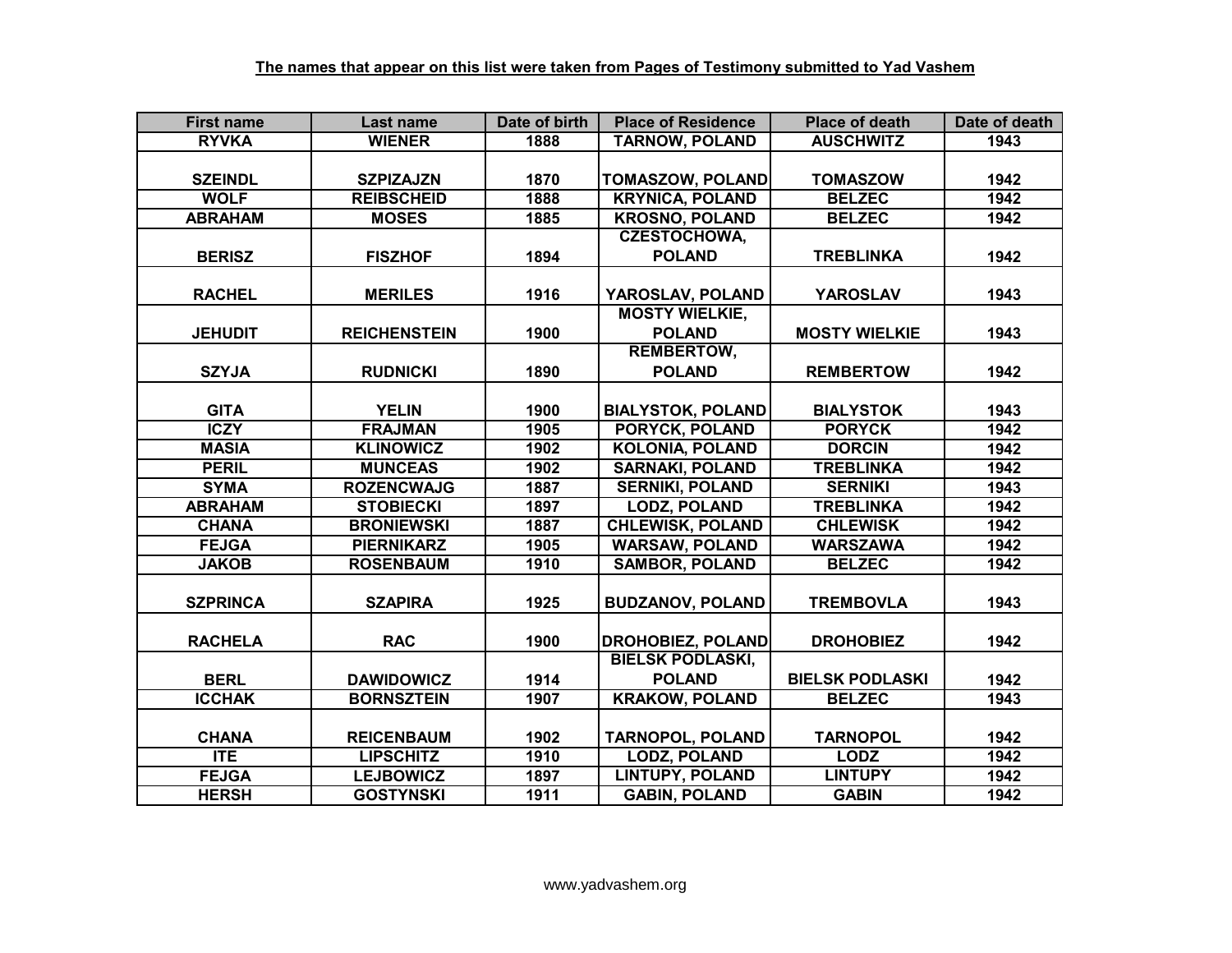| <b>First name</b> | Last name         | Date of birth | <b>Place of Residence</b> | <b>Place of death</b> | Date of death |
|-------------------|-------------------|---------------|---------------------------|-----------------------|---------------|
|                   |                   |               | <b>SOSNOWIEC,</b>         |                       |               |
| <b>JAKOB</b>      | <b>MINCBERG</b>   | 1897          | <b>POLAND</b>             | <b>SEDZISZOW</b>      | 1942          |
| <b>JOSEF</b>      | <b>SMOLA</b>      | 1922          | <b>OSTROW, POLAND</b>     | <b>SIMOWA</b>         | 1940          |
|                   |                   |               | <b>CZARTORYSK,</b>        |                       |               |
| <b>BEN</b>        | <b>DICHTER</b>    | 1916          | <b>POLAND</b>             | <b>CZARTORYSK</b>     | 29/07/1942    |
| <b>MENUHA</b>     | <b>LEWIN</b>      | 1880          | <b>LOSICE, POLAND</b>     | <b>SIEDLEC</b>        | 1943          |
|                   |                   |               |                           |                       |               |
| <b>MIRJAM</b>     | <b>BAUMOHL</b>    | 1885          | <b>KOLOMYJA, POLAND</b>   | <b>KOLOMYJA</b>       | 1941          |
| <b>PERLA</b>      | <b>BOCZKOWSKI</b> | 1890          | <b>ROWNE, POLAND</b>      | <b>ROWNE</b>          | 1942          |
| <b>RICHARD</b>    | <b>GROSS</b>      | 1931          | <b>KLONICE, POLAND</b>    | <b>BELZEC</b>         | 1942          |
| <b>SLOMO</b>      | <b>GRIEN</b>      | 1885          | <b>LODZ, POLAND</b>       | <b>LODZ</b>           | 1942          |
| <b>SZYMEK</b>     | <b>SCHLAFF</b>    | 1920          | PRZEMYSL, POLAND          | <b>PRZEMYSL</b>       | 1942          |
| <b>ZEISELLA</b>   | <b>ZOMMERMAN</b>  | 1935          | <b>CHELM, POLAND</b>      | <b>SOBIBOR</b>        | 1942          |
| <b>BARUCH</b>     | <b>RAJN</b>       | 1909          | <b>BOLSZOW, POLAND</b>    | <b>AUSCHWITZ</b>      | 1944          |
| <b>CHAIM</b>      | <b>KNOBL</b>      | 1912          | <b>LODZ, POLAND</b>       | <b>LODZ</b>           | 1942          |
| <b>CHANCIA</b>    | <b>BARENHOLC</b>  | 1912          | <b>LOKACZE, POLAND</b>    | <b>HUBIN</b>          | 1943          |
|                   |                   |               |                           |                       |               |
| <b>DWORA</b>      | <b>GIPSTEIN</b>   | 1921          | <b>AUGUSTOV, POLAND</b>   | <b>OSWIECIM</b>       | 1943          |
| <b>FRIMET</b>     | <b>KRZETOWSKI</b> | 1914          | <b>LODZ, POLAND</b>       | <b>HELMNO</b>         | 1942          |
|                   |                   |               | <b>SIENKIEWICZOWKA,</b>   |                       |               |
| <b>HERZ</b>       | <b>BOCHNER</b>    | 1910          | <b>POLAND</b>             | <b>HOROCHOW</b>       | 1941          |
| <b>JAKOB</b>      | <b>WAKSMAN</b>    | 1892          | <b>LODZ, POLAND</b>       |                       | 1942          |
| <b>JOSEF</b>      | <b>WAJNRYB</b>    | 1914          | <b>KIELCE, POLAND</b>     | <b>TREBLINKA</b>      | 1942          |
| <b>JUDYT</b>      | <b>GRYNBAUM</b>   | 1918          | <b>WARSAW, POLAND</b>     | <b>WARSAW</b>         | 20/05/1943    |
|                   |                   |               | <b>GRABOWIEC,</b>         |                       |               |
| <b>RAJZEL</b>     | <b>SZEFER</b>     | 1913          | <b>POLAND</b>             | <b>TYSZOWCE</b>       | 1942          |
| <b>CIPA</b>       | <b>RIWKIN</b>     | 1897          | <b>HORODEC, POLAND</b>    | <b>HORODEC</b>        | 1942          |
| <b>PEJSI</b>      | <b>HONYK</b>      | 1870          | <b>PORYCK, POLAND</b>     | <b>PORYCK</b>         | 1942          |
|                   |                   |               | <b>SOSNOWIEC,</b>         |                       |               |
| <b>REITZA</b>     | <b>HALBERSTAM</b> | 1919          | <b>POLAND</b>             | <b>AUSCHWITZ</b>      | 1944          |
| <b>NAHMAN</b>     | <b>TETELBOIM</b>  | 1912          | <b>KALUSHIN, POLAND</b>   | <b>TREBLINKA</b>      | 1944          |
| <b>SZMUEL</b>     | <b>MESZEL</b>     | 1866          | JANOW, POLAND             | <b>JANOW</b>          | 1940          |
| <b>YEHUDITH</b>   | <b>KAMINSKY</b>   | 1917          | <b>RADZILOW, POLAND</b>   | <b>RADZILOW</b>       | 1941          |
| <b>ARJE</b>       | <b>GURSZTAJN</b>  | 1895          | <b>ZABIENKA, POLAND</b>   | <b>ZABIENKA</b>       | 1942          |
|                   |                   |               |                           |                       |               |
| <b>BRONIA</b>     | <b>HOHHAUSER</b>  | 1910          | <b>KRZYWCZE, POLAND</b>   | <b>TREBLINKA</b>      | 1942          |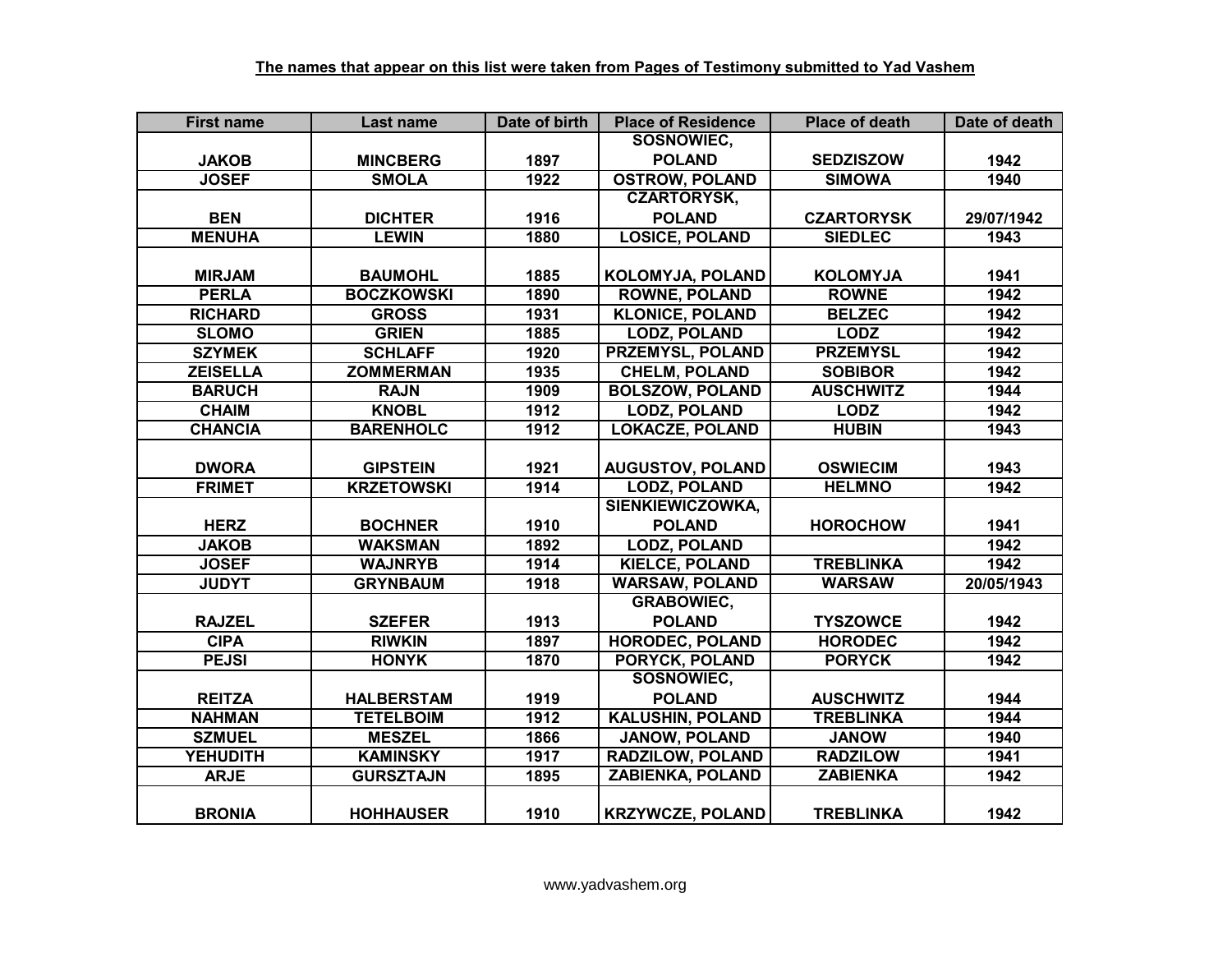| <b>First name</b> | Last name           | Date of birth | <b>Place of Residence</b> | <b>Place of death</b> | Date of death |
|-------------------|---------------------|---------------|---------------------------|-----------------------|---------------|
| <b>MOTEL</b>      | <b>WEINBRUM</b>     | 1920          | <b>NUR, POLAND</b>        | <b>TREBLINKA</b>      | 1942          |
| <b>SLOMO</b>      | <b>GRYNBAUM</b>     | 1924          | <b>WDOWICE, POLAND</b>    | <b>BRANDE</b>         | 1943          |
| <b>AHRON</b>      | <b>CUFRIDN</b>      | 1915          | <b>LUBLIN, POLAND</b>     | <b>LUBLIN</b>         | 1942          |
| <b>CHASJA</b>     | <b>CHARMAC</b>      | 1890          | <b>WILNO, POLAND</b>      | <b>WILNO</b>          | 1943          |
|                   |                     |               | <b>MARKUSZOW,</b>         |                       |               |
| <b>HAWA</b>       | <b>BAJGELMAN</b>    | 1919          | <b>POLAND</b>             | <b>MAJDANEK</b>       | 1942          |
| <b>JOZEF</b>      | <b>ROSENGARTEN</b>  | 1916          | <b>LANCUT, POLAND</b>     |                       | 1941          |
| <b>BEJLA</b>      | <b>ROZENROTT</b>    | 1902          | <b>WARSZAWA, POLAND</b>   | <b>WARSZAWA</b>       | 1942          |
|                   |                     |               | STRZEMIESZYCE,            |                       |               |
| <b>MALA</b>       | <b>NEUGEBAUER</b>   | 1892          | <b>POLAND</b>             | <b>AUSCHWITZ</b>      | 1943          |
|                   |                     |               |                           |                       |               |
| <b>CHAIM</b>      | <b>SZAMES</b>       | 1896          | ZOFJOWKA, POLAND          | <b>ZOFJOWKA</b>       | 1942          |
|                   |                     |               | <b>POHOST</b>             |                       |               |
|                   |                     |               | ZAGORODSKI,               | <b>POHOST</b>         |               |
| <b>NISZKE</b>     | <b>SRYBNIK</b>      | 1915          | <b>POLAND</b>             | <b>ZAGORODSKI</b>     | 1942          |
| <b>RATZIA</b>     | <b>LACHETA</b>      | 1936          | <b>KIELCE, POLAND</b>     | <b>KIELCE</b>         | 1940          |
|                   |                     |               | <b>RAWA RUSKA,</b>        |                       |               |
| <b>SHYMON</b>     | <b>TENCER</b>       | 1897          | <b>POLAND</b>             | <b>RAWA RUSKA</b>     | 1942          |
| <b>PINCHAS</b>    | <b>WEIS</b>         | 1912          | <b>LWOW, POLAND</b>       | <b>LWOW</b>           | 1942          |
| <b>YZAK</b>       | <b>DYSTENFELD</b>   | 1916          | <b>LWOW, POLAND</b>       | <b>LWOW</b>           | 1943          |
| <b>BAJLA</b>      | <b>HUDIS</b>        | 1889          | <b>ZAMOSC, POLAND</b>     | <b>ZAMOSC</b>         | 1943          |
| <b>CHAIM</b>      | <b>BURSTIN</b>      | 1906          | <b>ROZAN, POLAND</b>      | <b>ROZAN</b>          | 1942          |
| <b>CHANA</b>      | <b>WOLF</b>         | 1887          | <b>RZESZOW, POLAND</b>    | <b>RZESZOW</b>        | 1942          |
| <b>CHAJA</b>      | <b>RISS</b>         | 1886          | <b>SKALAT, POLAND</b>     | <b>SKALAT</b>         | 1943          |
| <b>FRIMET</b>     | <b>SCHERMAN</b>     | 1922          | <b>DEMBLIN, POLAND</b>    | <b>BELZEC</b>         | 1942          |
| <b>HERSZL</b>     | <b>TISZLER</b>      | 1860          | <b>ORCHOW, POLAND</b>     | <b>ORCHOW</b>         | 1943          |
| <b>JAKOB</b>      | <b>SUCHATSEWSKI</b> | 1925          | <b>SGESCH, POLAND</b>     | <b>SGESCH</b>         | 1939          |
| <b>JOSEF</b>      | <b>WEINSTOCH</b>    | 1875          | WARSZAWA, POLAND          | <b>PARIS</b>          | 1942          |
|                   |                     |               | <b>HANCEWICZE,</b>        |                       |               |
| <b>SZLOMO</b>     | <b>WIKROWICKI</b>   | 1912          | <b>POLAND</b>             | <b>HANCEWICZE</b>     | 13/08/1941    |
| <b>ESHACK</b>     | <b>SIPS</b>         | 1880          | <b>KOLKI, POLAND</b>      | <b>KOLKI</b>          | 1942          |
| <b>MOSZE</b>      | <b>GOJCHRAH</b>     | 1888          | <b>ROWNE, POLAND</b>      | <b>DERAZHNE</b>       | 1942          |
| <b>PESYA</b>      | <b>CHAMANTOVIC</b>  | 1897          | <b>CIZOV, POLAND</b>      | <b>CIZOV</b>          | 1942          |
| <b>RIWKA</b>      | <b>WASERSZTAJN</b>  | 1920          | <b>LANCUT, POLAND</b>     | <b>LANCUT</b>         | 1942          |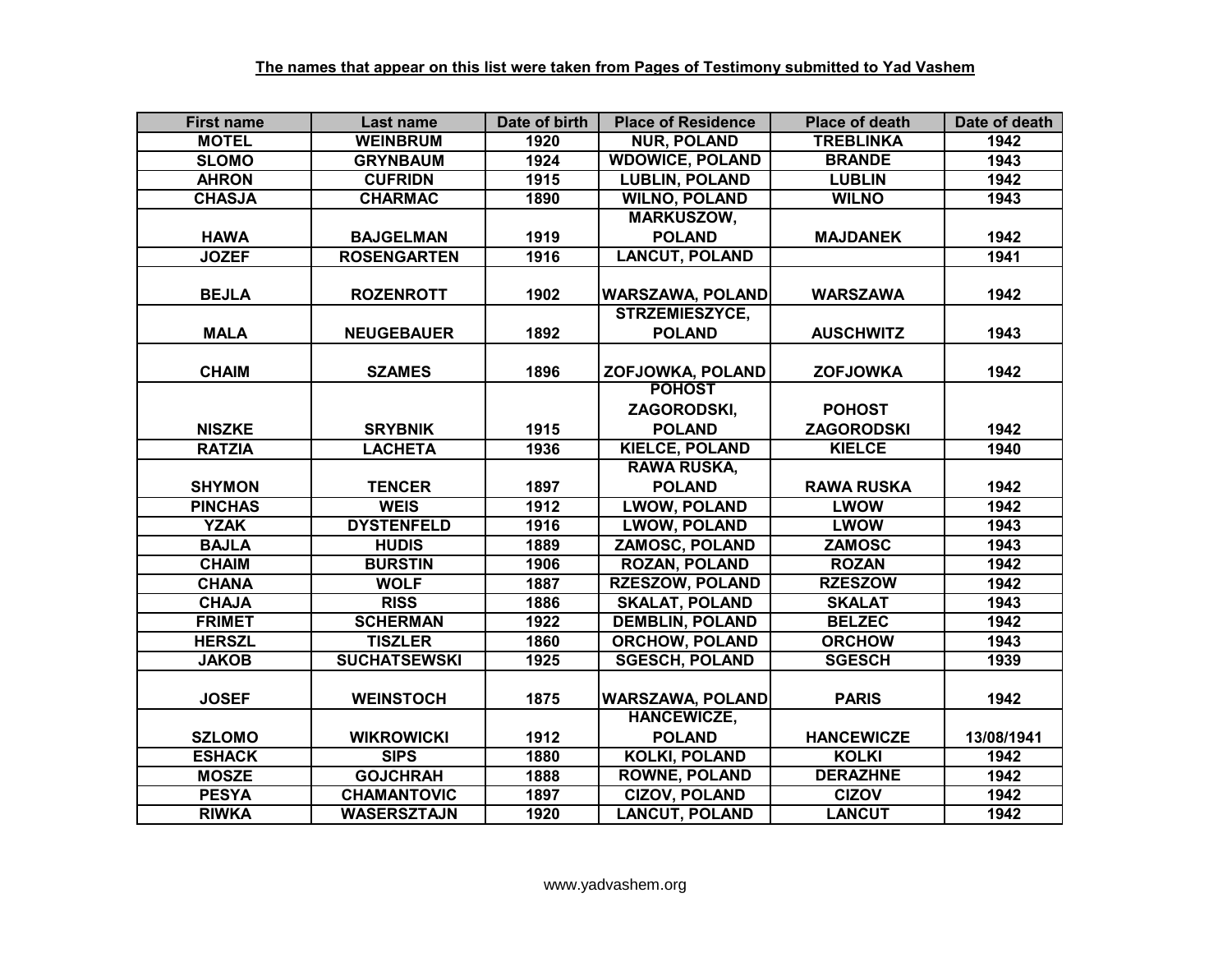| <b>First name</b> | Last name          | Date of birth | <b>Place of Residence</b>           | <b>Place of death</b> | Date of death |
|-------------------|--------------------|---------------|-------------------------------------|-----------------------|---------------|
| <b>DAWID</b>      | <b>PUSZ</b>        | 1892          | <b>OSTILA, POLAND</b>               | <b>MAJDANEK</b>       | 1941          |
| <b>ELIYAHU</b>    | <b>FINKELSTEIN</b> | 1898          | <b>GRYBOW, POLAND</b>               | <b>KORKI</b>          | 1939          |
| <b>ZEJLIK</b>     | <b>NICHTBERGER</b> | 1921          | <b>WISNICE, POLAND</b>              | <b>BELZEC</b>         | 1942          |
| <b>GENIA</b>      | <b>UDES</b>        | 1922          | <b>DANIEWICZ, POLAND</b>            | <b>BELZEC</b>         | 1941          |
| <b>CHAIM</b>      | <b>CHAJKLIN</b>    | 1915          | <b>BIALYSTOK, POLAND</b>            | <b>AUSCHWITZ</b>      | 1943          |
| <b>CHANA</b>      | <b>SZPICEN</b>     | 1878          | <b>TARNOW, POLAND</b>               | <b>TARNOW</b>         | 1942          |
| <b>DAWID</b>      | <b>SZLIM</b>       | 1886          | <b>OKRZEJA, POLAND</b>              | <b>OKSZEJA</b>        | 1942          |
| <b>JAKOW</b>      | <b>PITKOWSKI</b>   | 1924          | <b>SLONIM, POLAND</b>               | <b>SLONIM</b>         | 1942          |
| <b>HENIA</b>      | <b>HALMAN</b>      | 1879          | <b>LWOW, POLAND</b>                 | <b>LWOW</b>           | 1942          |
| <b>ISRAEL</b>     | <b>WEINSZTEIN</b>  | 1916          | <b>SIMIATIC, POLAND</b>             | <b>TREBLINKA</b>      | 1942          |
| <b>AIZYK</b>      | <b>STASZEWSKI</b>  | 1882          | <b>WARSZAWA, POLAND</b>             | <b>MAJDANEK</b>       | 1942          |
| <b>LEJA</b>       | <b>POWROZNIK</b>   | 1910          | <b>HRUBIESZOW,</b><br><b>POLAND</b> | <b>WLODAWA</b>        | 1942          |
| <b>MACIK</b>      | <b>WILDER</b>      | 1919          | <b>STRYJ, POLAND</b>                | <b>STRYJ</b>          | 1942          |
| <b>MENACHEM</b>   | <b>ZIEMBA</b>      | 1890          | <b>WARSAW, POLAND</b>               | <b>WARSAW</b>         | 1943          |
| <b>MOSZE</b>      | <b>WURZAK</b>      | 1907          | <b>LODZ, POLAND</b>                 | <b>OSWIECIM</b>       | 1944          |
| <b>RACHEL</b>     | <b>JAKTER</b>      | 1882          | <b>BELZ, POLAND</b>                 | <b>BERZHAN</b>        | 1942          |
| <b>MOTEL</b>      | <b>ROSEN</b>       | 1890          | <b>LWOW, POLAND</b>                 | <b>LWOW</b>           | 1942          |
| <b>SZALOM</b>     | <b>KURZ</b>        | 1905          | <b>TARNOPOL, POLAND</b>             | <b>TARNOPOL</b>       | 1941          |
| <b>WIGDOR</b>     | <b>ROTSZTEIN</b>   | 1919          | <b>ROZANA, POLAND</b>               | <b>WOLKOWISK</b>      | 1942          |
| <b>ZYSIA</b>      | <b>HENDLISZ</b>    | 1880          | <b>LODZ, POLAND</b>                 | <b>LODZ</b>           | 1939          |
|                   |                    |               | <b>ALEKSANDER,</b>                  |                       |               |
| <b>MOSZE</b>      | <b>CHELMER</b>     | 1912          | <b>POLAND</b>                       | <b>LODZ</b>           | 1943          |
| <b>BRAINE</b>     | <b>SMETERLING</b>  | 1912          | <b>ZLOCZOW, POLAND</b>              | <b>ZLOCZOW</b>        | 1943          |
| <b>JULIUS</b>     | <b>SPITZ</b>       | 1886          | <b>PRAGA, POLAND</b>                | <b>AUSCHWITZ</b>      | 1944          |
| <b>SZPRINCE</b>   | <b>CHAIMOWICZ</b>  | 1912          | <b>OSMOLIN, POLAND</b>              | <b>OSMOLIN</b>        | 1939          |
| <b>GENJA</b>      | <b>KIRZNER</b>     | 1898          | <b>STEPAN, POLAND</b>               | <b>STEPAN</b>         | 1941          |
| <b>YZRAEL</b>     | <b>DRUJAN</b>      | 1902          | <b>WILNO, POLAND</b>                | <b>WILNO</b>          | 1942          |
| <b>SOSZE</b>      | <b>JUR</b>         | 1882          | <b>TOMOSOW, POLAND</b>              | <b>BELZEC</b>         | 1943          |
| <b>CHAIM</b>      | <b>SZUCHMACHER</b> | 1895          | <b>OPATOW, POLAND</b>               | <b>TREBLINKA</b>      | 23/10/1942    |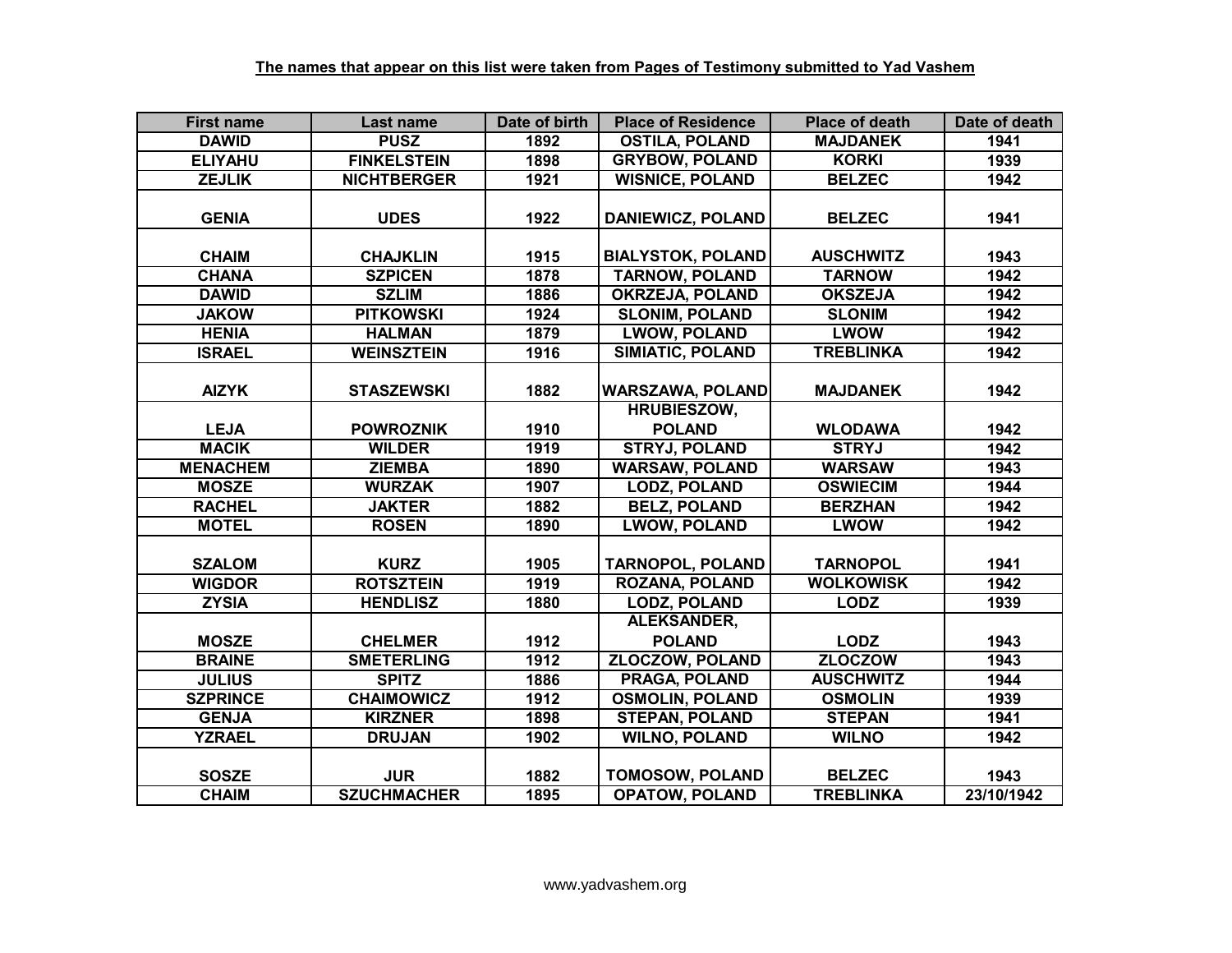| <b>First name</b> | Last name           | Date of birth | <b>Place of Residence</b> | <b>Place of death</b> | Date of death |
|-------------------|---------------------|---------------|---------------------------|-----------------------|---------------|
|                   |                     |               | <b>HENDRIKOW,</b>         |                       |               |
| <b>SZAJNA</b>     | <b>POWONZEK</b>     | 1914          | <b>POLAND</b>             | <b>JABLONA</b>        | 1943          |
|                   |                     |               | <b>CIESZANOW,</b>         |                       |               |
| <b>MINDL</b>      | <b>NAJMAN</b>       | 1892          | <b>POLAND</b>             | <b>CIESZANOW</b>      | 1943          |
| <b>MOSZE</b>      | <b>PINKO</b>        | 1890          | <b>PRUSZNIC, POLAND</b>   | <b>PRUSZNIC</b>       | 1942          |
| <b>PINCHAS</b>    | <b>SZMULEWICZ</b>   | 1869          | <b>POLAND</b>             | <b>TREBLINKA</b>      | 1942          |
| <b>ROSA</b>       | <b>PINKUSIEWICZ</b> | 1906          | <b>KIELCE, POLAND</b>     | <b>TREBLINKA</b>      | 1942          |
| <b>STEFKA</b>     | <b>CIMET</b>        | 1915          | <b>LWOW, POLAND</b>       | <b>LWOW</b>           | 1942          |
| <b>USZER</b>      | <b>KOSS</b>         | 1921          | <b>MELNICE, POLAND</b>    | <b>MELNICE</b>        | 1942          |
|                   |                     |               | SOSNOWIEC,                |                       |               |
| <b>BCALEL</b>     | <b>WARMUND</b>      | 1910          | <b>POLAND</b>             | <b>SOSNOWIEC</b>      | 1942          |
|                   |                     |               |                           |                       |               |
| <b>BENJAMIN</b>   | <b>GLASZMIT</b>     | 1920          | <b>WARSZAWA, POLAND</b>   | <b>WARSZAWA</b>       | 1941          |
| <b>HERSCHEL</b>   | <b>CEPLOVIC</b>     | 1896          | POSTAWY, POLAND           | <b>POSTAWY</b>        | 1942          |
| <b>CHAWA</b>      | <b>BIALOSTOCKI</b>  | 1921          | <b>RACIAZ, POLAND</b>     | <b>PLONSK</b>         | 1942          |
|                   |                     |               | SZCZUCZYN,                |                       |               |
| <b>EJZER</b>      | <b>HAIT</b>         | 1932          | <b>POLAND</b>             | <b>SZCZUCZYN</b>      | 1942          |
| <b>MORDCHE</b>    | <b>WINDERBAUM</b>   | 1882          | <b>LODZ, POLAND</b>       | <b>LODZ</b>           | 1943          |
| <b>REFAEL</b>     | <b>WERBER</b>       | 1902          | PORYCK, POLAND            | <b>PORYCK</b>         | 1942          |
| <b>TOBA</b>       | <b>NIKLSBERG</b>    | 1911          | <b>CHELM, POLAND</b>      | <b>CHELM</b>          | 1942          |
| <b>BENJAMIN</b>   | <b>WAJNBERG</b>     | 1900          | <b>OPATOW, POLAND</b>     | <b>TREBLINKA I</b>    | 1942          |
| <b>CWIJA</b>      | <b>FROJND</b>       | 1890          | <b>LODZ, POLAND</b>       | <b>AUSCHWITZ</b>      | 1944          |
| <b>HENIA</b>      | <b>SZNAJDERMAN</b>  | 1914          | <b>BRZESKO, POLAND</b>    | <b>BRZESKO</b>        | 1941          |
|                   |                     |               | CHOLONIOW,                |                       |               |
| <b>JOSEF</b>      | <b>KAHAN</b>        | 1891          | <b>POLAND</b>             | <b>HOROCHOW</b>       | 1943          |
| <b>MELECH</b>     | <b>DECHER</b>       | 1910          | <b>BRZESKO, POLAND</b>    | <b>TREBLINKA</b>      | 1942          |
| <b>SZMUL</b>      | <b>LUBACKI</b>      | 1903          | <b>WILNO, POLAND</b>      | <b>WILNO</b>          | 1942          |
| <b>CYCYLIA</b>    | <b>WALTUCH</b>      | 1906          | <b>ZBARAZ, POLAND</b>     | <b>ZBARAZ</b>         | 1943          |
| <b>JULEK</b>      | <b>SZAJNINGER</b>   | 1920          | <b>LWOW, POLAND</b>       | <b>LWOW</b>           | 1942          |
|                   |                     |               | <b>OSTROWIEC,</b>         |                       |               |
| <b>RYWKA</b>      | <b>SZWARCMAN</b>    | 1919          | <b>POLAND</b>             | <b>TREBLINKA</b>      | 1942          |
| <b>CHAJIM</b>     | <b>WOLOWICKI</b>    | 1906          | POJNSKI, POLAND           | <b>LASDEI</b>         | 1941          |
| <b>CYPA</b>       | <b>CYRKLIN</b>      | 1921          | <b>CISNA, POLAND</b>      | <b>CISNA</b>          | 1941          |
| <b>FAJGA</b>      | <b>SPROTZER</b>     | 1886          | <b>LWOW, POLAND</b>       | <b>LWOW</b>           | 1942          |
| <b>HENIA</b>      | <b>WURZAK</b>       | 1908          | <b>LODZ, POLAND</b>       | <b>AUSCHWITZ</b>      | 1944          |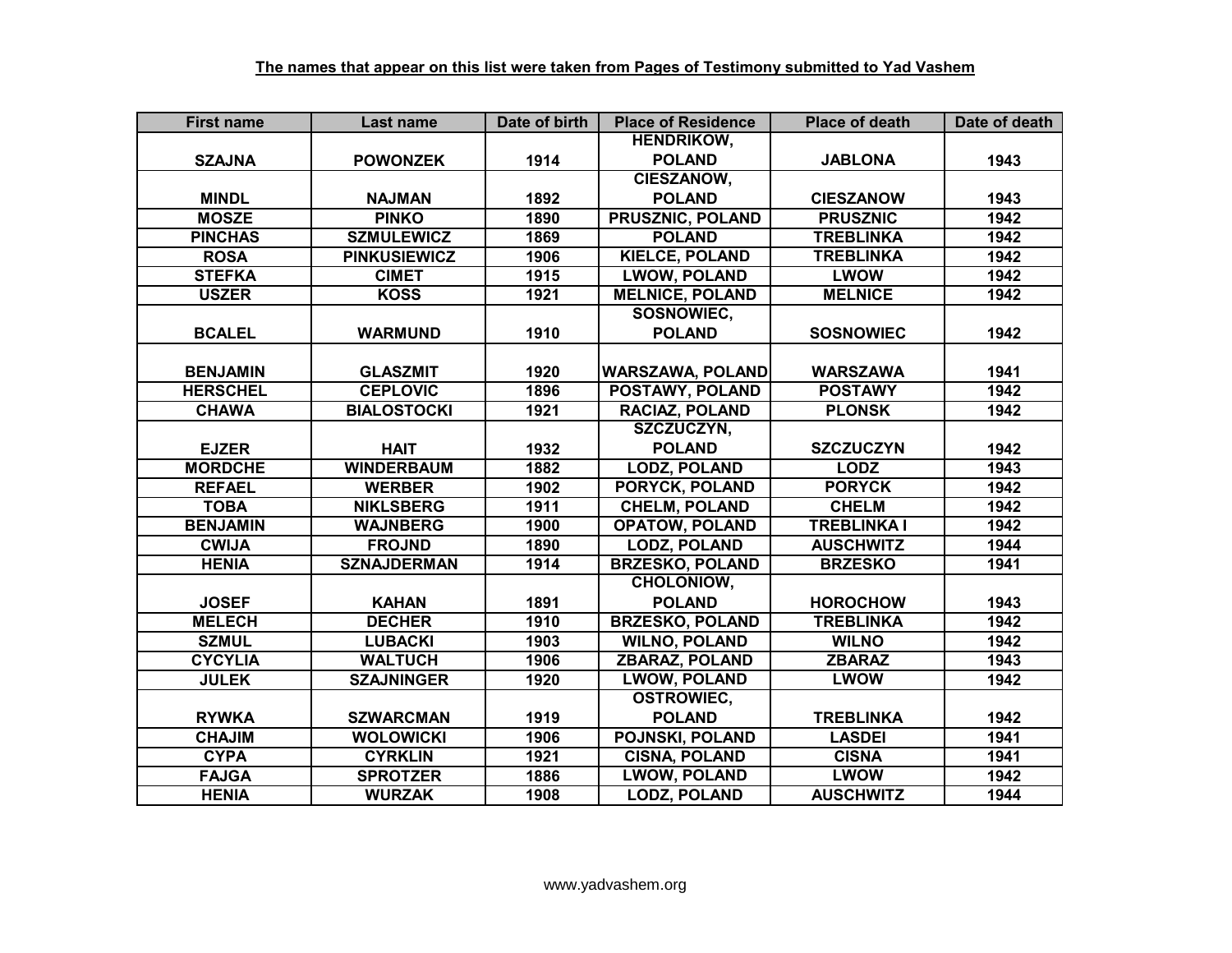| <b>First name</b> | Last name         | Date of birth | <b>Place of Residence</b> | <b>Place of death</b> | Date of death |
|-------------------|-------------------|---------------|---------------------------|-----------------------|---------------|
|                   |                   |               |                           |                       |               |
| <b>JACHA</b>      | <b>WROBEL</b>     | 1917          | <b>BIALYSTOK, POLAND</b>  | <b>AUSCHWITZ</b>      | 1943          |
|                   |                   |               |                           |                       |               |
| <b>JOSEF</b>      | <b>GROSBAUT</b>   | 1917          | <b>WARSZAWA, POLAND</b>   | <b>WARSZAWA</b>       | 1942          |
|                   |                   |               | <b>STANISLAWOW,</b>       |                       |               |
| <b>LONEK</b>      | <b>STERNBERG</b>  | 1908          | <b>POLAND</b>             | <b>STANISLAWOW</b>    | 1941          |
|                   |                   |               | <b>STANISLAWOW,</b>       |                       |               |
| <b>BRACHA</b>     | <b>PELZ</b>       | 1917          | <b>POLAND</b>             | <b>STANISLAWOW</b>    | 1941          |
| <b>MORDECHAI</b>  | <b>ZNAMIROSKI</b> | 1911          | <b>LODZ, POLAND</b>       | <b>WARSAW</b>         | 1939          |
| <b>NECHAMA</b>    | <b>SZAPIRO</b>    | 1887          | <b>BOROWOJ, POLAND</b>    | <b>BOROWOJ</b>        | 1943          |
| <b>RAFAL</b>      | <b>GLUCKSMANN</b> | 1906          | <b>LODZ, POLAND</b>       | <b>LODZ</b>           | 1940          |
|                   |                   |               |                           |                       |               |
| <b>SCHALOM</b>    | <b>LEWIN</b>      | 1897          | <b>WISZNIEWO, POLAND</b>  | <b>WISZNIEWO</b>      | 1942          |
|                   |                   |               | <b>OSTROW</b>             |                       |               |
|                   |                   |               | <b>MAZOWIECKA,</b>        |                       |               |
| <b>SZMUEL</b>     | <b>SZKOLNIK</b>   | 1890          | <b>POLAND</b>             | <b>TREBLINKA</b>      | 1942          |
| <b>YENTE</b>      | <b>BUCHWALD</b>   | 11/1872       | <b>DELATYN, POLAND</b>    | <b>DELATYN</b>        | 1943          |
| <b>ASZER</b>      | <b>SZERMAN</b>    | 1922          | PINSK, POLAND             | <b>PINSK</b>          | 1943          |
| <b>BRENA</b>      | <b>HANDEL</b>     | 1910          | <b>LWOW, POLAND</b>       | <b>LEMBERG</b>        | 1942          |
| <b>CHANA</b>      | <b>ROZENZWEIG</b> | 1903          | <b>RADOMSK, POLAND</b>    | <b>AUSCHWITZ</b>      | 1942          |
| <b>DAWID</b>      | <b>LOWINSKI</b>   | 1916          | <b>LODZ, POLAND</b>       | <b>LODZ</b>           | 1942          |
| <b>FAYGIE</b>     | <b>ZYSMAN</b>     | 1918          | <b>SOBOLEW, POLAND</b>    | <b>AUSCHWITZ</b>      | 1941          |
|                   |                   |               | <b>SOSNOWIEC,</b>         |                       |               |
| <b>HERCKIE</b>    | <b>SKOPICKI</b>   | 1909          | <b>POLAND</b>             | <b>TREBLINKA</b>      | 1942          |
| <b>ZWI</b>        | <b>BORNSZTAJN</b> | 1890          | <b>LODZ, POLAND</b>       | <b>LODZ</b>           | 1942          |
| <b>JOCHEWED</b>   | <b>GIWERC</b>     | 1895          | <b>PORYCK, POLAND</b>     | <b>PORYCK</b>         | 1942          |
| <b>YOSEK</b>      | <b>KLAJMAN</b>    | 1915          | <b>WARSAW, POLAND</b>     | <b>ANAPOL</b>         | 1942          |
| <b>IGNATS</b>     | <b>WILDER</b>     | 1880          | <b>LWOW, POLAND</b>       | <b>LWOW</b>           | 1942          |
| <b>MONIEK</b>     | <b>HOCHENBERG</b> | 1917          | <b>LODZ, POLAND</b>       | <b>LODZ</b>           | 1942          |
| <b>NACHMAN</b>    | <b>SCHUSTER</b>   | 1924          | <b>NIESWIEZ, POLAND</b>   | <b>POLAND</b>         | 1941          |
| <b>CHANE</b>      | <b>JAKUBOVICZ</b> | 1884          | <b>KELE, POLAND</b>       | <b>KELE</b>           | 1941          |
|                   |                   |               |                           |                       |               |
| <b>RYWKA</b>      | <b>GELBERT</b>    | 1908          | <b>PRZASNYSZ, POLAND</b>  | <b>CIECHANOW</b>      | 1942          |
| <b>SZEJNDL</b>    | <b>LUSTYK</b>     | 1887          | <b>DABROWA, POLAND</b>    | <b>OSWIECIM</b>       | 1942          |
|                   |                   |               |                           |                       |               |
| <b>YAKOB</b>      | <b>KNEPPEL</b>    | 1891          | <b>BORISLAW, POLAND</b>   | <b>BORISLAW</b>       | 1943          |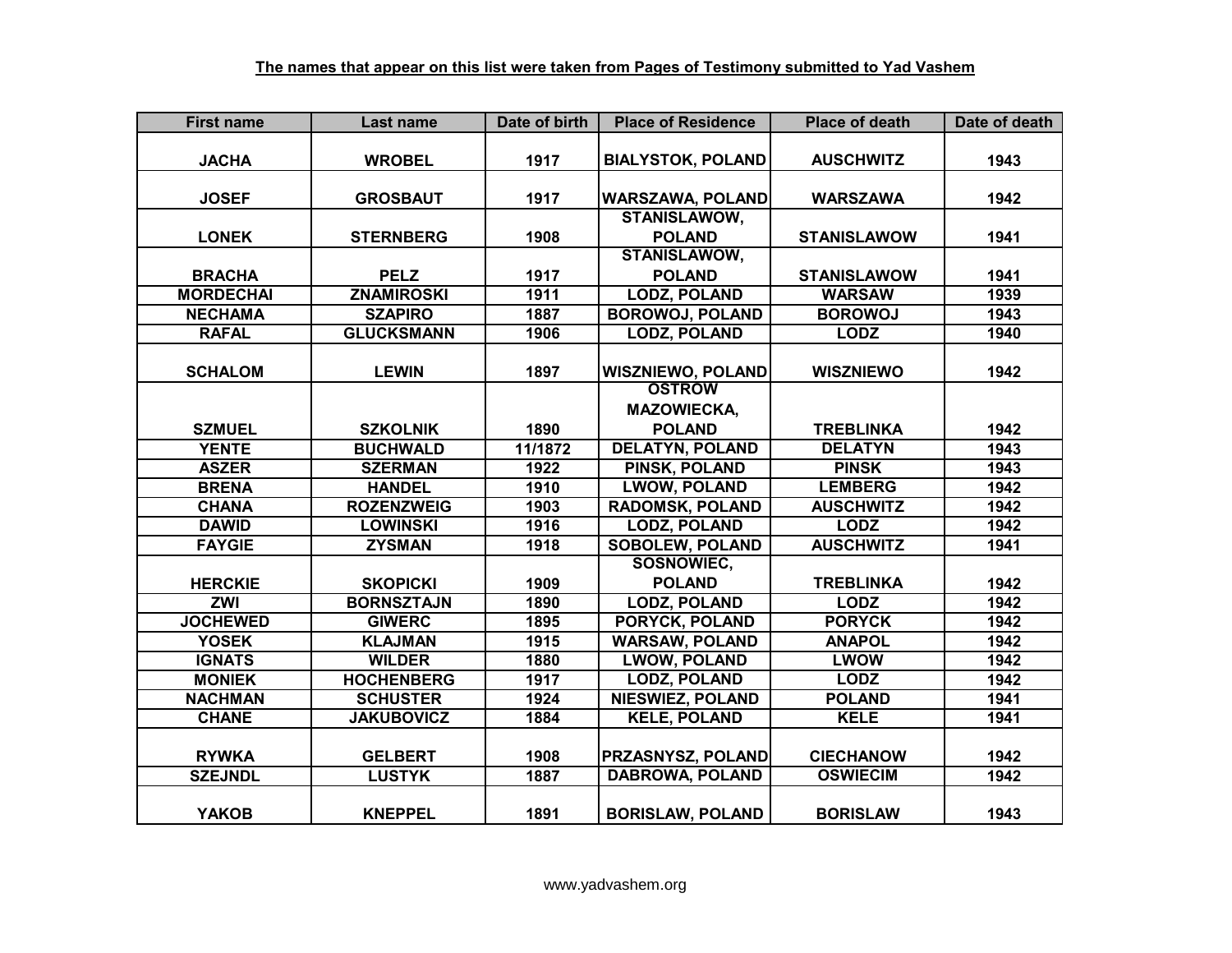| <b>First name</b> | Last name          | Date of birth     | <b>Place of Residence</b> | <b>Place of death</b> | Date of death |
|-------------------|--------------------|-------------------|---------------------------|-----------------------|---------------|
| <b>MENI</b>       | <b>TISZLER</b>     | 1912              | <b>LODZ, POLAND</b>       | <b>LODZ</b>           | 1943          |
| <b>RACHEL</b>     | <b>SZERF</b>       | 1890              | <b>ZULKAPKA, POLAND</b>   | <b>ZULKAPKA</b>       | 1942          |
|                   |                    |                   | DROHOBYCZ,                |                       |               |
| <b>TONIA</b>      | <b>MAYER</b>       | 1897              | <b>POLAND</b>             | <b>OPACKA</b>         | 1941          |
| <b>BRAJNA</b>     | <b>SZPIGLER</b>    | 1917              | <b>LWOW, POLAND</b>       | <b>LWOW</b>           | 1942          |
| <b>ELEORON</b>    | <b>RECHNITZ</b>    | 1906              | <b>BEDZIN, POLAND</b>     | <b>AUSCHWITZ</b>      | 1943          |
| <b>IZRAEL</b>     | <b>JUCHLEDER</b>   | 1918              | <b>WARSAW, POLAND</b>     | <b>WARSAW</b>         | 1943          |
|                   |                    |                   | <b>CZECHANOWIEC,</b>      |                       |               |
| <b>MALA</b>       | <b>SOKOLOWSKI</b>  | 1924              | <b>POLAND</b>             | <b>TREBLINKA</b>      | 1941          |
| <b>LEIBIS</b>     | <b>TETTELZWEIG</b> | 1890              | <b>STASZOW, POLAND</b>    | <b>STASZOW</b>        | 1943          |
| <b>LAJB</b>       | <b>LEWKOWICZ</b>   | 1895              | <b>KALISZ, POLAND</b>     | <b>KALISZ</b>         | 1941          |
| <b>HENRYKA</b>    | <b>FLECKER</b>     | 28/06/1911        | <b>LWOW, POLAND</b>       | <b>STRYJ</b>          | 31/05/1943    |
|                   |                    |                   | <b>NOWY MYSZ,</b>         |                       |               |
| <b>MOJSZE</b>     | <b>SZPIGEL</b>     | 1911              | <b>POLAND</b>             | <b>NOWY MYSZ</b>      | 1944          |
| <b>NACHUM</b>     | <b>LES</b>         | 1900              | <b>KAMIEN, POLAND</b>     | <b>KAMIEN</b>         | 1942          |
| <b>RACHEL</b>     | <b>ZOMMER</b>      | 1917              | <b>CZESNO, POLAND</b>     | <b>CZESNO</b>         | 1942          |
| <b>CYPA</b>       | <b>RZELAJNSKI</b>  | 1912              | <b>WILNO, POLAND</b>      | <b>WILNO</b>          | 1944          |
| <b>SZMIL</b>      | <b>KRZEPICKI</b>   | 1908              | <b>SIERADZ, POLAND</b>    | <b>AUSCHWITZ</b>      | 1943          |
| <b>YEHESKEL</b>   | <b>GOTLIEB</b>     | 1933              | <b>VOLBROM, POLAND</b>    | <b>TREBLINKA</b>      | 1941          |
| <b>ARJE</b>       | <b>DRUCKER</b>     | 1907              | <b>KRAKOW, POLAND</b>     | <b>LWOW</b>           | 1944          |
| <b>PNINAH</b>     | <b>KWIATEK</b>     | $\overline{1912}$ | <b>WYSZKOW, POLAND</b>    | <b>WARSAW</b>         | 1942          |
| <b>JCCHAK</b>     | <b>GRINCWAJG</b>   | 1883              | <b>DUBNO, POLAND</b>      | <b>DUBNO</b>          | 1942          |
| <b>DAWID</b>      | <b>MARINSZTEJN</b> | 1885              | <b>WARSAW, POLAND</b>     | <b>WARSZAWA</b>       | 1944          |
| <b>FEIGLA</b>     | <b>BIALOSTOCKI</b> | 1913              | <b>SOKOLY, POLAND</b>     | <b>TREBLINKA</b>      | 1942          |
| <b>HERS</b>       | <b>ROTSTEIN</b>    | 1880              | <b>WARSAW, POLAND</b>     | <b>WARSAW</b>         | 1942          |
| <b>IZRAEL</b>     | <b>KRAJCER</b>     | 1922              | <b>LODZ, POLAND</b>       | <b>LODZ</b>           | 1942          |
| <b>SZAJNDL</b>    | <b>CHENCINSKI</b>  | 1906              | <b>LODZ, POLAND</b>       | <b>TREBLINKA</b>      | 1942          |
| <b>MATL</b>       | <b>YUCHT</b>       | 1897              | <b>PORYCK, POLAND</b>     | <b>PORYCK</b>         | 1942          |
| <b>MORTKO</b>     | <b>SHOFEL</b>      | 1907              | <b>ZAMOSC, POLAND</b>     | <b>IZBICA</b>         | 1943          |
| <b>MORDCHAJ</b>   | <b>GLAZWAND</b>    | 1895              | <b>RADOM, POLAND</b>      | <b>MAJDANEK</b>       | 1943          |
|                   |                    |                   |                           |                       |               |
| <b>MOSZE</b>      | <b>KATC</b>        | 1904              | PRZASNYSZ, POLAND         | <b>TREBLINKA</b>      | 1942          |
| <b>SCHEINDEL</b>  | <b>ROSENBAUM</b>   | 12/12/1900        | <b>TARNOW, POLAND</b>     | <b>TARNOW</b>         | 1942          |
| <b>PESSIA</b>     | <b>LUBECKI</b>     | 1877              | <b>TURZEC, POLAND</b>     | <b>TURZEC</b>         | 1941          |
| <b>YEHOSZUA</b>   | <b>NIKLSBERG</b>   | 1919              | <b>CHELM, POLAND</b>      | <b>CHELM</b>          | 1942          |
| <b>ALEXANDER</b>  | <b>STOLZENBERG</b> | 1907              | <b>LWOW, POLAND</b>       | <b>LWOW</b>           | 1943          |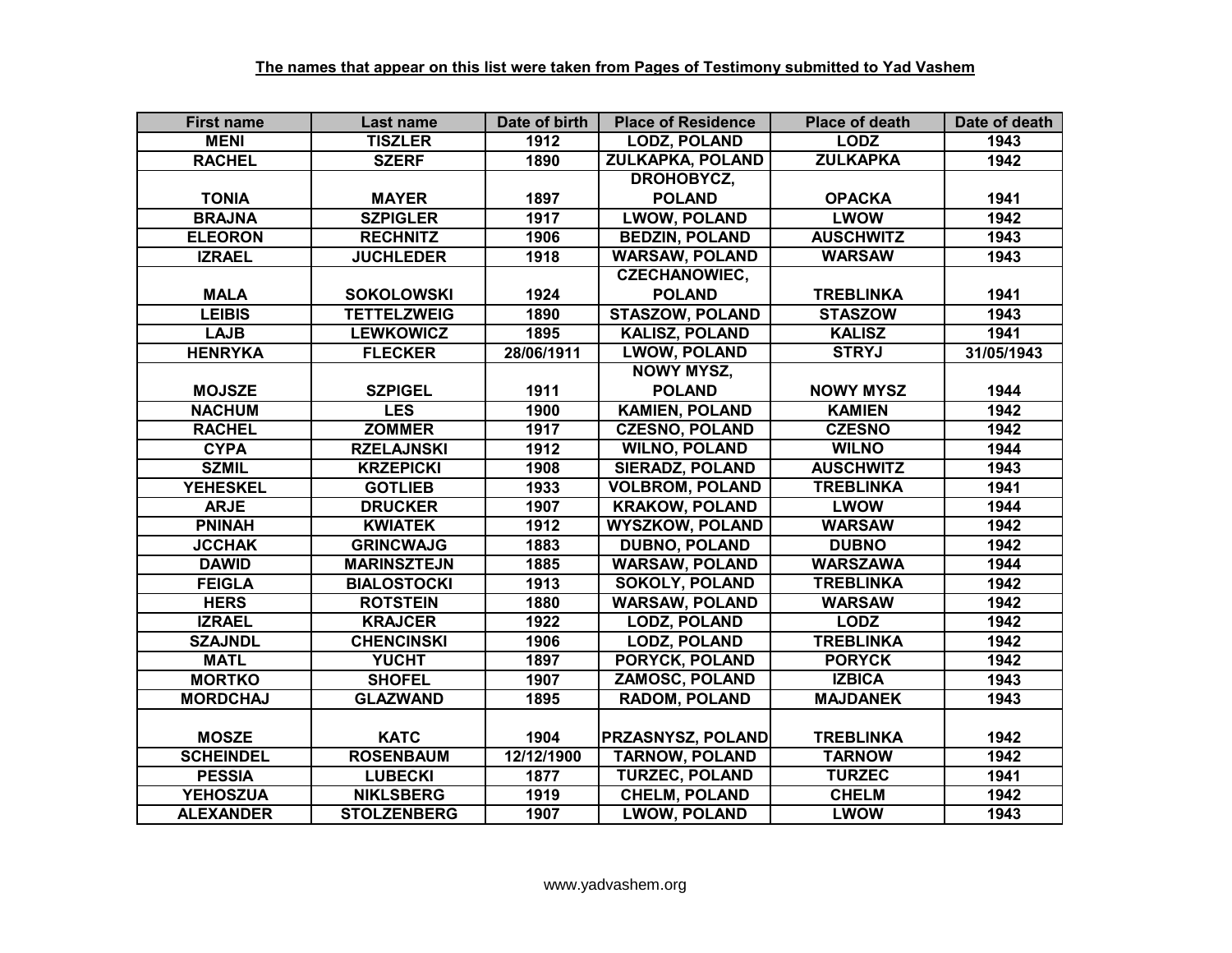| <b>First name</b> | Last name           | Date of birth | <b>Place of Residence</b> | <b>Place of death</b> | Date of death |
|-------------------|---------------------|---------------|---------------------------|-----------------------|---------------|
|                   |                     |               | <b>GRODZISK</b>           |                       |               |
|                   |                     |               | <b>MAZOWIECKI,</b>        |                       |               |
| <b>BRACHA</b>     | <b>WILDE</b>        | 1904          | <b>POLAND</b>             | <b>TREBLINKA</b>      | 1942          |
| <b>SLOMO</b>      | <b>WEISHOF</b>      | 1898          | <b>LODZ, POLAND</b>       | <b>PIOTRKOW</b>       | 1942          |
|                   |                     |               |                           |                       |               |
| <b>CLUVA</b>      | <b>ZELASKO</b>      | 1916          | <b>WARSZAWA, POLAND</b>   | <b>WARSZAWA</b>       | 1942          |
| <b>ESTERA</b>     | <b>JAKOBSON</b>     | 1874          | <b>ROWNA, POLAND</b>      | <b>ROWNA</b>          | 1941          |
| <b>GRONIA</b>     | <b>CHIRKIS</b>      | 1876          | <b>BRZESC, POLAND</b>     | <b>BRISK</b>          | 1942          |
| <b>JOSEF</b>      | <b>RUBINSTEIN</b>   | 1900          | <b>LWOW, POLAND</b>       | <b>LWOW</b>           | 1942          |
| <b>JCHEZKEL</b>   | <b>SZLANGER</b>     | 1905          | <b>KRAKOW, POLAND</b>     | <b>KRAKOW</b>         | 1942          |
|                   |                     |               |                           |                       |               |
| <b>JZAK</b>       | <b>WEKSELMAN</b>    | 1904          | <b>CHRZANOW, POLAND</b>   | <b>AUSCHWITZ</b>      | 1942          |
| <b>BERCIO</b>     | <b>SOMERFLECK</b>   | 1914          | <b>ZBARAZ, POLAND</b>     | <b>JEZIERNA</b>       | 1942          |
| <b>MICHLE</b>     | <b>SOCHOVLANSKI</b> | 1920          | <b>GRODNO, POLAND</b>     | <b>AUSCHWITZ</b>      | 1942          |
| <b>MOSZE</b>      | <b>LEWKOWICZ</b>    | 1909          | <b>LUTUTOW, POLAND</b>    | <b>POZNAN</b>         | 1941          |
| <b>CHANA</b>      | <b>SENDEROWICZ</b>  | 1906          | <b>ZYCHLIN, POLAND</b>    | <b>MAJDANEK</b>       | 1942          |
|                   |                     |               | DROHOBYCZKA,              |                       |               |
| <b>RIWKA</b>      | <b>ENDZWEIG</b>     | 1905          | <b>POLAND</b>             | <b>PRZEMISL</b>       | 1941          |
|                   |                     |               | <b>GONIONDZH,</b>         |                       |               |
| <b>SIMCHE</b>     | <b>CHATIWA</b>      | 1874          | <b>POLAND</b>             | <b>TREBLINKA</b>      | 1942          |
|                   |                     |               |                           |                       |               |
| <b>SZYFRA</b>     | <b>POTASZ</b>       | 1919          | ZOFJOWKA, POLAND          | <b>ZOFJOWKA</b>       | 1942          |
| <b>SLOMO</b>      | <b>BIALOBRODA</b>   | 1926          | <b>SLOMNIKI, POLAND</b>   | <b>TREBLINKA</b>      | 1942          |
| <b>FAJCIA</b>     | <b>FILLER</b>       | 1904          | <b>MLAWA, POLAND</b>      | <b>TREBLINKA</b>      | 1943          |
| <b>CHAIM</b>      | <b>KLINEMAN</b>     | 1909          | <b>KOLKA, POLAND</b>      | <b>KOLKA</b>          | 1942          |
| <b>ICCHAK</b>     | <b>WEJCMAN</b>      | 1902          | <b>RADOM, POLAND</b>      | <b>RADOM</b>          | 1942          |
|                   |                     |               |                           |                       |               |
| <b>DWORA</b>      | <b>CYRLAK</b>       | 1885          | <b>WARSZAWA, POLAND</b>   | <b>LUKOW</b>          | 1942          |
| <b>JCCHAK</b>     | <b>HOLLANDER</b>    | 1902          | <b>GORLICE, POLAND</b>    | <b>BELZEC</b>         | 1942          |
| <b>CHANCA</b>     | <b>FREINKEL</b>     | 1895          | POTEK, POLAND             | <b>POTEK</b>          | 1942          |
|                   |                     |               |                           |                       |               |
| <b>ABRAHAM</b>    | <b>GARBARZ</b>      | 1890          | <b>MOLCZADZ, POLAND</b>   | <b>MOLCZADZ</b>       | 1942          |
| <b>JOSEF</b>      | <b>MONIC</b>        | 1851          | <b>LODZ, POLAND</b>       | <b>LODZ</b>           | 1942          |
| <b>RYWKA</b>      | <b>FURAZ</b>        | 1903          | PINSK, POLAND             | <b>PINSK</b>          | 23/10/1942    |
|                   |                     |               | SZYDLOWCE,                |                       |               |
| <b>MELECH</b>     | <b>BORENSZTEJN</b>  | 1892          | <b>POLAND</b>             | <b>SZYDLOWCE</b>      | 1942          |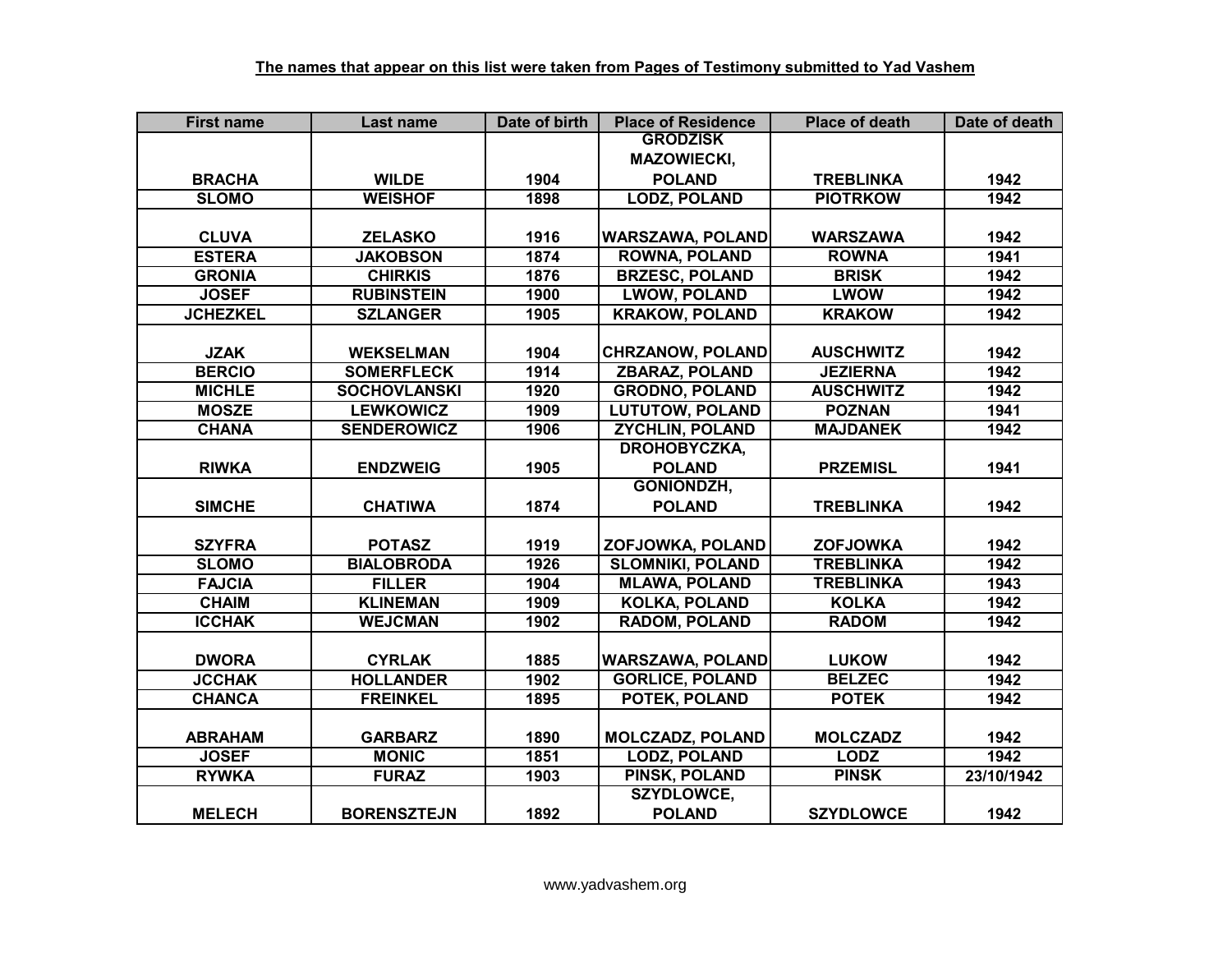| <b>First name</b> | Last name          | Date of birth | <b>Place of Residence</b> | <b>Place of death</b> | Date of death |
|-------------------|--------------------|---------------|---------------------------|-----------------------|---------------|
| <b>MOSCHE</b>     | <b>WAGOWSKI</b>    | 1888          | <b>POLAND</b>             | <b>AUSCHWITZ</b>      | 1942          |
| <b>PEFI</b>       | <b>WAJNBERGER</b>  | 1915          | <b>LWOW, POLAND</b>       | <b>LWOW</b>           | 1942          |
| <b>REJZL</b>      | <b>ZBORSZEWSKI</b> | 1890          | <b>PORYCK, POLAND</b>     | <b>ZAWIDOW</b>        | 1942          |
|                   |                    |               | <b>NOWY TARG,</b>         |                       |               |
| <b>MOSES</b>      | <b>WEINFELD</b>    | 1895          | <b>POLAND</b>             | <b>NOWY TARG</b>      | 1942          |
| <b>HERSZT</b>     | <b>BOKSENBOJM</b>  | 1906          | <b>PORYCK, POLAND</b>     | <b>PORYCK</b>         | 1942          |
| <b>RACHL</b>      | <b>JAWORSKI</b>    | 1902          | <b>WARSAW, POLAND</b>     | <b>WARSZAWA</b>       | 1942          |
|                   |                    |               | MIEDZYRZEC,               |                       |               |
| <b>BABALE</b>     | <b>SKLOWER</b>     | 1925          | <b>POLAND</b>             | <b>MIEDZYRZEC</b>     | 1942          |
| <b>CHAIM</b>      | <b>BANKALTER</b>   | 1896          | <b>BIALA, POLAND</b>      | <b>AUSCHWITZ</b>      | 1945          |
| <b>IHUDA</b>      | <b>GOLDBERGHER</b> | 1920          | <b>SONZ, POLAND</b>       | <b>MAJDANEK</b>       | 1942          |
| <b>NACIA</b>      | <b>FRAJ</b>        | 1918          | <b>DOBRA, POLAND</b>      | <b>LIMANOWA</b>       | 1942          |
| <b>SHARA</b>      | <b>ROT</b>         | 1905          | <b>ZULKOW, POLAND</b>     | <b>ZULKOW</b>         | 1942          |
| <b>ZOFIA</b>      | <b>STEINBERGER</b> | 1900          | <b>LWOW, POLAND</b>       | <b>LWOW</b>           | 1942          |
|                   |                    |               | MIEDZYRZEC,               |                       |               |
| <b>CHAJA</b>      | <b>KRONHARC</b>    | 1888          | <b>POLAND</b>             | <b>MAJDANEK</b>       | 1943          |
| <b>ETKE</b>       | <b>WAJNBERG</b>    | 1911          | LODZ, POLAND              | <b>LODZ</b>           | 1942          |
|                   |                    |               |                           |                       |               |
| <b>ISRUEL</b>     | <b>JOWICZ</b>      | 1910          | <b>WOLIGROD, POLAND</b>   | <b>MAJDANEK</b>       | 1942          |
|                   |                    |               |                           |                       |               |
| <b>MINDA</b>      | <b>HIRSZORIN</b>   | 1899          | <b>DZWINIACZ, POLAND</b>  | <b>BELZEC</b>         | 1941          |
| <b>PERLA</b>      | <b>SZERF</b>       | 1905          | <b>ZAMOSC, POLAND</b>     | <b>KASMINIEC</b>      | 1942          |
| <b>ASZER</b>      | <b>SZVARCBERG</b>  | 1880          | <b>WARSAW, POLAND</b>     | <b>TREBLINKA</b>      | 1941          |
| <b>GUTKA</b>      | <b>GARBER</b>      | 1921          | <b>SWISLOCZ, POLAND</b>   | <b>SWISLOCZ</b>       | 1942          |
|                   |                    |               | <b>NOWE MIASTO,</b>       |                       |               |
| <b>SURCHA</b>     | <b>ZIELONER</b>    | 1925          | <b>POLAND</b>             | <b>BIRKENAU</b>       | 1943          |
| <b>ERNA</b>       | <b>FEUERSTEIN</b>  | 1905          | <b>BIELSKO, POLAND</b>    | <b>PLASZOW</b>        | 1943          |
| <b>ZYPORA</b>     | <b>KANCELOWSKI</b> | 1912          | <b>JEZIORY, POLAND</b>    | <b>BIALYSTOK</b>      | 1944          |
| <b>BELLA</b>      | <b>WAISSBERG</b>   | 1888          | <b>LODZ, POLAND</b>       | <b>LODZ</b>           | 1942          |
| <b>CHAJA</b>      | <b>JAZWIZ</b>      | 1900          | <b>BENDIN, POLAND</b>     | <b>BELZEC</b>         | 1942          |
|                   |                    |               |                           |                       |               |
| <b>CHISZI</b>     | <b>CHENDELMAN</b>  | 1918          | <b>BIALY PODL, POLAND</b> | <b>MEZRICH</b>        | 1942          |
| <b>ESTHER</b>     | <b>DIESENHAUS</b>  | 1912          | <b>WARSAW, POLAND</b>     | <b>WARSAW</b>         | 1943          |
|                   |                    |               |                           |                       |               |
| <b>GUSTA</b>      | <b>SZPEICHER</b>   | 1897          | <b>BORYSLAW, POLAND</b>   | <b>BELZEC</b>         | 1942          |